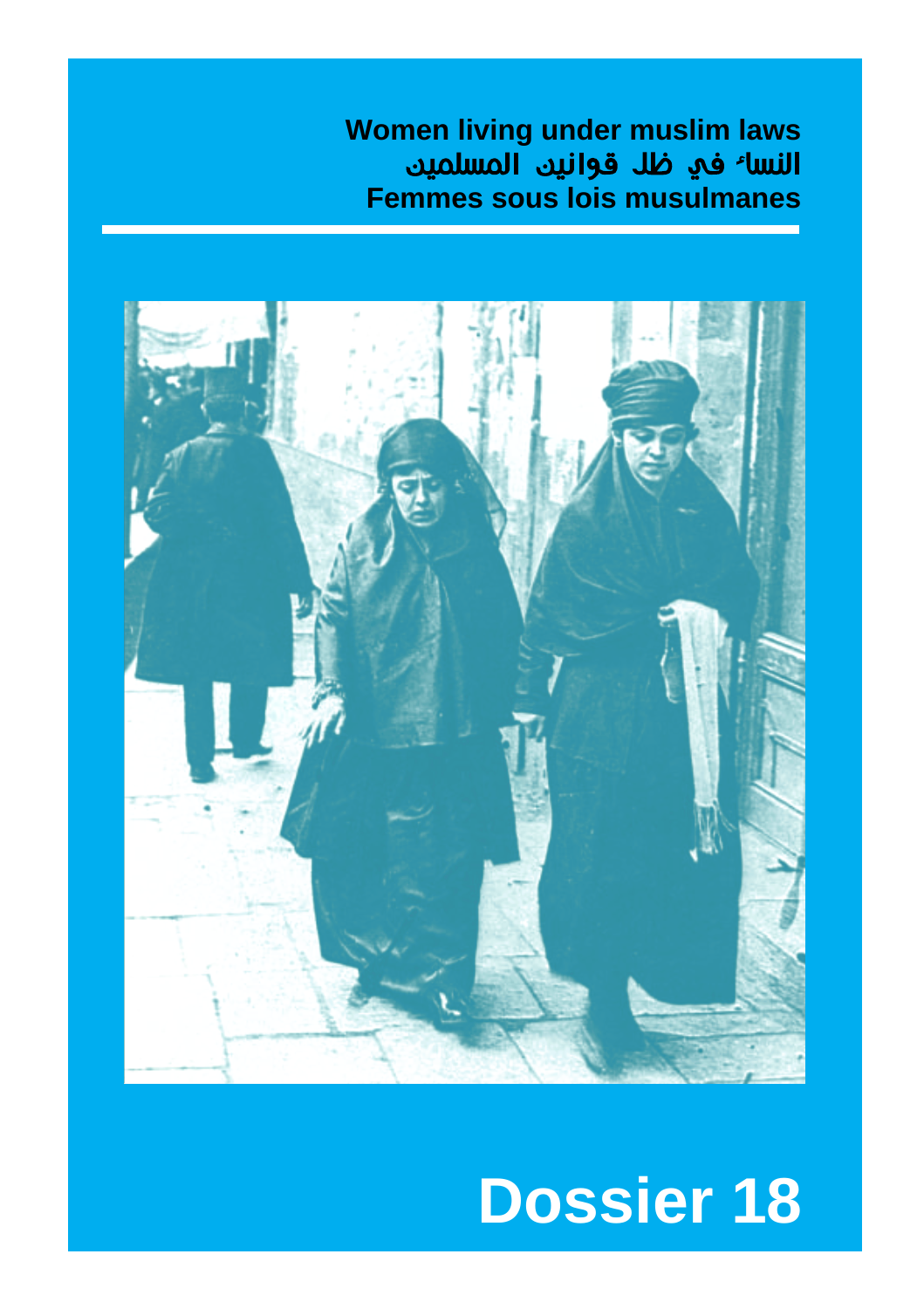## *Dossier 18*

**Women living under muslim laws Femmes sous lois musulmanes**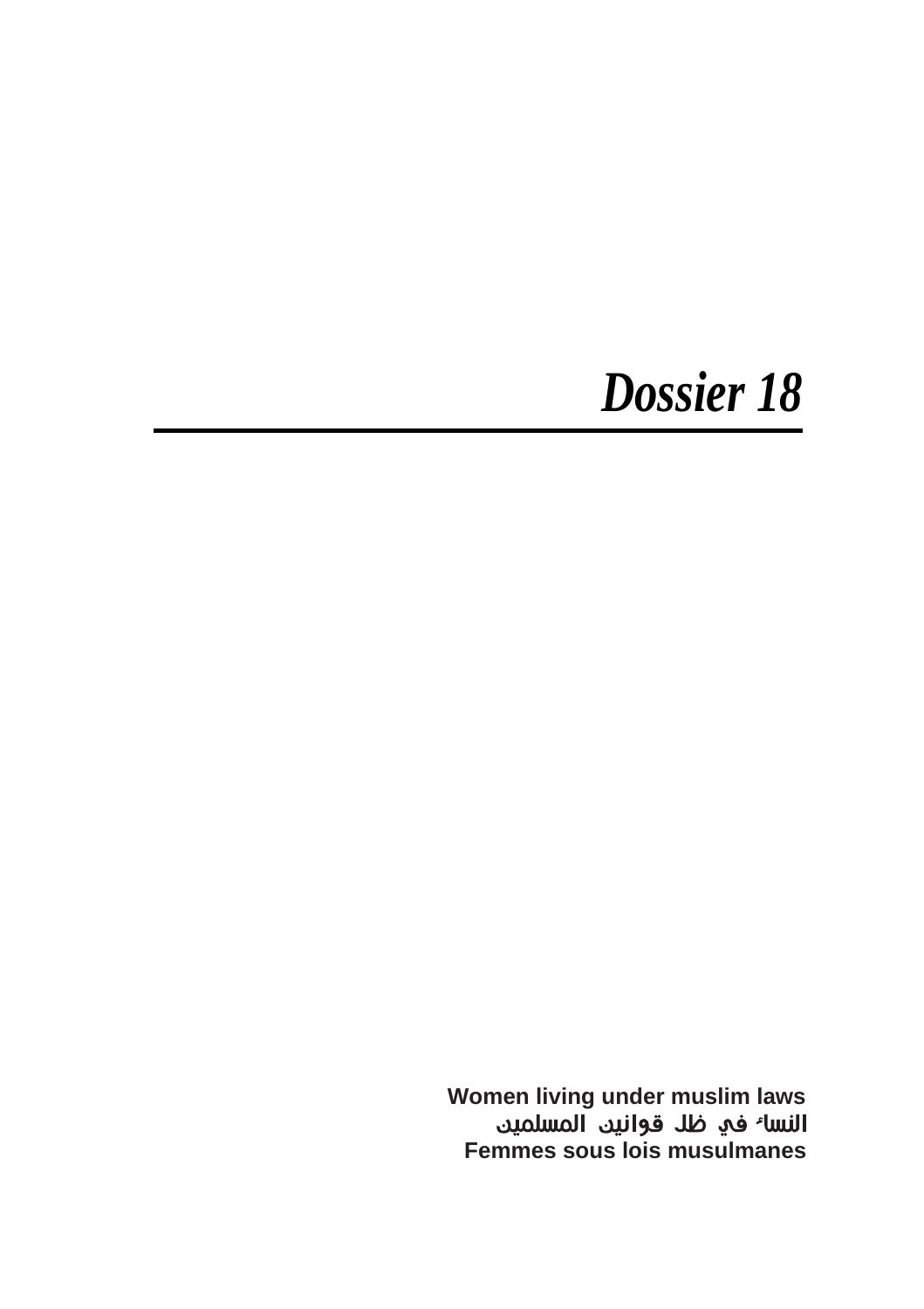Dossier 18 was edited by Marie-Aimée Hélie-Lucas and Harsh Kapoor Resource Section: Harsh Kapoor

Cover Photo: Istanbul, 1919 (M. Tuğrul Acar)

#### **About the Dossiers**

The Dossiers are an occasional publication of the International Solidarity Network of Women Living Under Muslim Laws. Conceived as a networking tool, they aim at providing information about lives, struggles and strategies of women living in diverse Muslim communities and countries.

We do not hold any copyright on the content of the Dossiers. Women's groups may freely reproduce material, however we would appreciate acknowledgements. For those articles previously published in other journals, permission should be sought directly from them.

Information contained in the Dossiers does not necessarily represent the views and positions of the compilers or of the network Women Living Under Muslim Laws, unless stated. The Dossiers are meant to make accessible the broadest possible strands of opinion within varied movements / initiatives promoting greater autonomy of women. The Dossier seeks to inform and share different analysis and experiences.

Produced on non-profit basis through donations and grants, the Dossiers have, till now, mostly been distributed free of cost to women and women's organisations. Printing and distribution costs of one Dossier work out to 60 F.Francs (about 12 US\$). We appeal to readers to send donations to meet the production and postage costs. Any donation however small is extremely welcome.

To new readers of the Dossiers: Would you like to be placed on our mailing list? If you are associated with an institution / group would you consider setting up an exchange of publications with us?

For all correspondence write to:

**Women Living Under Muslim Laws**, Boite Postale 23, 34790 Grabels, France.

Directrice de publication : Marie-Aimée Hélie-Lucas Rédaction : Women Living Under Muslim Laws BP 23, 34790 Grabels, France Dépôt légal 1et trimestre 1991, ISSN 1018-1342 Commision paritaire en cours. Mise en Page : Crayon & cie, Montpellier Imprimerie Arceaux 49, Montpellier.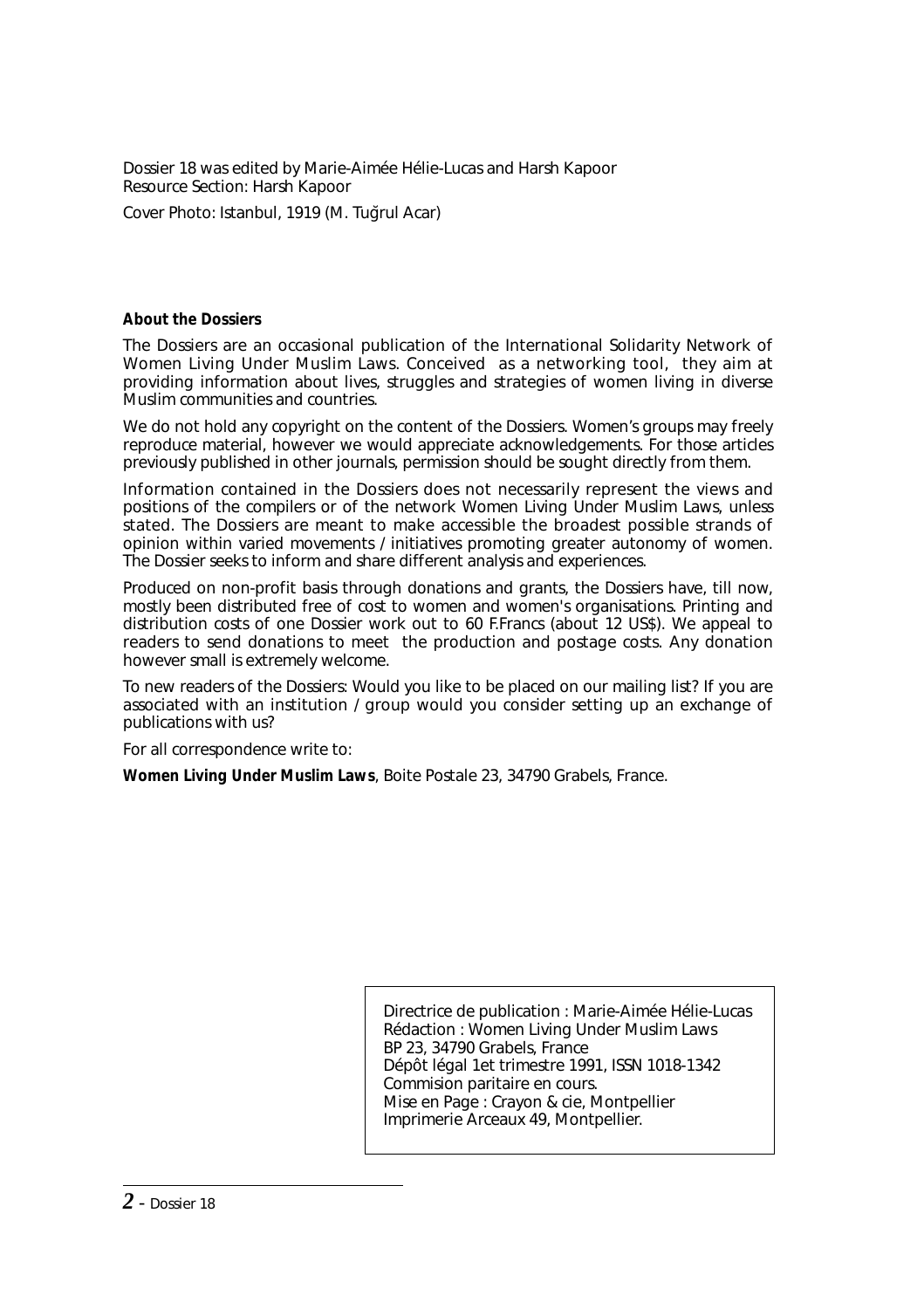### *Contents*

| Introduction                                                                                                       |                                      | 5          |
|--------------------------------------------------------------------------------------------------------------------|--------------------------------------|------------|
| The All-American Queer Pakistani Girl:<br>The dilemma of being between cultures<br>Lihaf (The Quilt)               | Surina Khan<br>Ismat Chughtai        | 7<br>10    |
| <b>United States</b><br>Sex and the Single Shi'ite:<br>Mut'a Marriage in an American Lebanese<br>Shi'ite Community | Linda S. Walbridge                   | 18         |
| <b>Algeria</b><br>S.O.S Algeria:<br>Women's Human Rights Under Seige                                               | Karima Bennoune                      | 29         |
| <b>Sudan</b><br>Gender Politics and Islamization in Sudan<br>Legal Aid, New Laws & Violence                        | Sondra Hale                          | 51         |
| Against Women in Sudan<br><b>Ustadh Mohamed Taha:</b><br>12 years after his execution                              | Anonymous                            | 81<br>93   |
| <b>Pakistan</b><br>The Offence of Rape in the Islamic Law of Pakistan                                              | Rubya Mehdi                          | 98         |
| <b>India</b><br><b>Customary Practices Among Muslims</b><br>in Gomia, Bihar                                        | Geetanjali Gangoli<br>and Seema Kazi | 109        |
| <b>Resource Index</b>                                                                                              |                                      |            |
| <b>Newsbriefs</b>                                                                                                  |                                      | 126        |
| Organisations and Projects                                                                                         |                                      | 143        |
| <b>Bulletins and Journals</b>                                                                                      |                                      | 149        |
| <b>Books and Papers</b><br><b>Dissertations and Theses</b>                                                         |                                      | 151<br>158 |
| Courses                                                                                                            |                                      | 159        |
| Audiovisuals                                                                                                       |                                      | 160        |
| Announcements                                                                                                      |                                      | 161        |
| <b>Campaigns and Events</b>                                                                                        |                                      | 162        |
|                                                                                                                    |                                      |            |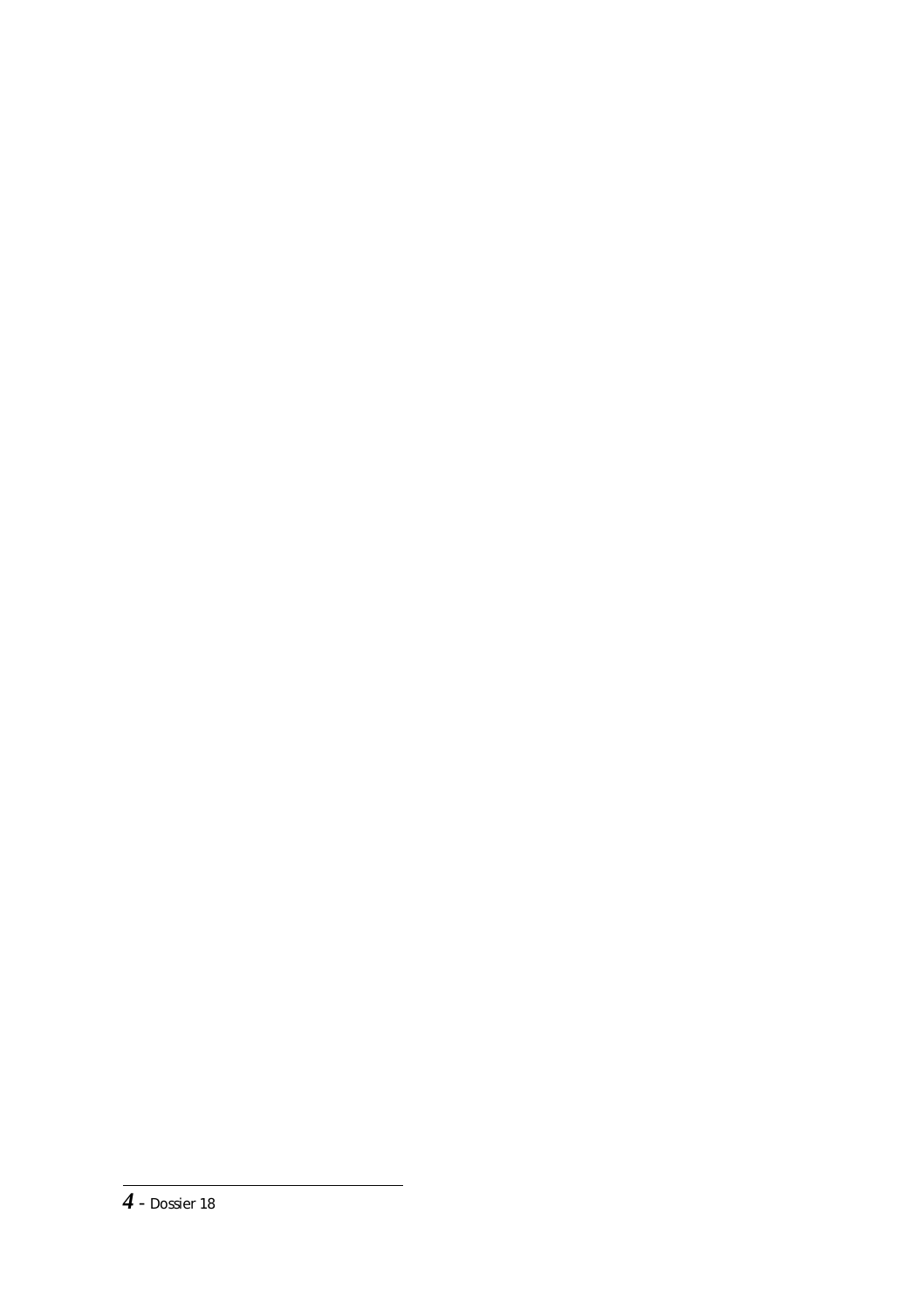### *Introduction*

To the lonely voice of a Pakistani American lesbian woman wondering how her grandmother would react to her sexual mores, responds the powerful short story of Ismat Chugtai, written more than 50 years ago and banned at the time.

Our dossiers had announced the first two Asian lesbians conferences; we are now beginning to recieve articles about the situation of lesbians in Muslim countries and communities which we will be publishing in the future issues.

A study of temporary marriages (mut'a) in a Lebanese American Muslim community, by Linda Walbridge, shows how some 'local' imams are promoting the practice of mut'a as a way to allow modern teenagers of the community to have sexual freedom, within the acceptable "religious-moral parameters". This re-interpretation of a practice which we only knew as highly unfavourable to women and girls, provides evidence of how religious edicts pulled out of Iranian Shia islamic framework are being applied in an alien diasporic context to facilitate "cultural accomodation"; community and religious spokesmen might want to justify this practice, as being rooted in "authentic culture" and may hide behind the smokescreen of "cultural pluralism" in order to bypass prevailing marriage laws of the land, but we hope women's rights activists will not close their eyes.

The article on Algeria by Karima Bennoune, describes, amongst other atrocities against women, examples of the terrible use that fundamentalists have made of mut'a in Algeria. Apart from a stinging denounciation of the crimes of against women in Algeria, it sets out the backdrop of the present situation; in particular, it counters the commonly adopted view that fundamentalist violence started as a protest against the government putting an end to the electoral process in 1992 and it shows that this violence started -and escalated- long before these events. She demonstrates the collusion of the government with fundamentalists and the way they traded women's constitutional rights. It also clearly links the defence and promotion of women's human rights to the very existence of democracy in Algeria. She gives a voice to Algerian feminists in this battle for life.

The situation is deteriorating every single day in Algeria: villages are attacked on a daily basis, and inhabitants slaughtered irrespective of age or sex. Future dossiers will keep you up to date. In the sections on campaigns and in the newsbriefs, you will find information on the ongoing campaign by Algerian women to collect a million signatures against the existing family law which has bound women since 1984. So called "moderate islamists" in Algeria are actively mobilizing against the women's petition and claim, in a virulent appeal to "protect algerian

Women Living Under Muslim Laws - *5*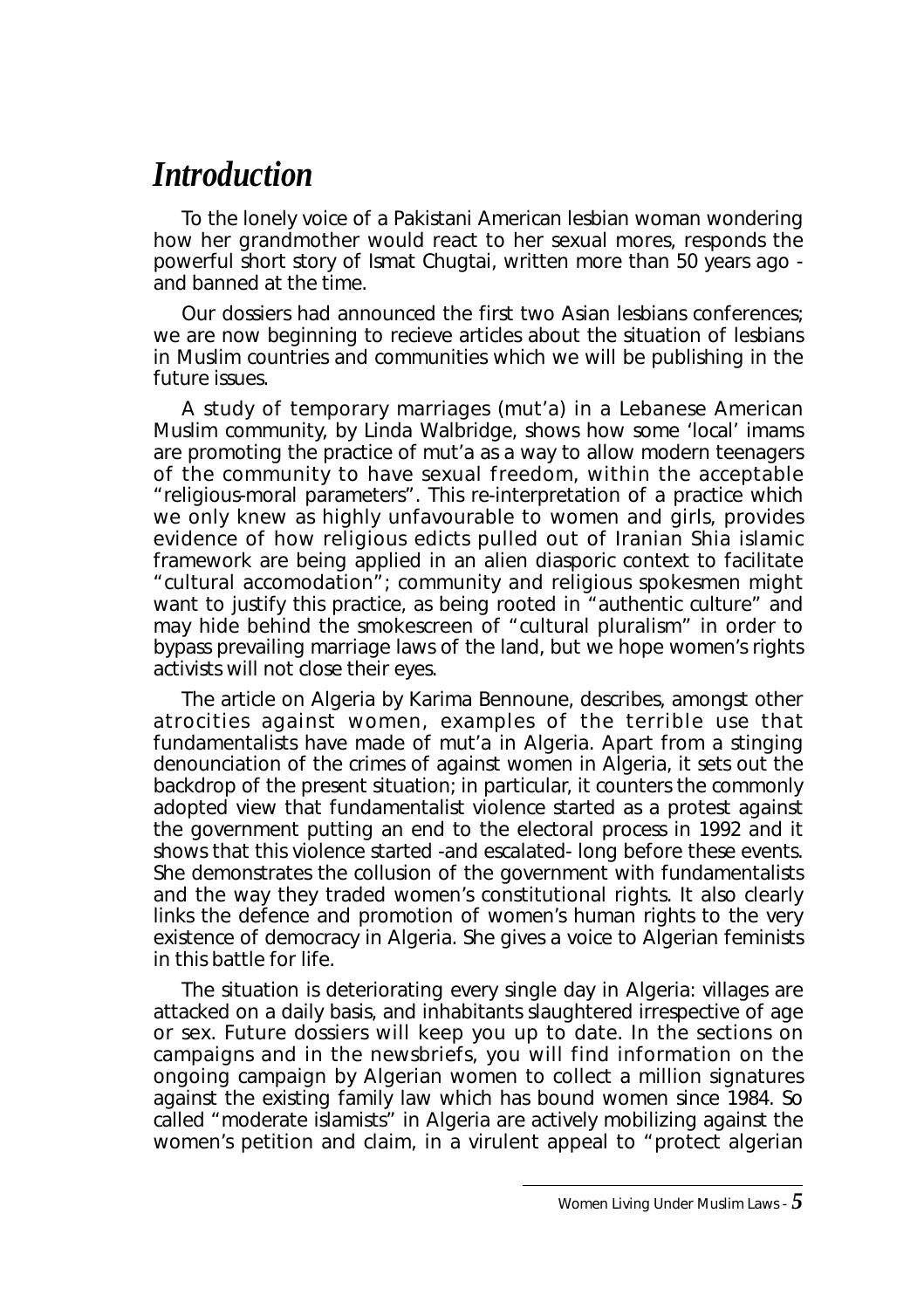national identity" and to prevent "an act of revolt against the word of God". They are collecting 3 million signatures to defend the discriminatory family law in force in Algeria.

In Sudan, the other showcase of fundamentalists' policies in the world, new laws have been passed which further limit women's access to public life: the decency laws. Sondra Hale analyzes the Islamisation project as part and parcel of a cultural-national construction of identity which obscures class approach and makes a move towards essentialism, while a Sudanese feminist addresses the issue of violence against women in the light of these new laws. A warm tribute is paid to Mahmoud Mohammad Taha, a well known and respected progressive interpreter of the Qu'ran, murdered [by the then government] in 1985 for his writings. To this date his books remain banned in Sudan.

The paper by Rubyia Mehdi on rape in Pakistan denounces the assimilation of rape to sex outside marriage (fornication and adultery) and links this law to the political use of Islam by the then government.

Finally the contribution by Kazi & Gangoly on customary practices in Bihar gives concrete examples of 'what muslims do' in a sociological and and daily life sense as different from what 'muslim law(s) [of the land] say', or 'what Islam says' in a theological sense.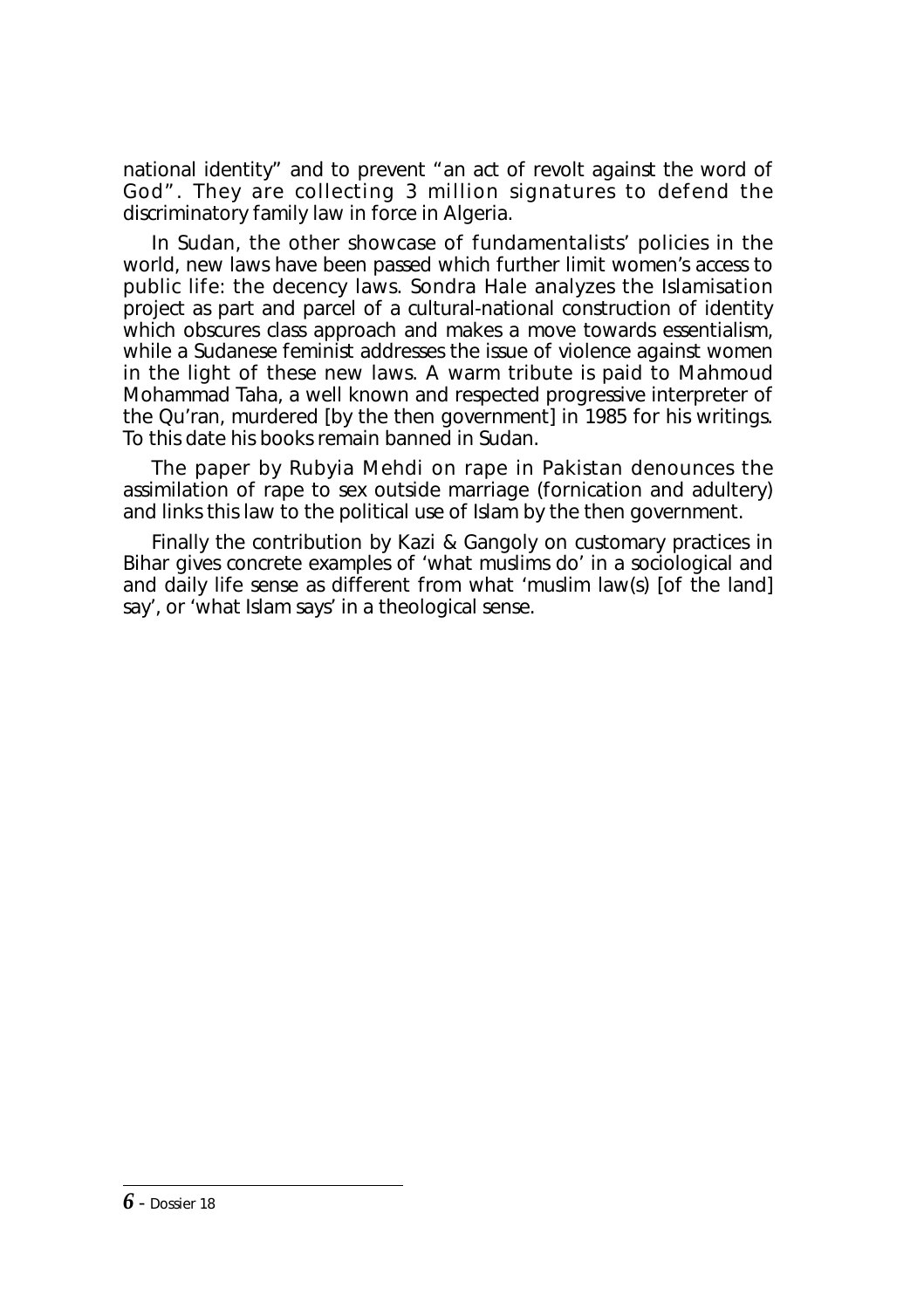## *The All-American Queer Pakistani Girl:*

*The dilemma of being between cultures*

*Surina Khan*

I don't know if my grandmother is dead or alive. I can't remember the last time I saw her. It must have been at least ten years ago when I was in Pakistan for an extended visit. She was my only living grandparent and her health was beginning to fail her. Every once in a while, I think she's probably dead and no one bothered to tell me.

I'm completely out of touch with my Pakistani life. As a kid, I remember being constantly reminded that I was different by my accent, my brown skin color, the smell of the food we ate, and my mother's traditional clothing.

And so, I consciously Americanized myself - I spent my early childhood perfecting my American accent; my adolescence affirming my American identity to others; and my late teens rejecting my Pakistani heritage. And now, at the age of twenty-seven, I'm feeling the void I created for myself.

I can hardly speak Urdu. I certainly can't read or write it. I have no idea how many cousins I have. I know my father comes from a large family (eleven brothers and sisters) but I don't know all their names. I've never read the Koran and I have no faith in Islam.

Sometimes I think of what my life would be like if my parents hadn't migrated from Pakistan to the U.S.. We moved to Connecticut in 1973 when I was five. Most of my family has since moved back to Pakistan, and up until seven years ago, when I came out, I went back somewhat regularly, but always with a little ambivalence. I never liked going back. It made me feel stifled. Constrained. People were always talking about getting married. It was either, "Oh, you're almost old enough to start thinking about finding a nice husband", or, "When are you getting married?" Now I imagine they'd say (with disappointment), "You'll be an old maid".

Fortunately, my family is of a more liberal mindset when it comes to Pakistani society. By American standards that translates into conservative. (My mother raised money for George Bush). In any case, I was brought up in a family that valued education, independence, integrity, and love.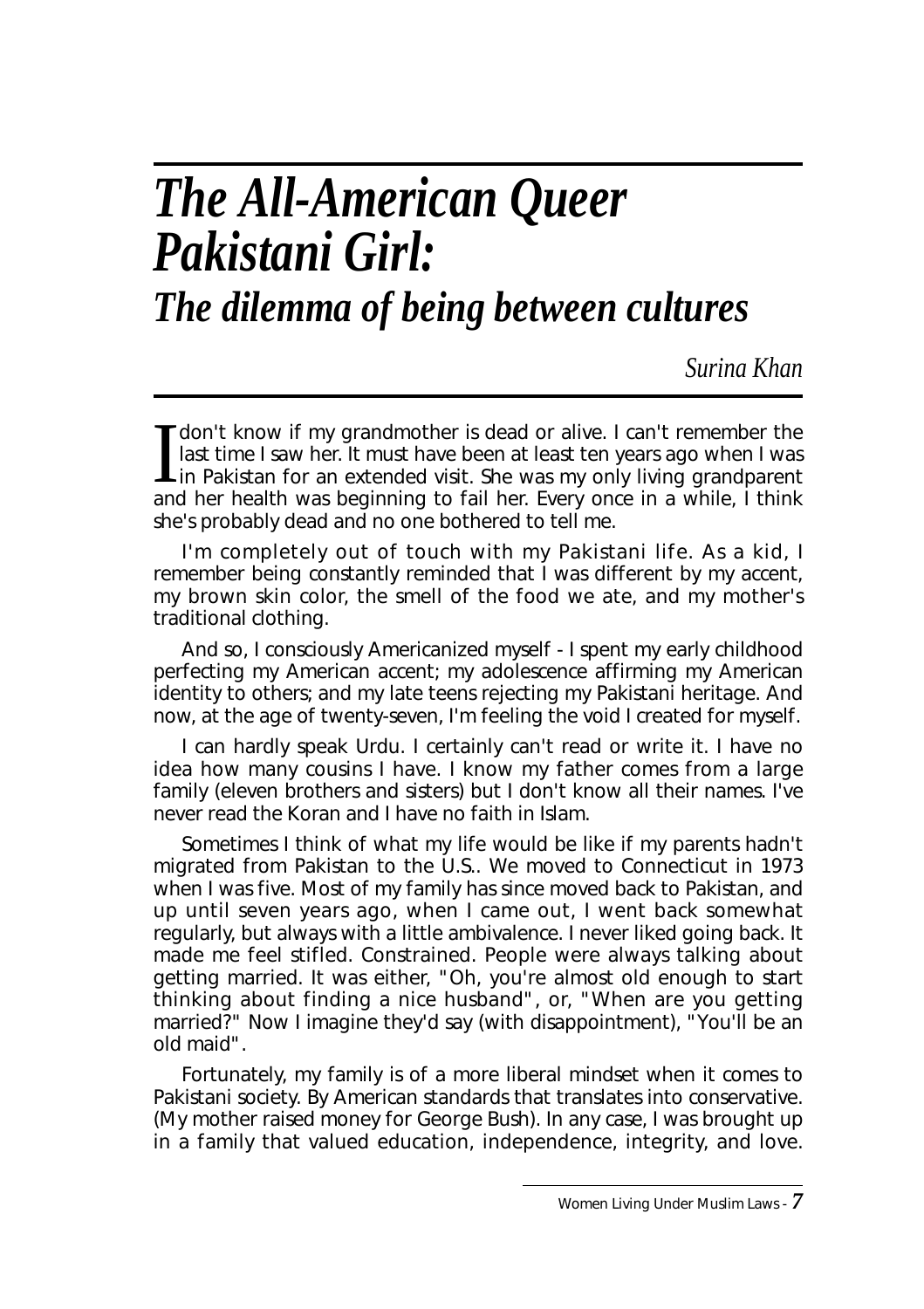Unlike some of my cousins, I never worried about my parents arranging a marriage for me even though I saw several of my first cousins arranged into marriages, sometimes with each other. Once I went to a wedding where the bride and groom saw each other for the first time when someone passed them a mirror after their wedding ceremony and they both looked into it at the same time. That's when I started thinking my family was "modern". Unfortunately they live in a fundamentalist culture that won't tolerate me.

I can't even bring myself to go back for a visit. The last time I was back was seven years ago for my father's funeral. And sometimes I think the next time I go back will be for my mother's funeral. She asks me to come visit every time I talk to her. And I tell her I'm too busy, that I can't get away.

Three years ago I finally answered her truthfully. I told her that I didn't like the idea of travelling to a country that lashed lesbians one hundred times in public. And more importantly, I didn't feel comfortable visiting Pakistan when she and I had not talked about anything important in my life since I had come out to her.

Pakistan has always been my parents' answer to everything. When they found out my sisters were smoking pot in the late 1970's, they shipped all of us back. "You need to get in touch with the Pakistani culture", my mother would say. When my oldest sister got hooked on transcendental meditation and started walking around the house in a trance, my father packed her up and put her on a plane back to the homeland. She's been there ever since.

Being the youngest of six, I wised up quickly. I waited to drop my bomb until after I had moved out of the house and was financially independent of my family. If I had come out while I was still living in my parents home, you can bet I'd have been on the next flight to Islamabad. When I came out to my mother, she suggested I go back to Pakistan for a few months. "Just get away from it all. You need some time. Clear your head", she begged. But I knew better. And when I insisted I was queer and was going to move to Washington, DC, to live with my girlfriend, Robin (now my ex-girlfriend, much to my mother's delight), she tried another Pakistani scare tactic. "You and your lover better watch out. There's a large Pakistani community in DC and they'll find out about you. They'll break your legs, mutilate your face". That pretty much did it for me.

My mother had just validated all my fears associated with Pakistan and I cut off all ties with the community, including my family. Pakistan became synonymous to homophobia.

My mother disowned me when I didn't heed her advice. But a year later when Robin and I broke up, she came back into my life. Wishful

*<sup>8</sup>* - Dossier 18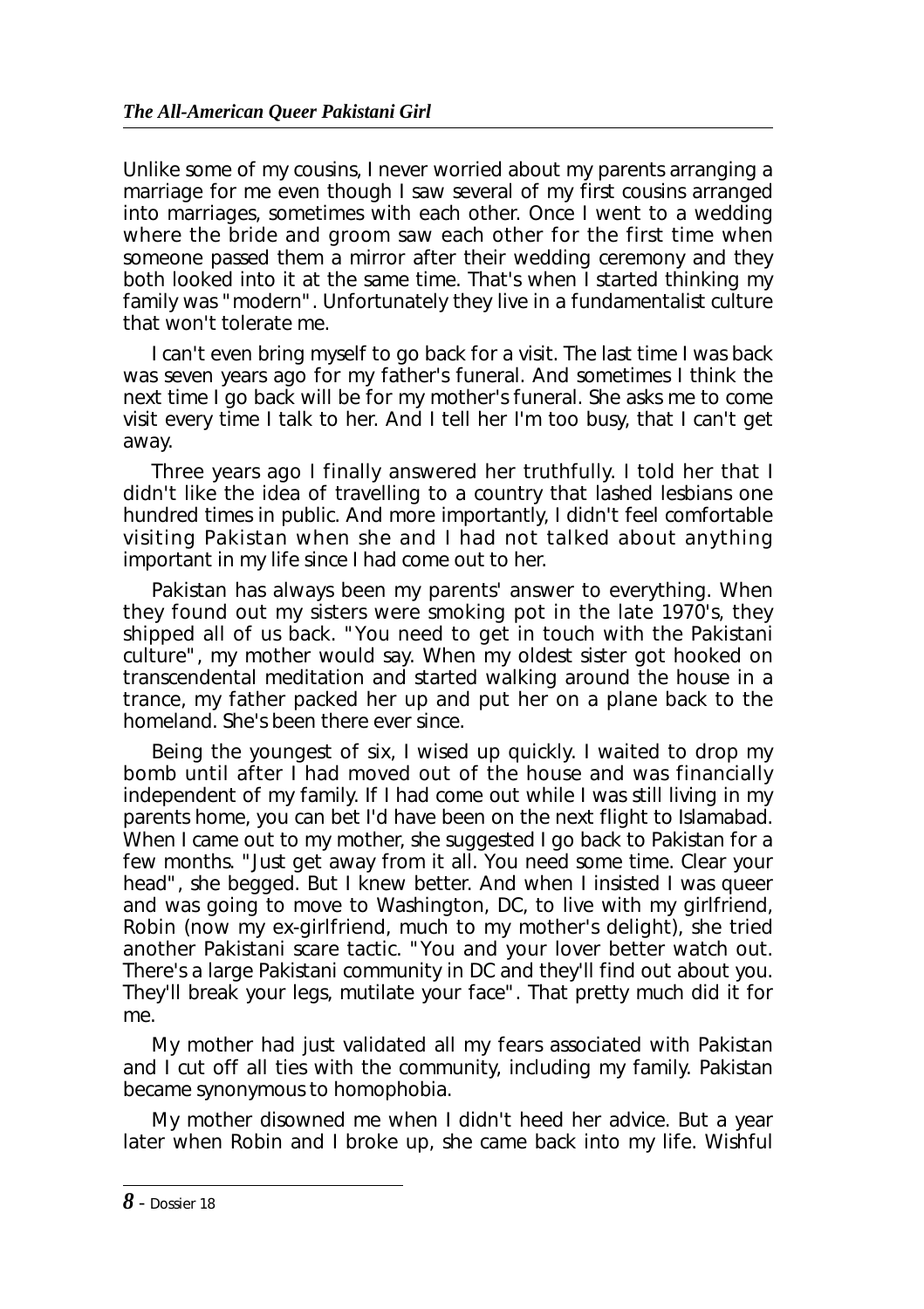thinking on her part. Though I do have to give her credit, not only for nurturing the strength in me to live by my convictions with integrity and honesty, but for eventually trying to understand me.

I'll never forget the day I took her to see a lawyer friend of mine. She was on the verge of settling a lawsuit started by my father before he died and was unhappy with her lawyer. I took her to see Maggie Cassella, a lawyer/comedian based in Hartford, Connecticut, where I was again living. "I presume this woman's a lesbian", my mother said in the car on the way to Maggie's office. "Yes, she is", I replied, thinking, oh no, here it comes again. But my mother totally took me by surprise. "Well, the men aren't helping me, I might as well go to the dykes". I didn't think she even knew the word dyke. Now, that was a moment. Her changing attitude about my lesbian identity was instilling a desire in me to reclaim my Pakistani identity. The best way to do this, I decided, would be to seek out other Pakistani lesbians. I barely knew any Pakistani people aside from my family and I sure as hell didn't know any, or even know of any, Pakistani lesbians. I was just naive enough to think I was the only one. Having rejected my culture from a young age, when I came out I identified only as a lesbian. I knew other lesbians but I didn't know any Pakistani lesbians, and so it didn't occur to me to identify myself as a Pakistani lesbian. And in my zeal to be all- American I threw myself into the American queer rights movement - not realizing (unfortunately) that there is an active South Asian gay and lesbian community in the U.S. and many of us are here because we're able to be queer and out in the Western world where at least there is a queer liberation movement.

The conflict I'm experiencing seems relatively simple to me - I don't know how not to be out anymore, and if I went back to Pakistan to find that my grandmother is indeed alive and well and still wondering why I don't have a husband, I'll tell her politely, "I'm not interested in marrying a man, but I am looking for a wife. Know any good women?"

Source: --- This is an excerpt from an essay which will be published in Generation Q: Inheriting Stonewall, a collection of essays being published next fall by Alyson Publications

© 1996 Trikone. All rights reserved.

Internet Source: http://www.rahul.net/trikone/magazine/jan96/surina.html

#### *Trikone*

(Lesbian and Gay South Asians) PO box address - PO Box 21354, San Jose CA 95151- 1354, U.S.A.

E-mail: trikone@rahul.net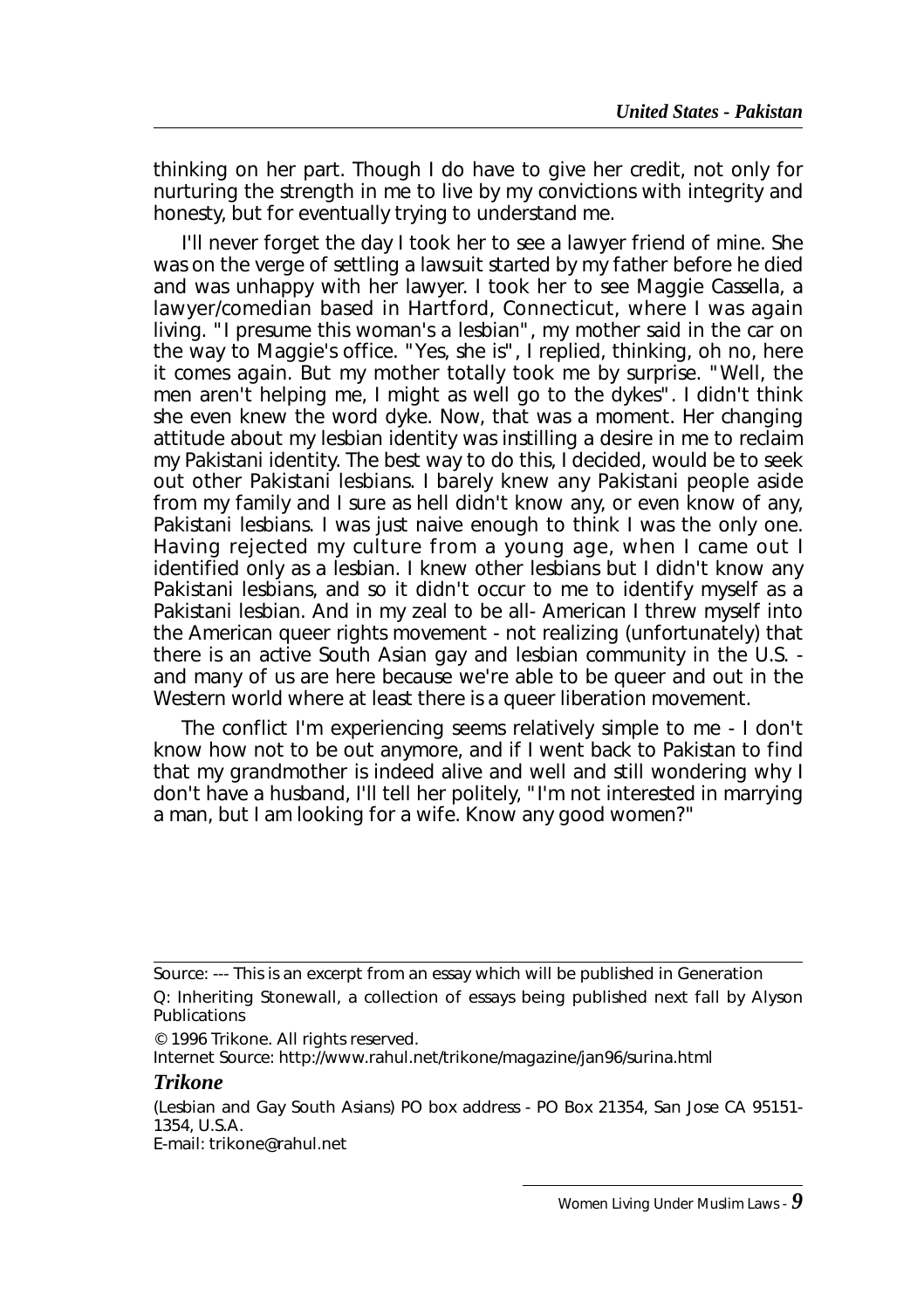Editor's note: This famous short story by the late Ismat Chugtai (1915-1991) was written in 1941 and banned by the then State Government on charges of obscenity. Ismat Chugtai challenged this decision and won her law suit. While she had already earned the honour of becoming the first Muslim woman in British India to obtain a BA and later became active in the Progressive Writer's Association in the 1930s, Chugtai grew to become one of the most outspoken and prominent short story writers of South Asia.

# **Lihaf\****(The Quilt) Ismat Chughtai*

(Translated by Syeda Hameed)

I n the depth of winter whenever I snuggle into my quilt, its shadow on the wall seems to sway like an elephant. My mind begins a mad race into the dark crevasses of the past; memories come flooding in.

Begging your pardon, I am not about to relate a romantic incident surrounding my own quilt—I do not believe there is much romance associated with it. The blanket, though considerably less comfortable, is preferable because it does not cast such terrifying shadows, quivering on the wall!

This happened when I was a small girl. All day long I fought tooth and nail with my brothers and their friends. Sometimes I wondered why the hell I was so quarrelsome. At my age my older sisters had been busy collecting admirers; all I could think of was fisticuffs with every known and unknown girl or boy I ran into!

For this reason my mother decided to deposit me with an 'adopted' sister of hers when she left for Agra. She was well aware that there was no one in that sister's house, not even a pet animal, with whom I could engage in my favorite occupation! I guess my punishment was well deserved. So Mother left me with Begum Jan, the same Begum Jan whose quilt is imprinted on my memory like a blacksmith's brand.

This was the lady who had been married off to Nawab Sahib for a very good reason, courtesy her poor but loving parents. Although much past his prime, Nawab Sahib was noblesse oblige. No one had ever seen a dancing girl or prostitute in his home. He had the distinction of not only performing the Haj himself, but of being the patron of several poor people who had undertaken the pilgrimage through his good offices.

Nawab Sahib had a strange hobby. People are known to have irksome interests like breeding pigeons and arranging cockfights. Nawab Sahib kept himself aloof from these disgusting sports; all he liked to do was keep an open house for students; young, fair and slim-waisted boys, whose expenses were borne entirely by him. After marrying Begum Jan, he deposited her in the house with all his other possessions and promptly forgot about her! The young, delicate Begum began to wilt with loneliness.

<sup>\*</sup> Urdu has two words for quilt: raza'i and lihaf. A lihaf is a thick and heavy quilt and is usually made out of velvet or colourful silk or cotton prints.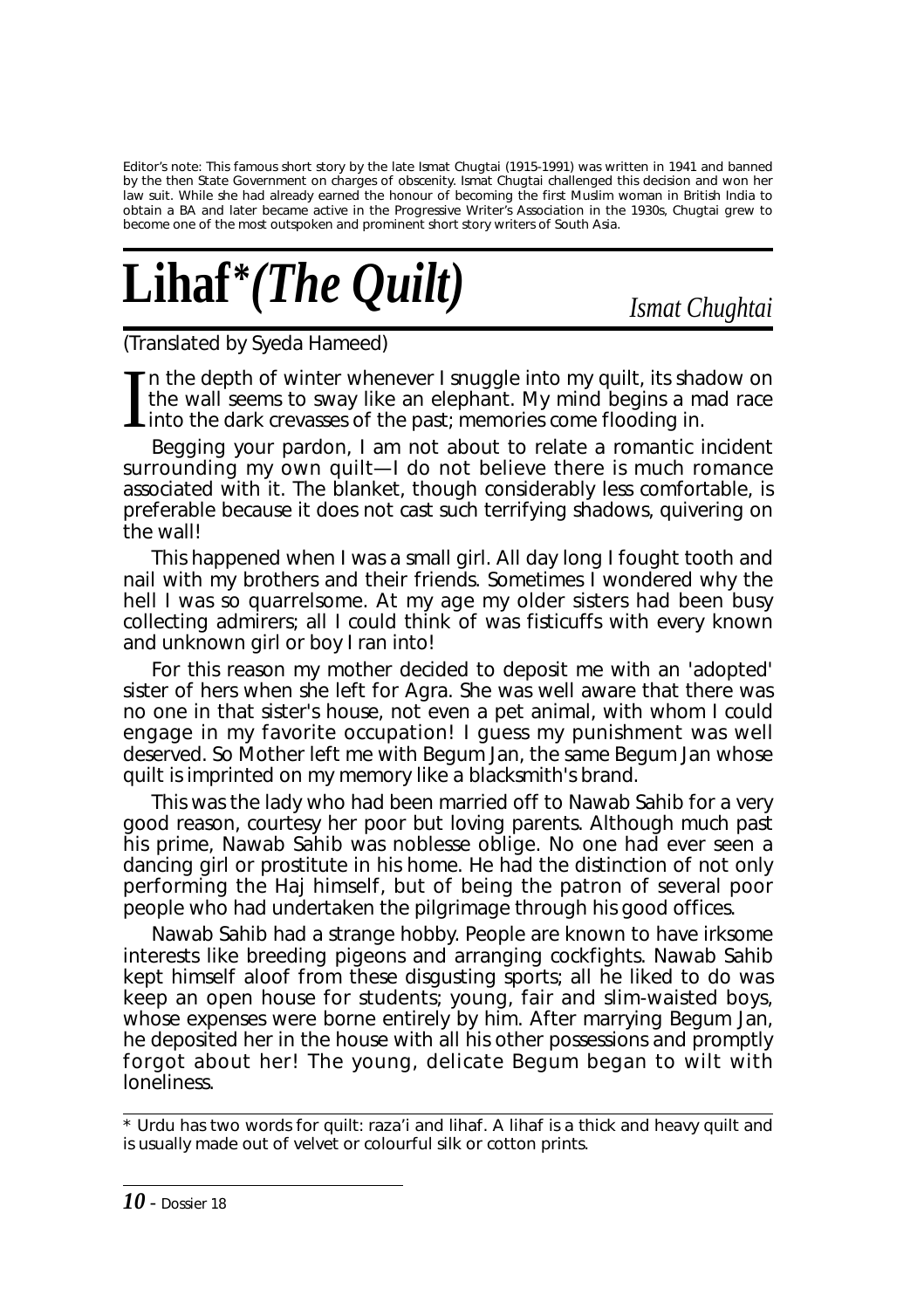Who knows when Begum Jan started living? Did her life begin when she made the mistake of being born, or when she entered the house as the Nawab's new bride, climbed the elaborate four-poster bed and started counting her days? Or did it begin from the time she realized that the household revolved around the boy-students, and that all the delicacies produced in the kitchen were meant solely for their palates? From the chinks in the drawing-room doors, Begum Jan glimpsed their slim waists, fair ankles and gossamer shirts and felt she had been raked over coals!

Perhaps it all started when she gave up on magic, necromancy, seances and whatnot. You cannot draw blood from a stone. Not an inch did the Nawab budge. Broken-hearted, Begum Jan turned towards education. Not much to be gained here either! Romantic novels and sentimental poetry proved even more depressing. Sleepless nights became a daily routine. Begun Jan slowly let go and consequently, became a picture of melancholy and despair.

She felt like stuffing all her fine clothes into the stove. One dresses up to impress people. Now, neither did the Nawab Sahib find a spare moment from his preoccupation with the gossamer shirts, nor did he allow her to venture outside the home. Her relatives, however, made it a habit to pay her frequent visits which often lasted for months, while she remained prisoner of the house.

Seeing these relatives on a roman holiday made her blood boil. They happily indulged themselves with the goodies produced in the kitchen and licked the clarified butter off their greedy fingers. In her household they equipped themselves for their winter needs. But, despite renewing the cotton filling in her quilt each year, Begum Jan continued to shiver, night after night. Each time she turned over, the quilt assumed ferocious shapes which appeared like shadowy monsters on the wall. She lay in terror; not one of the shadows carried any promise of life. What the hell was life worth anyway? Why live? But Begum Jan was destined to live, and once she started living, did she ever!

Rabbo came to her rescue just as she was starting to go under. Suddenly her emaciated body began to fill out. Her cheeks became rosy; beauty, as it were, glowed through every pore! It was a special oil massage that brought about the change in Begum Jan. Begging your pardon, you will not find the recipe for this oil in the most exclusive or expensive magazine!

When I saw Begum Jan she was in her early forties. She sat reclining on the couch, a figure of dignity and grandeur. Rabbo sat against her back, massaging her waist. A purple shawl was thrown over her legs. The very picture of royalty, a real Maharani! How I loved her looks. I wanted to sit by her side for hours, adoring her like a humble devotee. Her complexion was fair, without a trace of ruddiness. Her black hair was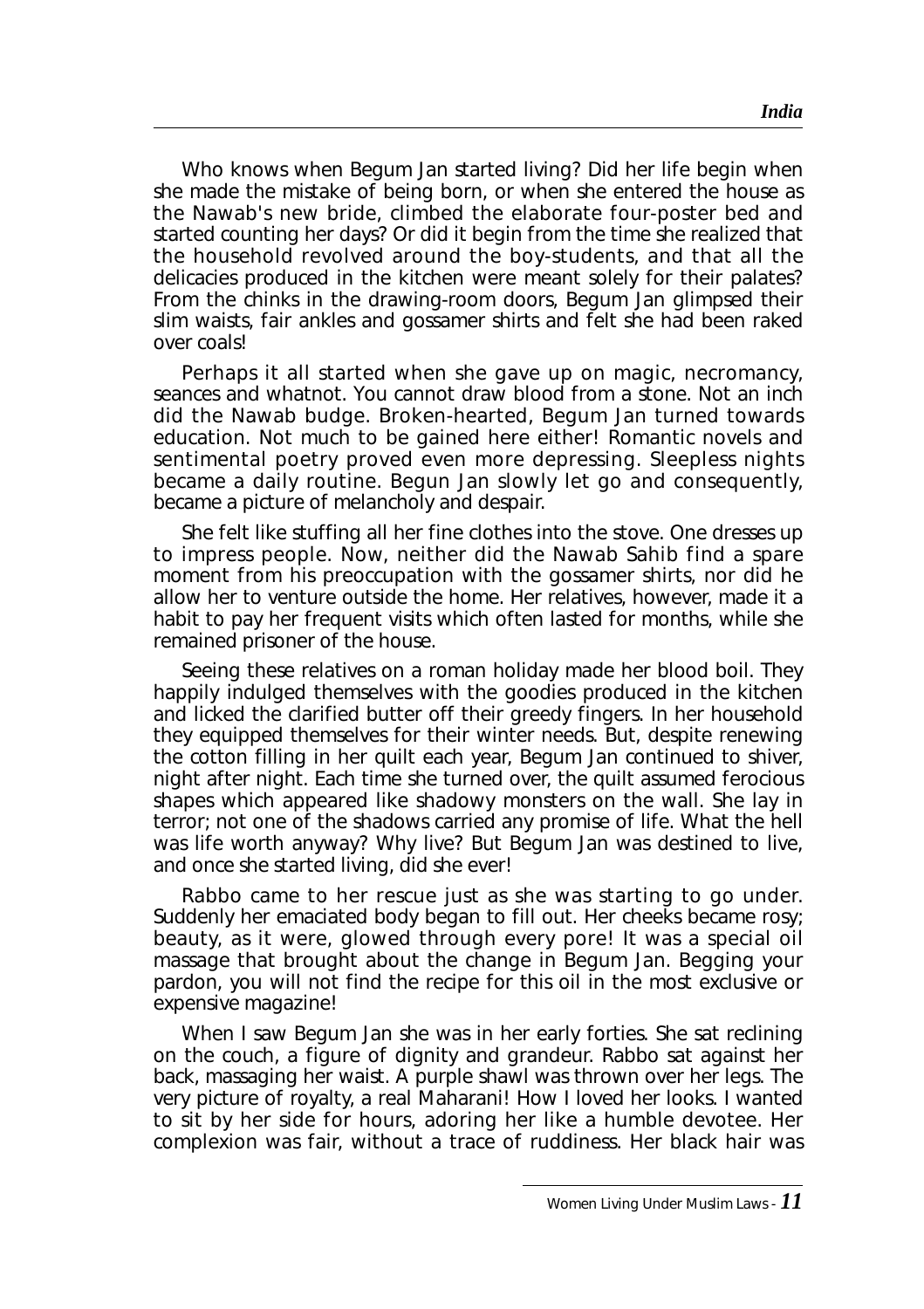always drenched in oil. I had never seen her parting crooked, nor a single hair out of place. Her eyes were black, and carefully plucked eyebrows stretched over them like a couple of perfect bows! Her eyes were slightly taut, eyelids heavy and eyelashes thick. The most amazing and attractive part of her face were her lips. Usually dyed in lipstick, her upper lip had a distinct line of down. Her temples were covered with long hair. Sometimes her face became transformed before my adoring gaze, as if it were the face of young boy

Her skin was fair and moist, and looked like it had been stretched over her frame and tightly stitched up. Whenever she exposed her ankles for a massage, I stole a glance at their rounded smoothness. She was tall, and appeared taller because of the ample flesh on her person. Her hands were large and moist, her waist smooth. Rabbo used to sit by her side and scratch her back for hours together—it was almost as if getting scratched was for her the fulfillment of life's essential need. In a way, more important than the basic necessities required for staying alive.

Rabbo had no other household duties. Perched on the four-poster bed, she was always massaging Begum Jan's head, feet or some other part of her anatomy. Someone other than Begum Jan receiving such a quantity of human touching, what would the consequences be? Speaking for myself, I can say that if someone touched me continuously like this, I would certainly rot.

As if this daily massage ritual were not enough, on the days she bathed this ritual extended to two hours! Scented oils and unguents were massaged into her shining skin; imagining the friction caused by this prolonged rubbing made me slightly sick. The braziers were lit behind closed doors and then the procedure started. Usually Rabbo was the only one allowed inside the sanctum. Other servants, muttering their disapproval, handed over various necessities at the closed door.

The fact of the matter was that Begum Jan was afflicted with a perpetual itch. Numerous oils and lotions had been tried, but the itch was there to stay. Hakims and doctors stated: It is nothing, the skin is clear. But if the disease is located beneath the skin, it's a different matter.

These doctors are mad! Rabbo used to say with a meaningful smile while gazing dreamily at Begum Jan. "May your enemies be afflicted with skin disease! It is your hot blood that causes all the trouble!"

Rabbo! She was as black as Begum Jan was white, like burnt iron ore! Her face was lightly marked with smallpox, her body solidly packed; small dextrous hands, a tight little paunch and full lips slightly swollen, which were always moist. Those puffy hands were as quick as lightning, now at her waist, now her lips, now kneading her thighs and dashing towards her ankles. Whenever I sat down with Begum Jan, my eyes were riveted to those roving hands.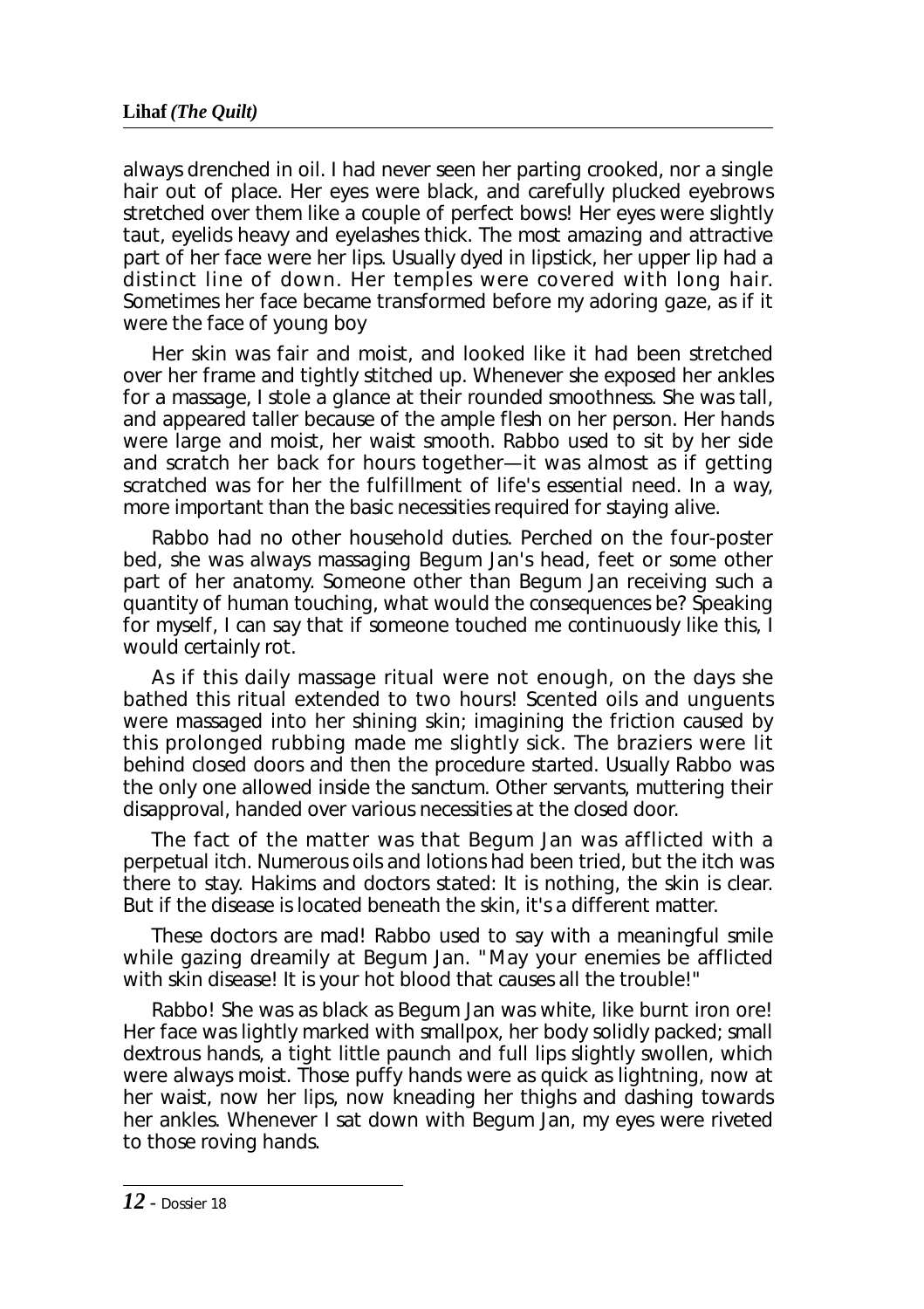Winter or summer, Begum Jan always wore kurtas of Hyderabadi jalli karga. I recall her dark skirts and billowing white kurtas. With the fan gently rotating on the ceiling, Begum always covered herself with a soft wrap. She was fond of winter. I too liked the winter season at her house. She moved very little. Reclining on the carpet, she spent her days having her back massaged, chewing on dry fruit. Other household servants were envious of Rabbo. The witch! She ate, sat, and even slept with Begum Jan! Rabbo and Begum Jan—the topic inevitably cropped up in every gathering. Whenever anyone mentioned their names, the group burst into loud guffaws. Who knows what jokes were made at their expense? But one thing was certain—the poor lady never met a single soul. All her time was taken up with the treatment of her unfortunate itch.

I have already said I was very young at the time and quite enamoured of Begum Jan. She, too, was fond of me. When mother decided to go to Agra she had to leave me with somebody. She knew that, left alone, I would fight continuously with my brothers, or wander around aimlessly. I was happy to be left with Begum Jan for one week, and Begum Jan was equally pleased to have me. After all, she was Ammi's adopted sister!

The question arose of where I was to sleep. The obvious place was Begum Jan's room; accordingly, a small bed was placed alongside the huge four-poster. Until ten or eleven that night we played Chance and talked; then I went to bed. When I fell asleep Rabbo was scratching her back. "Filthy wench", I muttered before turning over. At night I awoke with a start. It was pitch dark. Begum Jan's quilt was shaking vigorously, as if an elephant was struggling beneath it.

"Begum Jan", my voice was barely audible. The elephant subsided. "What is it? Go to sleep". Begum Jan's voice seemed to come from afar.

"Im scared". I sounded like a petrified mouse.

"Go to sleep. Nothing to be afraid of. Recite the Ayat-ul-Kursi".

"Okay!" I quickly began the Ayat. But each time I reached Yalamu Mabain I got stuck. This was strange. I knew the entire Ayat!

"May I come to you, Begum Jan?"

"No child, go to sleep". The voice was curt. Then I heard whispers. Oh God! Who was this other person? Now I was terrified.

"Begum Jan, is there a thief here?"

"Go to sleep, child; there is no thief". This was Rabbo's voice. I sank into my quilt and tried to sleep.

In the morning I could not even remember the sinister scene that had been enacted at night. I have always been the superstitious one in my family. Night fears, sleep-talking, sleep-walking were regular occurrences during my childhood. People often said that I seemed to be haunted by evil spirits. Consequently I blotted out the incident from memory as easily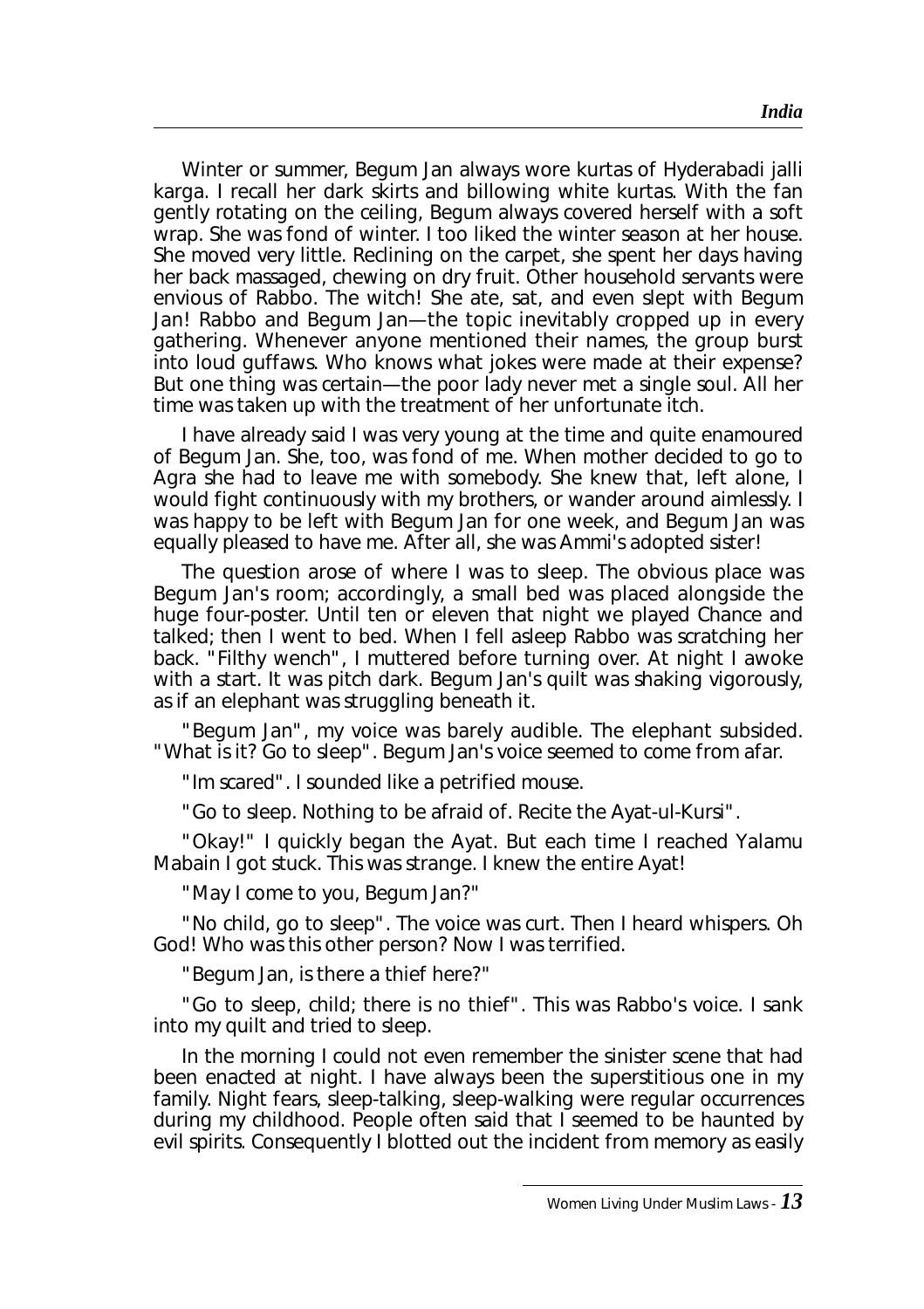as I dealt with all my imaginary fears. Besides, the quilt seemed such an innocent part of the bed.

The next night when I woke up, a quarrel between Begum Jan and Rabbo was being settled on the bed itself. I could not make out what conclusion was reached, but I heard Rabbo sobbing. Then there were sounds of a cat slobbering in the saucer. To hell with it, I thought and went off to sleep!

Today Rabbo has gone off to visit her son. He was a quarrelsome lad. Begum Jan had done a lot to help him settle down in life; she had bought him a shop, arranged a job in the village, but to no avail. She even managed to have him stay with Nawab Sahib. Here he was treated well, a new wardrobe was ordered for him, but ungrateful wretch that he was, he ran away for no good reason and never returned, not even to see Rabbo. She therefore had to arrange to meet him at a relative's house. Begum Jan would never have allowed it, but poor Rabbo was helpless and had to go.

All day Begum Jan was restless. Her joints hurt like hell, but she could not bear anyone's touch. Not a morsel did she eat; all day long she moped in bed.

"Shall I scratch you, Begum Jan?" I asked eagerly while dealing out the deck of cards. Begum Jan looked at me carefully.

"Really, shall I?" I put the cards aside and began scratching, while Begum Jan lay quietly, giving in to my ministrations. Rabbo was due back the next day, but she never turned up. Begum Jan became irritable. She drank so much tea that her head started throbbing.

Once again I started on her back. What a smooth slab of a back! I scratched her softly, happy to be of some assistance;

"Scratch harder, open the straps", Begum Jan spoke. "There, below the shoulder. Ooh, wonderful!" She sighed as if with immense relief.

"This way", Begum Jan indicated, although she could very well scratch that part herself. But she prefered my touch. How proud I was!

"Here, oh, oh, how you tickle", she laughed. I was talking and scratching at the same time.

"Tomorrow I will send you to the market. What do you want? A sleeping-walking doll?"

"Not a doll, Begum Jan! Do you think I am a child? You know I am…"

"Yes… an old crow. Is that what you are?" She laughed.

"Okay then, buy a babua. Dress it up yourself, I'll give you as many bits and pieces as you want. Okay?" She turned over.

"Okay", I answered.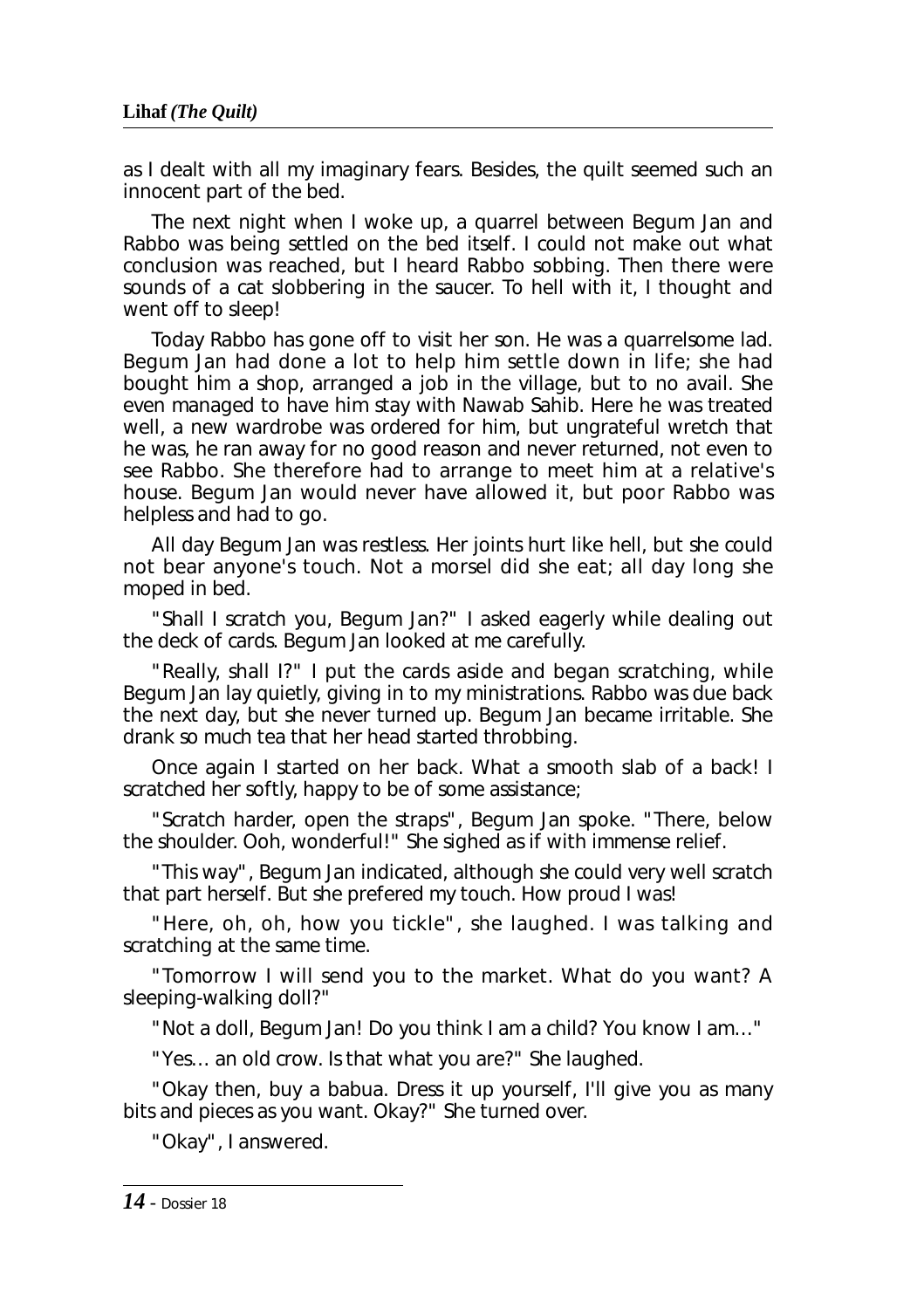"Here". She was guiding my hand wherever she felt the itch. With my mind on the babua, I was scratching mechanically, unthinkingly. She continued talking. "Listen, you don't have enough clothes. Tomorrow I will ask the tailor to make you a new frock. Your mother has left some material with me".

"I don't want that cheap red material. It looks tacky". I was talking nonsense while my hand roved the entire territory. I did not realize it but by now Begum Jan was flat on her back! Oh God! I quickly withdrew my hand.

"Silly girl, don't you see where you're scratching? You have dislocated my ribs". Begum Jan was smiling mischievously. I was red with embarrassment.

"Come, lie down with me". She laid me at her side with my head on her arm. "How thin you are… and, let's see, your ribs", she started counting.

"No", I protested weakly.

"I won't eat you up! What a tight sweater", she said. "Not even a warm vest?" I began to get very restless.

"How many ribs?" The topic was changed.

"Nine on one side, ten on the other". I thought of my school hygiene. Very confused thinking.

"Let's see", she moved my hand. "One, two, three…"

I wanted to run away from her, but she held me closer. I struggled to get away. Begum Jan started laughing.

To this day whenever I think of what she looked like at that moment, I get nervous. Her eyelids became heavy, her upper lip darkened and, despite the cold, her nose and eyes were covered with tiny beads of perspiration. Her hands were stiff and cold, but soft as if the skin had been peeled. She had thrown off her shawl and in the karga kurta, her body shone like a ball of dough. Her heavy gold kurta buttons were open, swinging to one side.

The dusk had plunged her room into a claustrophobic blackness, and I felt gripped by an unknown terror. Begum Jan's deep dark eyes focussed on me! I started crying. She was clutching me like a clay doll. I started feeling nauseated against her warm body. She seemed possessed. What could I do? I was neither able to cry nor scream! In a while she became limp. Her face turned pale and frightening, she started taking deep breaths. I figured she was about to die, so I ran outside.

Thank God Rabbo came back at night. I was scared enough to pull the sheet over my head, but sleep evaded me as usual. I lay awake for hours.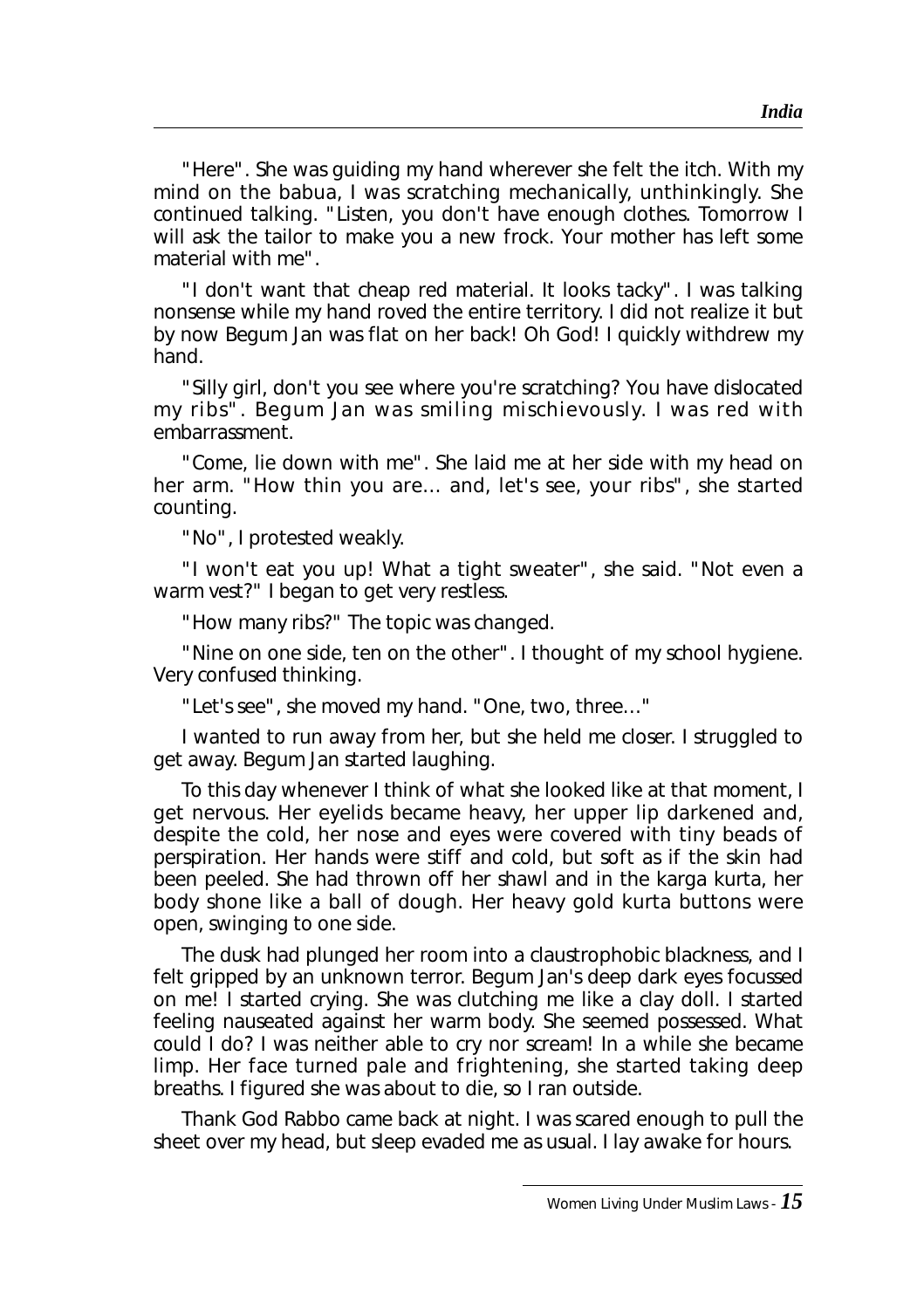How I wished Ammi would return. Begum Jan had become such a terrifying entity that I spent my days in the company of household servants. I was too scared to step into her bedroom. What could I have said to anyone? That I was afraid of Begum Jan? Begum Jan, who loved me so dearly?

Today there was another tiff between Begum Jan and Rabbo. I was dead scared of their quarrels, because they signalled the beginning of my misfortunes! Begum Jan immediately thought about me. What was I doing wandering around in the cold? I would surely die of pneumonia!

"Child, you will have my head shaven in public. If something happens to you, how will I face your mother?" Begum Jan admonished me as she washed up in the water basin. The tea tray was lying on the table.

"Pour some tea and give me a cup". She dried her hands and face. "Let me get out of these clothes".

While she changed, I drank tea. During her body massage, she kept summoning me for small errands. I carried things to her with utmost reluctance, always looking the other way. At the slightest opportunity I ran back to my perch, drinking my tea, my back turned to Begum Jan.

"Ammi!" My heart cried in anguish. "How could you punish me so severely for fighting with my brothers?" Mother disliked my mixing with the boys, as if they were man-eaters who would swallow her beloved daughter in one gulp! After all who were these ferocious males? None other than my own brothers and their puny little friends. Mother believed in a strict prison sentence for females; life behind seven padlocks! Begum Jan's "patronage", however, proved more terrifying than the fear of the world's worst goondas! If I had had the courage I would have run out on to the street. But helpless as I was, I continued to sit in that very spot with my heart in my mouth.

After an elaborate ritual of dressing up and scenting her body with warm attars and perfumes, Begum Jan turned her arduous heat on me.

"I want to go home!" I said in response to all her suggestions. More tears.

"Come to me", she waxed. "I will take you shopping".

But I had only one answer. All the toys and sweets in the world kept piling up against my one and only refrain, "I want to go home!"

"Your brothers will beat you up, you witch!" She smacked me affectionately.

"Sure, let them", I said to myself annoyed and exasperated.

"Raw mangoes are sour, Begum Jan", malicious little Rabbo expressed her views.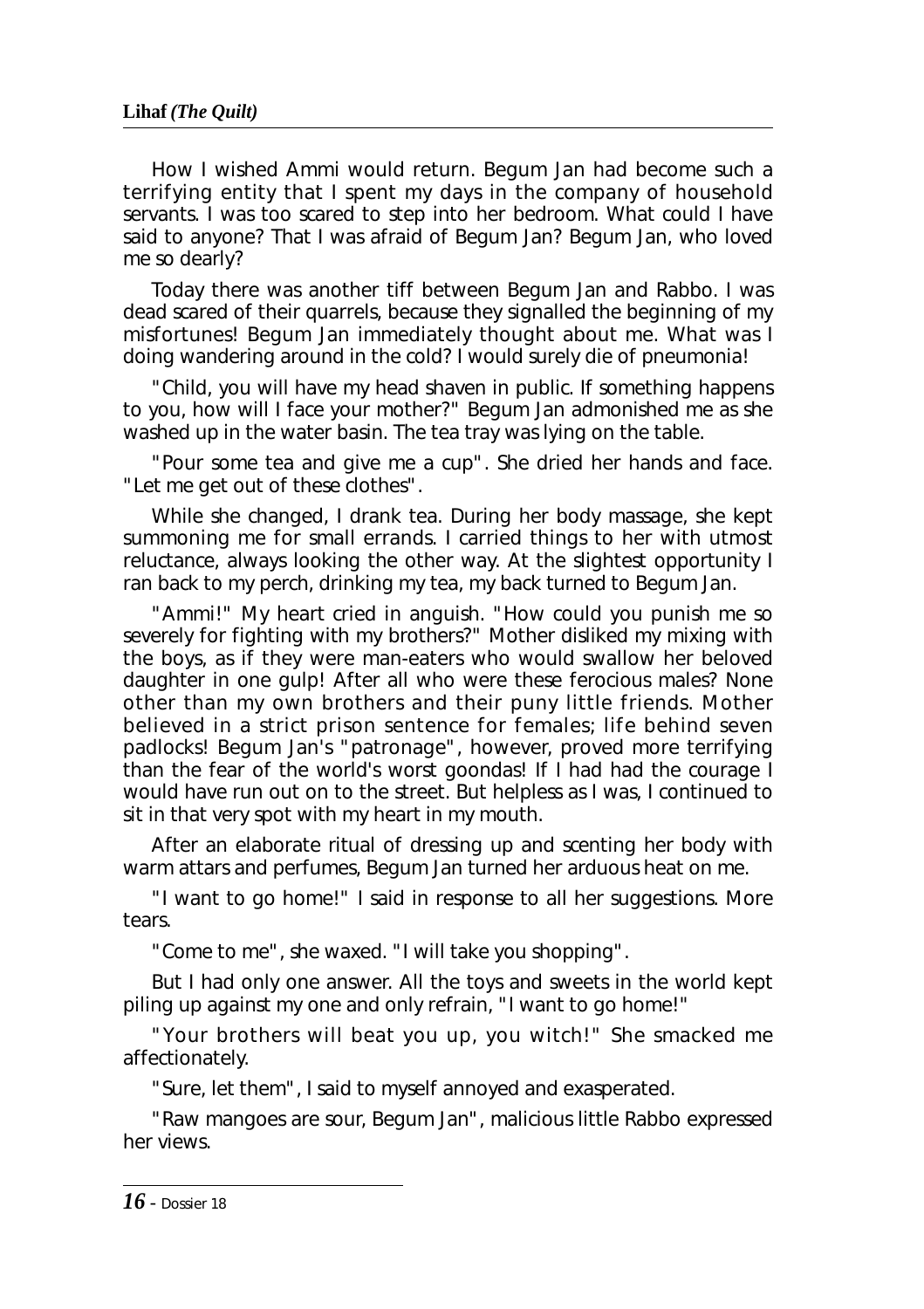Then Begum Jan had her famous fit. The gold necklace she was about to place around my neck, was broken to bits. Gossamer net scarf was shredded mercilessly. Hair, which were never out of place, were tousled with loud exclamations of "Oh! Oh! Oh!" She started shouting and convulsing. I ran outside.

After much ado and ministration, Begum Jan regained consciousness. When I tiptoed into the bedroom Rabbo, propped against her body, was kneading her limbs.

"Take off your shoes, she whispered". Mouse-like I crept into my quilt.

Later that night, Begum Jan's quilt was, once again, swinging like an elephant. "Allah", I was barely able to squeak. The elephant-in-the quilt jumped and then sat down. I did not say a word. Once again, the elephant started convulsing. Now I was really confused. I decided, no matter what, tonight I would flip the switch on the bedside lamp. The elephant started fluttering once again, as if about to squat. Smack, gush, slobber—someone was enjoying a feast. Suddenly I understood what was going on!

Begum Jan had not eaten a thing all day and Rabbo, the witch, was a known glutton. They were polishing off some goodies under the quilt, for sure. Flaring my nostrils, I huffed and puffed hoping for a whiff of the feast. But the air was laden with attar, henna, sandalwood; hot fragrances, no food.

Once again the quilt started billowing. I tried to lie still, but it was now assuming such weird shapes that I could not contain myself. It seemed as if a frog was growing inside it and would suddenly spring on me.

"Ammi!" I spoke with courage, but no one heard me. The quilt, meanwhile, had entered my brain and started growing. Quietly creeping to the other side of the bed I swung my legs over and sat up . In the dark I groped for the switch. The elephant somersaulted beneath the quilt and dug in. During the somersault, its corner was lifted one foot above the bed.

Allah! I dove headlong into my sheets!!

What I saw when the quilt was lifted, I will never tell anyone, not even if they give me a lakh of rupees.

#### *Kali for Women*

B 1/8 Hauz Khas, New Delhi 110016, India

Acknowledgement: The above text has been reproduced with the permission of the late Ismat Chugtai's family.

Previously published in: Ismat Chughtai. The Quilt & Other Stories. New Delhi: Kali for Women. 1996, pp. 7-19 (3rd edition). Translated by Tahira Naqvi and Syeda S. Hameed.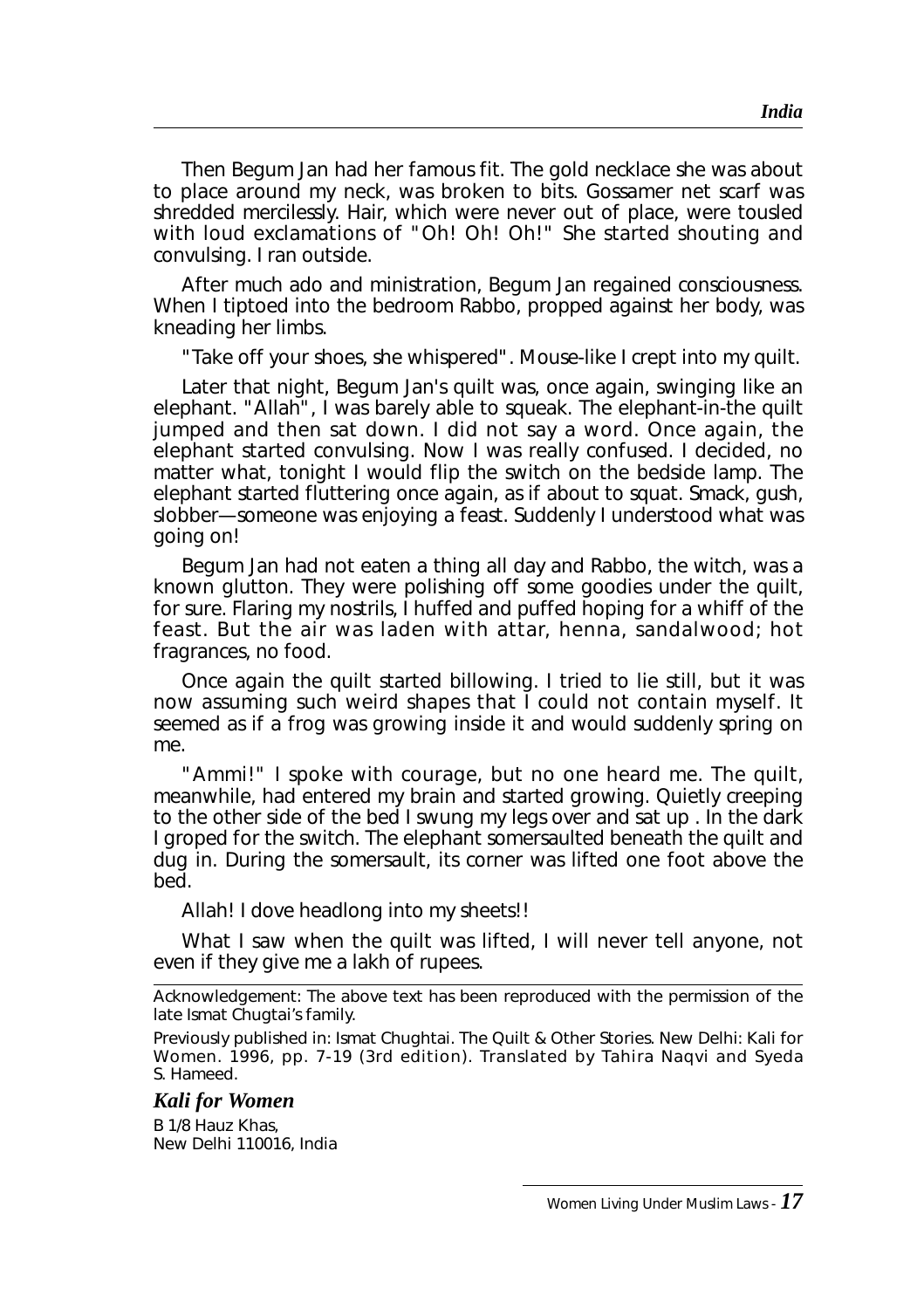## *Sex and the Single Shi'ite:*  **Mut'a** *Marriage in an American Lebanese Shi'ite Community*

*Linda S. Walbridge*

Oon after I began my study of the religious life of the Lebanese Shi'a residing in the eastern section of Dearborn, Michigan, I occasionally  $\blacktriangleright$  heard rumors that mut'a (temporary or pleasure marriage) was being encouraged by the religious leaders (shaikhs) in the community. To be more specific, young men in public places were discussing the matter in terms that suggested that the shaikhs (the imams of the mosques) were saying that the young men could have affairs with American girls as long as they formed a contract with the girl making her a mut'ee.

Dearborn has the largest population of Arab Muslims in America, and of these Arab Muslims, the majority are Lebanese Shi'a. Hailing mainly from the Beka'a region, they are concentrated in the northwest quarter of the city, which is adjacent to Detroit. Over the past decade or so the Lebanese Shi'a community have developed a prosperous commercial district. Three mosques, or mosque-like facilities, serve the spiritual and social needs of the community.

#### *Defining* **Mut'a**

According to Shahla Haeri (1989), mut'a is a temporary marriage, "a contract between a man and an unmarried woman, be she a virgin, divorced, or widowed, in which both the period of the marriage shall last and the amount of money to be exchanged must be specified." Witnesses are not required for such a union, nor is it usually registered. A Shi'i man may contract as many temporary marriages as he wishes. The unions can be formed consecutively or simultaneously. For a woman, however, the rules are different. She may form only one union at a time after which she must abstain from sex until she knows whether or not she is pregnant.

Khomeini's 1984 book, Resaleh Towzih al-Masael (A Clarification of Questions), gives the following instructions for a temporary marriage:

When a woman and a man themselves want to read the (impermanent) contract's formula it is correct if the woman, after determination of the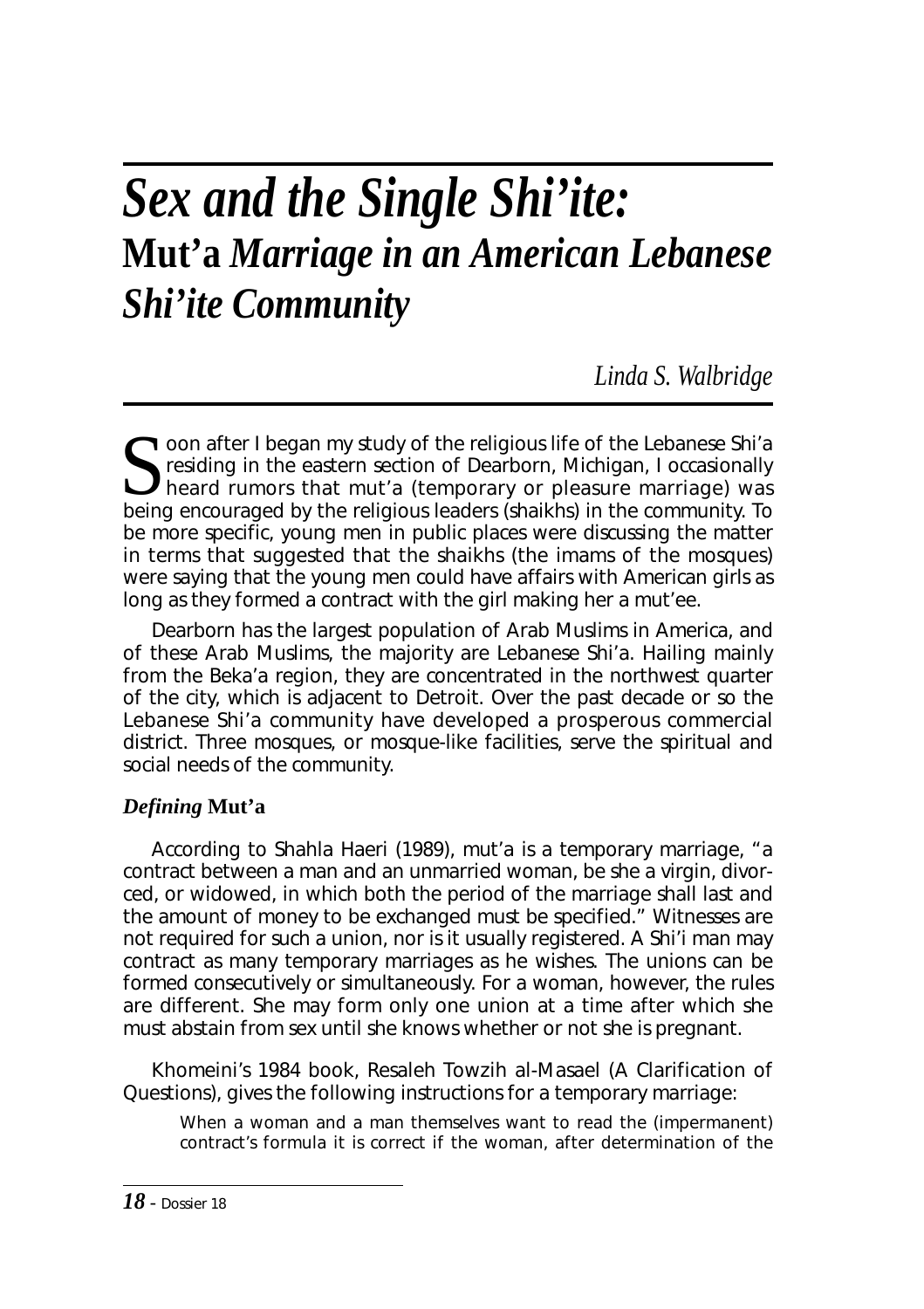length of period and the dowry, says "I married myself to you for the specified length and the specified dowry" and the man says immediately, "I accept." And if they deputize another person and first the woman's deputy says to that of the man "I merchandised (made available for pleasure) my principal to your principal for the specified length and specified dowry" and then the man's deputy says immediately "I accepted that for my principal," it is correct. (p. 313)

Haeri (1989) states that the Ayatollah Khomeini, after the Iranian Revolution, issued a fatwa (religious edict) stating that a virgin must have her father's permission for a first marriage, be it permanent or temporary. Issues such as parental consent for a virgin to enter into a mut'a marriage might be under dispute among the Shi'a ulama (learned men), but the legitimacy of mut'a is not. While Khomeini may have encouraged the practice more strongly than other contemporary mutahids (Shi'ite jurisconsults), they are all in favor of the use of this kind of marriage.

The topic of temporary marriage has been debated throughout the centuries, largely because the Sunnis reject it. The second caliph, Omar, who is widely hated by the Shi'a as the great usurper of the Imam 'Ali's position, abolished the practice, although it appears that it was permissible in the time of the Prophet. The imams, those descendants of the Prophet's daughter, Fatima, and her husband, 'Ali, who became the religious leaders of the Shi'a community until the occultation of the twelfth imam in the ninth century, have elucidated on this subject. The belief that mut'a is acceptable, and actually encouraged, is part of Shi'i dogma. Haeri (1989) offers an excellent account of the practice of mut'a in the shrine cities of Iraq and Iran and explains the rationale behind the practice.

Mut'a marriage is an institution in which the relationships between the sexes, marriage, sexuality, morality, religious rules, secular laws, and cultural practices converge. At the same time it is the kind of custom that puts religion and popular culture at odds. Whereas religiously there is no restriction for virgin women to contract a temporary marriage, popular culture demands that a woman be a virgin for her first permanent marriage. (p. 3)

It is this tension between religion and popular culture that is my concern here.

I have not elected to focus on mut'a because it is a practice that is rampant in this community. Rather, it is because people's reactions to this institution reveal so much about their attitudes towards religion.

#### *The Practice of* **Mut'a** *in Dearborn*

I had lived in the community over a year before I actually encountered Shia's who claimed to have formed mut'a marriages. The first was a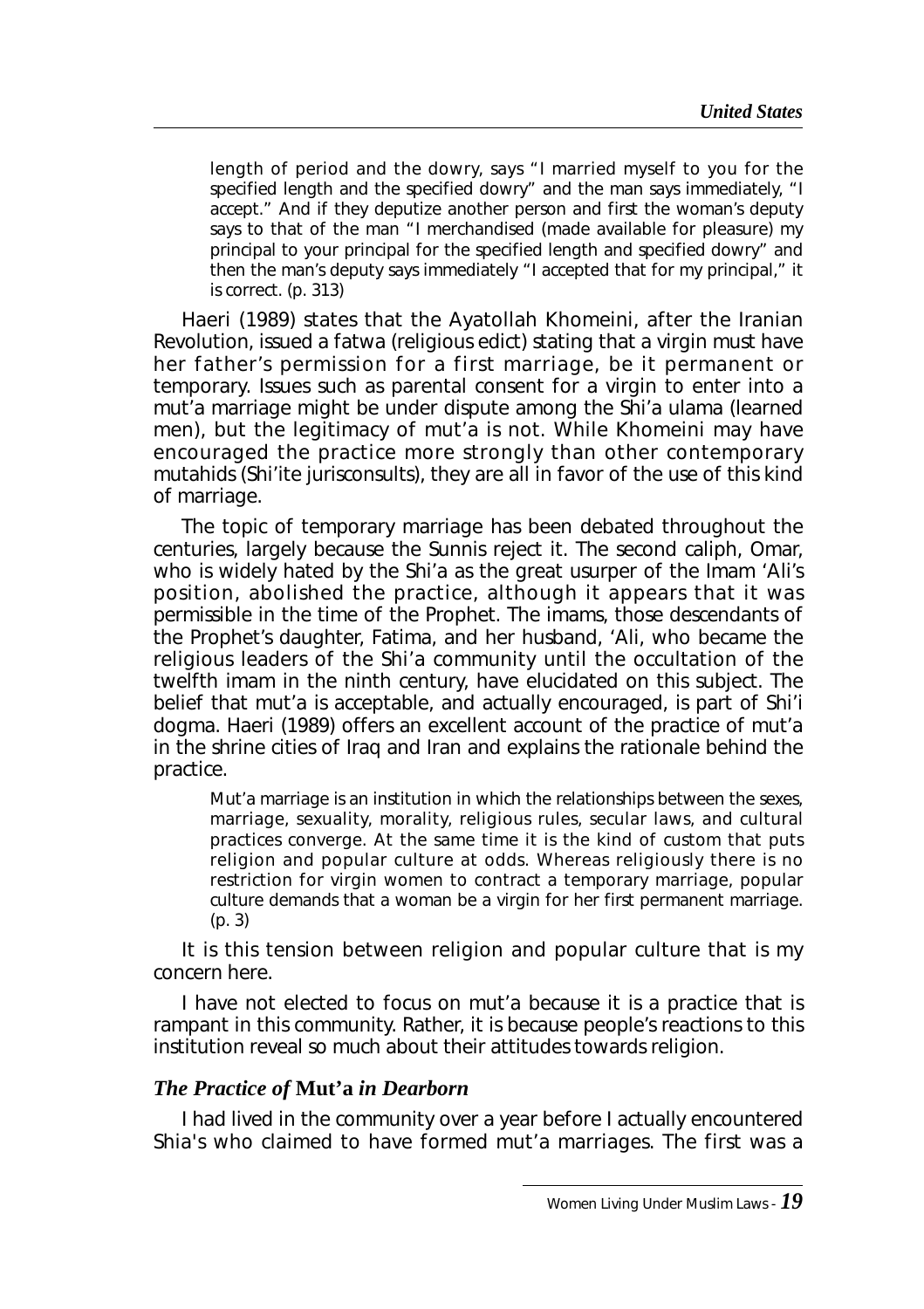middle-aged woman who had just fled her husband, leaving behind her older children. She claimed to be homeless and through neighbors I learned of her problems. When the issue of legal assistance came up, she said that she was actually divorced from the man from whom she just had fled. However, some time after the divorce, she returned to him as mut'ee and had lived with him since. Various members of this family had problems with the law and had been imprisoned, mostly for drug dealing. My impression is that this woman simply returned to her former husband and now refers to their relationship as mut'a to preserve some sense of dignity before her God-fearing neighbors. Judging from the overall dysfunction of this family, it is highly doubtful that any contract was ever involved.

The second case was of a young man, Mahmoud S., who, as he told me, simply wanted sex. He said it was futile in his circumstances to hope that a Lebanese girl would marry him because he was still a student and had no job. He approached American women and asked if they would agree to a mut'a marriage. He reported that all of them laughed at him, except one. This woman, a divorcee, married Mahmoud temporarily. She eventually converted, at least nominally, to Islam, and they have since married permanently in the presence of a shaikh. I am told by one informant that temporary unions becoming permanent marriages is not uncommon.

In 1989, Shaikh Berri, the imam at the Islamic Institute in Dearborn, wrote a book entitled Temporary Marriage in Islam. Its existence indicated the level of concern regarding this issue, at least in some circles.

As time passed, I began to realize that, aside from attitudes toward religion, the issue of temporary marriage would also help illuminate this community's attitudes towards women and marriage. While initially I feared that people would not be forthcoming on this subject, I found, to the contrary, that there were many who were willing to discuss on the subject and share their personal views.

#### *Shaikh Berri's Text*

Shaikh Berri formulates his treatise in a conventional style used in Shi'ism. The English translation of Berri's text does not do justice to his facility with language. He is known for his exquisite Arabic, and though he has become quite facile with English, he did not use it to write this book. This book is based on questions he has received on the subject. The answers are framed as responses to the concerns of one young man who says that "in his heart (he feels) it (temporary marriage) is an immoral act." The young man goes on to say that he would not accept mut'a for his sisters and doesn't believe that the other maumineen brothers (good Muslims) would do so either.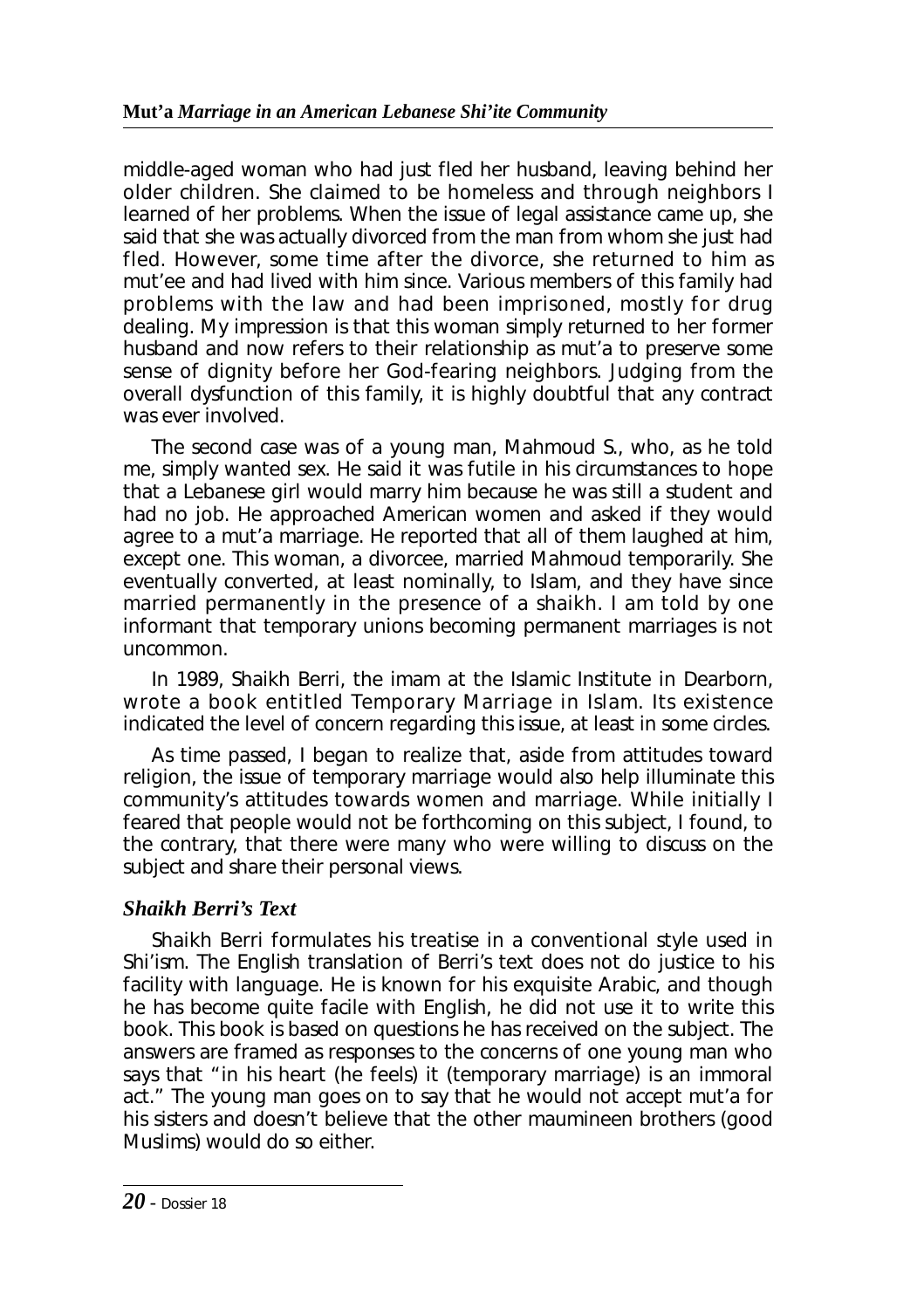Berri prefaces his comments with a scenario about a beautiful girl (whom one presumes is American) who has seduced a believer and given him AIDS. In this way, he couches his argument in favor of mut'a, substantiated by the sayings of the early Shi'ite religious leaders (imams), in terms of its being a solution to the pressures of a highly sexualized environment.

Berri condemns Caliph Omar for having made mut'a illegal. He cites proof from the Qur'an that it was permissible in the times of the Prophet. But he still seeks logical justification for the practice in these modern times. He says:

Isn't corruption to let the young men and women fall in the traps of adultery, weird sex, and homosexuality? Or is it maybe to seek God's protection, words, and his laws of marriage and the organization of sexual relationship the corruption.

Therefore temporary marriage is one of chastity and love, and a form of decency and conservatism and is not an indecency. Nor is it like the "friendship" of boys and girls which was known before Islam, and is revived by the western culture. (pp. 17-18)

He goes on to address the issue of a man allowing his sister to form a temporary marriage:

Is the standard that the brother accepts or rejects?

Isn't it first the satisfaction of Almighty God's will and then the sister herself?

Or maybe the religion of God should submit to the desires of the brother and his jealousy. Anyway some brothers do accept. Also, why would a brother in many cases allow himself to do things he prevents his sister from doing? Doesn't he do that to protect "himself" from social shame? And that "shame" is not it fake and an improper one? And did it not originate from "tradition" not the right sensing? If not, why then would he do things that he does not allow her to do? (p. 19)

While one should not forbid mut'a for virgins on general principles, Berri does not condemn the father who will not permit his virgin daughter to form a mut'a marriage, as long as permission is denied on the grounds that he is safeguarding her well-being.

Berri continues, "temporary marriage is seen as a way of avoiding sinfulness, especially during young maturity" (p. 25). It is also a means of protecting oneself from sexually transmitted disease because a man is supposed to choose a "virtuous woman" as his mut'ee. He dispels the idea that this type of union is purely for sex, but that love can exist in a temporary union, as it can in a permanent one.

He also states that "temporary marriage is not encouraged when the continuous (marriage) is available" (p. 33). Addressing the issue of "how many" temporary wives are allowed at one time, he cites some sources saying that four is the limit (as it is in so-called continuous marriage) and other sources saying there is no limit.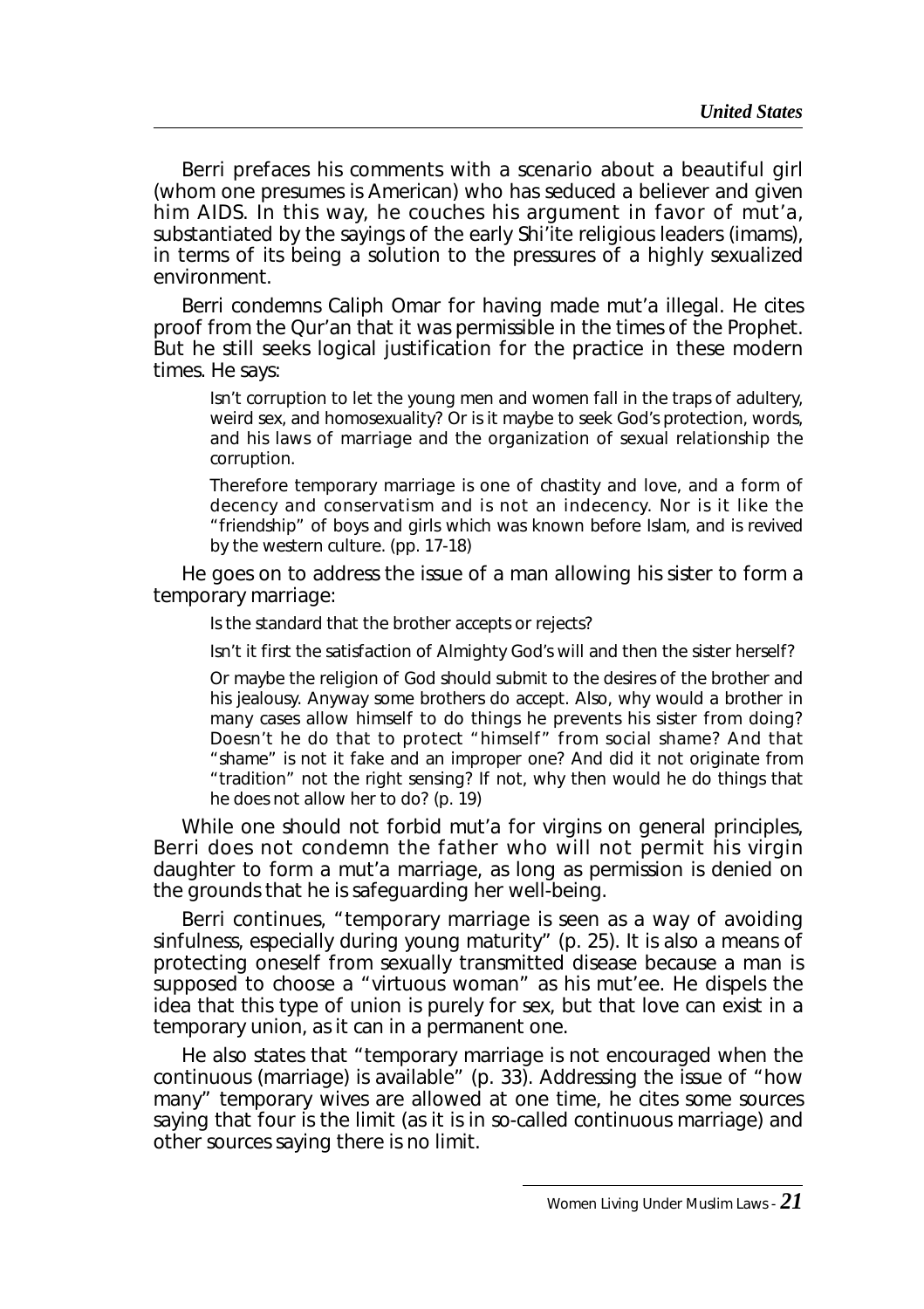The young man inquiring about the practice of mut'a has strong misgivings. The idea of mut'a, especially for a virgin, runs contrary to the value Lebanese culture places on virginity. Sheikh Berri claims that the Qur'an allows the practice, but Lebanese culture does not. But Berri is himself a Lebanese and the father of daughters. A father can reject mut'a for his daughter on the grounds that it is personally not good for her. In doing this, he rejects the notion that culture is more powerful and important than religion, while at the same time, he protects the cultural norm of virginity for unmarried women. Furthermore, he reinforces the Islamic (and cultural) prerogatives given to the male head of the household.

It is, indeed, striking that he ascribes to a sister the same rights held by her brother in matters of sexuality (although he also indicates that the father has authority to forbid the union). It can be argued, of course, that he is simply giving the mujtahid's opinions on the matter. But Berri has carefully selected what he has presented about mut'a. What he has given us is not a hodgepodge of quotes from the imams and the mujtahids. Indeed, Khomeini and other ayatollahs are far more ardent in their encouragement of the practice than is Berri. Rather, Berri is responding to issues of Lebanese culture and the problems he is having to deal with in the United States. By saying that a girl can elect to form a mut'a, he is giving a way out to the headstrong girl, who, defying her parent's authority, has a sexual relationship with a man outside of marriage. Meanwhile, he is still protecting the rights of the father.

When I interviewed Husein<sup>1</sup>, a man affiliated with the Shaikh Berri's mosque and one who has a close ear to the ground in the community, he said that, while it is not recommended that a young girl form a mut'a marriage, he could see that in the case of a rebellious girl who wanted to have a sexual relationship, mut'a could be a solution. By Shaikh Berri's stating that the possibility exists for a girl to form a temporary union, he is discouraging families from taking drastic measures against her. By drastic measures, I am referring to the possibility of killing the girl, something that was not unusual in Lebanon, especially in the Beka'a. In fact, in 1987 in Dearborn, a Shi'i man killed his teenaged daughter on the grounds that she was having an affair with a man and destroying the honor of the family.

In this text Berri is addressing young, unmarried men who are not yet in a position to marry. He is attempting to discourage casual sex and is encouraging sex within religiously sanctioned parameters. When he addresses the issue of married men forming mut'a marriages, he cites traditions that discourage the practice for married men, though he could easily have found ones that do the opposite. He chooses to quote from

<sup>1.</sup> Pseudonyms have been used for the names of those interviewed.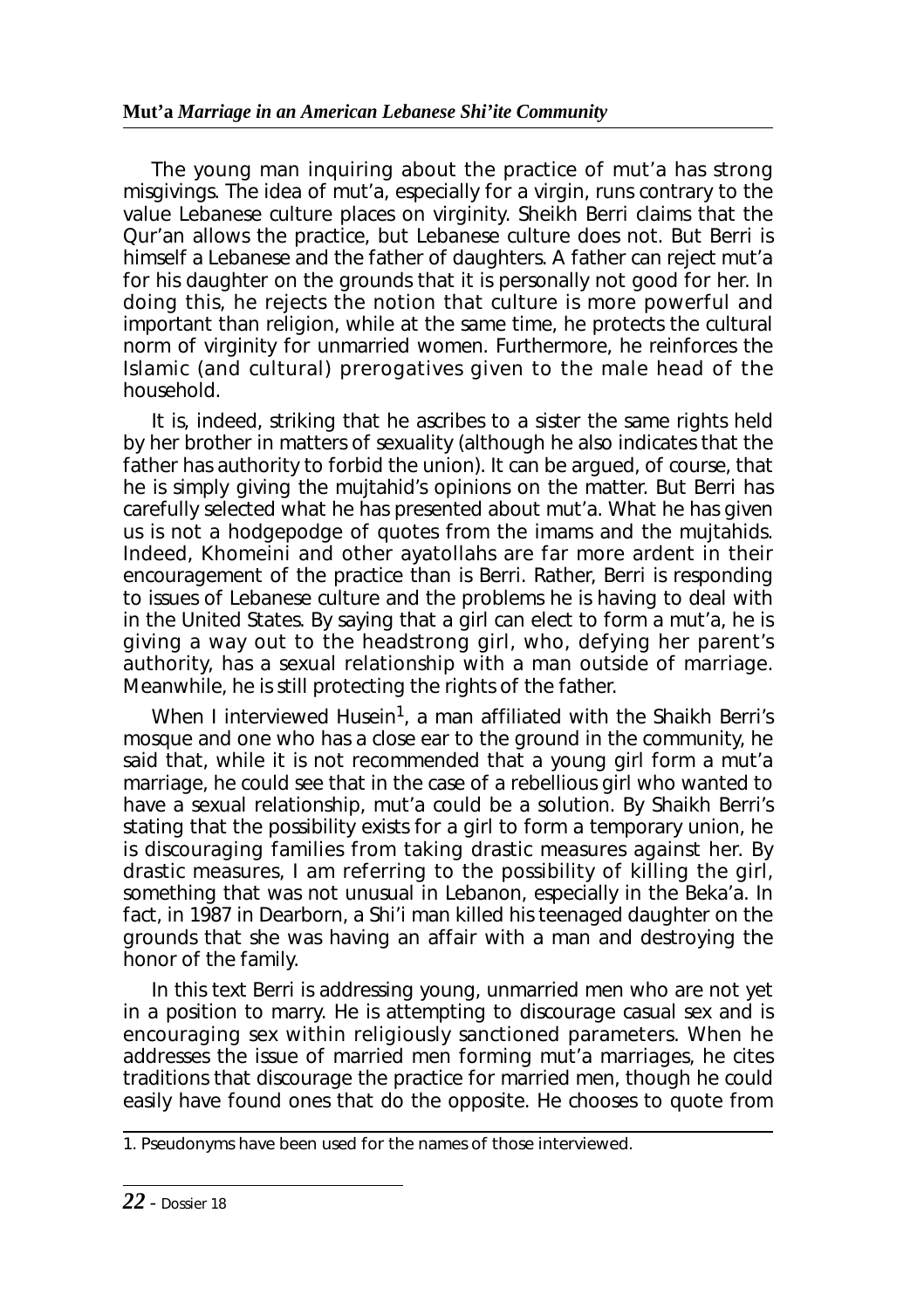the Imam Al-Rida, who is reported to have said "but do not persist on pleasure marriage where it would keep you occupied from your continuous wives. Then they would reject the faith, complain, and then accuse us and curse us" (p. 34).

Shaikh Berri has given us the legalistic view, albeit a relatively conservative one in comparison to that of other ulama of the practice of mut'a. The question now arises as to how this view fits with that of the community.

#### *Community Attitudes Toward* **Mut'a**

For elderly Hajja Fatma, the worst thing a person can do is to commit stupid acts—things that are haram (forbidden)—stealing, drinking, becoming mut'ees. Like Fatma, young Nadia is also from the Beka'a and also hates mut'a. "It should never be allowed", she says. Nisrene, from the religiously strict village of Nabitiyyeh, doesn't like it either. "If you want to get married, do it the ordinary way." From Bint Jubeil in southern Lebanon, Leila, still in her teens but married with a baby, says that mut'a is haram. "Only Hizb Allah (the militant Shi'ite forces who favour an Islamic republic in Lebanon) have mut'a." In her home village in Beka'a, 'Aiya has heard that mut'a is now practised and is causing a great deal of trouble in families. "It's all because of Hizb Allah," she said. "We never had mut'a there before." Elderly Um 'Ali, who recently made her pilgrimage to Mecca, and who originates from Ba'albek and a Beirut suburb, says that mut'a is "against religion."

Khadija dissents from this view. A "born again" young woman, who spent her school years in America wearing blue jeans and listening to rock music, heartily approves of the practice. Now wearing a gigantic scarf and flowing coat she lectured me on the virtues of mut'a, which she supports "100 percent." She said, "it is a rule sent by God to man. We cannot forbid it because of this." I asked her for her personal opinion on the matter, but she said she could not give me one, that she must tell me only what is written in the books:

Mut'a is to protect society. It is for married men, but not married woman because man and woman are different. Man has a much stronger sex drive. A woman isn't always interested in sex like a man is. When a woman is pregnant or menstruating she has to refuse her husband because it is makruh (undesirable but not prohibited) to have sex during these times, at least during menstruation. After all, you can have a deformed child if you get pregnant during your period. So, a man can get a mut'a. She cannot stop her husband from doing this. She should not ask him about it even.

Having rejected everything American, and with a young convert's single-mindedness, Khadija is ardent in her "fundamentalist" approach to Islam and considers an Islamic republic to be the ideal form of government. There are others in this community who share her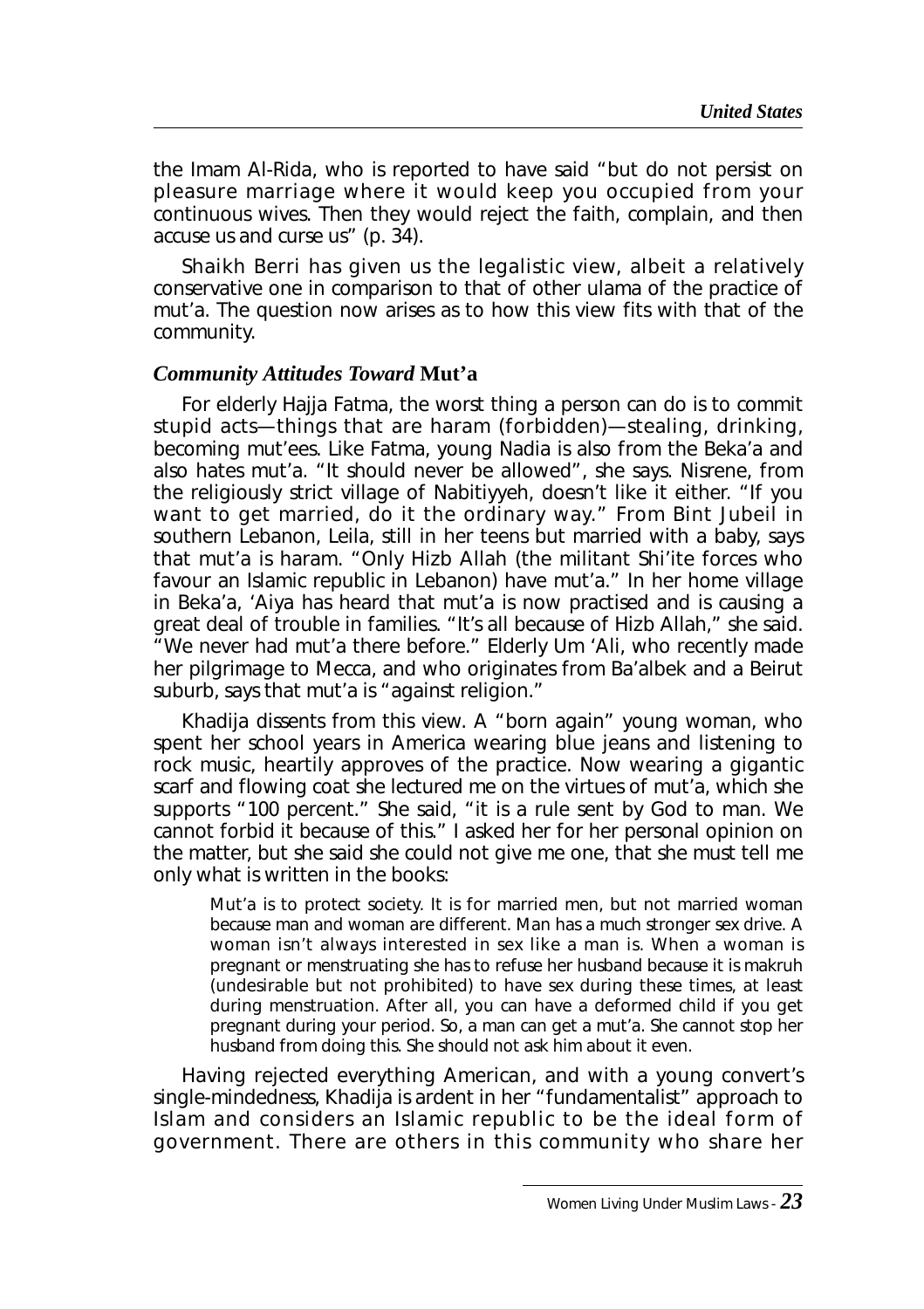religious/political views, but I have yet to hear such a forceful defence of mut'a from any other woman. Those who follow Islamic law carefully tend to pay lip service to the practice. And they all agreed that it was not for a virgin and did not see it as being for married men either. Zahra, also part of the earlier immigration and, who, like Khadija, has opted for a strict interpretation of Shi'ism, tended to justify mut'a on the grounds that it was part of religious dogma. She realises that her husband is entitled to have a mut'a, and they have discussed the subject. He, apparently, has no intention of getting one, which Zahra admitted was good because she would "probably kill him," if he did. She also said that she saw it being abused by young, single men, and she was not hesitant to chastise them for this.

It was almost unanimously held that mut'a was not for virgins. The dissenting view came from an interesting source. The one woman I interviewed who rejects religion for leftist ideology, said that she saw mut'a as a good way to legitimize sex for unmarried women, though, she added, such a thing wouldn't be socially acceptable.

Amal, a woman who follows Islamic law carefully, but avoids the political aspects of religion, claimed that she does not agree with mut'a. This raised the hackles of an Iraqi woman who asked, "how can you not agree with something your religion preaches? You might not like to practice it, but to say you don't agree with it is wrong." This is the "religiously correct" response for the Lebanese women, but, apparently, they do not all hold it yet. Most of them reject the practice quite emphatically.

How do these responses fit with those of the men? The following selections give the range of comments.

'Ali S., a young, married, college-educated man from the south of Lebanon said, "Perhaps mut'a was a reasonable practice in the early days of Islam, but it has lost its purpose as far as I am concerned. It is no different than dating. Just because the name of God is said, doesn't make it good."

Khalid, also from south Lebanon and with a college education but more religiously learned than 'Ali, replied initially, "it is legal prostitution." He then retracted this statement and admitted he was confused about the issue. "It is supposed to be a religious thing, and I guess I am leaning towards accepting it, but I don't quite see how a man can have more than one wife." He found it more acceptable for a single than a married man. But he thought only a divorced or widowed woman should be a mut'a.

'Ali H., a college student from the Beka'a, said that he dislike mut'a and that it was something of which only Hizb Allah approved. Ashraf, a college graduate who grew up in the Beirut suburbs, could not find a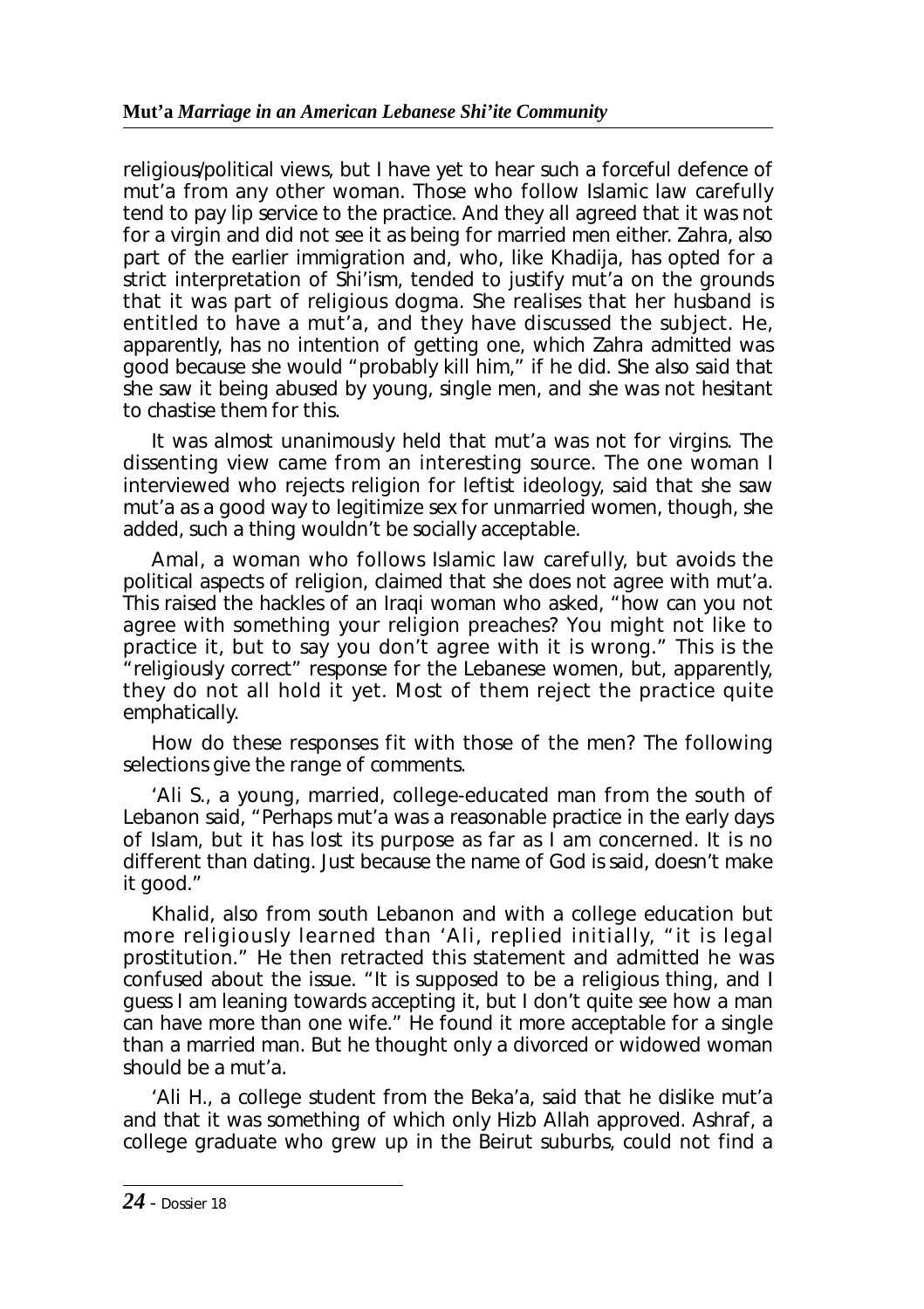justification for mut'a but was being pressured by a relative sympathetic to Hizb Allah to form a mut'a marriage.

Muhammad T., who grew up in the United States and worked in a factory all his adult life, sees mut'a as a good idea especially in view of the current conditions in America. "Every man can have a mut'a," he said, but quickly added that he has never had one. (His wife was in the other room at the time watching TV and seemed not to be listening. However, when he made this last comment, she looked at me with a smile that said, "he knows what's good for him.")

But there are men who both approve of the practice and follow it. Muhammad F., a college student, is one of them. "It is a good solution for us because we are young students and it is our only choice." This way, he said, they could have sex and not go against Islam. I asked Muhammad if it was possible to form mut'a marriages with Lebanese girls. He said that "a man could form a temporary marriage with a free woman—one who is divorced, widowed, or a virgin over eighteen if, that is, she is living in the United States. If she is in Lebanon she is under her father's or brother's guardianship, but not so here." He added that he rejected the Lebanese cultural attitudes against virgins being mut'ees.

Muhammad, young, serious minded and pro-Iranian, serves as a model for the sort of person who will form a mut'a marriage in this community. But he's not the only type.

Selim, unmarried, and a nightclub swinger on Saturday nights, but in the mosque<sup>2</sup> on Sunday mornings, was, in some respects, more liberal in his interpretation of mut'a than anyone else with whom I spoke. Any man, whether married or not, according to him, can have a temporary marriage, though he should "know the woman first" and not just walk up to her and propose mut'a. The woman, he believes, should be divorced or widowed.

Selim parts company with almost everyone else I interviewed. According to my findings, those who believe a married man can form a mut'a relationship, nonetheless do not usually form them themselves. Mut'a remains, for them, a theoretical proposition, so to speak. A few older men, and I noted that they were ones who had spent long periods of time away from their wives at certain points in their marriages, said that mut'a was a way for them to meet their sexual needs while

<sup>2.</sup> In Salim's case, the mosque refers to the Islamic Center of America, the first of the Shi'ite mosques in the Detroit area and the one most heavily attended by the earlier, more assimilated Muslims and their descendants. However, those who favor mut'a are more likely to attend the other mosques which were founded by recent immigrants concerned with stricter interpretation of religious law. For further discussion regarding the distinctions among these mosques, see my doctoral dissertation, "Shi'i Islam in an American Community," 1991.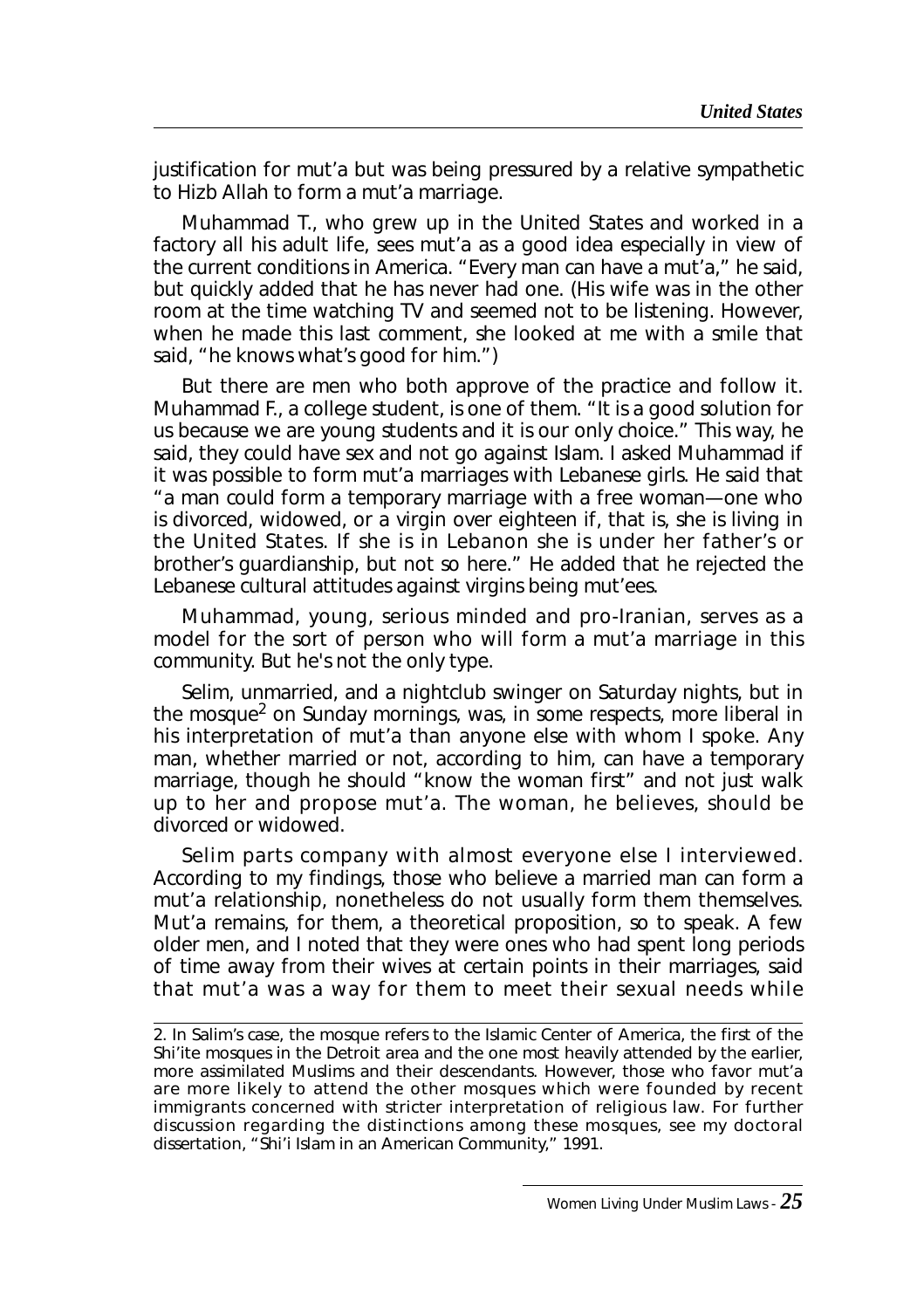remaining within the law of Islam. Generally, though, those who do form mut'a relationships are the unmarried young men who do not see themselves as able to take on the responsibilities of marriage, but are eager not "to sin." However, as college student Issa added, mut'a must not be taken lightly. If the woman becomes pregnant, it is up to the man to support the child.

Nuri's case was quite exceptional and indeed most surprising. Around forty years of age and the image of the Lebanese nightclub entertainer, he was married to and had children with a Muslim woman. Having spent most of his life in America before the new wave of immigrants arrived, he had adjusted to American society more than many. Therefore, I was startled to learn that he himself had a mut'a wife. He told me that she was also Muslim and Arab, but not Lebanese. Furthermore, the union was formed in the presence of the shaikh and people were invited to the occasion. However, the marriage was not a legal one in American law. He told me that a man is entitled to up to four wives if he can treat them all equally. He assured me that he could treat his two wives, one of whom he referred to as a mut'a wife, equally. Actually, I believe he has confused the two types of marriage, permanent and temporary. However, by calling his second marriage, mut'a, he has found a way around the American law of polygamy.

#### *Discussion*

While the views expressed here are admittedly diverse, there are some definite themes.

It is apparent that mut'a was not a burning issue in Lebanon before the Iranian Revolution. A number of the people with whom I spoke had only become aware of it recently and since they had come to the United States. It is certainly not viewed as being a Lebanese tradition. The fact that Fatma knew of the practice, as did the older woman who returned to her divorced husband as "a mut'ee," suggests, though, that the idea is not completely foreign to the Lebanese. In fact, it was probably only practised by shaikhs and women who somehow found themselves on the periphery of society, much like Haeri discovered in Iran. In Lebanon, though, far away from the shrine cities, it was presumably practised on a much smaller scale.

The overall consensus of the community is that, at best, mut'a is a hard pill to swallow. The women I spoke with, both formally and informally, overwhelmingly tended to express their dislike for the practice, and I often heard it said that it is against religion. Some women, who themselves are strict in their adherence to religious law, have brothers who have formed mut'a unions, and they were quick to justify their brother's behaviour. However, they also mentioned the limitations imposed on the union. They want mut'a to be seen as a serious matter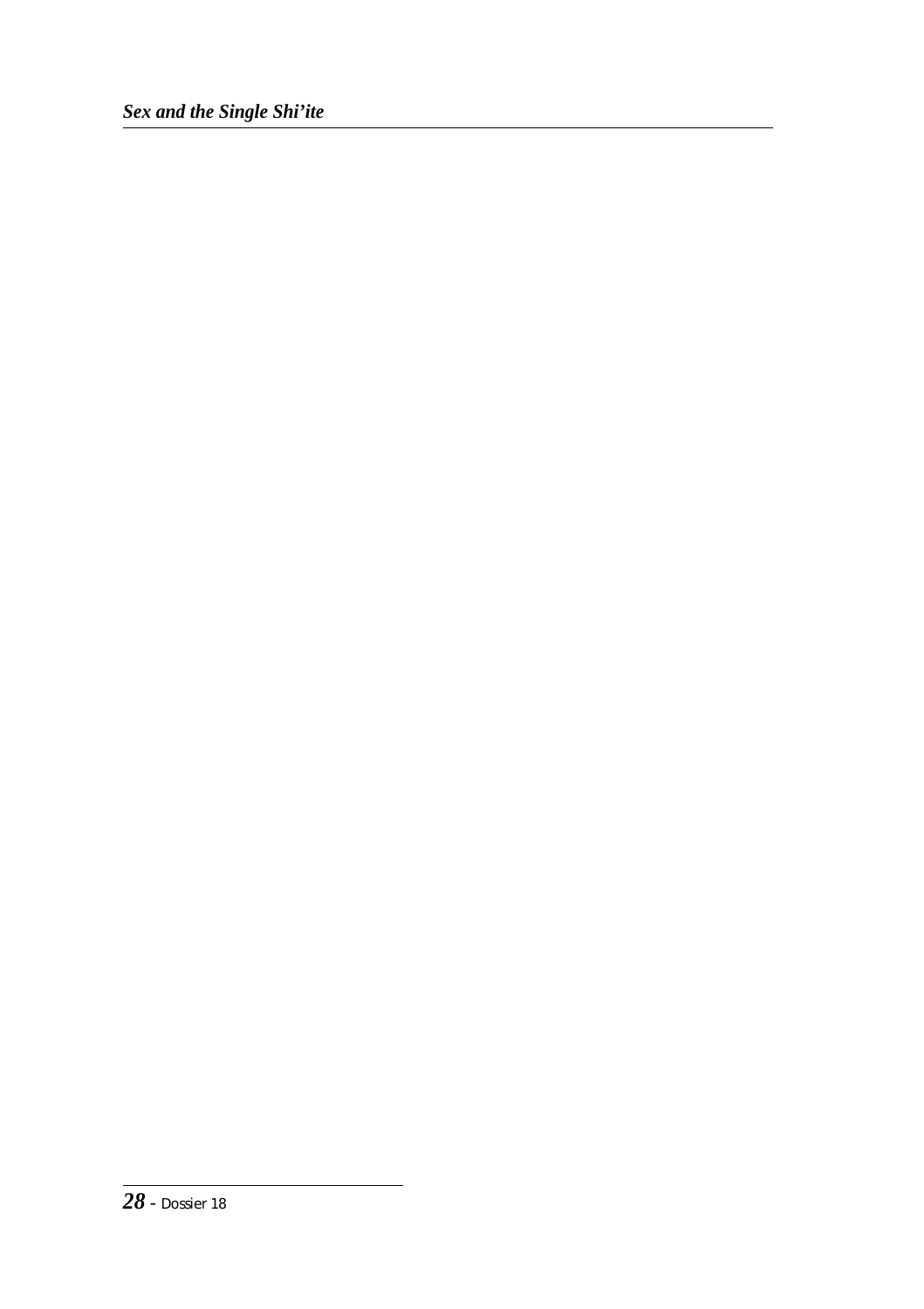and something very different from the "boyfriend-girlfriend" relationships found in the United States.

While more men tended to accept the practice as being justifiable, there was still no overwhelming praise of the practice. Mr. S., a mechanic from Beka'a said that it was acceptable for a man to form a mut'a marriage if he were going to be away from his wife for a long period of time. However, he added that it was far preferable for him to be loyal to her.

Only those who had completely accepted the "new" Shi'ism from Iran would contemplate the notion of a virgin as a temporary wife. And not even all of them would. Husein is a case in point. While he knew such a thing was religiously permissible, his Lebanese values kept him from truly accepting the idea.

Shaikh Berri's book on the subject of temporary marriage has not become a best seller in the community. Except for women like Khadija and her close acquaintances, the few women whom I have known who are curious to know what is contained in the book are too embarrassed to go to the bookstore to purchase it. They fear that the shop owner will think they want to apply the practice to themselves.

Whether or not people read the book, or even know of its existence, there is obviously a growing awareness of the practice as well as a growing concern that young men will "misinterpret" the use of mut'a, that is, seduce Lebanese girls into forming temporary unions. Um Hamood, well-educated in the teachings of Islam and very strict in her interpretation of the Islamic law, scolded a young man who formed a mut'a marriage with a girl. She asked him if he would allow his sister to form such a union. She said that "this shut him up." She conceded that it was acceptable to form a mut'a if one cannot marry but added that, "we really hate this practice." Though I have been led to believe that most of these mut'a marriages are with Americans, it is obvious from the comments of Um Hamood and of others that some Lebanese girls are involving themselves in these unions. Should the girls in this community see mut'a as a way to legitimately fulfil their sexual needs, this community could face extraordinary turmoil in the near future; turmoil that, I believe, would ultimately force the extinction of the practice in Dearborn.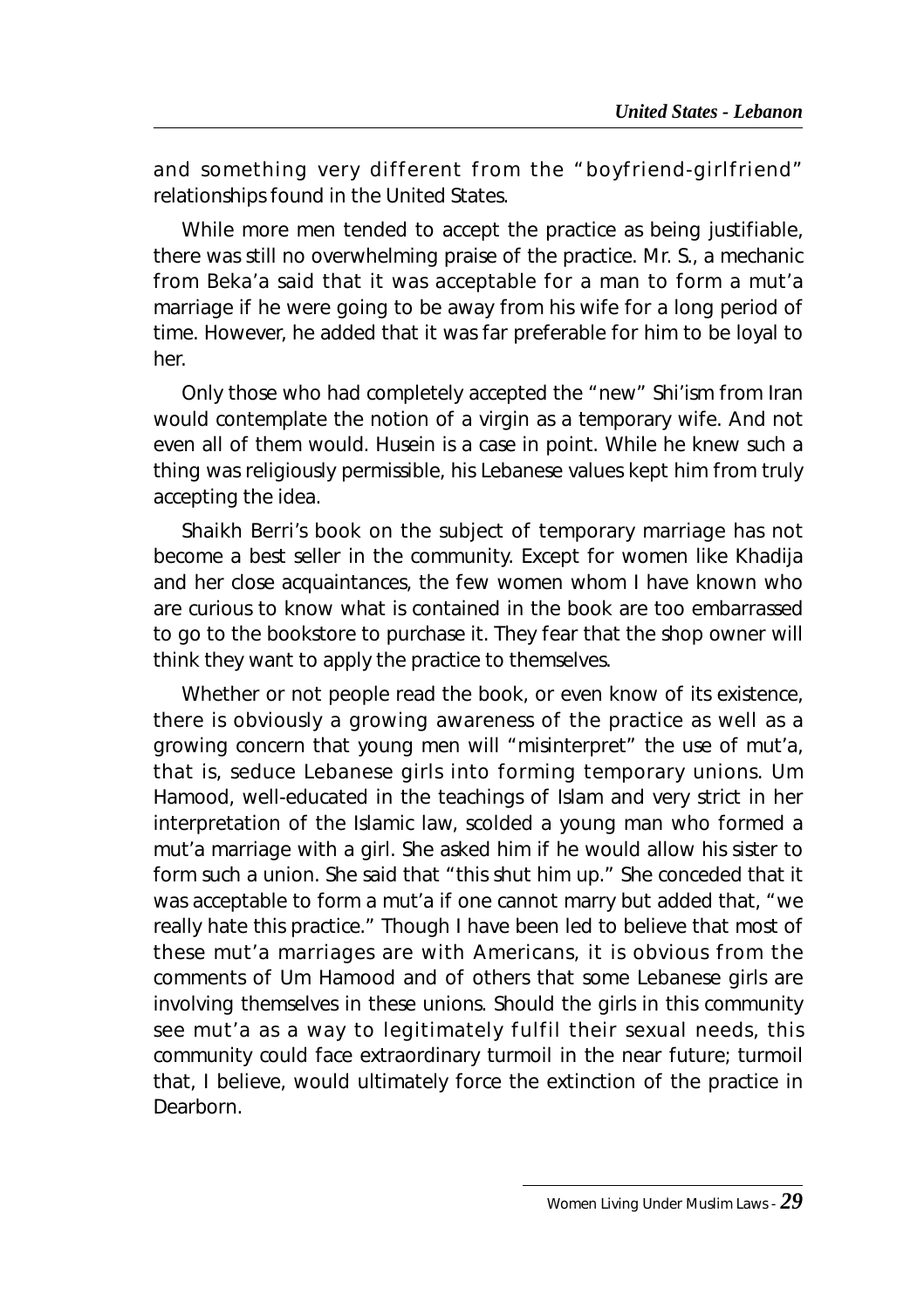#### *References*

Berry, Abdullatif. 1989. Temporary Marriage in Islam. Dearborn, Mich.: Az-Zahra International Co.

- Haeri, Shahla. 1989. Law of Desire: Temporary Marriage in Sh'i Iran. Syracuse, N.Y.: Syracuse University Press.
- Khomeini, Ruhollah, Mousani. 1984. A Clarification of Questions, trans. J. Borujerdi. Boulder, Colo.: Westview Press.

Walbridge, Linda S. 1991. Shi'i Islam in American Community. Ph.D. diss., Department of Anthropology, Wayne state University, Detroit.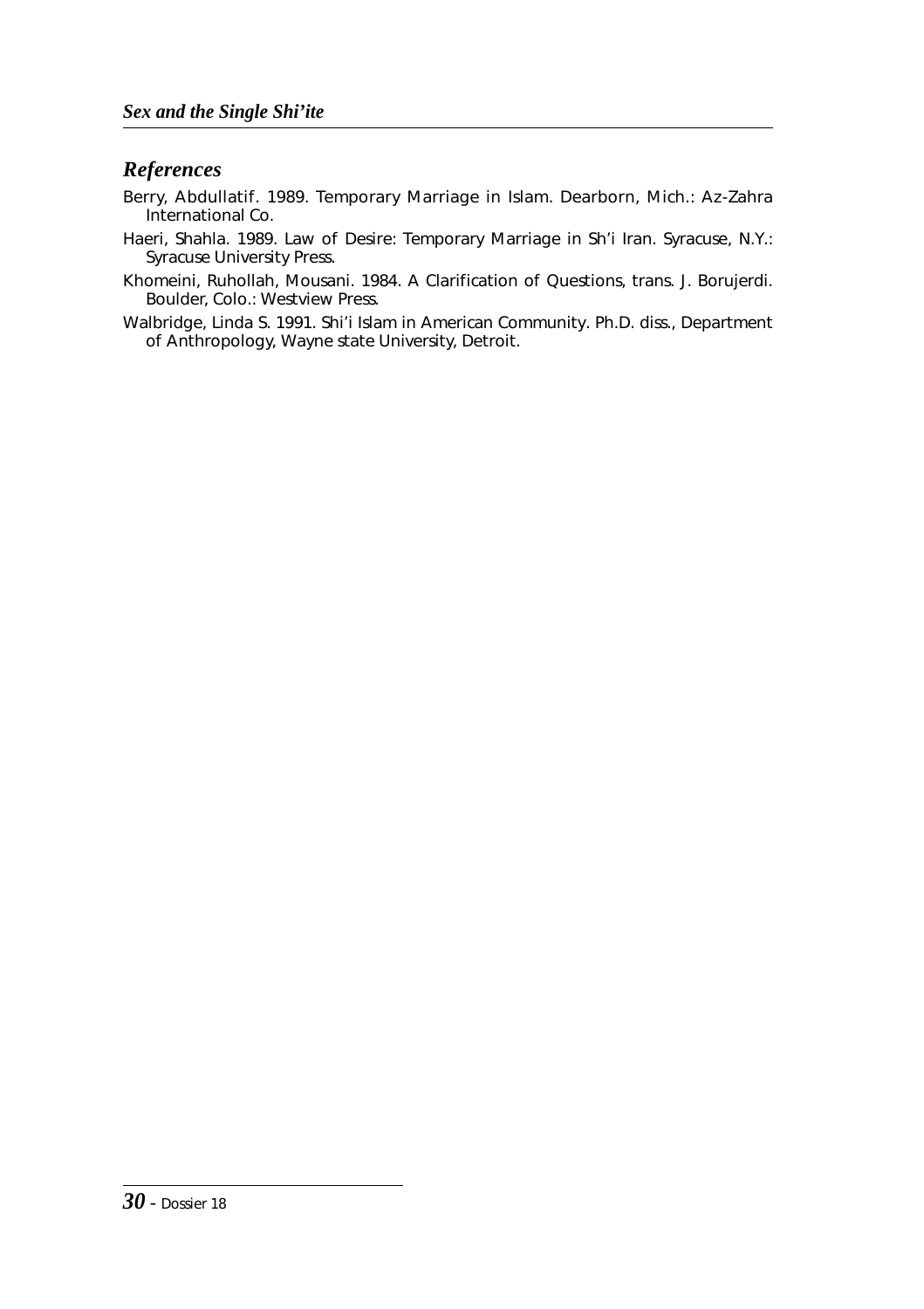## *S.O.S. Algeria: Women's Human Rights Under Siege*

*Karima Bennoune*

The current violence in Algeria is both tragic and deeply alarming in its scope and intensity to all observers, but it is especially heartbreaking for those who have followed the country's history for the last 40 years. Algeria was once a symbol of progressive anticolonial struggle which brought women and men together to fight for their basic human rights. Djamila Bouhired and the other women fighters in the war of national liberation became the international symbols of Algeria's freedom struggle and were revered throughout the Arab World. After independence, the country was famous as a supporter of global progressive movements, harboring Black Panthers and exiles from Pinochet's Chile, and speardheading the non-aligned movement. Today, Algeria is on the road to national suicide, complete with terrible atrocities committed by citizens against other citizens, internal corruption, and external manipulation. Algerian women are again shouldering heavy burdens in the conflict, and are once more becoming symbols of the fight for human rights and justice in their country. A nation which paid with the lives of one in seven of its population during its war of independence is again losing its children. The number of people killed since 1992 has been estimated as anything from 4,000 to 30,000. The official Algerian government tally, released in August 1994, counted 10,000 Algerians dead.<sup>1</sup> The Western press now often cites the figure of 30,000 casualties since 1992.<sup>2</sup> Many of these victims have been women who have been increasingly targeted.

While recounting atrocities by itself does not explain the crisis in Algeria, documenting the unfolding horror is a prerequisite to any meaningful discussion of the current problems facing many Algerian women. Consequently, this chapter will begin with an overview of the suffering currently inflicted on Algerian women, primarily by

<sup>1.</sup> See e.g., Human Rights Watch World Report 1995: Events of 1994 (Human Rights Watch), p 256.

<sup>2.</sup> See e.g., Youssef Ibrahim, 'As Islamic Violence Accelerates, Fears of a Showdown in Algeria,' New York Times, 22 February 1995, p. A6.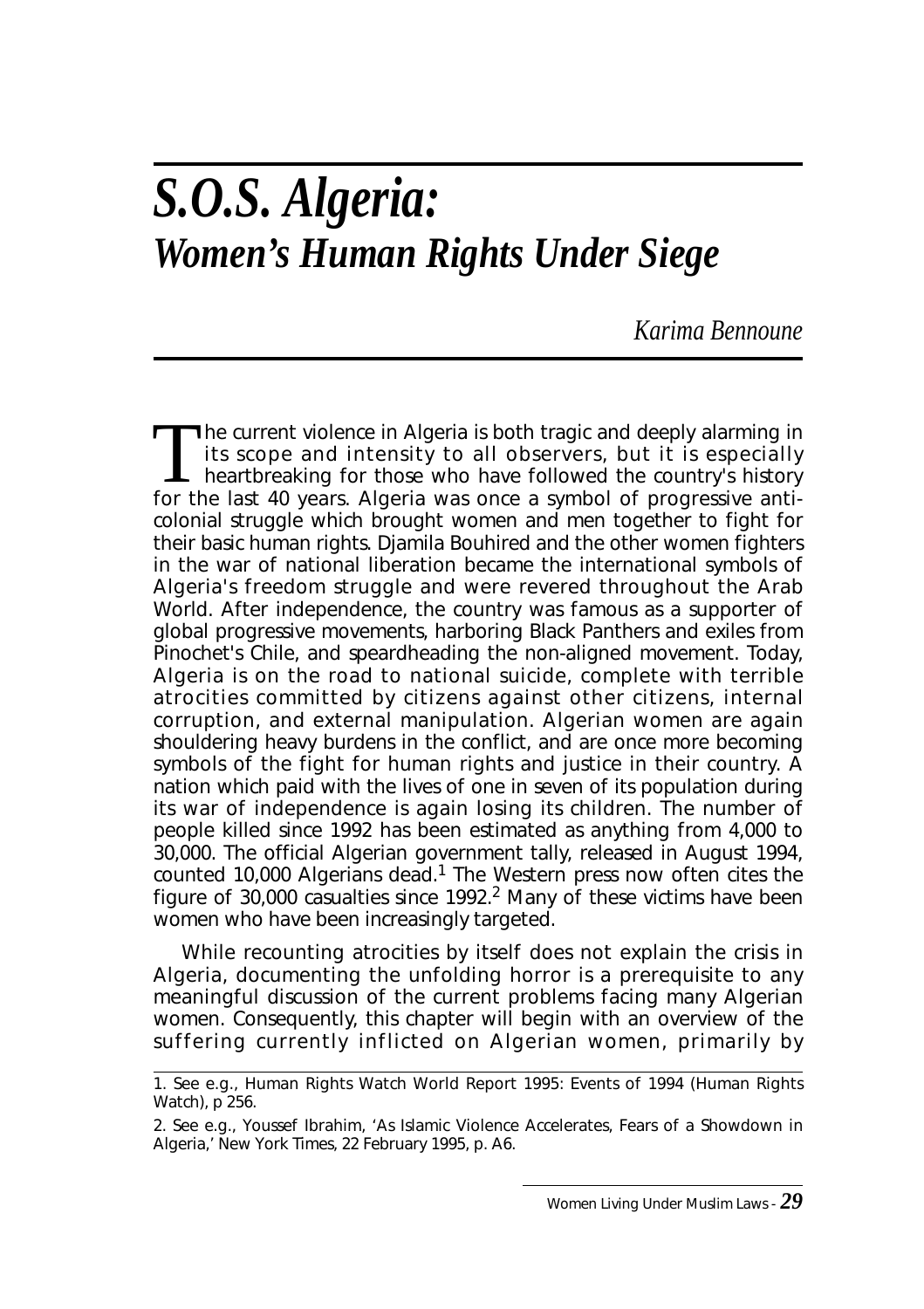fundamentalist<sup>3</sup> violence. The next step is to look beyond those crimes to the ideology and movement which motivates them, and thereby attempt to understand what is at stake in Algeria today and what the meanings of the country's internal conflict are, both for the nation's future and for women throughout the region.

This article cannot possibly contain a full account of recent events in Algeria, nor does it mean to condone human rights violations by the Algerian government because its focus is on the abuses committed by fundamentalists. According to Algerian human rights organizations, international human rights organizations, and press reports, the violations of the government have included extra-judicial executions, administrative detention and the use of torture. Using respect for human rights as the criterion for the evaluating legitimacy would disqualify both the Algerian government and fundamentalist groups from the right to govern Algeria. However, fundamentalist ideology and activity unquestionably pose a unique and overwhelming threat to the lives of Algerian women.

#### *Living in a Waking Nightmare: Fundamentalist Atrocities Against Women in Algeria, from 1992 to the Present*

The fundamentalists are hunting women.<sup>4</sup>

I thought of buying poison so I can kill myself if taken by them alive, so all they get is a corpse. I am losing my hair from nerves.<sup>5</sup>

#### *Killings*

At the offices of an Algerian newspaper in early December 1994, a woman journalist said with quiet firmness, 'Go and tell them what is happening here. How shocking it is that so many outside do not know, that so many are ignorant and are silent. In Algeria every day women are

4. Interview with woman journalist who asked that her name not be used, conducted by the author at La Maison de la Presse, Algiers, 28 November 1994. Many of the names of women quoted or discussed in this article have been omitted, shortened or changed altogether for reasons of security. This was often done by the author at the direct request of the woman informer and is either clear from the text or has been noted.

5. Interview with woman journalist, La Maison de la Presse, Algiers, 28 November 1994.

<sup>3.</sup> This is a somewhat problematic and controversial term. However, the author greatly prefers it to 'Islamist' which seems to imply that there is something unique to the Muslim religion which captures the essence of such movements. The term 'fundamentalist' puts the phenomenon in the context of similar movements in other religions, which, although each shaped by its specific socio-economic context, share a particular historical moment. For a well-thought-out discussion of definitions of fundamentalism, see Ayesha Imam, 'Women and Fundamentalism,' in Women Living Under Muslim Laws Dossier, 11/12/13, p. 13.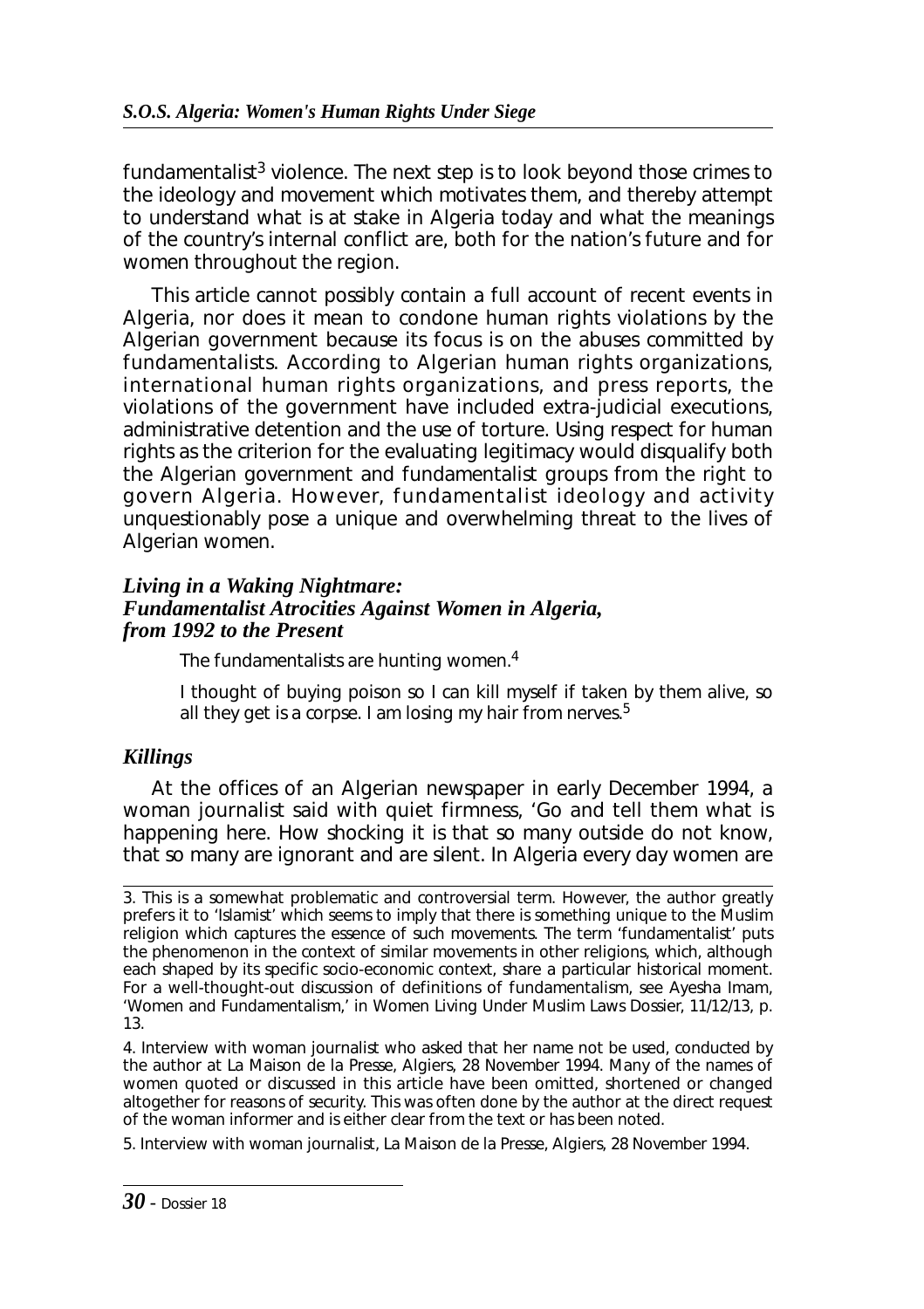being kidnapped, raped, mutilated, tortured to death and killed by members of fundamentalist armed groups which the United States government helped to train and with whom it continues to urge the Algerian government to dialogue.<sup>'6</sup> The principal armed groups are known as GIA or Armed Islamic Group, the MIA or Armed Islamic Movement and the AIS or Army of Islamic Salvation. Among the armed groups, the GIA is believed to be the leading perpetrator of attacks on civilians.

One of the first women to be assassinated in the current wave of violence was 21-year old Karima Belhadj, who worked as a typist in the youth and sports department of the General Office of National Security. Karima supported her entire family of eight with her paycheck and was engaged to be married. She was shot repeatedly in the head and abdomen while walking home from work, and died in the hospital on 7 April 1993.<sup>7</sup> Many women were utterly shocked by the murder of Karima Belhadj and for many this event represented a new phase in the conflict, a phase in which the deliberate targeting of women on an ever-widening scale became the norm. $8$  A young woman journalist expressed the impact of the event: 'We thought at the beginning that women would be okay. But when they killed a 21-year old woman who worked as a secretary in a police station, we realized we were wrong. Women are afraid. No one is safe.'<sup>9</sup>

What follows is the smallest sampling of the escalation in atrocities against women since Karima Belhadj's murder:<sup>10</sup>

8. The targeting of women was one prong of the fundamentalist armed groups' strategy, a strategy which included the deliberate targeting of intellectuals, journalists, teachers, athletes, musicians, writers, professors, lawyers and other civilians of both genders. See Flora Lewis, 'The War on Arab Intellectuals,' New York Times, 7 September 1993, p. A15.

9. Interview conducted by the author with Naziha X (pseudonym), Algerian woman journalist at La Maison de la Presse, Algiers, 27 November 1994.

10. While only a few of the attacks on Algerian women have received press coverage in the United-States, the phenomenon has filled the Algerian press. See, e.g, Algerian Press Service, "Terrorisme: vingt-cinq femmes assassinées,' El Watan, 7 March 1994, p. 1; Mahfoud Bennoune, 'Comment l'intégrisme a produit un terrorisme sans précédent,' El Watan, 6 November 1994, p. 7; Ahmed Ancer, 'Journée internationale de la femme: 8 mars de deuil,' El Watan, 8 March 1994, p. 1.

<sup>6.</sup> See F.B., 'USA: Pour la poursuite du dialogue?' El Watan, 6 November 1994, p. 3.

<sup>7.</sup> See 'Deliberate and Arbitrary Killings of Civilians by Armed Political Groups in Algeria: Repression and Violence Must End,' Amnesty International, October 1994, AI Index: MDE 28/08/94. See also, National Human Rights Observatory, 'Attentats contre les personnes,' Table containing a partial listing of women killed, raped and attacked between October 1992 and March 1994. The National Human Rights Observatory was originally founded by the Algerian government but has proved to be independent, objective and dedicated in its human rights work. Twelve of its 42 board members are selected by nongovernmental human rights organizations. See also, Selim Ghazi, 'Terrorisme: ces femmes qu'on assassine,' El Watan, 8 March 1994, p. 1.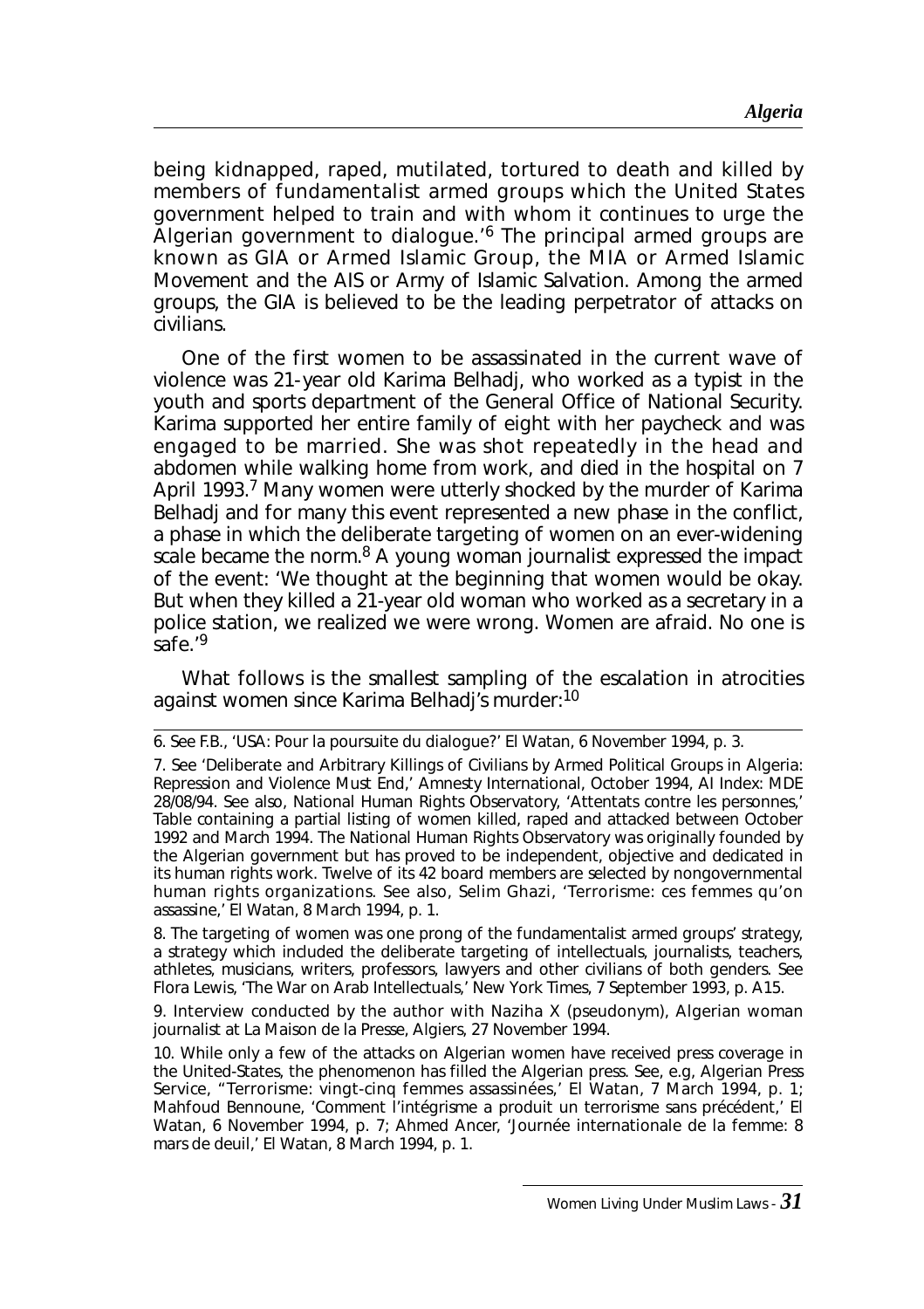23 January 1994: In the city of Tiaret, Mrs Derouche Mimouna, 28 years old and mother of five childen, is decapitated in front of her family.11

25 February 1994: In Sidi Bel Abbes, two sisters, aged 12 and 15, are kidnapped and raped in the forest.

3 March 1994: In Tlemcen, a 69-year-old woman named Samia Hadjou is killed by having her throat cut.

23 July 1994: In Chlef, a 37-year-old working woman is killed in front of her children and her decapitated head is left in the street as a warning to others. Reportedly, her young children attempted to run into the street and retrieve their mother's head.

7 November 1994: Birtouta, Blida region: The bodies of two young sisters, Saida (15) and Zoulikha (21) are found on the side of the road. They have been gang raped, their fingernails and toenails have been removed, and, as the final horror, their throats have been cut. They have been thus 'punished' because they refused to consent to a temporary marriage or 'Zaouadj el-mouta' with fundamentalist armed men. Their mother Khadidja, who attempted to protect her daughters, was found 20 days later in a mass grave, having been raped and killed like her children.

Given the growing frequency of such occurrences, it is understandable why two young women I met expressed the desire to carry poison with them, so that they might take their own lives if captured. As journalist Ouessila Si Saber concluded, 'It is not an easy death, the women victims must suffer first, before dying.<sup>12</sup> Despite the danger, Si Saber and many other Algerian journalists continue to sign articles about the attacks on women and to live and work in Algeria. It is largely due to their work, and that of increasingly besieged human rights workers, that documentation of the onslaught against women's rights is available.

#### *'Dying Beautiful': Violence and the Veil*

Having visited Algeria in February and then in December of 1994, I was startled by how greatly the violence against women had escalated.<sup>13</sup> The heightened pressure on women to veil is but one example. In March

<sup>11.</sup> For all these cases, see National Human Rights Observatory, 'Attentats contre les personnes,' op. cit.

<sup>12.</sup> Ouessila Si Saber, 'Birtouta: la mère des deux filles a été retrouvée: de nouveau l'horreur', Le Matin, 27 November 1994, p. 1.

<sup>13.</sup> For example, compare, Karima Bennoune, 'Algerian Women Confront Fundamentalism,' Monthly Review, September 1994, and Karima Bennoune, 'The Struggles of Algerian Women in 1995: To Be or Not To Be,' in Newsletter of the Association for Research on Algerian Women and Cultural Change (ARAWOC), Winter 1995, No. 1.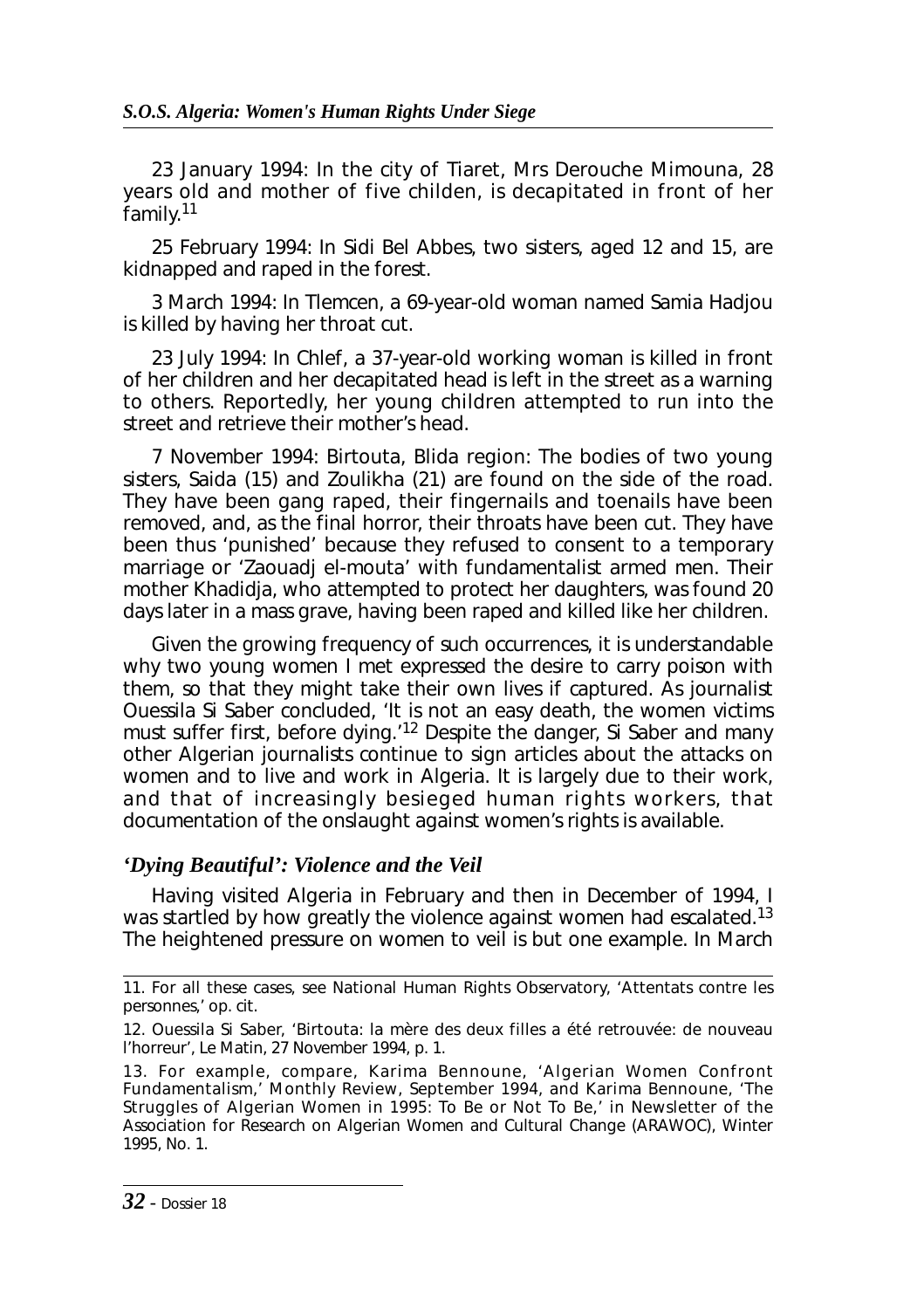1994, the Armed Islamic Group (GIA) issued a statement classifying all unveiled women who appeared in public as potential military targets. To punctuate this threat, gunmen on a motorbike shot and killed two young high school students, Naima Kar Ali, 17, and Raziqa Melou-Ladjmi, 18, while they were standing at the bus station in Boumerdes, about 40 kilometers east of the capital.<sup>14</sup> Katia Bengan, a 17-year-old high school student in Blida, had already been gunned down in the street while walking with a veiled friend on 28 March 1994.<sup>15</sup> Katia had been warned by local fundamentalists, but refused to veil. Her friend was reported to have been left alive because she was veiled.<sup>16</sup>

The campaign to force women to veil has been relentless. A woman professor who taught at the University of Blida until she stopped recently for security reasons said that most of the women students had begun to carry a scarf in their briefcases to put on before entering the University campus.17 She and another woman professor both described the impact of flyers and graffiti. They pointed to one particular slogan which appeared throughout Algiers during Ramadan in 1994. It warned, 'O you woman who wears the jilbab (full robes), May you be blessed by God. O you who wears the hijab (headscarf), May God put you on the straight road. O you who expose yourself, the gun is for you?'<sup>18</sup> While in Algiers the majority of women remain unveiled, in rural areas and smaller towns, the pressure has forced many young girls and women to begin veiling. As one 22-year-old woman from Tlemcen expressed the mood of many young women students: 'None of us want to wear the veil. But fear is stronger than our convictions or our will to be free. Fear is all around us. Our parents, our brothers, are unanimous: Wear the veil and stay alive.<sup>'19</sup>

The pressure on women to wear the hijab highlights the use and

15. See 'Algeria: Amnesty International Concerned by Growing Number of Killings,' Amnesty International, AI Index: MDE 28/WU 02/1994, News Service 57/94.

16. Howard LaFranchi, 'Algerian Women Wary as President Renews Dialogue With Islamists,' Christian Science Monitor, 13 April 1994.

17. Interview with Professor Fatiha X (pseudonym), conducted by the author in Amman, Jordan at the Arab Regional Preparatory Meeting for the Beijing International Conference on Women, 6 November 1994. Professor Fatiha stressed that women are still teaching at the University of Blida despite the tremendous risks and constant threats.

18. Interview conducted by the author with Professors Fatiha X and Zohra X in Amman, Jordan, 5 November 1994.

19. Fatima B, 'Perspective on Human Rights: Wearing the Veil, Under Penalty of Death; In their Quest to Root Out 'Western Corruption' Islamic Fundamentalists Declare Open Season On Algerian Women,' Los Angeles Times, 1 April 1994, p. 7. Fatima B. is the pseudonym of a 22-year old Algerian woman. The article was translated into English by the French Committee for Intellectuals.

<sup>14.</sup> See Salim Ghazi, Boudouaou, 'Deux lycéennes assassinées,' El Watan, 31 March 1994, p. 1 See also, Youssef Ibrahim, 'Bareheaded, Women Slain in Algiers: Killings Follow Islamic Threat,' New York Times, 31 March 1994, p. A3.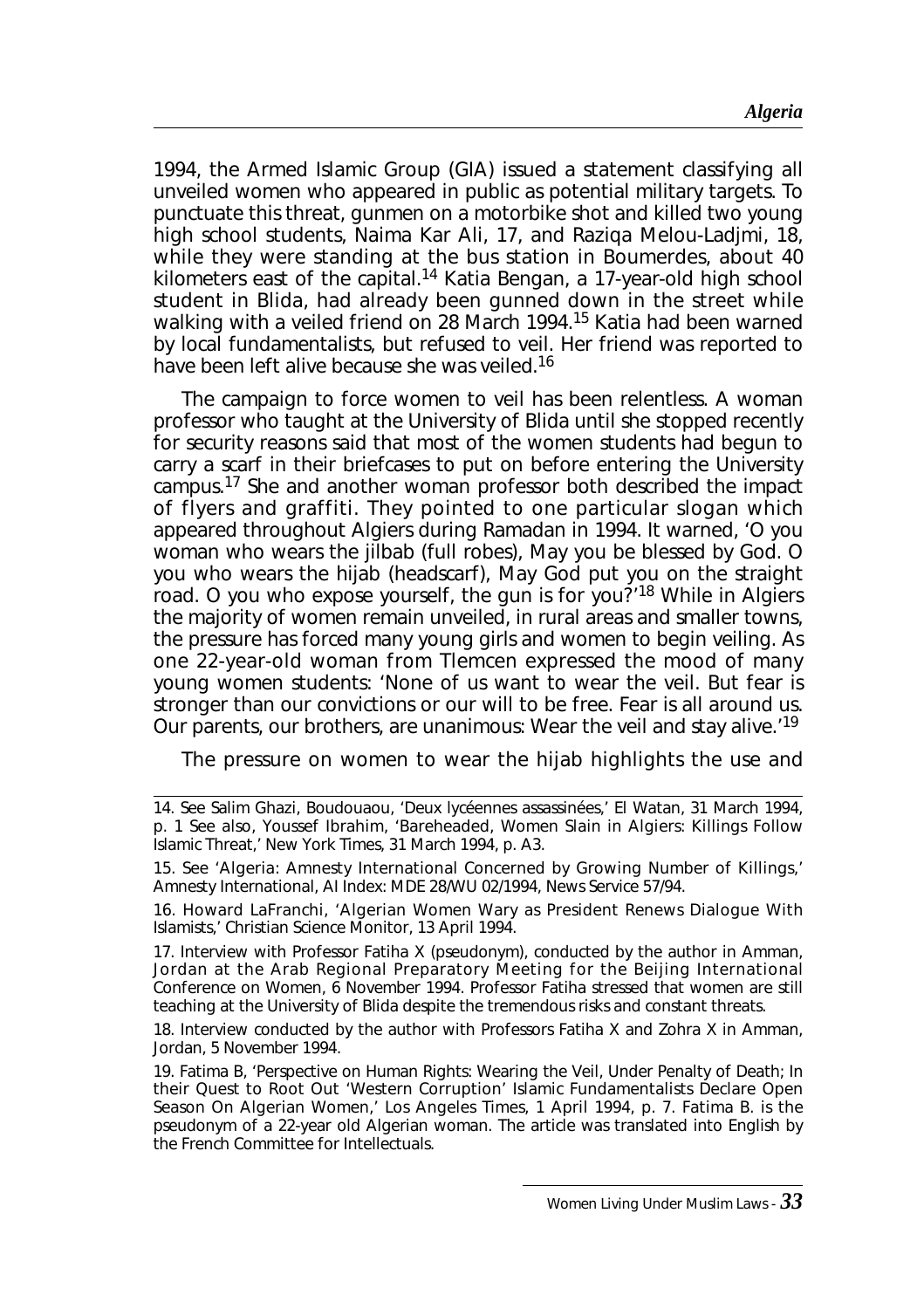misuse of concepts such as 'traditional' in relation to events in Algeria. While Algerian women have worn the haik, a white silk cloak covering the head with a lace kerchief over the lower part of the face, for centuries, the hijab and jilbab which the fundamentalists seek to impose are relatively new, having been brought to Algeria only in the late 1970s. The chador, which is worn by only a few women, began to be seen around Algiers in the late 1980s and is also clearly a foreign import. Algerian peasant women have never veiled, but have instead worn scarves tied only over part of their hair.

## *'Layadjouz': Forbidden Lives*

Behavior such as working in non-traditional professions, for example as a school principal or woman activist, is deemed layadjouz or forbidden, and has lead fundamentalist armed men to 'execute' women.<sup>20</sup> Women activists have been particularly targeted both with threats and violence. The killing of Nabila Djahnine, a 35-year-old architect who headed a Berber women's group called The Cry of Women, in Tizi Ouzou on 15 February 1995, is but the latest tragic example.<sup>21</sup> Many women activists live in hiding, some moving every few days to avoid attack, and even having to be separated from their spouses, children and families for security reasons.

Paradoxically, while women have been killed for playing 'untraditional' roles, they have also paid with their lives for participating in 'traditional' activities. Working as a fortune teller, running a Turkish bath or hammam, or even being a hairdresser have brought death on women because such activities have been deemed immoral by fundamentalists.<sup>22</sup> Other women have been threatened because they are accused of being witches, particularly local traditional fortune tellers.<sup>23</sup>

Another 'punishable offense' is marriage to a non-Muslim man. An Algerian woman married to a Belgian man was 'executed' along with her

21. See 'Militants Suspected of Killing Feminist,' New York Times, 16 February 1995, p. A7.

22. A 60-year-old woman fortune teller was raped and had her throat cut in Kherrouba near Boumerdes on 15 December 1993. See Ghazi, 'Terrorisme: ces femmes qu'on assassine,' op. cit., p. 1. A 38-year-old woman from Berrouaghia who ran a small business as a herbalist reported that she had received a letter containing death threats and accusing her of witchcraft. 'Fiche de Synthèse de Zohra X,' October 1994, ONDH.

23. See, e.g., National Human Rights Observatory, 'Fiche de Synthèse, Affidavit of Zohra A., 38 years old and a widow.' Complaint from 10/94.

<sup>20.</sup> For example, Z'hor Meziane, director of Si El Haoues primary school in Birkhadem, a suburb of Algiers, was shot and killed inside her school on 27 February 1994. Ms Meziane, who was married and had three children, was a veteran of the war of national liberation and a practicing Muslim. She had been a teacher for 20 years and had served as school principal since 1980. Prior to the attack, she had received death threats. See Hassane El-Cheikh, 'Terrorisme, une directrice assassinée: le corps enseignant visé,' L'Hebdo Liberé, reprinted in Rassemblement Algérien des femmes Démocrates (RAFD), Pour une Algérie debout.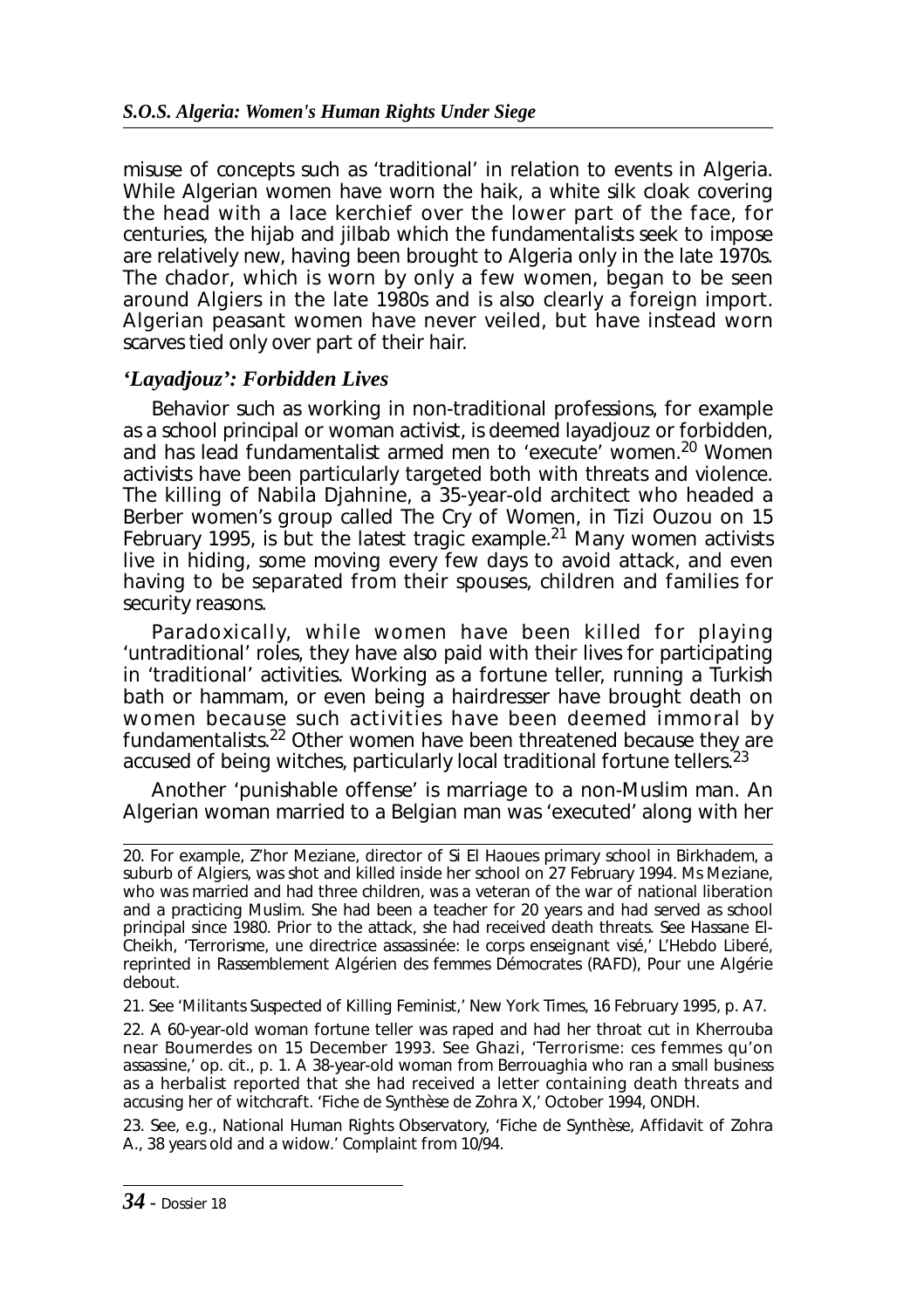husband in January 1994.<sup>24</sup> The woman and her husband had lived together in Algeria for 30 years at the time of their deaths.

## *Rape: 'Nothing is More Traumatizing Than This'*<sup>25</sup>

In addition to killings, rape and gang rape are reportedly on the increase,. Kheira X, a young Algerian girl from the interior of the country, gave an interview to the Algerian newspaper El Watan describing her ordeal when kidnapped by the members of an armed group:

They threw me in a van without windows and drove for hours on end ...They then took me into a kind of cave, where there was already an old woman. A few hours later, three men came to find me. The woman who was close by me was crying quietly. One of them struck her, then they  $left<sup>26</sup>$ 

One of the first women to report being gang raped by members of the fundamentalist armed groups was, ironically, the wife of an Imam, Akila Belarbi.<sup>27</sup> This occurred in the town of Maalma, 150 kilometers from Algiers. Later rapes were reported in Jijel, Oran, Ain Defla and M'sla, as well as in Bouira which is only 200 kilometers from Algiers.<sup>28</sup> In Bouira, a 9-year-old girl was the only survivor of the fundamentalist massacre of her entire family, but she was raped and clubbed in the head.<sup>29</sup> In Boumerdes, east of Algiers, a middle-aged woman seamstress was kidnapped by the local 'Emir' and then beaten, tortured and collectively raped, by many armed men. She reported this to the National Human Rights Observatory.<sup>30</sup>

The kidnapping of young girls and women for use as sex slaves by the armed groups became so widespread that, in a totally unprecedented move for a society where sexuality remains a taboo subject of public discussion, three young women between the ages of 15 and 28 who had survived similar ordeals appeared with their fathers on Algerian national television on 22 December 1994, to speak about their experiences.

29. See 'Le Martyre de Kheira', p. 31.

30. National Human Rights Observatory, 'Fiche de Synthèse,' 26 October 1994, on file with author.

<sup>24.</sup> See Bennoune, 'Algerian Women Confront Fundamentalism,' op. cit., p. 28.

<sup>25.</sup> Comment from Ouessila Si Saber after attending the exhumation of the body of the mother from Birtouta, described above.

<sup>26.</sup> Amel Boumedienne, 'Quand les femmes sont un butin de guerre: le martyre de Kheira,' El Watan, reprinted in Le Nouvel Observateur, No. 1576, p. 30.

<sup>27.</sup> See National Observatory of Human Rights, 'Attentats contre les personnes,' op. cit. See also, Ghazi, 'Terrorisme: ces femmes qu'on assassine,' op. cit., p. 1.

<sup>28.</sup> See 'Attentats Contre les Personnes,' op. cit., which among other atrocities, details the rapes of a 60-year-old fortune teller named Zohra Semmir in December 1993 in Kherouba and two 17-year-old girls, identified only as Fadhila and Fatma B, on 5 December 1993 in Relizane. The rape of Fadhila and Fatma is also discussed in Ghazi, 'Terrorisme: ces femmes qu'on assassine,' op. cit., p. 1.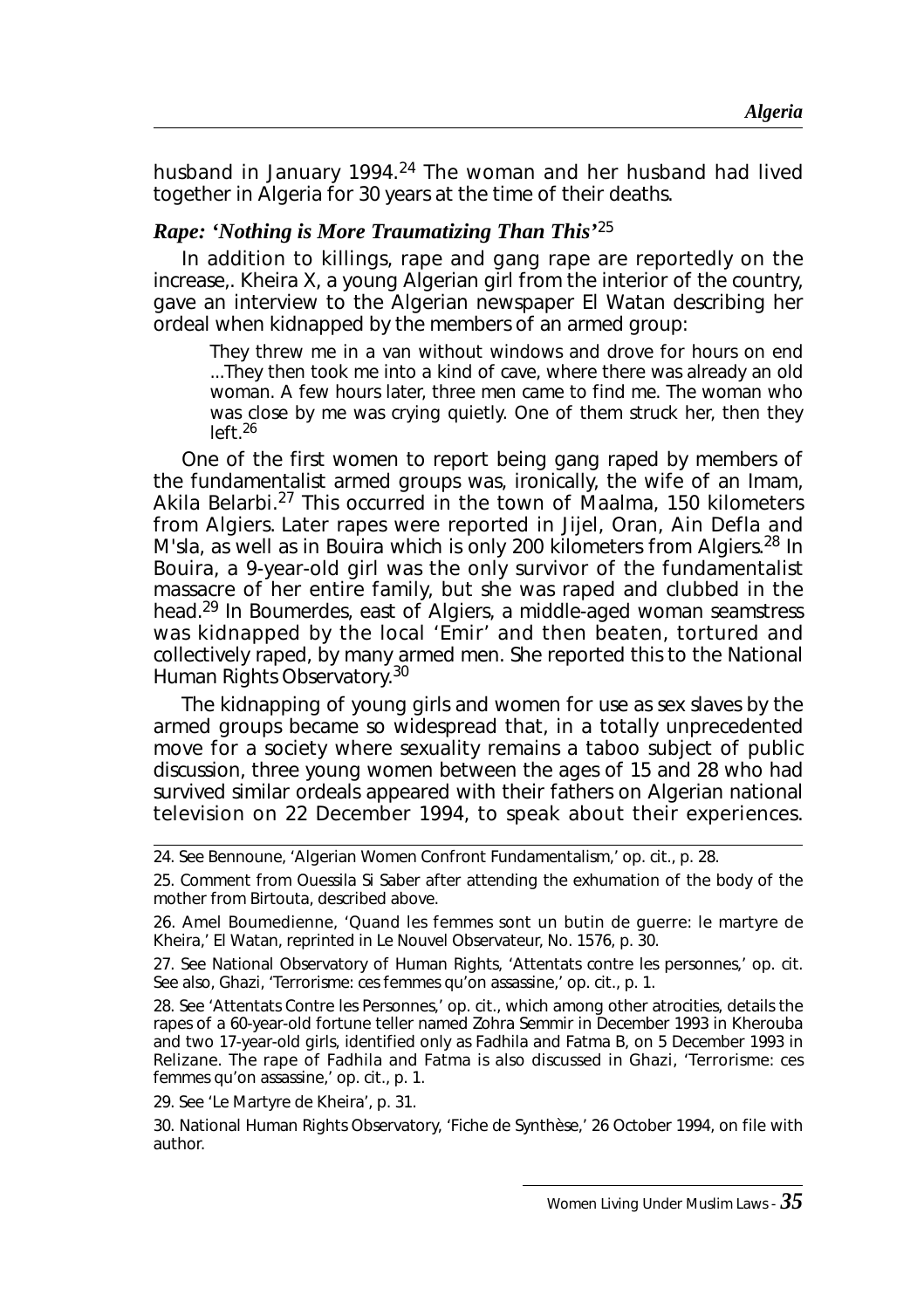Fifteen-year-old Khadidja told a shocked Algerian public of being kidnapped at gunpoint from her parents' home in front of her family, kept in a 'safe house' for several weeks where she was forced to cook and clean for 'God's warriors' and repeatedly raped.<sup>31</sup>

A 17-year-old girl pseudonymed Ouarda testified in the press of her months in captivity in an armed group stronghold where she also was repeatedly raped until pregnant. After being kidnapped off the street while returning home in downtown Algiers, she was kept with a group of other young girls, one of whom was shot in the head and killed when she tried to escape. 'Ouarda' described the first rape:

The made all the other girls leave and the terrorists came in with me carrying their arms. One ordered me to take off my pants. I refused, saying that what he wanted to do was not good and that God condemned it and we were not married. He threatened me with his knife saying that he would slash me and that he would do whatever he wanted to as God would permit him because he is a moujahid and he would marry me later ... I was really afraid when he placed the blade of his knife against my cheek. I took my pants off, crying. He told me to take off my underpants. I screamed and refused. I begged him, saying that this was shameful in God's eyes but he took a cigarette and lit it and began burning me on the thighs. I screamed and closed my eyes with my back to the wall. He burned me again and I fainted. I did not feel anything else. When I regained consciousness, I was on the ground covered in blood.<sup>32</sup>

Women survivors are threatened with further punishment, and in the case of rape with shame, in fear and often in silence, even after assault has ceased. Many of these women have either gone into hiding or fled to other parts of Algeria, becoming part of an increasingly large community of internal refugees seeking safe haven in other cities. Furthermore, the general climate of terrorist violence against women has produced its desired effect: a widespread psychosis and insecurity among the female population at large.<sup>33</sup>

# *Threats: Words That Change Lives*

An even wider group of women than those who have actually experienced violent attacks have been subjected to harassment and threats; and, given the level of ongoing violence, these threats are terrifying and profoundly life-altering. Some women are threatened

<sup>31.</sup> Zazi Sadou, 'Les ravages de l'intégrisme: le martyre des femmes violées,' El Watan, 24 January 1995, p. 3.

<sup>32.</sup> Ibid., p. 1.

<sup>33.</sup> This is exactly the condition described by a young woman participating in the large 22 March 1994 anti-fundamentalist demonstrations in Algiers. She was quoted as saying, 'There's a national psychosis.' 'Algeria: Terror at Large,' The Economist, 26 March 1994, p. 46.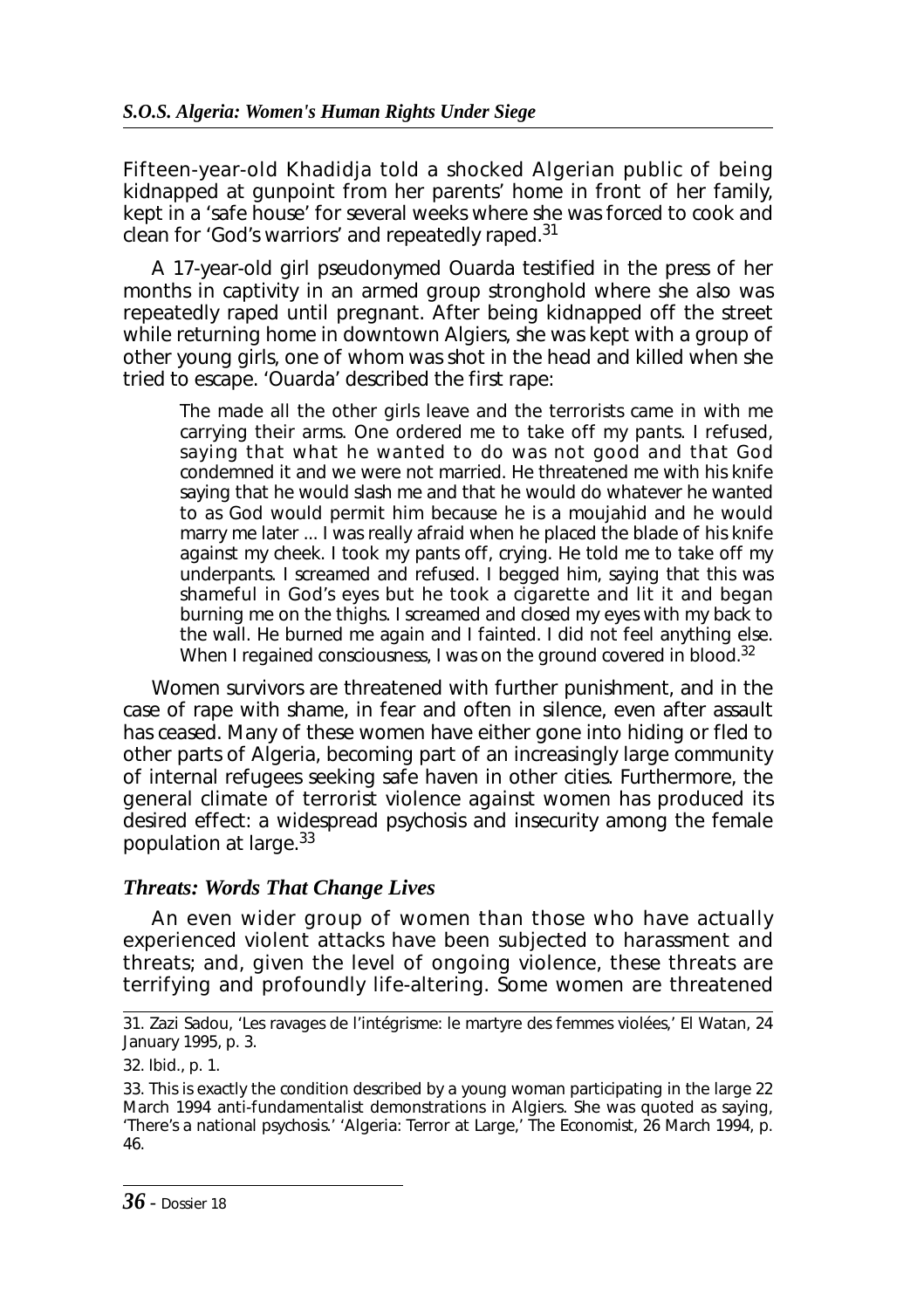doubly, as women and also as members of other targeted groups like teachers. Few have paid as high a price as journalists of the print and visual media. $34$  A 25-year-old woman journalist recounted the events which sent her into hiding, living in a cramped hotel now used to protect the increasingly vulnerable journalist community.

I found my name on a list in the local mosque. It said that I am an apostate and should be killed. It said that I would be killed in the next few days. Fear is human. I was afraid. I thought of Tahar Djaout (journalist murdered in 1992). He said, 'If you speak out, they will kill you. If you keep silent, they will kill you. So speak out and die.' I won't hide it from you, I was really afraid. I tried to hide and I tried to keep writing.35

Teachers and other members of the educational profession have been particular targets as part of the ongoing fundamentalist campaign against modern education. This has included attacks on students and teachers and the burning of hundreds of schools, as well as threats against all who continue to participate in the educational system.<sup>36</sup> A woman school inspector received the following threat in February 1994:

For [Miss X], School inspector, If you do not solve the problems of Muslims which you have created before the end of Ramadan, you will have your throat cut like all tyrants and sinners, The conditions on you are 1) Wearing the hijab permanently after the first day of Ramadan, 2) asking forgiveness from the Muslims that you have made suffer in your behavior as a tyrant, 3) we are watching you and we know where you live. We are not afraid of the police or the gendarmes but we will cut your throat before the end of Ramadan. If you do not [meet these conditions] before the end of Ramadan, you are responsible. We warned you before cutting your throat.

[Signed] The Islamic Group of El Harrache, Head of the Group Azedine, Long Live Islam, Long Live the GIA, the armed struggle for an Islamic state in Algeria.<sup>37</sup>

The school inspector has been in hiding ever since. She has been forced to alter her work schedule significantly, and to have only extremely limited contact with her family. In the wake of the threat, she

37. This threat was shown to author in February 1994. See Bennoune, 'Algerian Women Confront Fundamentalism,' op. cit., p. 28.

<sup>34.</sup> Most recently, on 21 March 1995, television journalist Rachida Hammadi, 32, was seriously injured by gunmen when leaving her parents' home. Her sister Meriam, 36, was killed when she tried to protect Rachida by throwing herself in front to shield her. See Nora Boustany, 'Journalism: Algeria's Fatal Profession,' Washington Post, 23 March 1995.

<sup>35.</sup> Interview conducted at La Maison de la Presse, 28 November 1994, Algiers with Nabila X.

<sup>36.</sup> See Human Rights Watch, op. cit., p. 257.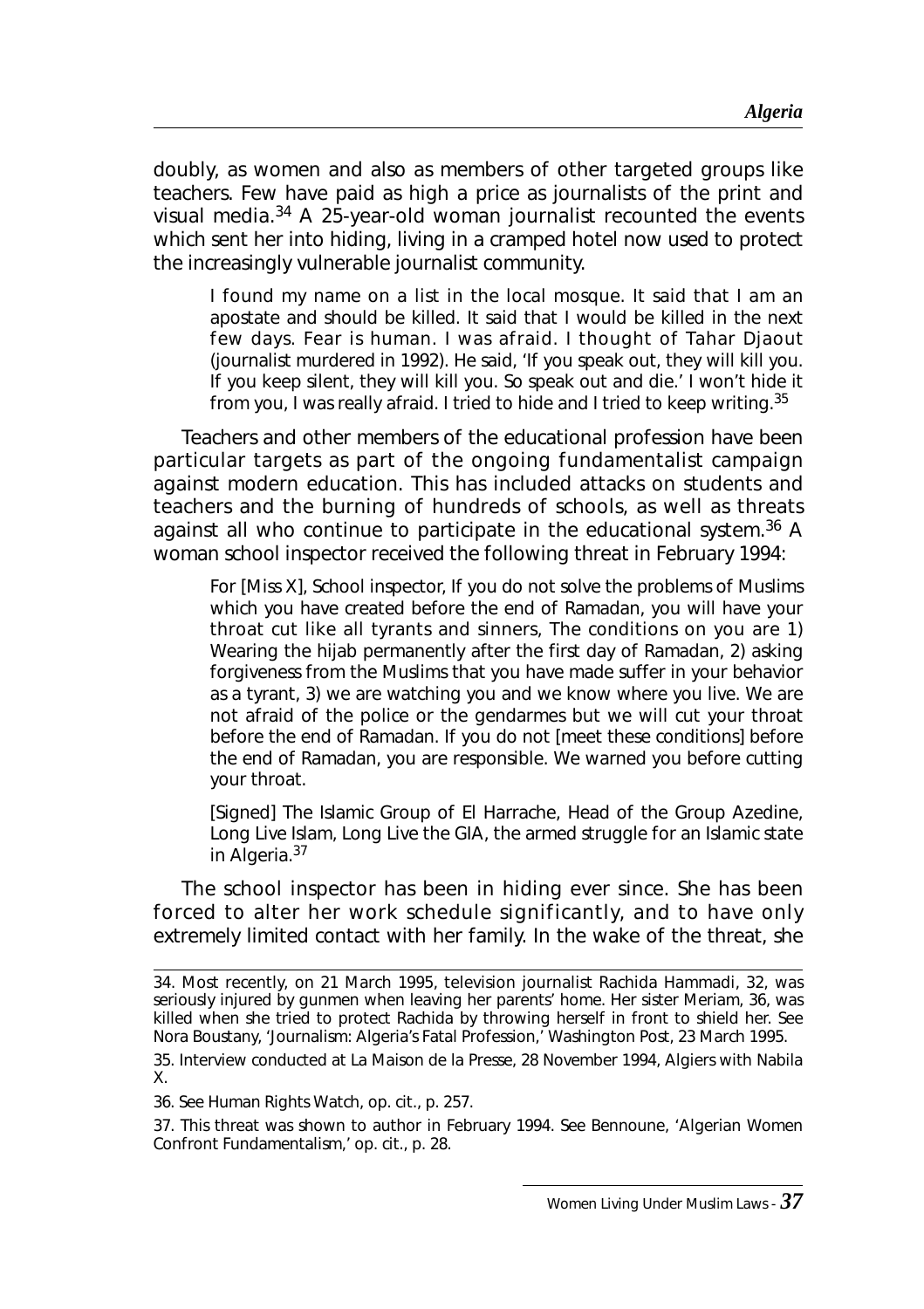experienced terrible emotional stress, remarking in February 1994 that she felt as if she were 'living in a waking nightmare.<sup>'38</sup>

In October 1994, Nadia X, a woman doctor in a suburb of Algiers received death threats from within her hospital. Her husband began accompanying her to and from work and the entire family suffered greatly from stress. The doctor said sadly, 'It is so disturbing after all I've tried to do, remaining a doctor in the public health system, that someone out there hates me that much. You ask yourself: why?' Her daughter, a college student, interrupted angrily: 'There is no reason why.' She softened, and in a quieter tone said, 'A letter like that changes your life.'

Similar threats, and the knowledge that such threats are acted on, have provoked a mass exodus of Algerian professionals to Europe, Canada and elsewhere. Increasing numbers of Algerian women are currently seeking political asylum in the United States, with mixed results. Many are in great conflict over the decision to leave and face the difficult choice of whether it is a stronger stand against intolerance to stay and die or to leave and live.

# *'Touched for Life': Women as Witness to War*

Women have also suffered from violence against family members. In a new twist, men are now being killed for the political views and activities of their wives. For example, Mohamed Redha Aslaoui, a dentist and the husband of Leila Aslaoui, a former judge and government minister who resigned from the current government in protest at its policies and spoke out against the fundamentalists, was assassinated by men who came into his office.

Often, a woman whose family member is killed will receive threats if she identifies the killer to the authorities. Mrs. X Kaddour whose husband was murdered, reported to the National Human Rights Observatory that in July 1993 she was 'condemned to death' for reporting the killing of her husband to the police.<sup>39</sup> She was forced to flee to another area of Algeria. A mother, identified only as B. Rabah, whose son and nephew had been kidnapped, murdered, and dismembered by one of the fundamentalist armed groups received a threatening letter on 14 May 1994, condemning her to death and stating that her other son would be murdered just like his brother if he did not stop singing, because it is  $sinful<sup>40</sup>$ 

<sup>38.</sup> Interview with Sadia X, Algiers, February 1994.

<sup>39.</sup> Affidavit, 'Menaces de mort,' document from the National Observatory of Human Rights, on file with the author.

<sup>40.</sup> Fiche de Synthèse, 'Menace de mort,' on file with the National Human Rights Observatory in Algiers, Algeria. Affidavit taken on l6 May 1994.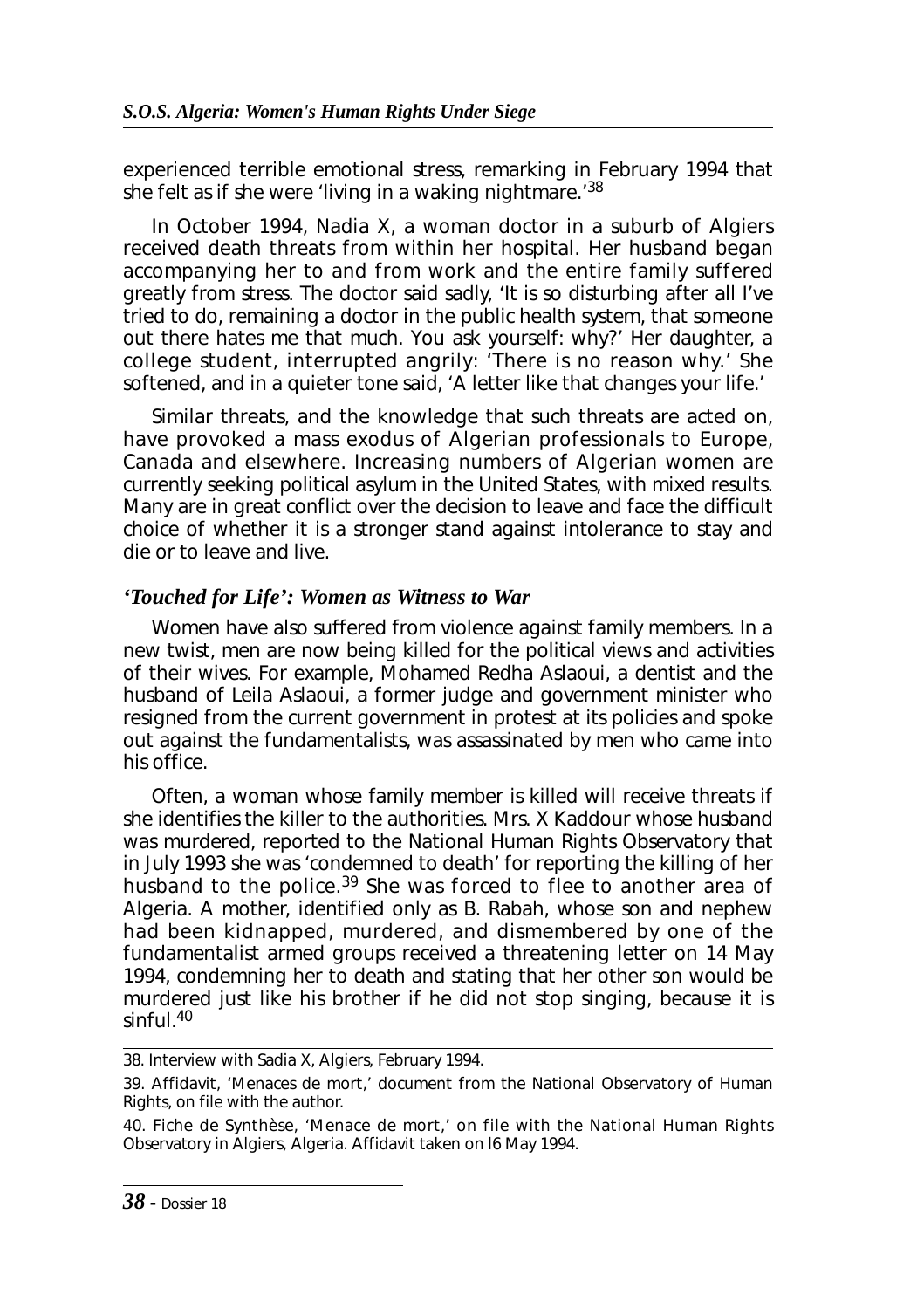When not directly attacked themselves, women have had to bear witness to the terrible whirlwind of killing around them. Almost every woman has lost a neighbor, a friend or a family member and they have often had to watch these deaths, unable to stop them. A male journalist described to me the impact of one incident on his wife:

My wife was there [when Abderrahman Cherbou, a journalist was killed]. They put a bag over his head and attacked him with a knife. He still had the bread he had bought in his hand. He tried to run away with the blood spurting from his throat. This is how my wife saw him and she is touched for life with this. He died twenty minutes later from loss of blood.41

An overwhelming sense of powerlessness and uncertainty about the future is becoming pervasive. Some women professors have spoken of the growing 'collective psychosis' produced, particularly among women, by the escalation in violence during 1994. Commenting on the horrors about which women survivors had told her, journalist Zazi Sadu remarked:

Kidnappings, rape, torture, assassinations, 'dishonor', flight, exile, permanent fear of reprisals, nightmares, hopes and futures broken... Here is a sample of what the soldiers of the Islamic State offer to women and their families, only five years before the dawn of the 21st century.<sup>42</sup>

#### *Roots of the Nightmare: Fundamentalism and Violence against Algerian Women Before 1992*

For some, the violence of the Algerian armed groups against women has come as a terrible shock. It is certainly unprecedented in the history of independent Algeria. However, for many Algerian feminist observers and critics of both the fundamentalists and the government, the violations of women's human rights are but the logical conclusion of the ideologies of the political wing of the Algerian fundamentalist movement and the irresponsible policies and corruption of successive Algerian governments which helped to spawn that movement.<sup>43</sup>

Throughout the 1980s, the government of Chadli Beniedid (president 1979-92) collaborated closely with the burgeoning fundamentalist movement. The fundamentalists provided the government with allies against progressive forces and discouraged populist challenges while the

<sup>41.</sup> Interview conducted by the author in La Maison de la Presse, Algiers, 28 November 1994.

<sup>42.</sup> Sadou, op. Cit., p. 3.

<sup>43.</sup> For more background, see generally Karima Bennoune, 'Between Betrayal and Betrayal: Fundamentalism, Family Law and Feminist Struggle in Algeria,' Arab Studies Quarterly, Winter 1995.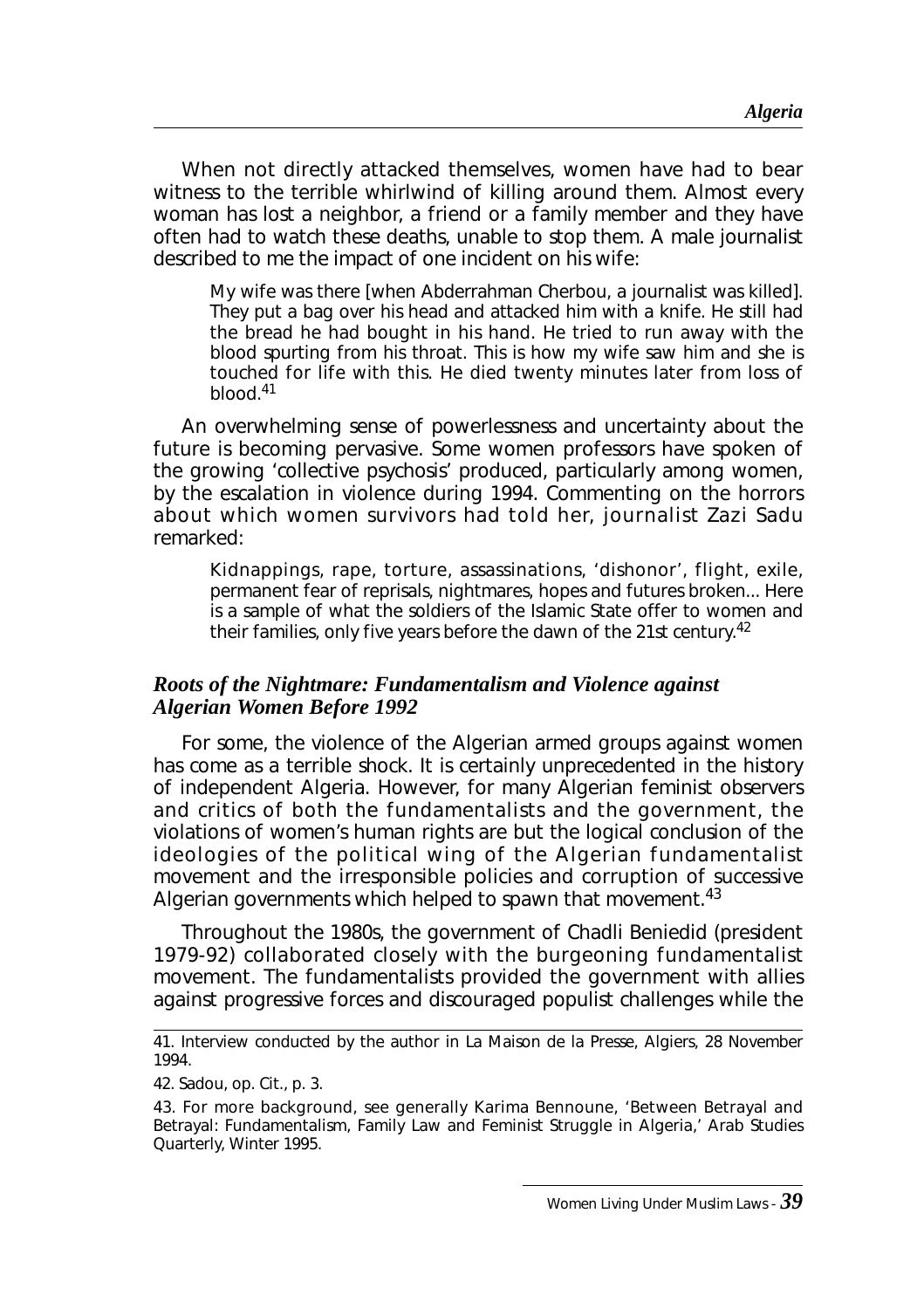public sector was dismantled. Fundamentalist ideology served to harness and deflect popular anger and frustration with the economic devastation wrought by 'reform,' corruption and mismanagement. If the real problems in Algeria were not the housing crisis or the medicine shortage, but rather a lack of religiosity and cultural impurity, the government's major failings could be overlooked. All the regime had to do was allow the fundamentalists to organize, to create its own face of cultural 'authenticity' by enacting the conservative and repressive family code of 1984, having the president's wife appear in public in a hijab, <sup>44</sup> and encouraging national assembly deputies to speak of sending working women back to their kitchens as a way of ending unemployment. According to Saida Ben Habylas, the official representative of Algeria to the Arab Regional Preparatory meeting for the Beijing World Conference on Women:

The history of the FIS and other 'terrorist' groups is a series of alliances with a corrupt 'politico-financial mafia' that helped bring about the economic and social inequalities in Algeria during the 1970's and 1980's ... Political pluralism and democracy could have meant exposure of corruption of the old order. This old order allied themselves with the FIS in the 1980's and agreed to 'share power.' There was a deal.<sup>45</sup>

Popular frustration with the policies of Chadli Benjedid's government and widespread corruption came to a boiling point in the October 1988 riots which the government suppressed by killing and torturing hundreds of civilians.<sup>46</sup> In the aftermath, rather than responding to the predominantly socio-economic demands of the rioters, the regime decided to deflect attention away from its own policies and culpability with political reforms. It legalized opposition political parties, liberalized restrictions on the press and established a timetable for multi-party elections. While in the abstract these are inherently positive developments, given the vast socio-economic problems caused by the government's policies, in this context they served as no more than a formalist figleaf. Furthermore, the Islamic Salvation Front (FIS), the major fundamentalist grouping, was legalized despite the constitutional prohibition on parties founded on the basis of religion. Given the lack of response to the demands of the October uprising and the failure to bring to trial those responsible for the killing and torture, the post-1988 period was the perfect environment for the spread of fundamentalism.

<sup>44.</sup> See Aicha Lemsine, 'Women in Algeria: Stake or Alibi' (Part II), Friends of Algeria, 1, 3 (1993), p. 1.

<sup>45.</sup> See Miriam Shahin, 'Algerian Women fight Terror,' The Jordan Times, November 1994, p. 1.

<sup>46.</sup> See generally 'Comité National Contre la Torture,' Cahier Noir, (October 1989) and Abed Charef; (October 1989).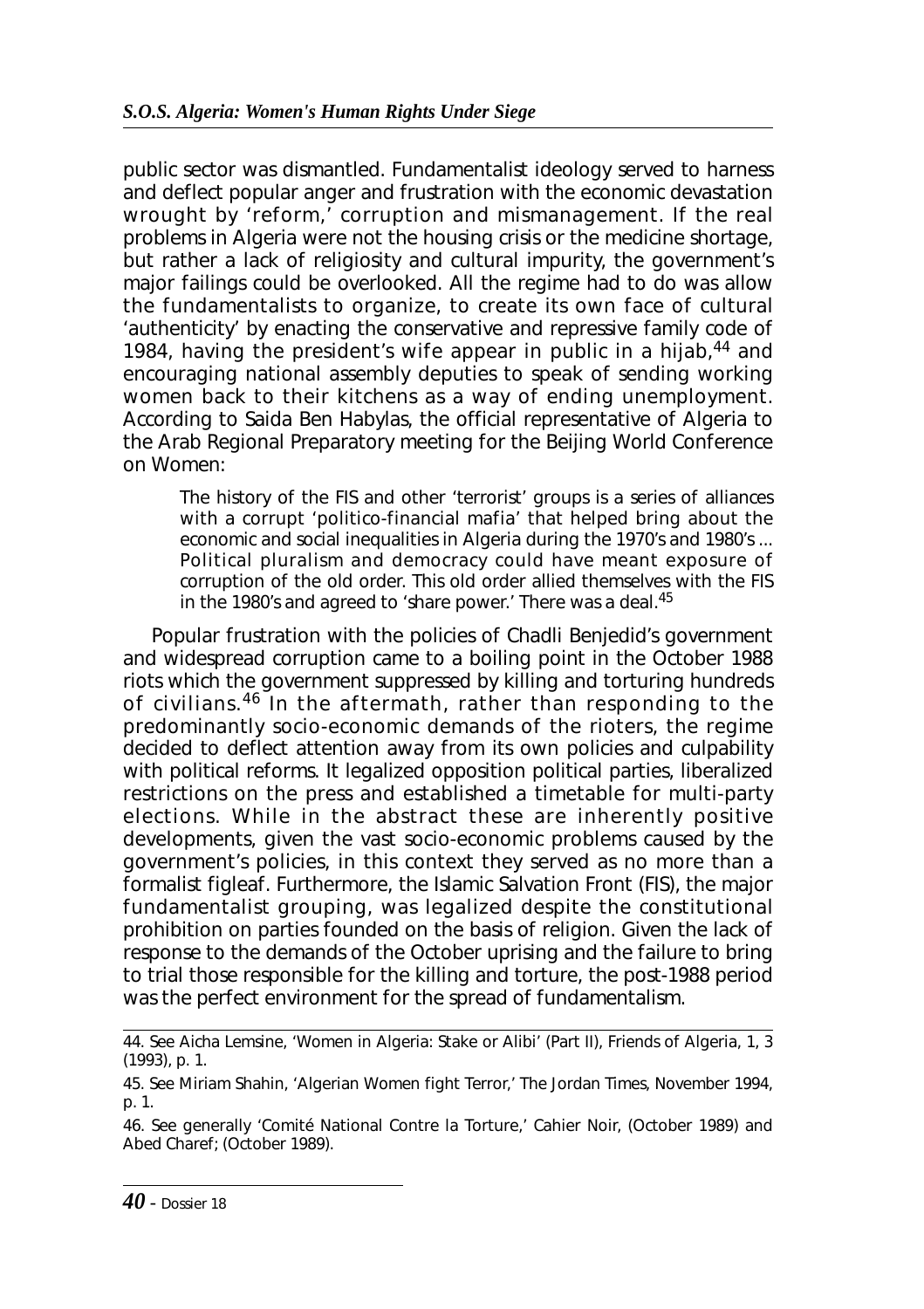With the benefits of legality, FIS activity and support mushroomed. The negative consequences for women were plain to see. Women of all socio-economic backgrounds began to experience tremendous difficulty walking in their neighborhoods, going out to work and dressing as they chose. The FIS analysis of Algeria's economic problems was summed up by the slogan, 'Our crisis is a crisis of faith and morals.'47 As such, women's behavior, habits and dress took center stage in the movement's agenda. Any progress made in women's status during the previous twenty years seemed to erode overnight. Thus, a young working woman from a working-class background remarked to me while going through a military checkpoint on the outskirts of Algiers during the summer of 1992 after the military intervention, that she felt less fearful with the soldiers around than she had when the FIS cadres controlled her neighborhood.<sup>48</sup>

While the FIS was a legal party, the number of attacks on women skyrocketed, on both the individual and mass levels. For example, women's college dormitories were repeatedly besieged by FIS militants who threatened women residents, prohibiting them from entering or leaving. Often the authorities refused to interfere to protect the terrified women students. Though similar attacks occurred at the University of Oran <sup>49</sup> and elsewhere, the worst incidents happened during 1989-90 in Blida, a middle-class town and fundamentalist stronghold about 100 kilometers from Algiers. A group calling itself 'the Redeemers' was established to patrol the conduct of women.<sup>50</sup> According to the Algerian newspaper, Algérie Actualité, the slogan of this movement was 'All girls who go out at night will die.<sup>'51</sup> Members of this group constantly harassed women in the Ben Boulaid women's residence at the University of Blida, threatening and sometimes actually physically assaulting them. As a press release written by a group of women residents who experienced these events said, 'These fundamentalists, sure of their strength and egged on by the authorities' silence, have taken the place of those who represent the law and have started to apply their own laws.'<sup>52</sup> In 1990 the situation in Ben Boulaid culminated in a siege by some 300 militants, reportedly including Ali Benhadj, the FIS's second-incommand.

47. Cited in Nora Boustany, 'Muslim Right Presses for Battle in Algeria', Washington Post, January 1993, p. Al2.

48. The author does not mean by including this statement to condone the military intervention which halted the elections in 1992. However, it is important to listen to divergent perspectives on the impact of this event on many Algerian women.

49. On this incident see, 'Des 'Justicier' aux portes de la citè,' Alger Rèpublicain, 1 January 1991, p. 1.

50. See 'Existe-t-il des milices islamiques à Blida?,' Algèrie Actualitè, 128 April 1990.

51. Ibid

52. 'Papers from the Algerian Women's Movement,' in Women Living Under Muslim Laws Dossier, 11/12/13 (May 1993), p. 22.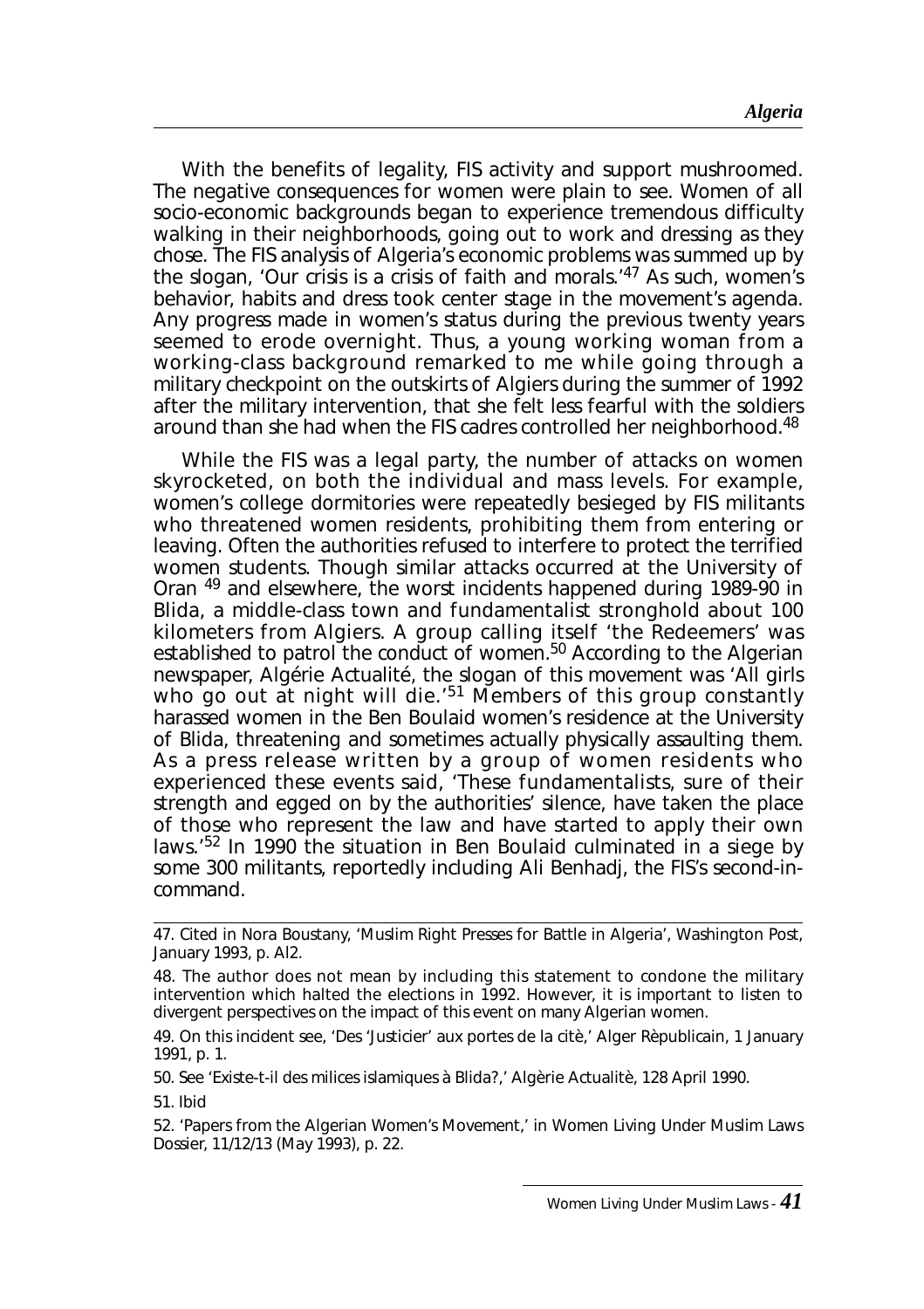Clearly, the cancellation of elections by the military in 1992 does not, as the Western press frequently claims, mark the beginning of fundamentalist violence in Algeria. Rather, the fundamentalist violence against women was deeply rooted in the group's ideology and practices and its commitment to the 'policing of morality,' even while it was a legal political party participating in an electoral process.

In the 1990 municipal elections, the first multiparty elections in the history of independent Algeria, the FIS won the majority of municipalities, probably due to popular frustration with the FLN and a lack of other viable alternatives. Subsequently, the party used its power to keep women out of various public spaces. They were banned from cultural centers and other public facilities. Buses were forcibly gendersegregated. Women were chased off beaches and mixed marriage ceremonies were prohibited in public hotels. Sports and technical training for women was banned.<sup>53</sup>

On an ad hoc basis, fundamentalists implemented their ideological agenda by harassing women who were merely trying to practice their professions. For example, an open letter from a group of women students at the Polytechnical School of Architecture and Urbanism in Algiers described being barred by FIS members from houses which the student group was to survey in Bourouba. The women students were told that their place was at home and the male students were told to take the women away. The women students commented: 'We were considered as devils, we were really insulted and humiliated... Now our work has come to an end...<sup>54</sup>

Other professional women were threatened if they did not put certain allegedly religious standards above the professional standards required in their work. This includes practices necessary for public health and safety. For example, a woman director of the department of obstetrics and gynecology at an Algiers hospital received threats when she attempted to continue implementing universal standards of sanitary practice in her hospital department. A women's association commenting on the threats to this doctor asked:

Can we accept that student-nurses refuse to wash their arms, on the pretext that their religious convictions do not allow them to do so? What

54. Open Letter from the students of the Polytechnical School of Architecture and Urbanism, printed in AITDF1 Bulletin, reprinted in Women Living Under Muslim Laws Dossier, op. cit., p. 22.

<sup>53.</sup> See, e.g., 'Sports for Women: Banned at Tiaret University,' Alger Republicain, January 1990, reprinted in Women Living Under Muslim Laws Dossier, op. cit., p. 27. This article details how a 19-year-old student and member of the national judo team was physically assaulted and thrown out of the university's sports hall when she attempted to continue training despite the ban imposed on women's sports. When the male president of the sporting association attempted to assist her, he too was assaulted.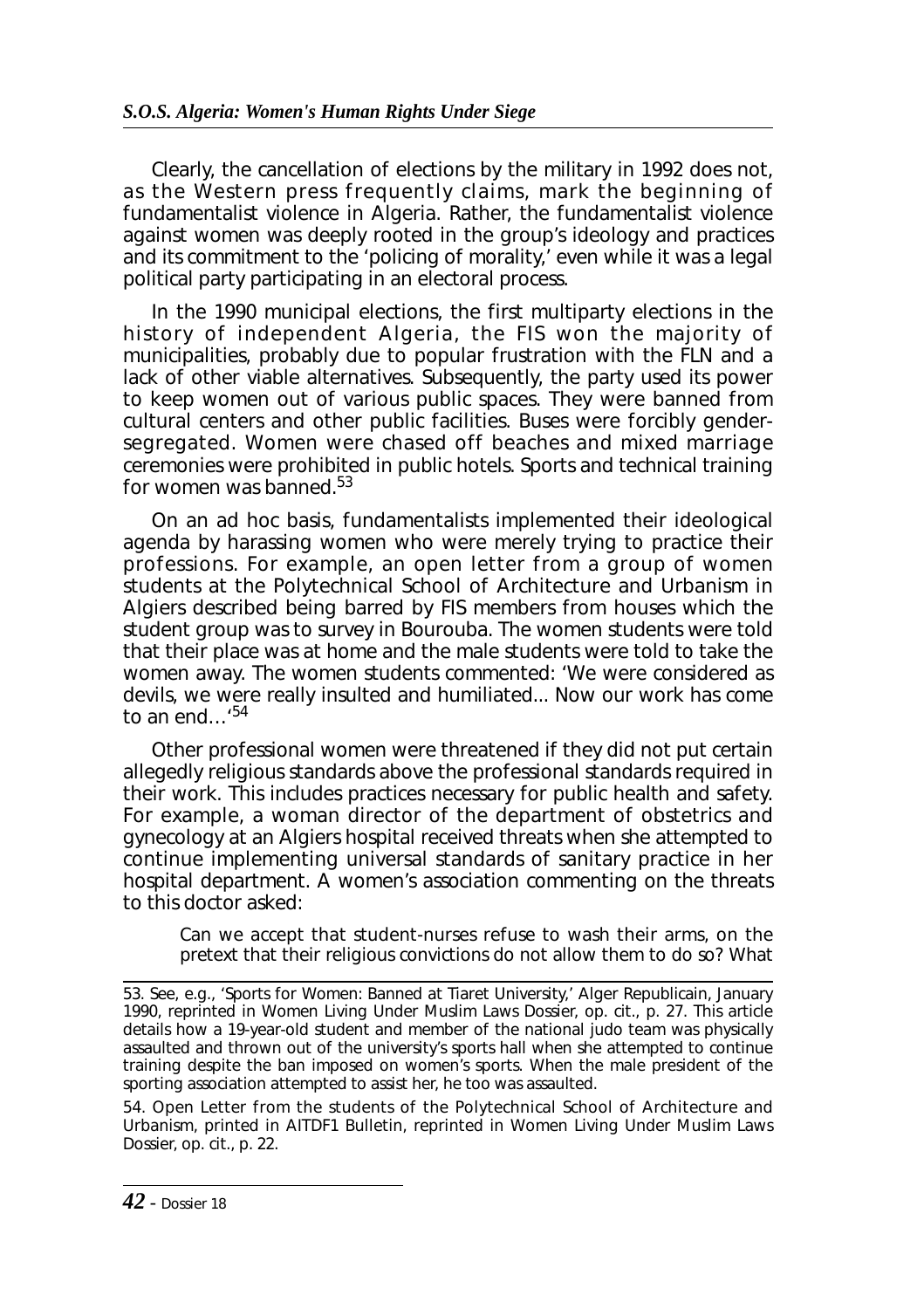about the health of patients? Can we accept a husband's refusal to let his wife be examined by a male doctor when there is no (female) on-duty doctor? In ... medicine, can we accept workers' refusal to consult a woman doctor, whose work it is, and who is there to do it?"<sup>55</sup>

The fundamentalist commitment to purification led also to attacks on individual women, particularly widows who did not remarry and other women who lived alone. These included five attacks during the same night in Bou Saada and another in Ouargla in 1989.<sup>56</sup> In the Ouargla attack, the woman's victim's 8-year-old disabled son was burned to death when a group of fundamentalists firebombed his mother where she lived alone with her children, having been divorced by her husband and made homeless by the provisions of the Algerian family code.<sup>57</sup> A woman activist's home was also firebombed in Annaba in November 1989, leading women's groups to organize demonstrations under the slogan, 'We Fear For Our Future'.<sup>58</sup>

Women activists argue that too little attention is given to this terrorism against women which started before the interruption of elections in 1992 and before the attacks on male intellectuals and journalists. Had the earlier attacks on women been taken seriously, they argue, the later violence could have been predicted and possible averted. Given the unwillingness of the conservative regime of Chadli Benjedid to protect women or to see the assault on them as political, the true nature of the fundamentalist view of women and its basic relationship to the fundamentalist social project for Algeria were obscured.

#### *Beyond Atrocities: The Meanings of Fundamentalist Violence against Women*

How can the murder of a girl or a journalist bring an Islamic state?<sup>59</sup>

It is difficult to make sense of movements which, on the one hand, call for women to be pure and chaste, and yet simultaneously engage in widespread gang rape. However, there are clear meanings to this seeming madness.

59. Interview conducted by the author with Algerian woman journalist, La Maison de la Presse, Algiers, 28 November 1994.

<sup>55. &#</sup>x27;Intolerable Pressure,' Independent Association for the Triumph of Women's Rights, press release, reprinted in Women Living Under Muslim Laws Dossier, op. cit., p. 27.

<sup>56.</sup> See Bou-Saada, 'Cinq veuves et leurs enfants violemment agressès a l'heure du f'tour,' Horizons, 11 April 1990.

<sup>57.</sup> Zenati, 'En Algèrie, le dèbat sur la mixitè tourne au dialogue de sourds,' Agence France Presse, 27 August 1989, reprinted in M. Al-Ahnaf et al., L'Algèrie par ses islamistes (1991), p. 253.

<sup>58.</sup> Horizon, 22 November 1989, Reprinted in Women Living Under Muslim Laws Dossier, op. cit., p. 29.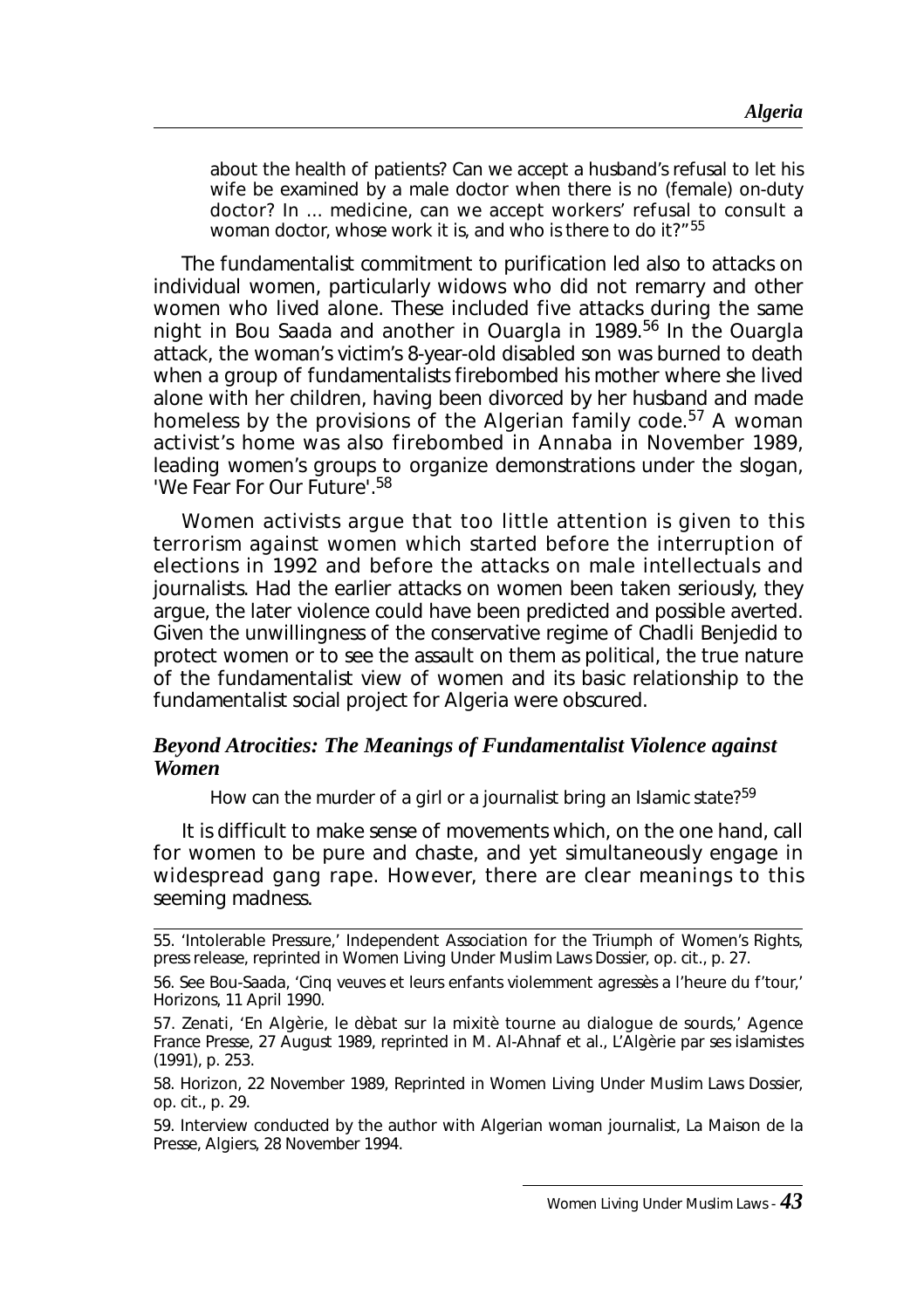No group of women was as reviled by fundamentalist ideologues in the 1980s and early 1990s as the women activists who attempted to organize against the 1984 family code, the 1990 electoral law and for greater rights for women in Algerian society. When asked why, in her view, the Algerian armed groups were attacking women, an Algerian woman professor who used to teach at the University of Algiers until she was forced by the situation to stop, responded:

This is clearly happening because women are refusing to obey instructions they are being given. Women threaten the communitarian vision of the armed groups and raise the issue of equality. Some women are refusing to be assimilated into this project and continue to insist on protecting their individual identities and rights. The armed groups are disturbed by women's groups which break their vision. Especially women activists. They are in this view, the absolute worst. They are 'public women'.<sup>60</sup>

These 'public women' were branded as 'the avant garde of colonialism and cultural aggression' and, because they opposed the family code which legalized polygamy, they were dubbed, 'the women who want to marry four husbands' by the fundamentalists. In an interview with Agence France Presse in 1989, Abassi Medani, the leader of the FIS, stated that the recent anti-fundamentalist demonstrations of women were 'one of the greatest dangers threatening the destiny of Algeria.' This is because the women participants were 'defying the conscience of the people and repudiating national values.<sup>'61</sup> Arguably, this level of venom and misunderstanding represents the ideas of which the throat-slitting and gang rape of today are but the logical conclusion. When dress and behavior standards are imposed on women by 'death sentences,' and all ability to engage in educational, professional or political activity construed as foreign, women who challenge such a regime of morals become the 'other', the kafr, the apostate, and, in the literal and backward interpretation of the fundamentalists, an obvious target. Many of the women whose lives have been claimed by fundamentalist violence are not accidental victims, but are carefully chosen prey because their lives, activities and voices are a threat to the fundamentalist order. As H. Zerrouky argued in the Algerian newspaper, Le Matin, the roots of this violence go even deeper:

In fact, what is shocking about these young men who kill women when we know that they have been raised on misogyny since primary school? A misogyny relayed [to them] again by Abassi Medani who speaks of women 'democrats' as 'spies of neocolonialism.'

<sup>60.</sup> Interview with Zohra X, op. cit.

<sup>61.</sup> See 'What the FIS is Saying,' GET NEWspaper, 14-20 December 1989, reprinted in Women Living Under Muslim Laws Dossier, op. cit., p. 28.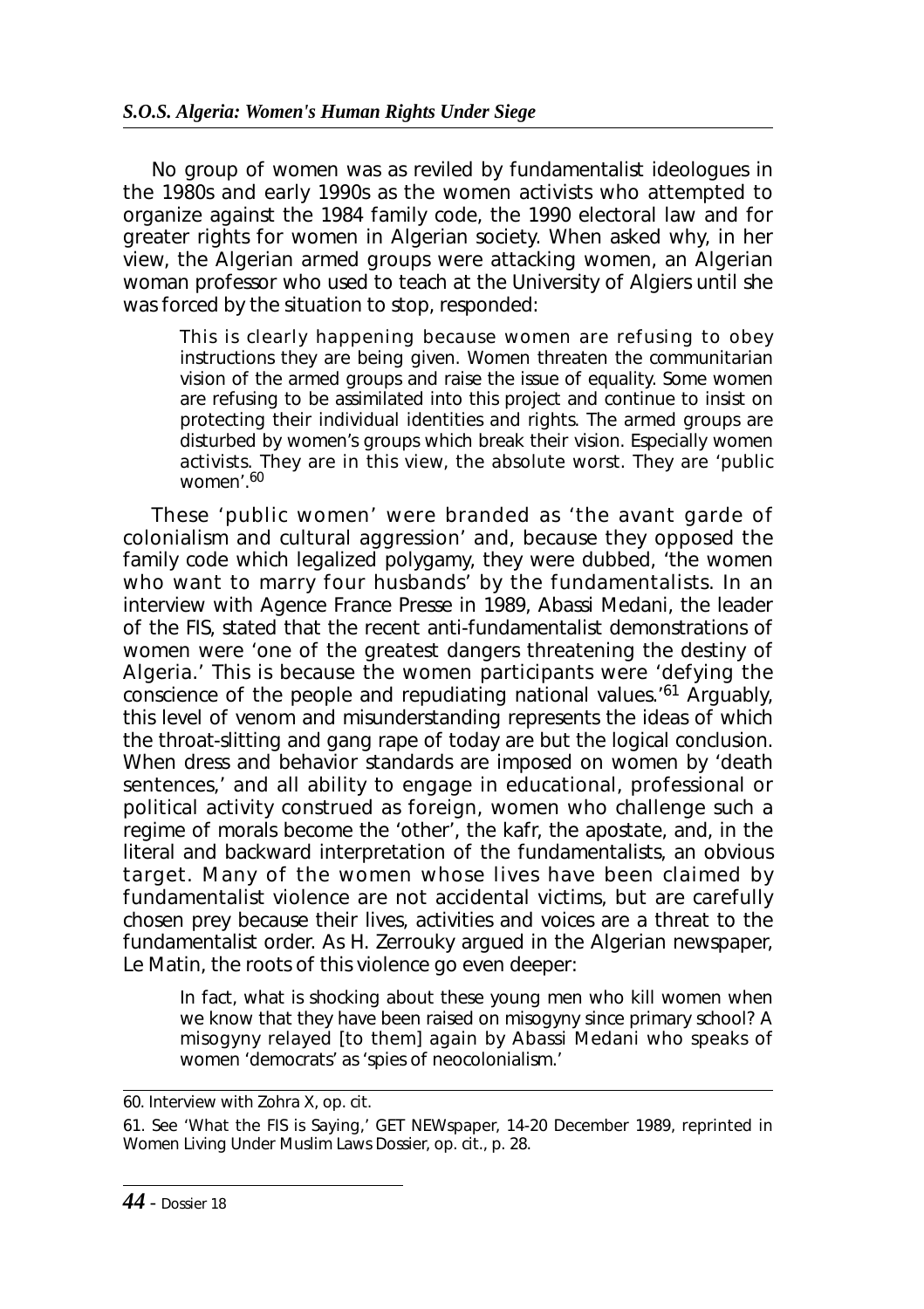These assassinations are finally nothing more than the culmination of the way in which women are treated in the country. After trying to close them in, to marginalize those who seek to reclaim their rights, we have moved to the ultimate stage.<sup>62</sup>

### *The Other Algeria: Women's Struggle Continues*

You must know that there are Algerian feminists and we are now fighting for the right to life and the rights of women. We need the maximum solidarity. The Control of the Control of Algerian Woman Activist Neither the hijab nor the jilbab, neither Iran nor the Sudan. (Slogan from women's protest against the violence, 8 March 1994.)

Despite the firestorm which surrounds them, Algerian women continue to defy the Emirs and their cohorts. They are doing this at both the collective and individual level. Collectively, women's organizations continue to issue press releases, to meet in secret whenever possible, to try to provide solidarity to women survivors of violence and to women who have lost family members, to go on speaking to the foreign press, and to reproduce and distribute press articles on the current situation of women. Up until recently they continued to hold demonstrations which have become a seriously life-threatening endeavor.<sup>63</sup> Women's groups were key organizers of the nationwide demonstrations against violence on 22 March 1994, and many of the participants were women.<sup>64</sup>

On an individual level, women perform what Fatima Mernissi has called 'daily battle' by continuing to go out to work and to go to school, by refusing to wear the hidjab, by continuing to write and publish, and

63. A grenade was thrown into the June 1994 demonstration of the MPR (Mouvement Pour la République), killing two people and injuring many others, including feminist organizer Khalida Messaoudi, President of the Independent Association for the Triumph of Women's Rights. Professors Fatiha and Zohra stressed to me that this demonstration had continued after the grenade attack, largely at the insistence of women participants. However, the attack has somewhat chilled the atmosphere for demonstrations.

64. On women's demonstrations, see also, LaFranchi, op. cit., p. 5. Popular demonstrations against the violence have been frequent despite the associated risks. Some of these have clearly been government organized, while others appear to be the spontaneous response to various atrocities. See, e.g., 'Marches populaires: le défi au terrorisme,' El Watan, 9 November 1994, p. 3.

<sup>62.</sup> H. Zerrouky, 'Femmes: l'edito,' Le Matin, August 1994, reprinted in RAFD, Pour une Algérie debout. The particular impact of misogyny in education to which Zerrouky refers was magnified by the large numbers of fundamentalist teachers. Many of these were immigrants from Egypt whom Nasser was trying to get rid of by exporting them to Algeria, which lacked Arabic-speaking teachers after independence given the impact of French cultural imperialism. During the 1980s, the Algerian press reported that some fundamentalist teachers were asking school children about their parents' activities and telling them that their parents were going to hell because their mother appeared in a bathing suit at the beach.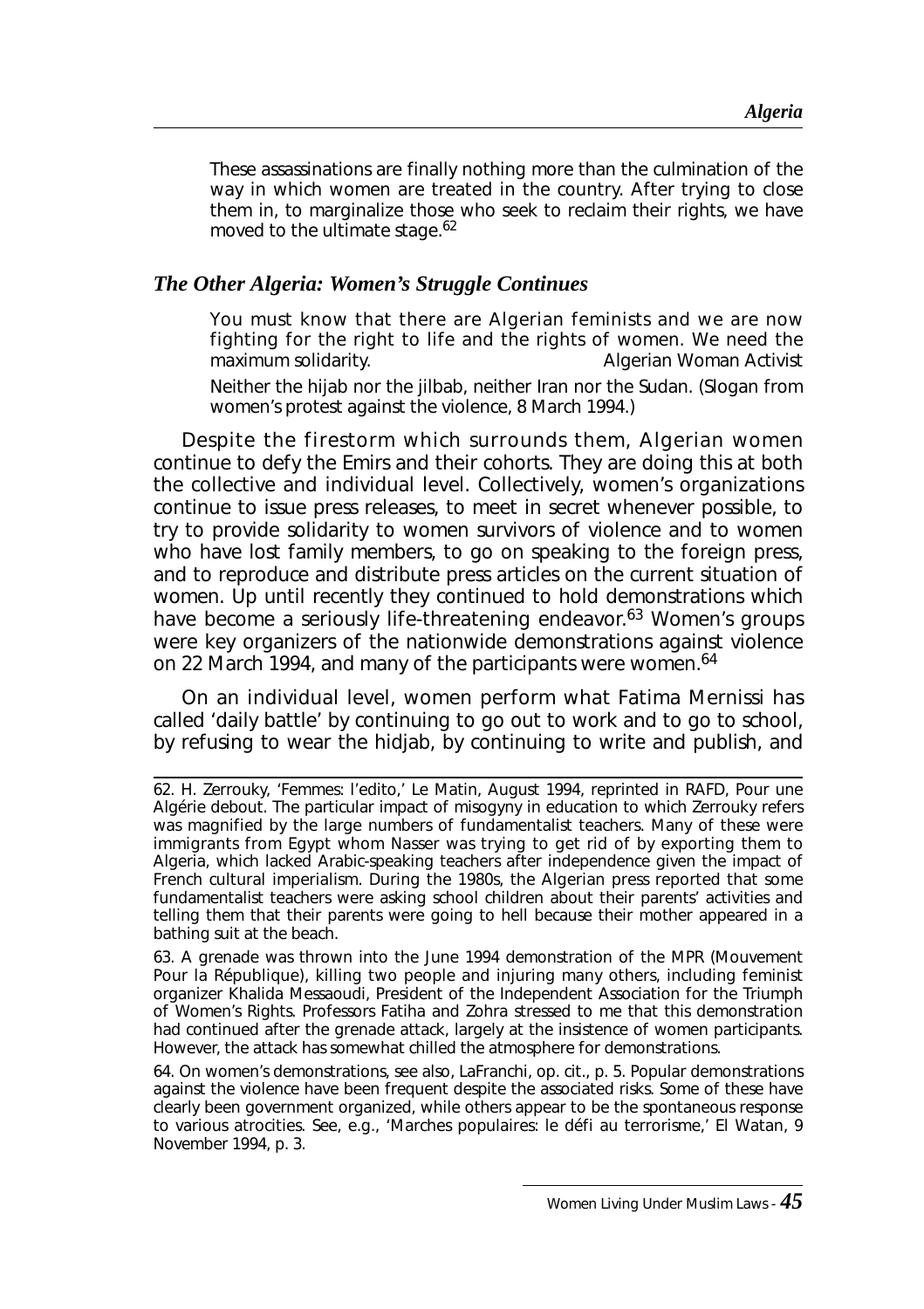by attempting to care for their families in a situation increasingly fraught with peril and economic deprivation. Many such women with whom I spoke while in Algeria were deeply concerned that the outside world thought of Algeria only in terms of the chador and the fundamentalists. They expressed the hope that the outside world should know that they do exist, that they represent another Algeria, which retains its commitment to progressive values and tolerance. As one woman intellectual said, 'It is important for people to know that a democratic Algeria exists in the women's movement and elsewhere. If these values did not exist, there would be no struggle in Algeria.<sup>'65</sup>

#### *Algeria's Turmoil in the Larger Context: Meanings and Messages*

I have to believe that you Americans do not understand us or the full importance of our problem. Those whom you supported or still support in Afghanistan and Saudi Arabia are full of scorn for you. They believe that American women are filthy whores. I do not believe this and neither do my friends. We do not want to be like you, but we want to live in a country where we can be like you if that is what we please, or be like ourselves, or even wear a veil if we want to. But the Islamist terrorists, after they have turned Algeria into another Iran, will not give us any choices at all.<sup>66</sup>

It is disturbing that the conflict in Algeria is most frequently discussed in the mainstream Western media in terms of its potential to generate waves of refugees who are not welcome in Europe. In an era when Huntington is attempting to split the world into cultural spheres, basically divided into 'the Muslim world' and 'us,' when Islam has replaced communism as the great post-Cold War whipping boy, the hysteria about the Muslim hordes has totally obscured the reality of what is happening on the ground in countries like Algeria.

On the other hand, while an anti-racist analysis is crucial to debunking such a demonology, one cannot fail to face up to the implications and nature of fundamentalism as practiced and experienced on the ground. To confuse fundamentalism with some sort of 'essential' or 'true' or 'authentic' Islam as a culture or religion, whether from an antagonistic or sympathetic perspective, is an incredible mistake. Similarly, to assume that those who oppose fundamentalism are 'Western' or 'elite' or lose their 'authenticity' as a result is equally misguided. In fact, 'antifundamentalists', for lack of a better term, have defended such 'indigenous' aspects of Algerian culture as Andalus and Rai music, and dancing at weddings. On the other hand, as documented above, the armed groups have actually violated nearly every principle of Islamic

<sup>65.</sup> Interview with Fatiha X, op. cit.

<sup>66.</sup> Fatima B., op. cit., p. 7.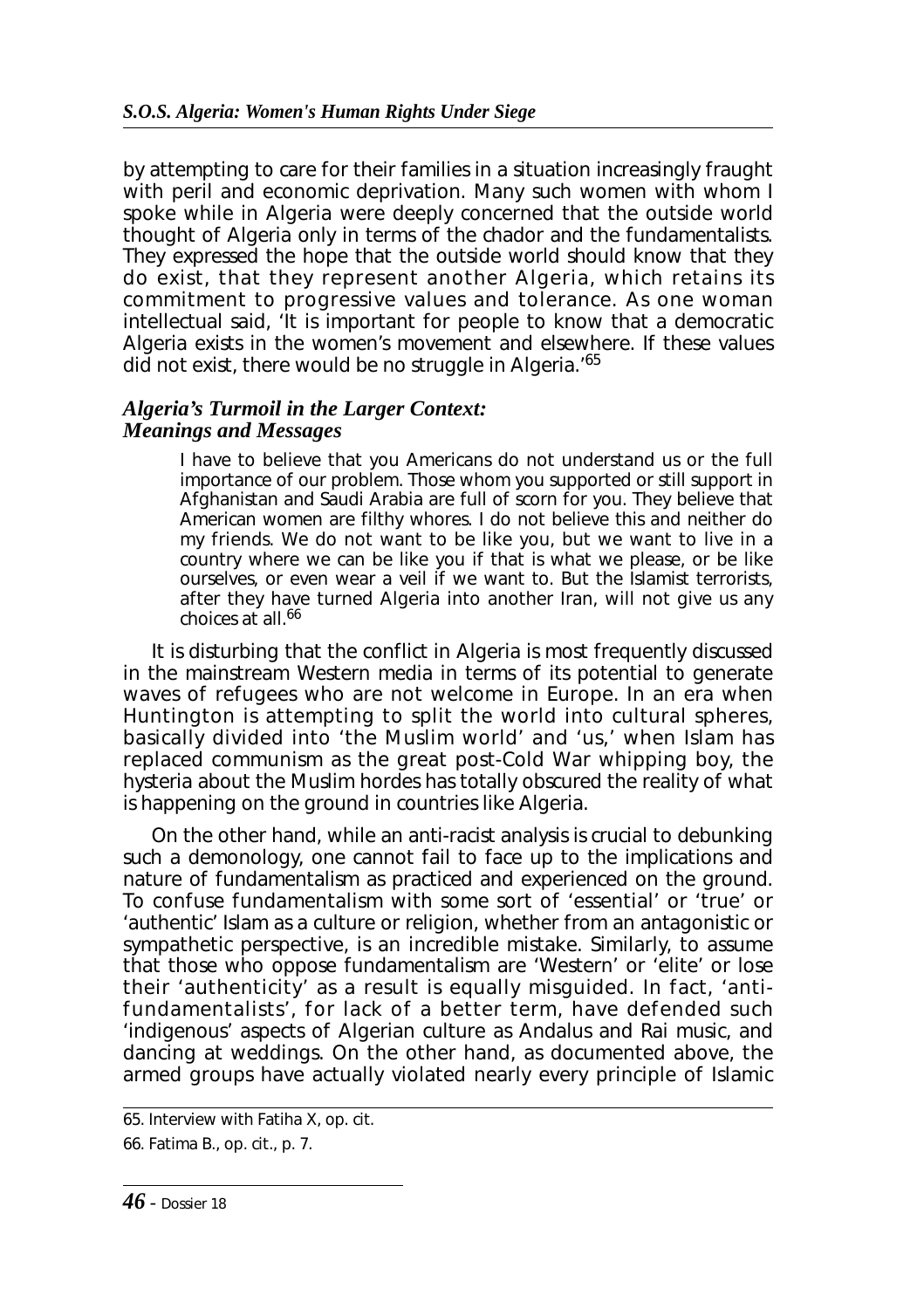humanitarian law as well as international norms.<sup>67</sup> Thus, the major dangers of Muslim fundamentalism are not for the 'West' or 'Western civilization' or even Western interests, but for the Muslim world and the people who live there. What is needed is a very careful political analysis which is not simply based on construing the enemy of one's enemy to be friendly or worthy of support.

When I arrived in Holland after my last trip to Algeria, a Dutch man responded to my description of what is happening there by saying that an Islamic State would not change life for the majority of the country's women. While this might be an attempt to critique the mainstream Western discourse on 'Islam,' it is a deadly analysis with terrifying consequences for those who will actually be ruled by any future Islamic state. It utterly ignores the track record of the Algerian fundamentalist movement as documented in this chapter.

The most incredible omission in much mainstream discussion of Muslim fundamentalism in the US is the role of the United States itself and other Western governments in promoting it, both actively and tacitly, as an option. The well-known US training of Algerian and other Arab Muslim fundamentalist armed men in Pakistan and Afghanistan during the 1980's is the most concrete example. Western support of the destruction of the Algerian economy via the dismantling of the public sector is another example. As one woman activist said, 'The West indirectly supports the FIS with its IMF and World Bank demands on Algeria. It is weakening the middle class and making the poor poorer and the rich richer.'<sup>68</sup> Despite these realities, Mark Parris, acting assistant secretary for Near Eastern Affairs, in a statement before the Subcommittee on Africa of the House Foreign Affairs Committee in March of 1994, claimed that 'Algeria's crisis is largely homegrown' and the product of 'socialist mismanagement'.<sup>'69</sup> Ironically, in this very statement he alludes to the pressures put on Algeria by the US to reform its economy and to restructure its debt which he admits 'might create hardship in the short term.<sup>'70</sup> A former Algerian prime minister was told by a visiting American delegation that the continued existence of a public sector in Algeria is considered a far greater problem than fundamentalism or fundamentalist violence.

<sup>67.</sup> On Islamic humanitarian law, which includes prohibitions on the killings of women, children and other non-combatants during war, see Karima Bennoune, 'As-Salaamu 'Alaykum: Humanitarian Law in Islamic Jurisprudence,' Michigan Journal of International Law, 15, 2, p. 605.

<sup>68.</sup> Shahin, 'Algerian Women fight Terror,' op. cit., p.1

<sup>69. &#</sup>x27;Update on the Crisis in Algeria,' printed in Middle East Policy (some time between April 1994 and September-November 1994), pp. 188-9.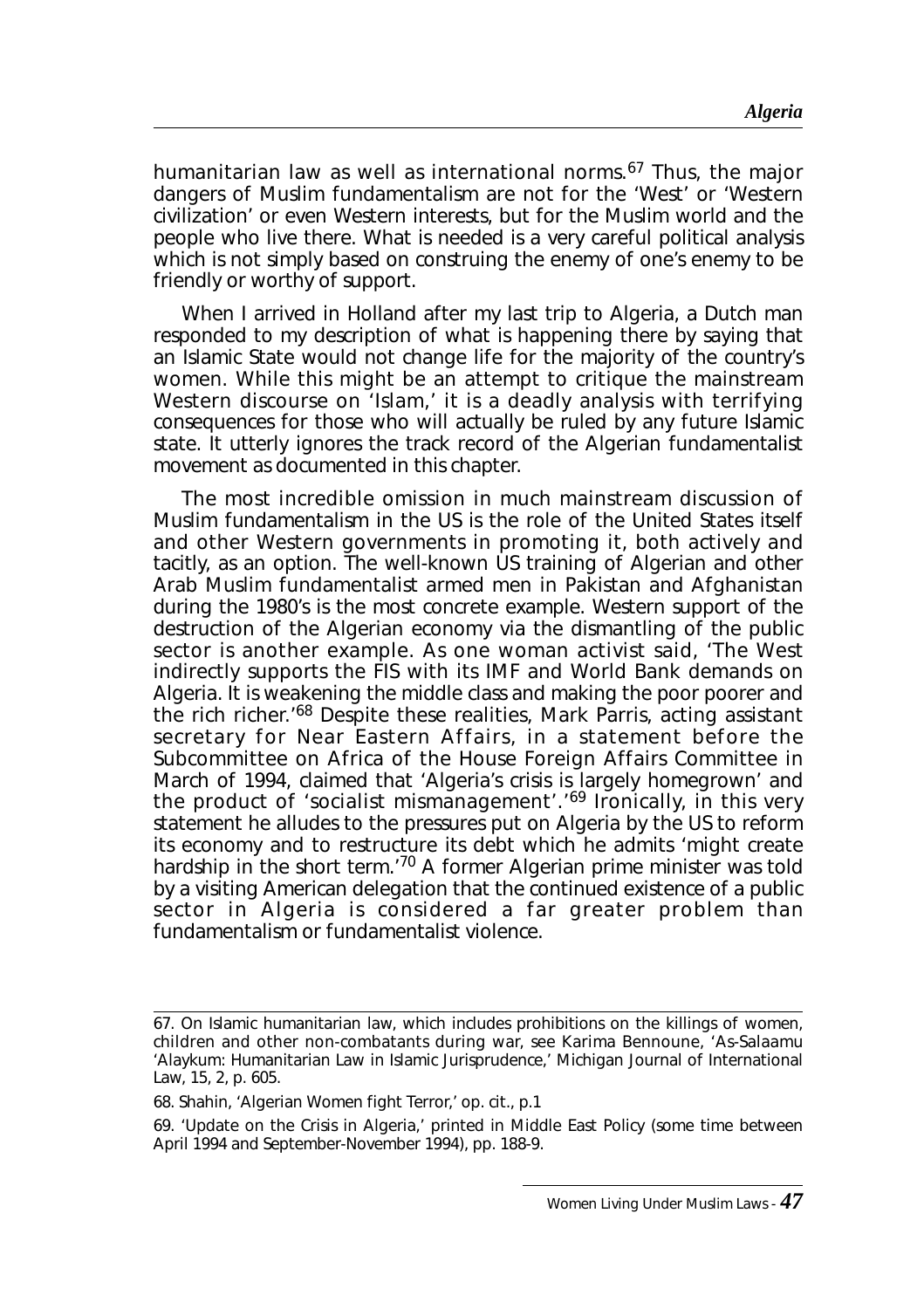#### *The Way Forward*

I am no intellectual, but I believe other people were told, elsewhere in other times that the evil and fear around them would pass. As far as I know, it did not pass. It got worse. I believe it will get worse unless someone hears us.

Fatima B.

At this writing, the violence in Algeria is escalating yet again.<sup>71</sup> The Armed Islamic Group set off a bomb in downtown Algiers, blowing up a bus, killing 42 people, and wounding 256 others on 30 January 1995. This was the single largest deliberate killing of civilians in the conflict so far and represented yet another new stage in the conflict. The GIA statement which claimed responsibility for this attack timed to mark the beginning of the Muslim holy month of Ramadan, opined in frightening language that:

There will be no peace, no truce and no compromise, because this holy month of Ramadan is a time for killing and fighting, for victories and breakthroughs, and it is the duty of all fighters to intensify military work and religious struggle.72

In one week in February 1995 alone, fundamentalist armed groups took responsibility for the killings of 11 intellectuals, including the director of the national theater, a composer of Algerian Rai music and feminist leader Nadia Djahnine.<sup>73</sup> On the other hand, a prison riot of fundamentalist prisoners was quashed in late February 1995, killing nearly 100 prisoners. The spiral of violence seems to move only upward. Meanwhile, the economy, a root cause of many of these problems, continues to flounder, producing an unemployment rate of nearly 40 percent.

One of the biggest fears of many women is that, in any settlement with the fundamentalists, their status is perhaps the most likely concession. This leads to what one woman described as the 'key paradox' in the Algerian drama 'how to deal democratically with a movement which believes that democracy is heresy and which proposes a new power structure based on religious legitimacy, determined by a hegemonic vision.'74

74. Interview with Zohra X, op. cit.

<sup>71.</sup> Ibrahim, 'As Islamic Violence Accelerates, Fears of a Showdown in Algeria,' op. cit., p. A1.

<sup>72.</sup> Originally published in the London-based Arabic language newspaper, Al Hayat, the statement was reprinted by Youssef Ibrahim, 'Islamic Rebels Say They Set Off Bomb in Algiers,' New York Times, 6 February 1995, p. A5.

<sup>73.</sup> Ibrahim, 'As Islamic Violence Aceelerates, Fears of a Showdown in Algeria,' op. cit., p. A1.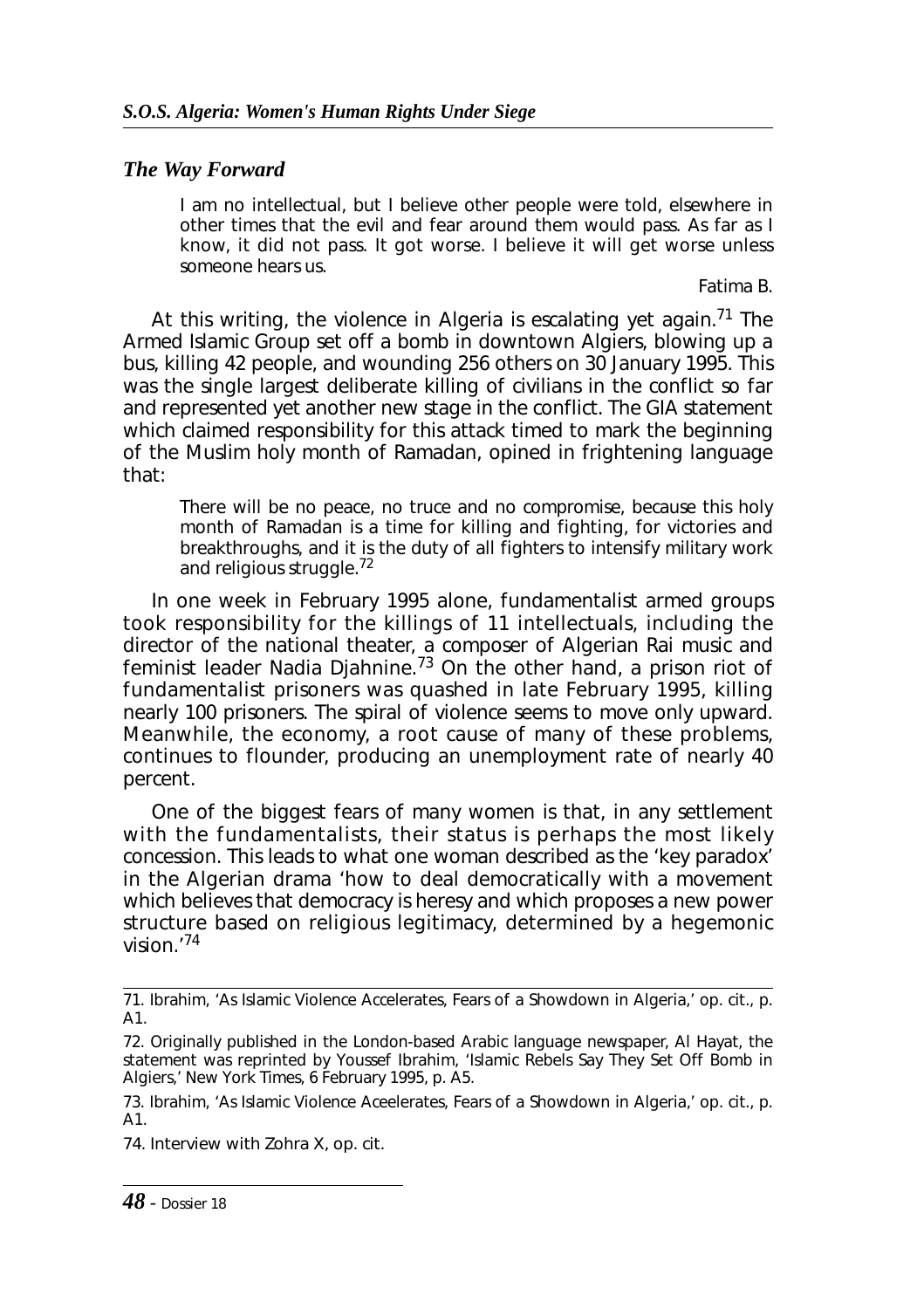However, one of the very strong appeals of fundamentalism is its hegemonic and clearly articulated vision. One of the key challenges, therefore, is the clear articulation of an alternative, a third way, which represents neither the military-backed government and its allies in the 'mafia' nor the fundamentalists. As a woman intellectual envisioned this project:

The democratic movements and activists need to put a democratic front together, a front of those who oppose an Iranian-style regime in Algeria. This movement must pose concrete alternatives. The fundamentalists have been selling heaven and dreams. So the democratic movement must also sell a dream.75

However, this is no easy task and many of those who could be key players in such a project, being critics of both the government and the fundamentalists, have either been killed or are in hiding. In addition, given the pressure placed on Algeria by IMF-induced austerity measures, it will become increasingly difficult to offer a real alternative as life becomes materially worse for people.

The final session of the Arab Regional Preparatory Meeting in Amman, Jordan for the upcoming Beijing Conference on Women passed a resolution condemning the violence against women in Algeria over the vociferous objections of the Sudan and despite the nervousness of many governments to raise the issue. After strong pressure from the nongovernmental organizations present, including a petition drive among delegates, the resolution was passed. It reads as follows:

We declare and affirm our solidarity with Algerian women, who are confronted with a fierce battle against their existence, thinking, education and right to life, a battle aimed at keeping them from participating in the development of their country and waged by the forces of extremism and backwardness, which chose the language of violence and terrorism instead of the language of dialogue. Those forces are committing the most heinous crimes in violation of the rights of women and children, just to achieve their goal of doing away with the gains of Algerian women and undermining the achievements of the Algerian revolution in which women participated effectively, made sacrifices and became a model for Arab women in their struggle for their country's freedom, progress and stability.

Women of the world are called upon to show solidarity with Algerian women in their just struggle to protect their gains and rights to life and peace, for those are imperative conditions to insure world peace.<sup>76</sup>

<sup>75.</sup> Interview with Fatiha X, op. cit.

<sup>76.</sup> Declaration of the Participants in the Arab Regional Preparatory Conference for the Beijing Conference on Women, Amman, Jordan, 3-10 November 1994.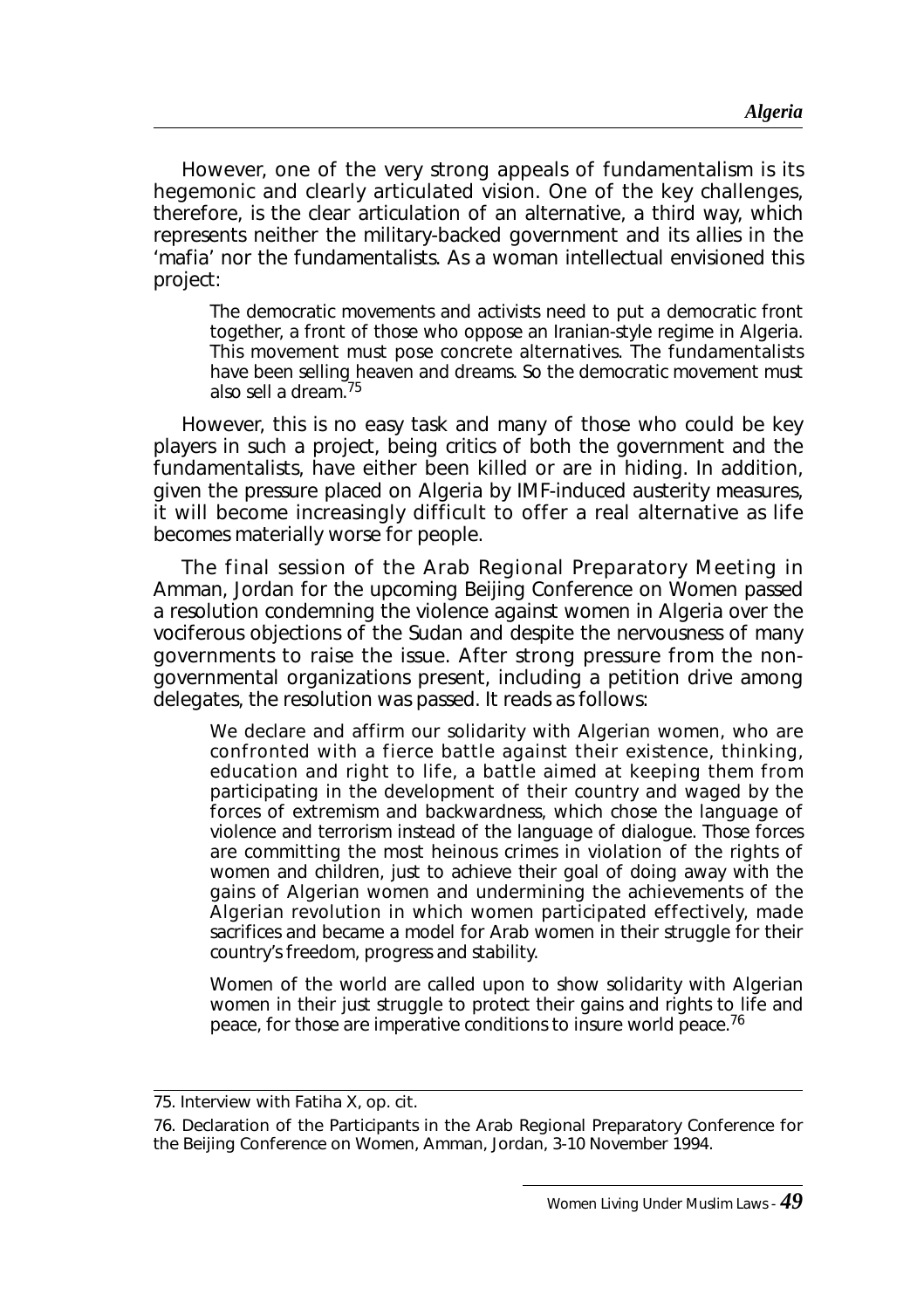One can only hope that the violations of Algerian women's human rights are recognized as key to the problems facing the country, and that any solution to the crisis deemed 'peaceful,' guarantees, as the above resolution indicates is necessary, women's rights and equality.

Reprinted with permission from the publishers of: Mahnaz Afkhami (Editor). Faith and Freedom: Women's Human Rights in the Muslim World. (London: I.B. Tauris & Co Ltd), 1995, pp. 184-208.

## *I.B. Tauris & Co Ltd*

45 Bloomsbury Square London WCIA 2HY, U.K.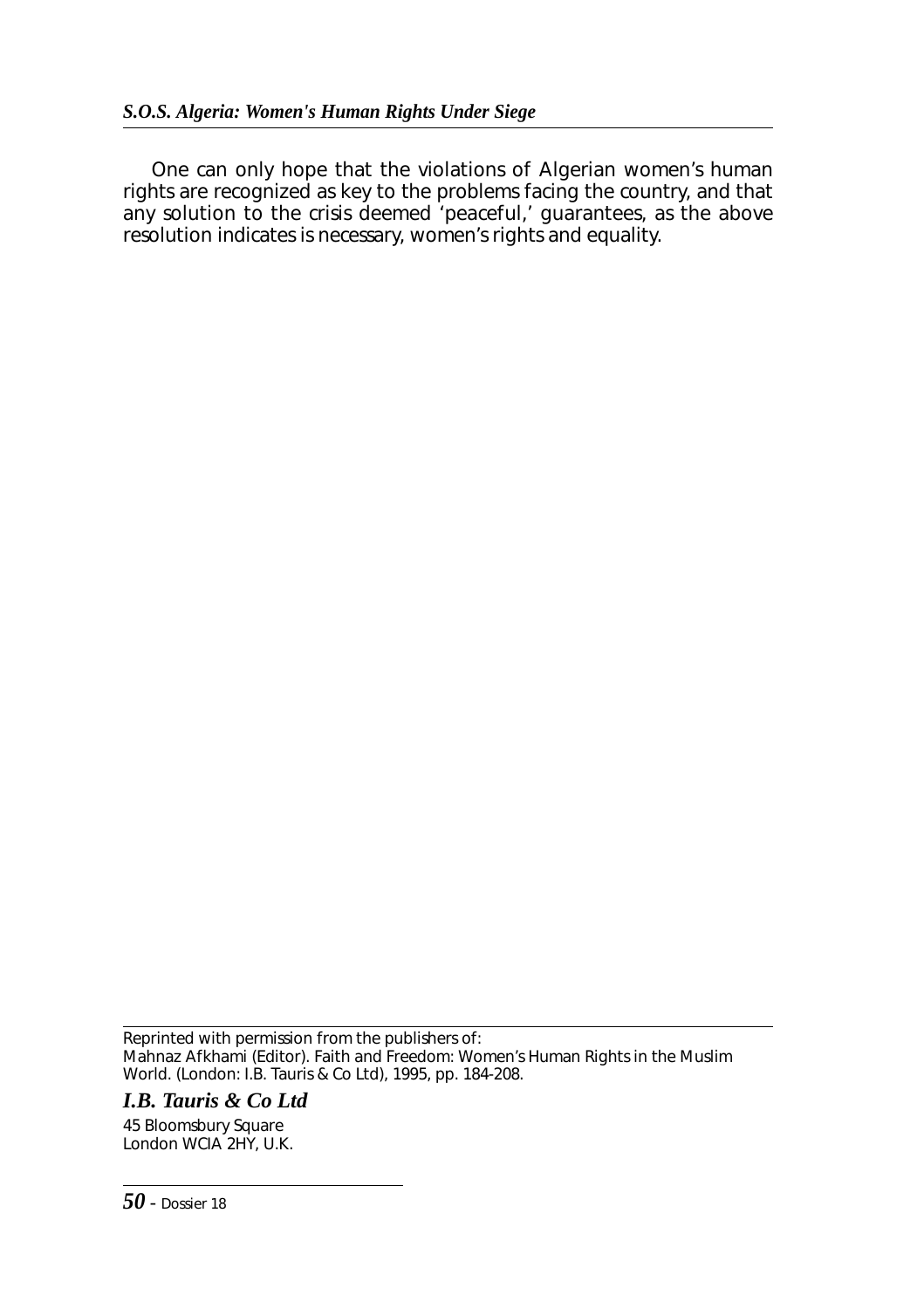# *Gender Politics and Islamization in Sudan*

*Sondra Hale*

#### *Introduction*

This research is an examination of the relationship of the Sudanese state to issues of gender, religion and class.<sup>1</sup> It is one component of my interest in the mechanisms the state employs for achieving both political and cultural hegemony. I am using Marxist concepts of the state and its hegemonic character to suggest the manipulation of culture (in this case, religion),<sup>2</sup> and feminist theory, which proceeds

It is not the purpose here to enter into the debates on the nature of the State, e.g., whether or not the pre-capitalist state was an autonomous entity separate from its class base or is an extension of the ruling class. It should be clear that I am using a revisionist approach to the latter, one which derives from the ideas of Antonio

<sup>1.</sup> Most of the research for this project was carried out in Khartoum, Sudan in 1988, funded by grants from UCLA's Center for Research on Women and the G.E. von Grunebaum Center for Near Eastern Studies. At various points in the research Sunita Pitamber, Amal Abdel Rahman, William Young, and Sherifa Zuhur worked as Research Assistants, and I want to thank them. Background for this paper also comes from earlier periods in Sudan: 1961-64, 1966, 1971-72, 1973-75, and 1981.

<sup>2.</sup> I am referring to Antonio Gramsci's work on State hegemony. It may be useful here to describe a concept of the "state," which I interpret as a cluster of interrelated institutions organized by the ruling class (whether this is ruling class by election as in bourgeois democracies or by self-appointment) for the purpose of controlling the subordinate population and disseminating the ideology of that class. State apparatuses of control are, of course, the military, police, militia, intelligence units, the courts, immigration and citizenship laws, and the like. Often less obvious, but just as relevant to this research, are some of the apparatuses for the dissemination of the dominant group's ideology, e.g., the media, the arts, the educational system, social welfare departments, religious institutions, and the like. Liberals or bourgeois democrats forward the concept that the State is an institution to which the people have access, perhaps through the apparatuses I have just mentioned. But I try to turn this concept on its head in the same way, perhaps, that some have turned the model of patron/client on its head (in reference to Michael Gilsenan, "Against Patron-Client Relations," in E. Gellner and J. Waterbury (eds.), Patrons and Clients in Mediterranean Societies (London: Duckworth, 1977), pp. 167-185, and present the State as functioning to give itself (ergo, the ruling class) access to the people and their resources.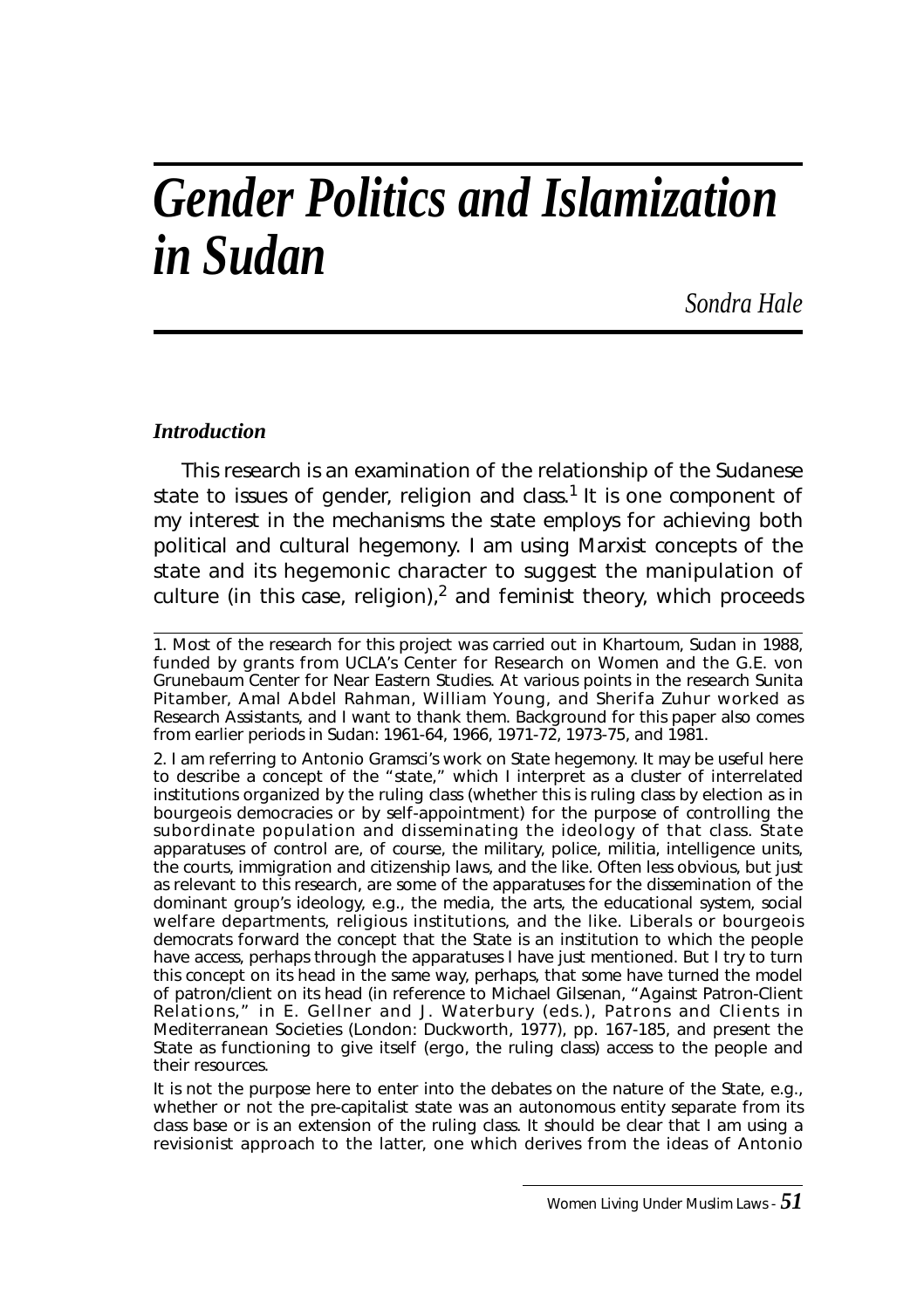deductively from a premise of gender asymmetry, to offer a possible explanation in the demographic needs of the state to effect a gender realignment in the area of labor. $3$ 

One of the most active and seemingly successful Islamic movements in the world is currently taking place in Sudan. Its contemporary manifestation is the National Islamic Front (NIF), arguably the direct successor of the Ikhwan (Muslim Brotherhood).4 Whether or not we can label this movement "fundamentalist" is a problematic beyond the scope of this essay.<sup>5</sup> At any rate, using Islam as a primary mode of national-political-cultural expression is part and parcel of a process of identity politics that often obscures class. In fact, "Although the quest for identity and the focus on culture is meant to differentiate one group from another, 'culture', like 'nation,' occludes class, gender, generational, and other significant differences.<sup>"6</sup> Included in the identity of politics of the contemporary Sudan are the gender dynamics that both enabled the NIF to come to power and are helping to sustain its power.

Gramsci, Selections from the Prison Notebooks (London: Lawrence and Wishart, 1971); and Selections from Political Writings, 1921-1926 (London: Lawrence and Wishart, 1978), but borrows from others, e.g., Nicos Poulantzas, "The Problem of the Capitalist State," in New Left Review, 58 (1969); Perry Anderson, Lineages of the Absolutist State (London: New Left Books, 1974) and Passages from Antiquiity to Feudalism (London: New Left Books, 1974). I have also found useful Bob Jessop, "Recent Theories of the Capitalist State," Cambridge Journal of Economics, I (1977), pp. 353-373, in which he lists six different approaches to the theory of the State in the classical Marxist literature: the State as a parasitic institution, epiphenomena, a factor of cohesion, an instrument of class rule, a set of institutions, and a system of political domination (i.e., pp. 354-357), as well as his analysis of Poulantzas debt to Gramsci, The Capitalist State: Marxist Theories and Methods (New York: New York University Press, 1982). Useful also is David Held, et al., (eds.), States and Societies (New York: New York University Press, 1983), in which different conceptions of the State are discussed. As for State apparatuses, I have used ideas from Gordon Clark and Michael Dear, State Apparatuses: Structures and Language of Legitimacy (Boston: Allen and Unwin, 1984), especially a section on "State Apparatus and Everyday Life" (pp. 60-82).

3. Making "gender" central (however, always in its relationship to class and culture), is often seen as "western" when, in reality, gender as category is not exclusively a concept of western feminist thought. For example, in relation to this research, "gender" is a central category of sharia (Islamic law).

4. The word "successor" suggests that the Ikhwan no longer exists, which it does. The splits within and hiving off of Islamic organizations is beyond the scope of this essay.

5. Many of us who do not want to become bogged down with the debates over whether or not the term "fundamentalist" applies to any of the contemporary political Islamic movements, often use the work "Islamism," which has its own problems of totalizing.

6. Valentine M. Moghadam (ed.), Identity and Politics and Women: Cultural Reassertions and Feminism in International Perspective (Boulder: Westview, 1994), p. 12.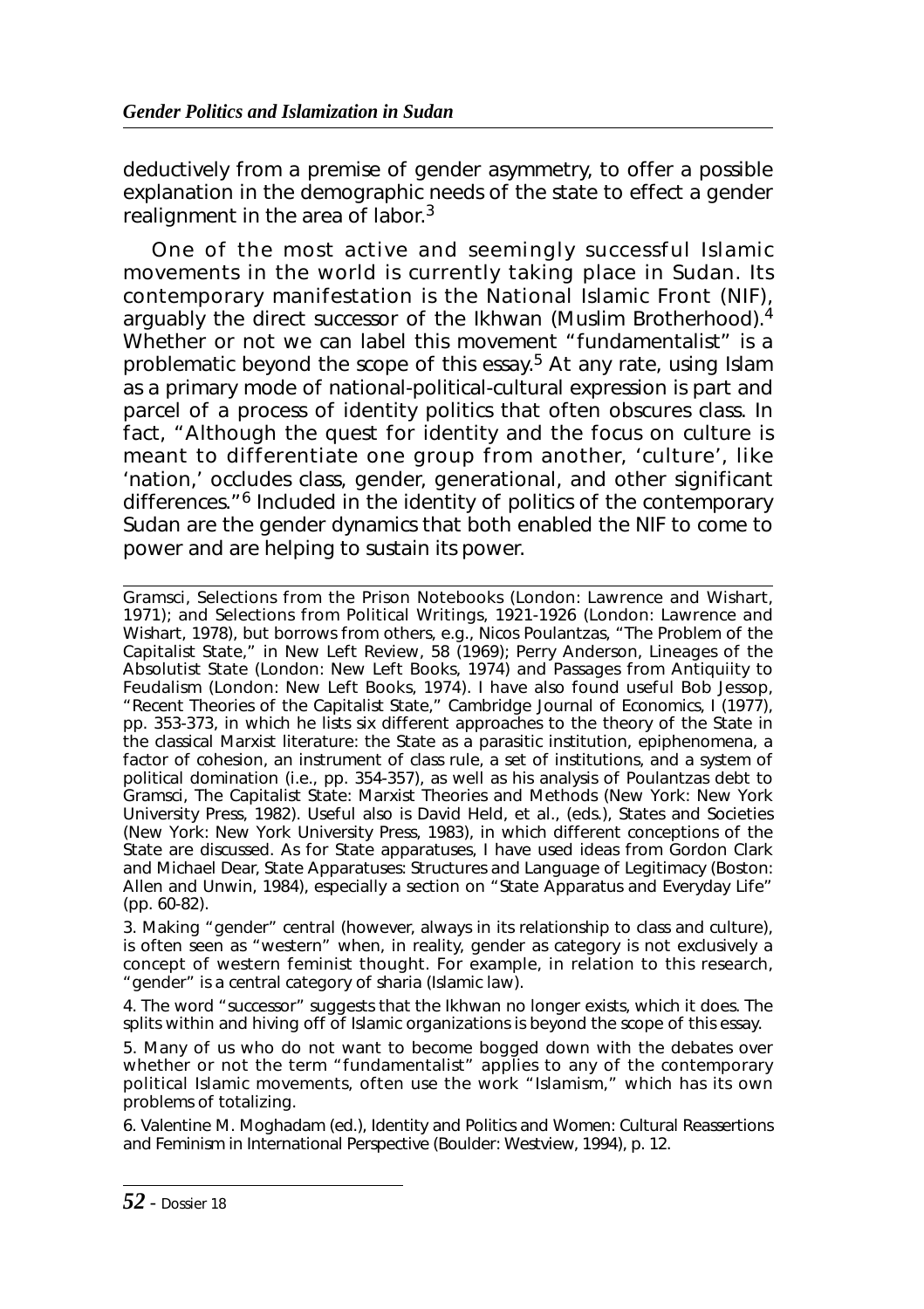Certainly in recent years we have been forced, primarily as a result of Islamist movements that have emerged in response to the deepening economic crises in the Middle East and North Africa, to devote more theoretical energy to culture and identity. But Moghadam, among others, reminds us that "cultural cannot be properly understood outside of its relation to the political and especially to the economic. Nor can class conflict be ruled out as an analytic tool and explanatory variable."<sup>7</sup>

Because conservatives, liberals, Marxists, and post-structuralists alike have had to grapple with identity politics, it serves us to look at some of the ideological debates at the forefront of our particular "case studies." In my case, I am not interested in the debates among Sudanese of various persuasions, but debates within the fields of Middle Eastern Studies and Middle Eastern women's studies. Partially I am taking this approach because of the nature of the "New Movement" in Sudan and the difficulties of talking about it in a vacuum. Therefore, I have begun with a discussion of some of the central debates in Middle Eastern Women's Studies as they relate to gender, religion, class, and politics.<sup>8</sup>

Because women have played a central role in this class-interested Islamist mobilization in Sudan, their position has been rationalized in ideological and cultural-national debates—by islamist women themselves and by others. These debates point to the culturalnationalist nature of this political movement. Central to the debates are controversies over cultural "authenticity" and "legitimacy" and women as repositories of culture. In my research, while showing women to be actors in the NIF movement, and taking the position that Islam cannot explain the condition of women, nonetheless, I found it necessary to analyze the extent to which women are resocialized and religious ideas and institutions manipulated to form new gender power relationships.

I have tried to avoid the conflation of patriarchal gender relations within the family and religiously-sanctioned patriarchal codes and, likewise, the conflation of Islam and cultural nationalism and, in this particular Sudan case, "Arab" and "Muslim," the last set among the analytical confusions which NIF women activists themselves have

<sup>7.</sup> Ibid., p. 7.

<sup>8.</sup> I elaborate on some of these debates in "The Politics of Gender in Middle East," in Sandra Morgen (ed.), Gender and Anthropology: Critical Reviews for Research and Teaching (Washington, DC: American Anthropological Association, 1989), pp. 246- 267.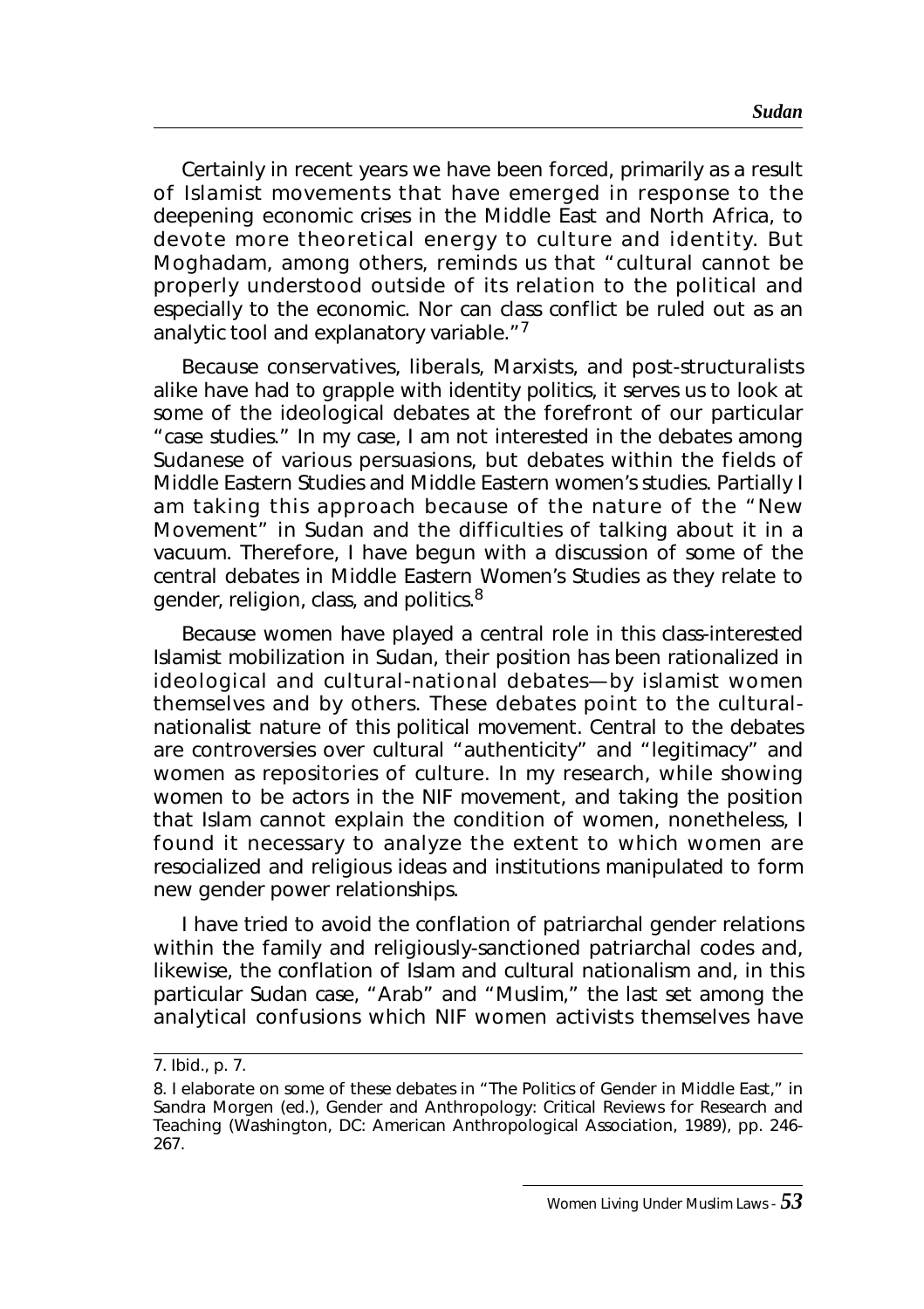challenged.<sup>9</sup> Architects of the New Movement, namely Hasan al-Turabi, try to make a clear distinction between being "Arab" and being "Muslim," walking a line between not seeming to abandon Arabism and yet liberating Islam from Arab conventions/customs.<sup>10</sup> This allows Islamist women to see the Islamist movement as "liberating" women from Arab patriarchal institutions.

A central strategy is to reshape female and family identity as the foundation of an "authentic" culture based on some symbols of the Islamic past, but "modern" in its class dynamics and institutions. It is beyond the scope of this essay to analyze whether or not the end effect is still to essentialize women and, thus to enmesh them in their difference, to romanticize them as the "ideal Muslim woman," thus removing the concept "woman" from the material base.

In earlier work on Sudan I explored how Nubians maintained cultural integrity in diasporic conditions largely by positioning women as repositories of Nubian culture, leaving men the freedom to shift between Nubian and Arab identities. This male bi-culturality was key to Nubian elite status in Sudan and to the economic viability of Nubian communities. While the women reproduced the culture, men moved in and out, literally and symbolically, pretending not to understand "women's world" and either mystifying it by treating it as a secret world of tradition and ritual or degrading it by reference to its "backwardness". The effect was that the substantial economic and material contributions of Nubian women to both the homeland villages and the urban infrastructure went unacknowledged.<sup>11</sup>

The process we are witnessing now, whereby Islamist women are expected to symbolize authentic culture and be the pillars for relegitimatization, is not dissimilar.<sup>12</sup>

11. Sondra Hale, "Women's Culture/Men's Culture: Gender, Separation, and Space in Africa and North America," American Behavioral Scientist, Vol. 31, No. 1 (1987), pp. 115-134; "Elite Nubians of Greater Khartoum: A Study in Changing Ethnic Alignments," in N. O'Neill and J. O'Brien (eds.) Economy and Class in Sudan (London: Gower Press, 1988), pp. 277-290; "The Ethnic Identity of Sudanese Nubians," Meroitica, Vol. 5 (1979), pp. 165-172; and "The Impact of Immigration on Women: The Sudanese Nubian Case," Women's Studies", Vol. 17, Nos. 1-2 (1989).

12. See Sondra Hale, "Gender, Religious Identity, and Political Mobilization in Sudan," in Val Moghadam, op. cit., pp. 145-166.

<sup>9.</sup> Deniz Kandiyoti called for a need to make this distinction in "Women, Islam, and the State: A Comparative Approach," in Juan R.I. Cole (ed.), Comparing Muslim Societies: Knowledge and the State in a World Civilization (Ann Arbor: University of Michigan, 1992), pp. 237-260.

<sup>10.</sup> For example, see al-Turabi's statement in Arthur L. Lowrie (ed.), Islam, Democracy, and the State and the West: A Round Table with Dr. Hasan Turabi (Tampa, Florida: The World & Islam Studies Enterprise [WISE], 1993), p. 66.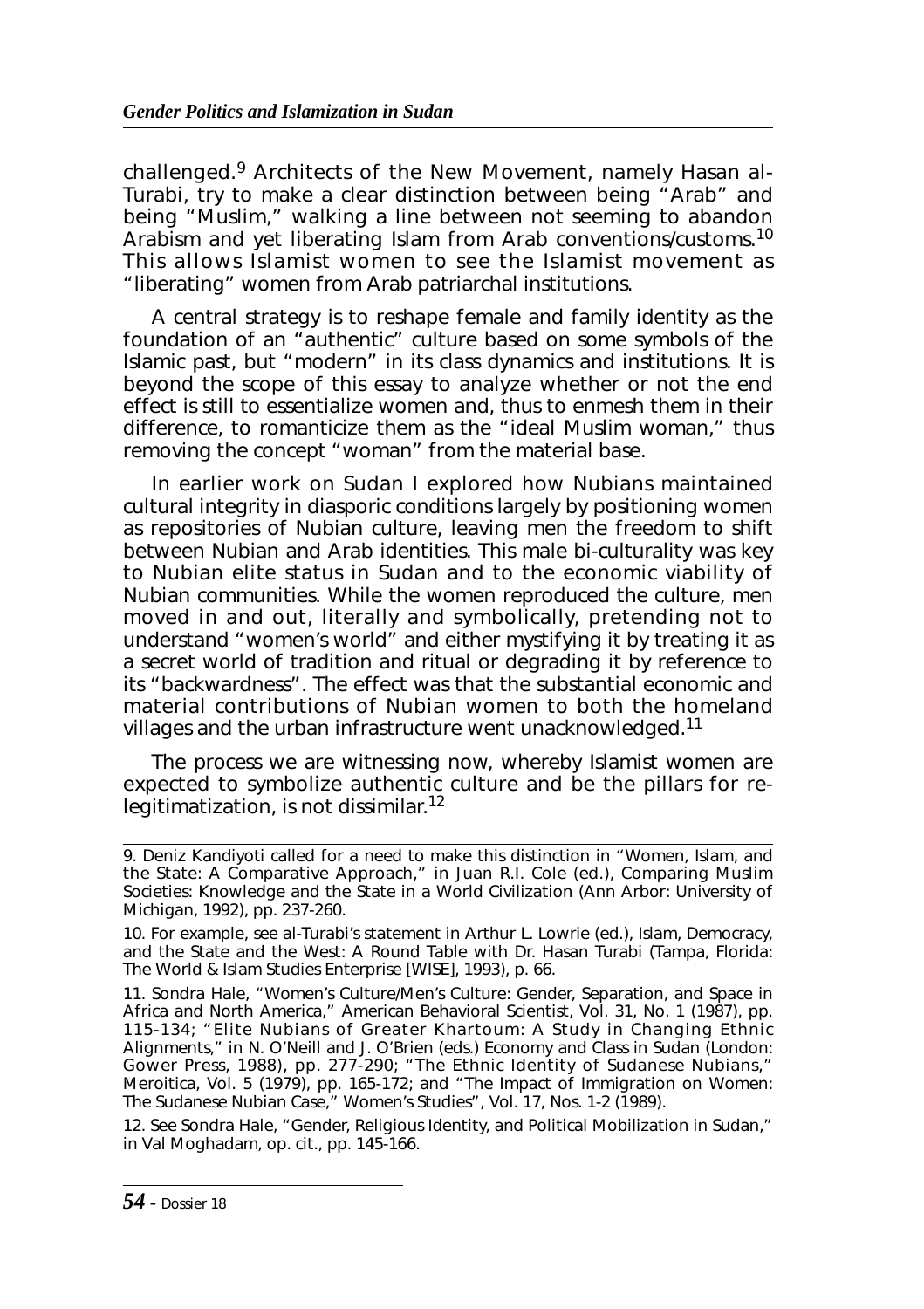Developing my research on strategies for change in potentially revolutionary or transformative situations, I began to explore particular institutions or organizations, especially as these were apparatuses of the state.<sup>13</sup> My interest in the uses and abuses of culture by political groups to serve their own class interests expanded to research on the Islamist struggle in Sudan over the issue of "authentic culture," its use as resistance, and the central position of women in this strategy. I try to demonstrate that women are far more than the "Greek chorus" of the Islamic revolution. They have been the central organizers and socializers. In 1988 I interviewed many leading Islamist women of the National Islamic Front (NIF); and contrary to both popular and scholarly notions about the oppression of women under Islam, found that these women were not only learning and interpreting Islam for themselves and other women, but were also militant, independent in spirit, and effective organizers in the movement. The women I interviewed are sophisticated about the goals of the Islamist movement and their position within it, and are activists on behalf of other women. My findings about Islamist organizers in the NIF challenged not only ideas about "false consciousness" but also the theoretically totalizing position of many Euro-American feminist scholars that Islam can explain the condition of women. The northern Sudan case is one where women may be using Islam to improve their situation. I do, however, raise questions about the limits that women may face now that the Islamic state is achieving hegemony.14

## *Some Central Debates in Middle Eastern Women's Studies*

Many of the debates in Middle Eastern women's studies focus on women and religion. Many of us are trying to bring this much orientalized and essentialized portion of regional studies into its proper place—away from the "Third Worldism" that has plagued us. Simply dichotomizing Middle Eastern societies or groups of people into "secular" or "fundamentalist" or Middle Eastern women's studies into feminism or Islamism, as many scholars and writers do (either explicitly or implicitly), is part of the problem. The process creates situations in which we stand up and are counted as saying either "Islam [or any religion] is good for women," or, "Islam is bad for

<sup>13.</sup> See, for example, Sondra Hale, "Transforming Culture or Fostering Second-hand Consciousness?" in Judith Tucker (ed.), Women in Arab Society: Old Boundaries, New Frontiers (Bloomington: Indiana University Press, 1993), pp. 149-174.

<sup>14.</sup> See, for example, "Gender, Religious Identity, and Political Mobilization in Sudan," in Val Moghadam, op. cit., and "The Rise of Islam and Women of the National Islamic Front in Sudan," Review of African Political Economy, No. 54 (1992), pp. 27-41.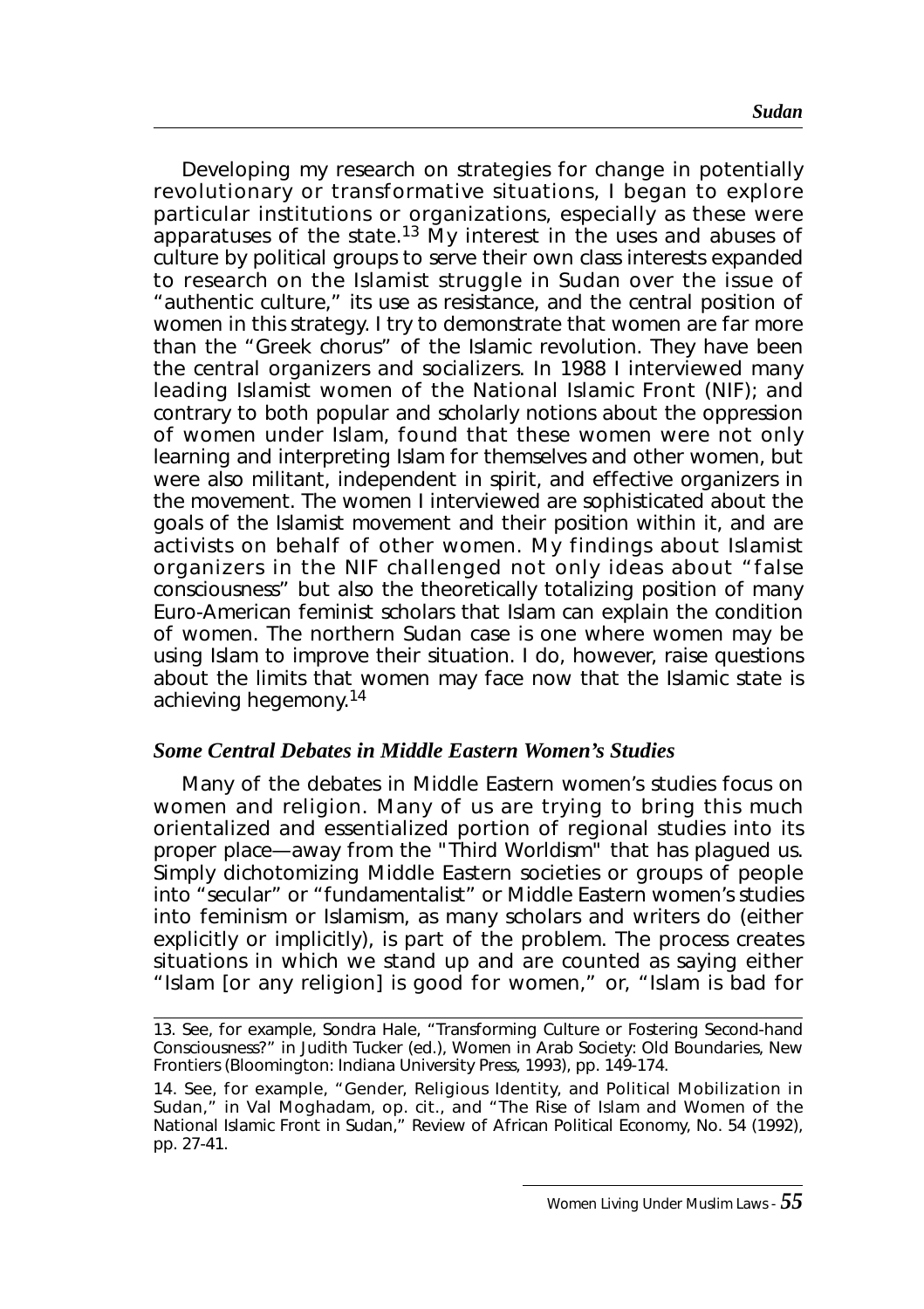women." Or, there may be the suggestion that "feminism" which is usually also totalised - is only western and, therefore, bad because it is not "authentic" for Middle Eastern women. Often those who do espouse a Middle Eastern "feminism" are accused of working only within a Western framework, which has the effect of denying indigenous feminism. Another approach is to imply that the antidote (cure) for feminism is "Islamism".

When we point out some of the 20th century disruptions in the Middle East, we can assume at least two things: that, we are also talking about the 19th century and that the story of disruption should lead us straight to an analysis of women and gender arrangements.<sup>15</sup> One of our problems, however, is that we have not managed sound ways to talk about disruptions and responses to these disruptions without over-privileging certain variables; without totalizing certain processes, and without essentializing groups of people. Another problem is that we use particular variables when we are discussing "culture" or "social forces" or "history." This is where "women" and "gender" come into the picture. When we are talking about "political economy," we refer to the conventional variables of land, labor, and capital. Women and gender usually disappear in the thrust and penetration of masculinized political economy. In Middle Eastern Women's Studies we have not yet feminized, if you will, the dynamics that drive the major economic changes of capitalism, socialism, and Islamic economies. To quote Moghadam:

We are beginning to see why women are important, and why gender is an indispensable concept in the analysis of political-cultural movements, of transition, and of social change. It is in the context of the intensification of religious, cultural, ethnic, and national identity—itself a function of uneven development and social change—that we see the politicization of gender, the family, and the position of women.<sup>16</sup>

In anthropology, in particular, women are often thought of as the "repositories of culture." The implication is usually that women are positioned by men. But this overlooks the programmatic self-imposed essentialism of many Islamist women—a process whereby women may be using Islamic culture to change their lives—manipulating that very positioning that is thought by observers to opress them.

And that brings me to question that very process of giving emphasis to Islam instead of to women—a central problem in Middle Eastern women's studies. Islam is usually totalized and privileged as a

<sup>15.</sup> Among the disruptions are the transformation of land into commodity, secularization, and the internationalization of the global economy. 16. Moghadam, op. cit., 1994, p. 16.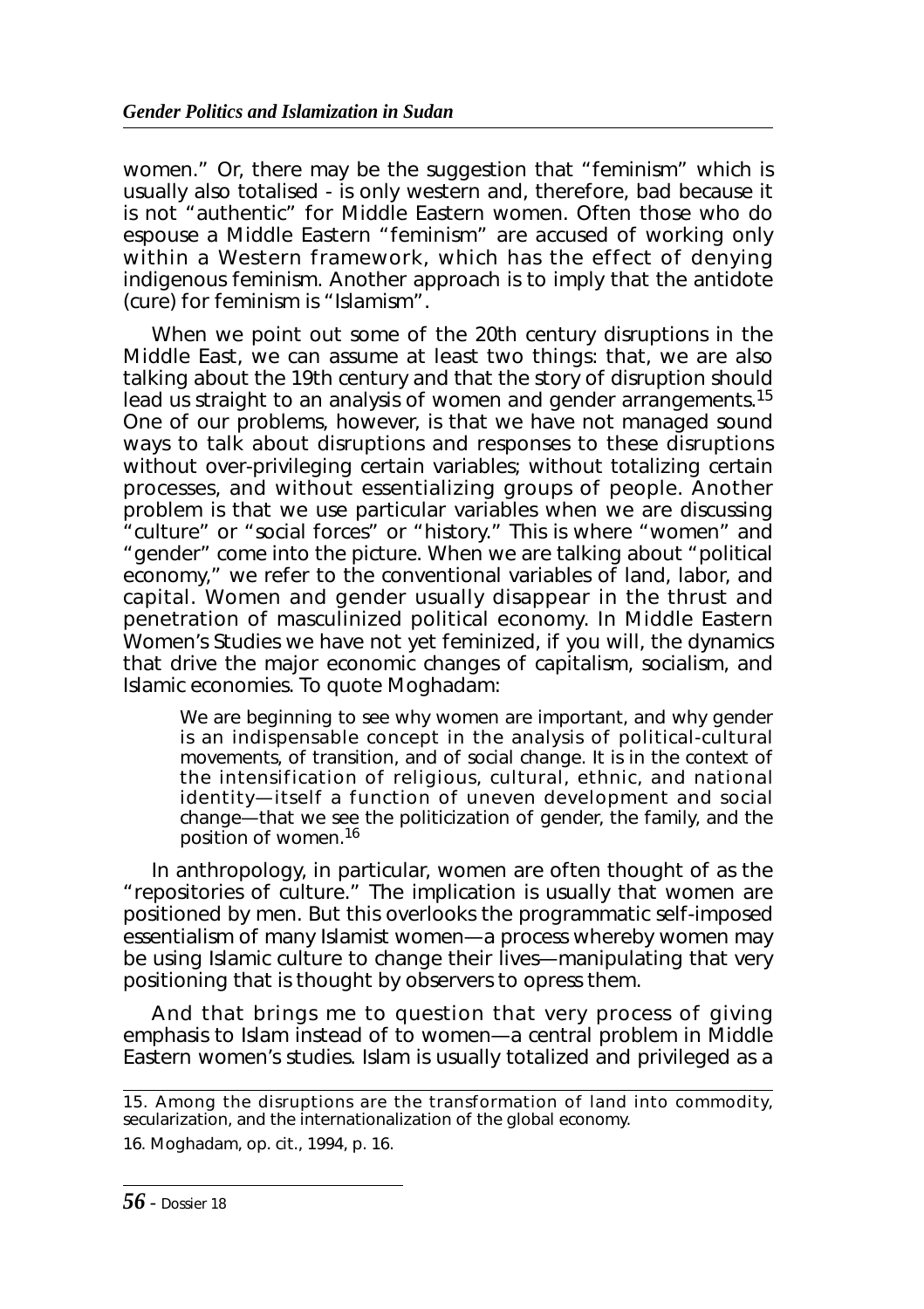cultural determinant of Middle Eastern women's behavior and status. But Islam cannot explain the condition of women, nor the rise or demise of feminism, nor the collapse of the secular/modernizing state. Now, that does not mean that we cannot locate the greatest challenge to Western hegemony in the Middle East, notably from populations professing Islam. I do not see this as a contradiction.

These attempts to use some manifestation of Islam to explain the condition of women often use the veil as a central variable, or certainly as a highly explanatory variable. There are few, if any, other regions of the world where one element in the culture still symbolizes so much to scholars and observers as does the veil in the Muslim Middle East. It conjures up the exotic, the erotic, the process of seclusion, the harem, marginalization, modesty, honor and shame, social distance, gender segregation, and of course, the subordination of women.

The fact is that veiling or not veiling, the type or occasion, the category of person veiling (e.g., class, region, type of occupation, urban or rural, etc.), and the politics of it (as in Iran) are rationales rarely analyzed outside academic circles. The academic rationales for donning the veil run the gamut: to enact seclusion (social distance from men), make a statement about sexuality (social control), to affirm Islam (modest dress for women and men), to display fashion or national dress (sometimes as an abrogation of Western style and values, as in Iran), or simply to deem modest Islamic dress as more practical or economical than other modes of dress (e.g., encourages use of local material rather than the purchase of imported goods).<sup>17</sup> But what do some women themselves say? Until my last visit to Sudan, I virtually never overheard urban working-class women say that what they were wearing was a symbol of a broader social movement, a requirement of some "fundamentalism." Until the onslaught or intensification of the Western gaze, they were, in fact, amused at my questions about dress.

There is one new breakthrough in Middle Eastern Women's Studies—which I maintain is under-theorized at the same time that there is a neglect of testimonies of the experiences of the women themselves. We have begun to deal with women as political actors, as agents of their own lives, which should have the effect of changing the way we view Islamist movements. But we still often do it in a political economic vacuum. For example, even though some scholars stress time, location, and context, our studies are weak when it comes to historically contextualizing the relationship of feminism, Islam, and

<sup>17.</sup> I elaborate on the over-privileging of the veil in "The Politics of Gender in the Middle East," op. cit.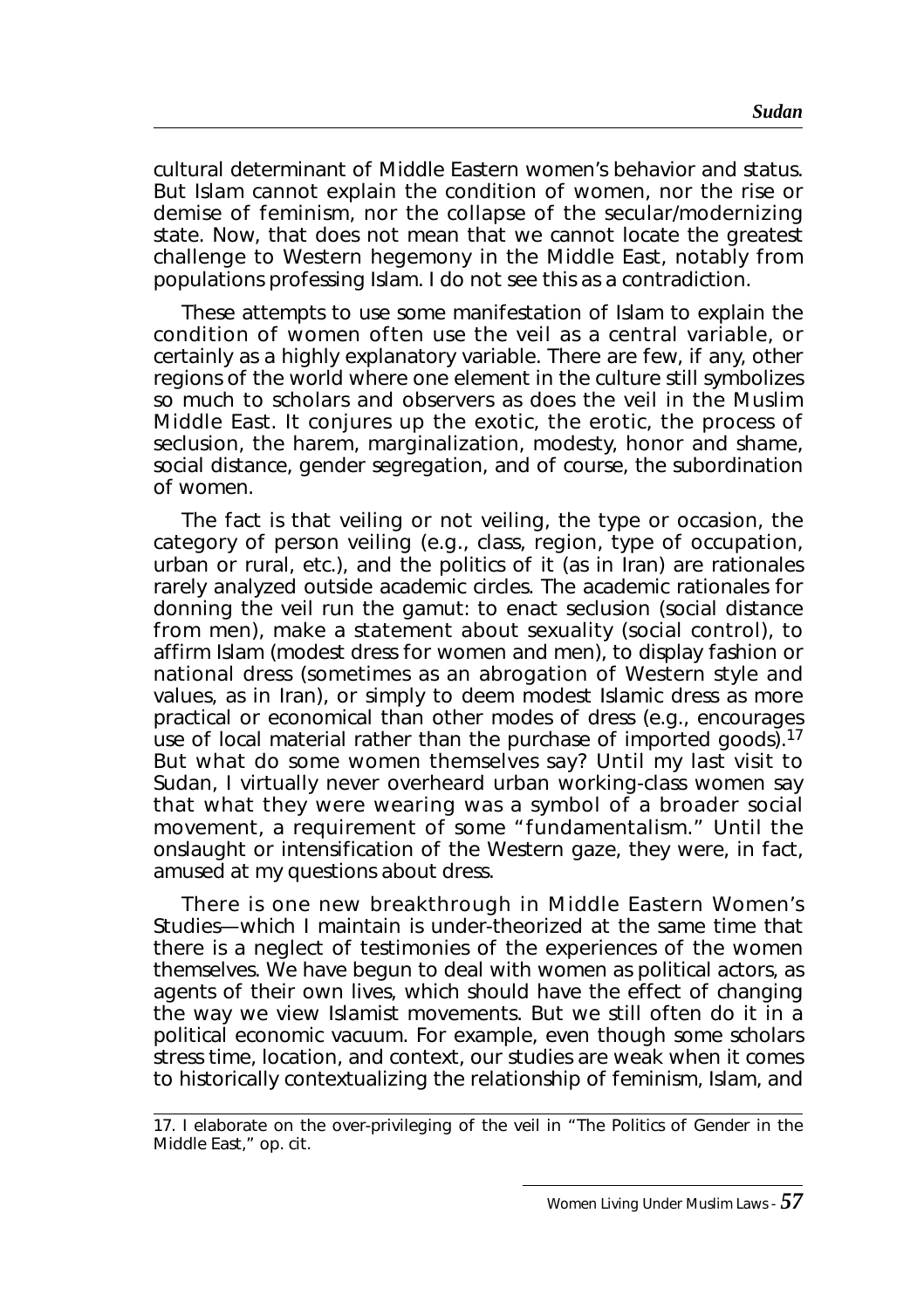nationalism. What passes for history often rolls along as a series of events that affect women or, sometimes that women affect—with little consideration of the material base, even when state feminism or state-sponsored feminism is being discussed. Scholars like Fadwa El Guindi or Sherifa Zuhur, in attempting to explain some of the views of Islamist women, go some distance in breaking down the dichotomy of Islamism/ feminism—challenging the notion that "Islamic feminist" is an oxymoron. But there is little or no class analysis in these approaches, nor more than a nod to the relationship of gender to the state.<sup>18</sup>

Our analyses, however, are finally focusing on the many different levels and types of political activity carried out by women—not merely or primarily the cliched "private'' domain, with women exerting only informal political power through men. Rather women are involved in the same kinds of political activity as men, not restricted to power gained only through gossip or political songs, not in the political picture only as victims of the more dominant men, or of an oppressive Islam.<sup>19</sup>

We are more recently reading analyses of the differing ways that women have been mobilized in the Middle East and how this has been interpreted by women themselves, by men, and by the state. Women have become more than the targets of mobilization campaigns or political action programs, more than a mass to be welded into citizens or political followers. We see that women are actors themselves on behalf of themselves. We have begun to ask if the nature of women's political participation differs if it is initiated by the state (as in Turkey and Iraq, or in an earlier period in Iran), by nationalist movements (as Peteet presents in her work on Palestinians)<sup>20</sup> by Communist parties (my own work on Sudan)<sup>21</sup> or by spontaneous revolt (as we see in Judith Tucker's Egyptian study or Mary Hegland's study of Iran).<sup>22</sup> We are starting to analyze women in the contest for citizenry, as political actors, and as the nexus of the

18. Fadwa El Guindi, "Veiling Infitah with Muslim Ethic: Egypt's Contemporary Islamic Movement," Social Problems, Vol. 28, No. 4 (1981), pp. 465-485; Sherifa Zuhur, Revealing Reveiling: Islamist Gender Ideology in Contemporary Egypt (Albany: State University of New York, 1992).

19. See, for example, two thematic issues of MERIP Middle East Report on Women and Politics, No. 138 (1986) and Gender and Politics, No. 173 (1991).

20. Julie Peteet, Gender in Crisis: Women and The Palestinian Resistance Movement (New York: Columbia University Press, 1981).

21. Hale, "Transforming Culture or Fostering Second-Hand Consciousness?" op. cit.

22. Judith Tucker, "Insurrectionary Women: Women and the State in 19th Century Egypt," MERIP Middle East Report, No. 138 (1986), pp. 9-13; Mary Hegland, "Political Roles of Iranian Village Women," ibid., pp. 14-19, 46.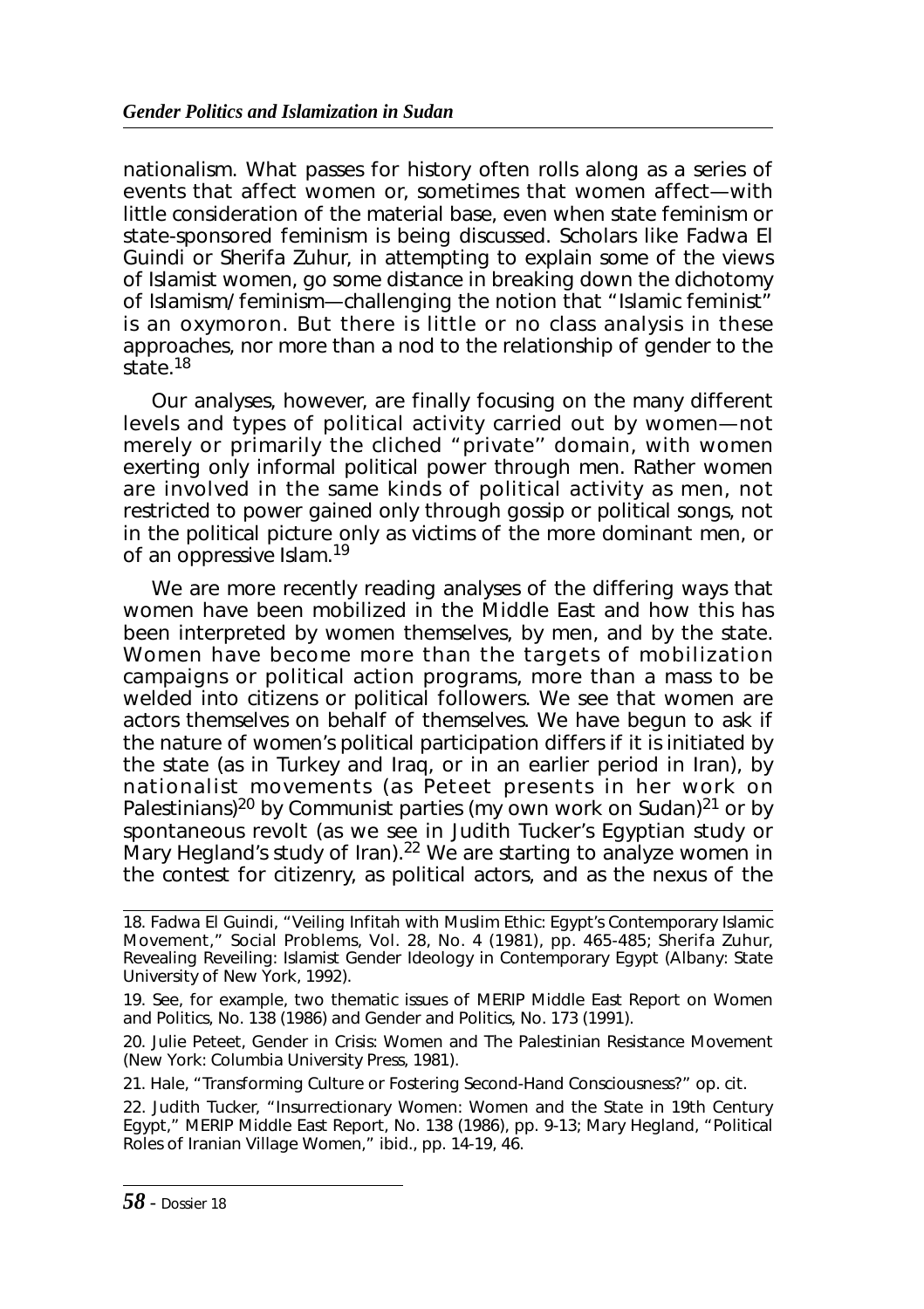relationship among feminism, religion/culture, nationalism, class and state.

We have also begun to explore the potential for the uses of "traditional" culture and "women's culture," to mobilize women against their oppression as women. For example, by referring to the zaar (spirit-possession ritual) as a "prefigurative political form," I try to give the protest ceremony political and social meanings, not just ritualistic, symbolic, or psychoanalytical meaning. To me the zaar is a potentially political gathering which is an occasion for group therapy and for consciousness-raising, self-help, healing through collective action, and emotional solidarity. It is experiential, subjective, egalitarian, and affective. The zaar is a mode of ending the selfsubordination of women by forcing men, if only temporarily, to submit to women's demands.<sup>23</sup> Such political interpretations of women's everyday networks, rituals, and "traditional" cultural activities in relation to the "public," "formal" arena associated with the "politics of men." Some recent studies present the individual woman as political actor in the Middle East, albeit, the woman as leader or hero.24

We have also begun to analyze the relationship between feminist movements and more general social transformations. But must every movement in which women play a leading role, which we may or may not call a "women's movement," be a response to secular modernization, to Islam, or to the Marxist left? If the implication is that this modern movement emerged as a response to the material conditions of women's lives, we need to know that. Or, it would help if we could know the process of raised consciousness that led to women's activism.

Another of the problematics of studies of women as political actors is that we are often fuzzy or confused about the kind of feminisms or Islamisms we are discussing, or the kind of mobilization or movement. Is it a state-sponsored feminism or Islamism? Is it a grassroots, subaltern movement? Furthermore, are we just as totalizing about feminism as we are Islamism? So much of the critiques of feminism and feminist scholarship itself offer a monolithic approach to feminism.

<sup>23.</sup> Hale, op. cit., 1987.

<sup>24.</sup> See, for example, Nawal El-Messiri, "The Changing Role of the Futuwwa in the Social Structure of Cairo," in E. Gellner and J. Waterbury (eds.), Patrons and Clients (London: Duckworth, 1977); and Cynthia Nelson, "The Voices of Doria Shafik: Feminist Consciousness in Egypt, 1940-1960," Feminist Issues, Vol. 6 No. 2 (1986), pp. 15-31.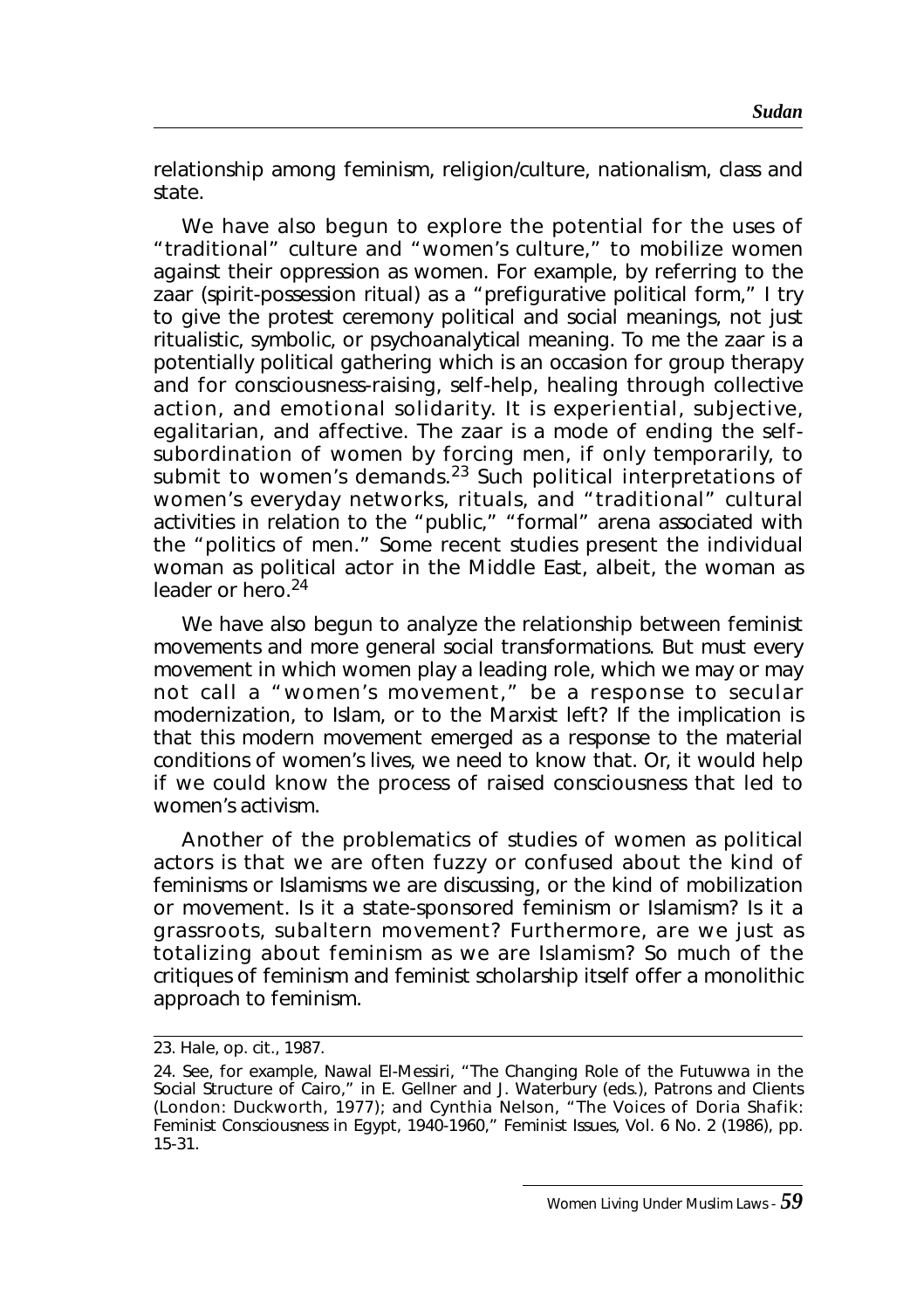In a 1987/1988 New Left Review debate on women in the Middle East, two of the authors see the studies, within which some of my own work falls, as arenas of struggle for women that most replicate Western experience, i.e., women's struggles within leftist, feminist, and urban and other grassroots movements commonly found in the West.<sup>25</sup> Some of us have suggested that we look to prefigurative political forms for ideas about the transformation of women's experience. Some theorists refer to this arena as "subaltern."

A central theme of Western cultures is the importance of distinguishing differences (usually oppositions) between men and women and presuming that those differences manifest themselves in psychological differences that shape gender roles and relationships between men and women. The result of this Western dichotomous thinking is that the study of women's lives has often been separated from the analysis of men's lives—which then impedes our ability to analyze the complexity of relationships between men and women and the social relations of power in culture(s).<sup>26</sup> Studies of gender and "fundamentalism," then, are often studies of women only. And there is just a short journey to asserting that Islam is determining women's lives.

We are trying to understand how history, culture, politics, and economic factors coalesce in the construction of gender in specific historical/cultural contexts.<sup>27</sup> Contemporary feminist anthropology, for example, has clearly shown that gender is a profoundly important analytical concept and that what gender is or means in any particular culture at a specific historical moment must be explored and not presumed. However, one of the criticisms I have of the work of feminist anthropologists is that we have tended to privilege particular variables or institutions in particular cultures, e.g., kinship in Africa, family and reproduction in China, and Islam/seclusion/veiling in the Middle East (and these three are conflated to mean "woman"). And then we look at gender construction accordingly.

The process of privileging is, of course, political. What we decide to privilege in our studies of specific regions is related to the relationship of gender to the state and the international relationships

26. Sandra Morgan, "Gender and Anthropology: An Introductory Essay," in her edited Gender and Anthropology, op. cit., pp. 3-4.

27. Ibid., p. 8.

<sup>25.</sup> The debate, to be discussed more thoroughly below, appeared in two issues: Mai Ghoussoub, "Feminism—or the eternal Masculine—in the Arab World", New Left Review, No. 161 (1987), pp. 3-18; Reza Hammami and Martina Rieker, "Feminist Orientalism and Orientalist Marxism" [A reply to Ghoussoub], No. 170 (1988), pp. 93- 106; and Mai Ghoussoub, "a Reply to Hammami and Rieker" No. 170, pp. 107-109.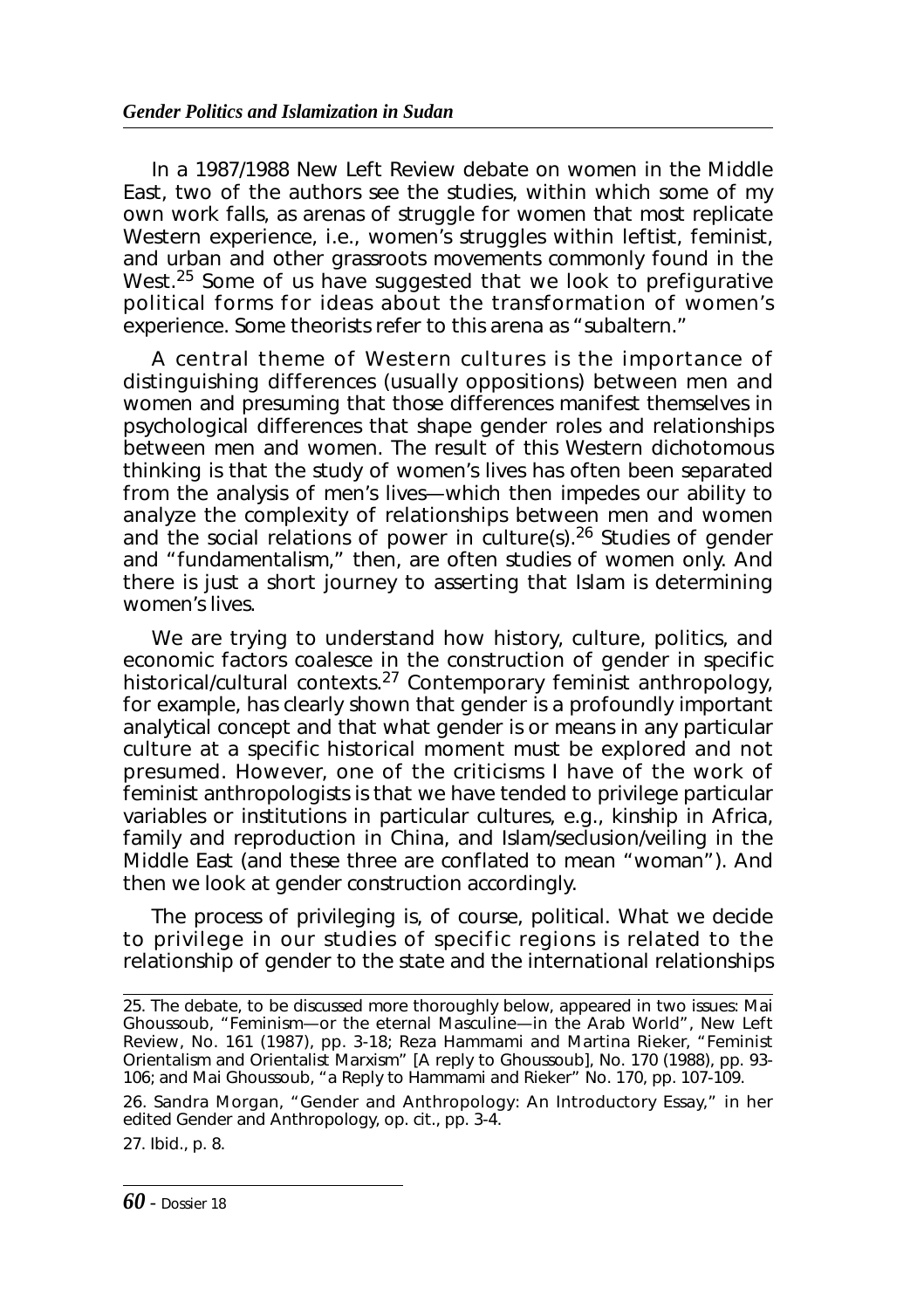of state ideologies of gender, which is, of course, related to political economy and the major 20th century disruptions in the Middle East. Or, to follow people like Leila Abu-Lughod, we may, in fact, for reasons of global politics, create culture and cultural differences.<sup>28</sup> This seems at the heart of our overprivileging of Islam.

#### *Some Central Debates on Women and Religion*

These processes are part of the ideological frame for the New Left Review debate (1987/1988), mentioned above, between Ghoussoub, on the one hand, and Hammami and Rieker, on the other.<sup>29</sup> Ghoussoub claimed that there are two approaches to the study of women and religion or women in Arab/Muslim society: one addressing the specific role of Islam in Arab society; and the other seeing Islam as a religion like any other but whose importance has been exaggerated in Western perception. She sees herself as the former and Hammami and Rieker as the latter. Hammami and Rieker claim Ghoussoub is an essentialist—essentializing the Middle East, Islam, and women.

I see the debate centering around what is privileged. Is it Islam? Is it what Hammami and Rieker refer to as "subaltern" groups? And although Hammami and Rieker disclaimed that their approach amounts to the "epistemological privileging of the oppressed," Ghoussoub called their privileging of the oppressed "third-worldism." Hammami and Rieker accused Ghoussoub of privileging the west and call for a decentering of the west (using Derrida) and for looking at "subalternity." The debate, then, began to focus on where struggles take place and which struggles are most significant.

Ghoussoub maintained that organized feminism or organized women's movements virtually do not exist. She looked to the Islamic past to find heroes, showed us the influence of the French during the French occupation of Egypt, indicated the importance of early 20th century men who advocated for women (advocating education mainly, but also suffrage). Basically she acknowledged resistance of feminist activism only in its relationship to the state.

Conversely, Hammami and Rieker looked to a different arena. They maintained that Ghoussoub centered on bourgeois women and should instead have focused her argument on subaltern women. They focused on popular culture as arenas of struggle (e.g., zaar, saint

<sup>28.</sup> Leila Abu-Lughod, "Writing Against Culture," in Richard Fox (ed.), Recapturing Anthropology (Santa Fe, New Mexico: School of American Research Press, 1991) and Writing Women's Worlds: Bedouin Stories (Berkeley: University of California, 1992). 29. Ghoussoub, op. cit.; Hammami and Rieker, op. cit.; and Ghoussoub [reply] op. cit.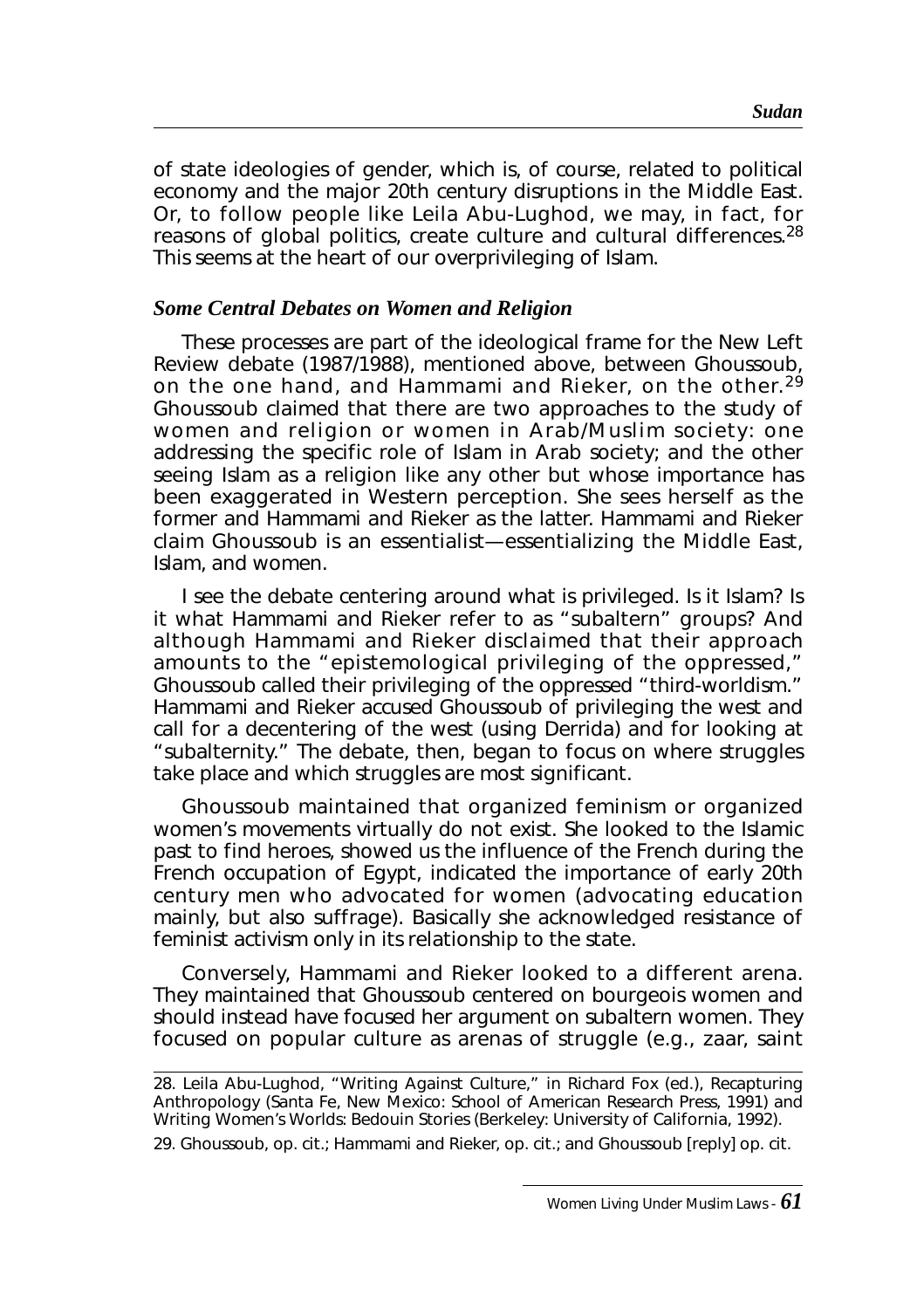worship or shrine visitation). Thus, they called for an analysis of culture and everyday forms of resistance. To Hammami and Rieker these struggles remain hidden from history because of the hegemony of nationalist historiography. Conversely, according to Ghoussoub, they are in danger of drowning their feminism in populism, and being self-indulgent.

Part of the debate is about the notion of "false consciousness." Hammami and Rieker viewed Ghoussoub as interpreting Arab women as passive and thus accused her of using, by implication, the explanation of "false consciousness." The debate could also have been framed as a view of Islam and the state as hegemonic versus a view that there are equally powerful counter-hegemonic ideologies (e.g., Sufis, one of the counter-hegemonic religious processes in Sudan).

Another major area of contention centers around whether it is class or religion that determines most social processes in the Middle East (e.g., the debates on the conflicts in Lebanon). Hammami and Rieker charged Ghoussoub with neglecting class and reducing everything to "religious differences." Connected to their exchanges are the different interpretations of Islam: is it hegemonic, overarching, a superstructural determinant, a highly codified, unified doctrine, or is it a popular religion with enormous variety and meaning to people as they apply it to their everyday lives?

Implied in the arguments is a rural/urban dichotomy, which takes a special form in Middle Eastern studies because of Islam's association with the urban domain, but where most of the populace is rural. The implication is that if the peasantry is the point of reference (as it was for Hammami and Rieker), this might de-center Islam or de-privilege Islam.

I would like to echo Hammami and Rieker in pointing out the extent to which even radicals resort to Weberian notions of a collective consciousness called "Islam." As I mentioned, we have tried to explain the condition of women by Islam. Muslim women have been seen as enduring a universal uniform state of subjugation. And we mostly assumed that without asking them or even trying to observe what Islam is like in their everyday lives. Related to this, of course, is our using the veil as the signifier. Hammami and Rieker maintained that the veil signifies class more than anything else. This may be overreaching. The process is more complicated than assigning a particular class membership to "veiled" women, even though, as in many other areas, Sudan's Islamist movement is primarily middle-class. But, what is certain is that Islam, the veil, and woman are conflated in many of our analyses of Islamic movements. "Unpacking" these gives us a much more complex portrait on the ground.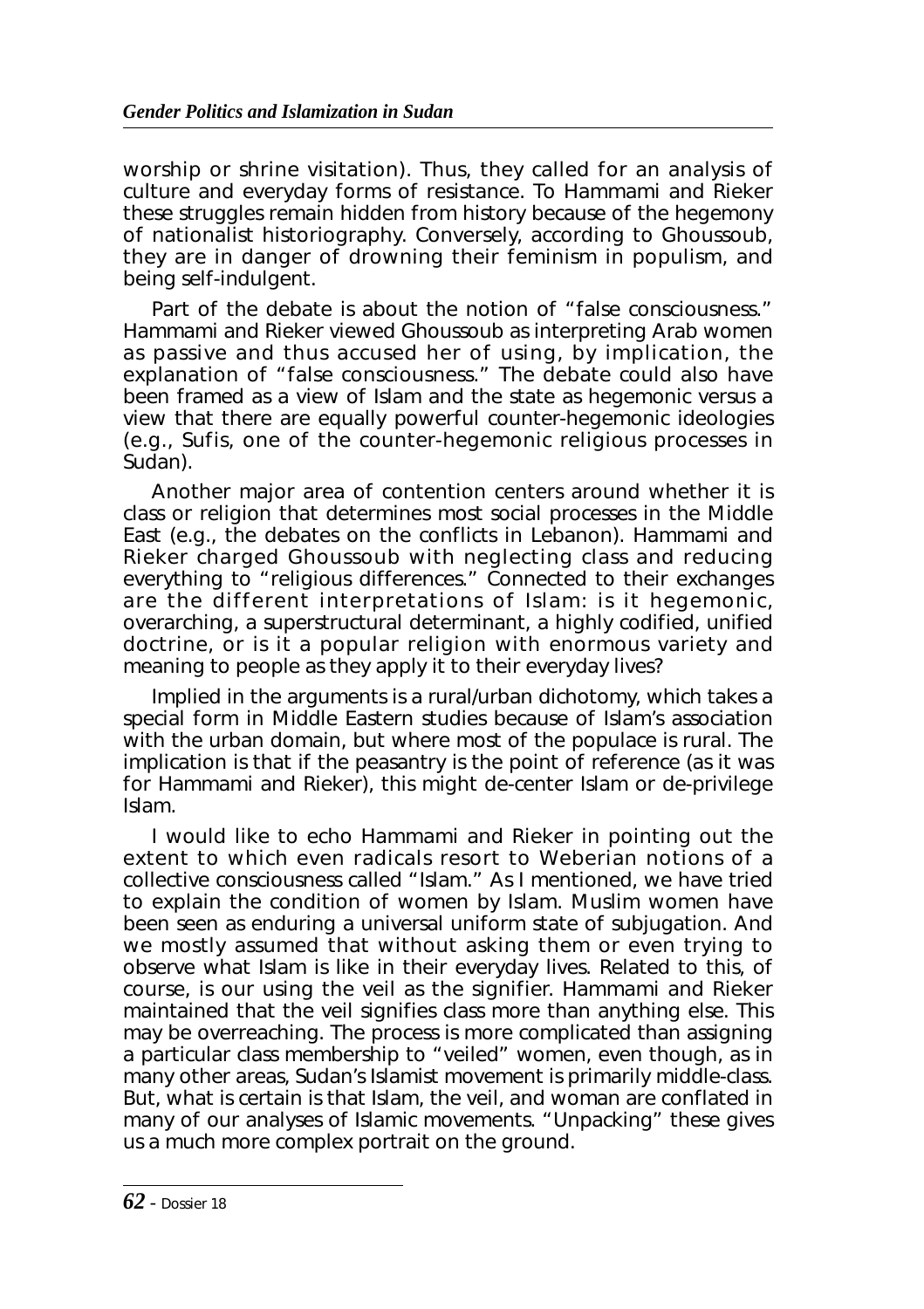The various debates in Middle Eastern women's studies point out the problems of analyzing gender construction. We began with essentialist categories and moved to debunking essentialism, but we have only now begun to see essentialism as programmatic—whether statist, part of a revolutionary movement, part of a feminist movement, etc. Instead of following the path of some feminist scholarship, i.e., beginning with gender and then assigning gender to a class (if we deal with class at all), we would reap more benefits by analyzing shifting essentialisms and contextualizing them. Likewise, instead of beginning with religion and then trying to fit in gender (or the reverse), we might benefit by starting with political economy and the economic-material relations of women and men. Their popular religious practices may be extensions of these economic conditions; the state, as in Sudan, only now trying to re-shape religious ideology through class-interest.

#### *Background to the Islamist Movement in Sudan*

Many sources document that Sudan is one of the poorest countries in the world, and made only poorer by the influx of large numbers of international corporations and agencies. It has a mainly agrarian economy with a sparsely developed urban population except for the capital, Greater Khartoum (consisting of Khartoum, Omdurman, and Khartoum North), which dominates national and cultural life. For much of the 58 years the country has been independent from the British (1899-1956), the military has been in power. When the military has not been in power, strong, class-interested religious sectarian parties have dominated. For many of those years the country has also been split by a civil war (discussed below) between the north and south (intermittently since 1955).

In 1985, calling it an Intifada, a civilian coalition, with the help of segments of the military, overthrew the Nimieri military regime which had been in power since 1969. That civilian government, dominated by the Ansar sect (followers of the Mahdi), in the form of Saddig al-Mahdi, head of the Umma Party, established an "Islamic Trend" government. Then in June 1989, a "National Salvation Revolution," another military coup d'Ètat, ousted the civilian government and in essence installed a NIF government.

Until 1983, with the exception of missionary attitudes toward the south, northern Sudanese had been relatively relaxed about Islam, the dominant religion (approximately 70 percent), displaying wide tolerance for diversity. Although there had been the potential for some time for sharia to become the dominant legal/ethical code, before 1983, civil and customary codes had remained dominant.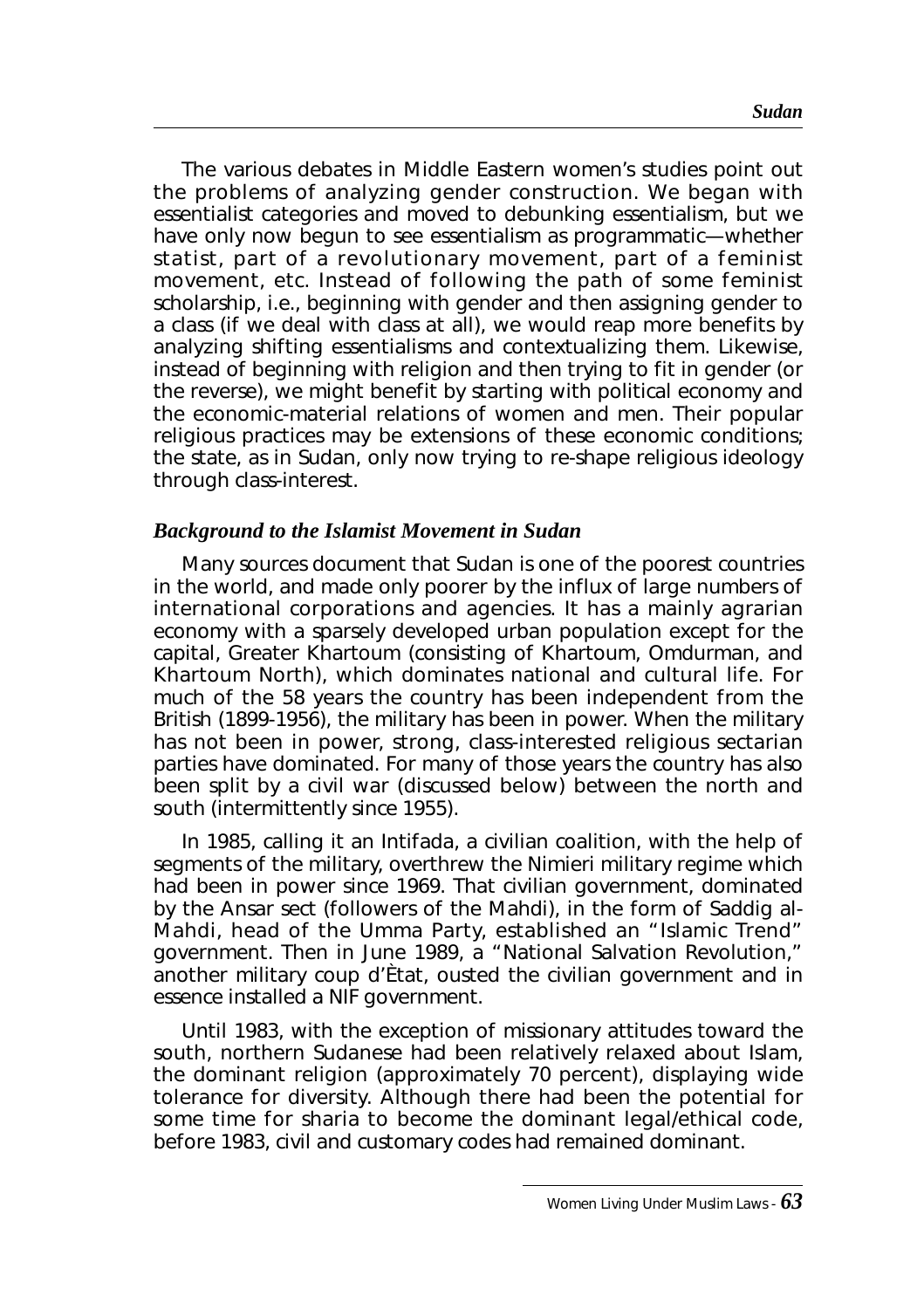As for the northern Sudanese women, although wearing a cotton body veil called a tobe and practicing circumcision (both clitoridectomy and infibulation), they were considered by some to be among the "emancipated" women of the Muslim world. This was especially true after 1965, when women earned suffrage, and 1975 when the Permanent Constitution had them sharing with men a number of civil rights and freedoms and being singled out for specific gender-related protections.

Heralding a new era, in 1985 military President Nimieri imposed and attempted to enforce strict sharia and set mechanisms in motion for developing an "Islamic State," as well as inviting Islamists into his government, namely Hasan al-Turabi, then leader of Sudan's Muslim Brotherhood (Ikhwan). Since then there has been an intensified struggle between secular forces, who see the non-Muslim southern Sudan, women, and Christians as potentially more oppressed by the imposition of sharia, and cultural nationalist religious forces, who see a "pure" Islam as Sudan's only defense and salvation against the invading West and the only answer to Sudan's dismal economic situation (the dynamics of which are discussed below). This is a familiar pattern in the Muslim world.

Confusion and inconsistency marked the 1970s and early 1980s relationship of the contemporary Sudanese state to the Islamists. Until Prime Minister Saddig formed the "Government of Consensus" in the summer of 1988, which invited the National Islamic Front into the official ranks of government, it seemed as if State leaders had courted the Muslim Brotherhood and the NIF, while sometimes seeking to distance themselves from "fundamentalism."<sup>30</sup> In their attempt to gain power NIF supporters have honed a "modern" image. Even the use of the word "trend" suggests something forward-looking. The NIF's attempt to look "modern" or be modern has meant reference to processes we would generally consider secular, although these are done in an "Islamic way," e.g., Islamic banking, Islamic insurance companies, and appeal to potential constituencies through the media missionary work.

In many ways biographical descriptions and an analysis of the ideologies of the two major political leaders of the 1980s can illuminate some of the characteristics of contemporary politics. The two major political leaders are: Dr. Hasan al-Turabi (founder of the NIF, architect of the sharia penal code of 1985, and also the version

<sup>30.</sup> The National Islamic Front, led by Hasan al-Turabi, is a group that split off from the Muslim Brotherhood as a result of political and personality differences centered on Islamic banking. It is now the most powerful "fundamentalist"/Islamist group in Sudan, concentrating more on secular politics than on religious ideology.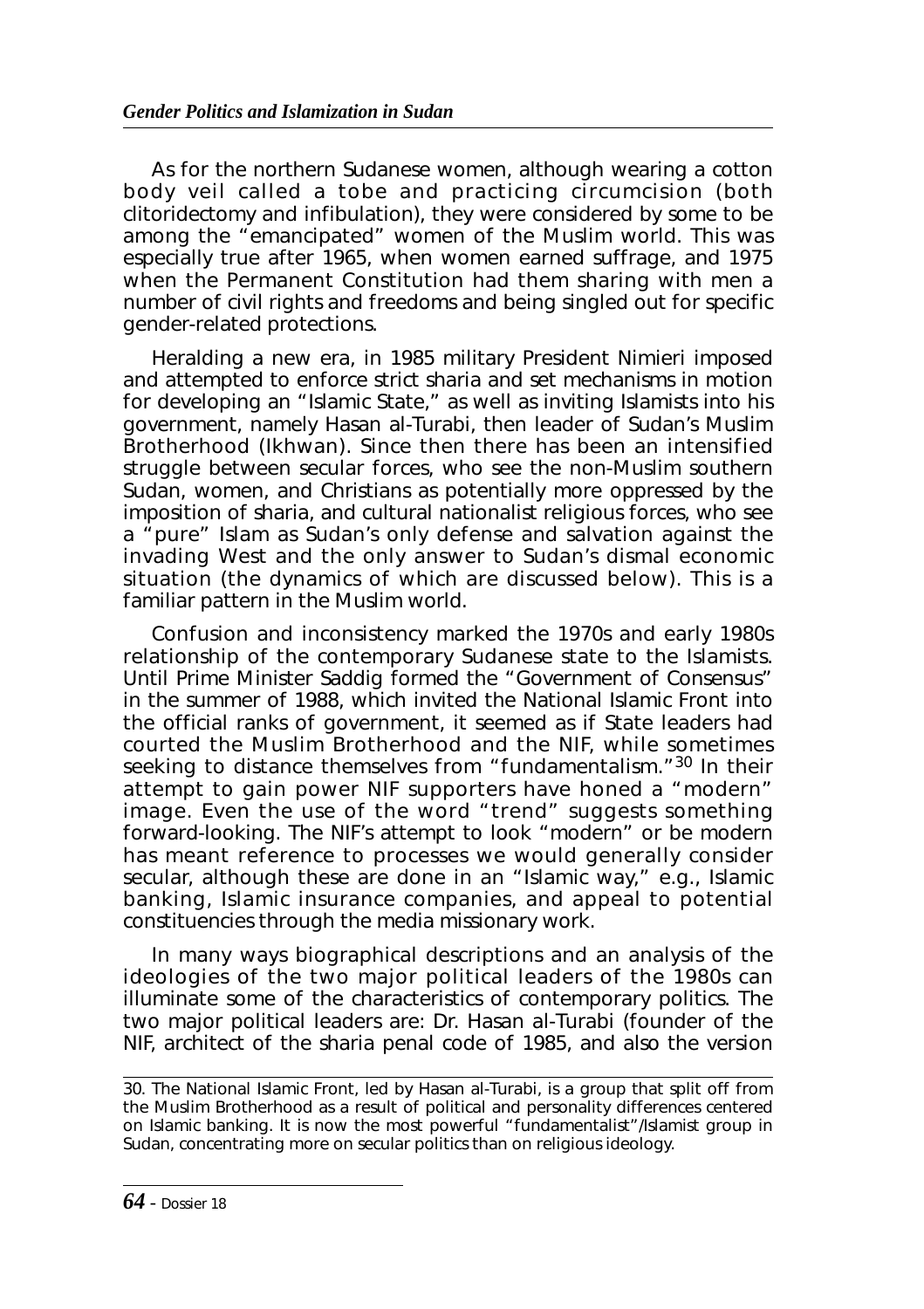put before Saddig's government for consideration in 1988, and Attorney General and Chief Justice at the time I was carrying out my research) and Saddig al-Mahdi (Prime Minister, heir of the Mahdi, Mohamed Ahmed, and current leader of the Ansar Sect and Umma Party). They are both Western-educated—al Turabi in Law at the Sorbonne and Saddig in Economics at Oxford—world-travelled, and are both academic and philosophical sophisticates. Moreover, although Saddig has two wives, both men are married to activist women. Saddig's second wife, Sara al-Fadl, was educated in the liberal arts at one of the "Sister Schools" in the US, and is highly sophisticated and activist. Al-Turabi's wife, Wisal al-Mahdi, is university-educated, well-traveled, poly-lingual, sophisticated and activist.

Long-time leader of the Muslim Brotherhood, al-Turabi has sought his considerable political power through the manipulation of a religious identity seemingly very much apart from that western academic background—while still using some of the tropes and techniques of that secular world. Sudan's contemporary Mahdi, Saddig, is seen by many Westerners as forward-looking in his attempts to reconcile, or more accurately, to balance a family tradition which has both Sufist and fundamentalist elements (i.e., Mohamed Ahmed, the 19th century Mahdi of Sudan and Saddig's grandfather, was trained as a Sufi, but applied a fundamentalist religious code to his Islamic State), with his attraction for Shi'i Islam, while also using certain secular, especially economic, institutions.

One of my research questions was why or if Sudanese leaders often call religion into play during crises. There are some answers from popular and some academic writings, such as the supposed propensity of people, the masses, to embrace religion during periods of extreme deprivation or oppression. Much has been written on the concept of the "religion of the oppressed." But Sudan has been poor for a very long time. Why now? Many people I interviewed stated simply that Nimieri used sharia in 1985 as his final power play. After a few interviews I changed the question to ask what elements we see in most religions—at least the Judaic-Christian-Islamic tradition—which make them useful as political strategies during socioeconomic, therefore, political crises. Are there social processes which religions reinforce or reassert which allow a society to realign itself after social or economic upheavals? I asked if Islam, in particular, lends itself more easily than other religions to a "realignment" strategy? What, in particular, lends itself more easily than other religions to a "realignment" strategy? What, in particular, was happening in Sudan during the post-colonial era? These questions cannot be answered satisfactorily in a brief paper, as they are too integrally connected to the world capitalist system. But we can offer some clues.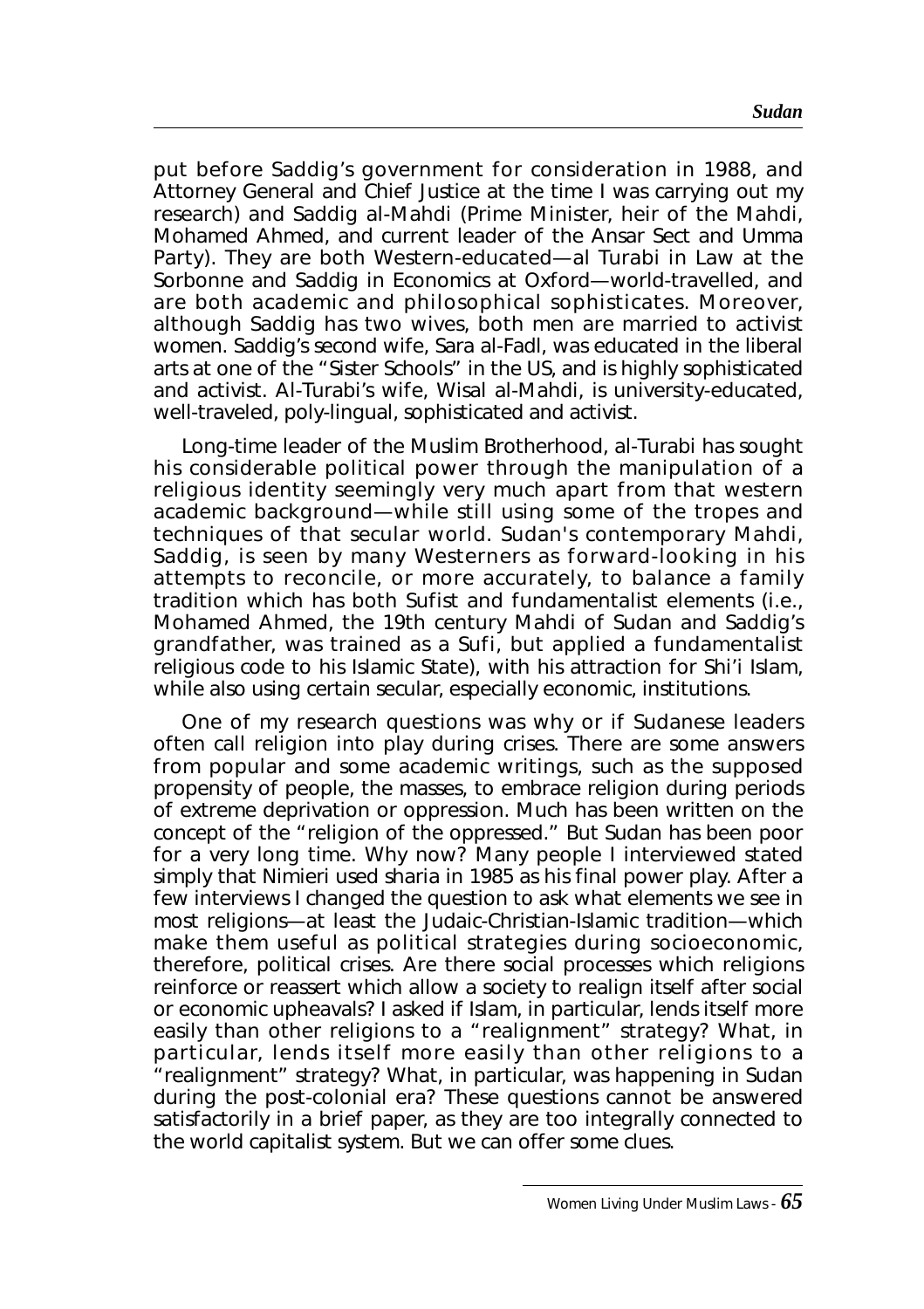In a chapter on uneven development and class formation in Sudan, O'Neill and O'Brien critique "dependency" perspectives of progressive analysts, maintaining that these approaches have not dealt with the competition between fractions of Sudanese capital and the patterns of accumulation that have resulted.<sup>31</sup> Instead, the authors seek to develop an analysis of the contention between "an agrarian fraction of the emergent bourgeoisie and a commercial (and increasingly bureaucratic) fraction [that] has dominated Sudanese politics."<sup>32</sup> Proceeding from the expansion of capitalist food production (in the 80 percent agrarian society where as late as the 1950s cotton accounted for 80-90 percent of the GNP),  $33$  the impact on the rural population, foreign capital intervention and the restoration of export dependency, they outline the shifting patterns of capital accumulation, class formation, and concomitant economic crises.

Sudan's indigenous industrial capitalist class was very small and dependent on foreign capital. "The primary source of domestic capital accumulation for other nascent capitalists was in agriculture...[e.g.] private pump schemes along the Nile." $34$  O'Neill and O'Brien pinpoint three categories of indigenous investors: rich merchants, some tribal heads, and sectarian leaders (the Mahdi and Mirghani families—Umma and Democratic Unionist Parties, repectively). Part of the main politico-economic dynamic in 20th century Sudan has been the conflict between the agrarian capitalist interests of the Umma faction and the cotton-dependent commercial interests of the National Unionist Party. The tragic results of these class formations and antagonisms has been the increasing impoverishment of the peasants, making them susceptible to drought and starvation. O'Neill and O'Brien concluded that:

Limited industrialization and the market imperatives of forms of capitalist agriculture in which output is destined for export and designed to ensure a high return on foreign investment suggest that conditions limit the emergence of a progressive nationalist fraction of the bourgeoisie as a potential ally in the struggle for democracy. This is because where the economic interests of the commercial bourgeoisie become increasingly tied up with foreign capital, there is far less scope for the emergence of progressive elements within.<sup>35</sup>

Most sources point to Nimieri's running "out of time" or "room to manoeuvre," as leading to his courting of the Islamists in the 1980s, resulting in their having a wedge in the government. The pressures of

35. Ibid., p. 22.

<sup>31.</sup> O'Neill and O'Brien (eds.), op. cit., p. 9.

<sup>32.</sup> Ibid. p. 10.

<sup>33.</sup> Ibid., p. 18.

<sup>34.</sup> Ibid.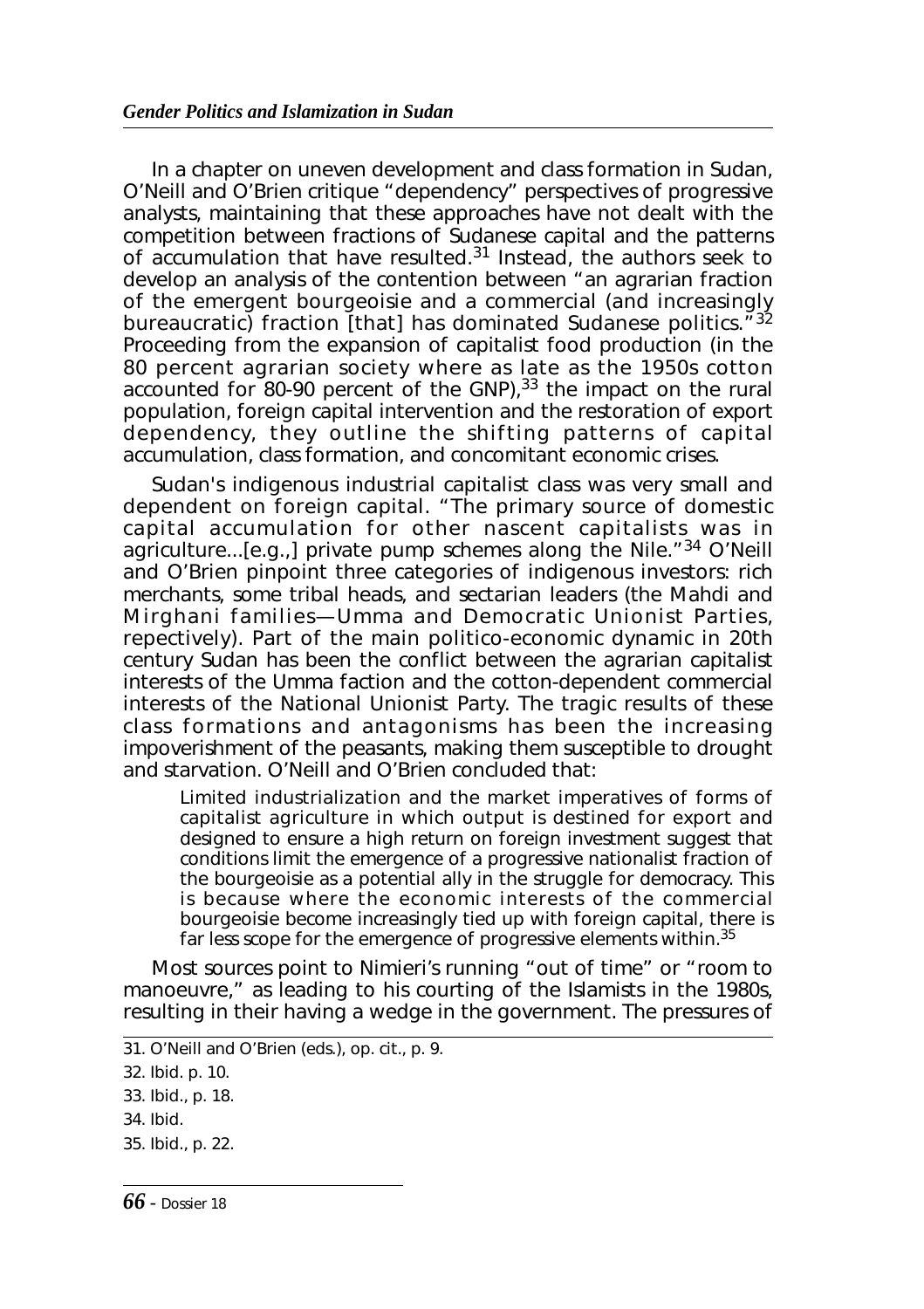war with the south, moreover, were weighing heavily on the politics and economy of his regime.

For the Islamists the civil war and the existence of a large non-Muslim population in the south have given them an opportunity to accomplish and combine many things: to use the rationale of Muslim expansion and national Islamic unity to borrow money for military force, thus strengthening state power; to expand in the name of Islam, not Arabs toward Pan-Islamic goals in the region; to quell various nationalities movements by making the south an example; to keep alive rumors of oil in the south to suggest the potential to be a world player; and to show the strength of Islamic culture to unify and heal.

In Sudan Islamization was a movement from above, not an autonomous movement; it was a method of consolidating state control by exerting cultural (religious) hegemony. Most of the lower to middle class women I interviewed, for example, claimed to be religious, but distanced themselves from what they viewed as "fanatic Islam." Muslim southerners, too, exhibited "religious sentiment," but resented state control over religion. Through the years, I have known Sudanese, both northern and southern, to view religion as a private matter.

The variety of state feminism the Islamic regime is exhibiting seems only acceptable to elite Islamist women and a few female religious officials I interviewed (e.g., a sharia judge). Otherwise, there was a considerable resistance—at least verbal—to state Islamic feminism.

#### *Class, Gender and Nationalism*

Gender and class relationships in Sudan are similar to Egypt's.<sup>36</sup> Early in the century Sudanese attitudes about the "role of women" were prominent in two parallel movements, each associated with a particular social class and with a particular nationalist ideology. Liberal and moderate nationalists of the upper and upper middle classes viewed social reform along liberal, Western lines as prerequisites for independence. The "emancipation" of women (e.g., reform in personal status laws, equal access to education and jobs) was seen as essential to a developing country. More "radical" nationalists of the lower middle classes were demanding an end to British rule, and as a part of the nationalist struggle, tended to romanticize "indigenous" values, including women's role in the domestic sphere, and to foster cultural nationalism. Arguing that it

<sup>36.</sup> See, for example, Judith Gran, "Impact of the World Market on Egyptian Women" MERIP Middle East Reports, 58 (1977), pp. 3-7; and Judith Tucker, Women in Nineteenth-Century Egypt (Cambridge: Cambridge University Press, 1985).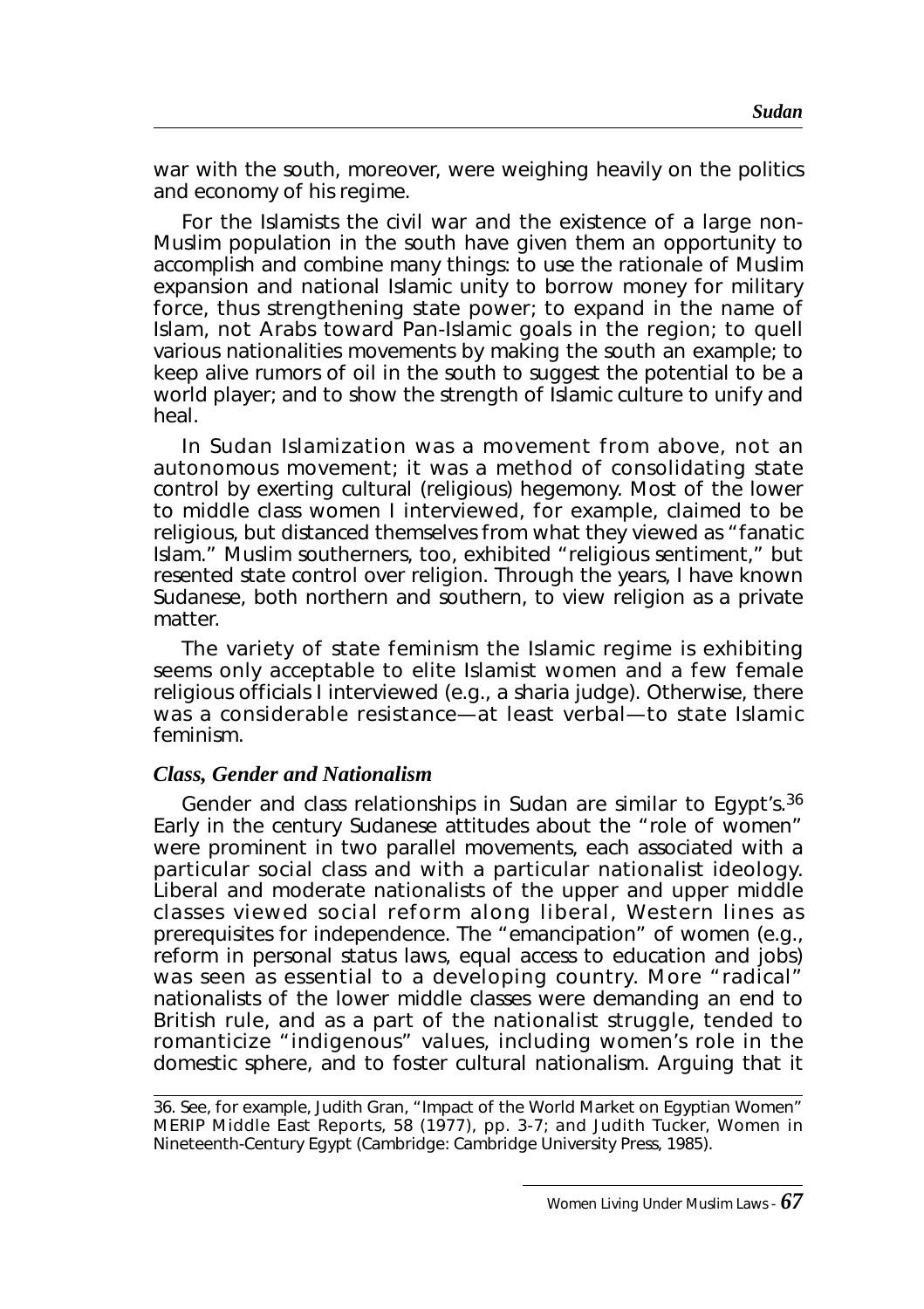was an imitation of the West and that it would weaken the nation's basic Islamic unit, the family, these cultural nationalists generally opposed women's emancipation in the Western sense.

With late 20th century class shifts, it is now the newly educated urban middle class that is espousing cultural nationalism and attaching profound importance to the family and romanticizing women's primary role in the abrogation of Western culture. This class shift, however, was not so sudden; it has its roots in the 19th century.<sup>37</sup> Spaulding tells us, for example, that commercial capitalism began to replace feudalism in the Nile Valley about 1800, a process which was accelerated after the Turco-Egyptian conquest of 1821. Aristocracy gave way to a new middle class which, consisting mainly of merchants, needed a more sophisticated legal and commercial code. Islam was the obvious choice.<sup>38</sup> This relationship between Islam and the middle class and Islam and capitalist activity is now even more highly developed. Islam, as an ideology, is often a reflection of these commercial class interests. For some time, the Ikhwan, and now Sudan's NIF, have been mainly recruiting from the urban professional and capitalist middle class. Although Egypt's and Sudan's Ikhwan have always been interested in the commercial aspect of Islam, it is with Sudan's NIF that we see a highly sophisticated rationalization and articulation of Islam and commerce—especially banking.

## *The Gender Division of Labor and the Law*

Turning to law and labor, more specifically the gender division of labor, I observed that these are potential arenas for conflict between Islamist men—the gatekeepers—and women, perhaps especially non islamist women, who are seen more often as transgressing, creating conflicts of interest. But there also emerge some surprising contradictions.

In contemporary Sudan we have witnessed the simultaneous processes of the secularization of the society and a gradual improvement in the material and public lives of women, on the one hand, and the emergence of Islamism, on the other. That both these processes are manifested through the ideology of the gender division of labor and target women, or at least, are having a profound impact on women, is one of the dynamic qualities of contemporary politics. Perhaps it is more accurate, however, to speak of Islamism as a

<sup>37.</sup> In the sense of historical continuity, it may not, therefore, be accurate to refer, as I do at many points in this essay, to the formation of a "new class".

<sup>38.</sup> Jay Spaulding, The Heroic Age in Sinnar (East Lansing: Michigan State University Press, 1985).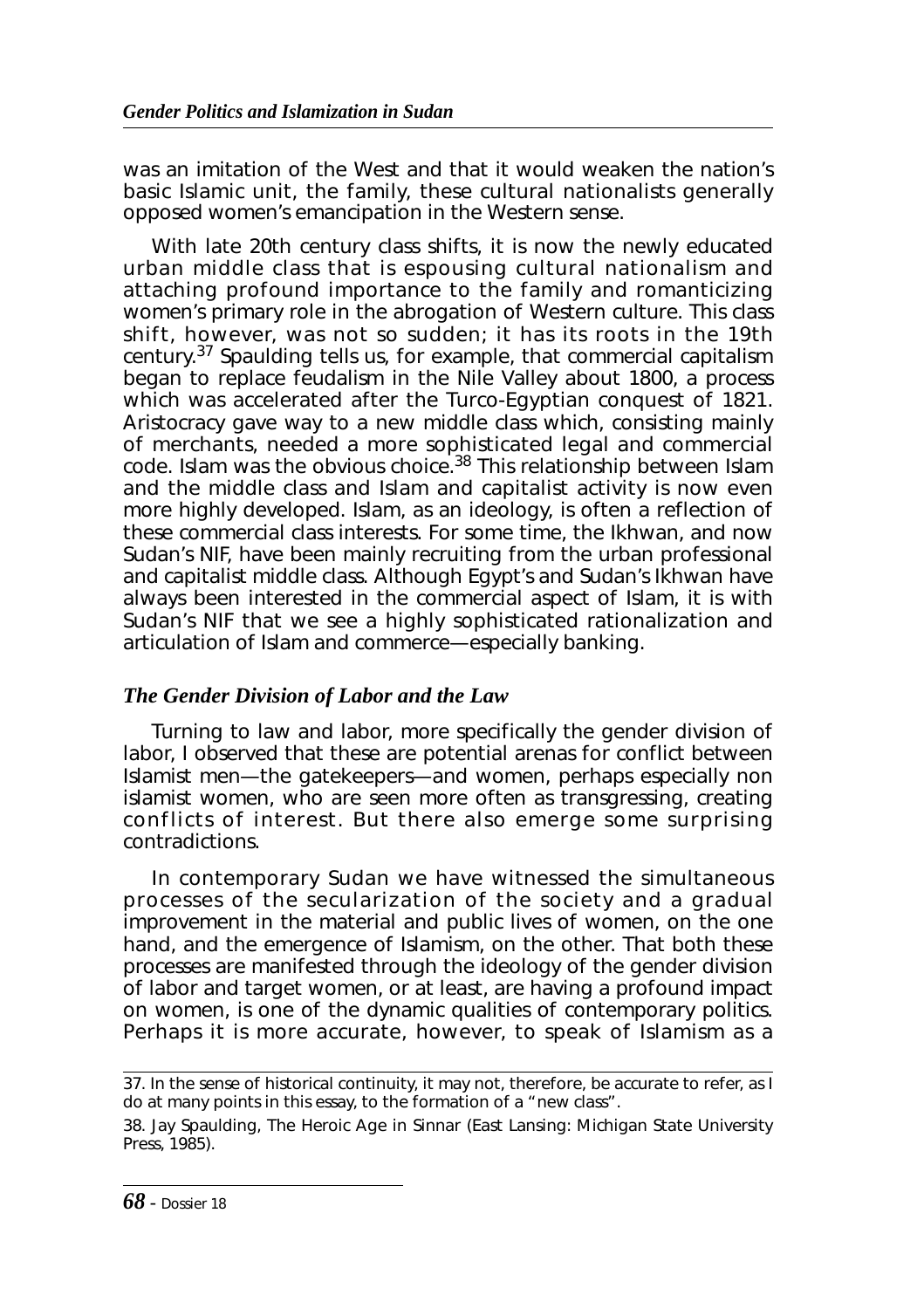subversive trend rather than a parallel trend. The "Islamic trend,"<sup>39</sup> is the product of a class which seeks to meet the needs of "liberal" international capitalism, without being culturally imperialized, as well as to respond to the continuing crisis of Sudan's economy. Women and the family unit are among the nexi of these processes. Women's domestic and wage labor and political participation are analytically illuminating in investigating these processes.

In the immediate post-independence period the state's expression of gender ideology usually disseminated the message that a "developing" Sudan needed emancipated women. At that time, with the expressed need to build up the urban workforce, the term "emancipated" was thought of as synonymous with wage-earner in the bourgeois liberal parlance, as well as in the Marxist and some of the nationalist vocabularies of post-colonial Sudan. Government media and other state apparatuses (e.g., civil service recruitment, school curriculum) urged the necessity for gender comradeship in developing Sudan. Media images presented the new Sudanese woman as sophisticated consumer or respectable civil servant (earlier as nurse or teacher and later sometimes as doctors). By the 1960s the state could point proudly to the first woman doctors. However, in the decades following we have seen the growth of capital-intensive economic schemes, the appearance of multinational corporations and agencies, uneven regional development, radical changes in labor migration, ethnic power realignments, and Western cultural imperialism, which have all helped to precipitate socio/political/ economic crises and which have had, as we might expect, a profound impact on gender arrangements. However, the development in the 1970s of the "Islamic Trend"—or more accurately, the developing politicization of Islam—could be the most significant post-colonial "crisis" for many women, as its ideological expressions often promote an atavist image of them (e.g. reintegrating their duties in the family, etc.). Furthermore, the romanticizing of reproduction could potentially manipulate women out of the labor force or manipulate them into "appropriate" jobs. If these processes develop further, they could set in motion a major contradiction for women, taking hold in less than three decades after a buoyant independent Sudanese society urged women's "equal participation." Yet, that contradiction is tempered by the fact that the NIF also uses the claim of "equal participation" for women.

<sup>39.</sup> This term, however, is recent (1988) and was used by the NIF and others in the government to denote the new Islamic tendency in Sudanese politics. Here I am using it in a general sense to mean the rise of interest in Islam and the development of an Islamic state.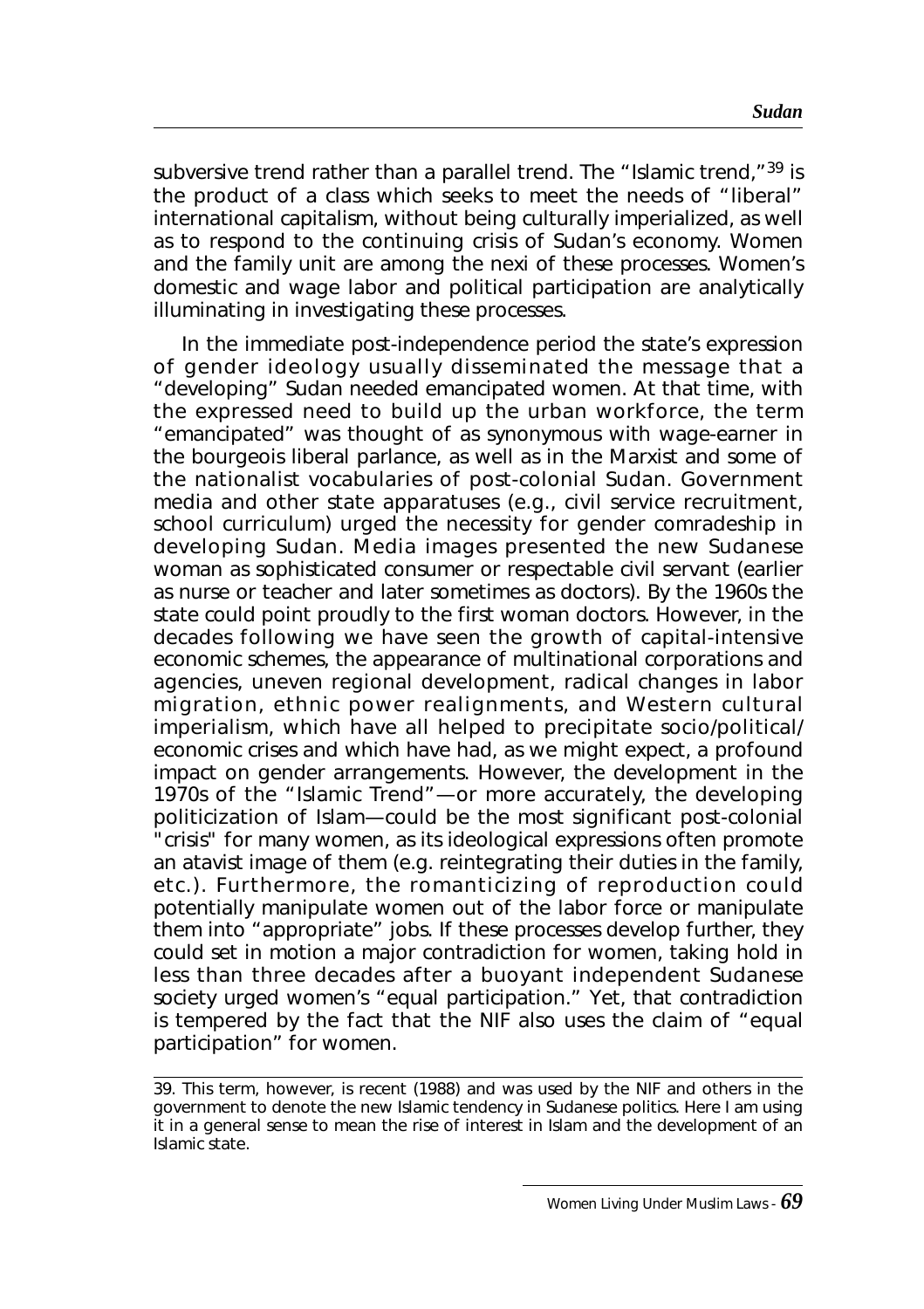Analyzing the dynamics of the gender division of labor requires an analysis of the class structure of Sudan, a description of the precolonial economic roles of women, an outline of Sudan's religious history, and a documentation of the history of women's participation in the informal urban workforce. Obviously, I can only draw an outline here.

During the immediate post-independence years women's participation in the formal workforce increased at a slow, but regular pace, partially as a result of government propaganda (state feminism), but in recent years mainly as a result of Sudan's depressed economy. Now many women have to work for wages outside the home, although that necessity is rarely ever acknowledged.

In the 1960s and 1970s the liberal ideology of capitalism had been effectively disseminated throughout urban Sudanese society; a woman with a wage was seen as an important element in the society, and legal and constitutional apparatuses seemed to support that idea. But material and social conditions changed more rapidly in the 1980s, drastically calling into operation another strand of beliefs governing Sudanese society. We see these conflicting processes in the legal system and in the Constitution, that is, in the areas of human rights, labor laws, and sharia.<sup>40</sup>

It is well known that after the British "reconquest" (1899), two sets of courts were established and that sharia courts were secondary to secular courts. But this began to change after independence, with a growing movement toward Islamization of the legal system. Eventually the transitional Constitution was amended and the Sharia Courts Act of 1967 passed, which ended the subordination of sharia courts.<sup>41</sup>

The Nimieri-led military coup d'état of 1969 was heralded as leftist, but with hindsight we now realize that an important, and ultimately prevailing, ingredient was the influence of Pan-Arabism, or cultural nationalism. Therefore, throughout Nimieri's "left" period there was a growing tendency toward Islamization, in general, but specially in the legal system.

After 1971, the Nimieri regime began its shift to the right; and the legal system reflects this: e.g., the Judicial Authority Act of 1972

<sup>40.</sup> A great deal has been written about Sudan's plural legal system (i.e., customary, civil, and sharia), and it is not my goal to describe or analyze this pluralism. My interest is in the evolution of Islamic precedence as this relates to women, and more particularly, to women and labor.

<sup>41.</sup> Dina Osman, "The Legal Status of Muslim Women in Sudan," Journal of Eastern African Research and Development, 15 (1985), p. 125.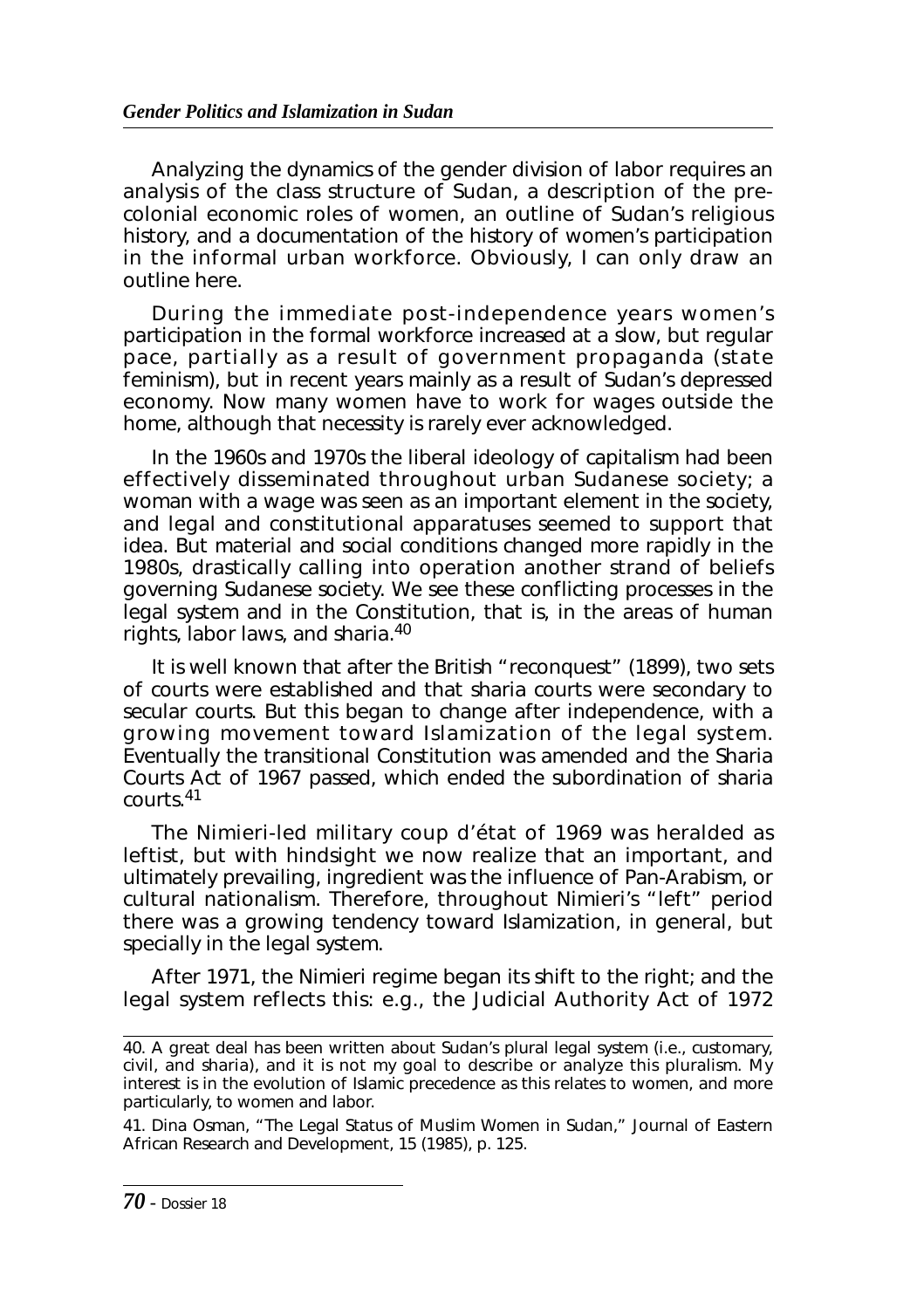merged secular (civil) and sharia courts. Then the adoption of the Permanent Constitution in 1973, Islamic law and custom were mandated as the main sources of legislation by Article 9. Then in 1983 Nimieri took a bold step when he announced that major changes were to be made which would force the legal system to conform to sharia. The Judicial Decisions Sources Act of 1983 mandated that the court shall decide in accordance with the Koran and Sunnah or principles of Ijtihad. The Evidence Act of 1983 applies conservative laws of evidence to women and non-Muslims (e.g., testimony of women in major crimes is inadmissible; two women are needed to offset the testimony of one man). A process had been set in motion, therefore, for an Islamized Civil Code  $(1984)$ ,  $42$  a process seemingly in contradiction with extant ideologies about the status of women and in conflict with the Constitution. The uprising of April 1985, which overthrew Nimieri's military regime, left much of the Islamization process caught in midstream. However, with Mahdist (Saddig al-Mahdi) installed in power (through election) not long after-the Mahdists representing the land-owning and commercial ruling class as well as a special Sudanese combination of Sufism and fundamentalism it was unlikely that these processes would be aborted. To many, the likelihood is that the further politicization of Islam will continue as it has throughout this entire century and much of the last.

Close analysis shows that women were being given contradictory messages. Women achieved the vote in 1965; later equal pay for equal work, in 1975, the right to pensions; special benefits such as paid maternity leaves under the Public Service Regulations; and equality and protections in a number of areas under the same Permanent Constitution of 1973 that raised the spectrum of a more Islamized Sudan. For example, Part III of the Constitution, which dealt with human rights and duties, made no gender distinction, i.e., did not exclude women. In fact, Article 38 provided that "...The Sudanese have equal rights and duties irrespective of origin, race, locality, sex, language or religion".<sup>43</sup> Article 56 was a workforce antidiscrimination clause which covered gender. Women were given equal education rights, the right to hold public office, freedom of association and unionization, and freedom of speech and movement. Women and children were even accorded special protection by the State Article 55 44

<sup>42.</sup> Ibid., p. 126.

<sup>43.</sup> Ibid., (italics hers).

<sup>44.</sup> Ibid.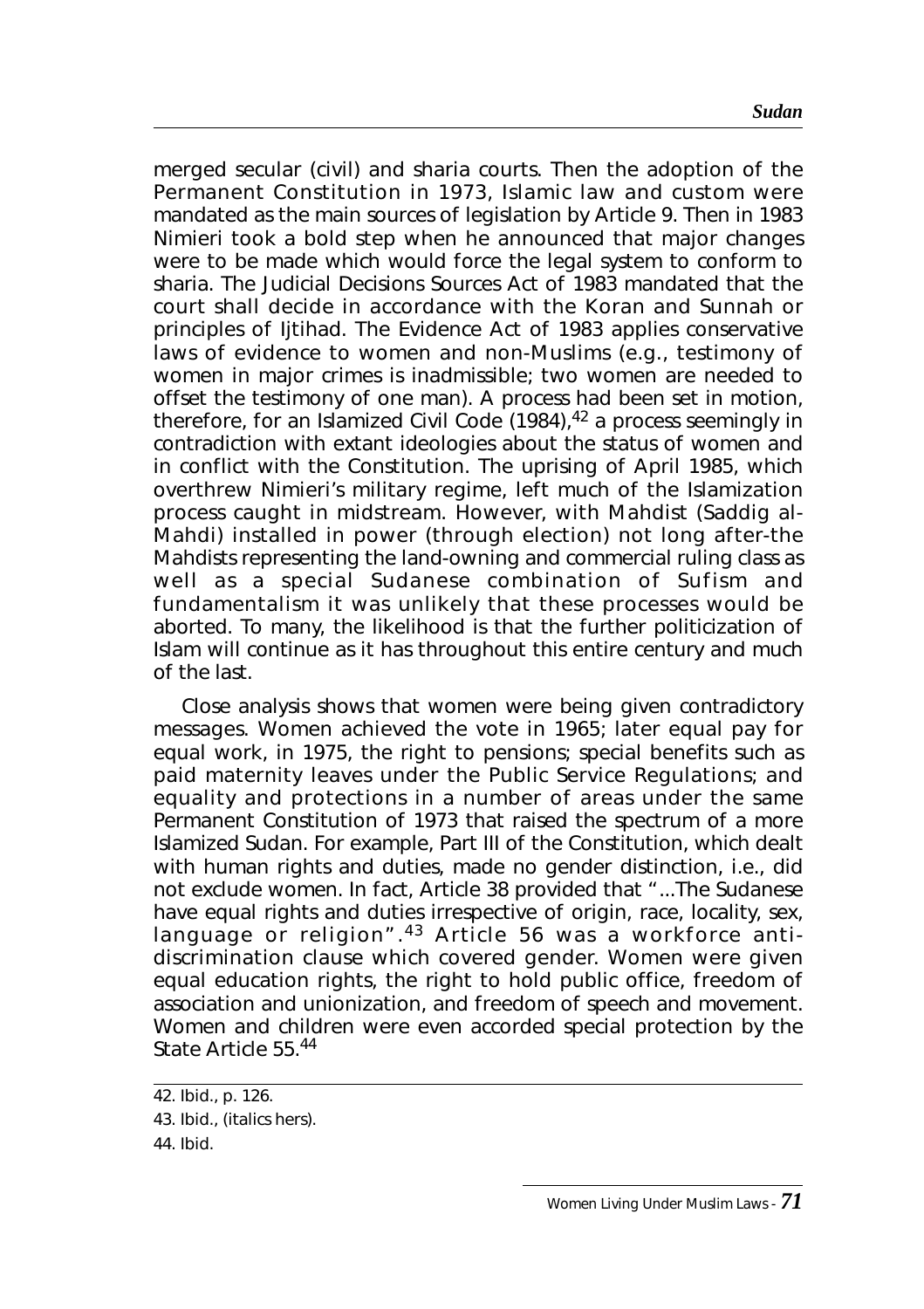Nonetheless, there was a parallel process being undertaken; it was apparent that the rules of civil and criminal law, procedure and evidence, discriminated against women. There were a number of other contradictory indications. For example, the freedom of movement guaranteed in the Constitution was thwarted in 1987 when a Women's Committee (consisting of one man) was formed in the Department of Passports, Immigration and Nationality to enforce the "rule" that any woman who is travelling abroad has the permission of a male relative—her father, husband, son, etc.—before she is issued an exit visa $45$ 

That the messages given women were often in conflict in the 1980s merely points to the covert movement away from gender and other egalitarianisms and a movement toward more state control of people's private lives—a tendency more in the spirit of other aspects of sharia and the apparatuses of an Islamic state. The causes of this movement away from the liberalism of incipient capitalism are, of course, complex. The needs of the new, young, recently urbanized middle class and threats to its hegemony have created a greater need for this class—recently moving into power in the government—to operationalize certain aspects of Islamic ideology in the family and in everyday life (including work). This is a socioeconomic process we are seeing in much of the Islamic world : a competition between emerging men of the mostly newly urbanized middle and lowermiddle class backgrounds and semi-emancipated women who are, by contrast, from predominantly middle-class, urban backgrounds. This conflict has a great deal to do with changing processes in the world economy and two material processes on a more local level: what Mernessi has pointed out as the exercise of political power and consumerism.46 The use of Islam by the State, to nurture and appease these youthful followers (and at the same time manipulate them) "makes sense because Islam speaks about power and selfempowerment" or "worldly self-enhancement."<sup>47</sup> Such worldly benefits are attractive to a group of societies which has reluctantly had to confront, as Mernissi reminds us:

47. Ibid.

<sup>45.</sup> A challenge to this committee by University of Khartoum anthropologist Zeinab Bashir El Bakri, " Will the Minister Be Vetted by the 'Women's Committee'?" appeared in Sudan Times (1987), p.3.

<sup>46.</sup> I have taken the two phrases, "exercise of political power" and "consumerism," from Fatima Mernissi, "Muslim Women and Fundamentalism," MERIP Middle East Reports, 153 (1988), p. 9, as well as some of the ideas for this section. But Mernissi leans toward psychological explanations, or at least individualistic or nationalist ones. I look to the international economic forces which create these.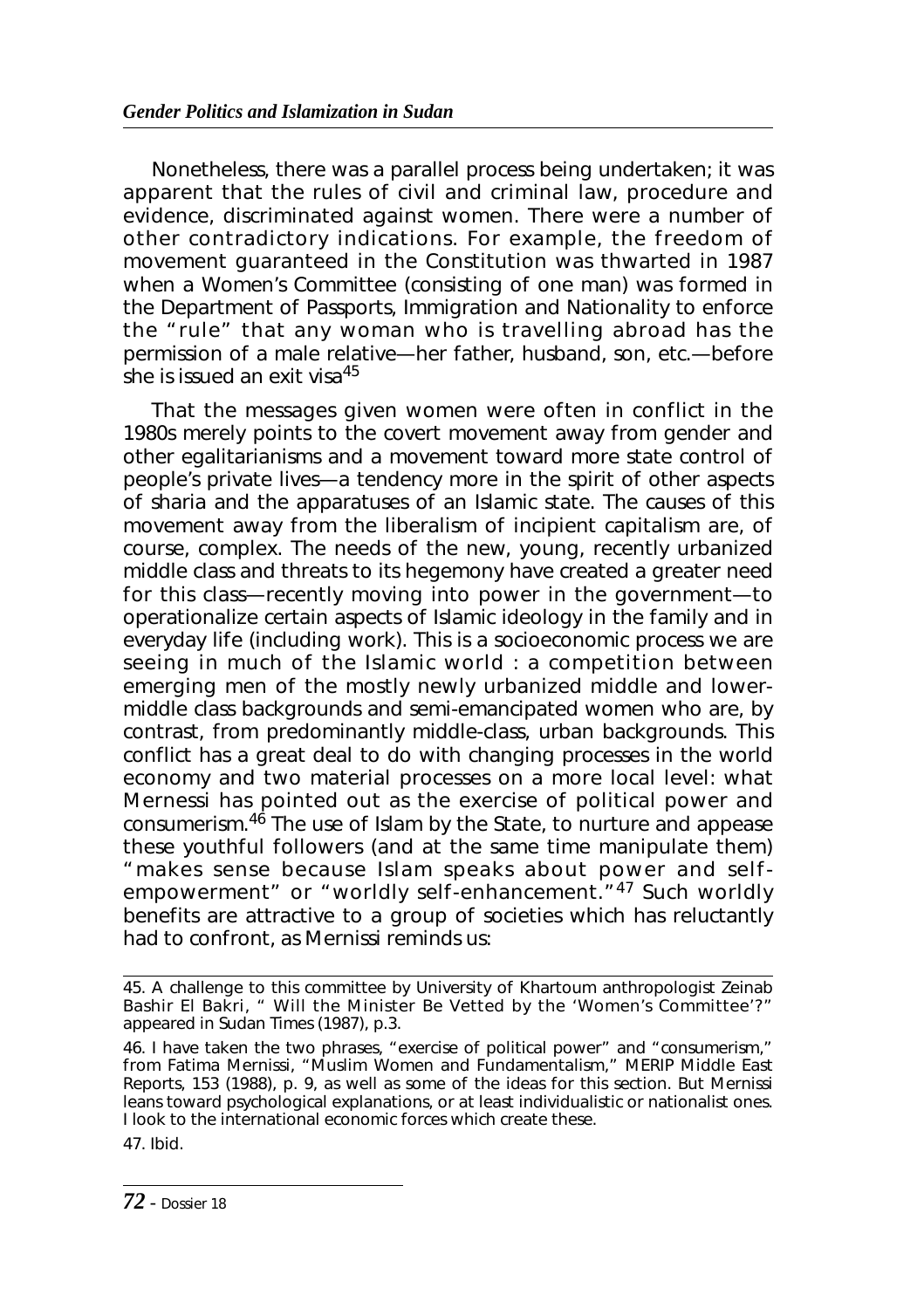The inescapability of renegotiating new sexual, political, economic, and cultural boundaries, thresholds and limits. [They have seen] invasion of physical territory...invasion of national television by "Dallas"...invasion...by Coca Cola.48

Among these "invasions and boundaries violations," is the tilt in gender arrangements, which is a challenge to what Mernessi refers to as "authority thresholds."<sup>49</sup> Suddenly, women appear to have access to jobs, education, benefits, and political participation, and are taking advantage of their new options.

There were many other major material processes taking place in Sudan in the 1970s: the unemployment rate rose and salaries did not keep up with inflation, one of the results of which was an enormous increase in male labor out-migration. At first, the gender arrangements were not appreciably altered because the outmigration was of working class or minor civil service personnel. But soon it was intellectuals and middle to senior level personnel. Although this may have served a government that was under pressure from lending agencies to prune the overburdened civil service, a ramification was that women began to move into some of these better jobs, ones seen as needing to be preserved for men, i.e., better paying and more prestigious jobs.

#### *Sudanese Women and the Contemporary Islamist Movement*

It may have been predictable that as Sudan's economic crisis was worsening and consequent demographic fluctuations were creating social upheavals, an Islamic movement, long in the making was able to assume front stage. The economic/ demographic backdrop is a direct legacy of British colonial economic policy, which ultimately has forced hundreds of thousands of male workers and professionals into labor diaspora, not only relinquishing jobs to women, but altering the ethnic composition of the labor force and business communities.<sup>50</sup> The upheaval in the traditional gender division of labor, by itself, is a quiet cultural/economic crisis which the state, and, as extensions, certain political and religious parties and interest groups, are addressing through mainly cultural processes.

<sup>48.</sup> Ibid.

<sup>49.</sup> Ibid., p. 10.

<sup>50.</sup> A number of sources document the "brain drain," but only in my interviews were the phenomena linked. Interviews in Khartoum with Dr. Afaf Abu Hasabu, United Nations Development Programmes, July 19, 1988; Dr. Nahid Toubia, July 22, 1988; and Fawzia Hammour, Women's Studies Coordinator, Development Studies and Research Centre, University of Khartoum, June 16, 1988.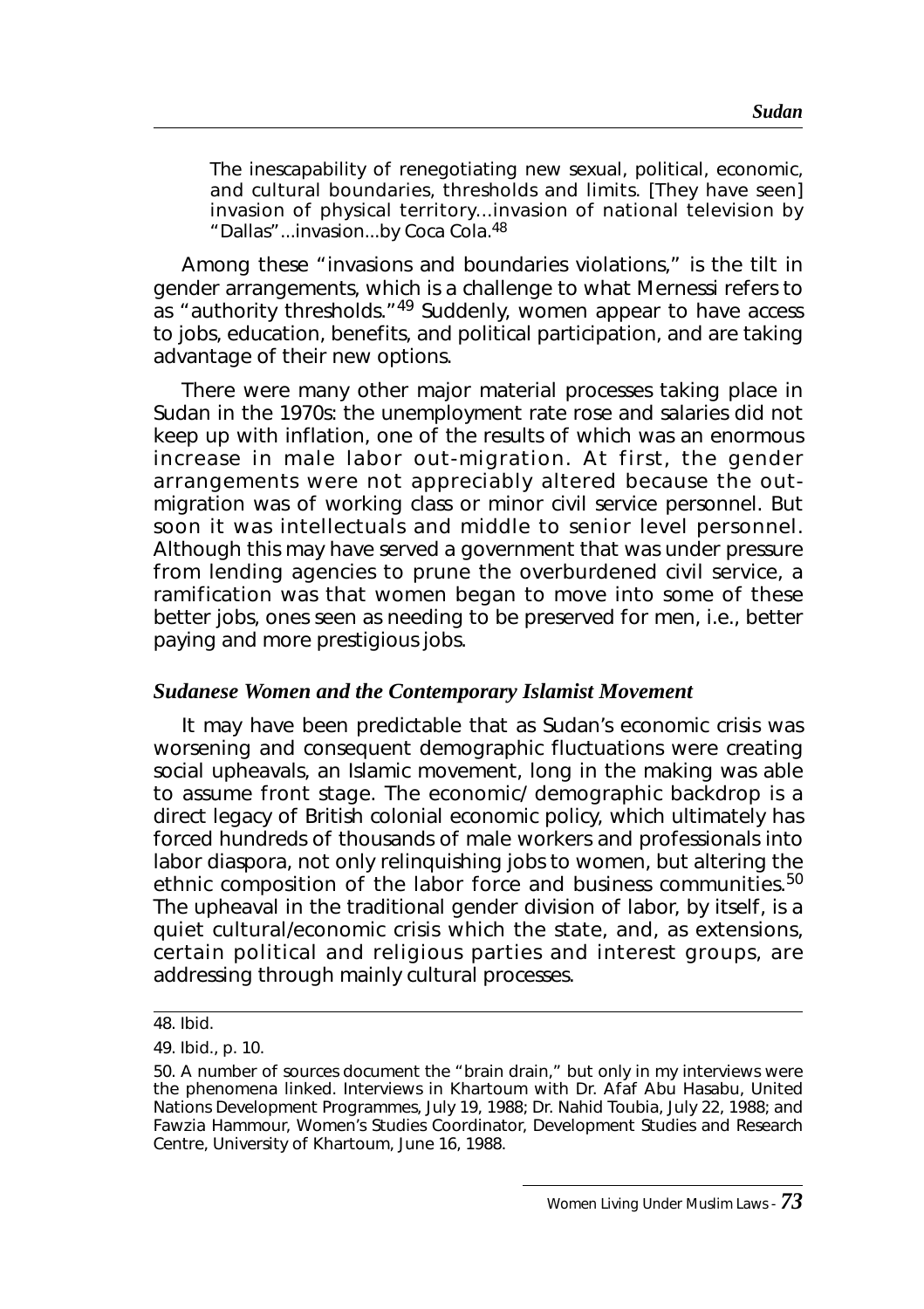Since the 1980s, in particular, all political groups—either those in power and integrally connected to the state or those in opposition have attempted to stabilize or re-gain control of the traditional gender division of labor, thereby attempting to control women's material lives. Two mechanisms are to control aspects of "women's culture" and to direct women's participation in Culture. Elsewhere I have developed the idea that women's potentially liberatory cultural beliefs and practices are consciously thwarted (e.g., the zaar with its unselfconscious encouraging of solidarity and rebellion) by both conservatives and progressives, while other aspects of culture for women (e.g., sharia) are encouraged, or forced, viewed with acquiescence, or rationalized.<sup>51</sup>

At least temporarily, Islamist men positioned "their" women in the forefront of Sudanese public life, placing them in the 1980s among the most visible and active women in Sudan. Women were organizing for the Islamic revolution in the schools (where most teachers are women), in nurseries set up in the mosques, and in the medical clinics where they were nurses and doctors. In line with the economic selfsufficiency and anti-Western-imports vision of the National Islamic Front, women were also urged to re-learn traditional crafts and domestic skills so that the family can become an important productive unit again, minimizing dependence on imports.

Even though calling on women to serve the revolution from these traditional service positions might seem a contradiction, not fitting the NIF's call for a "New Movement," it fits with the NIF's appeal to "native" values, defined not as Arab, but Muslim. This movement away from Arab patriarchy toward a purer Islam that would liberate women was the core of the NIF's ideology and one of the bases for its success among women.

The NIF is in a position of needing women's labor power and numbers, while needing to control their income and power. This can also create a seeming discrepancy between ideological prescriptions (including the emphasis on the importance of women's domestic role) and economic and political imperatives (i.e., that women must enter the formal work force). A striking example of the way the NIF is managing labor dynamics can be found in the fields of medicine and agriculture. In the mid-1980s there emerged a series of debates —both public and private—about the need for women's employment to be in "appropriate" fields. A main issue in the debate, claimed the NIF and other conservatives, was not over the admittance of women into the Faculty of Medicine at the University of Khartoum (the most prestigious faculty, and where women had begun to outnumber

<sup>51.</sup> Hale, "Transforming Culture or Fostering Second-Hand Consciousness?" op. cit.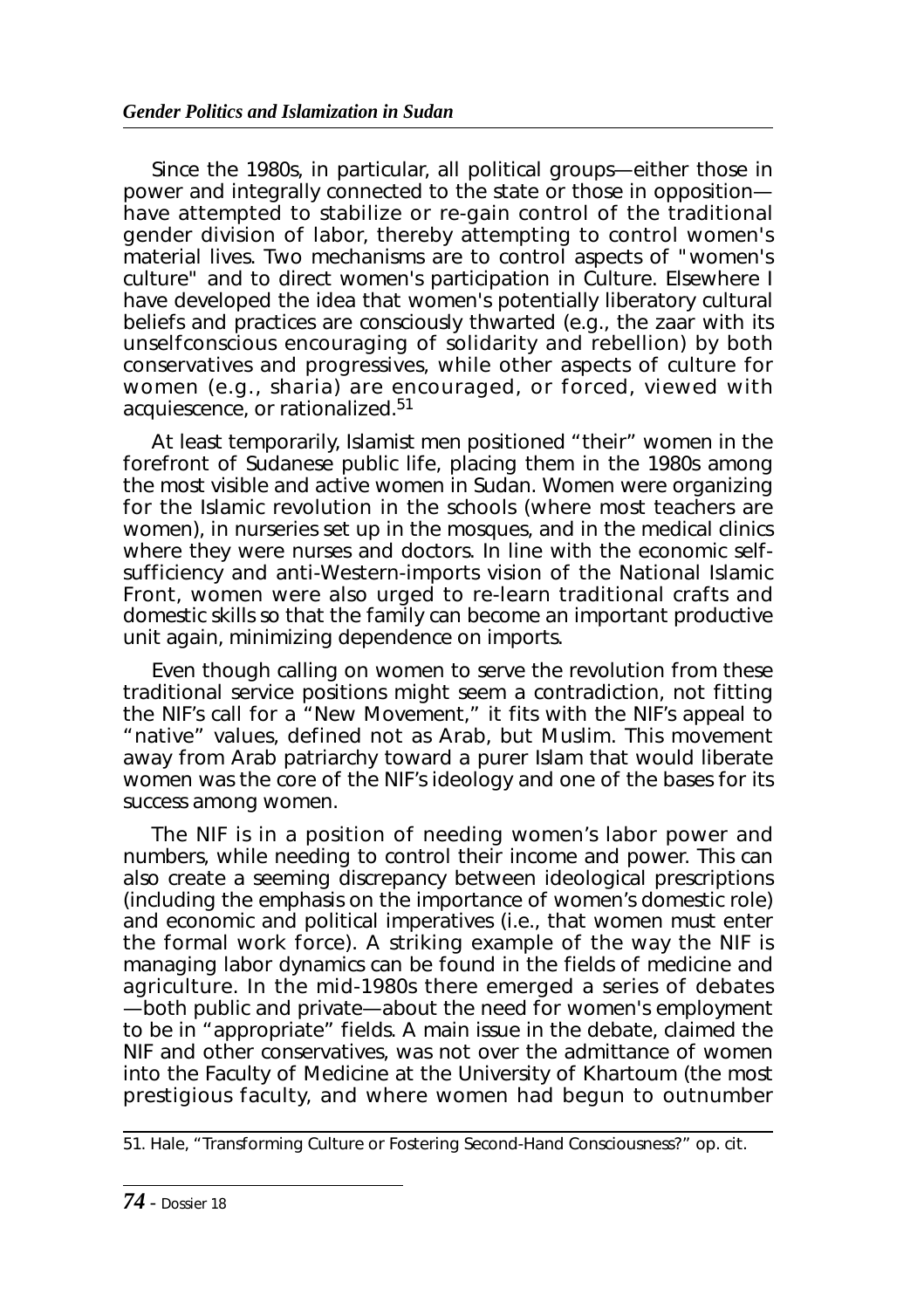men), but the particular fields that women were entering upon completion. The call was for women doctors to be guided into mother and child clinics, general medicine, and areas that are seen as less taxing, demanding, and public. These are also the least lucrative.52 Although women are the primary agricultural workers in a country that is mainly agricultural, it is not hard to imagine that the field is the traditional preserve of men—at the universities and in government positions. When the faculty of Agriculture at the University of Khartoum was being invaded by women, the NIF and its supporters effectively curtailed that trend.<sup>53</sup>

As we might expect, this same exclusionary process did not hold for women in working-class positions. Contrary to conventional scholarships on the topic of "fundamentalist" and women's labor force participation, there is sound evidence that the Islamists are not challenging the numbers of women in working-class or traditional occupations (with the exception of those jobs deemed disreputable such as brewers and prostitutes), but are seeking tight control over women's access to power and privilege, i.e., through assaults on middle-class women.

Reinventing the Muslim woman as public servant through private life and thrusting her forward as the "vanguard" of the Islamic movement required a great deal of alteration in identity politics in the sense of moving away from the conflation of patriarchal gender relations within the family and religiously-sanctioned patriarchal codes and, likewise, the conflation of Islam and cultural nationalism.

In reading some statements by Hasan al-Turabi and listening to transcripts of my interviews with elite Islamist women, it is obvious that Islamist Sudanese are walking a tightrope in the distinctions they are making between "Arab" and "Muslim" in the current Sudanese context.<sup>54</sup> Clearly, this distinction is significant in the debates about cultural "authenticity," and is an astute strategy for northern Sudanese whose Arab pedigrees/genealogies were often said by outsiders to be putative. In the 1960s one could even hear other Arabs challenge the legitimacy of Sudanese Islam. Some of this was racism toward the darker-skinned Sudanese, but there was a feeling that the Sudanese were "further away" from orthodox Sunni Islam and were merely "syncretistic Africans." Sudanese Sufism and sectarianism often fueled these challenges. Now there is far less room to repudiate them as "authentic" Muslims: Sudan is an Islamic state;

<sup>52.</sup> Interviews with Dr. Nahid Toubia in 1988. She took part in the debates and is an ex-member of the Council of Surgeons.

<sup>53.</sup> Part of this debate was printed in Sudan Now (1979, 1980).

<sup>54.</sup> al-Turabi, op. cit., p. 66.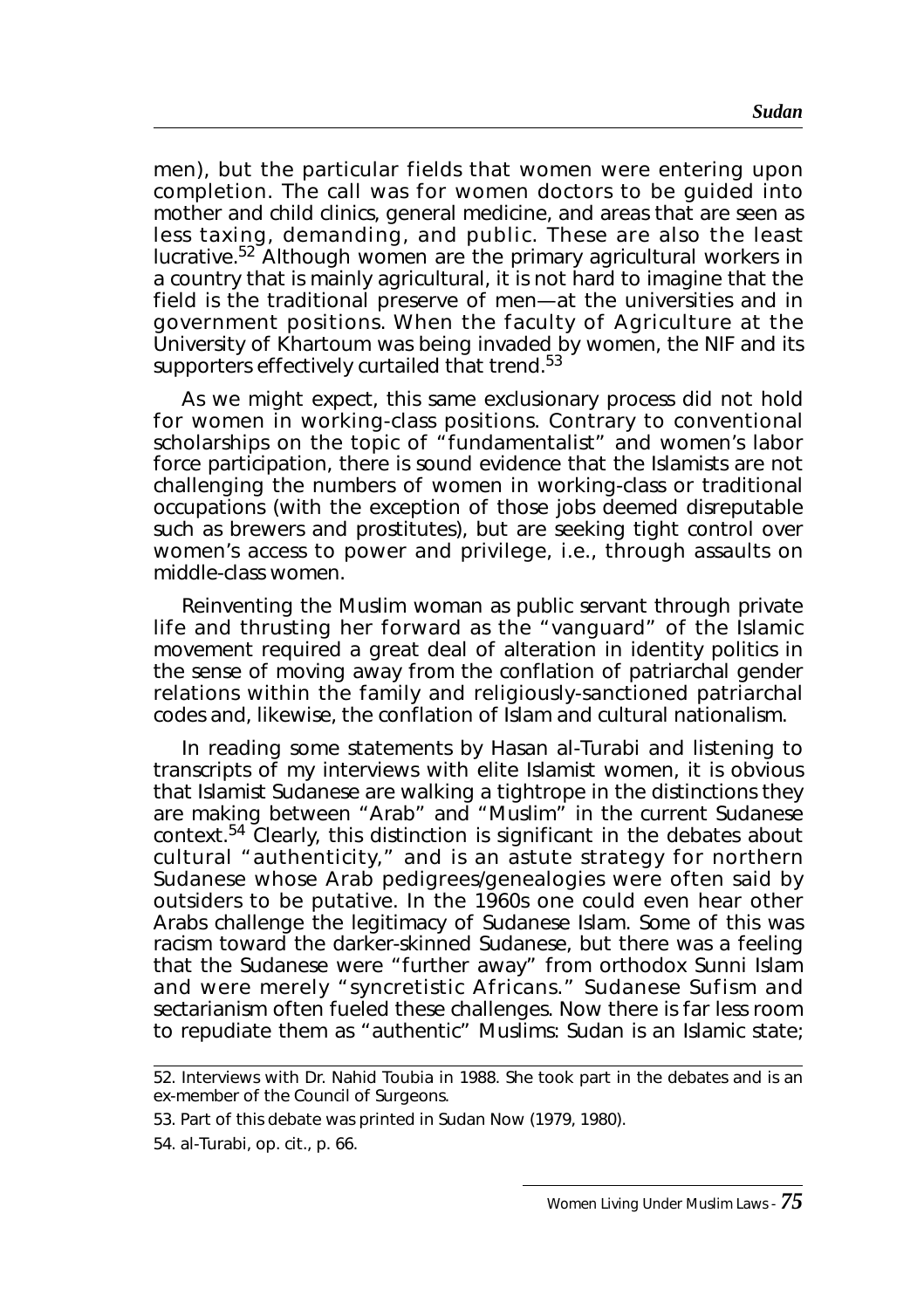the legal system is based on sharia, and al-Turabi, the architect of the movement, has lent prestige to the Muslim society. Northern Sudanese are engaging in a second major cultural invention—first as Arabs and now as avant-garde figures in a world Islamic revolution.

As I have already indicated, a central strategy of this Islamist movement is to place women and the family at the forefront—the former as organizers and socializers, and the latter as the foundation ot an "authentic" culture based on continuity with the Islamic, but not Arab past. In this way, women can be convinced that the Islam that was taught to them in the past, via Arab culture/convention/custom, is not the same as the Islam that will take them forward. And al-Turabi himself speaks of the "liberation of women.<sup>"55</sup> The subtle ways al-Turabi comments on women need to be deconstructed. For example, last year he claimed that:

In the Islamic movement...women have played a more important role of late than men. They came with a vengeance because they had been deprived, and so when we allowed them in the movement, more women voted for us [NIF] than men because we were the ones who gave them more recognition and a message and place in society. They were definitely more active in our election campaigns than men. Most of our social work and charitable work was done by women. They are now even in the popular defense forces...it is natural now in the Sudan...Of course, I don't claim that women have achieved parity...in business...There is a question whether women will ever be present in equal numbers in all domains of public life...In the universities, they join all faculties. Sometimes, they do it deliberately to prove a point. Most of them won't practice engineering when they leave school...(italics mine).<sup>56</sup>

One of the most powerful women's voices in the 1980s was that of Islamist activist and former member of parliament Suad al-Fatih al-Badawi. When she was in parliament she commented:

I do not believe in separate roles [for men and women] in the construction of the nation. Men and women complete and perfect each other...It was an obligation for women [to make] the representation of women authentic and real...Those women who have attained a high level of consciousness which is progressive and untainted by blind imitation of both the East and the West must not be stingy with their intellectual effort...This era is marked by issues of development which the enlightened vanguard must struggle to solve in a fundamental way (italics mine). $57$ 

<sup>55.</sup> Ibid., p. 32.

<sup>56.</sup> Ibid., p. 47.

<sup>57.</sup> Suad al-Fatih al-Badawi, Al-Sahafa, May 3, 1986, p. 10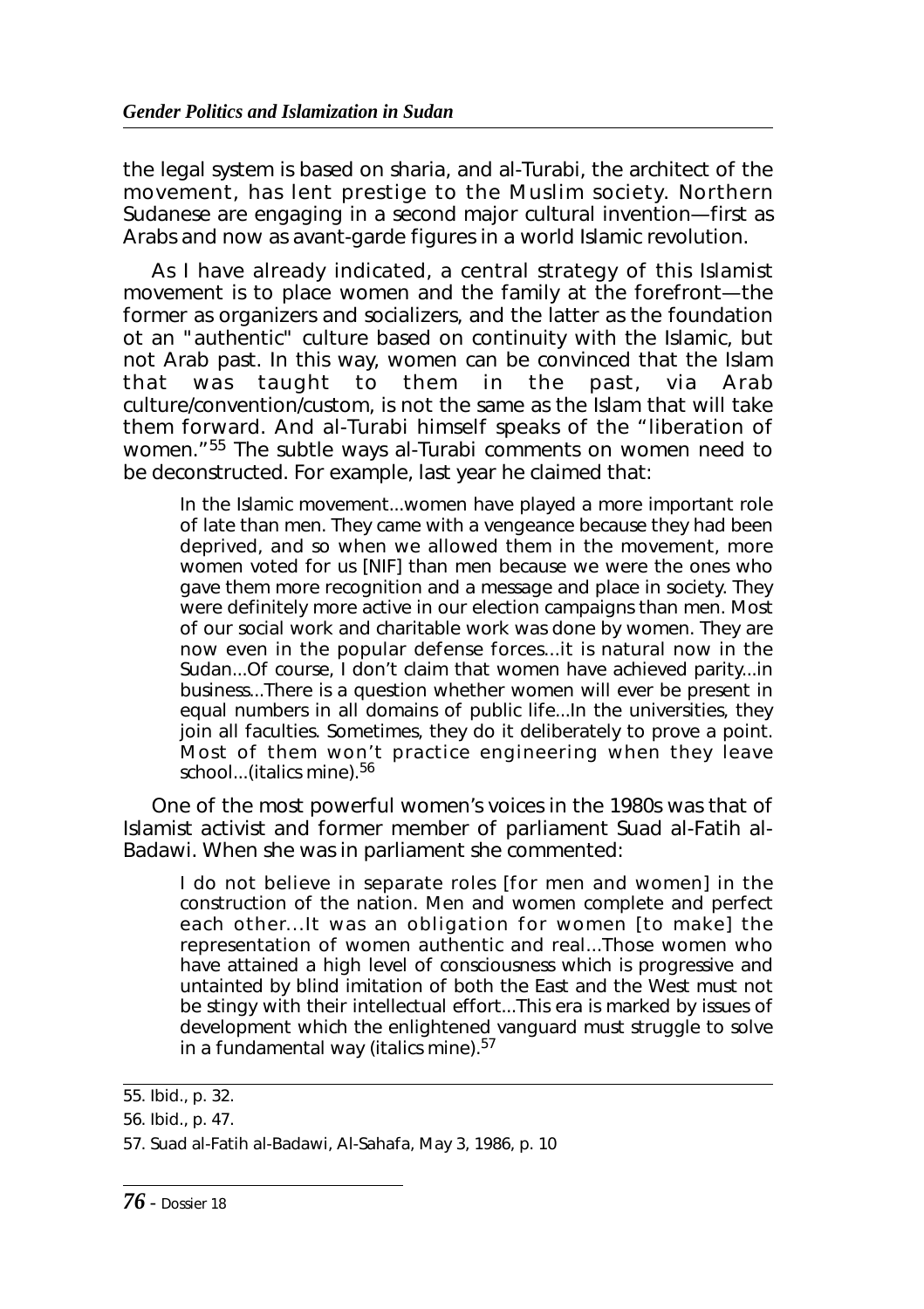I have highlighted her carefully selected vocabulary. She was attempting to suggest a forward movement, all the while circumscribing women's roles and underscoring the complementarity of male/female roles in Islam.

The entire campaign for an authentic culture stresses being "natural." One middle-class Islamist woman remarked that for women to be treated differently is the way it should be because women are different. To quote her, "...the entire principle [in sharia] is in accord with the way women are created, since women are naturally empathetic" (italics mine).<sup>58</sup> According to her, we should want to be treated differently in all spheres of life, "We are women after all!" But she quickly added that women can be anything and do anything.

Middle-class Islamist women also told me any number of times that, "We are Muslims by nature, and that the NIF's main contribution is to emphasize the Islamic nature of society." As one remarked, "We want it [Islam] to be the core of life."

The acrimonious debates about women and Islam drew voices such as Taha Ibrahim, a lawyer and vocal critic of sharia. He maintained that:

Islam knows two sorts of male/female relationships (1) buying her—as a slave —and he can do anything with her he likes—violate her in any way...he also owns his own children and can sell them...(2) marriage: in Islam the relationship is based solely on buying and selling... he owns her… he owns her sexual parts... to such an extent that, if she is ill and cannot give him what he wants at any time he wants, she cannot collect alimony. So, with the dowry he buys her sexuality.<sup>59</sup>

A working-class urban woman, who maintained she supported the NIF, living under sharia, and the existence of an Islamic state, expressed it this way:

What have all the others [other regimes] done for us? Where is the equality of women? We have very little hope; we are sinking into the sand, disappearing into the desert. Give them a chance to help us. It is our last hope. Let them [the Islamists] tell me all the rules, let them explain this world to me. Doing so will give me peace. What do I care if I am equal to man anyway? What is this about? I want to eat, to

59. Interview with Taha Ibrahim in 1988.

<sup>58.</sup> This particular statement is by Wisal al-Mahdi, wife of al-Turabi and sister of ex-Prime Minister and Ansar leader, Saddig al-Mahdi, as part of a July 12, 1988 interview at her home. Also present at that interview were an ex-member of Parliament, Hikmat Sid Ahmed, and sharia judge Nagwa Kamal Farid.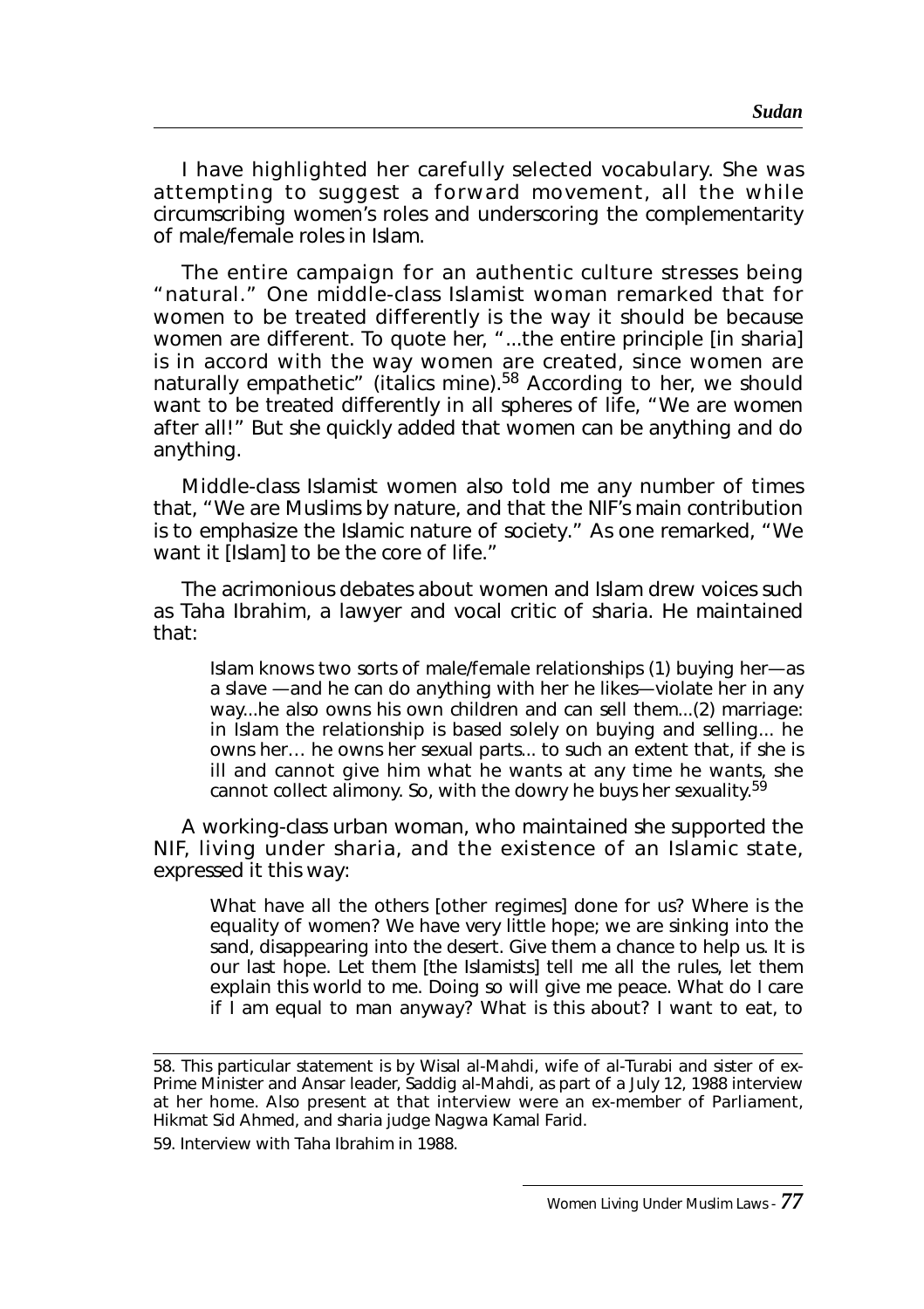find a good place to live, feed my children, see them protected. Can the Umma [Party] do this for me? $60$ 

Another working-class woman had other ideas:

I am just a Muslim...I pray, but I am not a fanatic...I greet men with my bare hands [Islamist men and women do not shake hands]. I'm not a fanatic, but I am religious. What they say about the equality of men and women in sharia is false...I want absolute equality with men.<sup>61</sup>

Republican activist Batoul Mukhtar Mohamed Taha (niece of Mahmoud Taha and raised by him), $62$  challenged the essentialism of the NIF women, arguing that NIF women accept traditionalist assumptions that men are the custodians of women, agree with the marriage of four women to one man, the woman's "house of obedience," with the beating of women, and concede the exclusive and unilateral right of divorce to men. In a series of newspaper articles she claimed that society needs to value women as human beings, "not as a mere type, the 'female'."<sup>63</sup>

One of Sudan's most prominent socialist feminists maintained that women were always the chosen ones to be undergirding of the Islamic movement, that the process began in the 1950s with the changes in the school curriculum. An education expert, she claimed that Muslim Brothers had infiltrated the schools and the Ministry of Education long ago, forwarding a very conservative school agenda with regard to subject matter that related to gender arrangements. She was critical of the leadership of the Sudanese Women's Union for not having the courage to confront the personal status laws as a primary agenda. She condemned the decision/policy, extolled by Fatma Ahmed Ibrahim, long-time head of the Women's Union, that members' [of the Communist Party and the Women's Union] private lives would remain private and that religion had nothing to do with politics. This was an invitation, our leftist feminist claimed, for the continuation of women's oppression. It made it easier for the Islamist to take over. "It opened the door."<sup>64</sup>

60. Interview with Awatif Osman [pseud.], 1988. I carried out a series of interviews with doctors, nurses, and workers at Abu Anja Hospital in Omdurman, June 20, 1988. Because of the repressiveness of the current regime, I have either not named or have used pseudonyms for the interviewees. I have not named anyone in this essay who is still in the country, whose views were not already written or well-known, or who said anything self-incriminating against sharia, Islam, the Islamization process, or the regime.

61. See preceding note.

62. Mahmoud Taha, spiritual leader of the Republicans (formerly Republican Brothers), and active dissident against the Nimieri regime, was executed in the 1980s.

63. Batoul Mukhtar Taha, "Today, No Guardian," Sudan Now, 13 (January/February 1987).

64. Anonymous interview, 1988, and interview with Fatma Ahmed Ibrahim, 1988.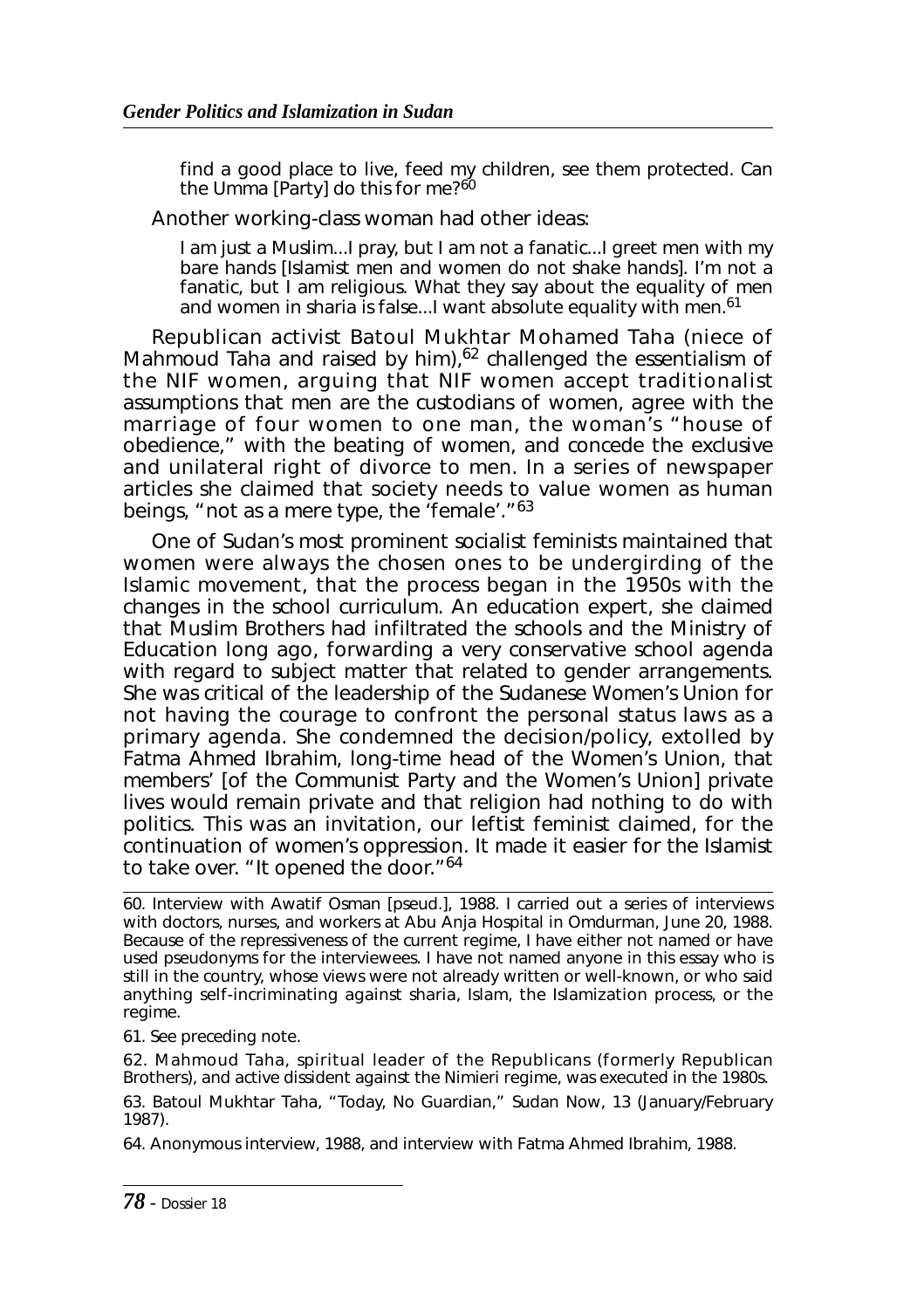Although individual acts of resistance are common, organized resistance is rare. The regime was very repressive from the start, banning the People's Assembly, trade unions, political parties and associations, women's organizations, all non-governmental media, and the like. Organized or even individual opposition to the government is considered very dangerous.

Nonetheless, there was considerable individual resistance to these attempts to remold Sudanese women to fit an ideal image of the Muslim woman. Although many women of the middle-class with whom I spoke expressed doubt that anything would change in their everyday lives if sharia were implemented, there were outcries in 1988 from very religious working-class women. Nurses and workers from Abu Anja Hospital in Omdurman expressed defiance against attempts to shape their lies through sharia. One very old Arab Muslim said she would "take to the streets again" if sharia were reimplemented.

The militancy and defiance of the NIF women was striking, differing from the Islamist men I talked with mainly in the former's insistence that Arab customs and patriarchy have oppressed them. Hasan al-Turabi, the clever strategist that he is, has recognized the appeal to women of ending Arab patriarchy in the name of Islam, and has tried to distance himself from the Arab past with regard to women and other issues  $65$ 

#### *Conclusion*

Returning to the above statement by Hasan al-Turabi, it is true that the activities of women under the military and NIF regime are extensive and public. Women are more socially and politically active now than perhaps at any time in Sudanese history. But how much of that activity is only "allowed" by the men and by the state, or prescribed by the state version of "gender activism." Despite al-Turabi's claim that women entered the political arena "with a vengeance" because they had "been deprived," most of the activism did not emerge through the agitation of the women themselves. Moreover, there has not yet emerged an "Islamic feminism" that might challenge some of the government policies that curtail the free activities of women. After all, this had been a long historical process in which first the Muslim Brotherhood and then the NIF, laid the foundation. Sudanese were resocialized through the schools, the mosques, the military, government media, and other institutions. But the economic qualities of this resocialization overshadowed the

<sup>65.</sup> Lowrie, ed., op. cit.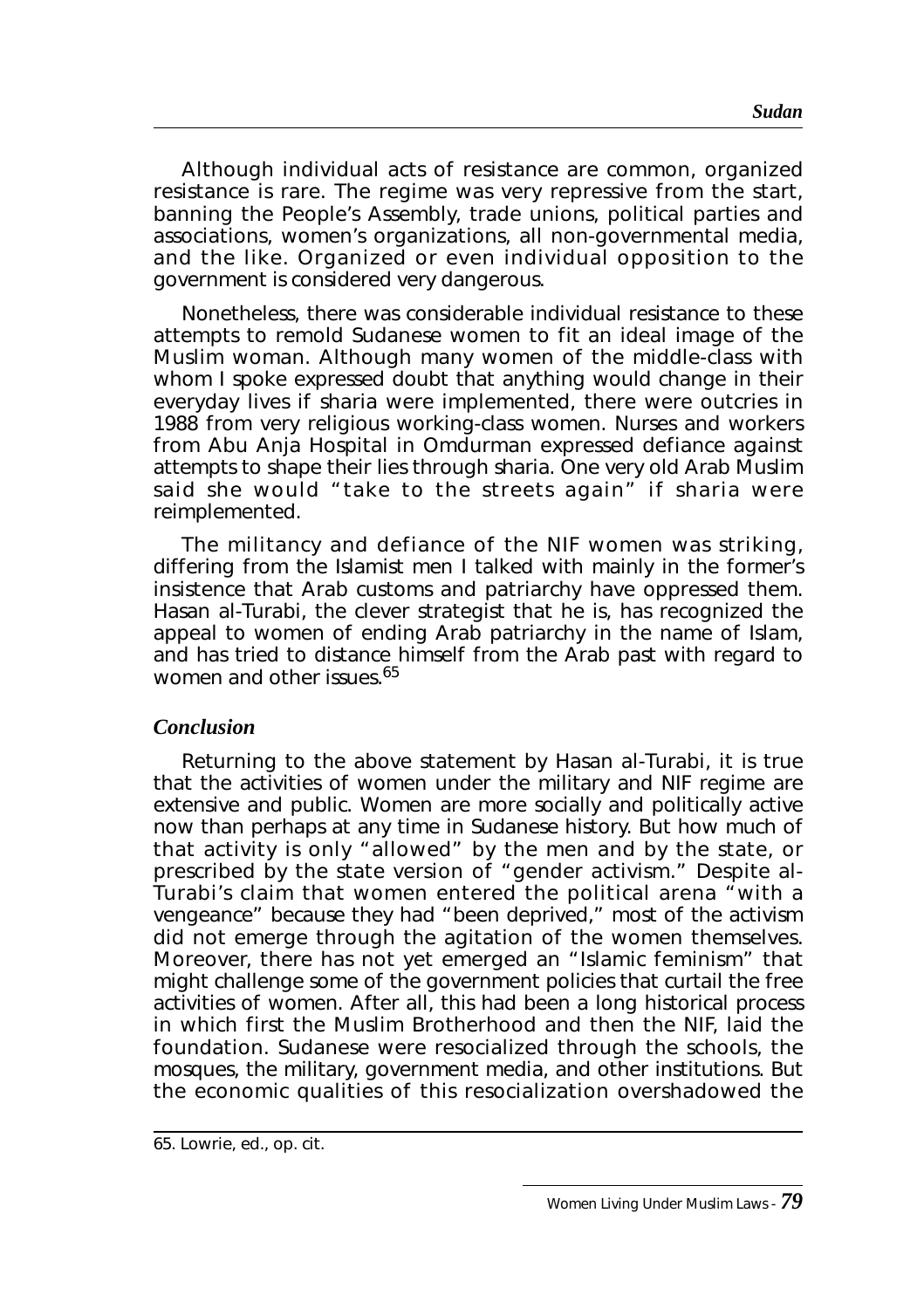cultural forms. It is in this sense that I assert that, even though Islamization and gender politics in Sudan are now closely intertwined, it is not Islam, per se, that explains the condition of women.

Interviews with Islamist women reveal their underlying desire to throw off Arab and other forms of patriarchy, at the same time that, to a considerable extent, the economic self-sufficiency seemingly called for in the Islamic revolution relies on them. Many interviewees stressed ideas about how women should behave and dress at work. The NIF stress on appropriate women's dress in the work place is a statement about control of labor resources in the form of the gender division of labor; it is not about religion. The essentialist views of women expounded by Islamist women quoted above—emphasis on family and child rearing and the importance of women in resocializing the society—are all strategies for the revolution carried out by a group of middle-class capitalists striving to control their own means and mode of production.

In the face of international interlopers, the authentic culture campaign is class-interested and culturally nationalist in the service of those class interests. The cultural legitimacy framework based on Islam verges on essentializing Islam. Women's behavior in the name of the ideal woman is presented as morally central to the ideal family, ideologically manipulated by male-controlled religio-political institutions. For middle-class and educated urban Islamist women, the "gender activists," these are forces that may thwart their own attempts at the redefinition of power and relationship to the state.

Reprinted with permission from: South Asia Bulletin, Vol. XIV, No. 2, (1994) (This journal has changed its name to Comparative Studies of South Asia, Africa and the Middle East).

## *Duke University Press*

Journals Division, Box 90660 Durham, NC 27708-0660, USA.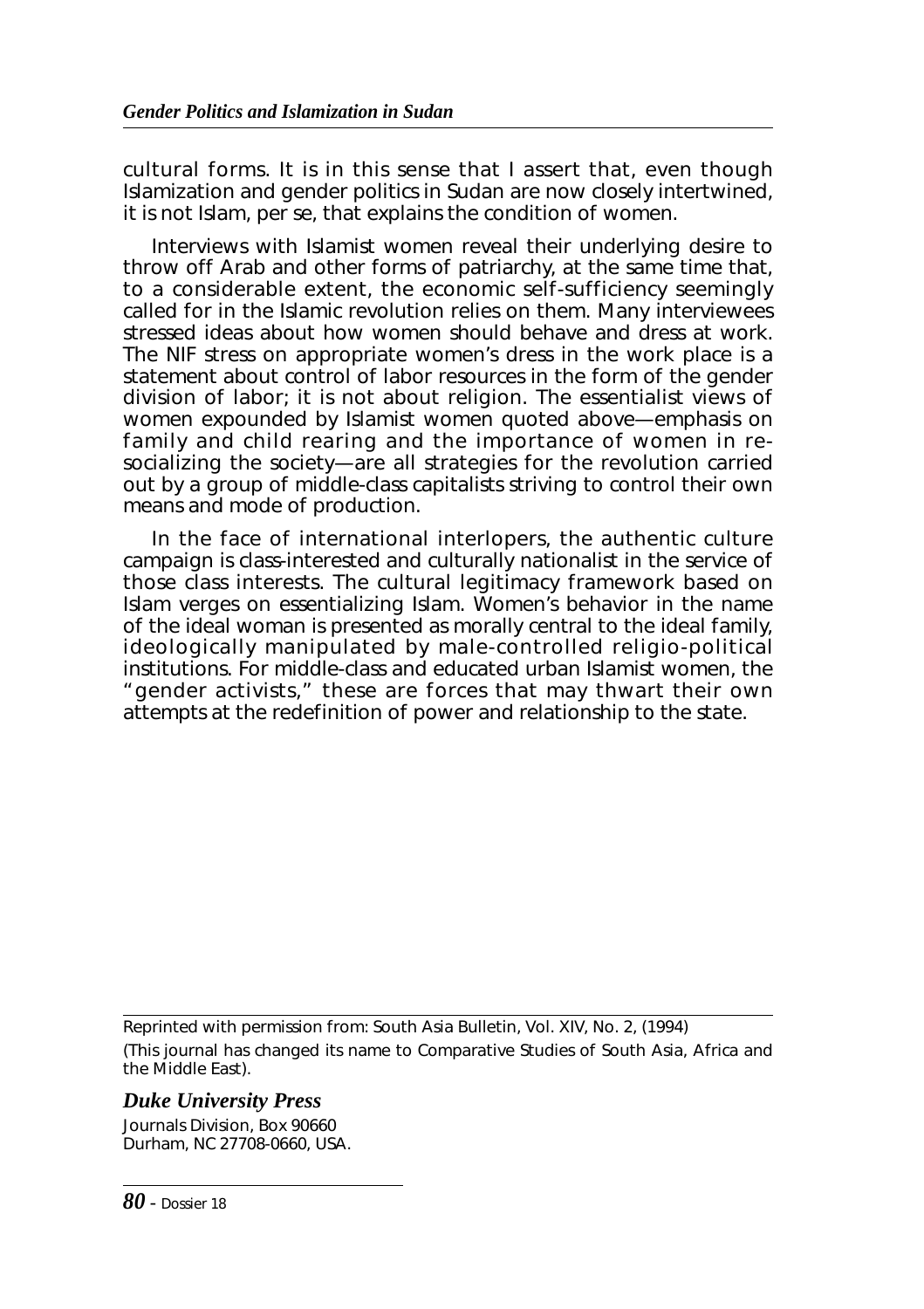## *Legal Aid, New Laws & Violence Against Women In Sudan*

### *Introduction*

This paper will address the issue of violence against women in Sudanese laws. Since 1989 the current government of Sudan enforced legislation and procedures based on Islamic principles. The present legal practices and fundamentalist Islamic discourse violate previously guaranteed constitutional rights to equality in law of women and non-Muslims in Sudan and disregard international standards of women's human rights.

The paper will survey cases in which some of newly adopted laws such as the Public Order Act, the Family law, the Criminal law and other administrative decrees reflect violence, abuse and gendered power relations which are affecting Sudanese women's citizenship and human rights. The study is based on experience gained through advocacy provided to women victims of violence and female prison inmates.

## *Preamble*

Historically, gender oppression has been practiced against Sudanese women as part of the general social, economic and political structure. Patriarchal hierarchy and biases have mediated women's cultural identity, their relationship with the state and the construction of laws. In the process of this socialisation, women's dependency on the men in their lives: fathers, brothers, husbands and later sons, became the norm, while the social environment reduced them to their most biological functions. Even today, women's accessibility to areas such as legal assistance is extremely limited, and a woman's decision to go to court is largely influenced by the approval of her male guardian.

During the period following independence and particularly as from the 1960's women obtained a significant number of political and civil rights such as equality before the law, equality in job opportunities, right to vote, the right to equal pay, the right to maternity leave, the right of ownership and the right to hold public office. However, lack of or little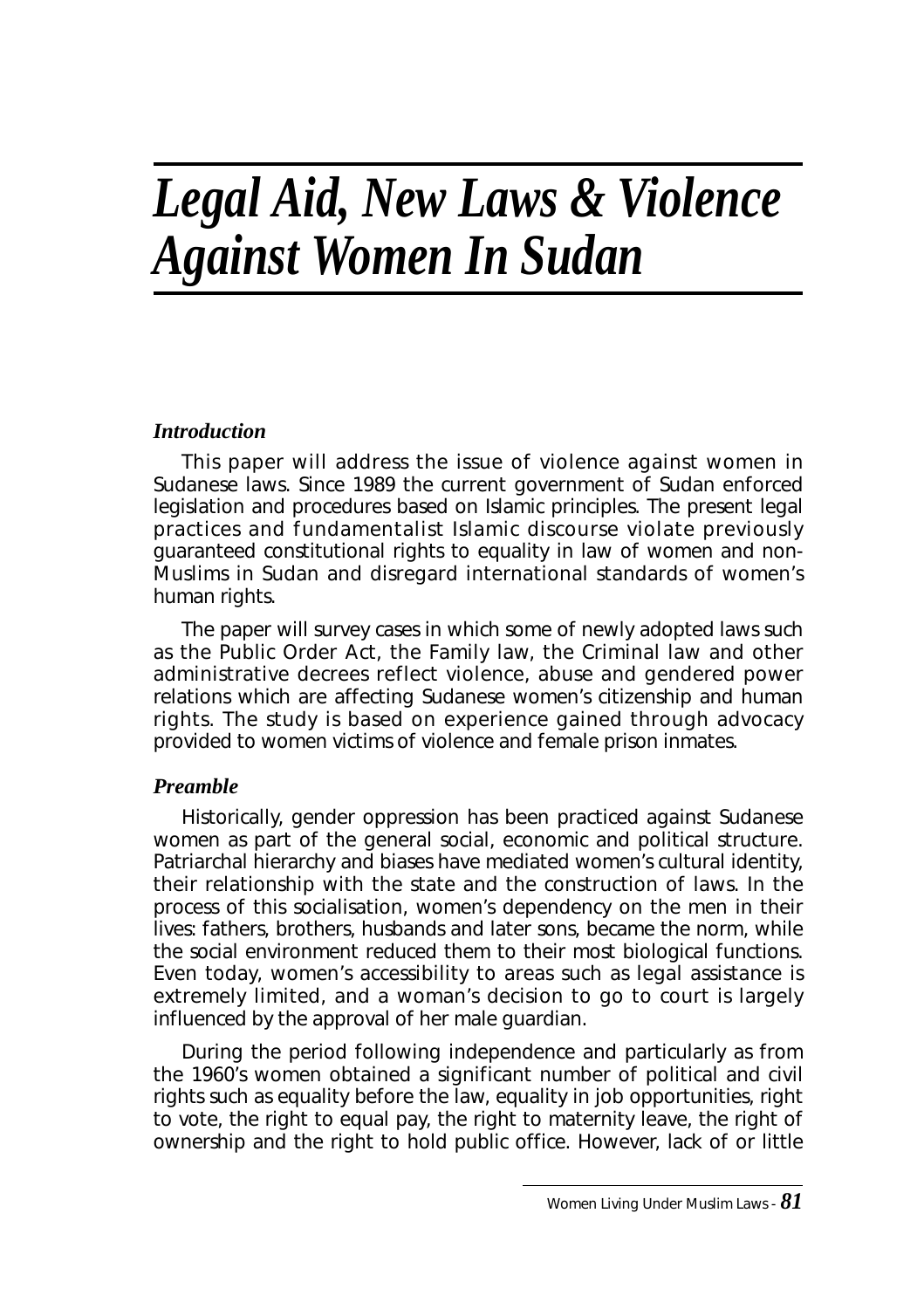education and jobs for the majority left women prey to abusive marriages, harmful custom and traditional practices and exploitative work.

A protracted civil war in the Southern Sudan has furthermore resulted in the plight of hundreds of thousands of Southern Sudanese women who have taken refuge in the Northern towns. Changes in the status of these women have made them most vulnerable to all forms of abuses and violence. Besides enduring the brutalities of the war, non-Muslim Southern Sudanese women living in the capital city Khartoum are also obliged to conform with the strict application of shari'a (Islamic Jurisprudence).

The situation of Sudanese women has been further compounded by a long span of authoritarian governance which culminated in the virulent rise to power of a hard-line Islamic discourse. This development, which began in 1983, has brought in its wake a far lesser commitment to confront gender inequality than had been conceded by previous democratically elected conservative governments. The onslaught on democracy which occurred on June 30, 1989 not only banned all secular opposition, all mass organisations including women's, but also outlawed other more inclusive interpretations of Islamic social justice.

The practices of the present regime in Sudan bear no relation to those outlined in the previous Constitutions of the country (1973, 1985) which provided for equality of women in law and which upheld the diversity of the nation with its multi-ethnic and multi-religious composition. The Constitution is suspended and the entire country is now under a state of martial law.

The legislative power, moreover, has turned its back on all previously recognized international human rights and conventions in respect to women's rights and their development-related activities. Under the present Islamic laws, women are subjected to direct violence sanctioned and condoned by the state in which law and authority are used as tools. Penal measures include the penalties of flogging, stoning and the imposition of a dress code, as well as restrictions on women's economic activities, freedom of speech, movement and association, and lack of respect for ethnic, religious and linguistic minorities.

This paper will attempt to show a significant portion of the present government's actions are directed against women.

This reality has created a diffuse sort of violence against women as evidenced by inequality before the law, socio-economic discrimination, the dissemination of fear, insecurity and political manipulation. Thus excluded from the public arena and threatened in the domestic sphere, Sudanese women are being denied their full talents of citizenship.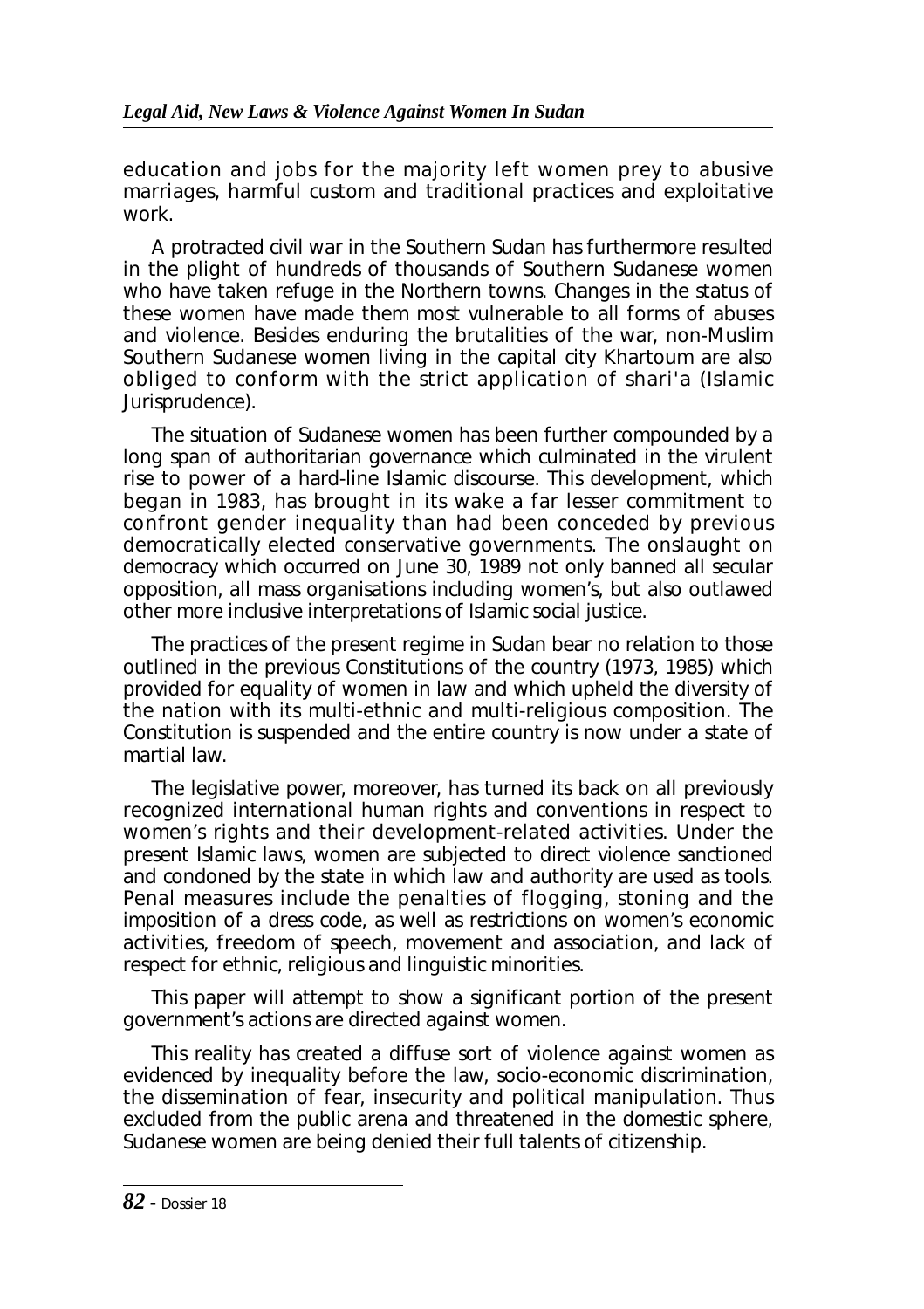In Sudan of today many of the best educated and highly skilled women are leaving the country thus contributing to the "brain drain" as a result of the fact that their attentions have been diverted from the fundamental challenges of socio-economic development.

#### *The Public Order Act*

These are new laws to the Sudanese legal tradition and were issued after the 1989 coup which also witnessed the suspension of the Constitution. They originated as constitutional decrees, their source is the President of the Republic.

The Public Order Act was introduced to storm against society's "immorality", to penalize alcohol consumption, to organise market places and to control public appearance. Most of the provisions of this law are regulated by criminal courts. Provisions 77, 78, 79 of the Criminal law constitute the majority of cases against women which include: disturbance of public order, consumption of alcohol or dealing with it. The penalty for these offenses is forty (40) lashes (flogging) if the offender is Muslim, imprisonment and payment of a fine. Yet, most of the cases involve non-Muslim women.

Public Order Courts are mandated to provide speedy justice for violations of the Public Order Law. In these courts, which are similar to exceptional or military courts, women arrested directly from their homes or one day before the trial are brought before the judge who then issues a speedy court ruling. Women are flogged on the spot. They have no access to defense counsel and are not given the opportunity to appeal their sentences in proceedings meeting previous Sudanese legal norms for a fair trial On some occasions when lawyers tried to intervene on behalf of the women, they were led out of court by the police forces. The justification given for the expeditious nature of these rulings is that a normal court hearing takes a longer time, whereas in these courts (which may last less than twenty minutes) only one hearing is deemed sufficient.

Summary justice violates due process, and is stripping ever larger segments of Sudanese women of control over their lives. Most of the women sentenced by Public Order Courts are non-Muslim Sudanese women who have been displaced by the on-going conflict in Southern Sudan. They have fled from the bloodshed, famine and insecurity and have become heads of households with hardly any means of livelihood. Moreover, these communities abide by their own traditions and socialising customs in which the consumption and brewing of alcohol are not prohibited, unlike in the towns of Northern Sudan where the prevailing shari'a laws are strictly applied. This has led to large numbers of Southern Sudanese women ending up in prison, where alcohol offenses constitute 80% of all 'crimes' registered. Consequently, the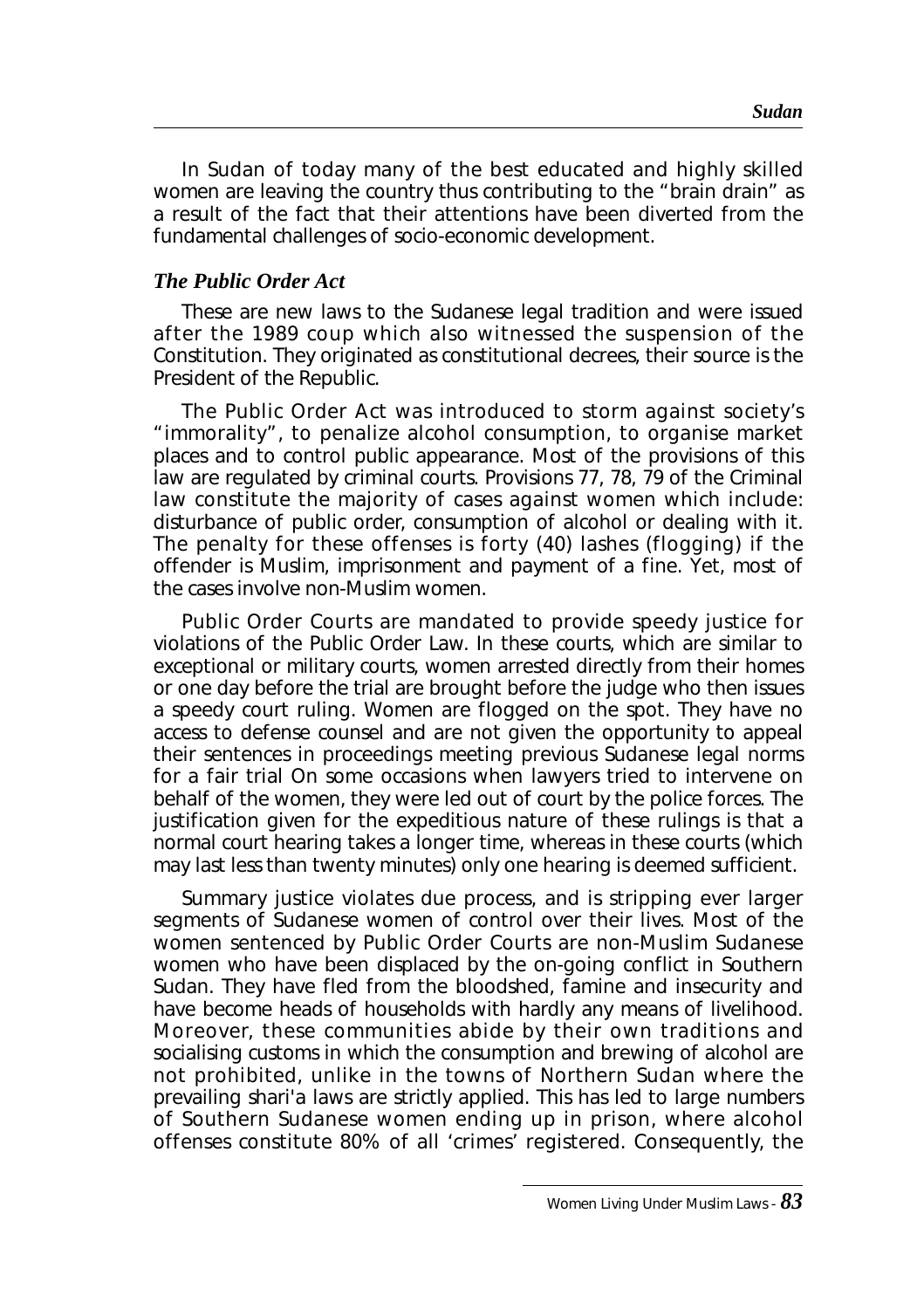Public Order Laws are insensitive to the conditions of these women for whom brewing of alcohol for sale has furthermore become a means to sustain themselves and their families.

#### Case

Akol Ariel is a woman from the Dinka tribe, married, with three children. Her house was raided by the Popular Police Force when she and her family were celebrating her sister's wedding. All her brewing equipment was confiscated on the spot. Akol tried to explain to the police that alcohol consumption is a social habit particularly at weddings. Her explanation was rejected. She was taken to court and sentenced to pay a fine. Being poor, there is no way that Akol can pay the fine, which means her prison sentence will be extended.

The Public Order Law contains another provision concerning "moral cleansing". Under this law, the police can stop any woman in the street on the grounds that she is improperly dressed, meaning not strictly adhering to the Islamic "hijab" (generally a loose garment covering head to foot which does not reveal the contours of a woman's body). Infractions of this dress code are immediately punished by dragging the women involved to the nearest police station, where they are insulted and humiliated. Likewise, all female students are prohibited from entering institutions of higher education unless they conform with the Islamic dress.

These measures constitute an assault on women's identity and dignity and are aimed at them solely on the grounds of their gender, treating them as bodies "which invite acts of immorality". Their impact has created a continuous sense of insecurity among women.

The Public Order Law also penalizes prostitution and/or other "shameful conduct". This means that a woman can be charged on grounds of mere "suspicion of the intention of prostitution".

#### Case

Zeinab Yohanis, an Ethiopian woman married to a Sudanese, was arrested while she was watching TV in the company of friends, and charged under article 5 of the Criminal Law. As she was pregnant, the judge exempted her from flogging (article 35 prohibits flogging of the elderly and the sick). However, Zeinab was flogged just the same. As a consequence, Zeinab lost her unborn baby...

The fourth section of the Public Order Law contains general provisions such as the segregation of sexes in public transport seating and the separation of men and women in public places. Violation of this law requires payment of a fine of five thousand (5000) Sudanese pounds or twenty-five (25) lashes or both punishments. These measures are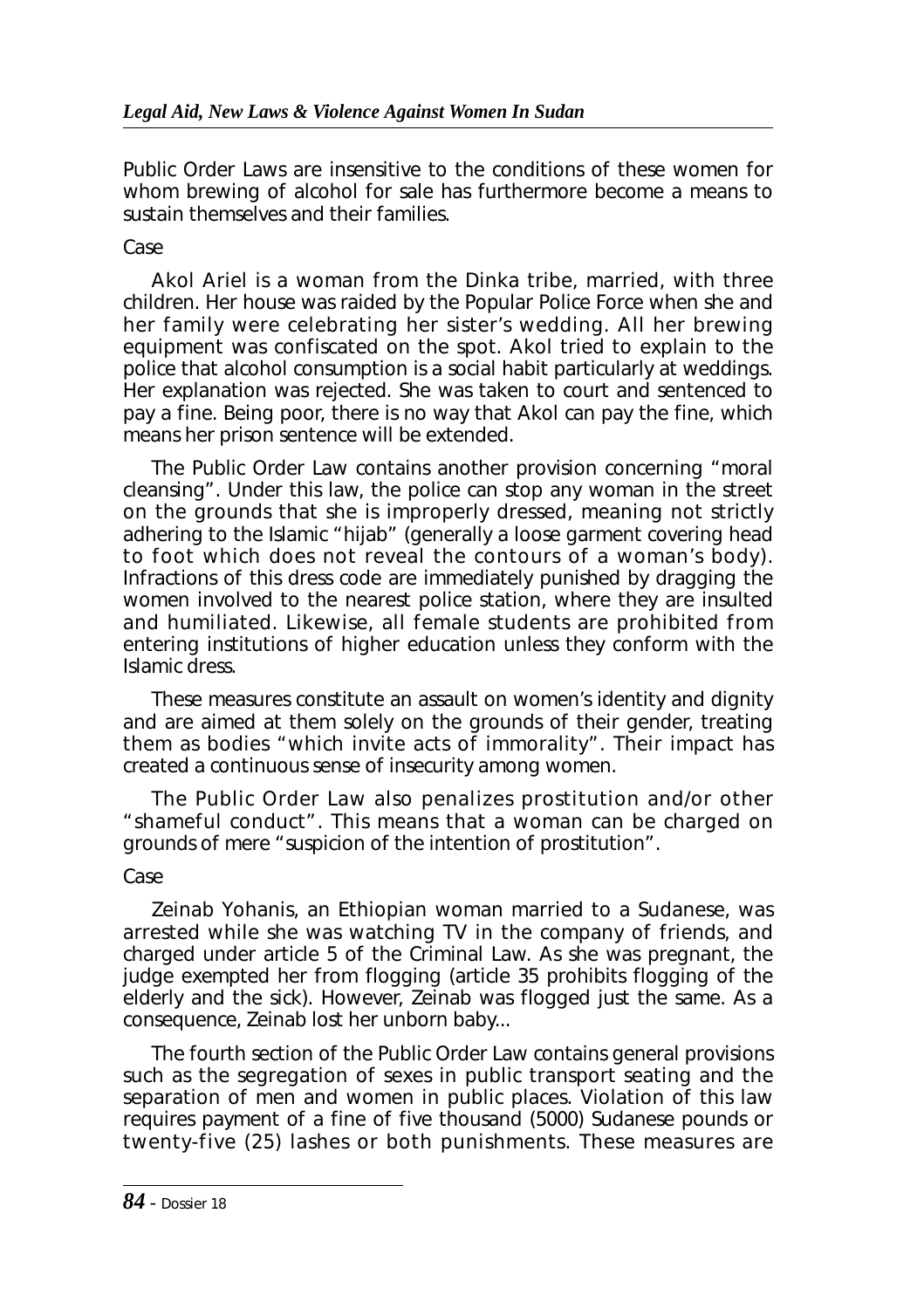particularly inappropriate, given the fact that they have not been taken in response to any women's campaign for separate bussing as was the case, for example, in Bangladesh where women's groups specifically demanded separate bussing to and from the work place as a preventive measure against acts of violence. The provisions of this law, therefore, contain elements of criminal intent, designed to victimize Sudanese women rather than to seek their protection.

The Public Order Law does not provide any safeguards against the abuse of women with refugee status in Sudan, who, due to their precarious situation, may not have in their possession such documents as a marriage certificate when they are arrested.

#### Case

In Omdurman prison we met with an Eritrean refugee woman, Lotus Farmatin, 30 years old, housewife, Christian, mother of one child. She lives in Gireif, east of Khartoum. Lotus was charged with adultery under article 156 of the Criminal Law (meaning sexual relationship outside marriage). Her story is as follows:

She was in disagreement with her husband whom she married before seeking refuge in Sudan. Things deteriorated between them until it reached the police. The judge asked to see her marriage certificate which she was unable to provide. She was subsequently sent to prison with her eleven month old baby. Due to conditions in the prison, her child died and Lotus suffered a mental breakdown...

The Public Order Law also punishes informal sector activity which is generally practiced by poor women trying to survive by selling tea and coffee. Besides being harassed by passers-by, petty thieves and men seeking their bodies, these women are also subjected to "sweep campaigns" (Kasha) designed to "cleanse the city ". Their meager utensils are usually confiscated on the spot, while most of them risk flogging as they cannot produce the license required to set up a trade...

#### *Family (Personal) Law*

Family or Personal Law is the legislation which regulates affairs concerning engagement, marriage, divorce, child custody, inheritance, ascendants, and will.

This Law was issued in 1991 again in the absence of democratic debate and without the participation of the women whose lives are the most affected by the provisions inherent in this Law.

The most flagrant discrimination against women stipulated in the provisions of this Law on which we shall focus concern the following: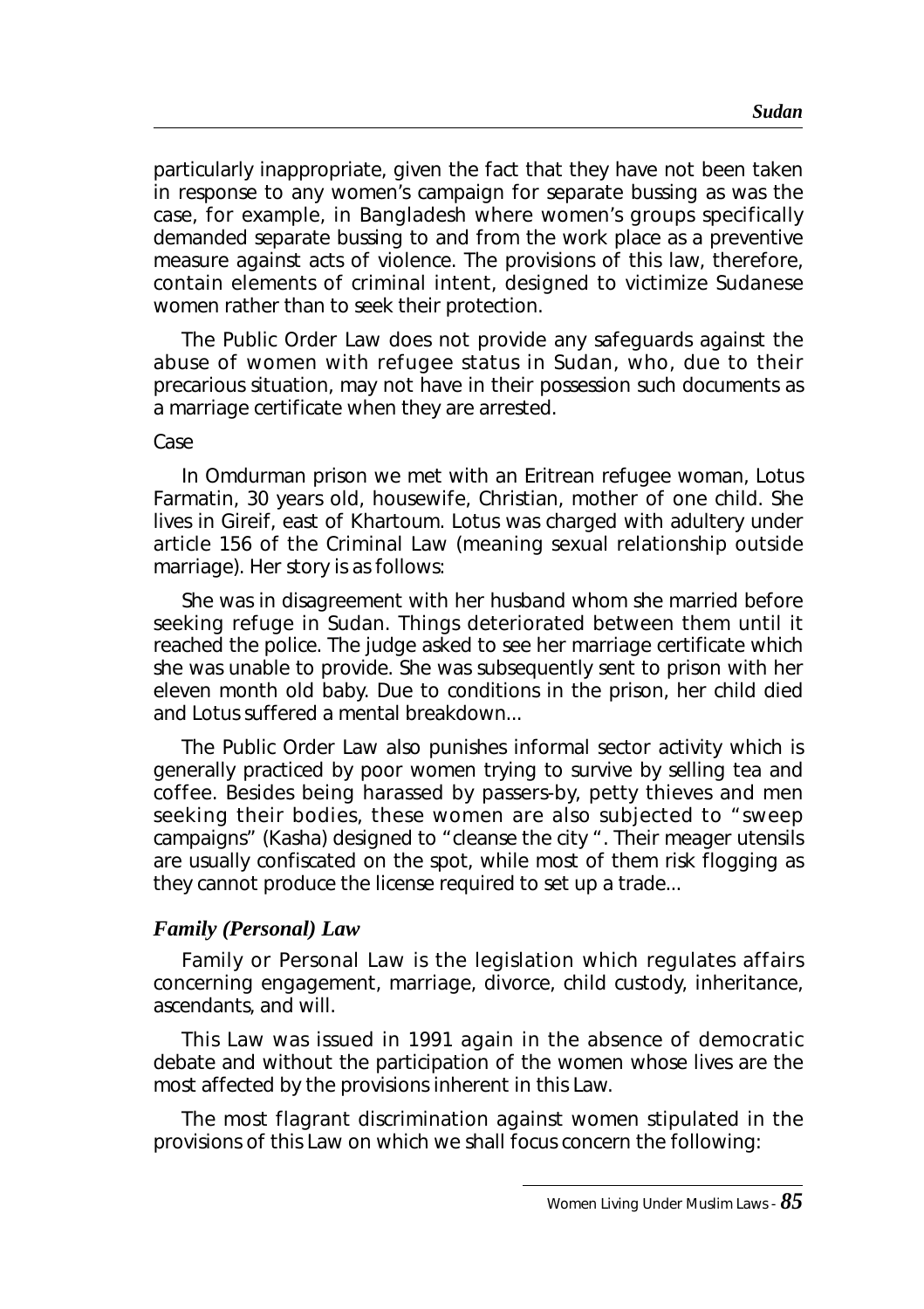## *The Marriage Contract*

According to M. Saeed Al Ashmawi (1992, p.88), the marriage contract is civil even in shari'a and is not a religious contract. It occurs when an adult female and an adult male agree to their union. However, religious movements have given this simple act of acceptance a religious tenor which was unintended in shari'a.

In article 11 of the Family Law 1991, marriage is defined as a contract of (sensual) "pleasure" between both parties according to shari'a. However, "pleasure" as defined in this interpretation is removed from the reality of the vast majority of Sudanese women who have been socialised by custom AND religion into believing that the husband has a sexual right over his wife, as well as the right to enjoy sexual relations with his wife whenever he so wishes, while the woman, if she practiced the same right would be a source of (heavenly) malediction. These "beliefs" are among the main reasons why women rarely seek divorce in court.

### Case

Fatma A., lives in the outskirts of Omdurman. Her husband refused to pay maintenance allowance to her and her three children. He continued, however, to demand to sleep with her. She resisted his demands and so he started to beat her, forcing her to give in to his demands.

We followed Fatma's case until we succeeded in obtaining her divorce in May 1996. However, our defense was based on the fact that the husband had stopped paying the maintenance allowance, as our real case for her, which is forced sexual relationship or rape, would not have convinced the judge under the prevailing interpretation of marriage in Sudan.

## *Guardianship*

Articles 32, 33, 34 stipulate that the guardian or protector (Wali) of a woman should be a sane and mature male. This provision further states that no marriage can be signed without the authorisation of the guardian: father, brother, uncle. Should a woman marry without her guardian's consent or without his knowledge, the Law gives the latter the right to call off the marriage. In cases where a woman does not consent to a marriage, the guardian can go through with the signature of the marriage in spite of that. Provisions such as these are reflective of the patriarchal power over women in which Law and authority are used as tools. This is a violation of Section B, article 16 of CEDAW: "the same right freely to choose espouse and to enter into marriage only with their free and full consent".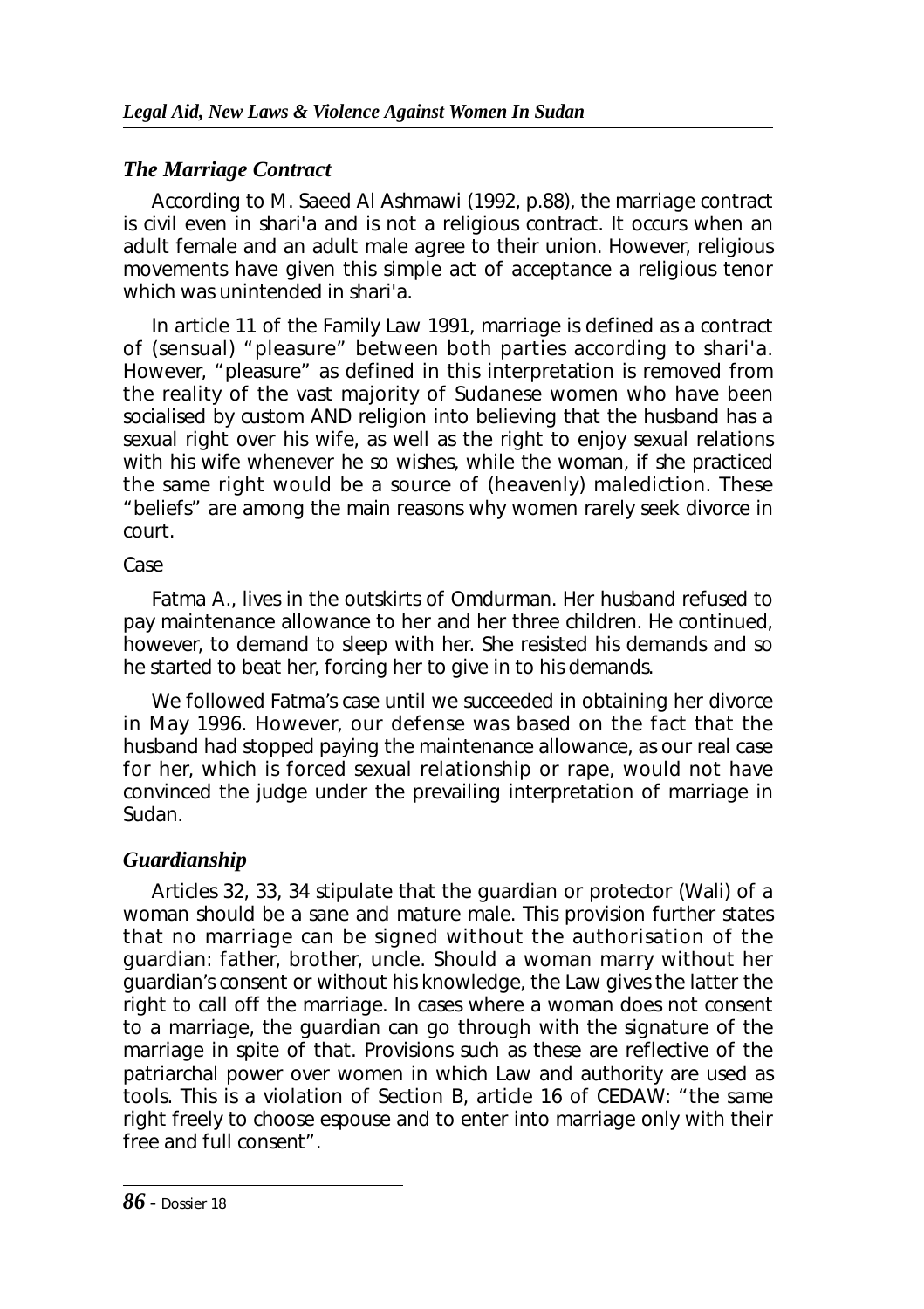#### Case

Haram S. is a 12 year old (!) girl who we met at the shari'a court in Khartoum North. Her father had given her away in marriage without her consent, and she did not even know the whereabouts of her "husband". Our office followed her case until we obtained her divorce. As the Law does not specify an age for marriage, this subjects young girls in Sudan to grave violations of their human rights.

The consent of a male guardian or blood relative is also required by all women, regardless of their age or profession. Women called to attend conferences abroad have experienced this gross violation of their freedom of movement, and above all their dignity, as this guardian can sometimes be their own son or a younger brother !

## *Polygamy*

The Law does not prohibit polygamy and is silent on any restriction in the number of wives a husband can take in marriage. Moreover, the Law does not give the wife the right to divorce when her husband takes another wife. Many pending court cases are of women who are unaware that their husbands have taken a second (third or fourth....) wife.

## Case

Mariam H. A., lives in Haj Youssif, East Khartoum. She is from the Nouba Mountains (South-West Sudan), married, with three children. Her husband took a second wife and started beating her. She filed a complaint of battering and abuse. Her husband admitted to battering her in front of the court, but the ruling was not divorce. We changed the reason for demanding divorce, and after a long time, the divorce was granted....

## *Administrative and Labour Laws*

The participation of Sudanese women in public service began in the 1920's, and was then restricted to the fields of teaching and health care. With the expansion of educational opportunities, more and more women entered the civil service. The presence of women in the civil service had a profound impact on the amelioration of working conditions and labour laws for women throughout the country. Women obtained equality in job opportunities, equal pay with men, the right to maternity leave and the right to hold public office.

Since 1989, the exercise of these hard-won rights has been severely restricted by two major developments: political control and coercion aimed at weakening the position of women in Sudanese society.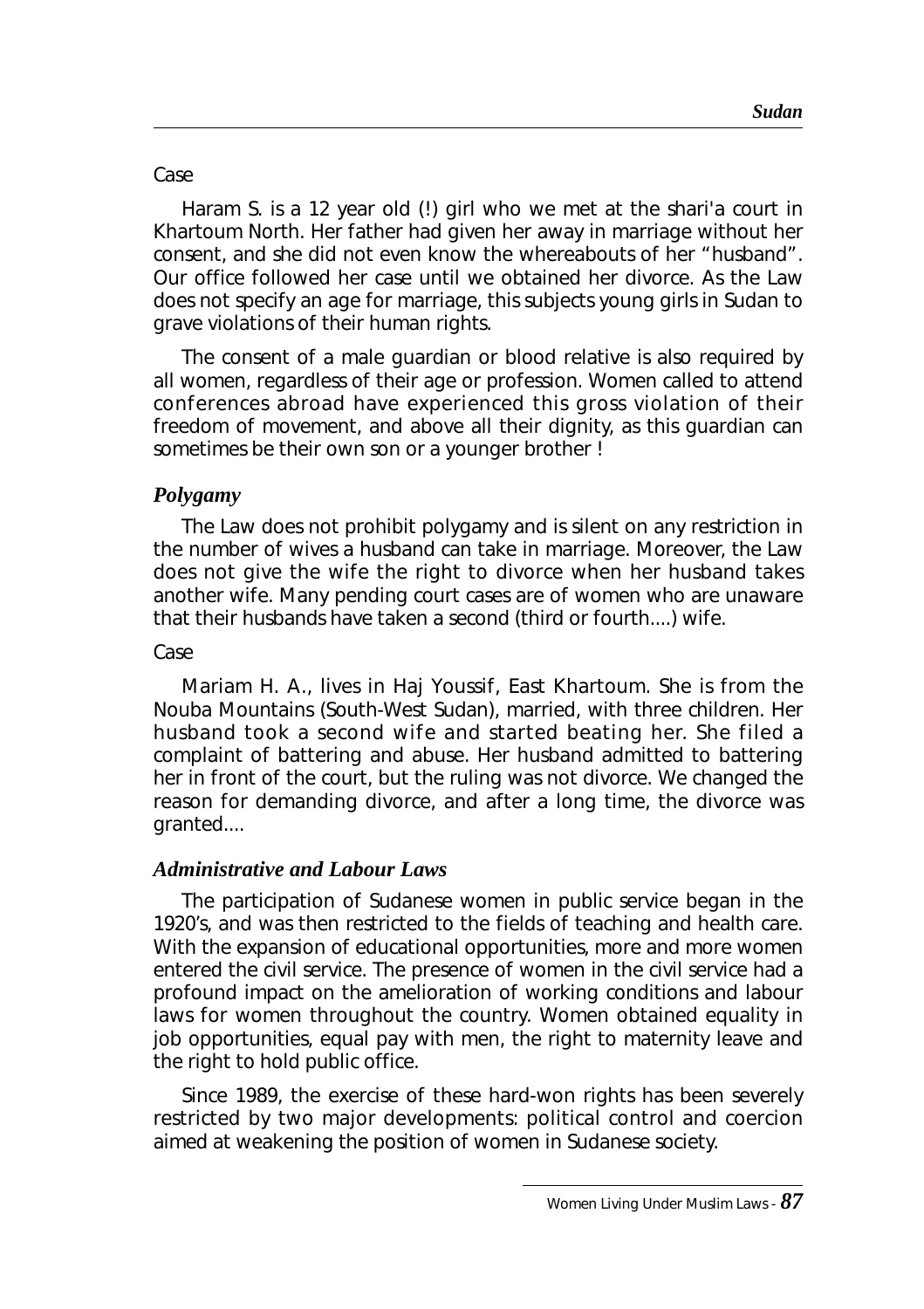## *Dismissal for Public Interest*

After seizing power in June 1989, the present regime set out on a massive purge of the civil service and of the institutions of civil society. Thousands of men and women were fired from government jobs for "Public Interest" reasons, meaning in plain language (that they are) politically incorrect. Many professional women from the Judiciary and Foreign Affairs ministry were sent to retirement. Privatisation of banks later led to government layoffs of women on grounds of economic austerity measures. In private sector employment, cases of dismissal are related to pregnancy or maternity although this is not mentioned in the dismissal letter. This occurs in spite of the fact that the Sudan is signatory to the agreement which forbids dismissal of female workers on ground of pregnancy or maternity.

The neutrality of the civil service has thus been completely eroded.

## *Recruitment, Promotion and Public Appearance*

While present and previous labour legislation prohibit sex discrimination in recruitment policies, in actual practice certain institutions such as the Judiciary, the Universities and the Foreign Affairs Ministry are restricting the employment of women. This is so in spite of the fact that the law stipulates that public sector employment is based on free competition and on the basis of qualification. In actual fact, the case of Sarra Y. which follows has become only too familiar to female University graduates.

## Case

Sarra Y. graduated from the Faculty of Veterinary Science; her qualifications permitted her to apply for the job of teaching assistant at the University. Her demand was rejected, and a male colleague with a lesser qualification was chosen for the post...

In the area of promotion to a higher scale in office, discrimination on the grounds of religion and gender has lately become the norm. The general procedure is that the head of the department concerned would present a report on the performance of the candidate due for promotion. However, most of the heads of departments who write these reports are men, and one of their latest prerogatives is to add five (5) points to the general evaluation report if they consider that the woman's "public appearance" is in conformity with the teachings of Islam.

This is a notorious development which does not equally apply to men, and had never existed in the Labour Laws prior to 1994.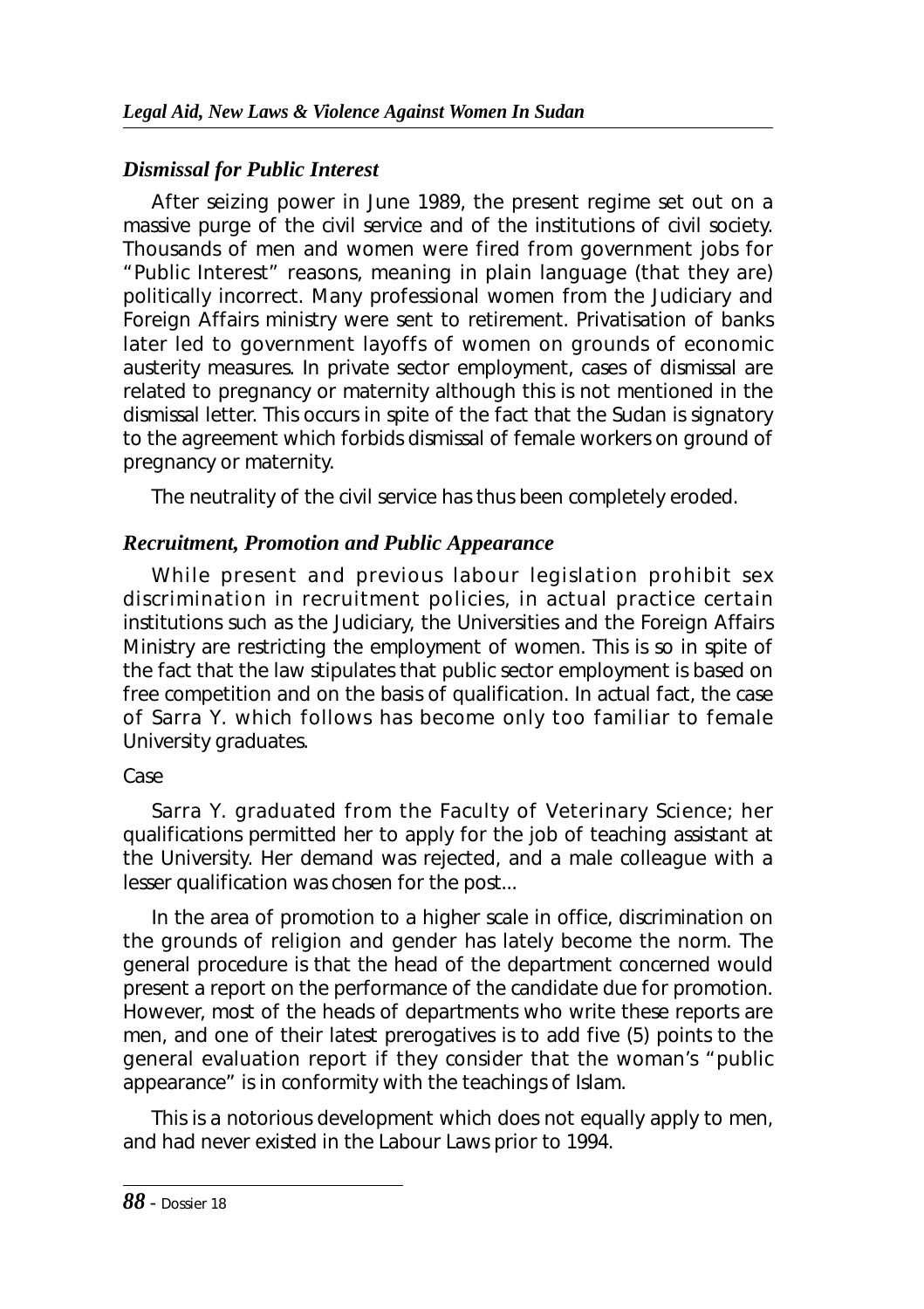#### *Criminal Law 1991*

Criminal Law defines the forms of conduct which are unacceptable to the society and stipulates them in the form of crimes punishable by law.

We shall refer here to two main issues which demonstrate the way in which the current criminal legislation discriminate against women and violate their human rights.

Article 92 of the Criminal Law makes it a condition that only a woman can (body) search another woman. This remains theoretical if we consider that the entire police force includes in its ranks forty-five (45) women police officers, in addition to one hundred and seventy-one (171) police women. The insignificant number of women police officers leaves women prey to the most demeaning forms of violence, particularly sexual molestation during night shifts, when women officers are generally not on duty. Fearing their superiors, most of the female police officers are silent about the situation.

Conditions are particularly alarming in the women's and juveniles' prison where there are no separate quarters for underage inmates and adults. At the same time no special care is provided for young children living with their incarcerated mothers. This has led to an increasing number of child deaths in Sudanese prisons.

Articles 68 and 69 of the Criminal Law concern so-called Public Disturbance Offenses: riots against the State or illegal gatherings, which may lead to punishments ranging from incarceration to payment of a fine or both. However female offenders are not judged according to these provisions, but are subjected to physical and psychological violence by Security agents. In the best of cases, women who commit such offenses are sent to Omdurman Prison for Women where they are kept with other women criminals, as there are no separate areas for women political prisoners.

#### Case

S. A. N, a University Lecturer whose brother was sentenced to death, is an opponent of the regime and was exposed to the situation in the women's prison. She was unable to find a proper place to settle down in the prison until the social workers gave her their office. She was detained under these conditions for three months which were extended to a further three months...

Another case is that of a young woman whose husband was arrested and sent to jail. When the security agents came for him, they searched the house and found some anti-government leaflets. They threatened to rape the young woman if she did not inform them of her husband's whereabouts. A nursing mother, she was denied access to her baby for a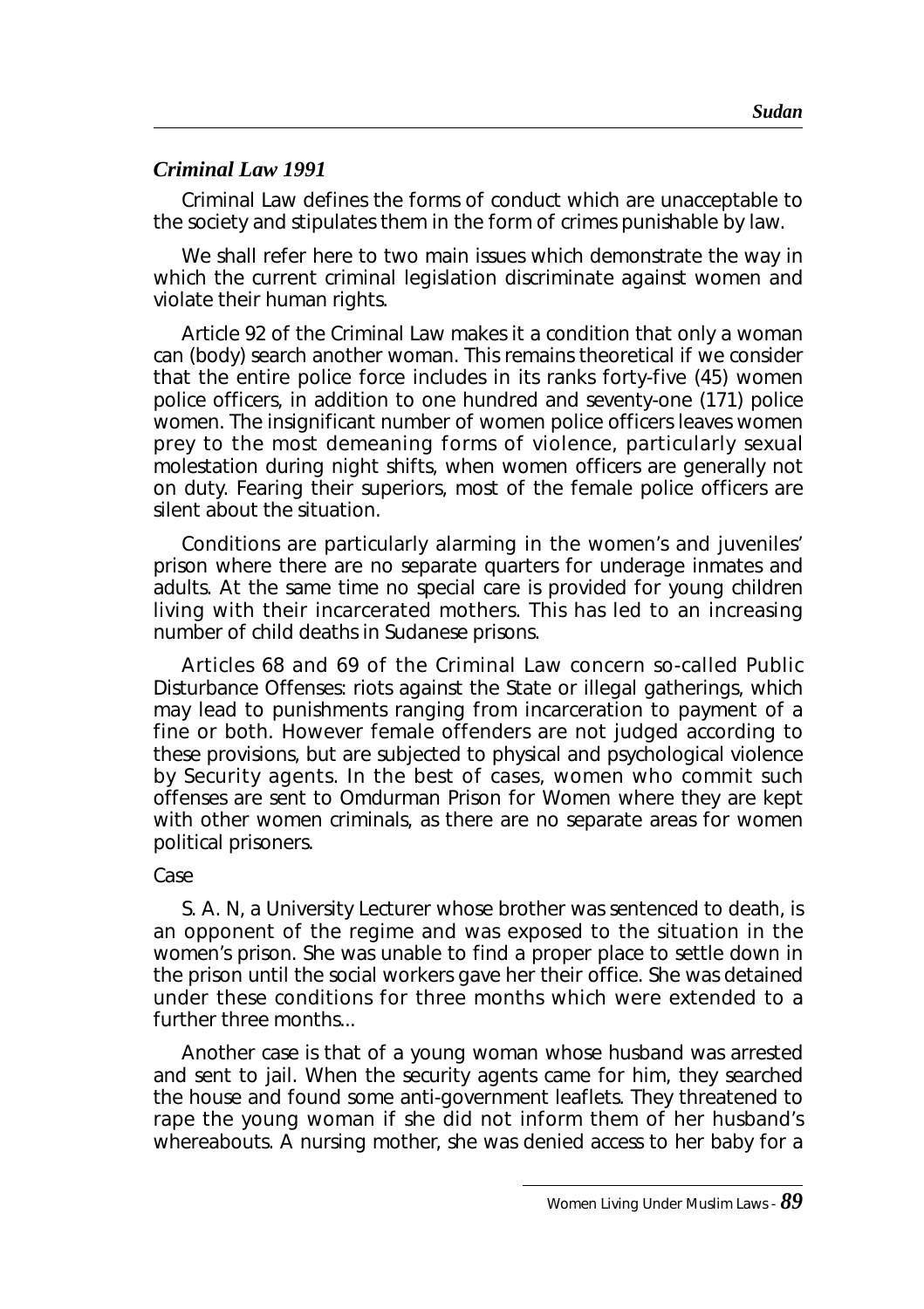long while which affected her mental health. As a result, the young woman and her family later left Sudan.

There are thousands of women like the cases mentioned above who have been tortured, abused and kept for days on end in the offices of the state security.

## *Perspectives on an Agenda for Action*

At the UN World Conference on women in Beijing in September 1995, the official Sudanese women's delegation expressed reservations to the following Articles in the section on Violence Against Women:

#### Articles 113:

Physical, sexual and psychological violence occurring in the family, including battering, sexual abuse of female children in the household, dowry-related violence, marital rape, female genital mutilation and other traditional practices harmful to women, non-spousal violence and violence related to exploitation.

#### Articles 124:

Condemn violence against women and refrain from invoking any custom, tradition or religious consideration to avoid their obligations with respect to its elimination as set out in the CEDAW.

This does not bode well for the immediate future of a violent-free society for the women of Sudan. How to move beyond the exclusive and retrograde views espoused by Muslim fundamentalist men AND women will remain a particular challenge for the women in Sudan. Meanwhile, a valuable contribution to stem the spread of "fundamentalist" violations of Sudanese women's human rights would be to provide sustained support to those groups that are attempting to act outside the sphere of the present state in Sudan.

In correlation with the above, and with the knowledge that international documents have little power in forcing the compliance of governments with their provisions, pressure should nevertheless be brought to bear on the Sudanese government and its legal advisers to ratify the Convention on the Elimination of all forms of Discrimination Against Women as well as all the conventions concerning women's rights. As some twenty-nine African states have ratified the Convention including three states where Islam is the state religion (Egypt, Libya, Tunisia-with reservations limiting its meanings nonetheless), it would appear that there is now more space for regional lobbying on the issue of African women's oppression than in the past, and this potentially transformative occasion should not be missed.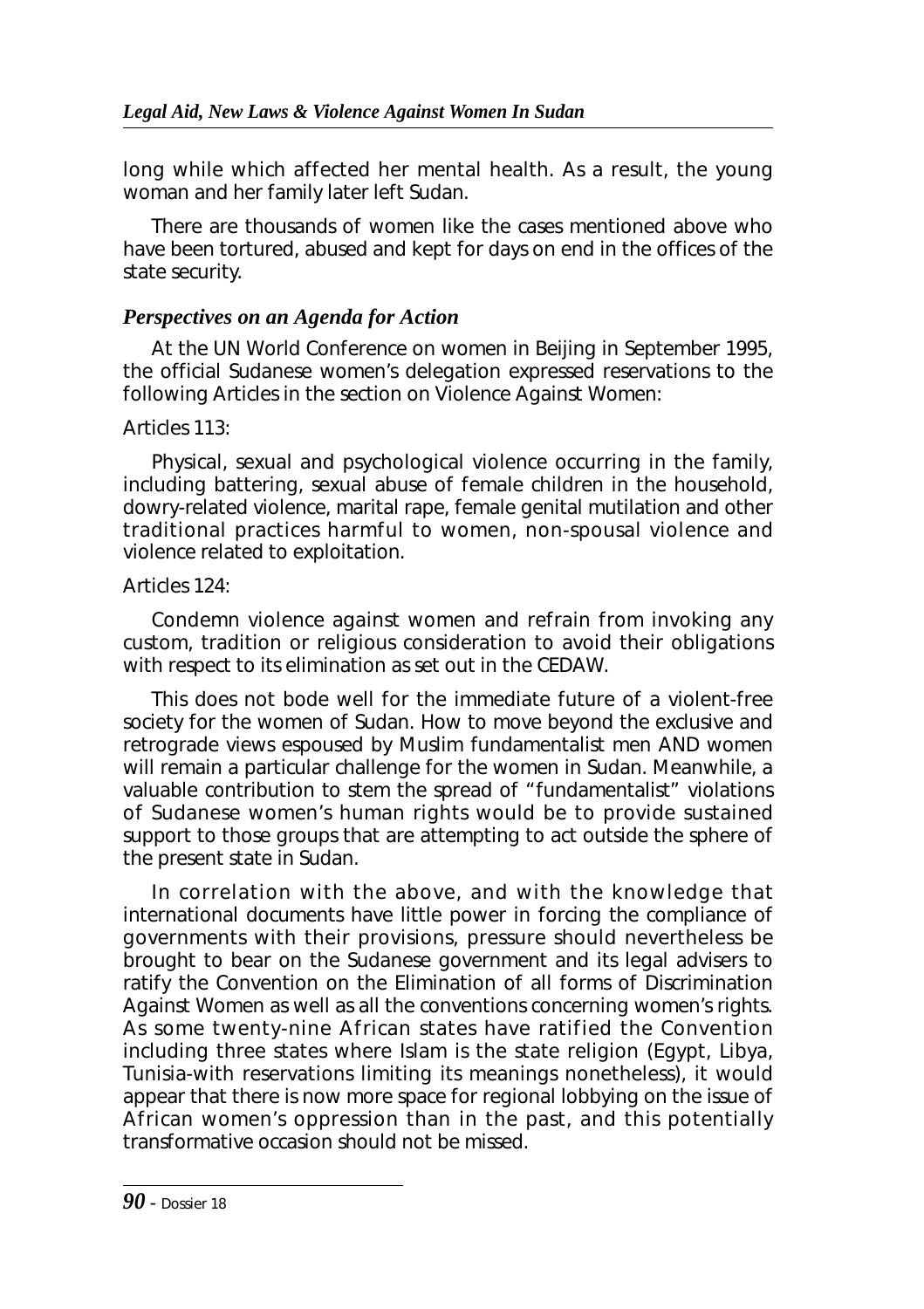## *News report: Draconian Law on Public Decency passed in Sudan*

KHARTOUM, Sudan October 22, 1996 (PANA) — Authorities in Khartoum, capital of the Sudan, Tuesday, adopted a law that seeks to separate men and women in public places and public gatherings and introduce strict "decency" rules.

The public order, that touches on everything from drinking to dressing, regulates public conduct along the tenets of the Islamic Sharia'a law.

The law, passed by the Khartoum state council, says men and women attending public parties such as wedding parties and galas, should be separated by a barrier and they should not sit facing each other.

Women using public transport will not be allowed to sit on the seat near to the driver and the verse from the Koran asking the believers not to look at the opposite sex should be written clearly on the bus wall.

Owners of cars used for public transport should not write any expression or word that offends the public taste inside the carriage, the law further says.

The law bans the use of tape recordings of "obscene" songs in public transport, public and private places.

Smoking is prohibited in public transport or closed public places, the law stipulates.

In case of demonstrations and popular processions men and women should march in separate columns. Women should be separated from men in public meetings and political gatherings as well.

Men and women, the law further demands, should sit separately in places of recreation.

Women are not allowed to "move about in marketplaces at night unless with a close male relative."

No sports should be performed with short or tight fitting clothes that may reveal the structure of the human body.

Women sports should be performed in private places and away from places frequented by men, the law adds.

Called the Provisional Decree for Public Order of the State of Khartoum for 1996, the law bans the allocation of dark areas in public places where individuals and groups can sit.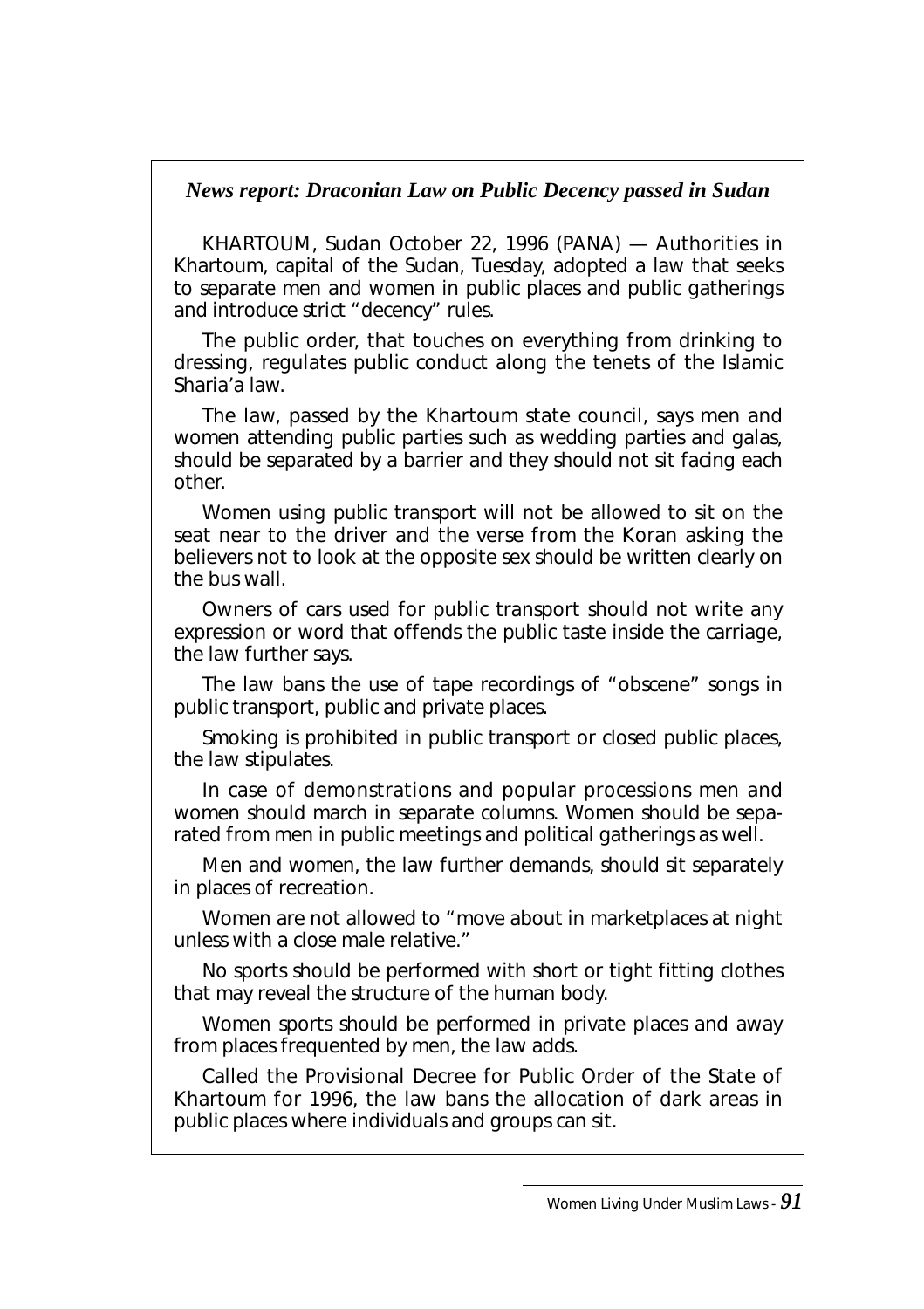Members of folklore troupes are obliged to put on dresses that cover the body when perfoming their shows, the law says.

No person, male or female, should go out of his house without wearing clothes that well cover the body.

The taking of or trafficking of alcohol and narcotics is prohibited in public and private places.

The law bans the taking, developing, trafficking and displaying of pictures that contain scenes of naked bodies.

Individuals and groups taking part in picnics, of all sorts, should observe this law.

Males are obliged not to wait near girl schools or the roads leading to these schools without justification.

Public places that render services near girls schools or the roads leading to these schools should not use dark glass windows or curtains at the entrances and such places should be well lit.

The law also demands that private schools should separate male students from females.

Pupils are not allowed to move about outside the school fence during the schoool day without obtaining permission from the school.

Urinating and defecating is prohibited on roadways.

Cards and the like should not be played in front of houses or on roadways.

The Khartoum council has suggested a comprehensive media campaign to explain the law to the public.

Sudan adopted the Islamic sharia'a law in 1983. In 1991 the government of General Omar el Bashir issued an amended version of that law.

In 1992 the government adopted federal rule to run the culturally and ethnically diverse country of 26 million.

Now it remains to be seen whether other states with Muslim majorities would issue laws similar to the Khartoum law.

Already courts in northern Sudan apply the Islamic penal code that prescribes certain punishments for thefts, liquor drinking and adultery according to the teachings of the Koran or the tradition of Prophet Mohammed.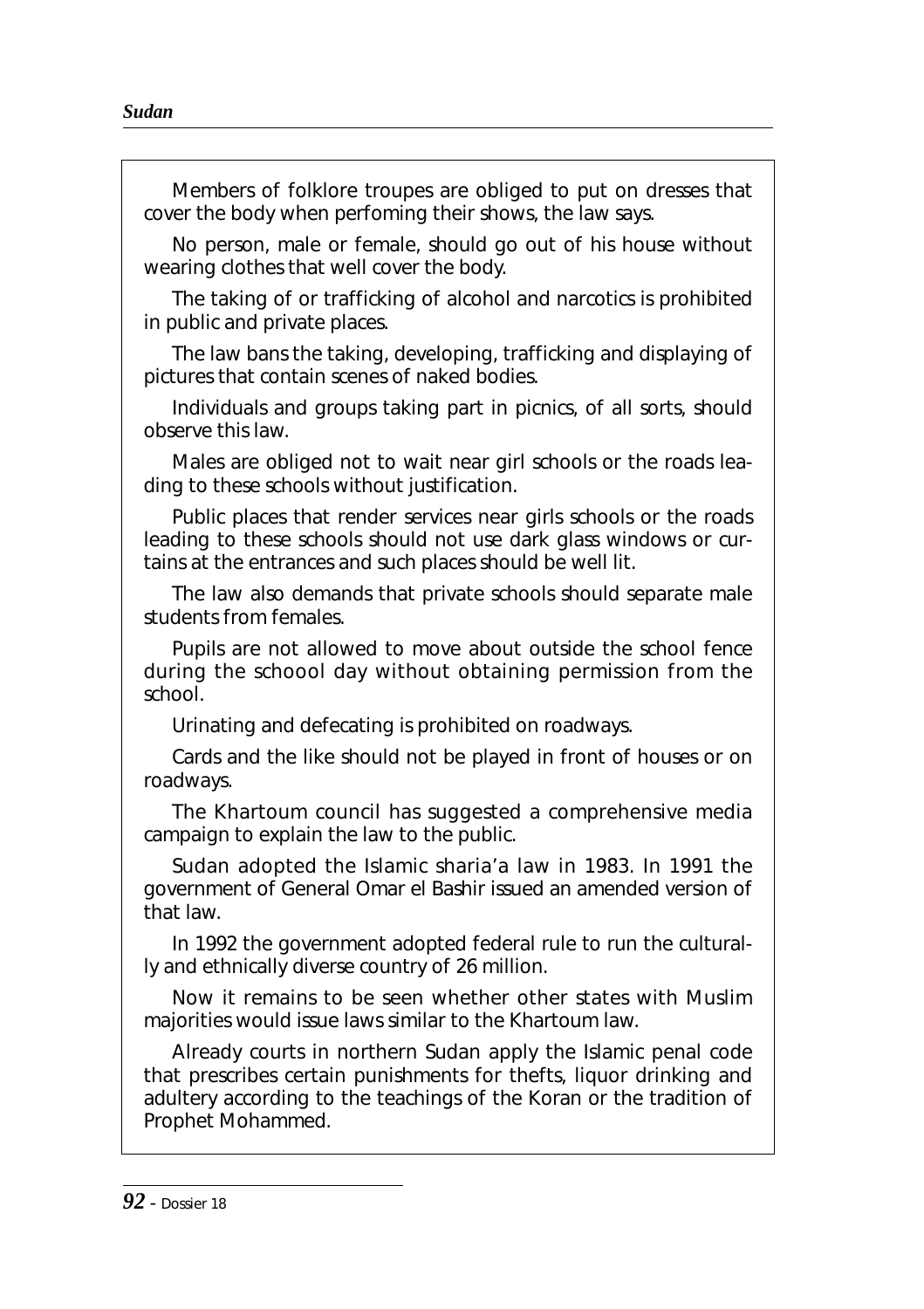## *Ustadh Mohamed Taha: 12 years after his execution*

*Anonymous*

On January the 18th 1985, Ustadh Mahmoud Mohamed Taha was<br>executed in Kober Prison in Khartoum Sudan after a short trial on<br>after the promulgation of the September 1983 Laws, the declaration of executed in Kober Prison in Khartoum Sudan after a short trial on the previous day. His trial reflected the collapse of the rule of law after the promulgation of the September 1983 Laws, the declaration of emergency and the "Prompt Justice Courts" of 1984. Ustadh Taha's trial was a classic example of an unfair trial.

Ustadh Mahmoud Mohamed Taha was born in a sufist family, in the town of Rufaa (160 miles south of Khartoum) in 1909. His mother died when he was one year old and his father died when he was ten. Despite his family's religious background he completed his education in modern schools and graduated as an engineer in 1936 from Gordon Memorial College (now Khartoum University). He joined Sudan Railways after his graduation.

In 1941, Ustadh Taha resigned his governmental post and in 1945 established the Republican Party. In 1946 he was convicted and sent to prison for his anti-colonial activities. When he was released, he was again sentenced for two years for leading demonstrations in his town Rufaa against a legislation issued by the colonial government. When he was released in 1948, Ustadh Taha confined himself to worship, reading and thinking. In 1951 he published his first book "The Second Message of Islam" calling for a new understanding of Islam. Since then he published several books and gave many public lectures on the subject and he spent almost all his time teaching his ideas to his followers, writing new books and pamphlets and giving public lectures.

His thought became more known to the public after the October Revolution of 1964 which re-installed a democratic system following six years of military in the Sudan. When the Government in November 1965, decided to dissolve the Sudan Communist Party, Ustadh Taha and his Republican Party joined the Congress for the Defence of Democracy which consisted of the lawyers and other professional, employees and workers trade unions and some political formations to defend the right to association and expression. It is his involvement in the discussion on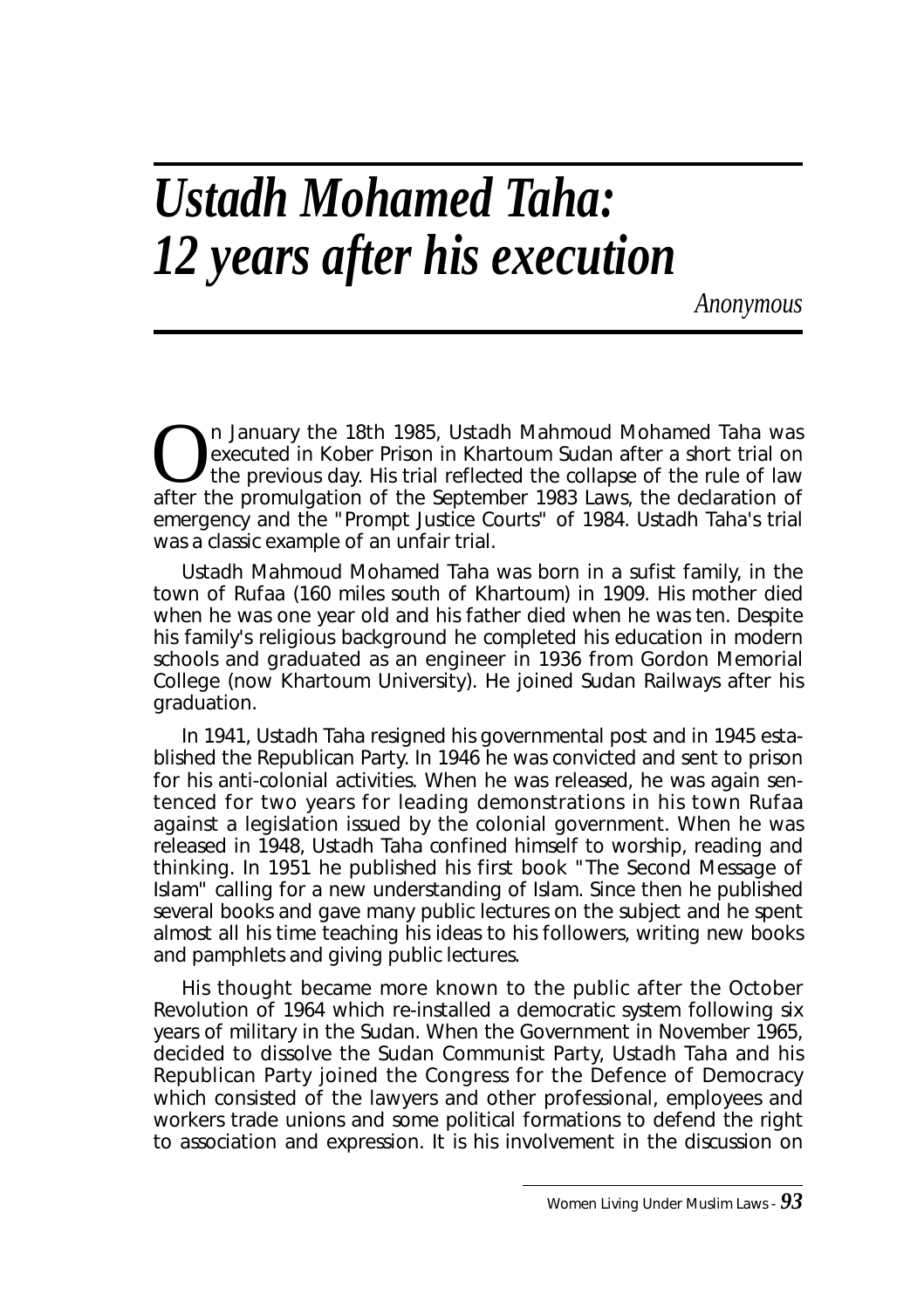that issue and the constitutional case related to it which focused on the contradiction between the Republicans and the Moslem Brotherhood. Taha launched a critical theoretical campaign on Dr. Turabi and his Islamic Charter Front. As a counter attack Ustadh Taha was accused for the first time of apostasy before an ordinary Sharia Court jurisdictions were determined by law to look at personal matters of the Muslims in the Sudan (such as marriage, divorce and inheritance). However, Ustadh Taha refused to attend the trial and the court in his absence declared him 'apostate', and decided to divorce him from his wife, confiscate his books, dissolve the Republican Party and close down its offices. The court judgement was not implemented because the court had no jurisdiction.

When Nimeiri took power in 1969, Ustadh Mohamoud Taha and his followers supported him. To overcome Nimeiri's decision of dissolving parties, they changed their name to the Republican Brothers. They continued supporting Nimeiri, until the National Reconciliation in 1978, when they began to be critical of some of Nimeiri's practices especially those concerned with the alliance with the Muslim Brotherhood and traditional Islam. They continued their criticism of Dr. El Turabi the leader of the Muslim Brothers and his group despite that the former became minister in Nimeiri's government. The Republican's criticism of Nimeiri's regime reached its height when Nimeiri issued his Islamic Sharia Law in September 1983. Immediately Ustadh Taha and a group of his followers were arrested and sent to Kober Prison where they spent about 19 months. They were released on 19 December 1984. On Christmas Eve 1984, the Republicans distributed their pamphlet "This or the Inundation" calling for the abolition of September laws, the end of the war in the South, and the beginning of a national free dialogue among the Sudanese to determine their future. As a result Ustadh Taha and four of his followers were arrested in January 1985 accused of instigating hatred against the Government under Article 105 of the Penal Code and corresponding articles in the National Security Act. Despite the fact that none of those articles included any accusation of apostasy, Ustadh Taha was sentenced to death convicted of apostasy. The sentence was carried out on 18 January 1985.

## *Dr. Amin Mekki Meddani: on the Trial of Ustadh Mahmoud*

In a paper presented to the International Law Association Dr. Amin Mekki Medani wrote about the Ustadh Mahmoud trial:

Finally, came the saddest case in the Sudan's history which more than anything else, demonstrates the callous exploitation of Islam for purely political purpose. Ustadh Mohamoud Taha was a 76 year old man, engineer by profession, a well known Islamic scholar for some 40 years and leader of the Republican Brotherhood. Appalled by Nimeiri's September laws and their implementation, the Republicans distributed a leaflet to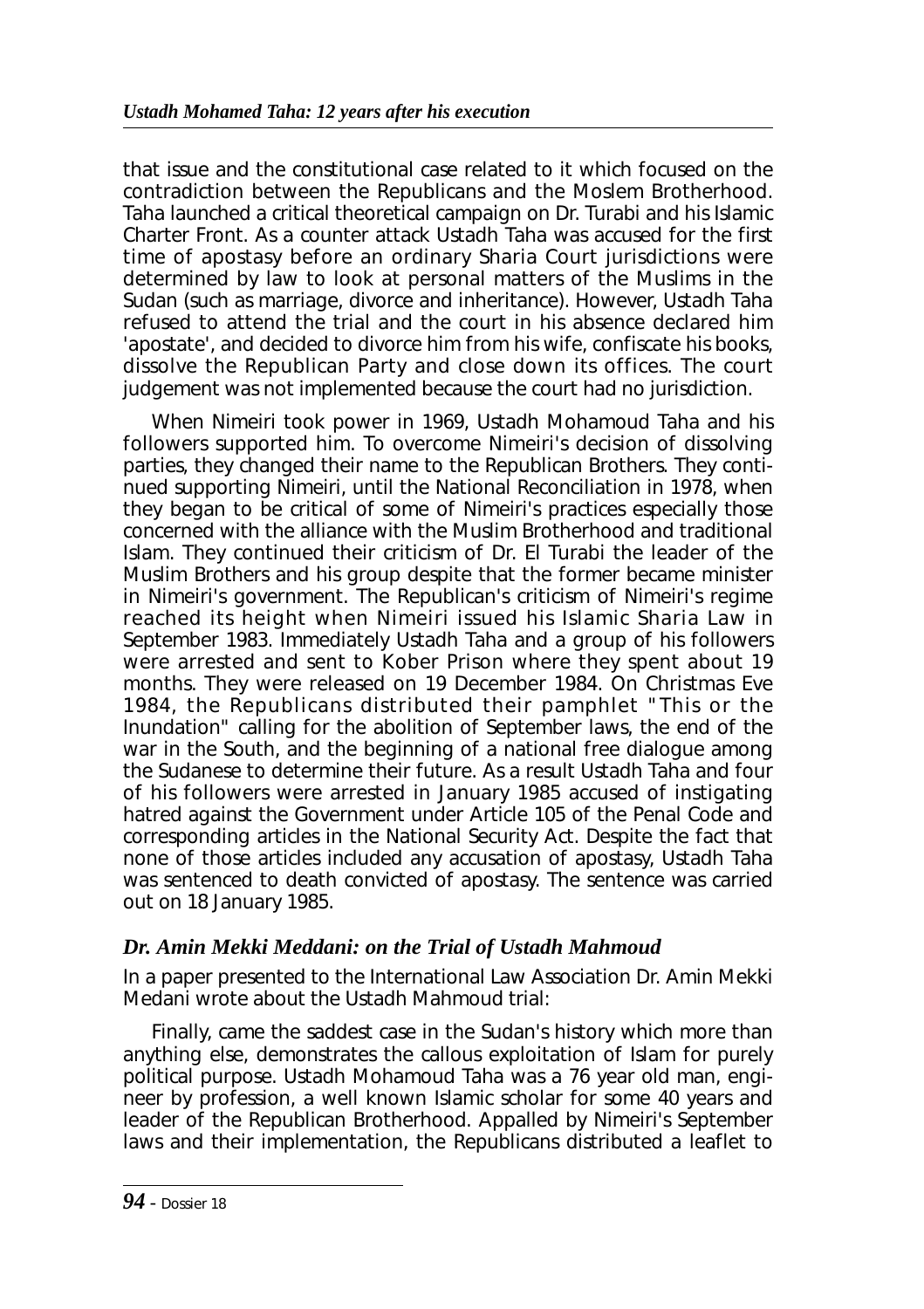the public describing how the regime's practices were in effect an insult to Islam. Taha and some five members of his group were sent to trial on charges under the Penal Code and the State Security Act for opposing and waging war against the regime. All the accused were sentenced to death. However, although the trial court had not charged the accused of an offence of apostasy, the trial judge gave the accused a period of 3 days to repent or reject their views (in accordance with one view of the Sharia).

The Court of Appeal ignored the charges for which the accused were convicted at the trial court but confirmed the sentence of death for the crime of apostasy which was not a defined offence under the Penal Code or any other law in force. Instead, the Judge El Mikashfi exercised his own Ijitihad (jurist reasoning) based on the Source of Judgement Act (which enabled Courts to punish persons for offences not specified in Penal Code). The sentence also provided that Taha's body should not be buried in the Muslim Cemetery, no prayer ceremony should be held for his soul and his books and all his properties should be confiscated. Three days later, Nimeiri, in exercising his prerogative of mercy, gave a televised statement explaining the "legal" reasons why he had no option but to confirm the death sentence. Ustadh Taha was executed the following morning 18.1.1985 at Kober Prison. His body was flown by helicopter to a place unknown.

The other five accused, who were forced to witness their leader's execution, were immediately thereafter subjected to a morbid ordeal called Istitaba (repentance). In a long nation wide televised intimidatory drama led by El Mikashfi, they were forced to choose between their leader's faith or condemning him as a kafir (infidel) and apostate and denouncing their belief in his thoughts. Their confirmation of their belief in Islam, God and Prophet Mohammed did not satisfy their tormentors. In the end, they had no option but to succumb and repeat the exact words dictated to them to save their lives and be "Welcome[d] back to the family of Islam" as El Mikashfi congratulated them in ending the ordeal.

The full extent to which Taha's case represents a morbid utilisation of Islam can be fully appreciated by reading the judgement of the High Constitutional Court in the case of Asma Mohmoad Mohammed Taha and Abdulatif Omer Hassaballaa v. Sudan Government, in a suit brought by Taha's daughter and one of the Republicans who went through the istitaba dramatic scenes. Although the Attorney General, representing the Sudan Government as defendant, conceded all the substantive issues in the suit, the Court saw fit to deliver a full judgement in view of the case's historic constitutional significance.

The judgement establishes, in my opinion, a classic piece of Sudanese constitutional precedent. Although it is long and very relevant to the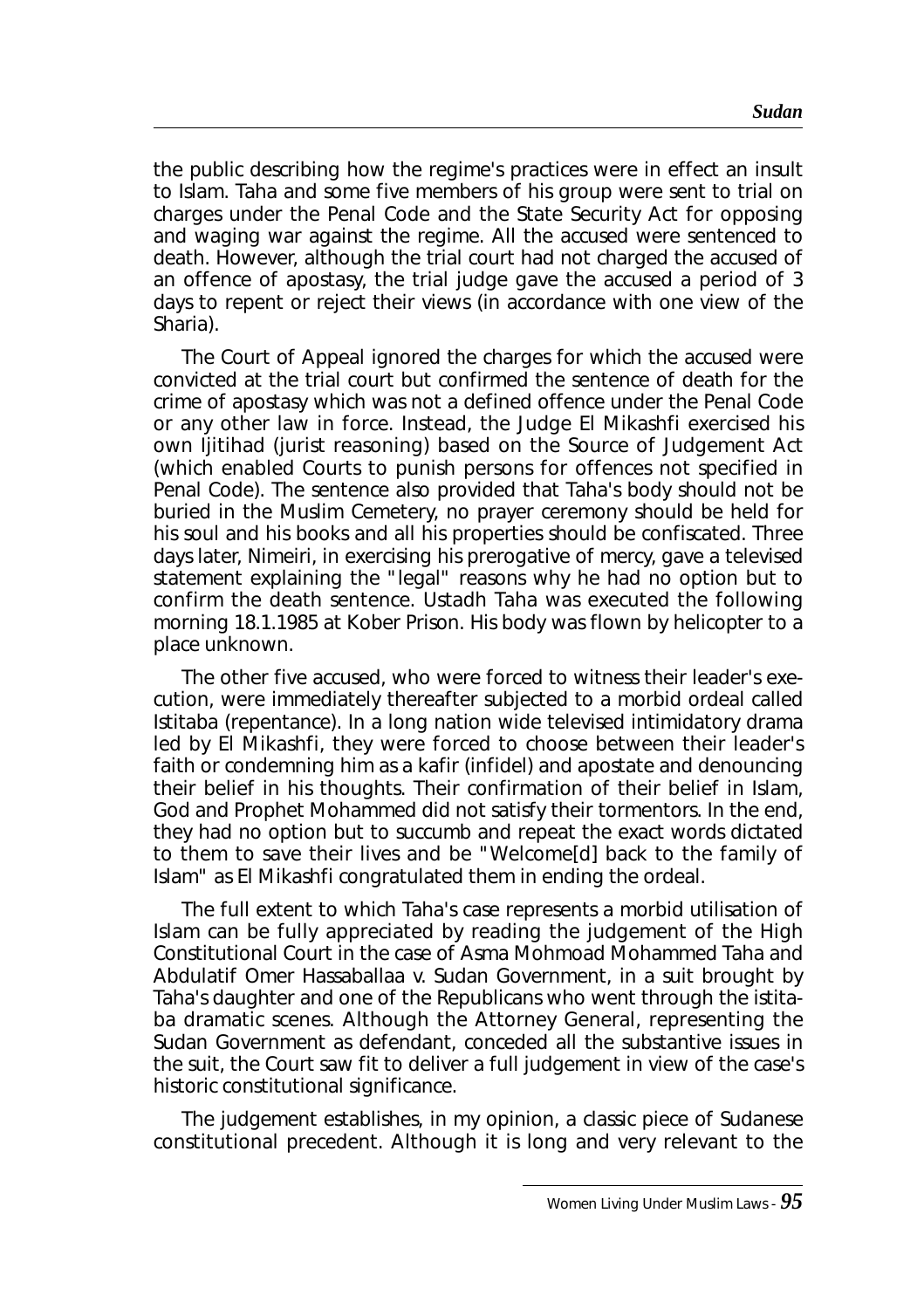issue of fair trial, especially in a political Islamic context, space would only permit pointing out the following salient features pertaining to reversing the 1985 judgement:

a. Although the President had power under the Judiciary Act to constitute criminal courts, he had no power to name individual judges to try specific cases. His choice of the particular judge to try Taha raises doubt on the neutrality of the Court.

b. "The proceedings of the Court of Appeal took such an unusual course tainted with Political considerations making it difficult to trust the justice of its judgement."

The reasons for this were given as follows:

i. The court finally gave a new judgement not related to the one presented to it for confirmation or otherwise.

ii. The court exercised its powers in such a way as to make it difficult to reach a verdict supposed by the evidence. The Court's finding that the leaflet circulated by the Republicans called for a new understanding of Islam, different from the one practised by the people, is totally unsupported, and shows that the Court had from the outset decided to address the Republicans' thought, rather than the alleged charges under the Penal Code and the Security Act.

iii. Taking advantage of the trial courts' unwarranted reference to "repentance", the Court of Appeal proceeded to consider the crime of apostasy under the Sharia. Referring to the Sources of Judgements Act, the Court found that apostasy was indeed a capital offence in Islam. It proceeded from there to decide that Taha was an apostate from his deeds and sayings "known to the public at large", in so far as he did not say his daily prayers; and that a Sharia court, without having competence, had declared him an apostate in an opinion in his absence in 1968.

iv. "It would be needless for us to elaborate in describing that this finding goes beyond any principles of justice…". Whether those established and practised, or expressly provided for in the laws of procedure and the 1973 Constitution, which was then in force. The Penal Code contained no offence known as apostasy and the 1973 Constitution provided in Article 70 that no person should be punished for an act before its commission. In reaching its finding and condemning Taha for apostasy, the Court had set itself up as a legislative authority in clear contravention of the principle of non-retroactivity of penal laws, as stated in Article 70 of the Constitution. Even if the Court discovered a basis for a new charge, the least it could have done was to send the case back to the trial court or hear the accused in defence of the new charge.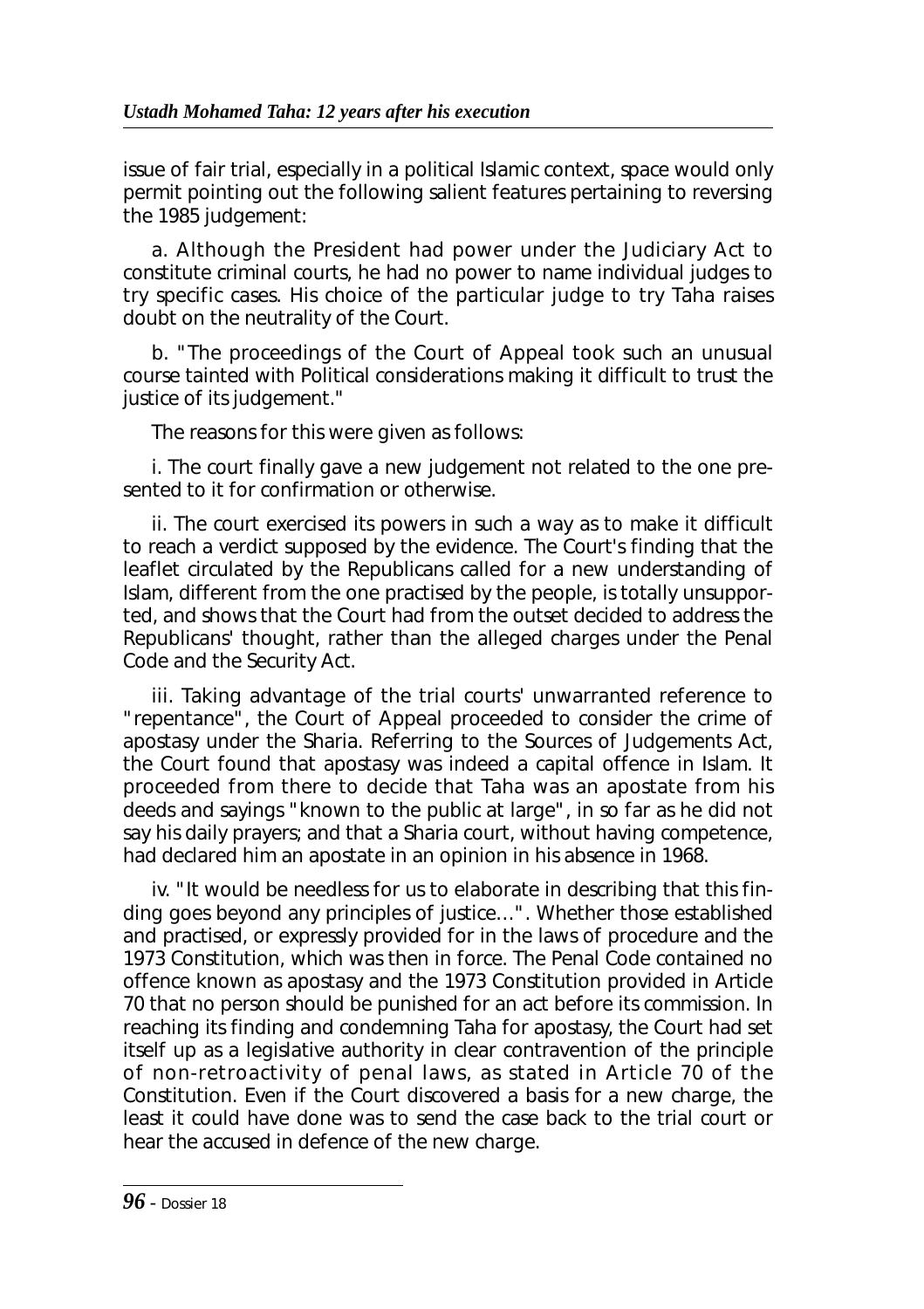c. According to Section 234 of the Code of Criminal Procedure, a sentence of death had to be sent for confirmation by the High Court, not by the lower Court of Appeal. The President's decision to give jurisdiction over the case to the latter court was contrary to the law and could very well have aimed at attaining the end result, the execution of Taha.

d. Section 247 of the Code of Criminal Procedure expressly provided that the death sentence should not be executed on persons over 70 years except in crimes of Hudud. The addition of the conviction of apostasy by the Court of Appeal could only be interpreted as a means to evade the provision of Section 247, and execute the 76 year old man.

On the basis of the above reasons the Constitutional Court declared the judgement of the Court of Appeal null and void.

One can hardly venture to add any more reasons or arguments to show how Islam and the law could be so manipulated to achieve a political objective. By executing Taha, Nimeiri and his collaborators did not only believe they were getting rid of an Islamic scholar who would continue to expose their politicisation of Islam, but they also thought they would intimidate all political opposition to their "Islamic republic". Much to their disappointment, the exercise turned out to be counter productive. The shock of the nation mobilised and activated a massive popular uprising which succeeded only 75 days after the execution to bring down Nimeiri's might, after sixteen years in power.

Source: Sudan Human Rights Voice, January 1998, pp.4-5.

*Sudan Human Rights Organization* BH Box 8238, London WC1N 3XX, U.K.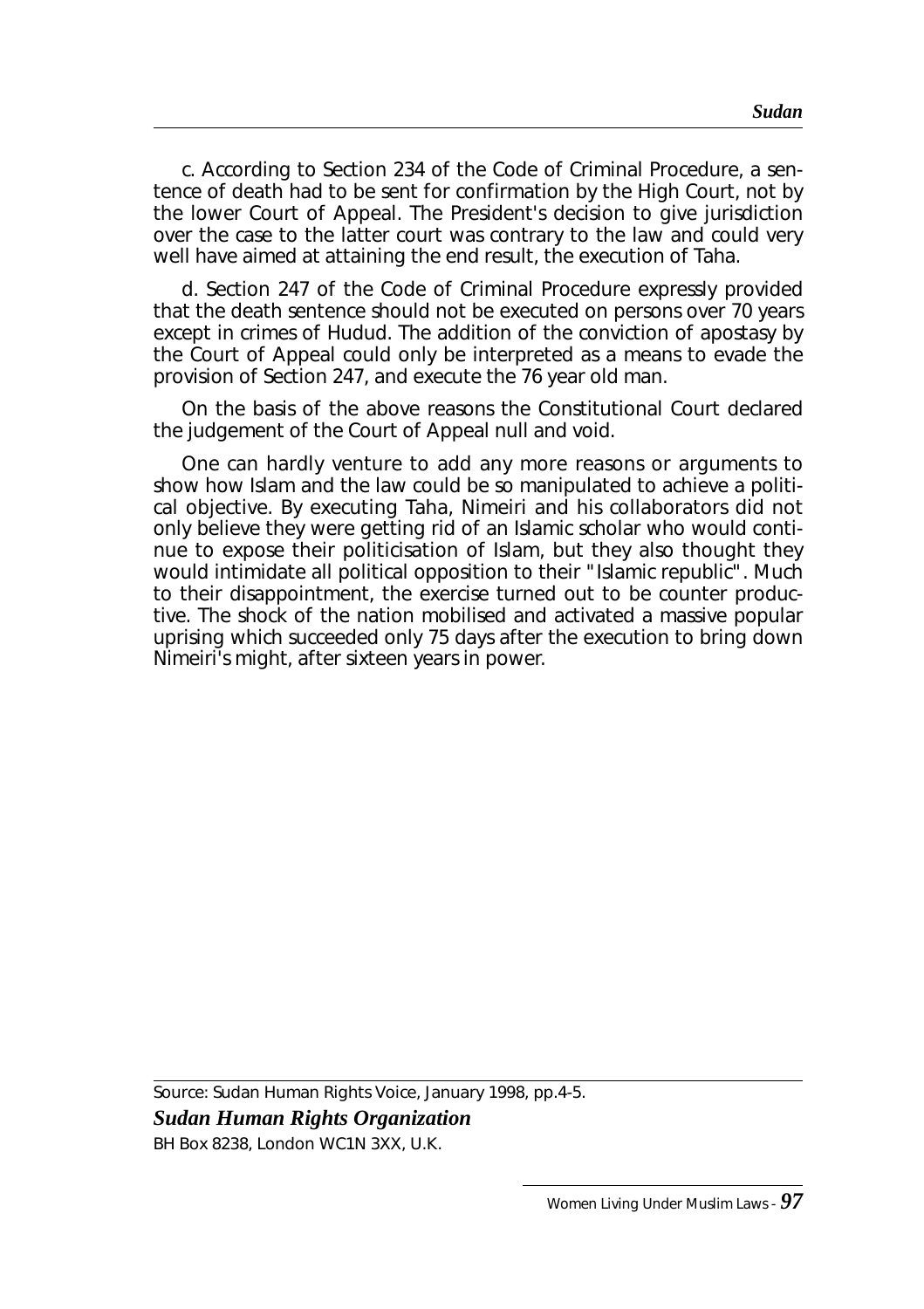# *The Offence of Rape in the Islamic Law of Pakistan*

*Rubya Mehdi*

In 1979 the Islamic regime of Pakistan introduced changes in the law of<br>rape, providing Islamic standards of proof and punishment for this<br>crime. The law concerning rape was made part of the ordinance,<br>called The Offense o n 1979 the Islamic regime of Pakistan introduced changes in the law of rape, providing Islamic standards of proof and punishment for this called The Offense of Zina (Enforcement of Hudood) Ordinance, VII of 1979 (The term zina encompasses adultery, fornication, rape and prostitution). The ordinance also deals with the crimes of fornication and adultery which were not regarded as crimes in Pakistan before 1979.<sup>1</sup> By contrast in most western countries, adultery is considered as immoral, but it is not punishable as a crime the way it is in Islamic law. Fornication, on the other hand, is not even regarded as immoral as adultery in most western countries, while it is also a major crime in the eyes of Islamic jurists. In almost every other country in the world rape is categorized as a crime different from fornication and adultery but the ordinance of 1979 makes fornication and adultery a crime similar to that of rape in Pakistan. This has complicated the already complex law of rape.

In 1977 General Zia took power after a military coup. When he failed to fulfill his promise of holding elections, he tried to justify his rule on the grounds that God had given him special responsibility to turn Pakistan into a truly Islamic state. He made vast changes in the criminal law as well as in the constitution of Pakistan. Apart from zina, he introduced Islamic punishments for theft and the drinking of alcohol etc. General Zia's rule of ten years became known as a period of islamization. He died in an aeroplane accident in 1988 and was succeeded by Benazir Bhutto. Her election program included the undertaking to abolish all laws discriminatory to women. But until now she has not been successful in reverting any of the laws passed under the movement of islamization.

<sup>1.</sup> Adultery was a crime before 1979, to the extent that if a man had intercourse with the wife of another person without his permission, he would be punishable for adultery. Women were not punishable for this form of adultery. Punishment for such adultery was imprisonment for a term which may extend to five years of with a fine, or both. See section 497 of the Pakistan Penal Code 1860.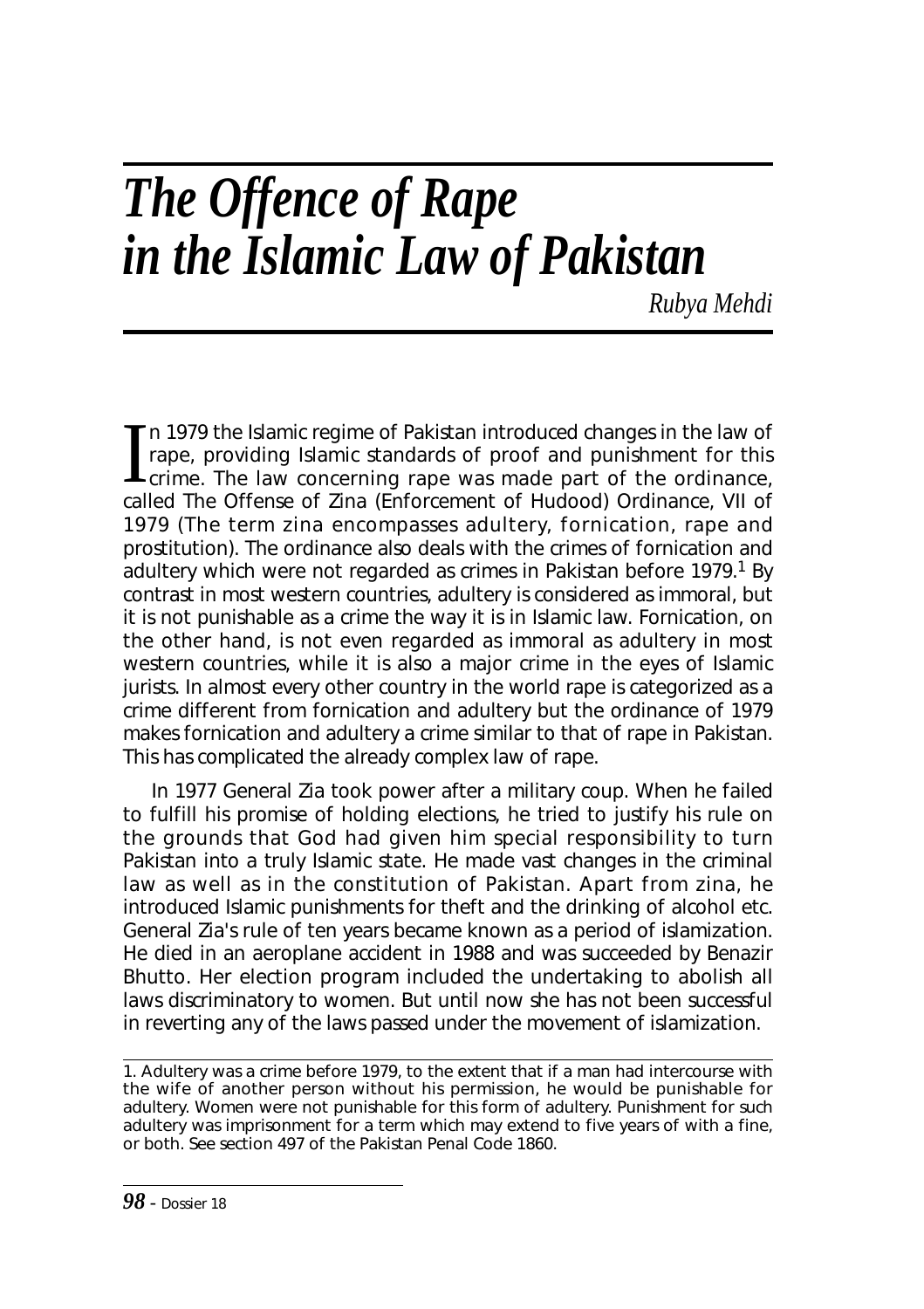There was little discussion about the law of rape in Pakistan before 1979. Maybe because feminists (feminism in the context of Pakistan is not yet defined; roughly it means women fighting for women's problems) in Pakistan found other problems more important than the issue of rape. The changes to the Islamic law of rape in 1979 made women in Pakistan react strongly, because it posed a direct challenge to them. The definition of rape as it was provided for in Islamic law of 1979 was similar to the definition provided in section 375 of the Pakistan Penal Code, prior to 1979, with the exception that the earlier law protected girls under the age of fourteen with whom sexual intercourse was prohibited with or without her consent. Zina ordinance does not provide any protection to girls of less than fourteen. Moreover, the law before 1979 declared that rape in marriage is not considered as rape if the wife is over thirteen years of age. The major difference between the two laws is that the Islamic law has changed the punishment of imprisonment and fine (ten years' imprisonment and fine) into the punishment of whipping and stoning to death. The major difference concerned the evidence about the offence of rape. In the 1979 ordinance very hard and fast rules have been prescribed for a witness, for example Tazka-al-shahood enjoins upon a Qazi (Muslim judge) to inquire into the character of a witness and his credibility. The court must be satisfied that the witnesses are truthful and abstain from major sins. Moreover, only muslim male witnesses are accepted which was not the case before 1979.

My purpose in this article is to focus on the issue that fornication and adultery have been made crimes similar to the crime of rape in the zina ordinance and subsequently emphasis on the crime of rape has been reduced. In a male dominated society such as Pakistan, this has given more power to men over women's bodies in spite of the increase in severity of punishment. The Islamic Government of Pakistan maintained that the new law was in accordance with the Quran (the holy book of Muslims) and Sunnah (sayings and deeds of prophet Muhammad), while feminists said that this was a misinterpretation of the Quran. It may be that traditional Islamic law laid more stress on fornication and adultery than rape, because the phenomena of rape might not have been common in the early period of Muslim history. But whether or not this is the case, the traditional Islamic concept of rape is not applicable in Pakistan today, where women demand protection against rape.

The law of rape is unique in its nature, in the sense that its victims are female, and in practice the distinction between consensual sex and rape is very difficult to define in most cases, because non-consent is so difficult to establish legally. In western countries the main problem concerning this crime is the issue of how vulnerable the victim made herself to the rapist and thus it is easy to place the responsibility of the crime on the victim by focusing blame on her. The dilemma facing the western legal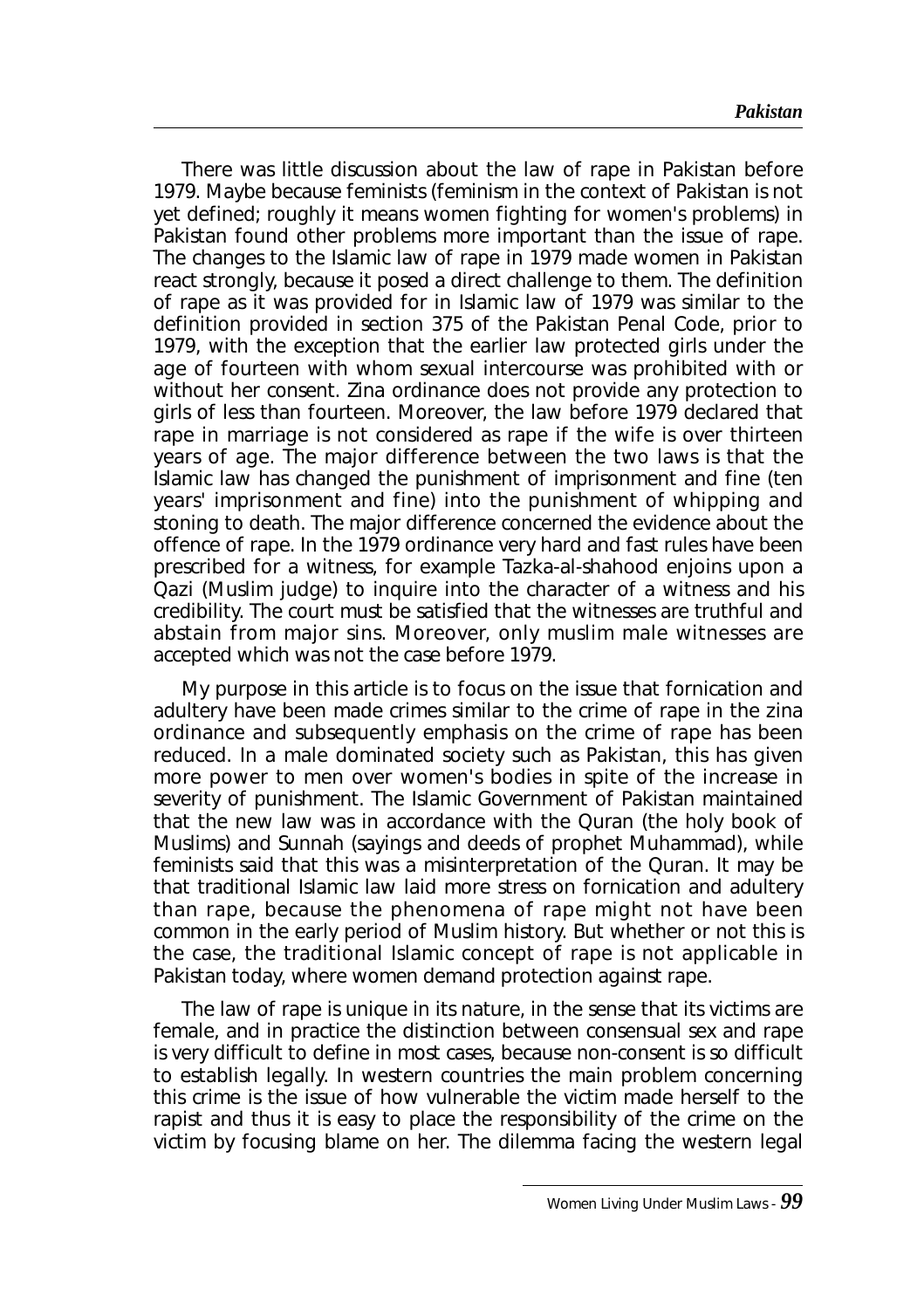system is that on the one hand a rapist should not go free, on the other hand an innocent man should not be convicted on the basis of an allegation made by a woman who consented to sexual intercourse.

The most usual form of rape in Pakistan (as far as we know at present) is the situation in which the rapist does not know his victim beforehand and a woman is suddenly attacked. The situation in which a man knows his victim is typically a landlord and peasant-women relationship or boss and lower working-women relationship. Young girls are also exposed to rape offences. As a priority, women in Pakistan want protection from the forms of rape which are those in which there can be no question of consent on the part of the woman. Those forms of rape in which the question of consent arise are usually when the offender knows his victim beforehand. This situation is probably not very common in Pakistan because of the segregation of sexes, seclusion of women within their homes and the non-existence of free sexual morality.

I feel that criminologists and sociologists should not try to look at rape phenomena in Pakistan the way it is looked at in western societies. Of course there are universal facts about the situation of women, but the problem should be looked at within the perspective of each individual country. For example, in the West the problem of rape is surrounded by discussions about genuine consent and victim-precipitated rape etc. (Smart, 1976; Clark & Lewis, 1977; Snare, 1984; Carstensen et al, 1981). These are the issues which are found in almost all rape discussions in the West, whereas these issues are not relevant for Pakistan at all. What is important to focus on, when analysing rape in Pakistan, is the political situation, because changes in rape law, along with other aspects of criminal law, were definitely made with political intentions. The Government used Islam as a means of obtaining legitimacy, i.e. to justify unconstitutional and illegal usurpation of power by a military dictator. In the process the Government used Islam to deny women their rights. Women were made special victims of these laws.

The next issue which is relevant for Pakistani and for western women, is the gender role system and the need to understand patriarchal culture, and male/female sex-role socialization. Pakistan is a Muslim patriarchal society, where a feminist interpretation of Islam has not really developed. The process of the islamization of laws has reinforced the already deeply rooted and staunch notions of male domination in Pakistani society. It has affected men's attitudes towards women to the extent that when the movement of islamization started and orders were issued for the women in government service to wear the chader (a piece of cloth to cover their heads) incidents were reported, where men slapped women's faces in public places for not covering their heads. This shows how islamization made men feel powerful enough to control women. Therefore to look at rape with reference to gender role and patriarchal social structure is as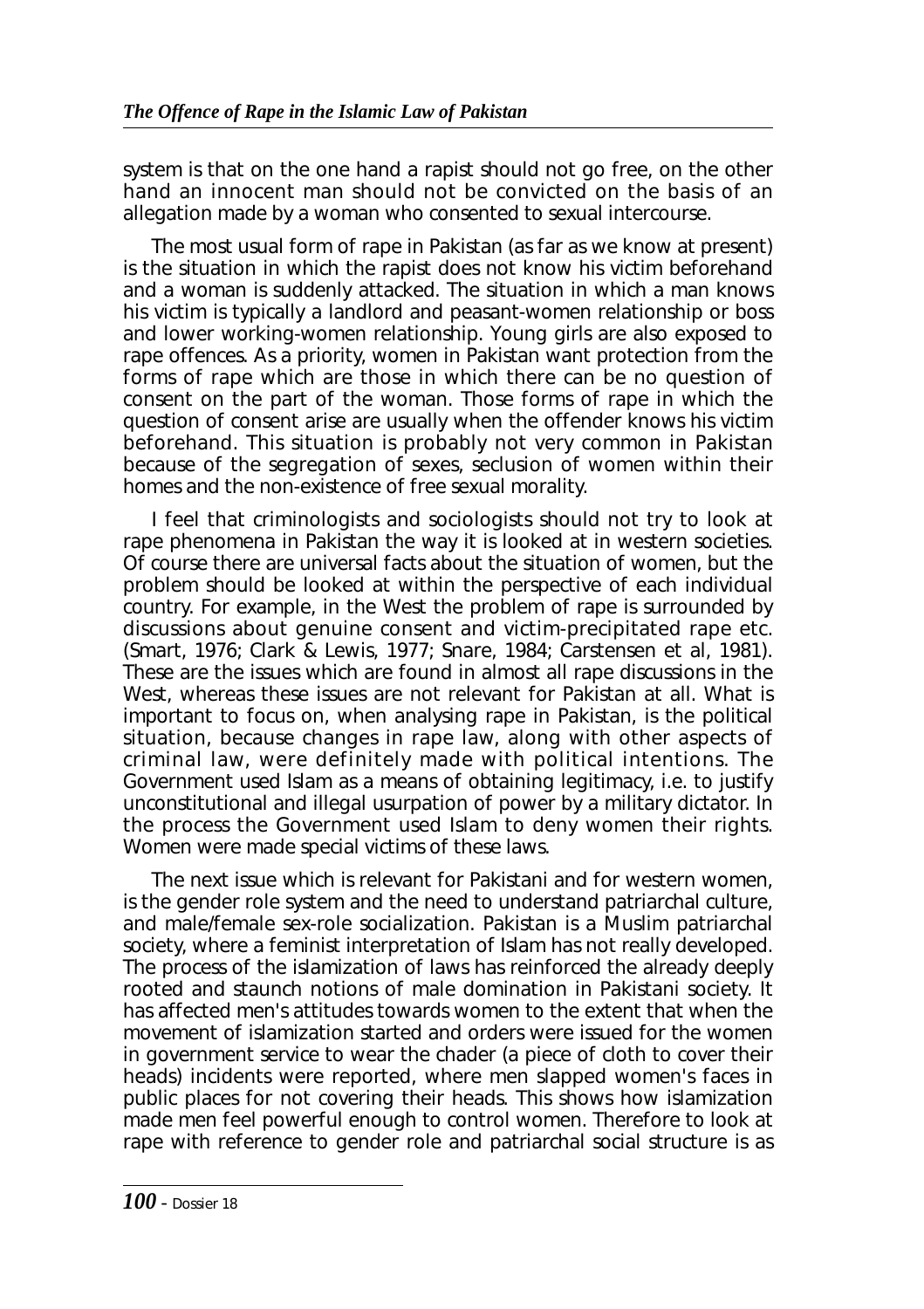important in Pakistan as anywhere else. Feminists in Pakistan have not yet analysed the rape phenomena within these terms of reference. Mostly they are engaged in agitating against the injustice done to women in particular rape cases.

The law of rape becomes more complicated when consensual sexual intercourse without valid marriage (i.e. fornication/adultery) is also considered a crime similar to that of rape in Muslim countries. Let us see the offence of rape as given in the Zina (enforcement of hudood) Ordinance VII of 1979 of Pakistan.

Rape is defined, in the ordinance, as different from consensual sexual intercourse. It is defined as:

... if he or she has sexual intercourse with a woman or man, as the case may be, to whom he or she is not validly married in any of the following circumstances, namely

- (a) against the will of the victim,
- (b) without the consent of the victim,

(c) with the consent of the victim, when the consent has been obtained by putting the victim in fear of death or of harm;

or

with the consent of the victim, when the offender knows that the offender is not validly married to the victim and that the consent is given because the victim believes that the offender is another person to whom the victim is or believes herself or himself to be validly married.<sup>2</sup>

In the non-Muslim world it is established that victims of rape are always female. But the zina ordinance makes females legally punishable for committing rape, i.e. the victim of rape could be a male. What it really means is not clear, since there has been no case where a woman would be accused of committing rape. Sabiha Sumar, a Pakistani writer on the subject argues that:

... the concept of rape as defined in the zina ordinance defies a basic biological fact that a woman can not rape a man. Rape laws all over the world carry a certain bias against women and the accused is often freed on the grounds that the woman may have seduced him. But since seduction implies consent on the part of the man, as opposed to rape which is pure force, a woman can not be termed a rapist. Yet, ours is the only country where a woman can actually be punished for raping a man (1989).

Moreover the definition of rape excludes the possibility that a man may be guilty of rape, if he has sexual intercourse with his wife, knowing that she does not consent.

<sup>2.</sup> Offense of Zina. (Enforcement of Hudood) Ordinance VII of 1979. Section 6.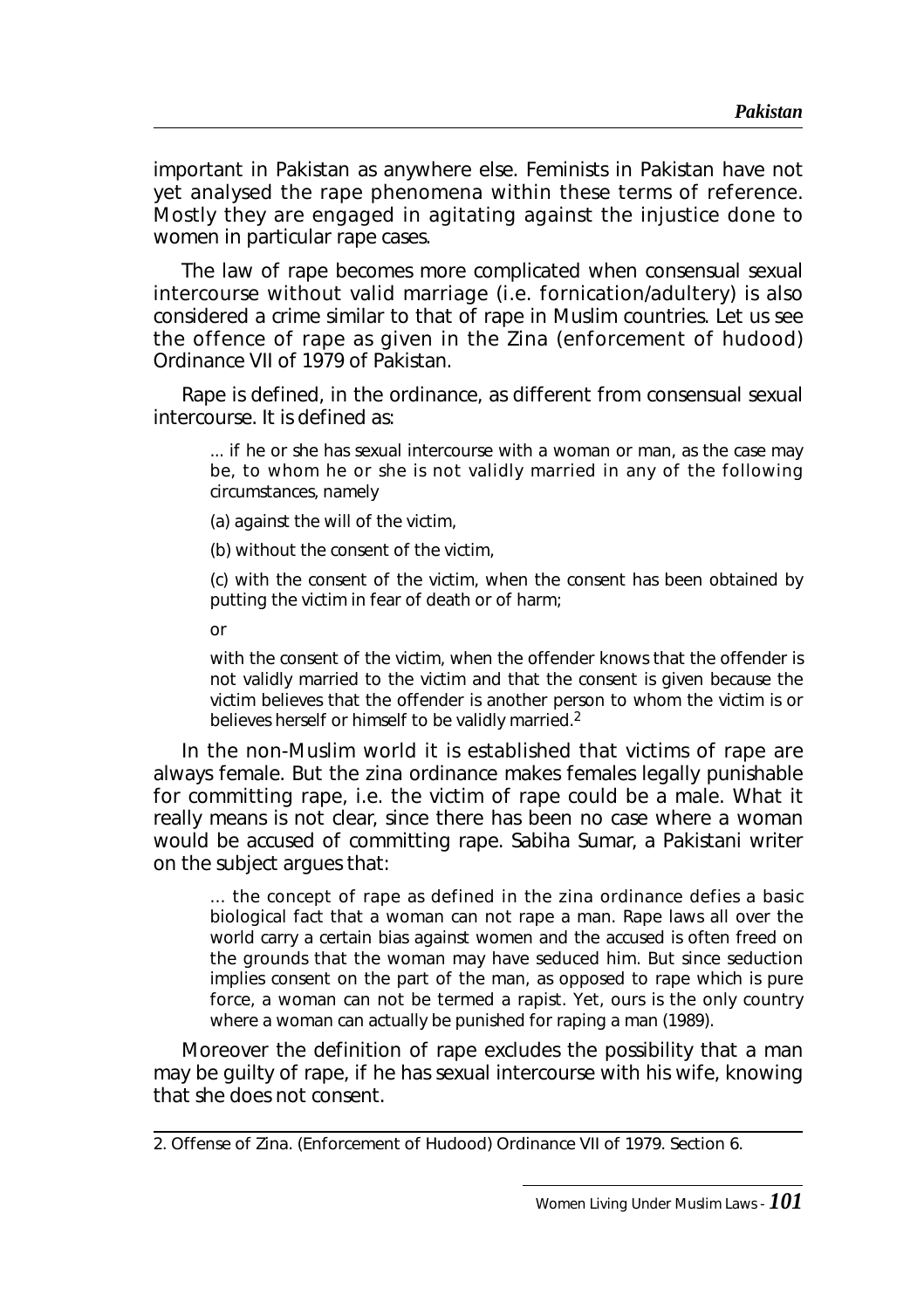The ordinance, in accordance with traditional Islamic law makes rape liable to hadd punishment and to tazir punishment. The former are severe punishments in comparison to the latter. Hadd punishment for example includes stoning to death, amputation of limbs and whipping, while tazir punishment includes only whipping, imprisonment and fines etc. (for details explaining hadd and tazir see Lippman et al., 1988). Rape categorized as liable to hadd is really of an academic nature, as the standards of proof required for it are so difficult to meet that there is very little possibility that a rapist would ever be punished for rape liable to hadd. Proof of rape liable to hadd could be in two forms. First, if the rapist makes a confession before the court. The confession can be retracted any time before the execution of punishment, in which case it cannot be carried out. Second, if at least four Muslim adult male witnesses, about whom the court is satisfied having regard to the requirements of Tazikyah-al-shuhood that they are truthful persons and abstain form major sins, give evidence as eye-witness of the act of penetration necessary to the offence.<sup>3</sup> Now as far as the first form of proof is concerned it is difficult to imagine that a rapist would come to court and confess his shameful act. Obviously there is a greater possibility that, if caught, he would try to refuse and plead not-guilty but the confession is deemed by Muslims to be possible, at least, in an ideal Muslim society. The second form of proof is also difficult to meet, because how could a rapist commit rape before four adult, pious and male witnesses? It should be noted that women and non-Muslim men are not accepted as witnesses for this purpose. This is highly discriminatory against women and non-Muslims. The test to examine the credibility of the Muslim male witnesses, called Tazkiyah-al-shuhood is also very severe and difficult to meet, bearing in mind the moral situation of Pakistani society.<sup>4</sup> The rapist, knowing the law, would try to commit the offence when no men, at least Muslim men, were around. When even the evidence of the raped woman is not acceptable, this puts the offender in a very privileged position and it should be noted further that four pious male witnesses must have seen the actual penetration during the act of intercourse. It is not enough if three of them have seen the actual penetration and the fourth one has only seen the rapist running away from the place of the offence.

For the punishment liable to hadd, the status of the offender is a basic consideration. If the offender is a married person he would be stoned to death ("such the witnesses who deposed against the convict as may be

<sup>3.</sup> Ibid. Section 8

<sup>4.</sup> Tazkiyah-al-shuhood is an obligation on the part of the gazi (muslim judge) to ascertain the righteousness of witnesses, that they are truthful persons, and abstain from major sins. Major sins are, for example, adultery, theft, drinking alcohol, embezzlement, murder and false accusation.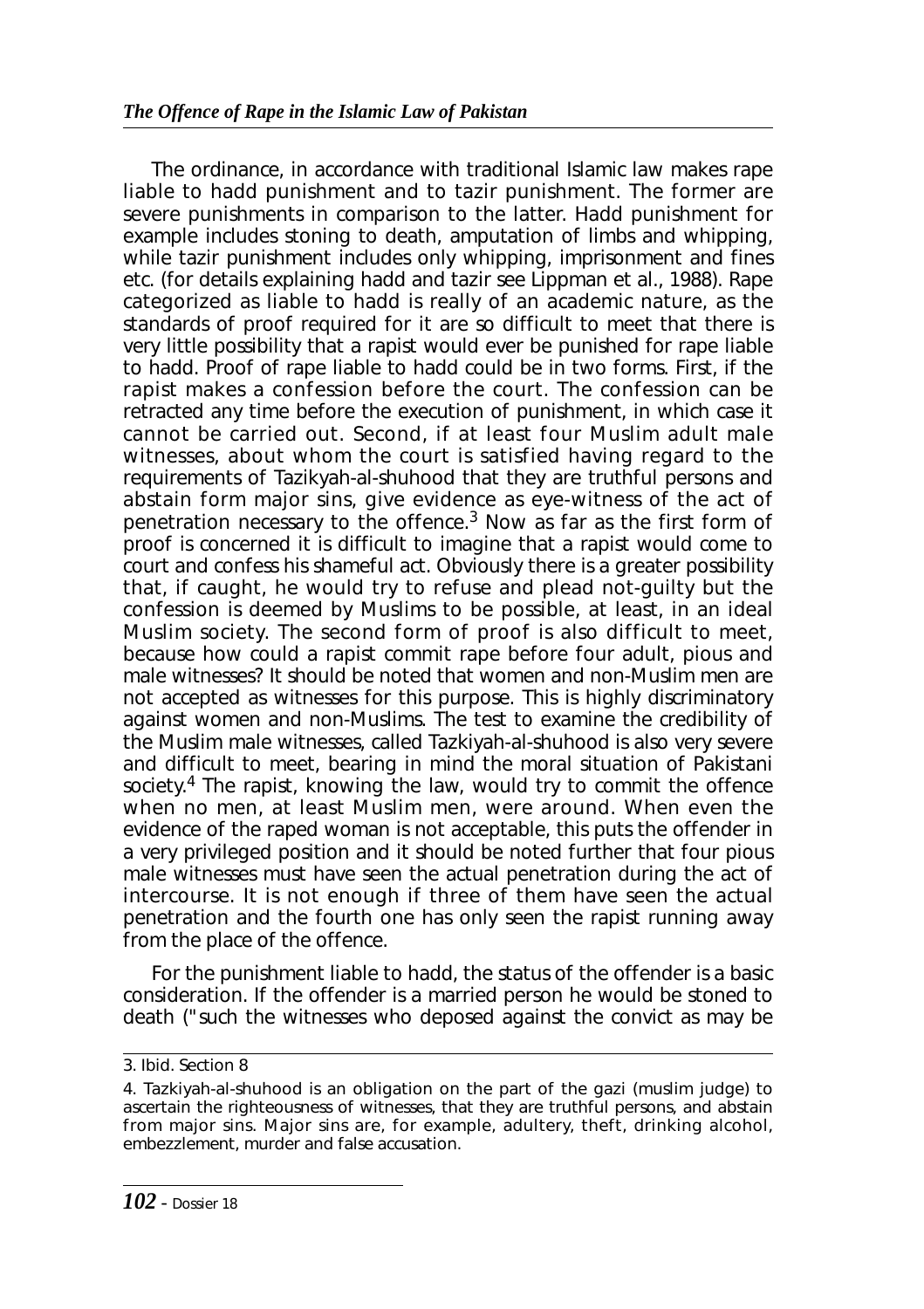available shall start stoning him and while stoning is being carried on, he may be shot dead, whereupon stoning and shooting shall be stopped").<sup>5</sup> If the offender is not a married person he would be punished with one hundred lashes in a public place and with such other punishment including the sentence of death as the court may deem fit, having regard to the circumstances of the case.<sup>6</sup>

As I have mentioned above, there is very little possibility that hadd punishments would be inflicted on a rapist due to the strict standards of proof. This is the reason why, since the implementation of the ordinance, no rapist has been awarded the hadd punishment.

According to the ordinance, if the required standard of proof for hadd is not available, the offender would be liable to tazir, on the basis of other evidence.<sup>7</sup> Punishment for rape liable to tazir is twenty-five years' imprisonment and thirty lashes. This is the working law of rape as almost all the cases are tried under tazir. For the purpose of punishment under tazir no difference is made between a married and unmarried offender.

This is the law of rape, as it stands in the zina ordinance. The next aspect is to view the ordinance on fornication/adultery in relation to rape.

Generally a view has prevailed in the west that the ordinance fails to differentiate between rape and fornication/adultery. Lucy Carroll (1983), an American scholar, provided some defence for the ordinance that sufficiently differentiates the two offences. She was right to the extent that the punishment for rape is twenty-five years' imprisonment as opposed to ten years' imprisonment for adultery/fornication in tazir.<sup>8</sup> If an unmarried rapist confesses in order to attract hadd punishment, punishment in that case is not confined to one hundred lashes (as in adultery/fornication), but he would also be subject to "such other punishment, including the sentence of death". In spite of these two distinctions, the ordinance in practice fails to make a distinction between the two offences. (See Table 1 for a comparison between rape and consensual sex, provided in the ordinance). As we can see, the standard of proof provided for in both offences is the same. Moreover, in practice the ordinance has confused both issues; one which is with the consent of the parties involved, and the other which is without the consent and

<sup>5.</sup> Ibid. Section 7.

<sup>6.</sup> Ibid. Section 5 (2).

<sup>7.</sup> Ibid. Section 10 (3).

<sup>8.</sup> Ibid. Section 10 (2)With this reference the case of Ghulam Rasool v. The State. PLD. 1982 Federal Shariat Court 209, is interesting, when it was discussed whether a fine should be imposed on a rapist as well as on a fornicator and adulterer/adulteress.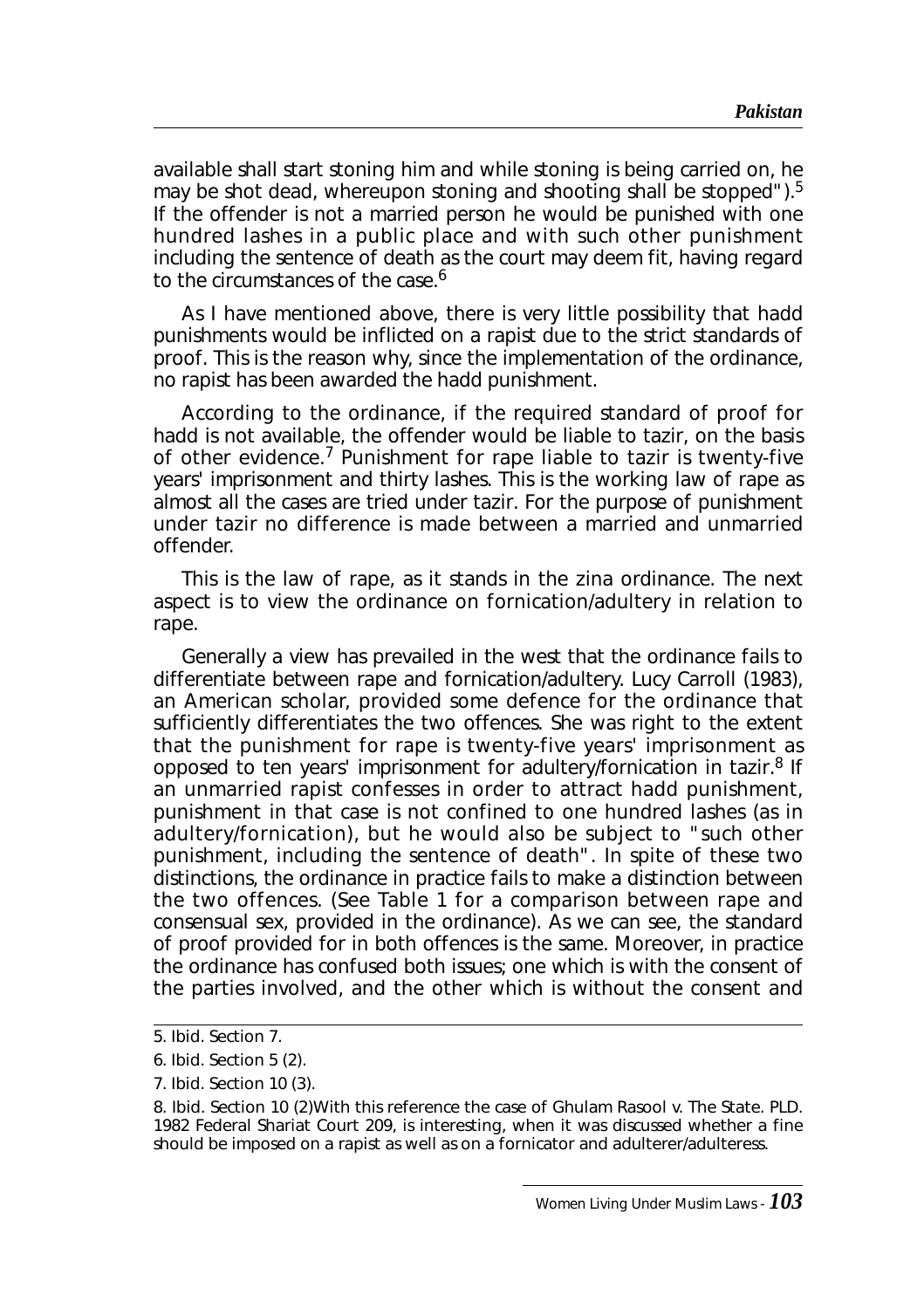entails violation of the victim's mental and physical integrity. By making fornication/adultery in itself a crime, the ordinance reduces the stress on rape as a heinous crime, since fornication/adultery are also similar crimes in the eyes of the ordinance (at least punishment in hadd for fornication/adultery is the same as for rape).

In the case of fornication/adultery, men and women are medically examined, the man for sexual potency and the woman for the condition of the hymen and the existence of tears, and vaginal swabs are taken to see if they are stained with semen. The medical examination of the victims of rape is also done in the same way.

In the cases of fornication/adultery, the woman might plead nonconsent on her part (that she was raped) in order to avoid punishment. A man, on the other hand, would be in a better situation if convicted for fornication/adultery instead of rape, as he would prefer a punishment of ten years to that of twenty-five years. He cannot avoid thirty lashes in either situation. In fornication/adultery he would also be liable to a fine, which is not imposed on a rapist.

By making fornication/adultery a crime, the ordinance has created hardship for women. The law confuses the issue of rape with fornication/adultery. The demarcation line between the two offences is so thin in practice that when a woman comes into the court with a case of rape, there is a possibility that she might herself be convicted of fornication/adultery, because of lack of evidence to prove the case of rape. The onus of providing proof in a rape case to court is considered equivalent to a confession of sexual intercourse without lawful marriage. And if the woman is also pregnant, as the result of rape, this is a further proof that sexual intercourse without lawful marriage has taken place. Now if she fails to establish a case of rape, she is in danger of being punished for a maximum prison sentence of ten years, thirty lashes and a fine for fornication/adultery. This happened in the case of Safia Bibi v. The State, $9$  where the bare confessional statement of the girl was the only evidence against the male accused, and it was held that in the absence of any other evidence the male accused could not be convicted on her confession. The victim in this case was a blind girl. This case received considerable publicity in the national and international press. Her conviction was, however, set aside because of public pressure.<sup>10</sup> In a

<sup>9.</sup> PLD. 1985 Federal Shariat Court 120.

<sup>10.</sup> See also the case of Jehan Miva v. The State. PLD. 1983 Federal Shariat Court, in which the pregnancy of a woman was held as proof of her sexual intercourse with someone outside marriage. She could not establish a case of rape and was convicted for zina. She was sentenced to three years plus ten lashes. But considering her state of pregnancy it was held that giving birth to and rearing a child is essential, and therefore the sentence of whipping and imprisonment was suspended by the Federal Court until the child reached the age of two.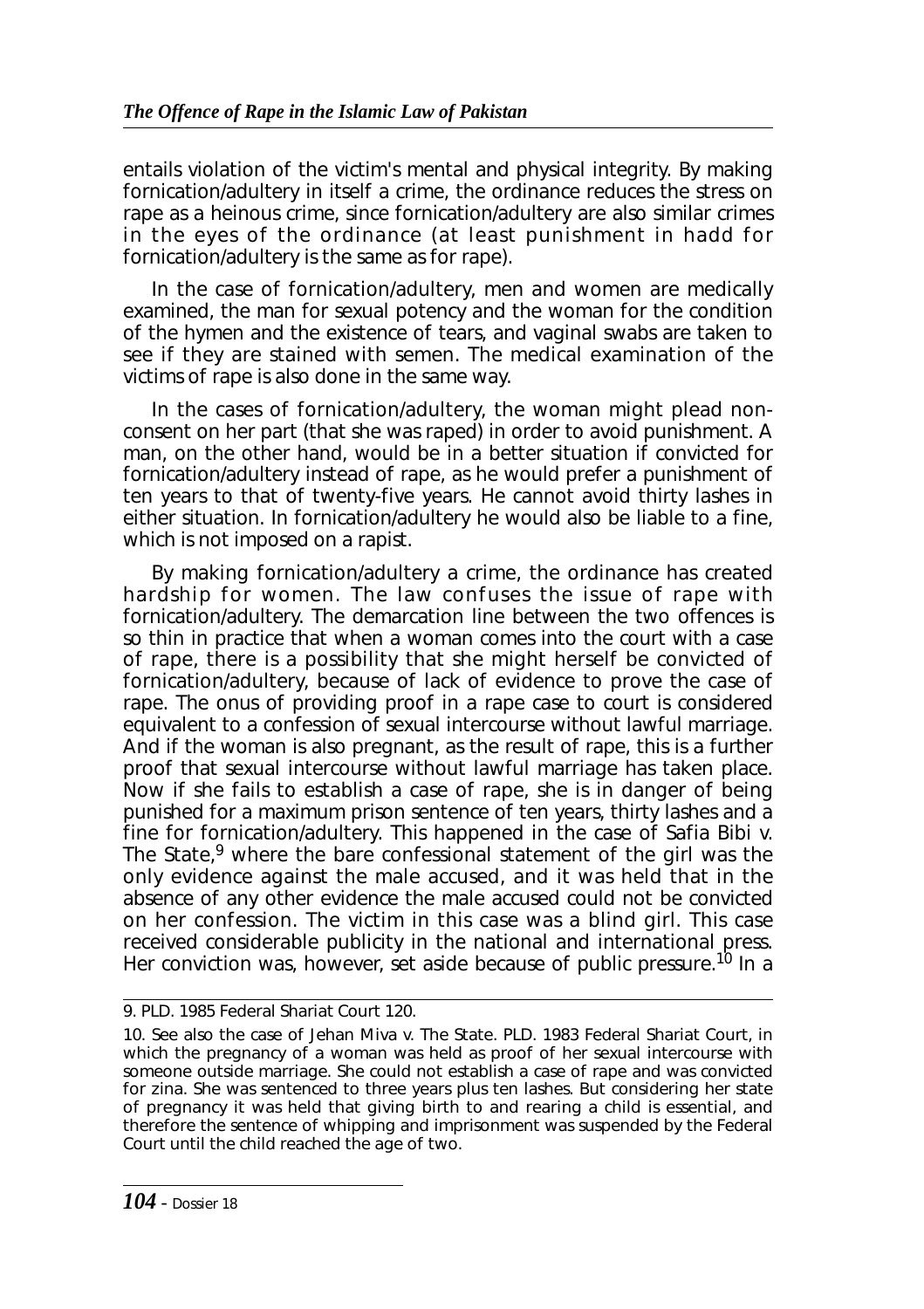similar case a thirteen year old girl became pregnant as the result of rape. Unable to convince the court that rape had occurred and since her pregnancy was taken as proof that sexual intercourse outside marriage had taken place, she was awarded the tazir punishment of thirty lashes and three years' imprisonment. She gave birth to the child in prison. Her sentence was later reduced by the appellant court. Because of this situation women are more afraid than before to bring a case or rape to court, and in turn this could, of course, encourage rapists.

Combining the offence of rape with fornication and adultery is also reflected in the official data about these crimes provided by the Bureau of Police Research and Development, Ministry of Interior, Government of Pakistan, which published a number of cases in the year of 1983 and 1984 on fornication, adultery and rape under the one heading of zina, thus categorizing rape with fornication and adultery.<sup>11</sup>

The law of rape in a society shows its attitude towards women. In the Pakistani male dominated society where great stress is laid on women's modesty and chastity, a woman is more likely to be blamed for making herself vulnerable to the rapist or introducing an element of stimulation for him. (The act of going out alone at night and not covering her body properly could easily be attributed by the courts as provocation on the part of the woman.) This attitude is reflected in most of the cases decided under the ordinance. In the case of rape, it is considered important that she should show strong resistance, as the result of which marks of violence should be visible on her body.<sup>12</sup> In the case Bahadur Shah v. The State <sup>13</sup> the conviction of rape was converted into fornication/adultery because the female doctor while examining the victim ... "did not observe an injury on the thighs, legs, elbows, arms, knees, face, back and buttocks of the victim", and it was held that "she was bound to sustain injuries like bruises, contusions, scratches or abrasions on different parts of her body as she was supposed to put up resistance." Torn clothes and other injuries to the victim are also an important element in a case of rape, because the universal contention is that it is important that a woman is not falsely accusing an innocent man of rape due to her own sexual and emotional problems. Therefore actual physical violence is considered by legal practitioners to constitute proof that consent did not take place. As anywhere else in the world, courts in Pakistan are more

13. PLD. 1987 Federal Shariat Court 11.

<sup>11.</sup> Ch. Abdul Majeed A. Auolakh. Crime, punishment and treatment in Islamic Republic of Pakistan. Lahore 1986. p. 54.

<sup>12.</sup> Abid Hussain v. The State. PLD. 1983 Federal Shariat Court 200. The court found the appellant woman to be "of easy virtue accustomed to sexual intercourse". Conviction of rape was set aside. See also: Khoedad Khan v. The State PLD. 1980 Peshawar 139.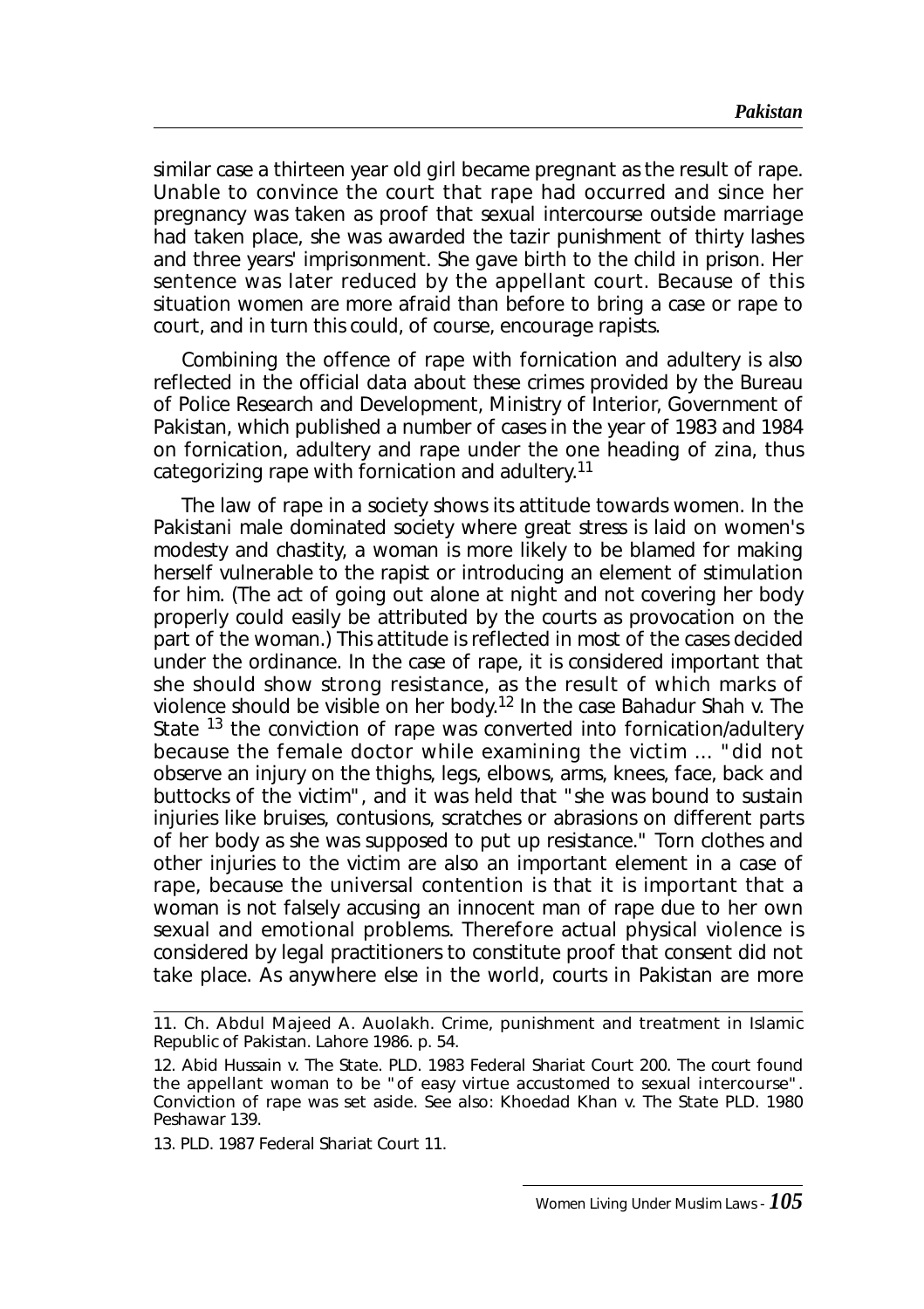likely to put the blame on a woman in cases where strong resistance is not visible.

There is no doubt that in Pakistan men are fully guarded against any false accusations of rape, while women are more vulnerable to being made a victim of rape and then accused of sexual crime. In Pakistan, cases where the rapist has been convicted, are mostly those involving young girls, where the act has been carried out in a very brutal way and in which considerable physical injuries were inflicted on the victim. Whenever there is a delay in reporting the case, or in the medical examination, the accused gets the benefit of the doubt.<sup>14</sup>

Asma Jahangir (1989), a woman lawyer in Pakistan, has noted the increase in police involvement in rape cases. She reported 15 incidents during 1988/1989 where women in police detention were raped by police officers. Moreover, she has mentioned a study of women prisoners in Multan, according to which 43% of women convicts complained of sexual exploitation by the police. In the case Abdul Kalam v. The State <sup>15</sup> bail was granted to a police officer for an alleged rape since the victim was found to be "habitual". No explanation was provided for the word "habitual". This increase in police crimes against women might be because of the general attitude of the law to protect rapists.

In conclusion I would say that the situation in rape cases in Pakistan is very alarming. First, it is impossible to inflict the severe hadd punishment on the rapist because of its high standard of proof. Hadd punishment, in fact, could only be inflicted if rape were committed in public. (Because of the extreme vulnerability of women in rape cases, (one section of) women in Pakistan has demanded severe punishments for rapists while others regard these Islamic punishments as inhumane and demand a different kind of law altogether.) Secondly, the testimony of rape victims has less weight than the testimony of Muslim males. For hadd punishment, a woman's evidence has no value. Thirdly, for punishment of rape under tazir a woman runs the risk of being implicated as an accused in fornication/adultery if she fails to convince the court that rape has taken place. Fourthly, the offence of fornication/adultery lies so close to the offence of rape that the severity of the rape offence as a heinous crime is reduced. This reflects the social attitude of legislation towards women, which was also reflected in the policies of the former Islamic regime of Pakistan.

Two trends are already visible in the Pakistani feminist movement in reaction to the shariat laws. The first trend is the movement which is an

<sup>14.</sup> See Sanaullah v. The State. PLD. 1983 Federal Shariat Court 192. Khoedad Khan v. The State PLD 1980. Peshawar 139. 15. NLR 1986 SC 61.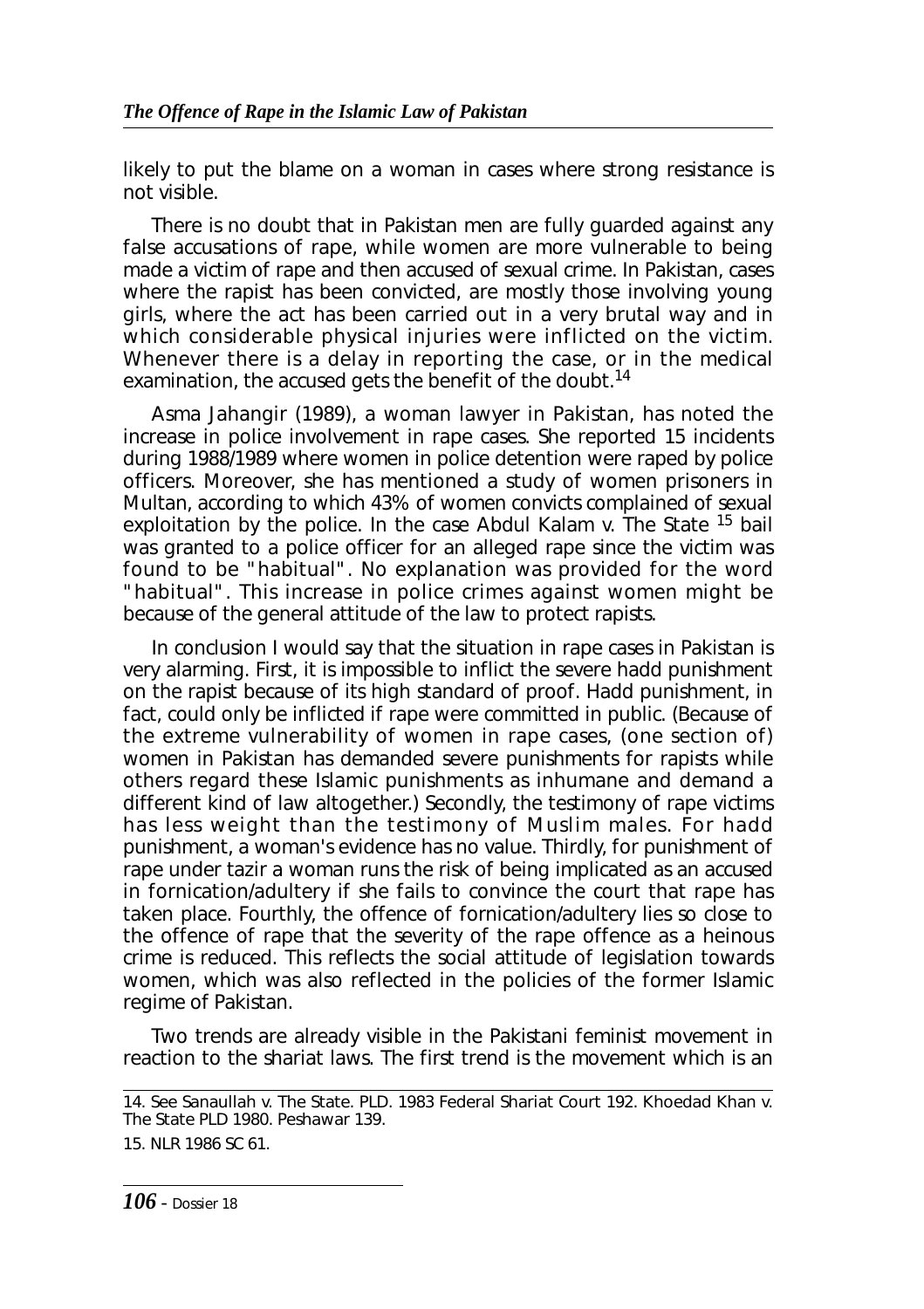opposition force to the implementation of Islamic laws. According to feminists, these "classical" islamic laws are outdated and they should be replaced by another kind of law altogether. The second trend is the movement which holds the idea that traditional Islamic law needs reinterpretation and that religion should not be confused with a patriarchal social structure.

It is doubtful if the first trend could be popular in Pakistan, keeping in mind the social and cultural reality of Islam in the country. Therefore feminists in Pakistan argue that an Islamic framework for the women's movement is necessary. This trend has already given rise to feminist interpretation of Islam, and would pave the way for women theologians in future (Khawar & Shaheed, 1987).

| Division of<br>offender into<br>Muhsan and<br>non-Muhsan | Proof for Zina<br>and rape liable<br>to Hadd                                                  | Punishment<br>for Zina and<br>rape liable to<br>Hadd                                                  | Proof for Zina<br>and rape liable<br>to Tazir                     | Punishment<br>for Zina and<br>rape liable to<br>Tazir                    |
|----------------------------------------------------------|-----------------------------------------------------------------------------------------------|-------------------------------------------------------------------------------------------------------|-------------------------------------------------------------------|--------------------------------------------------------------------------|
| Zina<br>(consensual sex)                                 |                                                                                               |                                                                                                       |                                                                   |                                                                          |
| Married<br>offender<br>(adultery)                        | (a) Confession<br>of the crime                                                                | Stoning to<br>death at public<br>place                                                                | No standard<br>proof is<br>provided, at<br>discretion of<br>judge | Imprisonment<br>for a maximum<br>of 10 years, 30<br>lashes and a<br>fine |
|                                                          | (b) Four<br>Muslim adult<br>truthful male<br>eye-witnesses                                    |                                                                                                       |                                                                   |                                                                          |
| Unmarried<br>offender<br>(fornication)                   | (a) Confession<br>of the crime`<br>(b) Four<br>Muslim adult<br>truthful male<br>eye-witnesses | One hundred<br>lashes at a<br>public place<br>Stoning to<br>death at a<br>public place                | No standard<br>proof is<br>provided, at<br>discretion of<br>judge | Imprisonment<br>for a maximum<br>of 10 years, 30<br>lashes and a<br>fine |
| Rape<br>Married rapist                                   | (a) Confession                                                                                | Stoning to                                                                                            | No standard                                                       | Imprisonment                                                             |
|                                                          | of the crime<br>(b) Four<br>Muslim adult<br>truthful male<br>eye-witnesses                    | death at public<br>place                                                                              | proof is<br>provided, at<br>discretion of<br>judge                | for 25 years<br>and 30 lashes                                            |
| Unmarried<br>rapist                                      | (a) Confession<br>of the crime                                                                | One hundred<br>lashes at a<br>public place<br>and other<br>punishments<br>including<br>death sentence | No standard<br>proof is<br>provided, at<br>discretion of<br>judge | Imprisonment<br>for 25 years<br>and 30 lashes                            |
|                                                          | (b) Four<br>Muslim adult<br>truthful male<br>eye-witnesses                                    |                                                                                                       |                                                                   |                                                                          |

Table I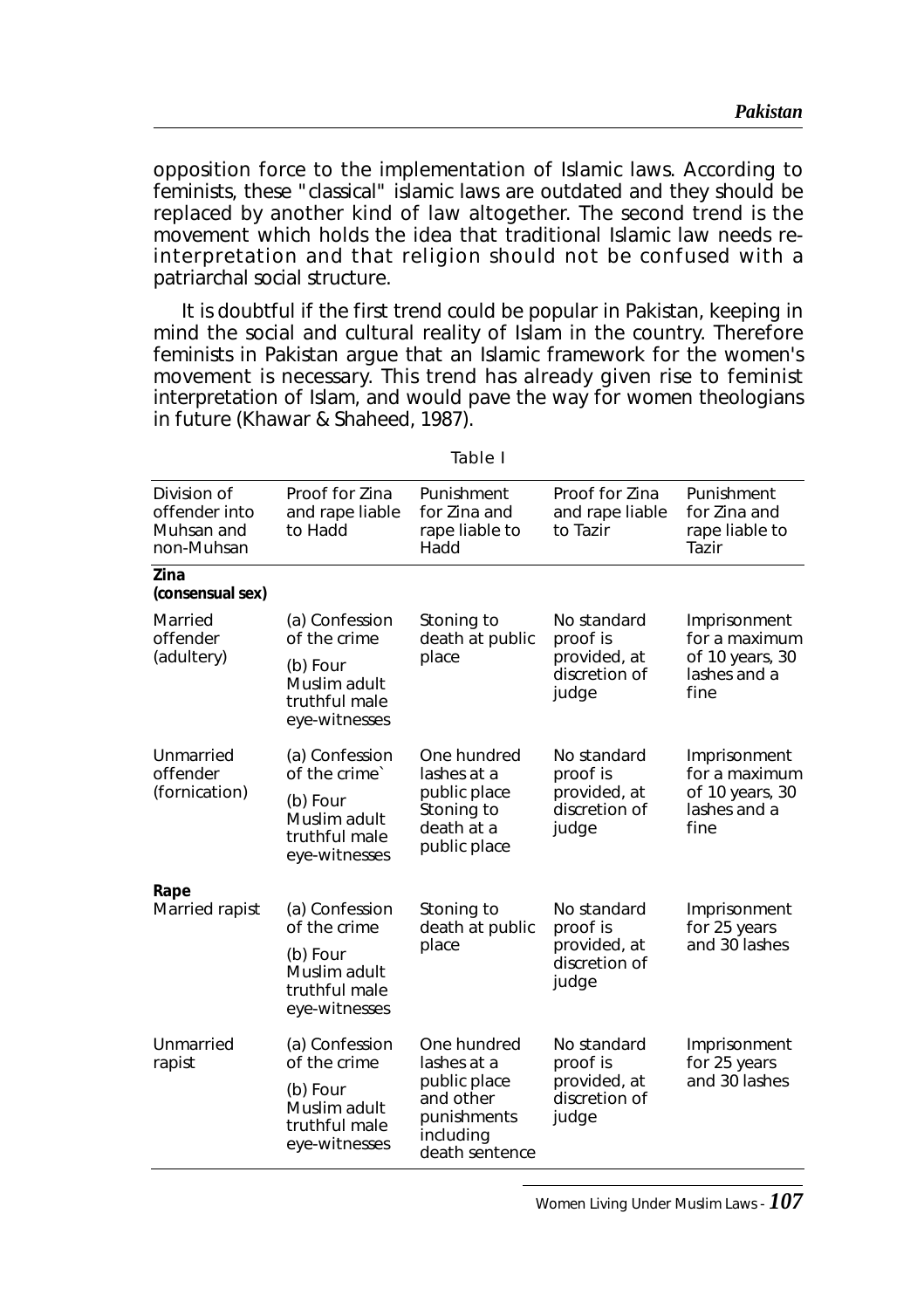I am grateful to Carol Smart for her advice and to Annalise Kongstad for her helpful comments on some of the aspects in this paper.

#### *References*

- Caroll, Lucy (1983) "Rejoinder" to the proceedings of the seminar on 'Adultery and Fornication in Islamic jurisprudence: Dimensions and Perspectives.' Islamic and Comparative Law Quarterly 111: No 1 March.
- Cartensen, Gitte. Annalise Kongstad, Sidsel Larsen & Nell Rasmussen (1981) Voldtagt —på vej mod en heldesforståelse. Denmark.
- Clark, Lorenne & Debra Lewis (1977) Rape: The price of coercive sexuality. Toronto, Canada.
- Jahangir, Asma (1989) "Crime Against Women by Law Enforcing Agencies." Paper read in the conference "Violence against Women", 4 September. Islamabad, Pakistan.
- Lippman, Matthew, Sean McConville & Mordechai Yerushalmi (1988) Islamic Criminal Law and Procedure: An Introduction. Praeger: New York.
- Mumtaz, Khawar & Shaheed Farida (1987) Women of Pakistan; Zed Books Ltd: London.
- Smart, Carol (1976) Women, Crime and Criminology, Routledge & Kegal Paul: London.
- Snare, Annika (1984) "Sexual Violence Against Women: A Scandinavian Perspective". Victimology an International Journal 9. U.S.A.
- Sumar, Sabiha (1989) "Women and Hudood laws", The Daily Jang 28-29 January 1989, London.

Acknowledgement: The above paper has been reproduced here with the permission of the author.

Source: International Journal of Sociology of Law, 1990, pp. 18-29.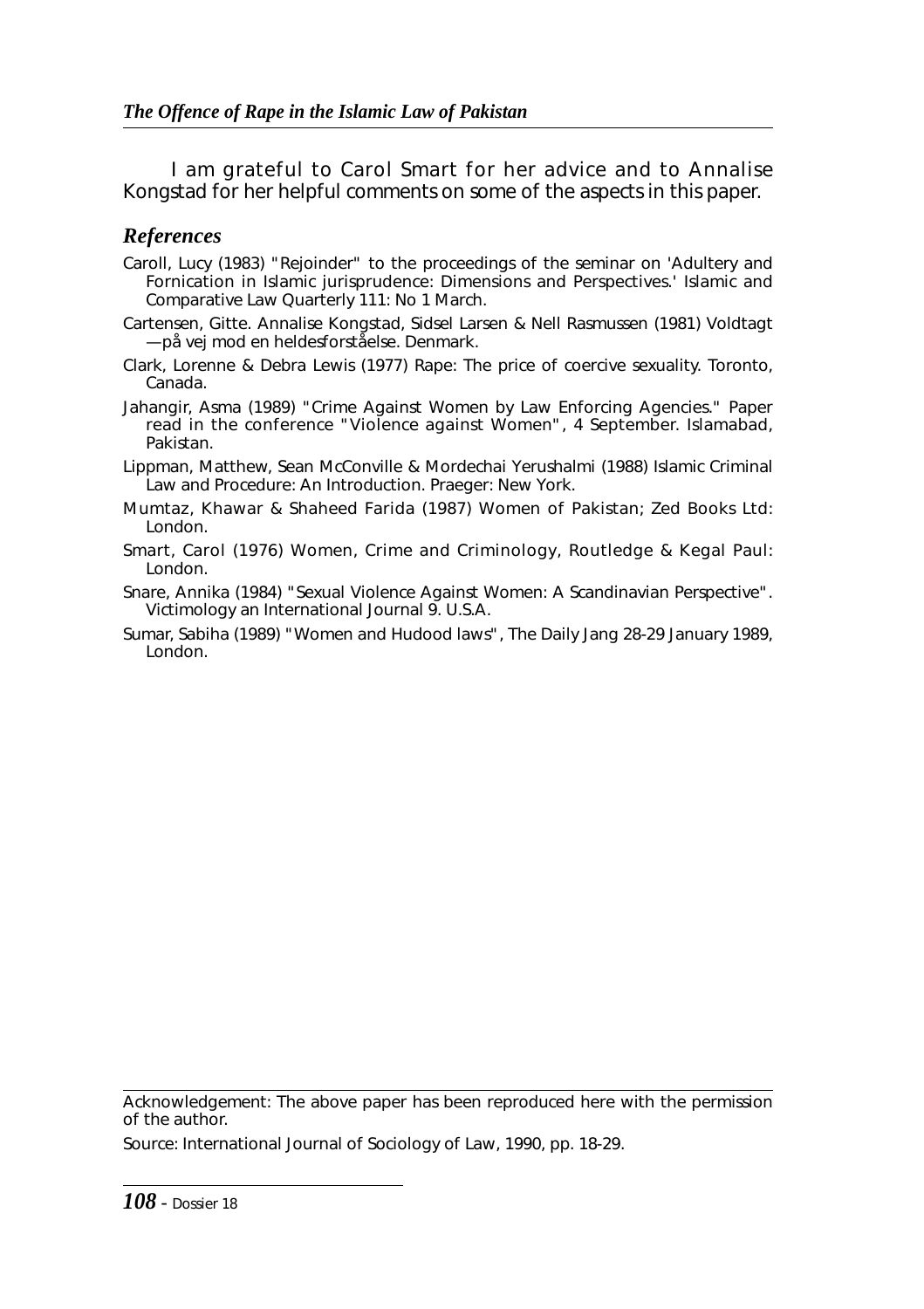## *Customary Practices Among Muslims in Gomia, Bihar*

*Geetanjali Gangoli and Seema Kazi*

#### *Background*

Bihar is among the most socially and economically backward states<br>illustrate the socio-economic context within which underprivileged<br>groups (including Muslim communities) exist in Bihar, it is necessary to in India. Social inequality in Bihar is amply visible. In order to illustrate the socio-economic context within which underprivileged groups (including Muslim communities) exist in Bihar, it is necessary to highlight a few statistics from the state. While there does not exist a direct causal relationship between customary practice and socio-economic conditions, both are also not mutually exclusive. For example, in a context where Muslim communities are victims of displacement, as they indeed were in Kundwa Basti, the very notion of a woman's right to property was rendered redundant.

The Female-Male Ratio<sup>1</sup> in Bihar witnessed the most rapid absolute decline when compared to other states—from 972 in 1901 to 911 in 1991.<sup>2</sup> The proportion of the rural population of Bihar living below the poverty line is 66%—the highest among all states in India. Bihar's fertility rate (4.4) is also among the highest in India, contrasting against a coercive family planning programme<sup>3</sup> and an extremely low rate of fertility decline. The female literacy rate<sup>4</sup> for girl children above the age of seven years for Bihar is 22.9%—the lowest in India after Rajasthan.

Shreemati Chakravarti and Sunila Singh conducted field work in Gomia on indigenous women's knowledge of water and health care in Jharkhand. They shared their findings in a workshop held at the Asia

4. Literacy rate, age 7+, 1991, % (Sen: 1996:18).

<sup>1.</sup> The FMR (Female-Male Ratio) is an indicator of the quality of social relations between men and women. India has one of the lowest FMR's (927) in the world. Bihar's FMR (911) is the lowest after UP, Punjab and Haryana. (Sen 1996)

<sup>2.</sup> This cannot only be ascribed to female infanticide or systemic gender bias – both of which still exist – but is also a result of economic change where "…given the tendency of economic development to affect men more rapidly than women: the current lifestyle of women in say, rural Bihar or Uttar Pradesh is probably much closer to what it was at the beginning of this century than in the case of men". (Sen: 1996: 154).

<sup>3.</sup> Sen: 1996: 171.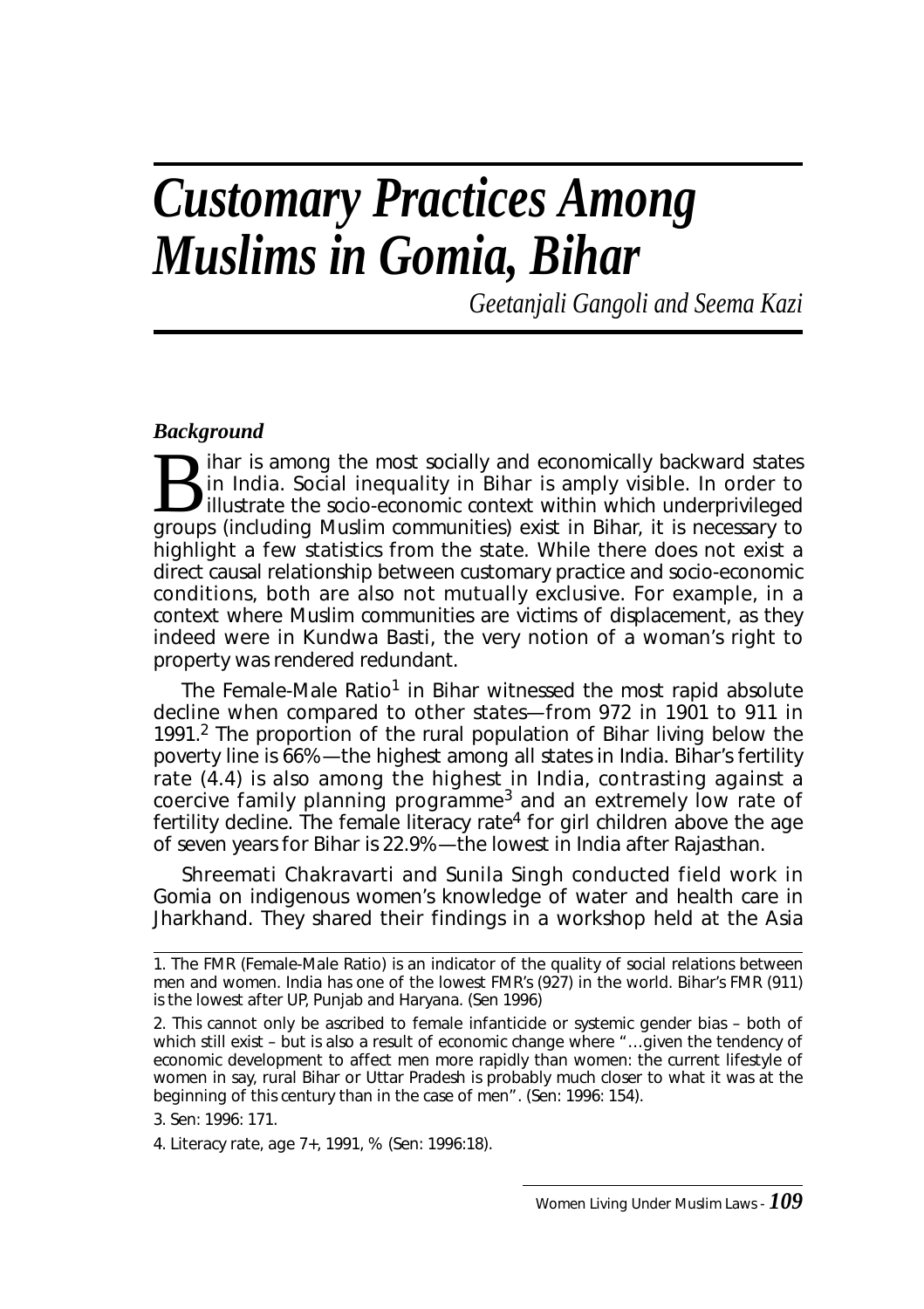Institute of Technology between 7-9 August 1995. This study provides some background information on the area where we conducted interviews.

Gomia with a total population of 163,576 (Census of India, 1991) is located in Bokaro district. It is located in South Bihar and constitutes part of Jharkhand (forest area). There are no direct train links between Gomia and Patna, Jamshedpur or Ranchi—the three big cities of Bihar. It is connected to Calcutta by a direct railway link because of a large multinational explosive factory called ICI explosives (Imperial Chemical Industries, headquartered in London) which has a Head Office in Calcutta.

The area is dominated, both economically and culturally, by two factors—Imperial Chemical Industries, which manufactures explosives and the coal mines in Bokaro. Coal dust is as much a part of the area as is the dry heat. The water level in the area has been reduced drastically due to indiscriminate cutting down of trees by the industrialists. The area has witnessed massive deforestation. Just three decades ago this area was home to wild animals including tigers and foxes. There is not much forestation left. In one of the hamlets that we visited in Gomia, we saw children who displayed all the classic signs of malnutrition—protruding bellies, skinny limbs.

The population of Gomia is made up of tribals—mainly Santhals, Oraons, Munbas, Kharias. There are a total of 86 primary schools, 15 middle schools and 6 high schools. There is no government hospital—only a single primary health care centre, three health sub-centres and three family planning centres. The ICI hospital is exclusively for employees of the company.

There are 32 panchayats (locally elected village councils; a panchayat is also treated as the lowest administrative unit in India. ed. note) in Gomia. However, no elections for panchayats have been held since 1978. There is a dominance of outlawed militant organisation called Maoist Communist Centre (MCC).

Rates of literacy are less than 4% among men and less than 1%<sup>5</sup> among women in Chithi village, a Haryan village, while in Khenra Basti, where ICI employees live, the literacy rates are 61% for men and 35% for women.

The process and logic of development in Bihar is such that it has adversely affected Muslim families in the area. Landlessness is a consequence of the construction of a dam in Lalpania. The residents of Kundwa Basti in Lalpania (where 4 interviews were conducted) have been served notice to vacate their homes as the dam is being extended. No official compensation was paid up, nor has alternative accommodation been provided. The argument of the government is that since most of the

<sup>5.</sup> This is much lower than even the corresponding literacy rate of Burkina Faso in Africa – a country with one of the lowest literacy rates in the world.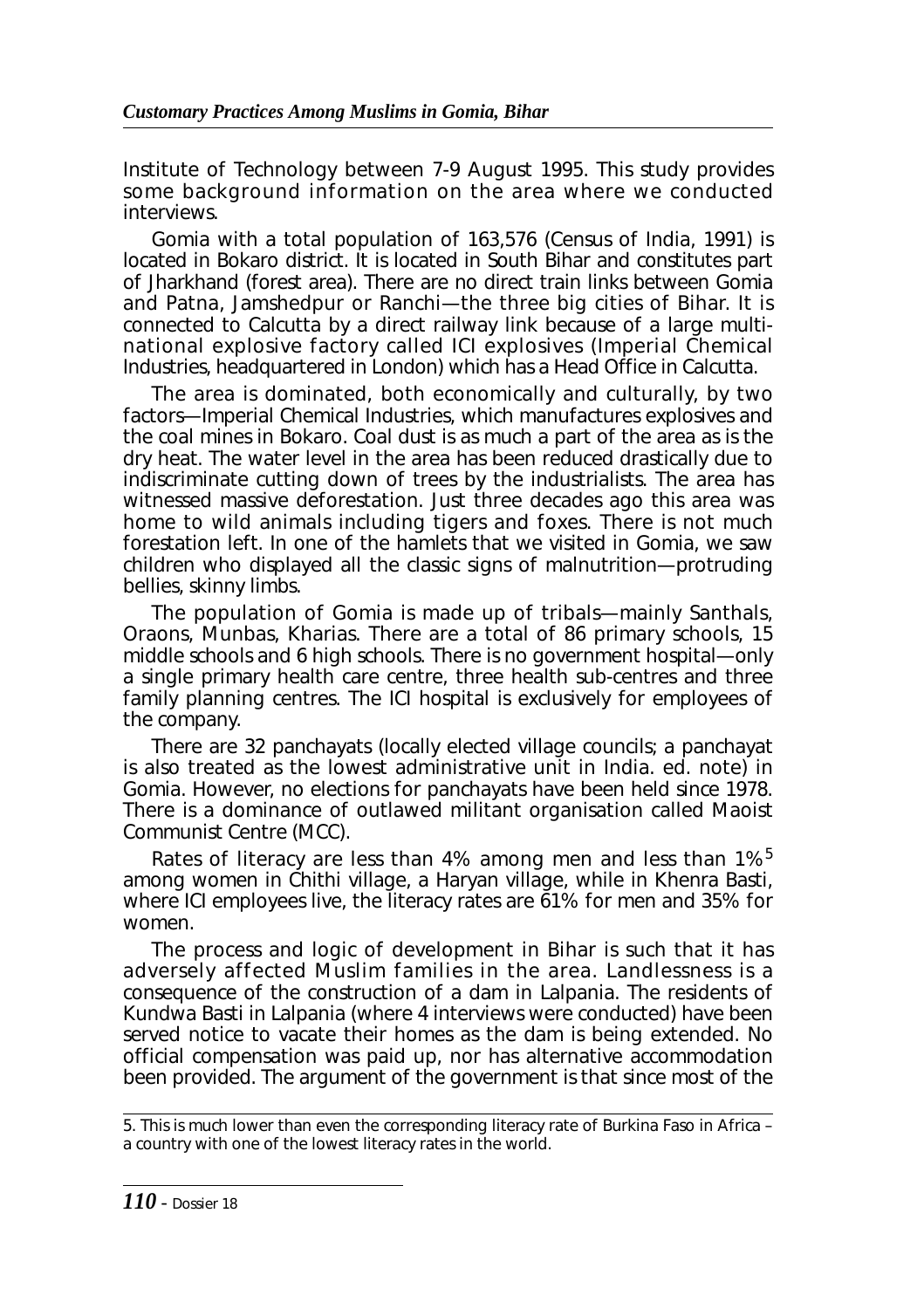Muslims residing in the area are "outsiders" (i.e., they had come to the area to look for jobs), they have no right to stay in the area anyway.<sup>6</sup>

In this context, many of the queries that we had planned seemed irrelevant, such as those on inheritance. For those steeped in poverty, questions on division of property may well seen an intrusion. There was some subtle questioning of our role: among those interviewed, one woman repeatedly asked us to approach "officers" in Delhi to get her a house in Indira Niwas Yojana, something that neither of us were competent or powerful enough to do. Like many others in the area, she had applied for free housing under this scheme, meant to rehabilitate the poor. Her application was rejected, because in Bihar, the beneficiaries of such government schemes are not Muslims in most cases.<sup>7</sup>

Several dams have been built in the area, depriving many communities of their rights to land. As a woman in Lalpania town said, "We underwent great hardship because land was taken away due to the dam which was constructed later. Everything was lost…My children and I had very little food".<sup>8</sup>

We conducted interviews with 12 women and one Kazi in Gomia and Lalpania, regarding customary practices among Muslim communities in the area. The woman interviewed were either Sunnis or Ansaris. There does not appear to be a significant difference in the customs and practices between Sunnis and Ansaris in the area. This paper is divided into five sections, looking at marriage, divorce, inheritance, guardianship and family planning.

#### *Section I: Marriage*

Ten out of the twelve women interviewed were married. Of the two single women, one was engaged to be married, while the other was an educated woman in her thirties. Both seemed to be exceptions to the general trend to teenage marriages.

For most women in Gomia as well as Lalpania, the age of marriage was generally low. Out of the 12 women who were interviewed, three said they were too young to remember their age at marriage, while another two said they were between 10-12 years old when they got married.

As a woman from Lalpania<sup>9</sup> said, "I was too young, I cannot recall. I was perhaps eight years old. I do not remember anything."

<sup>6.</sup> Interview with Amtulnissa, Lalpani on 15.03.97. Sr. Jessica from Lalpania provided us with some details of the economic and social status of Muslims in the area. All interviews were conducted in Hindi and translated by the authors.

<sup>7.</sup> Interview with Mehmoona, Bhatbasti, Rai Mohalla on 14.03.97.

<sup>8.</sup> Amtulnissa, op-cit

<sup>9.</sup> Ibid.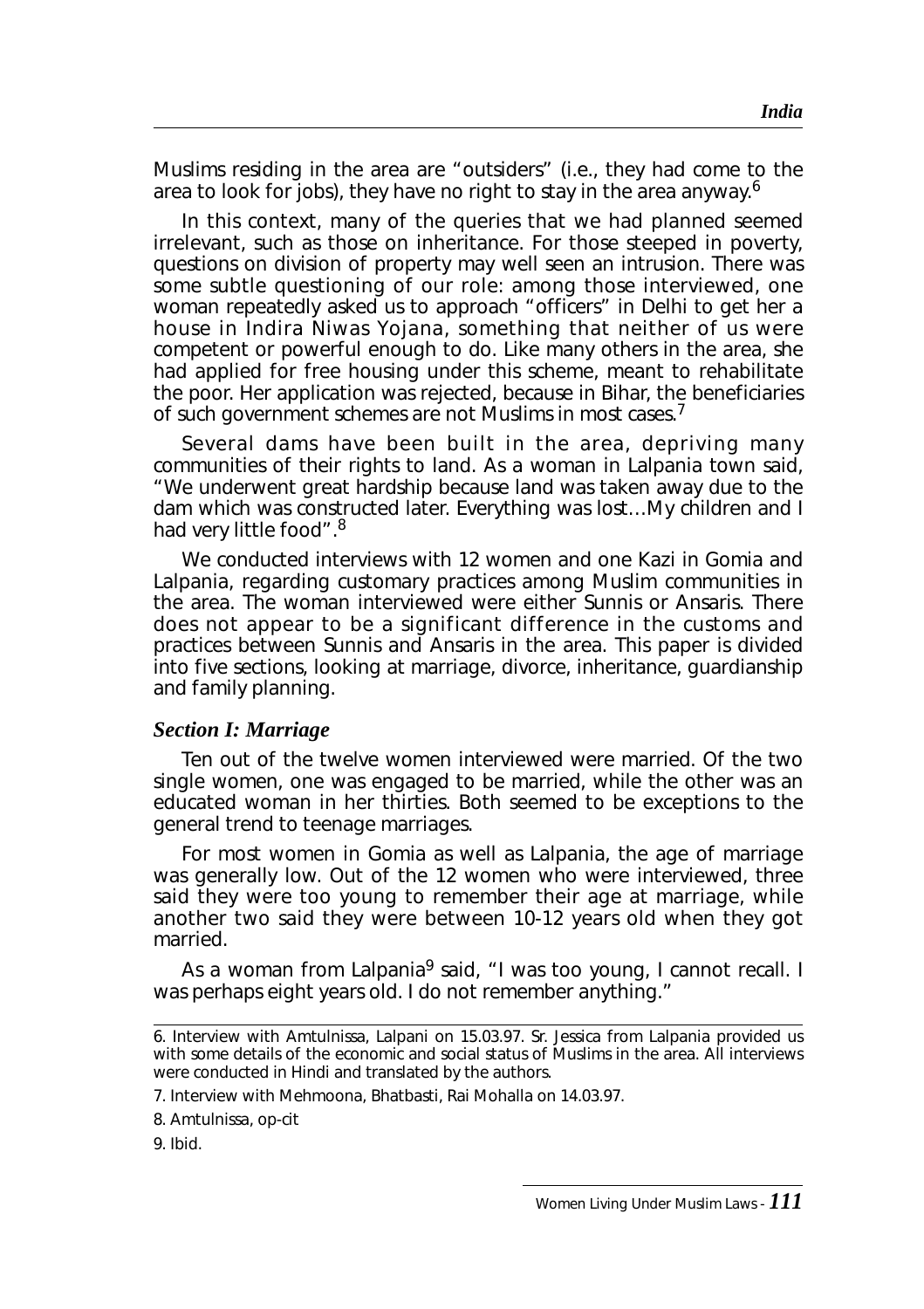Most of the other women were married between the ages of 15-17 years. A 20 year old woman<sup>10</sup> who lived in Mohalla Darzi and worked with Mahila Jagriti ("Women's Awakening"—a women's organization) in Gomia, was to be married shortly. This was not her personal decision, since her parents arranged the match, but a possible reason for her relatively late age at marriage could be her contribution to the family income.

A woman from Gomia said that in her community (Syeds) there was no fixed age at marriage. Marriages were usually fixed between the children of uncles or among "khandaans" (families) after matching the sects of the families. She had this to say:

Some people, people with conservative views get their daughter married very early. The point is to get them married. They are not really bothered about what happens to the woman after she is married.<sup>11</sup>

Dowry was a significant factor in most arranged marriages. A woman from Lalpania asserted that there could not be any marriage without "tilak" or dowry.<sup>12</sup>

A woman from Suyadi Basti said that demands for dowry also determined the age at which women married:

Some girls are getting married later because of higher dowry. Even the poor have to pay tilak of Rs. 15,000 to 20,000. This forces parents to put off marriages to save money for the tilak.<sup>13</sup>

In most interviews, a question on how marriages are conducted was answered by women describing the high rates of dowry in the area. Dowry is considered essential to marriage.

There seemed to be two conflicting views on dowry. A couple of women felt dowry did not exist earlier. This might not be true because they were perhaps talking of their marriage and not as a general rule. Other women felt that while dowry has been practised over generations, the rates of dowry have escalated over the years. As a woman said:

There was no tilak in my marriage. Nowadays tilak is widely practised. Since I have daughters I have no idea how we are going to eat (after paying for the tilak).14

She went on to describe demands for dowry which were either in Rs.20,000-30,000 in cash or kind (motorcycles, etc.) apart from household utensils, and said that it was fast becoming an impossible situation.

<sup>10.</sup> Interview with Kehkashan, Gomia basti, on 15.03.97.

<sup>11.</sup> Interview with Kahkshan, Gomia basti, on 15.03.97.

<sup>12.</sup> Interview with Ayesha Khatoon, Bhatbastee, Rai Mohalla on 14.03.97.

<sup>13.</sup> Interview with Rashida Khatoon, Suyadi Village, Gomia on 14.03.97.

<sup>14.</sup> Amtulnissa, op-cit.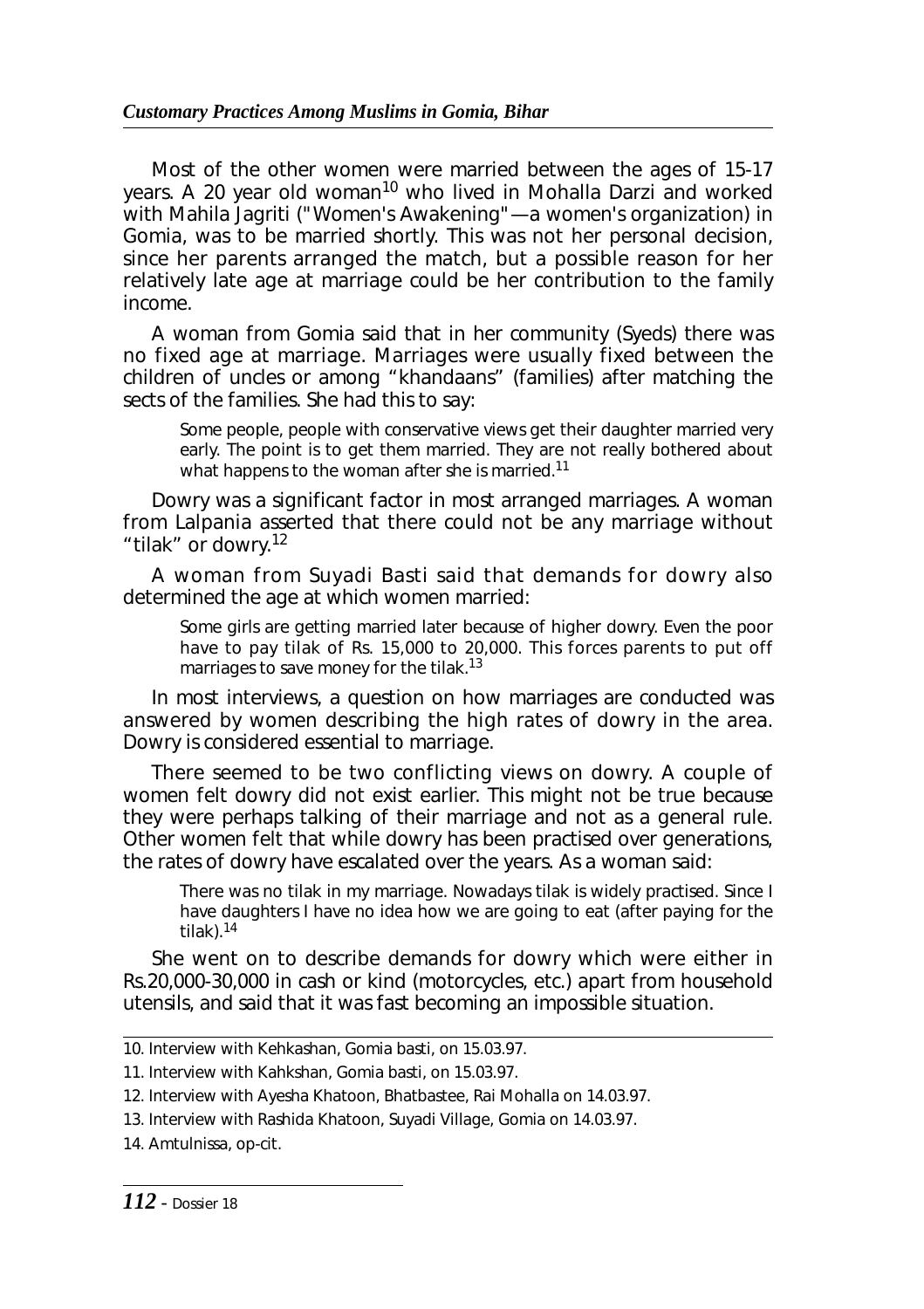An unmarried woman in her thirties strongly felt that the practice of dowry among Muslims was the influence of other communities. She felt that men are responsible for demanding dowry and that parents may look at it in terms of selling their sons.<sup>15</sup>

All women had arranged marriages which were usually formalised through their immediate families. Women did not play any part in choosing their husbands. A woman we interviewed is engaged to be married soon.<sup>16</sup> While she has not seen her future husband, he has seen her. None of the women we interviewed had chosen their husbands themselves. The option of choice is not socially acceptable and by extension simply not available to women. As a woman from Lalpania pointed out, it was not so for men:

This option (marriage by choice) is available to men. The man visits the girl's house in order to see her. She serves him "paan" or tea and he looks at her. If he likes her, he will marry her and if he does not, he will go back to his house and later convey to the girl's parents that he does not want to marry her. Nowadays, men make sure they meet the girl themselves. They do not want to leave it to their parents since they feel they (the parents) might just get an incompatible partner.<sup>17</sup>

Very few women had a formal nikah with witnesses. Nor is a formal Nikahnama drawn up. Considering that several women were married while they were very young, the notion of consent or legal signature is irrelevant. However, in some cases a Nikahnama was drawn up. As a woman from Bhatbasti, Lalpania describes:

The boy's parents approached us. A paper nikahnama is prepared which is written by the husband and the malik-mukhiya (the village head) of the village. This has the dowry amount and the mehr.<sup>18</sup>

A similar Nikah was described by a Syed woman from Gomia.

Considering that a Nikahnama is necessary to formalise a Muslim marriage, most marriages according to classical Muslim law were invalid on grounds of lack of consent. They are also invalid from the point of view of the legal age of marriage for women.

#### *Mehr*

The amount of mehr fixed during marriages—particularly across generations—fluctuated. For a couple of older women the mehr amount was Rs.400. As a woman pointed out:

<sup>15.</sup> Kehkashan, op-cit.

<sup>16.</sup> Shabnam Ara, op-cit.

<sup>17.</sup> Interview with Maimoonissa, Kundwa Basti, Lalpania, 15.03.97.

<sup>18.</sup> Mehmoona, op-cit.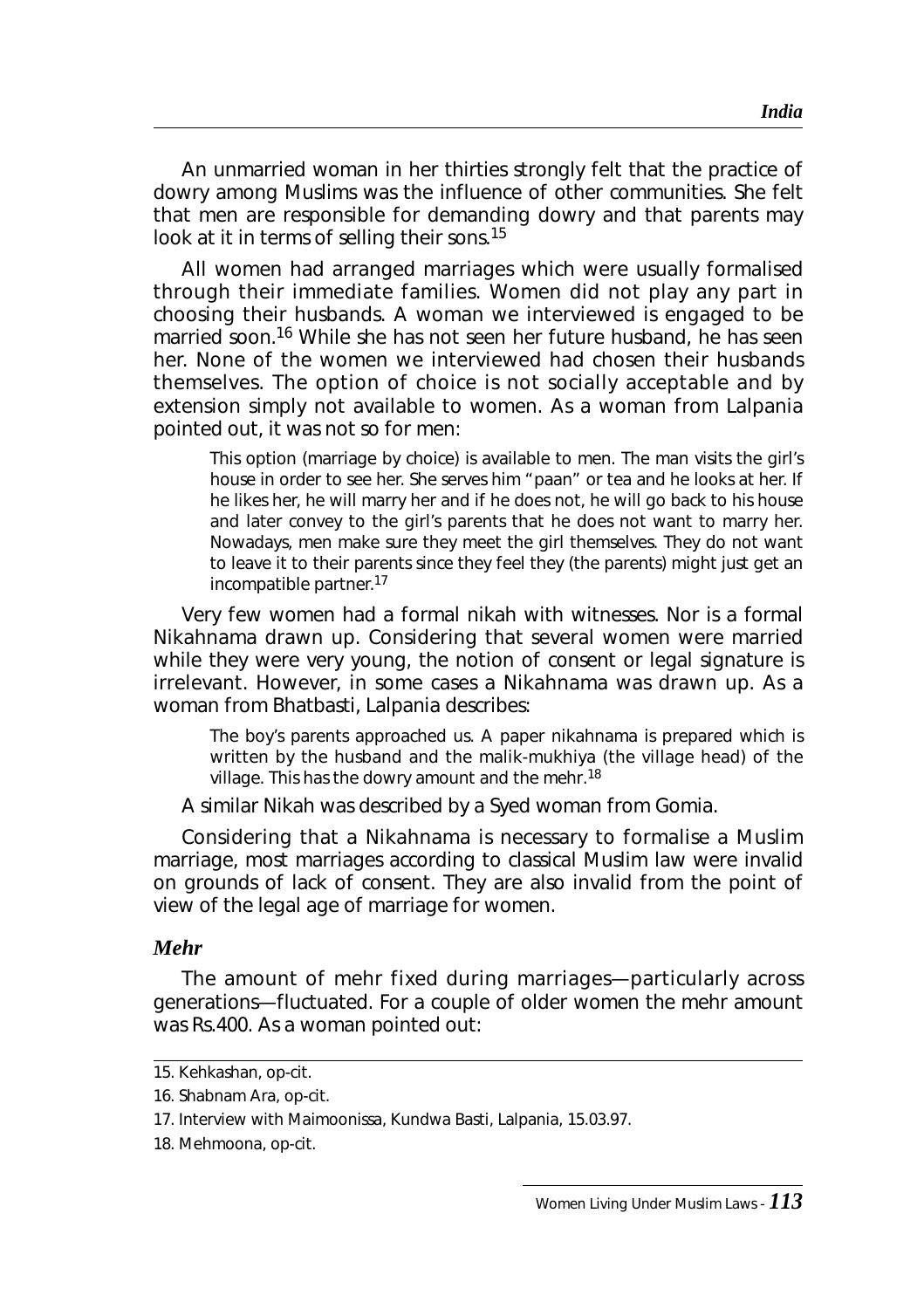Rs.400 used to be a lot of money in those days.<sup>19</sup>

For another woman who also belonged to an earlier generation the mehr was Rs.500. She too said the mehr amounts have gone up and are now as high as Rs.10,000-20,000.<sup>20</sup> For one woman, the mehr amount should have been Rs.500, but since it was her husband's second marriage, her mehr amount was raised to Rs.5,000.<sup>21</sup>

A woman from Gomia Basti said with a certain degree of pride that in her sect (Syed) the mehr amount was between 14,000 to 50,000, while for others it was as little as Rs.500. She felt this was a paltry amount and was practices among economically deprived julahas (weaving community).<sup>22</sup>

The point to note is that irrespective of the amount, none of the women eventually got their mehr. Nearly all women said that mehr was only paid upon divorce and not during the course of the marriage. One of the interviewees could not recall a single woman from her mohalla (area) who received mehr during marriage though she felt that a woman was entitled to mehr on the basis of Quranic law, but that this seldom happened.<sup>23</sup>

A woman from Bhatbasti, Rai Mohalla said that mehr amounts were between 5,00-10,000. It was difficult to think that this was economically possible for families in this area to pay such amounts, given the high rates of unemployment or the very meagre daily earning. This was true for all the other bastis we visited. She pointed out this contradiction, even as she spoke of her own perception of mehr:

The Quran says that the mehr has to be paid or forgiven, but this does not happen. And most are so poor, how can they pay? The husbands earn and feed us—that takes care of mehr.<sup>24</sup>

A woman from Lalpania also perceived mehr as the payment of a share of the husbands daily earnings for the upkeep of his wife and children.<sup>25</sup> Another woman from Bankmod Basti in Lalpania said:

I myself have no demanded my mehr as I share this house with my husband and children.26

Most women perceived mehr as a favour rather than a formal legal right. Since women got their mehr only upon divorce, the notion of mehr as a step to guarantee women's economic rights was quite meaningless.

19. Innterview with Mohiban Khatoon, Lalpania, on 15.03.97.

- 21. Interview with Aseeran Khatoon, Lalpania, on 15.03.97.
- 22. Kehkashan, op-cit.
- 23. Shabnam Ara, op-cit.
- 24. Mehmoona, op-cit.
- 25. Amtunissa, op-cit.
- 26. Ayesha Khan, op-cit.

<sup>20.</sup> Amtulnissa, op-cit.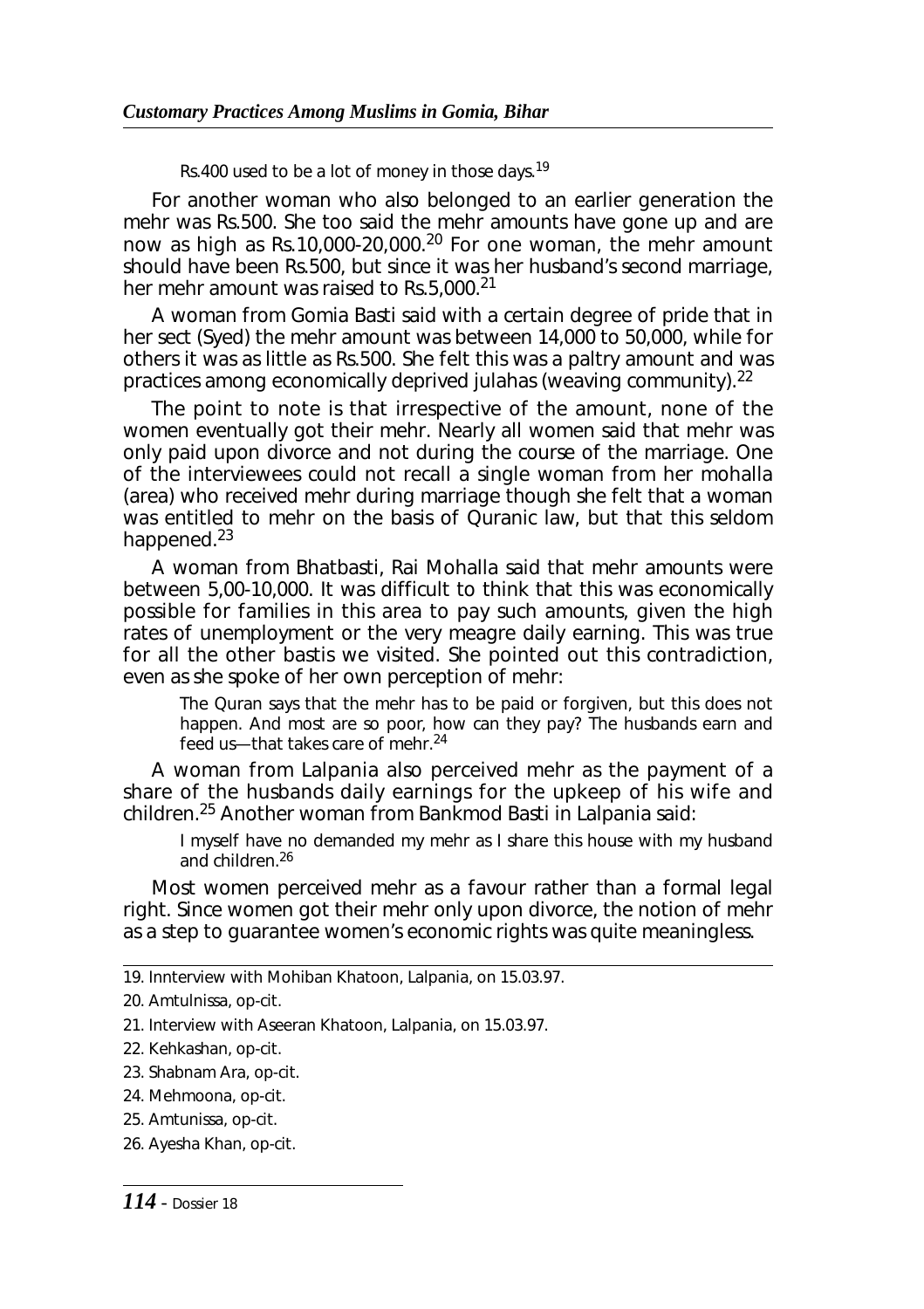Another woman pointed out that the mehr also depended upon the amount of tilak. If the tilak was low, the chances were that the mehr would be low too. She said:

My tilak was so little, how could I get a good amount as mehr?<sup>27</sup>

Mehr did not exist as an independent legal right, but was determined with reference to dowry.

Polygamous marriages did take place, though they were not common. There was a case of polygamy in Bankmod Basti. In this case the first wife continued to stay with the man, while the second wife lived separately. A woman interviewed felt polygamy was an injustice, since the second marriage was based on the husband's personal choice and he favours the second wife.<sup>28</sup>

#### *Section II: Divorce*

Divorce is not very common among Muslims in Gomia and Lalpania. However, the threat of divorce is an underlying reality for women. This leads to a situation where women display a matter of fact attitude towards divorce and the resulting dislocation.

Most divorces are initiated by the man and are given to women in the form of triple talaq. Another, less common form of divorce is to approach the panchayat;

An activist in Mahila Jagriti Kendra, described this method of divorce in these words:

Some (divorces) are conducted through the panchayat. The husband states the reason for the divorce before the panch (elected representative of the village council) and the woman has to accept.<sup>29</sup>

The helplessness of the woman in such a situation is reiterated by other women we interviewed. Another woman pointed out that if a man wants to divorce his wife, the panch cannot do anything to dissuade him.<sup>30</sup> However, in the syndrome of powerless—in this case, women—not only being blamed for the ills that befall them, but accepting the responsibility, women suggest that the faults of the wife in most cases lead to divorce. Divorces are said to occur when the wife disobeys the husband. Wasira Khatoon had this to say:

(The man divorces the woman) if the wife is promiscuous, sleeping around and behaving like a prostitute. So many women behave like this. Or, if she cannot conceive. If the woman cannot have a child, why should the man keep her?31

31. Ibid.

<sup>27.</sup> Ayesha Khan, op-cit.

<sup>28.</sup> Maimoonissa, op-cit.

<sup>29.</sup> Shabnam Ara, op-cit.

<sup>30.</sup> Interview with Wazira Khatoon, 15.03.97.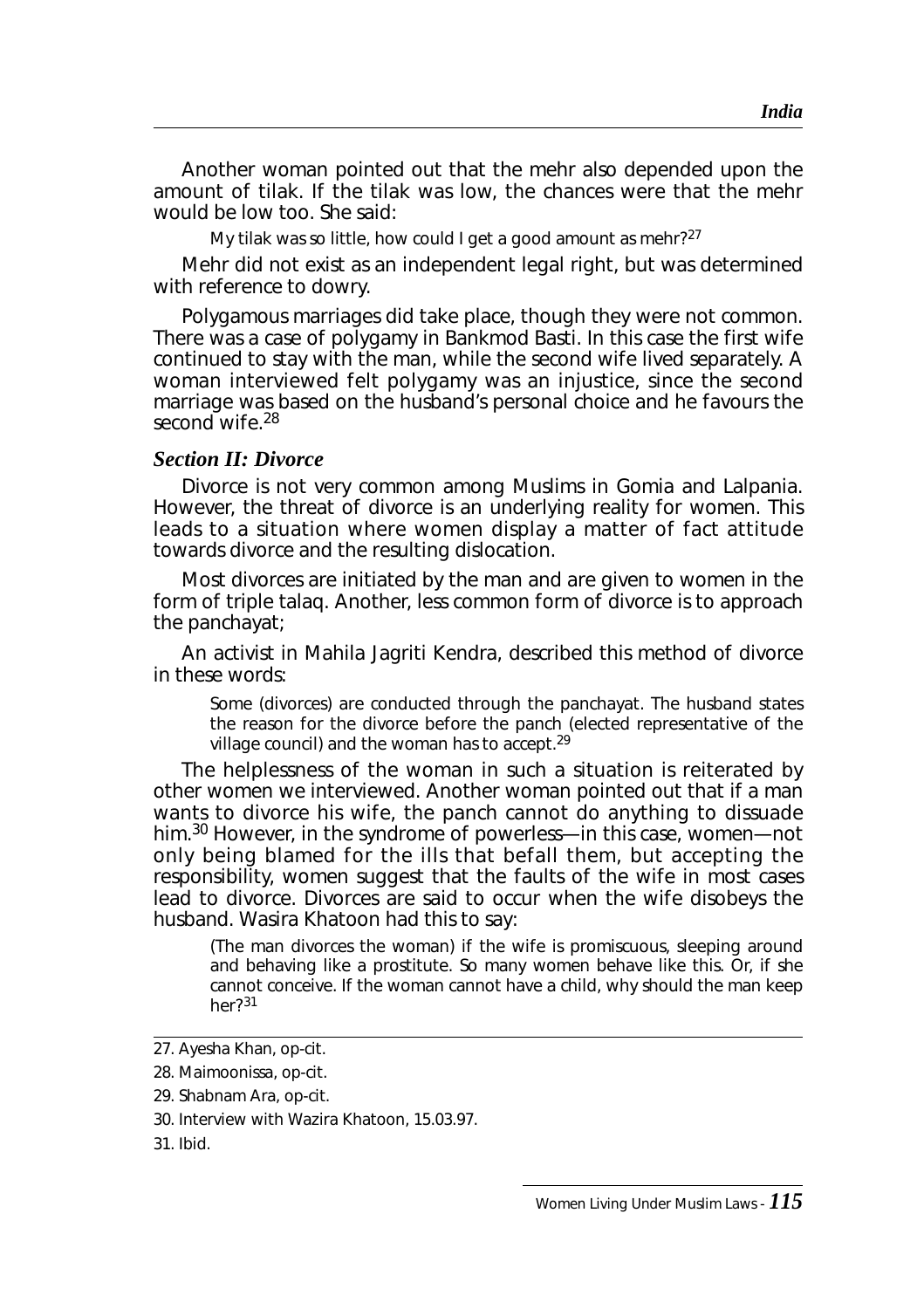Women appear to have accepted their roles as submissive wives. They accept that any transgression, even involuntary, for instance, by failing to conceive, can be legitimately punished by divorce. However, there are women who cannot comprehend why men divorce their wives.

I don't know much about this (why divorces happen). I can't specify reasons why this happens, why men want to leave their wives. (All I know is that) when a husband pronounces talaq thrice, the nikaah is invalid. $32$ 

In this seeming lack of comprehension, there could be a hidden resentment of the unrestricted powers that men have over the lives of women.

The force of ideology is maintained and strengthened by religious leaders. In a misogynist society, such leaders articulate sentiments that blame women for the ills that befall them, even if they are in their own vision, pro-women. For instance, a Kazi belonging to the Ansari clan we interviewed felt that a number of divorces were initiated by women who were unable to adjust to their marital homes. As he put it:

The truth is that girls do not get the same treatment in their husbands' home as they do in their parents' house…the girl who cannot tolerate this asks for a divorce. The Committee feels that the parents of the girl should conduct inquiries before the marriage, so that after the marriage, such questions should not be raised by the girls' side, at least. $33$ 

When asked why the parents of the girl agree to such divorces, he said forcefully that in such cases, it is the parents who push the girl to divorce her husband.

The girl complains to the parents. The reality is that the girl cannot adjust. In such a situation, the parents should encourage the daughters to be patient. The parents who indulge their sentiments act like this and break up their daughter's home. Sentiment destroys everything.<sup>34</sup>

There are two conflicting versions of reality that are created here. One, that women are divorced by men for reasons best known to them. Second, that women are responsible for the divorce—either by transgressing socially defined roles or by initiating divorces themselves. It is of some relevance that none of the women interviewed had heard of women initiating divorces themselves, even though there was an awareness that there is a provision for this in the Quran. It may well be that the Kazi's descriptions quoted above are based on his own fears of transgressive women, rather than on reality as experienced by women.

<sup>32.</sup> Amtulanissa, op-cit.

<sup>33.</sup> Interview with Mohammad Yasin Ansari, Ex-MLA, Congress Party, Kazi and member of Anjuman, on 13.03.97. Italicized words are English in interview. 34. Ibid.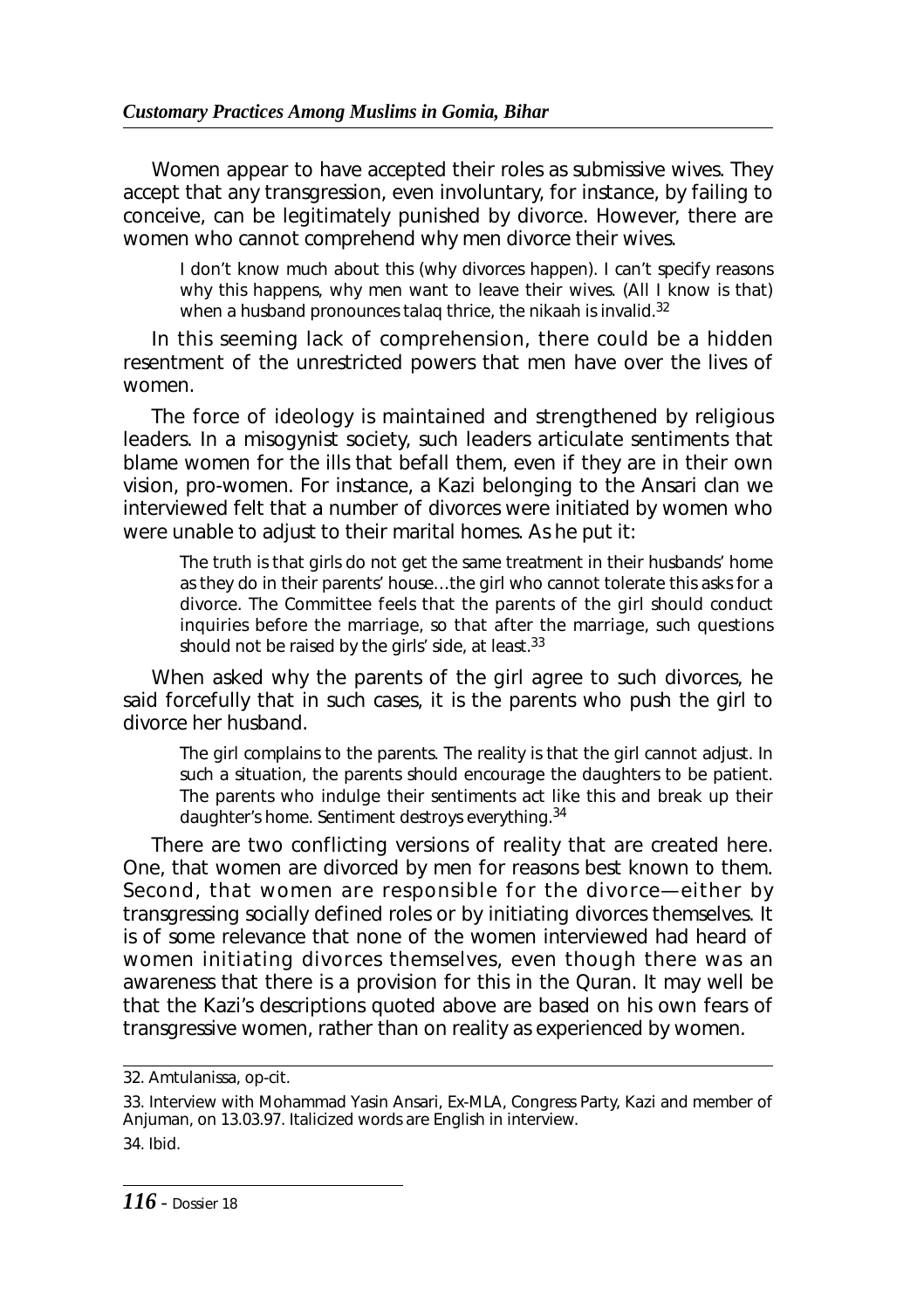Following divorce, the woman has to undergo iddat, a period of 3 months and 10 days, during which the woman is paid maintenance by the husband. This period is to determine pregnancy, and if the woman is indeed pregnant, she is entitled to support until the child is 2 years old. While the period of iddat is supposed to be one of seclusion, during which there are no sexual relations between the man and woman, in reality, the woman rarely observes seclusion. As the Kazi put it:

There is no connection between seclusion and iddat. The woman is entitled to maintenance during this period, whether she stays at home or goes out. Obviously, if it is a poor woman who has been abandoned by the husband, she cannot stay at home. She will go out to earn money. The iddat period is only to determine pregnancy.<sup>35</sup>

Economic vulnerability in these cases lead to a relaxation in the rules followed during iddat.

An interesting aspect of the study was that all the women interviewed stated that mehr was returned at divorce. The Kazi spoke to us of a measure taken by his committee to prevent divorces, that was to increase the mehr amount.<sup>36</sup> In other words, unlike in other parts of the country, mehr is always paid up at the time of divorce and higher mehr is seen as a way to dissuade men from divorcing their wives without any concrete reason.

When we asked how poor men manage to pay mehr, especially if it is fixed at Rs. 10,000 by the Anjuman, in the case of the Ansaris, one woman replied indignantly that the man has to pay up, whether to do so, he has to sell off his land or his house. As she put it:

If he divorces his wife for no fault of hers, he has to pay the mehr.  $37$ 

A woman in her forties shared with us that in her youth, mehr and dowry was not given to the woman at divorce, while these days, it is easier to get back dowry now. The woman suggested that women get their mehr back these days for two reasons: inflation and the need for a monetary provision is she wants to remarry.<sup>38</sup>

There are, however, cases even today, where mehr is not returned at divorce. In fact, if the divorce is seen as the fault of the woman, her father has to pay an amount equivalent to the mehr decided at marriage to the groom. This is seen as a fair compensation for the expenses incurred by the husband after marriage.<sup>39</sup> In other cases, the payment of

<sup>35.</sup> Ibid.

<sup>36.</sup> Ibid. According to Ansari, raising the mehr to Rs. 25,000 is "to increase the financial load on the man."

<sup>37.</sup> Wazira Khatoon, op-cit.

<sup>38.</sup> Asiran Khatoon, op-cit.

<sup>39.</sup> Waziran Khatoon, op-cit.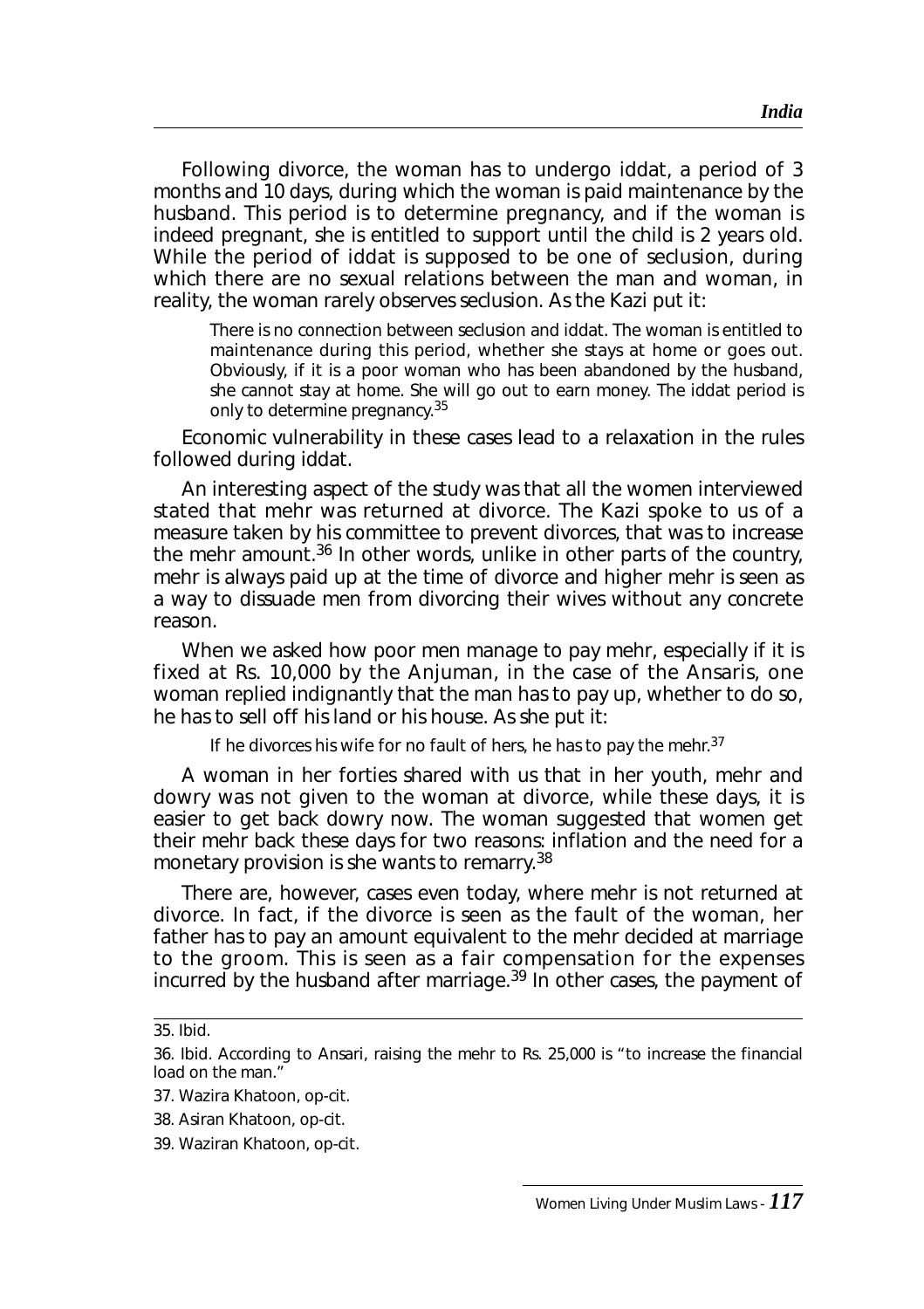the mehr is a symbolic gesture, as in one instance, when the woman was given a sari at time of divorce, not the money promised at the time of marriage.40

Attitudes to divorce women range from a casual acceptance to outright condemnation. In all cases, the woman returns to her parents' home, as it is considered "haram" (a sin) for her to stay with the husband after the divorce. This women pointed out that the way in which the divorced woman was treated in her parents' house depended on their economic status. A prosperous family looks after her. If the family is poor, she is fed only if she herself goes out of the house to earn a living.  $41$ 

Most women interviewed pointed out that divorced women remarry in almost all cases. One or two, however, observed that it was not very easy to get a match for a divorced woman. As one woman put it:

Naturally, it is easier for a virgin to get married than a married woman. Every one is curious to know why the woman has been divorced.<sup>42</sup>

Difficult as it is, the need to re-marry is seen as vital, as keeping an unmarried grown-up daughter at home is seen as wrong and dangerous. The fear of the woman going astray, especially since she is already sexually experienced seems to be a central motif, as the insistence on remarriage reveals.

One woman mentioned the possibility of hilala marriages. These are conducted when the man divorces the wife in a fit of anger, by uttering talaq thrice, but regrets it later. The woman is made to go through a marriage with another man, and a second divorce, after which, the first husband can marry her again. In such cases, often the second marriage is with a small boy, i.e. it is a symbolic marriage. However, such marriages are not common, and there appears to be some degree of disapproval expressed towards hilala marriages.<sup>43</sup>

One woman expressed a view of divorce that was unique. To quote:

I believe that a divorced woman should be shunned. It is against religion to drink water at the hands of a divorced woman. After she dies, it is a sin to read the namaz at her burial.<sup>44</sup>

The view quoted above is remarkable in that it expresses sentiments that are alien to Muslim beliefs. While there may be a muted disapproval of divorced women, and a discomfort with the danger they seem to represent, none of the other women interviewed, nor the Kazi, expressed

42. Waziran Khatoon, op-cit.

44. Rashid Khatton, op-cit.

<sup>40.</sup> Maimoonissa, op-cit.

<sup>41.</sup> Shabnam Ara, op-cit.

<sup>43.</sup> Ayesha, op-cit.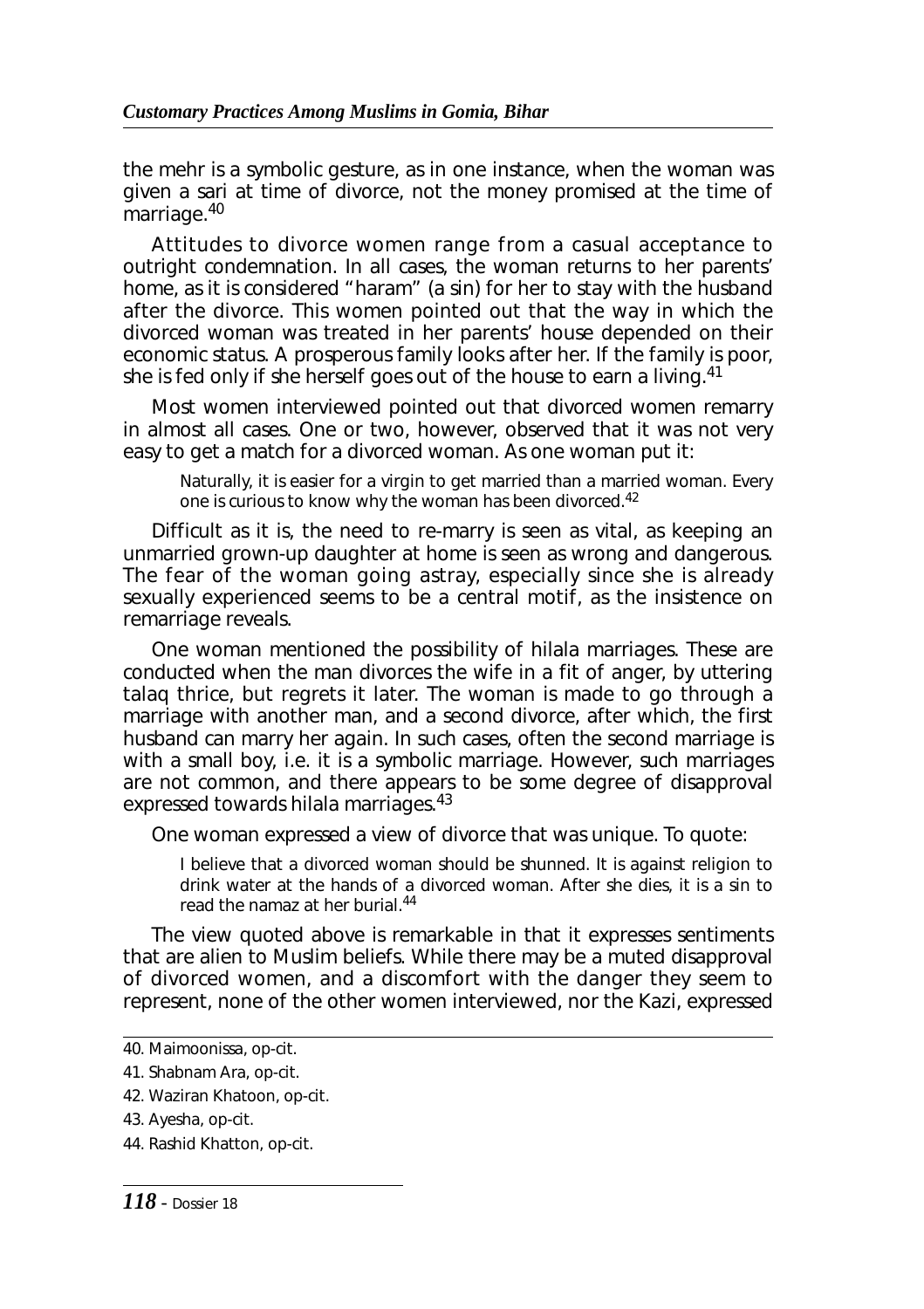such strong condemnation. Nor does MPL legitimise any such attitude. On the contrary, the remarriage of divorced women is seen as a viable possibility, failing which the parents are responsible for looking after the woman. It is possible that the views expressed by this woman are heavily influenced by upper-caste Hindu attitudes towards divorced women.

#### *Section III: Guardianship and Custody*

Guardianship rights over children were vested with men. Men usually kept the children after divorce, unless the children were very young. There was also an unexpected link between guardianship and mehr. As one woman put it:

If the woman gives up her children (upon divorce) she gets her mehr. If the woman wants her son, she has to forgo her mehr.<sup>45</sup>

Another woman considered it proper that children should be in the father's custody. She said, "...why should they go to their mother when they belong to their father? Only if the father does not look after the child does the mother take the child." One woman also felt that no man will leave his children to be looked after his mother.<sup>46</sup>

There was a consensus that the children would stay with the father after the marriage was over, as the children were seen as belonging to the father. The explanation given for this was startlingly feminist.

If my husband leaves me, I will leave my child with him. Why should I take the child with me? It is his child. Who will marry me if I have another man's child with me? (emphasis in original) $47$ 

In some sense, the assertion is remarkable for its unsentimental and practical approach to life. One reason for this is that women who take the responsibility for their children after divorce are not given any support by their ex-husbands. As the following extract from the transcripts reveal, this is naturalised.

There is no question of the woman getting financial support if she keeps the children. In all cases, the husband wants the children. So, if the mother desires to keep the child, it is her choice. He does not provide her [with] anything. Usually, the children remain with the father.<sup>48</sup>

Only one woman stated clearly that in her opinion, the man should support the children if the mother keeps them.<sup>49</sup>

<sup>45.</sup> Shabnam Ara, op-cit.

<sup>46.</sup> Rashida Khatoon, op-cit.

<sup>47.</sup> Ayesha Khan, op-cit.

<sup>48.</sup> Amtulnissa, op-cit.

<sup>49.</sup> Asiran Khatoon, op-cit.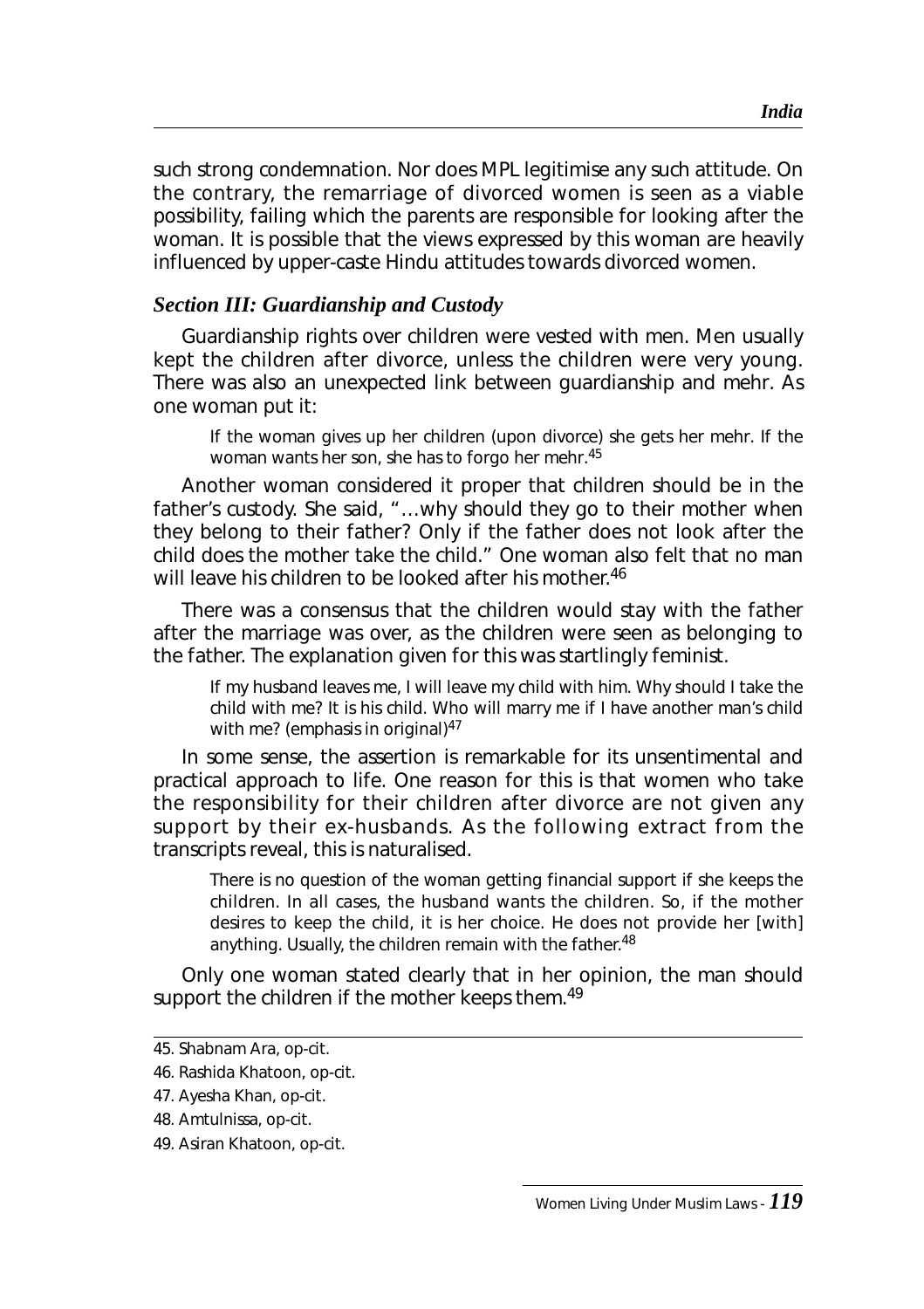The question of custody has to do with the choices that are present before the woman after divorce. In most cases, the woman hopes to get re-married. Under those circumstances, a child from an earlier marriage is seen as a hindrance by the second husband.

#### *Section IV: Inheritance*

The question of inheritance was often meaningless in contexts where people had been displaced and did not own any land themselves. As a woman from Lalpania pointed out, "But for us the question does not arise—we have no land for anyone. We don't have a house—what can we give anyone?" She also felt that girls did not really "deserve" to inherit since they already had their dowry once they were married off and "only those who did not have brothers get property."<sup>50</sup>

The customary practice with reference to landed property was completely in favour of men. As one woman pointed out:

Everything goes to the sons. The parents owe her (the woman) a share, after all they have given birth to her, but you know what the world is like, don't you?<sup>51</sup>

A similar view was also echoed by another woman, "women do not inherit, nor do daughters-in-law. Everything goes to the brothers."<sup>52</sup> It is presumed that women do not need to inherit after marriage.

Even as women are denied their inheritance rights, some have also internalised this social subordination and believe women should not inherit at all.

Women who wanted to claim to inherit could also approach the courts of the local "Anjuman" could intervene on her behalf. A woman said some women might demand their share if they need it. Even if this were to happen, it was difficult to presume that the woman would successfully reclaim her property.<sup>53</sup>

A woman could only inherit if her brothers allow her to have a share in the family property. We asked a woman what happens in case the husband dies—does the woman inherit in this case? She said, "The wife continues to live in the husband's house and has a claim on it. Her father/brother-in-law have to give her a share."<sup>54</sup> For another respondent this happened in practice. Upon her husband's death she inherited his share of the property. She also gave her sister-in-law a portion of her husband's family land where her sister-in-law built a house.<sup>55</sup>

- 51. Wazira Khatoon, op-cit.
- 52. Maimoonissa, op-cit.
- 53. Shabnam Ara, op-cit.
- 54. Ibid.
- 55. Amtulnissa, op-cit.

<sup>50.</sup> Mehmoona, op-cit.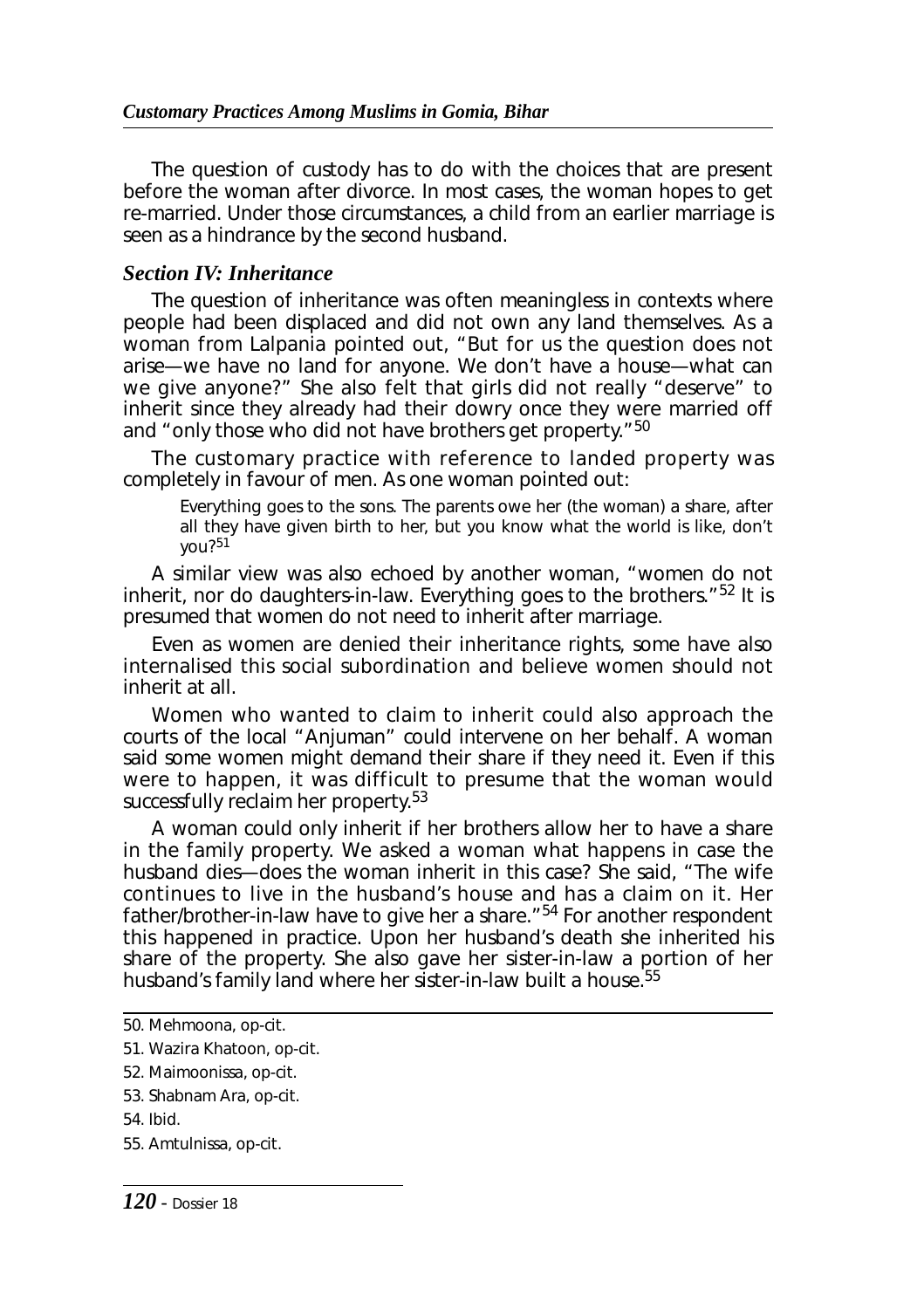For women who are determined to inherit or own property, the odds can be quite high. An activist pointed out the manner in which witchcraft is used to deny women access to property. Witchcraft is not confined any more to tribal areas, but is now used against women from different religions. She cited the case which came to Mahila Jagriti. A single Muslim woman owned a house. Her Hindu neighbours wanted her house and called her a witch. An activist intervened and with the help of Mohammad Yasin Ansari convinced people around that this was done to get access to her property. She silenced her tormentors by threatening to file a case against them.<sup>56</sup>

A woman from Gomia Basti felt that if women claimed their inheritance rights they severed links with their families. She felt that if women demanded rights from their brothers, they would not be able to return to their natal families in case there was some problem in their marriage. She was critical of such women, as it seemed to her to violate some unspoken rules of female behaviour. Women should not feel deprived if denied inheritance rights, but should be grateful if "given" it by their families voluntarily. Thus "sensible" girls did not ask for a share in the property, specially if it is a large family. Her sister, however, was given a share in the family property, though she did not ask for it. $57$ 

#### *Section V: Contraception*

The reality of poverty and malnutrition creates a situation in which looking after and bringing up children is exceedingly difficult. In Gomia, as in other parts of the country, the responsibility for controlling the size of the family is vested with the woman. At a general level, contraceptive methods are not very commonly used in Bihar. This is equally valid for all communities. A study of currently married women in Bihar aged between 13 years to 49 years, who are aware, have ever used and are currently using any modern non-terminal methods of contraception bring this out.<sup>58</sup>

| Aware of | Ever used | Currently using |
|----------|-----------|-----------------|
| 66%      | 6%        | 3%              |

There is a widely prevalent view that contraception is forbidden in the Quran, but this was somewhat liberally interpreted by the women we interviewed. Most women had used some form of birth control or the other, but the consensus was that sterilisation was forbidden by the holy text. In most cases, other forms of birth control were used, such as oral

<sup>56.</sup> Conversation with Sr. Pilar on 13.03.97, Gomia.

<sup>57.</sup> Kehkashan, op-cit.

<sup>58;</sup> Jean Dreze and Amartya Sen, Ibid.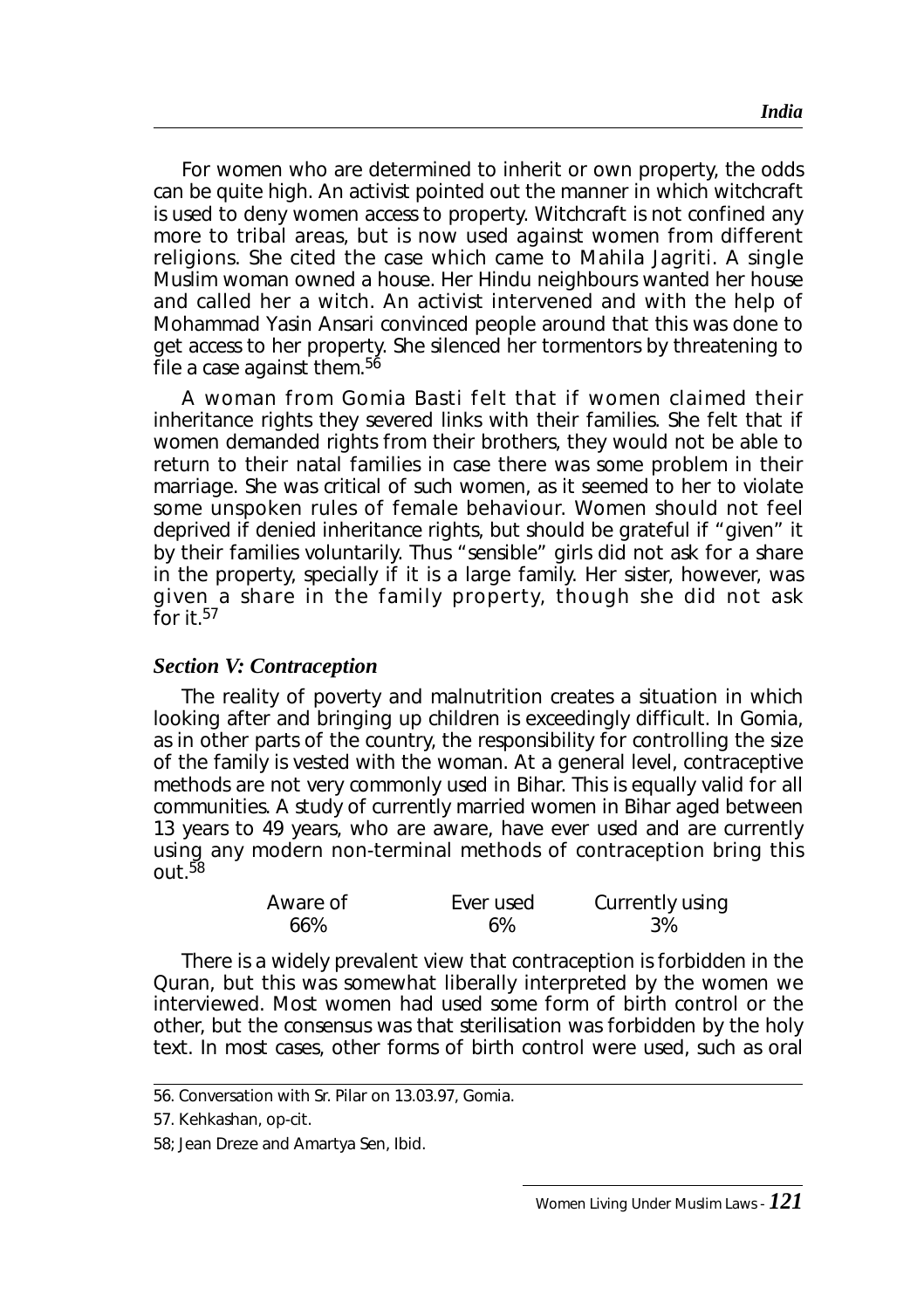contraceptives, injectable contraceptives and the loop. Husbands have no objections to their wives using these methods. As one respondent said somewhat sarcastically, "Why should men object? They are the ones who are responsible?" It seems to us that this statement brings out the hidden resentment that some women feel towards irresponsible men, who share none of the agonies that women undergo regarding these questions. It also appears that women feel that sex is primarily for men's pleasure. As far as women are concerned, sex is linked to reproduction, whether desired or not. We are not altogether sure about whether women have a sense of themselves as sexual creatures or not. It is possible that a sense of reticence—on our parts as well as theirs—prevents this expression.

On the question of sterilisation, only one woman took a rigid stance on this question, and expressed these sentiments:

The Hadith does not allow sterilisation. Only women who are not afraid of the consequences, do not worry about gunah (sin), about what would happen after they die go ahead and undergo this operation. Most women take (contraceptive) pills. If a woman undergoes an operation, namaaz is not read at her burial. A maulvi who did so unknowingly, was horrified when he realised later that the woman had been sterilised. How can a non-believer understand this? Only someone who fears Allah can comprehend any of this.59

None of the other women expressed such a strong emotion towards this issue, even those who themselves do not use any method of sterilisation. As one such woman put it:

I do not use anything myself. (If women do), it depends on their happiness."<sup>60</sup>

None of the women we interviewed admitted to having undergone the operation. Some of them, however, spoke of other women who had. In such cases, the husbands had consented to the operation, though as one respondent pointed out, the Quran states that he who consents is also quilty.<sup>61</sup> The consent of the husband appears to be based on a realisation that they cannot afford to look after more children.

One of the women we interviewed had given birth to 16 children, of whom 14 are alive. The youngest is 2 years old. The woman, during the formal interview said that she had taken some medicine to abort one or two pregnancies but the medicines had no effect on the pregnancy. Later, she told us that she wanted to have an operation, but she would have to do it surreptitiously as her husband and older sons were not in favour of this. She went on to say that it was virtually impossible for her to undergo an operation surreptitiously.<sup>62</sup>

<sup>59.</sup> Rashida Khatoon, op-cit.

<sup>60.</sup> Asseran Khatoon, op-cit.

<sup>61.</sup> Shabnam Ara, op-cit.

<sup>62.</sup> Maimoonissa, op-cit.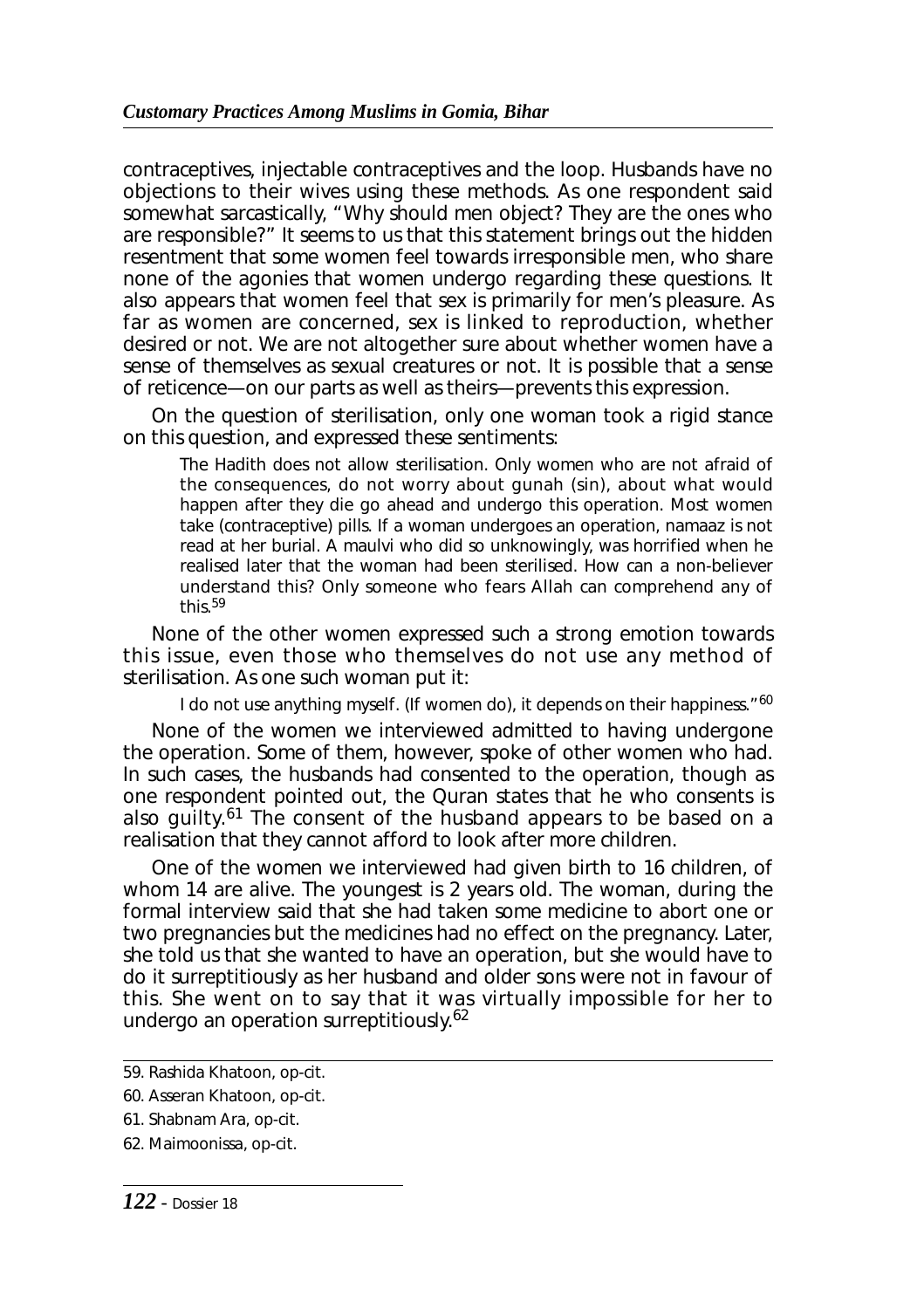The experience of the woman cited above brings out that the permission of the men in the family was vital before the women can take any important step in this respect. Women have virtually no autonomy in taking such decisions. In this case, it is not just the husband who had a say in the matter, the sons too asserted their point of view. However, this woman was seen as unique—the other women we interviewed in the village insisted that we meet her. The general attitude towards her was a combination of amusement and sympathy.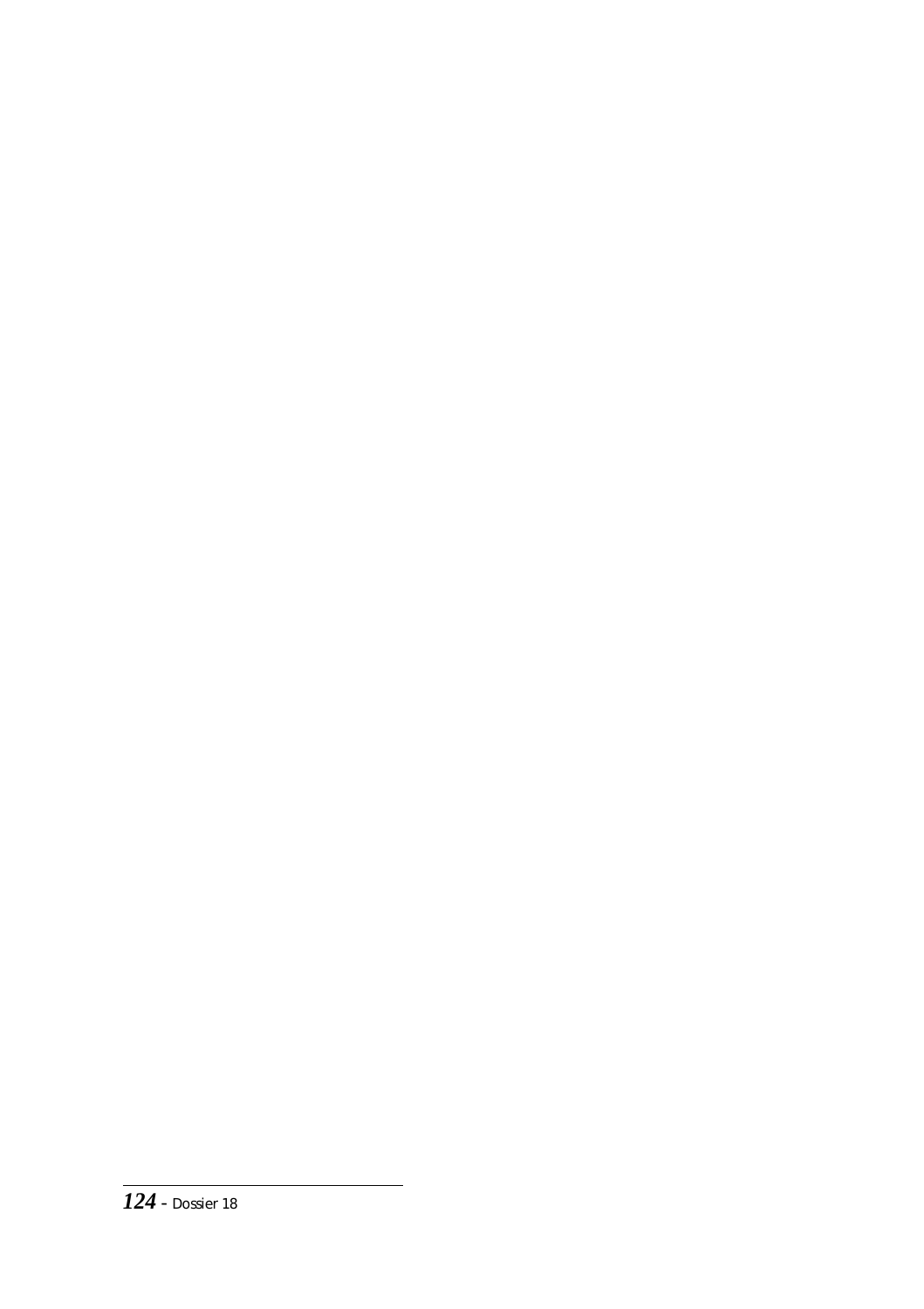# *Resource Index*

**Newsbriefs**

**Organisations and Projects**

**Bulletins and Journals**

**Books and Papers**

**Dissertations and Theses**

**Courses**

**Audiovisuals**

**Announcements**

**Campaigns and Events**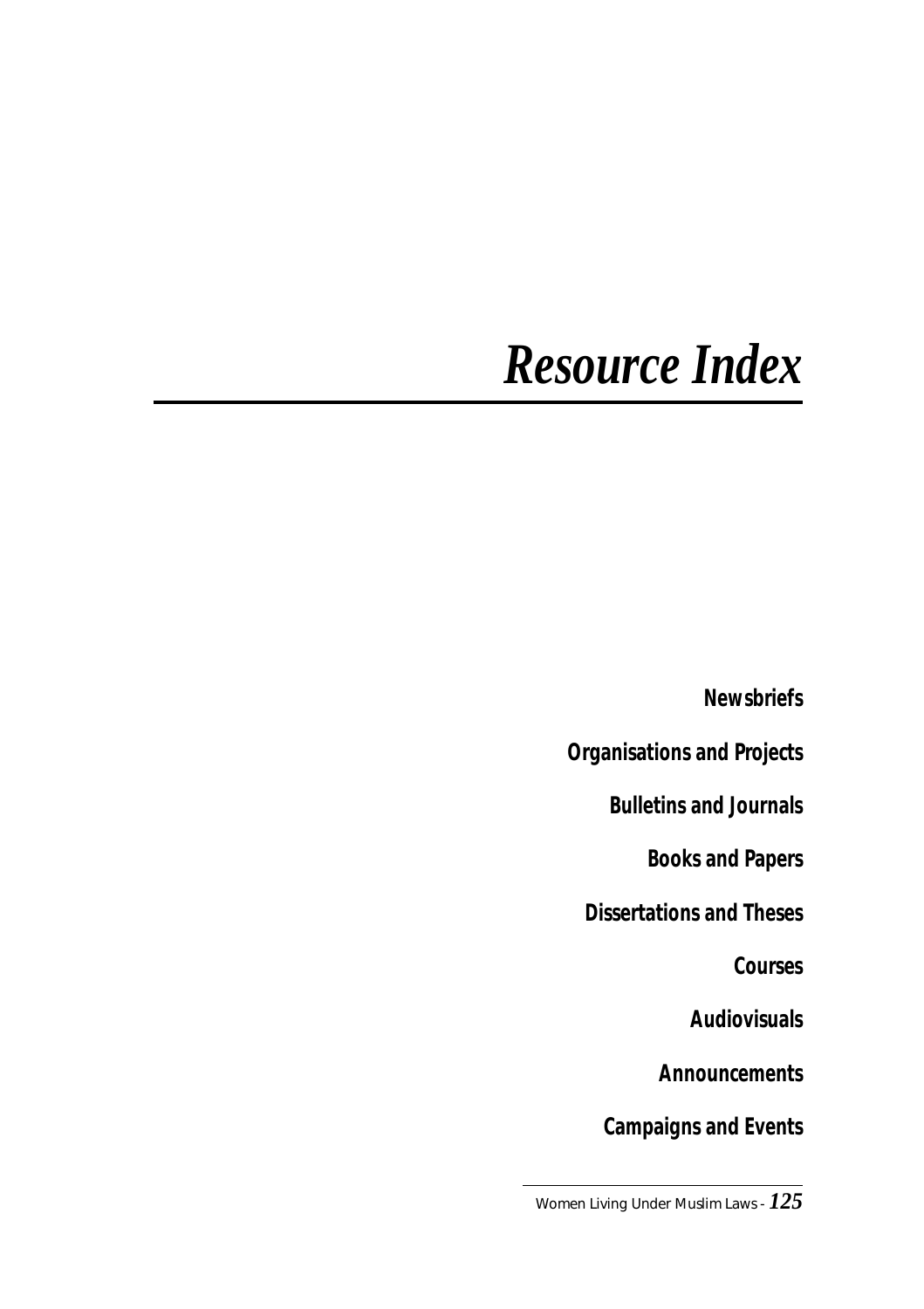## *Afghanistan:*  **Taleban beat Afghan woman over bare ankles**

Sayed Salahuddin

KABUL, January 16: Men of the purist Islamic Taleban militia beat a woman with a thick belt in a Kabul shopping area for failing to cover her ankles on Thursday, witnesses said. "I saw a crowd of people on the pavement watching a woman being beaten. She was alleged to have been improperly dressed", said one onlooker, who asked not to be named. A Taleban fighter said the woman had been punished for not covering her ankles in line with a strict Islamic dress code.

The Taleban issued guidelines a week ago on how people should behave during the Moslem fasting month of Ramadan. The guidelines, prepared by the Department for Promoting Virtue and Suppressing Vice, warned women not to leave their homes without a valid reason during Ramadan, when Moslems abstain from food, drink and sex during daylight hours. "Our esteemed sisters are asked not to go out of their house without a legal excuse," the document said. "In case they have to leave their houses, they should be veiled from the head to below the ankle".

Mullah Enayatullah Baligh, deputy head of the department, said then that women were authorised to leave their homes to buy food, visit patients in hospital or attend a funeral. "But they should not just wander around in the markets and parks. If a man sees a woman during Ramadan, he will be provoked", he said in explanation of the restrictions. Since they captured Kabul on September 27, the Taleban have enforced their purist version of Islamic Sharia law, ordering women to wear the

all-enveloping burqa, a robe that covers the whole body from head to toe with a cloth mesh over the face. The militia has banned women from working in government offices and closed all schools for girls. They have ordered men to grow beards and cover their heads, in line with edicts enforced in other Taleban-controlled areas of Afghanistan.

The beating of the woman on Thursday was not the first such incident in the relatively cosmopolitan Afghan capital. Witnesses say women have been lashed, hit or intimidated on several occasions for what the Taleban see as moral crimes. "I can never forget the day my friend was beaten nearly to death for talking to a woman who was not veiled properly. She was lashed three times", said the owner of a cosmetics shop.

The Taleban have decreed death for murder, 100 lashes and stoning to death for adulterers, and amputation for theft. The Voice of Shariat, the Talebanrun radio, said on Wednesday that two fornicators had been arrested in Kabul and a murderer in western Afghanistan. It did not say if they had been punished.

Copyright 1996 Reuters Limited

## *Afghanistan:* **The Men Who Would be Drag Queens**

Daniel B. Haber

PESHAWAR, March 28: A young man sporting bangles and mascara-lined eyes makes his way through a warren of back lanes in this, Pakistani town's old quarter, known as Qissa Khawani or bazaar of storytellers. Reaching an old house down a narrow lane, he greets another attractive teenager well-dres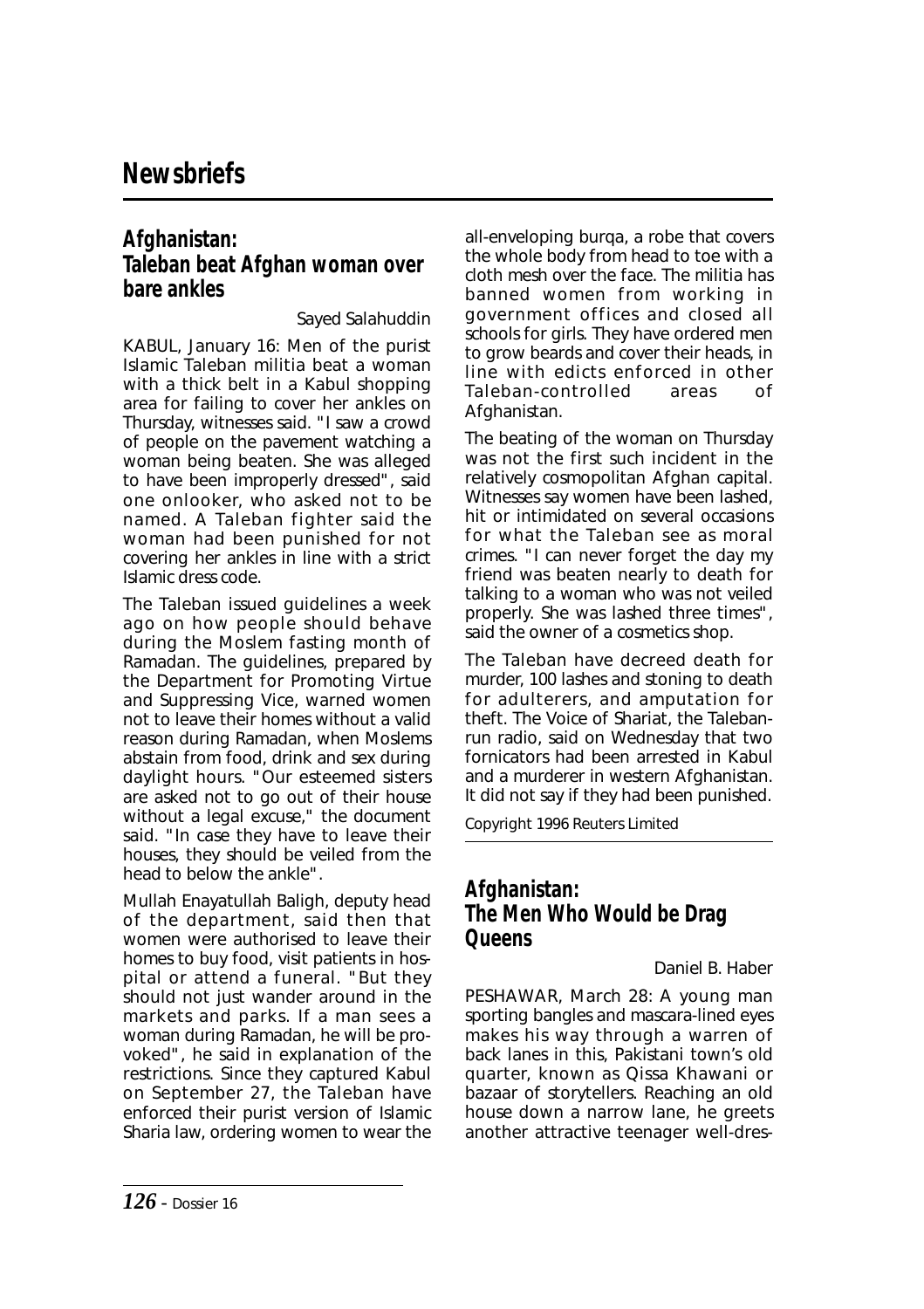sed in the traditional baggy 'salwar kameez' in the alley. He rings the bell and several curious heads pop out. The door springs open and Selim climbs the stairs. Taking off his khaki Mao cap, his gathered hair falls to shoulder length. Unlike other males in this macho frontier town not far from the Afghan border, the young men inside are mostly beardless. Facial hair being a sign of masculinity, a boy is not considered a man in conservative Pathan or Afghan society until he is able to grow a beard or at least a moustache.

When the Taleban, the Islamic fundamentalist militia trained in Peshawar took over Kabul, one of the first of a number of draconian decrees, was to ban beardlessness. Barbers were threatened with shortened fingers if they so much as trimmed a whisker. All liquor was summarily confiscated and bulldozed under a tank. Video and audio cassettes were disembowelled. Live music and dance had already been frowned upon during the previous Rabbani regime. Now women's freedoms were also strictly curtailed. Afghan women were told to wear the 'burqa' at all times.

While the professionals and the intelligentsia were amongst the last to leave the beleaguered Afghan capital, among the first to move out were the drag queens known as 'hijras', who work as dancers and entertainers primarily at wedding parties. Like Selim, who hails from Kabul, many of them ended up on the Northwest Frontier of Pakistan working in one of the many houses of illrepute where such dancers live. Just 19, Selim comes from a well-off Afghan merchant family — that is until his father lost his fortune. Like the other dancers who call each other "sister", he poses and postures before cameras actual and imaginary. Selim's day job is working in a restaurant, and dancing at night as "Kumari", helps to support his family in Kabul, who is arranging his marriage.

In both Afghanistan and Pakistan, mar-

riage is considered a duty, especially if a man is 'bachabaz' or "interested in boys". Many men who enjoy homosexual relations — even hijras or so-called eunuchs (really transvestites) are also obliged to marry due to family pressures of strict social conformity. Says Selim: "If they knew my real work, they'd kill me. They think that I work in a meat shop. Little do they know that the butcher is my boyfriend and I'm interested in other meat".

Despite the intolerance of the fundamentalist Taleban, 'hijras' have long played an important role in the Islamic world.The medieval Mughal emperors employed them to serve the ladies at Delhi's Red Fort. They were preferred to male servants because they did not pose a threat to the chastity of the harem. Nowadays, in what was once the domain of the former Mughal empire — Pakistan, India and Bangladesh — they are seen at wedding parties or loitering in the streets and back alleys in hopes of being picked up.

Hijras are the "Third Sex" — or the men who would be queens of the subcontinent. Some are actually eunuchs, either born hermaphrodites or castrated. Others are simply what in the West would be called drag queens. While there are no bars to speak of, gay or otherwise, in prohibition-dry Pakistan, one of the places used by men to meet and pick up other men, besides the cinemas and public toilets, is the 'hijra' dens or houses of the drag dancers who live a shadowy marginalised existence and are generally seen in a somewhat acceptable light only at weddings where they provide entertainment for the male guests.

Long before dusk descends, the beardless boys scurry around, busily transforming themselves into ladies of the night, working miracles out of a small make-up box, and frocks and wigs. As boyfriends and potential clients gather in the heavy hashish smoke-filled room, the dancers prepare themselves for two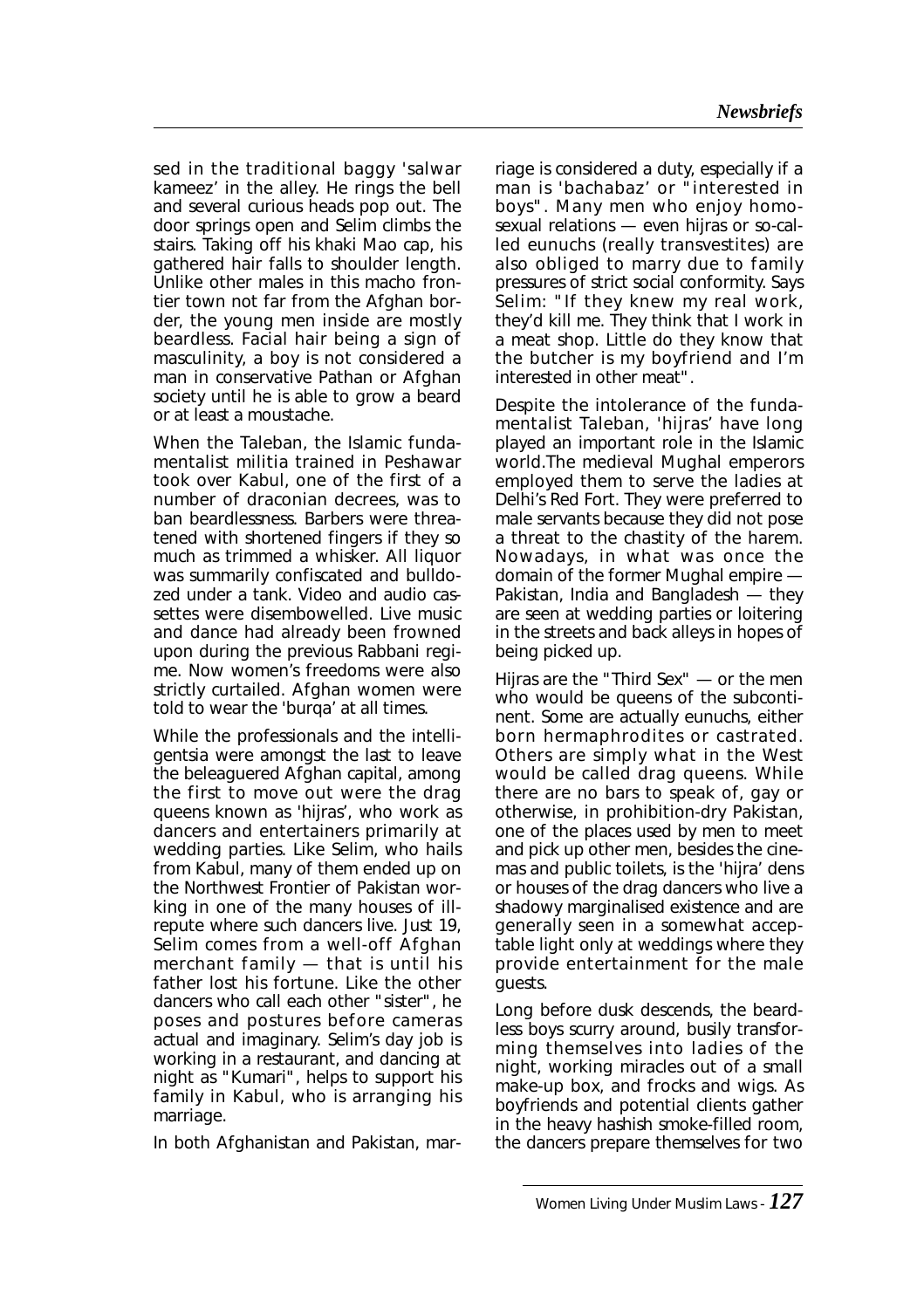separate weddings parties — one in the tribal territory of the Khyber Agency, the second in Mardan.

Falaknaz, the handsome teenage schoolboy from the Malakand Agency whom Selim met in the alley, sits downstairs cuddling with his twenty-something lover Shafi, the owner of a video shop in Takth-e-Bahi; a town famous for its ancient Buddhist ruins. They wait for the dancers to get ready, and will accompany them to the wedding party. One of the dancers is 13-year-old Javed who during the day is an Islamic student, now transformed into a coquettish young lady with pouting lips. Fayyaz, another Afghan dancer, is starting to get hair on his face, and must bleach his budding moustache — he dare not shave it off.

While the transvestite dancing is generally tolerated as a necessary evil sometimes payoffs have to be made to the police to keep the house open homosexuality is generally accepted as a forbidden immoral pleasure which, like drinking alcohol, is done on the sly. When the dancers are all made up, they file out into the bazaar. Heads turn and tongues wag as the flashy "ladies " swish towards the rented vans in Qissa Khwani bazaar waiting to take them off to their respective wedding parties. Once the vans are full, they zoom off into the night towards the dark frontier.

Copyright 1996, Inter Press Service Third World News Agency (IPS). All rights reserved.

### *Turkey:* **Religious Debate Envelopes Turkey's Schools**

#### Nicole Pope

Although the Turkish press predicted that the country's top generals and the prime minister, Necmettin Erbakan, would clash at March 31's monthly convening of the National Security Council (NSC), a powerful body dominated by the military, the meeting passed without incident.

Indeed, it did not even discuss enforcing the "recommendations" prepared at an earlier meeting, which were designed to curb the Islamists' increasing political clout. But this is probably no more than the lull before the storm. Erbakan, pressured into approving the list of 18 measures aimed at fighting the "forces of reaction", seems in no hurry whatever to implement them. His foot-dragging has caused strains within the government. Tansu Ciller, leader of the True Path Party, the junior partner in the ruling coalition, has come out clearly in favor of the generals' recommendations, and some True Path members now talk openly of pulling out of the coalition if their directives are not fully implemented.

The debate is currently focused on the length of compulsory schooling, which the NSC wants to raise to an uninterrupted eight years. The present system provides for only five years' compulsory schooling, after which pupils can choose to continue their studies either in intermediate classes and then at high schools, at vocational schools, or at the highly controversial religious schools know as imam hatip.

Down the years such schools have proliferated as a result of public pressure on successive governments. The number of pupils currently studying at the country's 474 imam hatip mam hatipears such schools have proliferated as a result of the demand for trained imams. Although the teaching of the Koran and Arabic is restricted to only a few hours a week, the proliferation of imam hatip is beginning to worry the secular authorities.

"The NSC's decision is a historic opportunity", say Sekai Baloglu, former president of the Higher National Education Council. "The aim of eight years' schooling is to standardise education and thus prevent the formation of two streams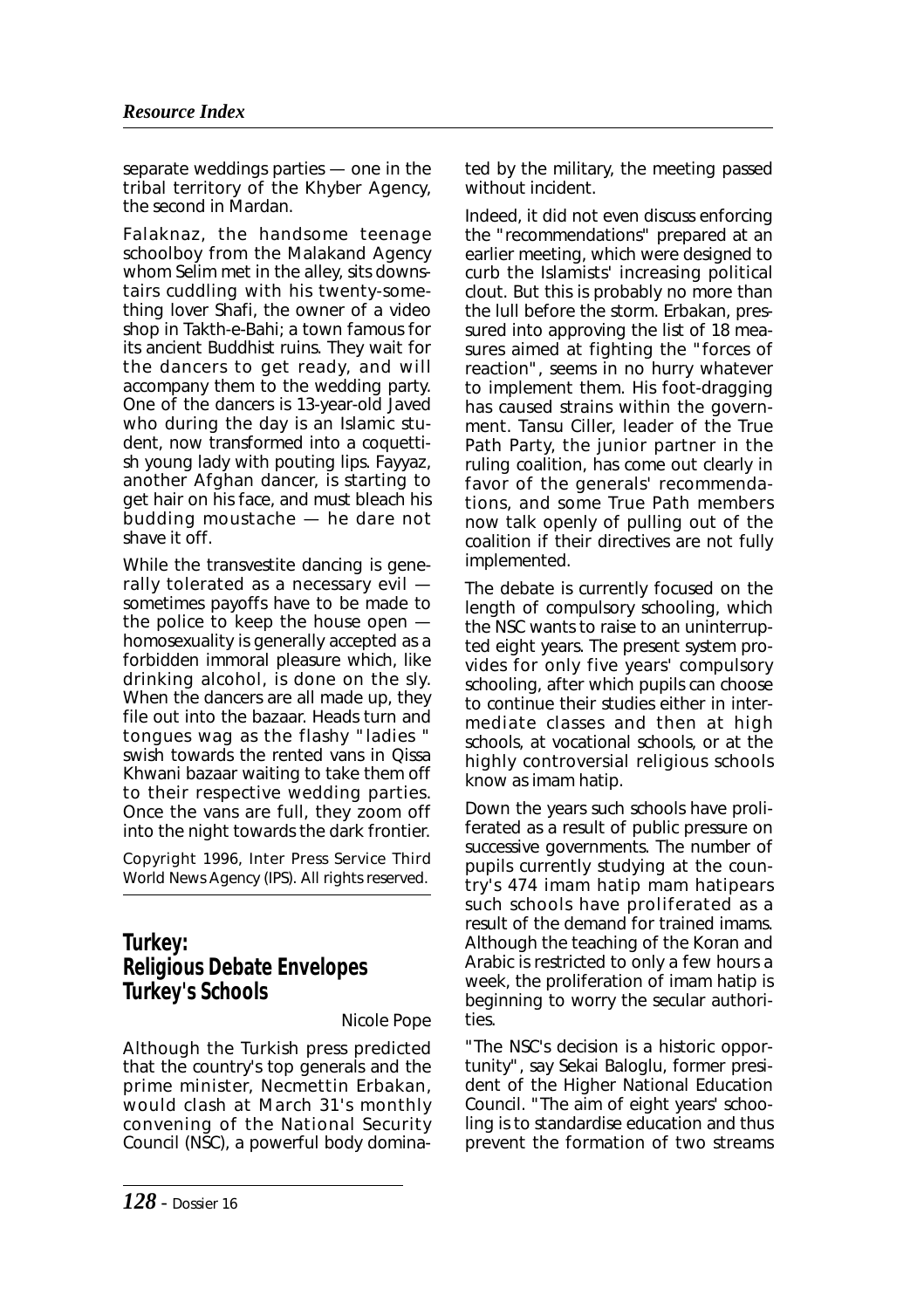after primary school, one secular, and the other religious".

Adjustments to the education system are recognized as necessary, but they pose major logistical problems. A law providing for eight years' compulsory schooling was passed in 1973, but it lacked the political will to put it into effect. The contents of the official syllabus are also questioned by many intellectuals, who dislike the spirit of fervent nationalism that colors the teaching of certain subjects, particularly history, geography and "national security". The introduction of a new system will not be easy. Schools will somehow have to find room and resources to accommodate three extra years of teaching. Believers in secular education hold the Islamist Welfare Party solely responsible for these developments. Yet the divisions built into the education system and the proliferation of imam hatip took place well before the Welfare Party came to power. Most such schools were opened by conservative prime ministers, from Adnan Menderes in the fifties to Suleyman Demirel, now the president, and Ciller herself. A certain degree of responsibility must also be laid at the door of the military, who reintroduced compulsory religious education in primary schools after the 1980 coup, in the hope of depoliticising a population sharply divided by violent clashes between leftwing and rightwing factions in the seventies. The case for a serious review of the education system now appears strong. Unfortunately, the current debate on the issue has degenerated into familiar old squabbles along ideological lines.

Source: Guardian Weekly, April 13, 1997, p. 13. Reprinted from Le Monde.

## *Turkey:*

**With Possibly Fateful Results, Turkey debates Islamic Schools**  Stephen Kinzer

Istanbul, Turkey, 18 May 1997: When Turkey's National Security Council met in February, military commanders who were demanding that Prime Minister Necmettin Erbakan retreat from his Islamist policies showed a startling video that police agents had secretly recorded.

Witnesses say the video showed students at a private Koran school lining up to file past and spit on a bust of Mustafa Kemal Ataturk, the revered leader who transformed Turkey from an Islamic state into a secular one threequarters of a century ago. "I swear by Allah" the students then vowed in unison, "to strive to create a state based on religion and islamic law in Turkey and to devote myself to the war against Mustafa Kemal atheism".

The country's top military officers consider themselves the ultimate guardians of Turkish secularism, and so after they showed the video and presented other evidence, they demanded a crackdown on all aspects of Islamic education here. Mr Erbakan agreed, but he has proved highly reluctant to keep the commitment.

The issue of religious education is now at the center of the conflict between secularists and Islamists that is shaking Turkey. It has led to an emotional debate that could determine the fate of Mr. Erbakan's Government, shape future election results and even tip the balance for or against a military coup.

No one knows how many unlicensed Koran courses exist, but at least some are evidently being used as training grounds for militants who hope to impose an Islamic-based political order here. Military commanders find that intolerable and want all the courses shut immediately.

The hundreds of religious academies that function legally pose a more complex challenge. They offer religious teaching and a full curriculum similar to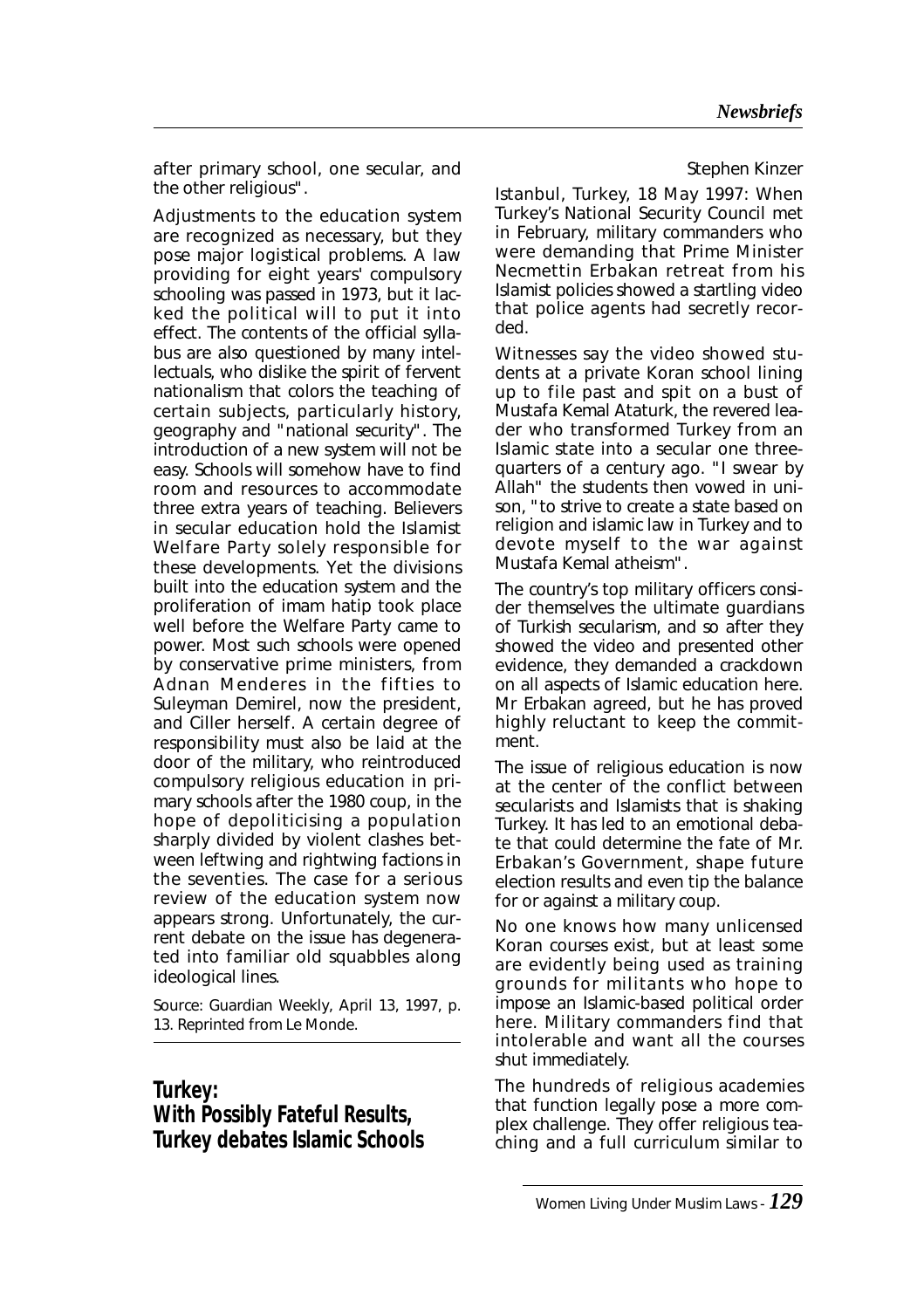that of other schools. The military has decided that they are shaping fundamentalists and insists that the Government close or restrict them. Parents and alumni, backed by Islamist groups, are angrily resisting this demand, and last Sunday they drew a crowd of more than 100 000 people to a protest in Istanbul. Smaller crowds marched this weekend in support of a secular republic. Two months after the meeting at which the video was shown, military commanders again confronted Mr. Erbakan and warned him that they would tolerate no further delay in the crackdown. In response, Mr. Erbakan sent the police to shut several dozen unlicensed Koran[ic] schools, but commanders are far from satisfied.

They have found support from leaders of the secular True Path Party, which is Mr Erbakan's coalition partner. Interior Ministrer Meral Aksener, who is from True Path, said recently that the unlicensed Koran schools closed so far represented only 2 percent of those that exist. She vowed to close the rest.

According to Turkish law, all courses in the Koran, the Muslim holy book, must be registered with the Government, which approves instructors, courses of study and textbooks. But scores or hundreds of Koran courses are believed to be operating without Government approval, and with the new crackdown many are dropping out of sight. At an Istanbul dormitory for public school students, a religious teacher emerged to greet visitors, one day recently, pointedly refusing to shake the hand of a woman in the group. Asked if he was running an unlicensed Koran school, as neighbours believe, he replied, "This is only a dormitory, but we teach the Koran to anyone who asks".

Besides the Koran courses, military commanders and secularist civilians have focused their displeasure on religious grammar schools and high schools. Those academies first appeared decades ago to train imams, who lead Muslim prayers, and other Islamic scholars. But their numbers have grown to more than 600, and the military says they now produce 10 times more graduates each year than there are places for imams and religious teachers. A report issued by the Turkish general staff this spring asserts that religious academies are producing graduates with "highly Islamized values," and that the graduates "are being oriented to enroll especially in political-science faculties, law schools and police academies"...

Excerpt from The New York Times, 19 May, 1997

## **Algeria: Debate over marriage splits Algerians**

Jean-Pierre Tuquoi

March 7 1997: Algerian society is divided over the issue of marital law. El Irscha Oual Islah (Religious Orientation and Reform), an association close to "moderate" Islamist elements in the Hamas movement, last week announced that it intended to collect 3 million signatures "to promote the marriage code". The association intends to counter a move made a few days ago by 13 non-religious feminist associations which, in a campaign to improve married women's rights, took several fullpage ads in the press calling for the abolition of "the most discriminatory articles of the marriage law". They hope to get 1 million signatures in support of their campaign.

The current marriage law, which has been in force since 1984, is largely based on Koranic sharia law. It allows a man to marry more than one wife (though no more than four); and it confers a key role on the future wife's "matrimonial tutor", who is "either her father or one of her close relatives". Article 39 stipulates that "the wife is bound to obey her husband and grant him respect in his capacity as head of the family".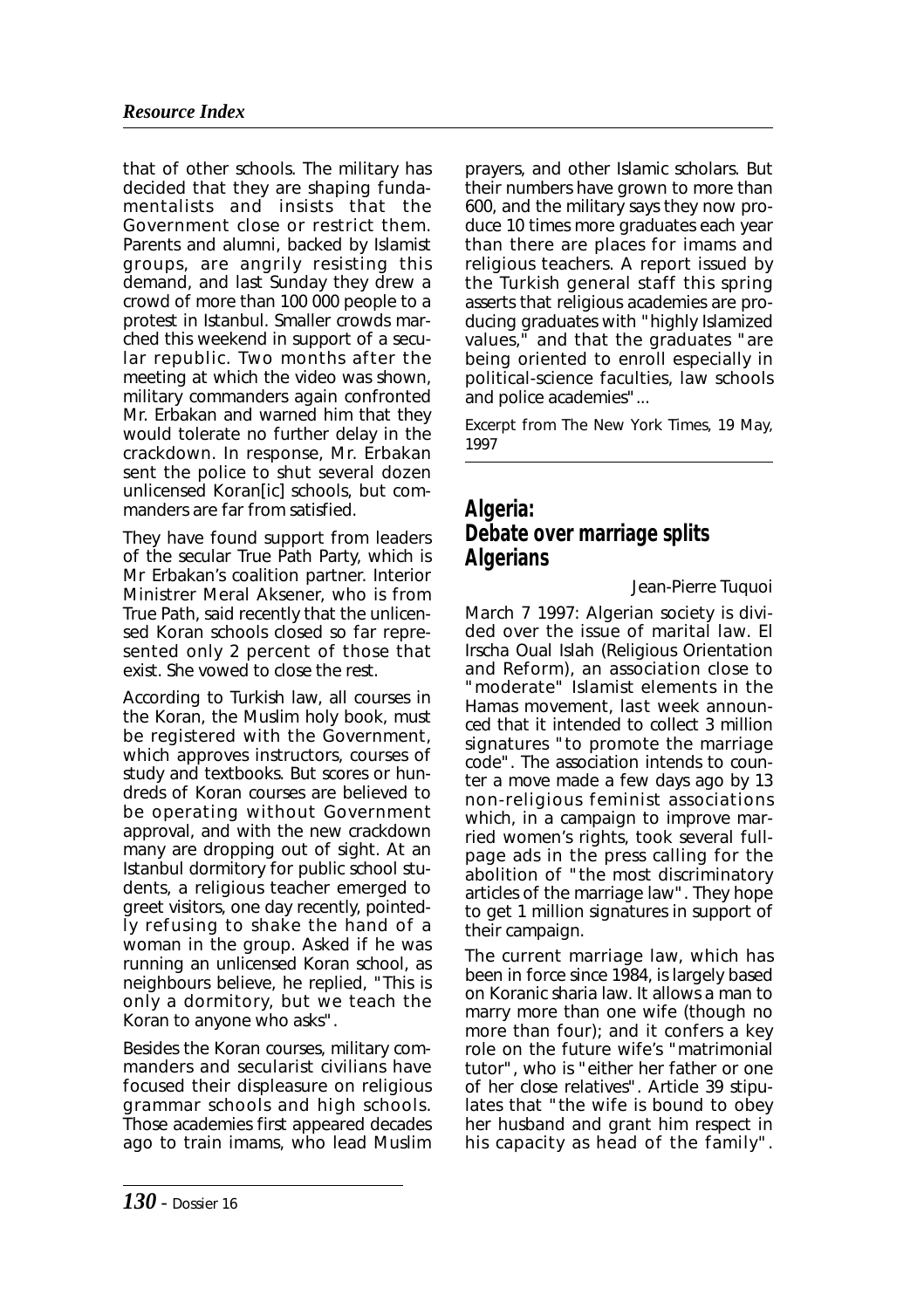Article 48 states that divorce "takes place at the wishes of the husband". The wife can request it only if her husband has been absent for more than a year "without a valid excuse" or refuses "to share his wife's bed for four months".

The feminist associations that launched the debate at the end of February, a few weeks before the opening of the general election campaign, have called for the abolition of some articles and changes in others. Last week MRI-Ennahda (Movement for Islamic Renewal), a small Islamist party close to the regime, opposed the feminists' amendments on the grounds that they were "in contradiction with the precepts of religion and the legacy of the Algerian nation's civilisation and culture". That the El Irscha Oual Islah association should have got involved in the debate is particularly significant. An offshot of Hamas - whose candidate in the 1995 presidential election got a quarter of the vote - the association controls by far the most powerful women's organisation in Algeria. On top of that, it has influential allies and intends to use them. To collect its 3 million signatures, it has said it will call on the help of the Islamist associations which, on December 21, 1989, staged the biggest women's demonstration yet to be organised in Algeria...

Excerpted from: Guardian Weekly, 23 March, 1997, p. 17. Reprinted from: Le Monde

#### *Chechnia:* **Chechens eager to submit to Islamic law**

Sophie Shihab, from Grozny 10 September 1997: The Chechen separatist leaders' much publicised plan to adopt an Islamic penal code squares perfectly with an often overlooked characteristic of Chechenia's history: the doctrines of Sufism (a mystical Islamic order) have always informed attitudes

and social relationships in this part of the Caucasus. They have underpinned the continuous struggle the Chechens have waged for two centuries against Russian, then Soviet, domination.

On September 6, the fifth anniversary of Chechen independence (proclaimed after the collapse of the Soviet Union), Chechen television broadcast the public flogging of the republic's first Mufti, who was appointed in 1991 by the late Chechen leader, Dzhokhar Dudayev. Shortly after the beginning of the war in Chechenia, the Mufti fled to Moscow and called on his compatriots to submit to the Russians. The young military commander of Grozny explained that this act of "supreme treason" by a man who should have given moral guidance to a country at war deserved the death penalty, but that since the authorities had chosen independence day to announce an amnesty for all Chechens who had fought on the Russian side the Mufti would get 80 strokes of the cane instead. The holy man lay on a table and took his punishment, which was far from brutal, in front of television cameras. Once his ordeal was over, he got to his feet, adjusted his dress and explained that he had always "remained with his people in spirit" and intended to continue to do so.

In a village not far from Grozny, a family watched the event on television. The eldest son, who had been to university in Moscow, criticised the separatist leaders, whom he otherwise supported, for tolerating a "return to the Middle Ages". But his sisters pointed out that most villagers, even before the war, had wanted Islamic law to be introduced.

For Chechens, it is simply an official recognition of customs they have always respected, even under the communist regime and during their deportation to Central Asia at the end of the second world war. Alongside the Soviet judicial system, which was perceived as being fundamentally unfair to the Chechens, an unofficial cadi (civil judge) laid down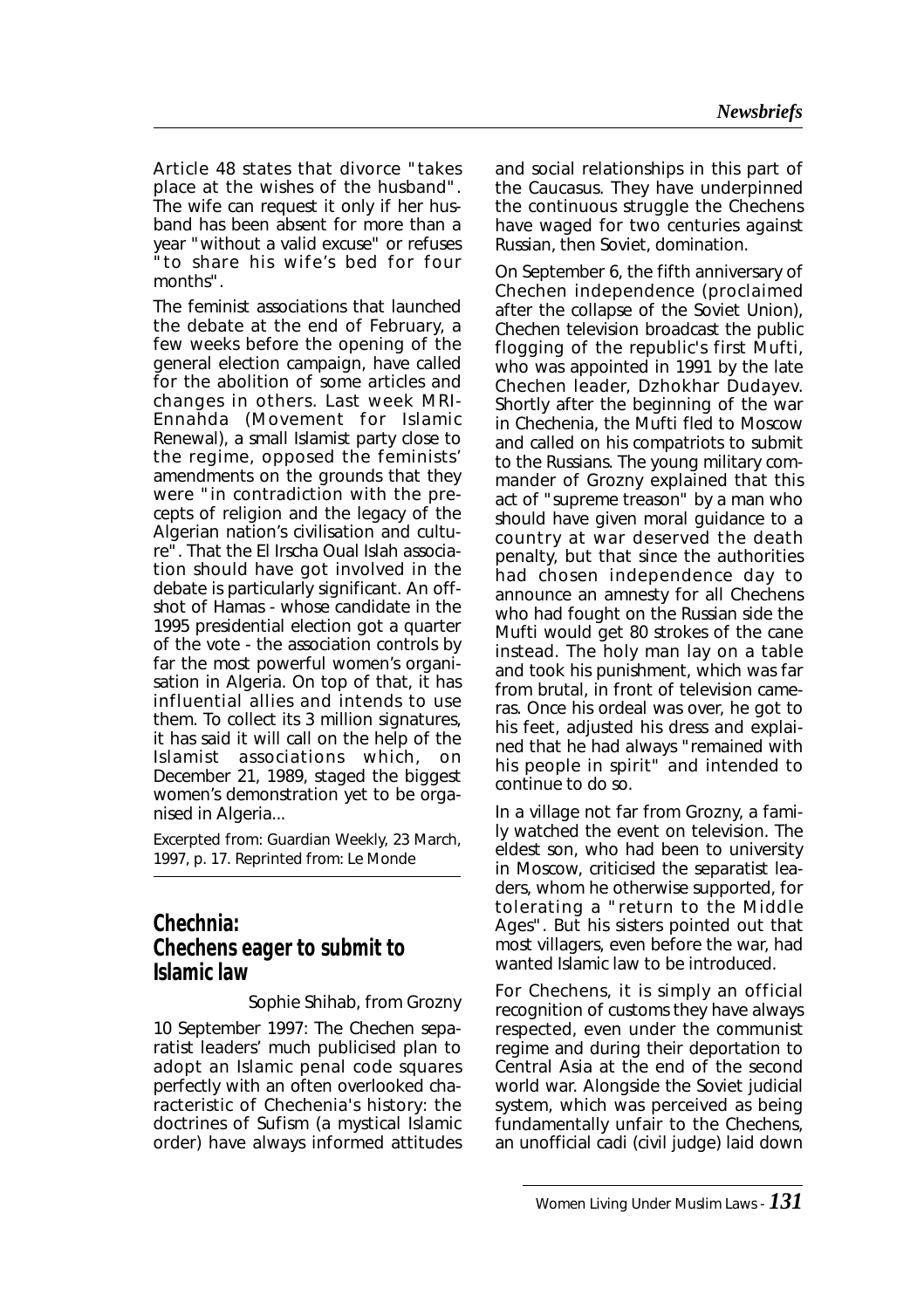the law in each village on the basis of sharia (religious law), adat (customary law) and tariqa (Sufi doctrine). The cadi, unlike their Soviet counterparts, were unanimously respected, and it was only natural for Chechens fighters to turn to them for help in 1995 after six months of war. At that time the Chechens' experience of Russian "justice" boiled down to being bombed, flung into hell camps, or summarily executed by federal forces. But it is the system of Sufi brotherhoods, to which everyone belongs, implicitly at least, through the influence of families and clans, that cements Chechen society. The brotherhoods, which went underground during the resistance against communism, began to reemerge from 1991 on.

Zikr sessions, where members of a brotherhood rhythmically chant the name of Allah and his qualities, have become a regular feature of any television report from Chechenia. But some brotherhoods see this form of publicity as an unattractive development, and were particularly irritated that women took to the streets chanting praises of Allah during demonstrations to demand a Russian pullout. "It all started here", says an inhabitant of the village of Avturi. "A group of women went round all the other villages by bus with the aim of setting up a women's Islamic movement. They were allowed to do that because it answered a need at the time - the menfolk no longer dared to demonstrate in Grozny after the army had begun firing at them again last winter".

As has already happened in other Muslim countries, the Chechens' latest war of independence has helped the emancipation of women, even if they end up having to conform to Islamist rules on dress and having to tolerate the attitudes that go hand in hand with those rules. However, to judge from the number of women who joined in the mourning and celebrations of independence day, they seem in no mood to give up the degree of emancipation they already enjoy - within a strict code of public conduct - which is characteristic of the Caucasus mountains region.

Amina, whose smiling face and green eyes are all that is visible beneath her Islamic dress, sang so powerfully that she attracted some 50 women to join her in a zikr in a cemetery. But when a group of young fighters arrived, the singing turned into an animated and exuberant discussion. Was she in favour of sharia being introduced? "Of course, better late than never", she exclaimed. But Zarima was of a different opinion. She felt depressed when she got home after the independence celebrations because she had heard her hero, the military leader Shamil Bassayev, say: "An Islamic republic is my life". Zarima knows Bassayev well because she often helped him in her capacity as a telecommunications expert. But she had no inkling of his new-found Islamic beliefs. A colleague, who had also been active in the separatist struggle, tried to console her: "They'll never manage to put the Chechens in an Islamic straitjacket we're too rebellious for that".

He was, perhaps, bring over-optimistic, like those who believe that the war is well and truly over. But, for now at least, their view does seem to be shared by most Chechens.

Source: Guardian Weekly, 22 September, 1996, p. 19. Reprinted from: Le Monde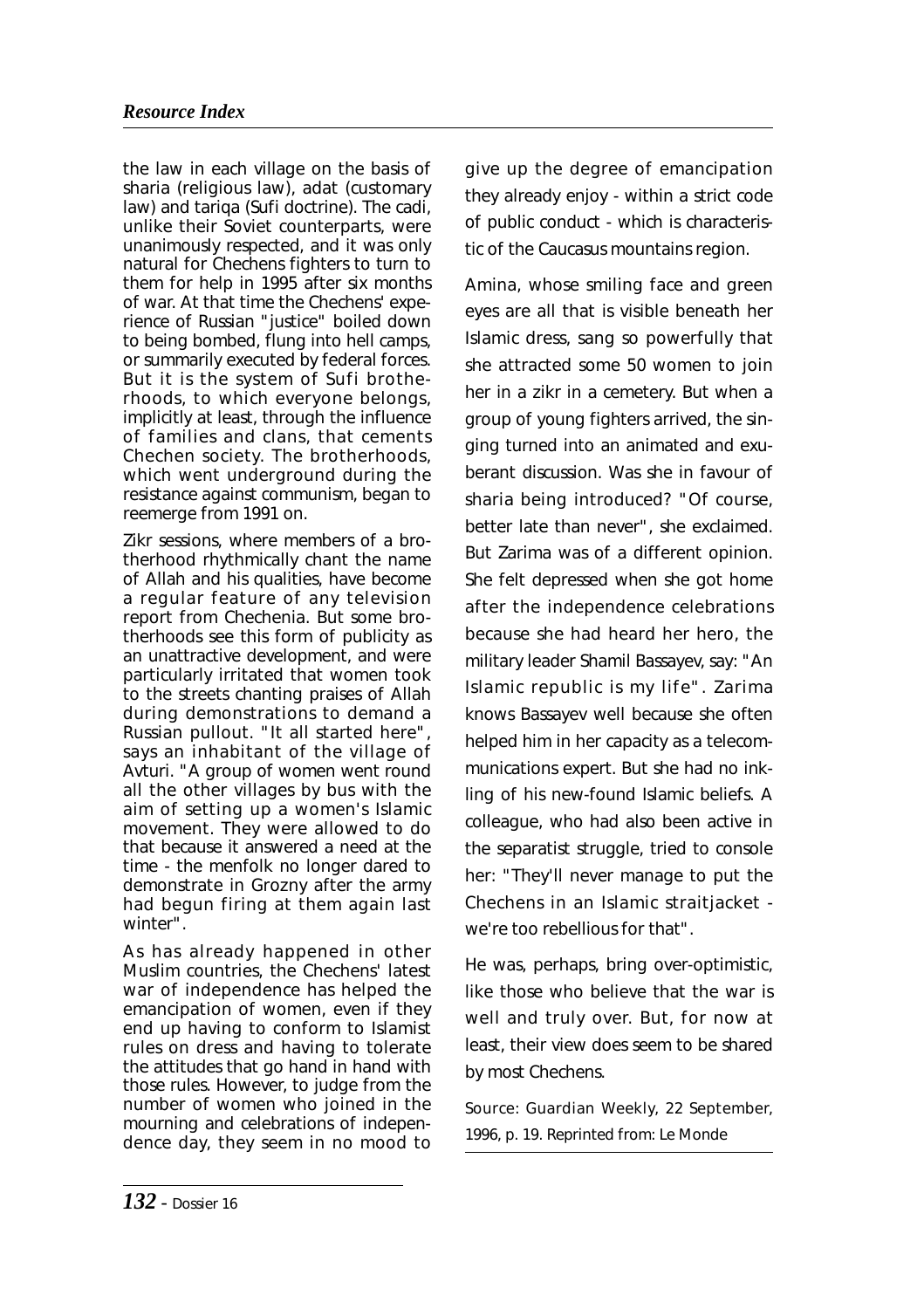## *Chechenia:*  **Chechens get Islamic justice**

David Hearst, Moscow

An Islamic sharia court conducted its first public execution of a convicted murderer in Chechenia last week, a stark illustration that the justice systems in the breakaway republic is now wholly independent of Russia's.

The condemned, identified only as "Ibrahim", from the settlement of Bachi-Yurt, had his throat slit by a group of hooded men. His death was shown throughout the republic on state-run television. The youth was founded guilty of murdering a man, his wife and his 16-year-old son with an axe. The authorities said he butchered the entire family while under the influence of drugs and alcohol.

Although the sharia court has in the past handed out ritual beatings to petty offenders, this is believed to be the first time that an Islamic court has passed the death sentence on a native Chechen; although videos have been on sale in Grozny of a Russian soldier accused of atrocities having his throat slit during the recent war. Sharip Yusupov, Chechenia's representative in Moscow, said Ibrahim was "a real brute who got everything he deserved". He said the execution was televised in order to demonstrate the "inevitability of punishment" and to satisfy the demands of the Chechen tradition of the blood feud. Mr Yusupov said that relatives of the victims were among the hooded executioners, and that the accused's family had turned him in to keep the family honour intact. If the court had not intervened, under the tradition of the blood feud the relatives of the victims would have been dutybound to kill relatives of the offender.

Source: Guardian Weekly , 4 May, 1997, p. 7.

## *Indonesia:* **Men Wearing Earrings "Haram"**

PALU, Central Sulawesi (Central Celebes): The Central Sulawesi chapter of the Indonesian Ulemas Council has issued a new ruling that, according to Islamic teaching, a man is prohibited from wearing earrings. The secretary of the provincial council, Dahlan Tangkaderi, said wearing earrings was feminine and that was condemned by Allah, Antara reported yesterday.

The reason behind the issuance of the ruling was hadith (the deeds and sayings of the Prophet Muhammad), which says :"Allah condemns men who act and garb like women, and women who act and garb like men", Dahlan said. Quoting the provincial council chairman, Dahlan said the council was concerned with the trend that many schoolboys and men were acting and dressing like girls or women. Dahlan said no government officials had acted to ban the trend and many parents had also failed to stop boys wearing earrings. "Therefore we feel it necessary to be tough. The central board of the Ulemas Council has yet to act on this", he said.

Many rock stars, artists and sportsmen, including former Argentinian soccer star Diego Armando Maradona are known for being individual and wearing earrings. This has apparently caused "earrings fever" among males.

Source: Jakarta Post , 6 May, 1997

### *Somalia:* **Violence Rules in Divided Mogadishu**

John Simpson

Mogadishu must be the most divided city on earth. Several distinct factions confront each other across great swaths of wrecked buildings and empty streets.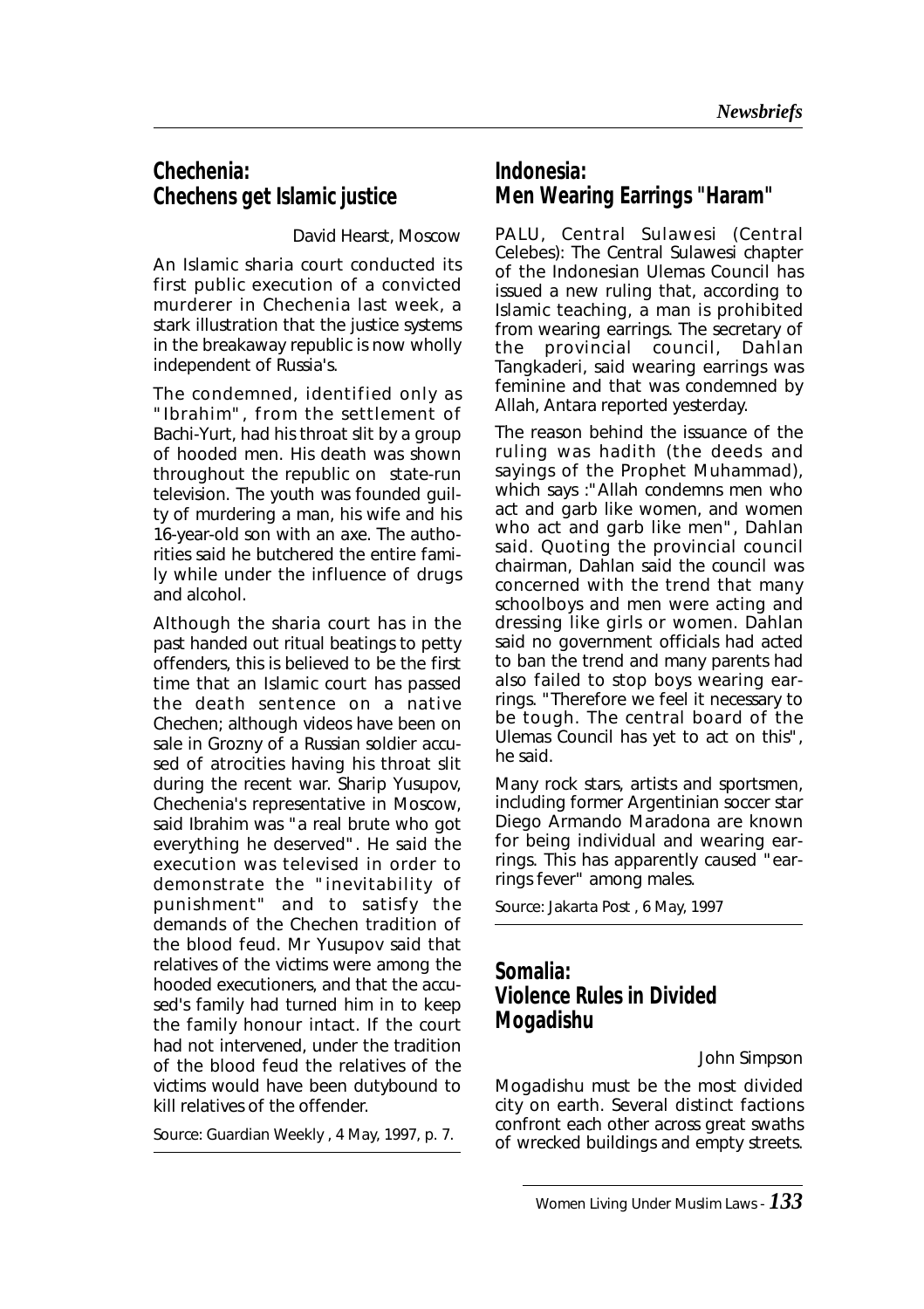There is not just one front line, there are two. In the city centre lies an area known jokingly to the Somalis as the Bermuda Triangle. If you venture in, you are unlikely to emerge alive. There is a clear dividing line between southern Mogadishu, held by the faction of the late General Mohammed Farah Aideed, and Ali Mahdi Mohammed's northern Mogadishu. Even when there is little fighting, the line is nerve-racking to cross. In the silence of no man's land, the buildings are appallingly smashed…

Southern Mogadishu is controlled by the militias loyal to Hussein Aideed, the US-educated son of the late general who died of wounds last month. His gunmen are reasonably well-disciplined, but they can do what they like here. As a result the streets are quiet and tense, and the shopkeepers operate nervously. At night the area is completely dark. As you cross no man's land, you pass from an area where the gun is the only law to one in which the most savage punishments are restoring a kind of order. The streets of northern Mogadishu bustle with economic life, and you rarely see a gun. There are even a few policemen around, directing the traffic and ticking off small boys. At night, the streets are properly lit.

This part of the city is run by an uneasy alliance between the pragmatic Mr. Ali Mahdi and the leading Islamic cleric in Somalia, Sheikh Alidheri. Two years ago, the sheikh forced through the introduction of sharia courts to try offenders according to Islamic law and subject them to its punishments.... The theft of goods worth more than about \$2 means the loss of the right hand. If a gun is used in the crime, the left foot is cut off as well. As we made our way to Sheikh Alidheri's court, we came across a severed hand and foot lying abandoned in the dust. Someone had just suffered the penalty for armed robbery.

Later we obtained a tape, filmed with a small video camera, of a man having his hand and foot cut off a the sheikh's

court. It is done fast but casually, and there is no anaesthetic. When we examined the pictures in a BBC cutting room in London, they were so revolting that the picture editor had to leave the room.

Realising how Westerners would react to sharia punishments, the sheikh made sure we were unable to watch a serious case. Instead, our cameraman was allowed to film a woman being tried for the theft of a dress. The trial was fair and properly conducted, in a smallish, oppressively hot, upstairs room. After the owner of the dress had given evidence, Sheikh Alidheri turned to the accused:

"Do you agree that what she says is correct?"

"Yes, and I want forgiveness", she answered.

That was impossible, but mindful of the camera the sheikh chose to be lenient. He found that the owner of the dress had not taken proper care of her property and he sentenced the accused woman to 48 lashes...

Source: Excerpted from the Guardian Weekly, September 22, 1996, p. 7.

## *Bangladesh:*  **Rising Wave of Violence Against Women**

#### Tabibul Islam

DHAKA: There is an alarming spurt in crimes against women in Bangladesh, particularly rape and acid attacks even though in both cases the law is very tough with offenders. Two schoolgirls, Sonia and Sathi, were savagely attacked with acid in two separate incidents in the capital recently. In both cases, the attackers were men from their neighbourhood who were angry the girls had spurned their advances. A perturbed Prime Minister Sheikh Hasina Wajed has ordered her home minister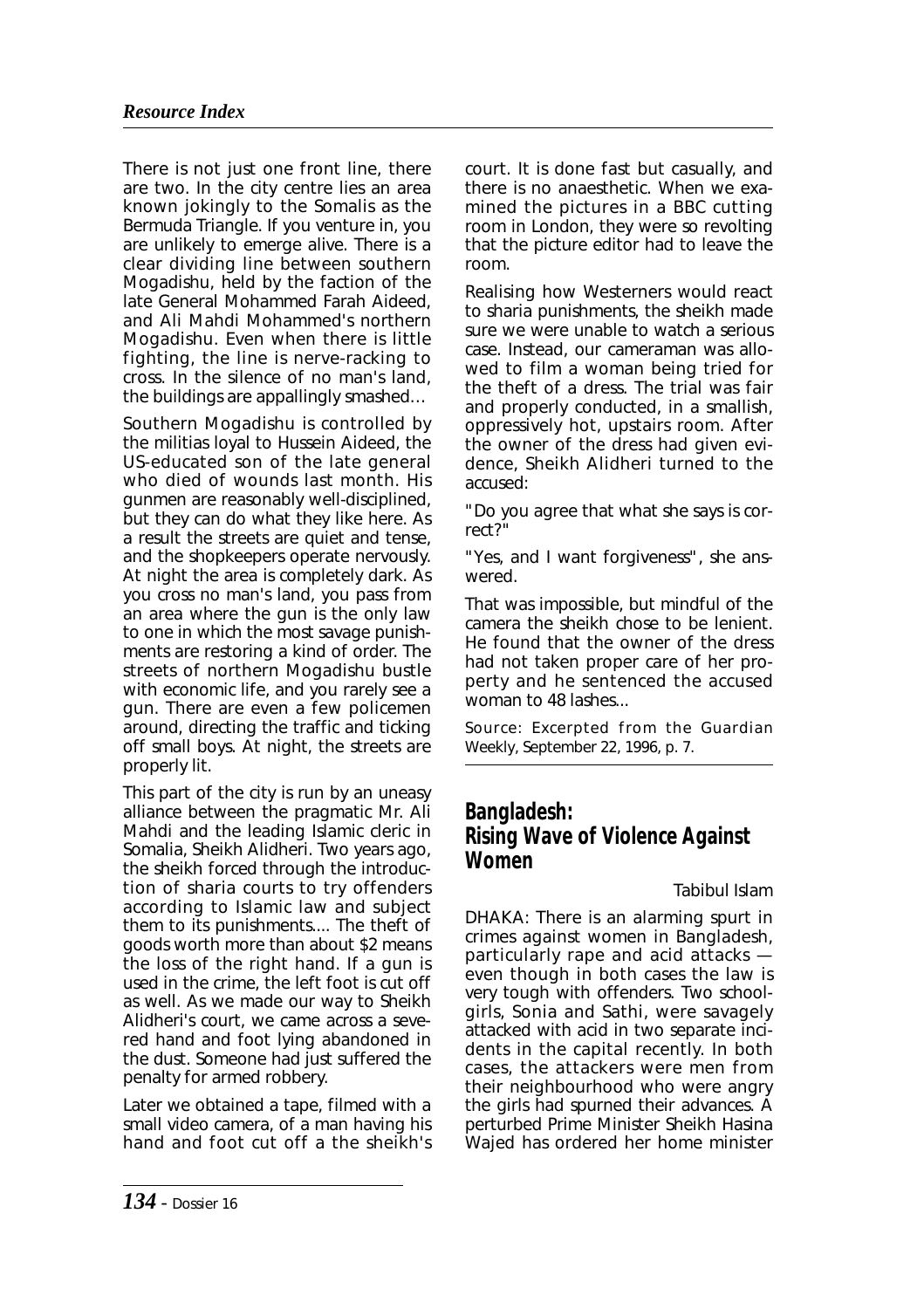to look into the incidents and promised that the government would speed up the process of justice to deter offenders.

Because of pressure from the government, the Dhaka police which was treating the acid attack on Sonia like a routine case announced a reward of 750 dollars for the arrest of the prime suspect Chand Mia. The young man who had gone into hiding, was turned over to the police by his father, who insisted he was not influenced by the offer of the reward. Chand Mia is alleged to have stolen into Sonia's house in old Dhaka city at night and thrown acid on the sleeping girl's face. Though she survived the attack, the young girl who is admitted in Dhaka Medical College has been badly disfigured.

Hospital authorities have been told by Prime Minister Hasina to ensure that the teenager, whose family is poor, receives the best treatment. A special medical board has been constituted to monitor her treatment, which will also include extensive surgical re-modelling. The assaults, regrettably, are not stray incidents. Says Dr Samanta Lal Sen, plastic surgeon and consultant, "One or two girls with acid burn injuries are admitted to Dhaka Medical College every week".

Last week, the teenager who attacked school girl Sathi surrendered to the police because he realised they were closing in on him, the police said. Quddus who used to harass Sathi, a student of class five, daily as she walked to and back from school, threw acid on her one night on a dark street and escaped. This heinous crime has resurfaced in Bangladesh after 15 years. The problem was nationwide and rampant in the early 1980s till the government at the time passed harsh laws including the provision of capital punishment for acid throwers. At least half a dozen criminals charged with assaulting women were sent to the gallows.

Police records show that women belonging to poor families are mostly victims

of rape, acid assaults, and tricked into prostitution — even as those responsible walk free. The perpetrators are so powerful and influential that the victims cannot fight them either legally or socially. The story of the daughter of a landless farmer in Chaain village in Saver district is a glaring example of social injustice. The girl was raped last month by the son of the village chief and his two friends. In the 'salish' or traditional village court, the rapists were fined the equivalent of 375 dollars. But they paid the family only 75 dollars and threatened to kill the peasant family if they did not leave the village in 24 hours.

For every incident that is reported to the police, many more go unreported. Most families shy away from publicising cases of sexual assault. Only some 450 rape cases were recorded in police stations countrywide between January and September last year. Seventeen girls between five and ten years were among the victims. Time and again, it is the women and the poor who are targets. They are the victims in family feuds and disputes over land and property. And here too acid is a favourite weapon. Last year, Farhana Huq Ranu, a student from a village in Kishorgonj district some 180 km north of Dhaka, was left scarred for life by a neighbour who was embroiled in a wrangle over land with her father.

The crime graph of violence against women shows an alarming spiral. Bangladesh is a patriarchal society even though its two most powerful politicians are women — Prime Minister Hasina and opposition leader Khaleda Zia who was premier from 1991 to 1996. Women are harassed and abandoned by husbands, who can legally take a second wife. There is an escalation in divorce cases and disputes over dowry. In Dhaka city alone, four cases relating to dowry are listed every day in the Dhaka chief metropolitan magistrate's court. Some cases of harassment of women have tra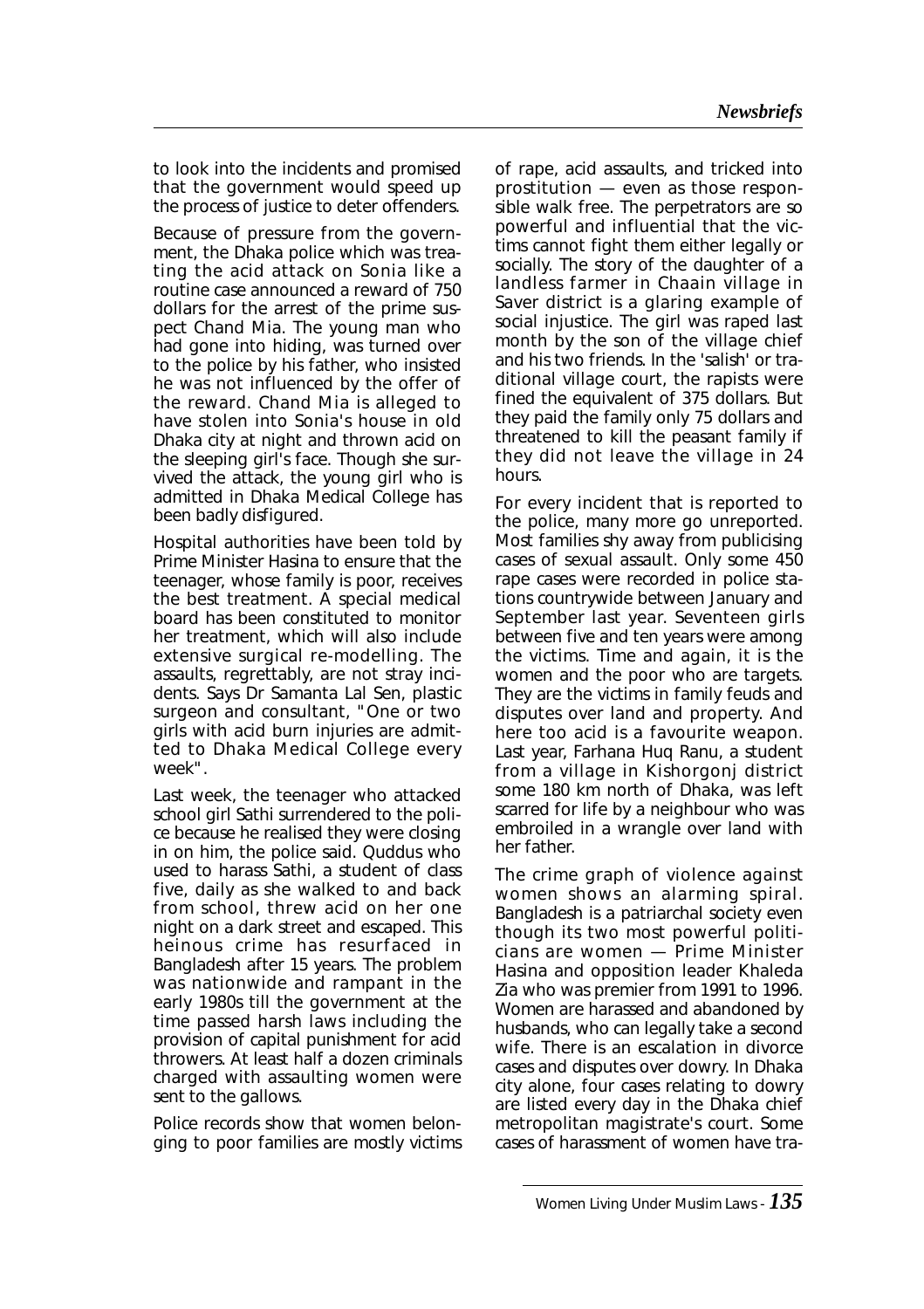gic endings. Take the well-publicised case of Shahina Akhter, a young housewife from Sirajnagar Village in Narsangdi district, about 35 north-east of Dhaka. Her husband almost got away with the claim that she had committed suicide when her body mutilated with acid was found in her home. He had killed her because she had delivered a baby girl and refused to let him marry a second time.

Last week, Prime Minister Hasina told Parliament that her government would make laws for the protection of women even more stringent. But social scientists and liberals say passing of laws will not change the situation. Women who are educated and have a sense of selfesteem can fight for their rights, they advise.

Copyright: Inter Press Service (IPS), May 1997

## *Nigeria:*  **Legal Silence on Wife Battering**

Remi Oyo

LAGOS: The heat is on Nigeria's government for the revision of laws which women's rights' activists consider insufficiently stern against wife beating. "Wife battering should not be permissible by the law. If the wave is increasing, there is need for amendment of the statute books", says Jide Adebayo, a civil servant. Adebayo's position is shared by various Non-Governmental Organisations (NGOs) and related associations that have begun canvassing for laws to curb wife beating to ensure full protection for women.

The Constitutional Rights Project (CRP) has recommended the adoption of a "new law criminalising domestic violence" and that more NGOs "provide data on violence against women, particularly domestic violence in order to facilitate lobbying for the enactment of these laws and for litigation".

Violence against women here stems mainly from the widely held perception of male superiority and the belief that men have the right to beat their wives. "Wife beating is tolerated both socially and culturally. It is believed, though erroneously, that an erring wife should be brought back to the right path of life by beating her once in a while," says Ngozi Osarenren, a lecturer at the University of Lagos who has done research on women's issues.

According to the CRP, domestic violence is a "reflection of the power relationship between husband and wife. The husband derives power from being the supposed provider and head of the family. The power includes coercive power which manifests itself in physical and mental subjugation through violence". "Even if he is not able to fulfill his commitments, he still draws power from a society which holds men to be superior to women," reads the CRP's report, 'Unequal Rights' which details discriminatory laws and practices against women in Nigeria. "Wife battering is regarded as a family problem to be settled in the privacy of the home" and is classified under common assault in the nation's criminal code, says the CRP report. "Not until grievous bodily harm is inflicted and, possibly the death of a victim, are the law enforcement agents willing to assist".

In northern Nigerian states, Section 55 of the Penal Code states: "Nothing is an offence which does not amount to the infliction of grievous hurt upon any person and which is done...by a husband for the purpose of correcting his wife; such husband and wife being subject to any custom in which such correction is recognised as lawful". According to the Penal Code, grievous bodily harm includes emasculation, permanent loss of sight, ability to hear or speak, facial disfigurement, or joint, bone fracture or tooth dislocation and other life endangering harm.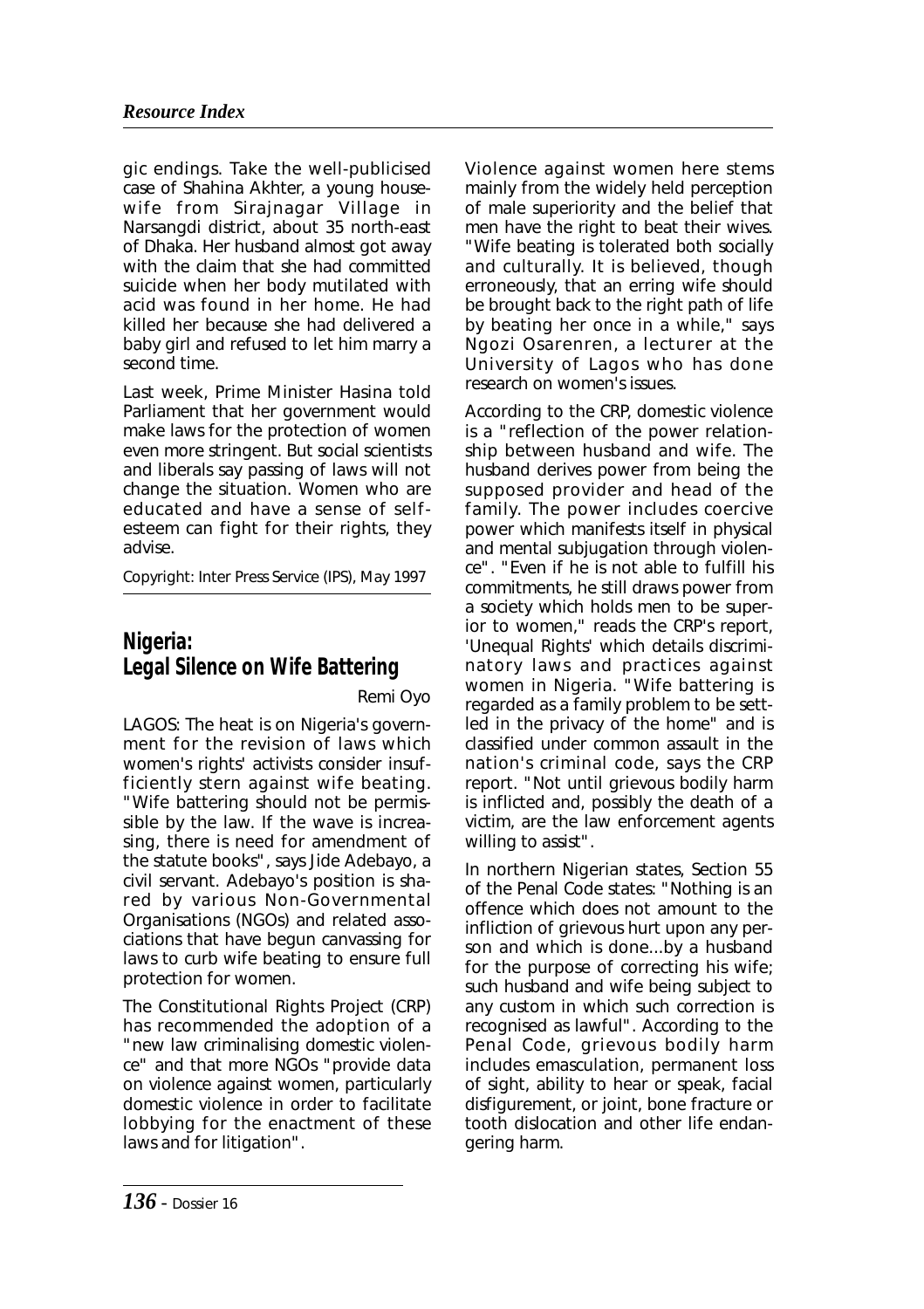Few victims of abuse will seek legal redress as divorce is frowned upon. Cases of spousal abuse are most often reported by neighbours, and the wives who are bold enough to do so are usually referred to the Welfare Department of the Ministry in charge. Statistics provided by CRP indicated that between 1982 and 1988, 1, 220 cases of wife battering were referred to the Family Welfare Department in the midwest city of Benin, which has a population of less than one million.

While much of society would prefer to keep wife beating in the closet, Osarenren says the effects of physical and sexual abuse on the woman and the family are great. "The woman who suffers this kind of violence will experience permanent emotional disturbance occasioned by the presence of the man". "The woman will have [a] poor self-concept and low self-esteem. Children lose respect for their fathers and at times challenge their fathers. The children may become insecure and the act of violence against their mothers becomes also a stigma," says Osarenren.

Some bodies, such as Women in Nigeria (WIN), are taking a firm stand in defence of battered women. Toro Oladapo, WIN's deputy coordinator told IPS the organisation had taken up the case of a woman who lost four teeth from a beating by her husband. Oladapo said the case of assault brought against the man was being handled in court in conjunction with the international federation of female lawyers. "WIN fights any move that stands in the way of progress," said Oladapo. "We oppose any harmful practice against women and we will continue to fight for our rights as a group. In fact we are trying to set up legal departments in all our branches to handle such cases".

Dupe Ajayi, Editor of the 'Weekend Times' confirmed that more women's organisations are working hard to eradicate harmful practices such as wife battering and genital mutilation. Ajayi

said in an interview with IPS: "The time has come for the reforms of laws concerning the rights of women". "Most of the women who suffer battering are providers for their families, they fend for the children and even the husband. In most cases, these wife batterers are 'never do wells' who come home to vent their frustrations on their wives," she argued.

Copyright : Inter Press Service (IPS)

#### *Israel:* **Women's ire against "crimes of honour"**

Yossef Elgozi

Each year, Arab Israeli women are assassinated by their near and dear ones due to their "ill conduct". Since recent times, a group of militant women have been breaking the law of silence by denouncing these archaic practices and the complicity of the Israeli authorities who do not always pursue the murderers.

A few days ago, at Ramleh (about 20 kilometers on the south-east of Tel-Aviv), some Arab women held a demonstration to protest against the murder of Amira Moghrabi, a resident of the city (which houses quite a big Palestinian colony), in an incident concerning "the family's honour". Mrs. Moghrabi, a 36 years old mother of three, was stoned to death at 5 a.m. in early January while on the way to the hospital where she used to work.

The El Badil association (The Alternative), the organizer of the demonstration and an association which brings together organizations and personalities fighting against crimes committed to "defend[ing] the honour of the family", revealed that during the last seven years three women belonging to the Moghrabi family had been assassinated and that yet another had disappeared without a trace. During the last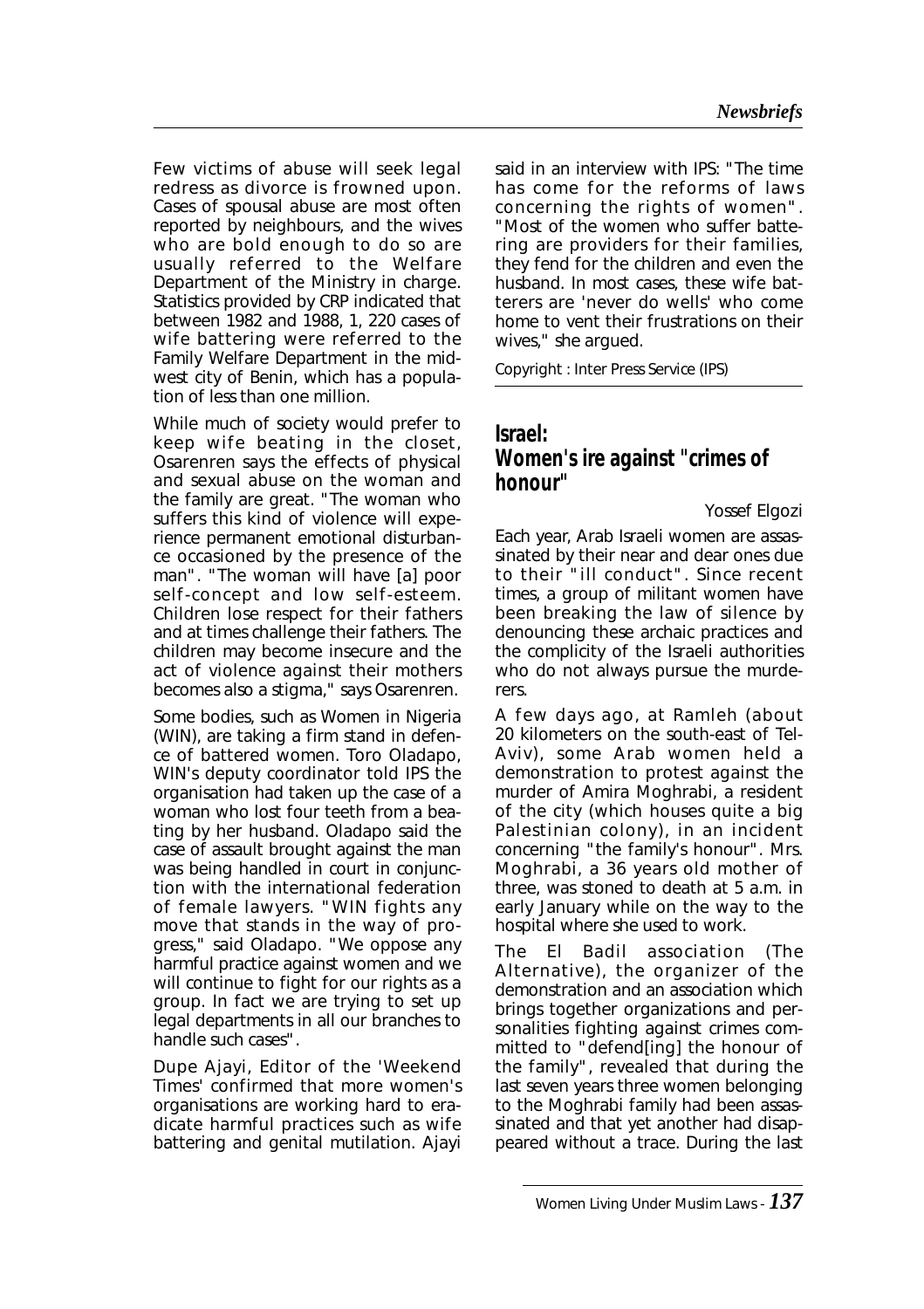decade, around ten women from Ramleh had met with a similar fate.

An attitude as much prevalent amongst Muslims as amongst Druze and Christians.

Many women of this city, who were afraid of participating in this demonstration, explained that the main perpetrator of this crime was a repentant delinquent who is now heading a violent outfit which claims to have, for mission, "The Defence of Morality". On the black list that the group had made public, figure the names of the demonstrators as well as those of women who, as per the gang, have "committed the sin of adultery", or have been victims of rape; women who do not live under the family roof, who "cash in on their charms", dress in an "immoral" fashion or refuse to marry the man of their parents' choice.

This type of crime is rarely committed by a sole individual but by many men belonging to the same family, and sometimes even by women. In order to avoid prosecution, the murderers often make their crime look like an accident or a suicide or else get rid of the victim's body after which they spread the word around the victims entourage that they have "cleansed" the family of the shame that had so far sullied it. The militants of the women's organizations uphold that the murderers, their accomplices and all those who justify such crimes wish to ensure, by resorting to such barbarious customs, that women continue to be under the control of men and thus retain an inferior status in society. This attitude is prevalent not only amongst Muslims but also amongst Druze and Christians.

The associations blame certain elements belonging to the Arab society of Israel for giving their assent to such practices or for observing the law of silence. In one of its editorials, the newspaper that they run has criticized the fact that not a single management committee member of the Observation of the Arab population (an official organization) "visited Ramleh after this crime, and that none of them had raised their voice in protest and condemnation of this archaic practice". They also question the indulgent manner in which the Israeli police deals with these "crimes of honour" and with those who commit them. They also reiterate that the police, at times, entrusts a "sinner" woman or girl to a sheikh or to a notable in exchange of the promise that her family will do no harm to her but this promise turns out almost always to be false as the women, without any exception, end up being assassinated.

The criticism is also aimed at deals struck between the judiciary and the murderers in order to reduce the penalty to be meted out to the latter as also the fact that many of these criminals are amnestied or freed much before serving their term. The associations question the intentions of the Israeli powers to be and hint that the indulgent attitude resorted to by some would be with the express intention of maintaining the backward nature of the Arab society of Israel and of upholding and reinforcing the power of patriarchal circles which are more interested in safeguarding morality than ensuring civic and national equality. The associations therefore demand that the police and the judiciary act against the accomplices of these crimes with all the severity that is prescribed by the law in such cases.

A growing protest movement breaks the law of silence.

Over the past few years, larger and larger sections of the Arab society of Israel are breaking the law of silence that had hitherto surrounded the issue of "crimes of honour". Even if the murderer happens to be a sole individual, the silence affected by his entourage or by those who are aware of his heinous act renders them accomplices of this crime. An increasing number of men as well as women are now aware of this pheno-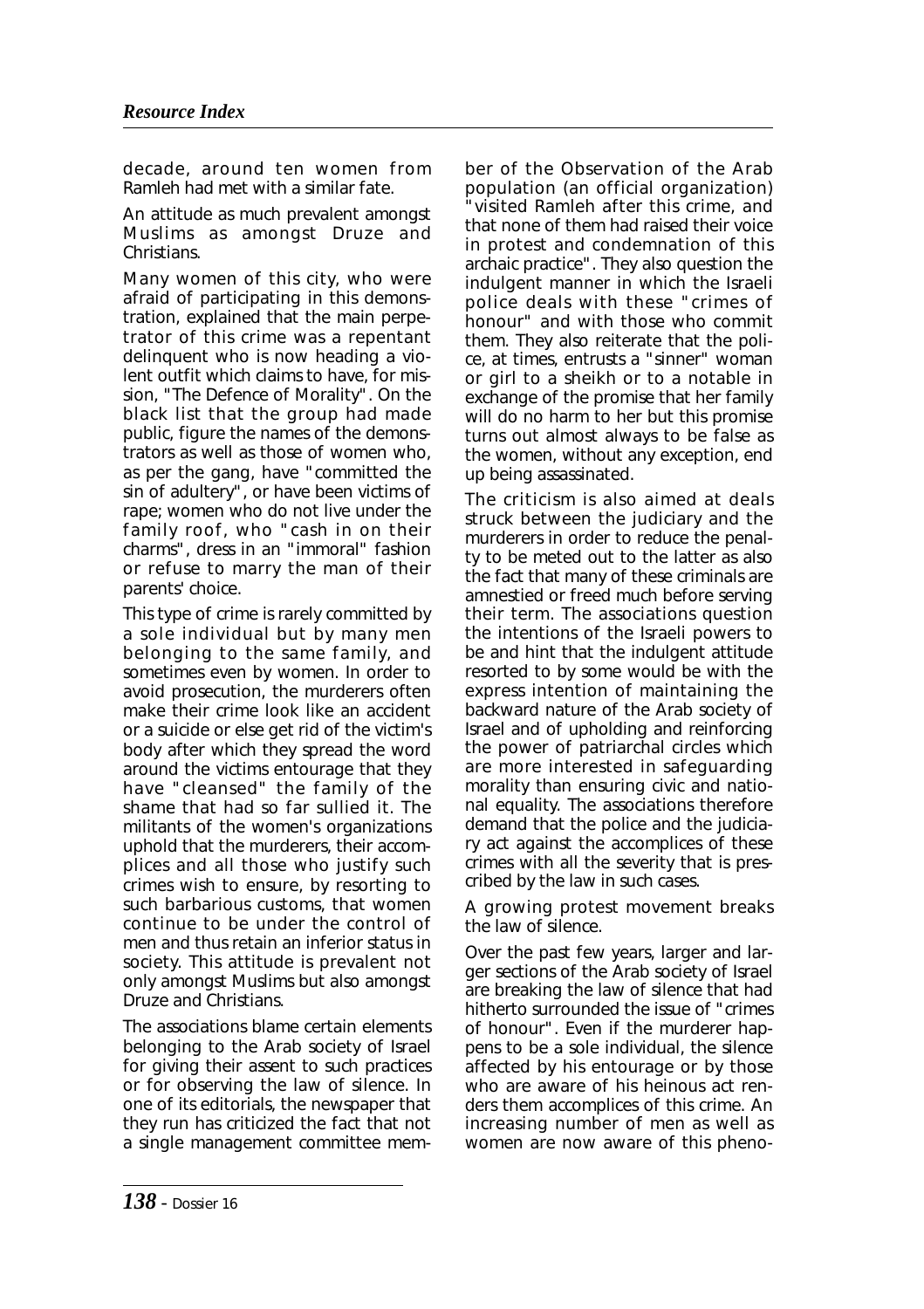menon and newspapers which had thus far maintained a studied silence on this subject are now conducting detailed inquiries. In a manifesto explaining its positions, the El Badil association holds such practices as being "extremely dangerous", and appeals to similar-minded individuals to fight against and denounce the ideological framework that these are based upon. It condemns any measures which try to legitimize them on religious, moral or social grounds. The militants of the association maintain that the woman, and not her family or the community, is the sole proprietor of her body. Aiming for a large support base, El Badil diffuses information and education and is striving to enlarge its network of active volunteers.

Source: Courrier International. No. 329, 20-26 February 1997. [Reprinted from: HA'ARETZ, Tel-Aviv]

## *Sudan:*  **Women Fight to End Age-old Practice**

Nhial Bol

KHARTOUM: Polygamy in Sudan is under fire from women's groups, which have launched a campaign aimed at ending the age-old practice.

The groups are led by the Sudan African Women Society (SAWS), funded by the Catholic Church. Since declaring earlier this month that they intended to mobilise public opinion against polygamy, they have already won at least one victory: obtaining a half-hour slot on radio for their campaign. The programme 'Swat Al Mara' (The woman's voice) is run weekly on 'Unity Radio', a stateowned channel.

"No one needs a lecture to understand why we are against polygamy in the Sudan," said Trasa Jacob, a leading member of SAWS. "Today we have women who have to fend on their own trying to nurture their children. Where

are their husbands?" "We started the programme within our churches two months ago to explain some social problems affecting Christian women and children because of too many mouths created by the practice of polygamy", she added. "Later we contacted our sisters in the (state-sponsored) Sudanese General Women's Union to back up the campaign and we were given half hour on Unity Radio".

Through the radio, their campaign which thus far has mainly taken the form of debates on polygamy and related issues — is aired countrywide. However, Trasa acknowledged that the women's struggle is a long-term one. Polygamy is widespread, she said, and also deeply entrenched in Sudan's various religious communities — Muslims, followers of traditional African religions and even Christians.

In rural Sudan, a man's status is measured in part by the number of spouses he has. In some cases, first wives themselves encourage their husbands to remarry since having co-wives also enhances the first wife's standing. But for Trasa, the system is undefendable. "Polygamy has multiple ugly faces", she says. "Among its devastating impacts are roaming children, broken families, the high cost of living which forces many husbands to abandon their wives as well as their children. "Campaigning against polygamy is a collective responsibility. It is a process that involves everyone. We must come out openly and frankly debate about its social and economic impact on women and children."

According to social scientist Somaya Khalid El Khair, research shows there is a link between polygamy and living standards. "The studies we did on the gender problems in Sudan showed that polygamy is praticed in poor communities more than rich ones", she told IPS. She said an estimated 87.3 % of married men had at least four wives, 11.3 % had three, 1.3 % had two and only 0.1 % had just one spouse.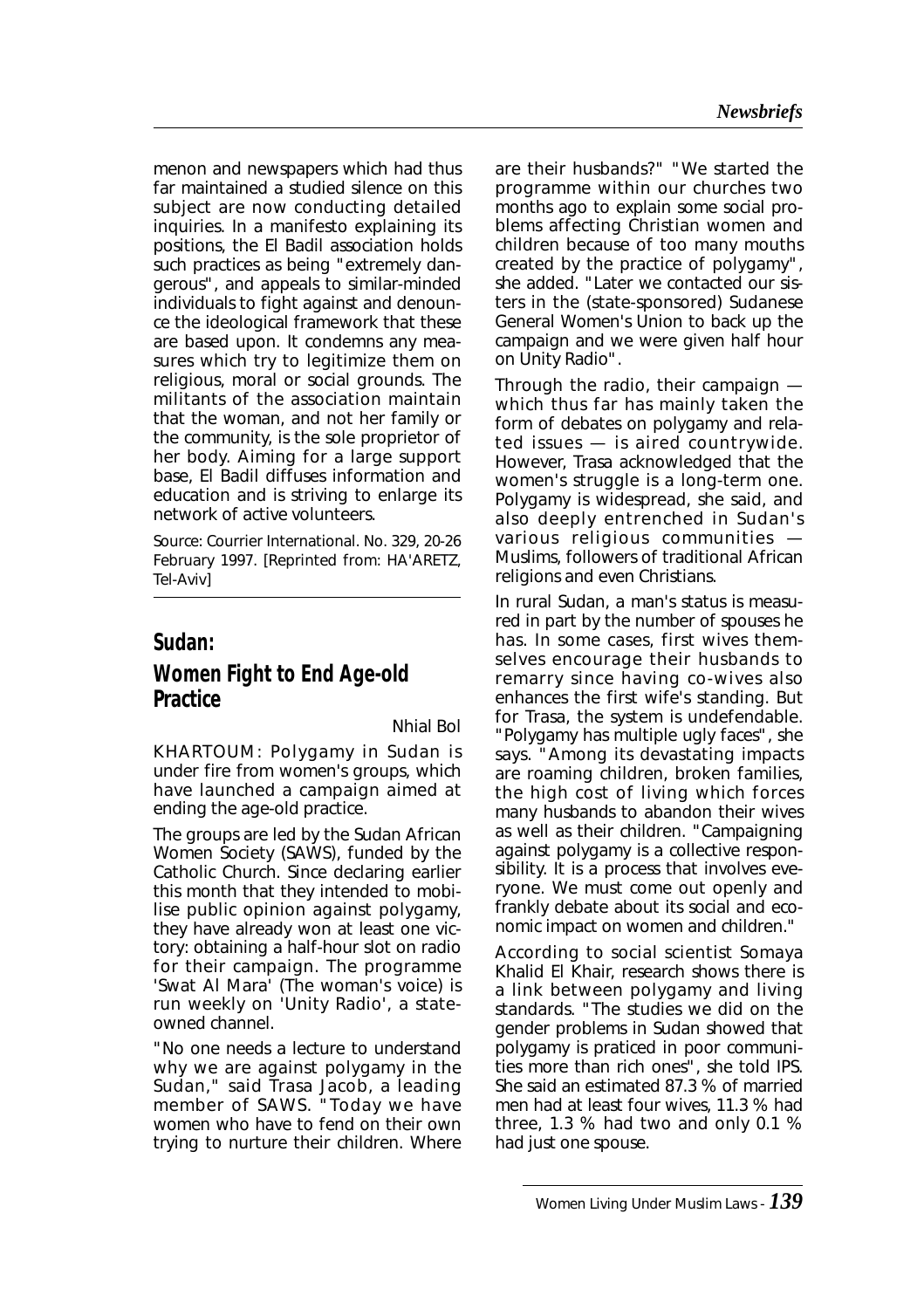Somaya feels there is also a correlation between education levels among women and polygamy. "Poor education plays a tremendous role in men thinking of marrying more than one wife", she said. "A survey conducted in 1990 shows that 26.4 percent of Sudanese women who have no education have co-wives and this percentage, in my view, is higher than the percentages for educated women". She added that between 1990 and 1996, about half a million women were wedded to men who already had two or more wives in mass marriage ceremonies sponsored by President Omar Hassan al Bashir.

Another trend observed by the researcher, this time in a study she did in January on marriages in rural areas, is that many Sudanese women marry very young only to be abandoned by their husbands as they approach middle age.

"The practice of child marriages in this country is higher than any other country in the world", Somaya found. "Most our girls are married between the ages of 11 and 18". "Most of the older women are divorced when they are 35 to 45 years old so that the husband can marry another wife because Islam does not allow more than four wives", she wrote in her report. "Women are changed like clothes in the Sudan".

Excerpted from an Inter Press Service (IPS) report in 1997 (?)

### *Algeria:* **Gay Algerian granted asylum in France**

PARIS, 28 January 1996: A gay Algerian has become the first person to win political asylum in France on the grounds that his life was in danger because of his sexual orientation, a homosexual rights group said on Tuesday.

The Paris-based Gay and Lesbian Centre said the Algerian, identified only as L. Faysal, had won refugee status from the French authorities last month after being beaten and threatened with death in Algeria. Faysal had been a political activist in Algeria, founding a group to battle the spread of AIDS and a second organisation to promote human rights.

The Algerian police frequently assaulted and arrested him while Moslems chased him and threatened him with death, prompting Faysal to flee Algeria and seek asylum in France, the centre said in a printed statement. France's Office for the Protection of Refugees and Stateless Persons (OFPRA) had never before granted asylum in such a case but agreed to do so after several French AIDS and homosexual organisations supported his request, the group said. ..."The Gay and Lesbian Centre welcomes this decision, but notes that other gays who are also victims of serious persecution...have seen their requests rejected", the group said, vowing to use all available resources to win refugee status for other threatened gays.

Copyright 1996 Reuters Limited.

## *Kuwait:* **Professor Sacked for Daring to Speak of Gays**

Kathy Evans

A woman has been dismissed from her professorial chair at Kuwait University for suggesting that homosexuality exists in the Emirate.

Dr. Alia Shoaib, aged 31, claimed that lesbianism was rampant among students and that she had witnessed two women making love in the university toilets. One of them was heavily veiled, a manner of dress normally associated with militant Islam. The professor made the remarks during an informal conversation with a student, who later published them in a local magazine, al-Hadaf, which is now being sued for obscenity.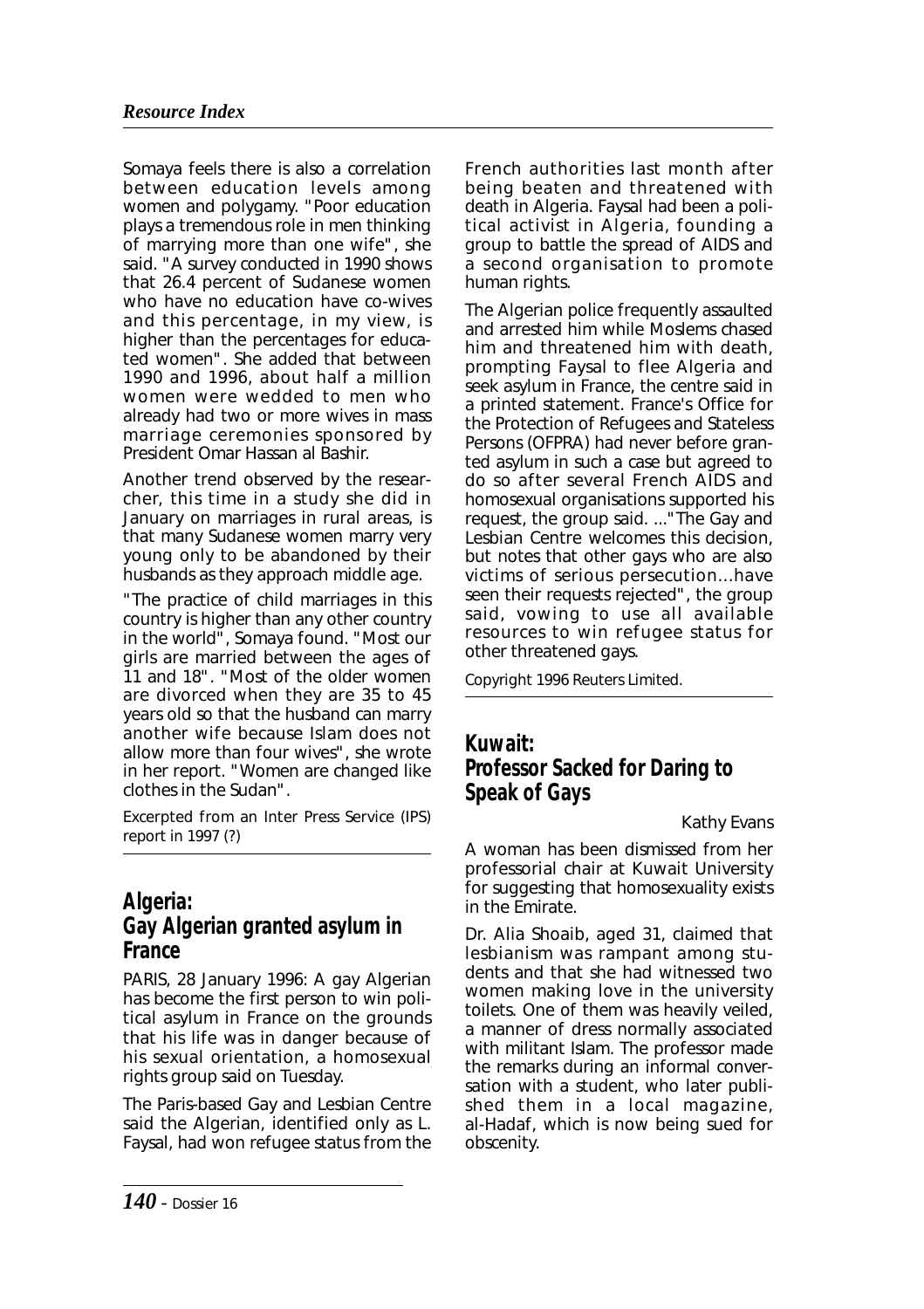In the Middle East, homosexuality truly is the love that dare not speak its name. The issue of gay rights has never been raised and most gays are still very much in the closet. Many live in fear of being discovered, for in a number of states, such as Iran and Saudi Arabia, homosexual acts between consenting adults is considered a capital offense. Since her comments, Dr. Shoaib has faced investigation by the university authorities and hints, she claims, of her citizenship being withdrawn.

Dr. Faiza Khorafi, the female president of Kuwait University, who was responsible for her dismissal, claims that homosexuality does not exist in Kuwait. "Ours is a Muslim society and homosexuality is against Islam", she says.

Dr. Shoaib maintains that the segregation of men and women in Muslim societies has generated a repressive sexual climate. "Sexuality is locked up and is, therefore, being expressed in unorthodox forms", she said in an interview. "The gay lifestyle in the West is much more healthy. Western gays are honest about their sexuality".

Dr. Shoaib read philosophy at Birmingham University. In Gulf terms she could be classified as the region's first radical feminist, arguing for such feminist ideals as a woman having control of her own body and the right to pursue her sexual identity and choose her husband. Her controversial views have divided the establishment. The under-secretary of the education ministry, Dr. Rasha Sabah, describes as "a dinosaur mentality" the belief that homosexuality does not exist in Kuwait. Dr. Shoaib's dismissal has yet to be confirmed by the education minister.

One leading liberal member of parliament, Abdullah Nibarri, comments: "Homosexuality is not only prevalent in our society, it is part of our culture. Men used to go to sea for long periods, and homosexuality among men is not abhorrent, particularly for those who play the

role of men."

In contrast, the information minister, Sheikh Saoud al-Nasser al-Sabah, says the professor's comments have "defamed the university and its students". "We know there are gays in Kuwait, but we are not San Francisco. They are hidden and should remain so," the sheikh says.

University professors say the case has implications for the freedom of speech of both teachers and students at the university. One female professor was forced to submit to an investigation recently after being accused by an Islamic militant student of teaching the theories of Darwin.

Source: Guardian Weekly, 6 April, 1997, p. 5

## *Republic of Congo (Former Zaire):* **Serb Mercenaries in Zaire**

Several months after having put their lethal mark on the conflict in the former Yugoslavia, Serbs soldiers have sprung back, this time as mercenaries, alongside the Zairian military and Interahamwe militiamen. Articles in English and American papers underline the presence of these mercenaries called by Mobutu to help its shaken army. An Amnesty International report of February 1997 stated that some 280 white mercenaries were fighting in Kinsangani. This commando was comprised of Serbs, Croats, Poles, Chechen, Belgians, Italians and French. According to Michael Sells, of the Coalition for International Justice, "the fact that a relatively large number of Serbian fighter veterans of the genocide in Bosnia are now fighting with the Interahamwe genocide organizers from Rwanda is proof of the way genocide in one place helps feed genocide in another place." He suspects that the failure of the international community and NATO to stop the genocide in Bosnia in 1992-93 was a factor in leading the Hutu extremists to think they could get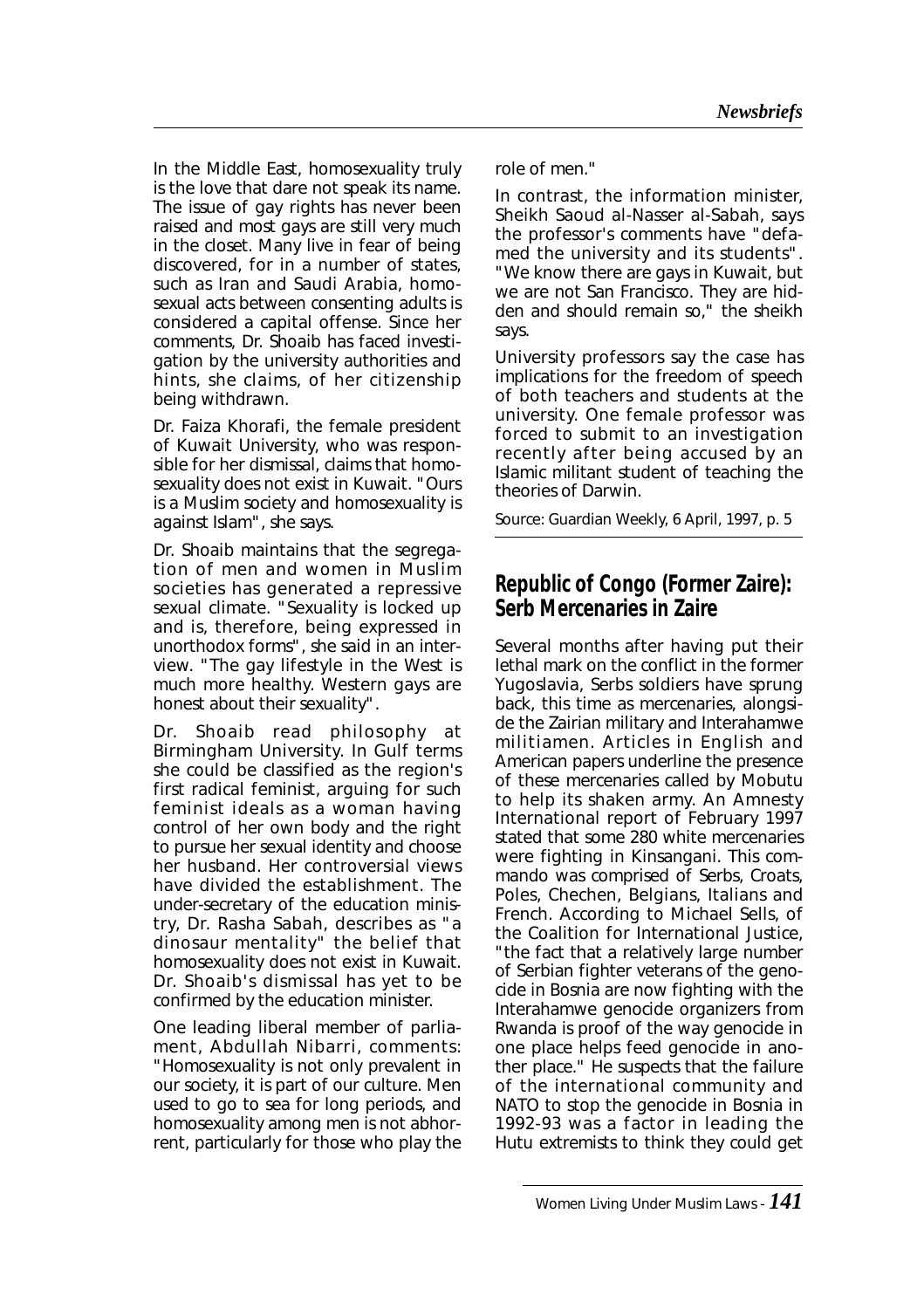away with genocide in central Africa. It seems Yugoslav army officers are at the centre of this operation. Several sources pointed to former commander Milorad Palemis, as a senior recruting officer. He was in charge of a commando that allegedly killed several hundred Muslim prisoners in June 1995 in Srebrenica.

Source: Coalition for International Justice. [Reprinted in Impunity Info]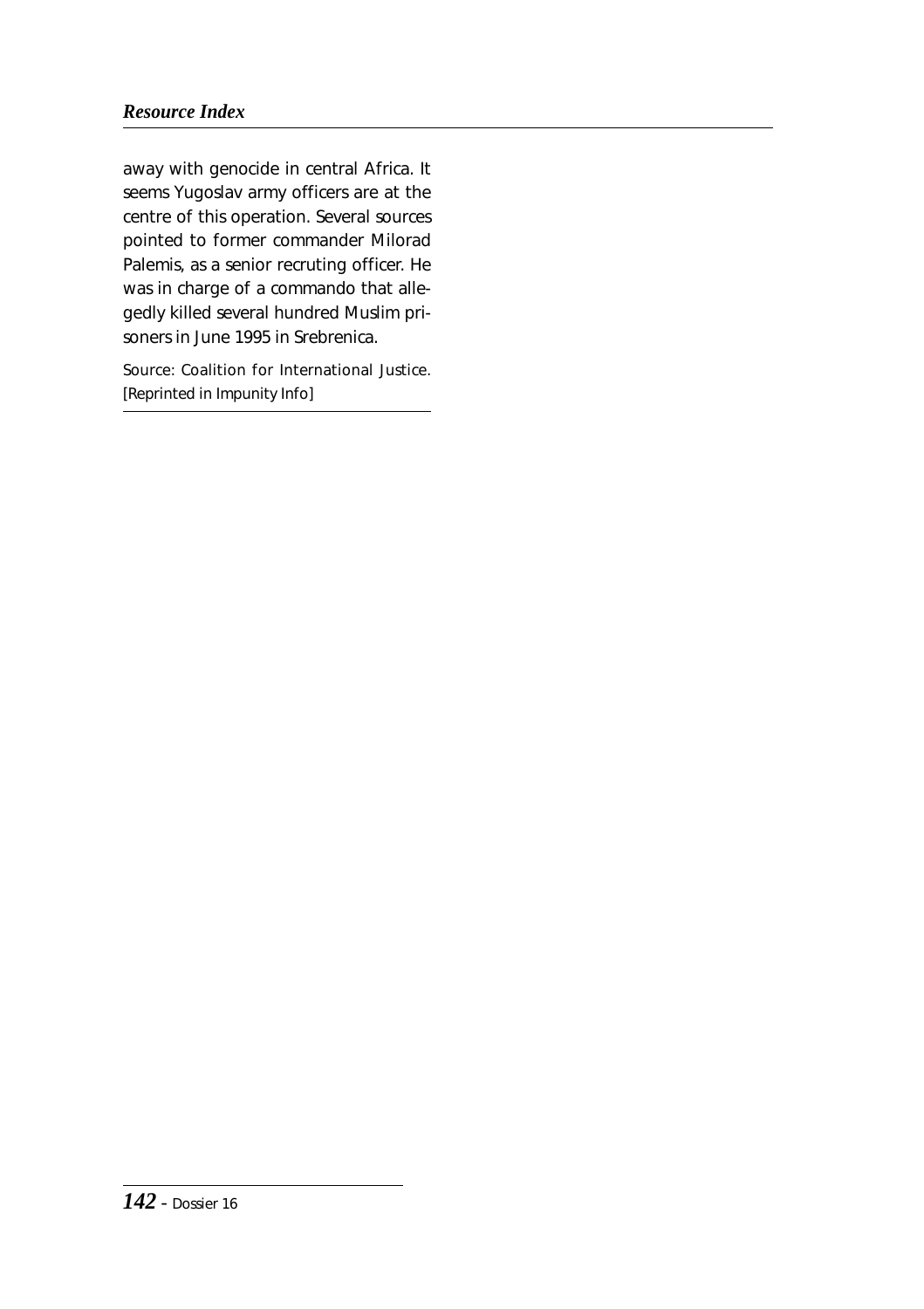## *Turkey:* **The Turkish Jurist Women's Association**

The Turkish Jurist Women's Association was founded in 1968 in Istanbul and currently has 220 members consisting of lawyers, judges, notaries, professors and politicians. The aims of the Association are to build up ties of friendship and cooperation among women lawyers and to examine contemporary law problems, especially the problems of women, children and the family. Its aim is to support the development of studies in this field. To reach these aims, the Association organizes conferences, public talks and other meetings and studies. Its members also take part in national and international meetings on juridical subjects. The Association provides scholarship assistance and awards to successful female students attending The Law School of Istanbul University. The Association is a member of the International Jurist Women's Federation. Every year some of its members participate in the Congress and present papers on subjects considered at the Convention, such as "the rights of women to property inside and outside marriage" and "inheritance law as it affects women".

Members of the Board of the Association are Nazan Moroglu (President), Ayla Babila (Vice-President), Nazan Türe, Serdar Erol, Aytaç Karacan, Tangül Durakbasa and Belkis Baysal.

#### **The Turkish Jurist Women's Association**

Civan Sokak Emek Ap. 6/2, Kurtulus-Istanbul, **Turkey** 

### *Israel:*

## **Arab Feminist Movement in Support of Victims of Sexual Abuse (ASSI-WAR)**

We have been active in fighting sexual violence against women since 1988, working within the Haifa Rape Crisis Center. We decided to establish an independent Arab Women's Organization for the following reasons:

1. The need to preserve ourselves as an integral part of the Palestinian people in Israel who have their own bodies and institutions which fulfill the needs of the population according to their specific needs.

As an independent Arab center we can initiate new programs and operate within the Arab sector without having to copy those of non-Arab sectors.

As an independent body, Arab institutions and bodies will be able to recognise us as an Arab organization in order to involve us in the various programs permitting us to attain our specific goal - something which, until now, was not always possible because we were a joint Jewish-Arab center.

2. As an independent Arab group we can emphasize the fact that sexual violence against women also exists in Arab society, and is a serious problem which must be fought. As a joint member of the Jewish-Arab center, the impression is created that the problem is one of the Israeli-Jewish society and that it is marginal within Arab society.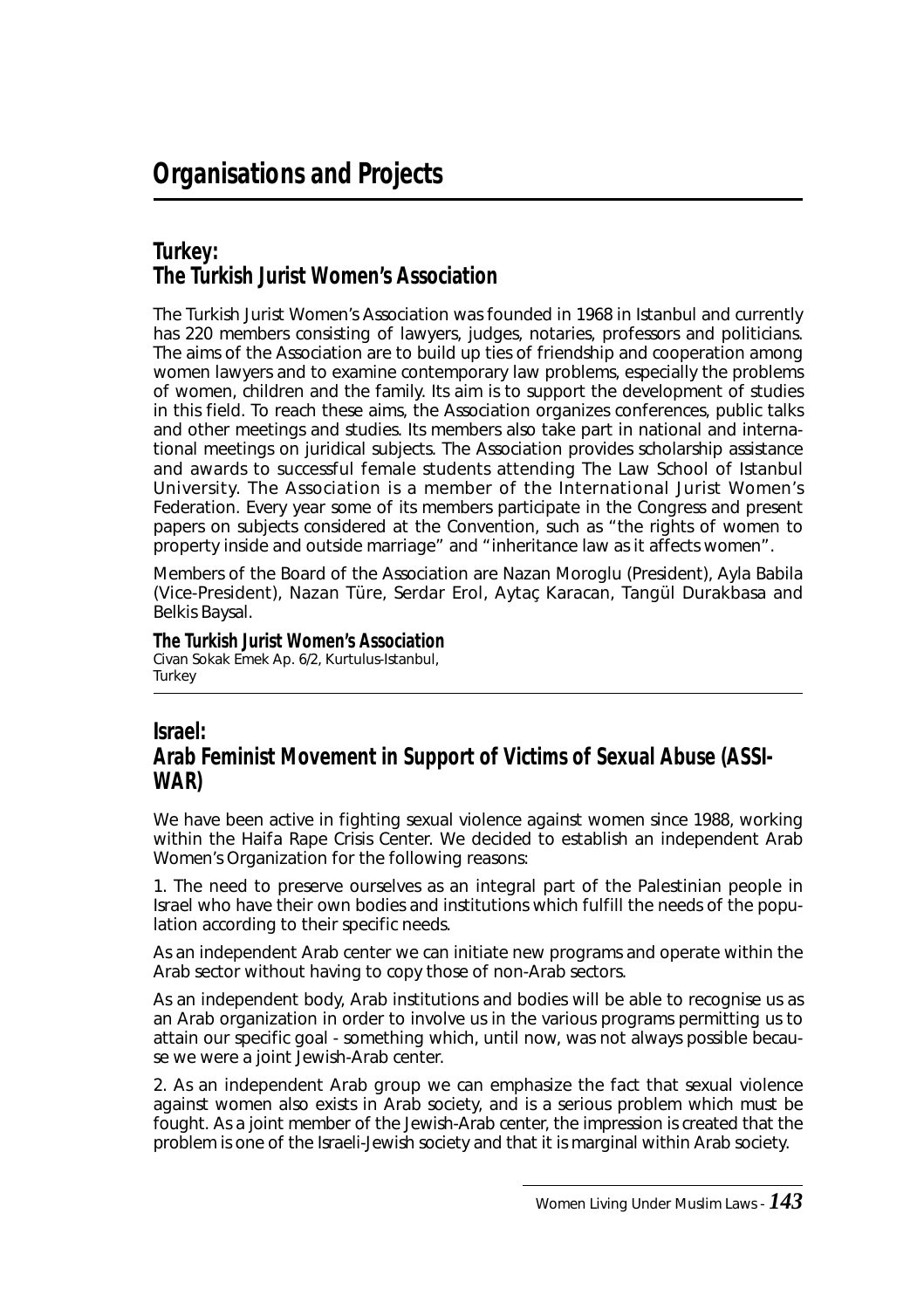3. We need absolute independence in order to arrive at decisions and carry out our work. As Arab women we are qualified to define the needs of Arab society and to act accordingly without having to explain or justify our activities.

4. Jewish-Arab co-operation demands time and energy from us in order to cope with real conflicts which can not be ignored within the political life in Israel. We do not underestimate the importance of collaboration, but we see it as a means and not the final goal. Therefore, it is important for us to focus our energy and our resources in assisting the victims, and in fighting the problem of violence against women.

5. We see independence as a legitimate stage of development for a group with 9 years of experience in the field.

**ASSIWAR** P.O. Box 44803 Haifa, Israel

### *South Africa:* **The Women and Human Rights Documentation Centre**

Sandy Liebenberg, Karrisha Pillay and Farahnaaz Safodien

The Women and Human Rights Documentation Centre is a specialised reference library and information centre based at the Community Law Centre, University of the Western Cape. It focuses on a variety of areas related to human rights and gender equality at national, regional and international levels. The Documentation Centre is a complementary component of the Women and Human Rights Project of the Community Law Centre which was initiated in 1992. The Project played a significant role in advancing women's rights through research, advocacy, education and legal advice during South Africa's transition to democracy. The Project continues to promote the adoption of laws and policies that will advance substantive gender equality in South Africa. The apartheid legacy of social and economic disadvantage is a major structural cause of the unequal status of the majority of women in South African society. A key focus of the project is redressing these disadvantages through the effective implementation of the human rights recognised in the South African Constitution and in international human rights instruments.

The Centre houses a substantial collection of material including books, journals, UN materials, CEDAW reports, comparative case law and legislation, research reports, conference papers and newsletters. The subject-matter covers a broad spectrum relating to women's human rights such as violence against women, reproductive rights and health, the right to development, civil and political rights as well as economic, social and cultural rights. One of the primary objectives of the Centre is to be accessible to a broad community of users involved in advocacy and research on women's rights in South Africa. To this end the Centre is open to all groups on and off campus as a reference library. The Centre has photocopying facilities and users will be assisted in their searches by our documentalist, Ms. Farahnaaz Safodien. Regular acquisitions lists and subject bibliographies will also be prepared and disseminated. This newsletter represents the first in a regular series aimed at stimulating awareness and debate on topical issues related to human rights and gender equality.

The Centre places a high priority on building links with similar Centres both nationally and internationally. We are particularly interested in establishing ties with similar institutions on the African Continent with a view to sharing information, materials and skills, and strengthening co-operative efforts to promote women's rights.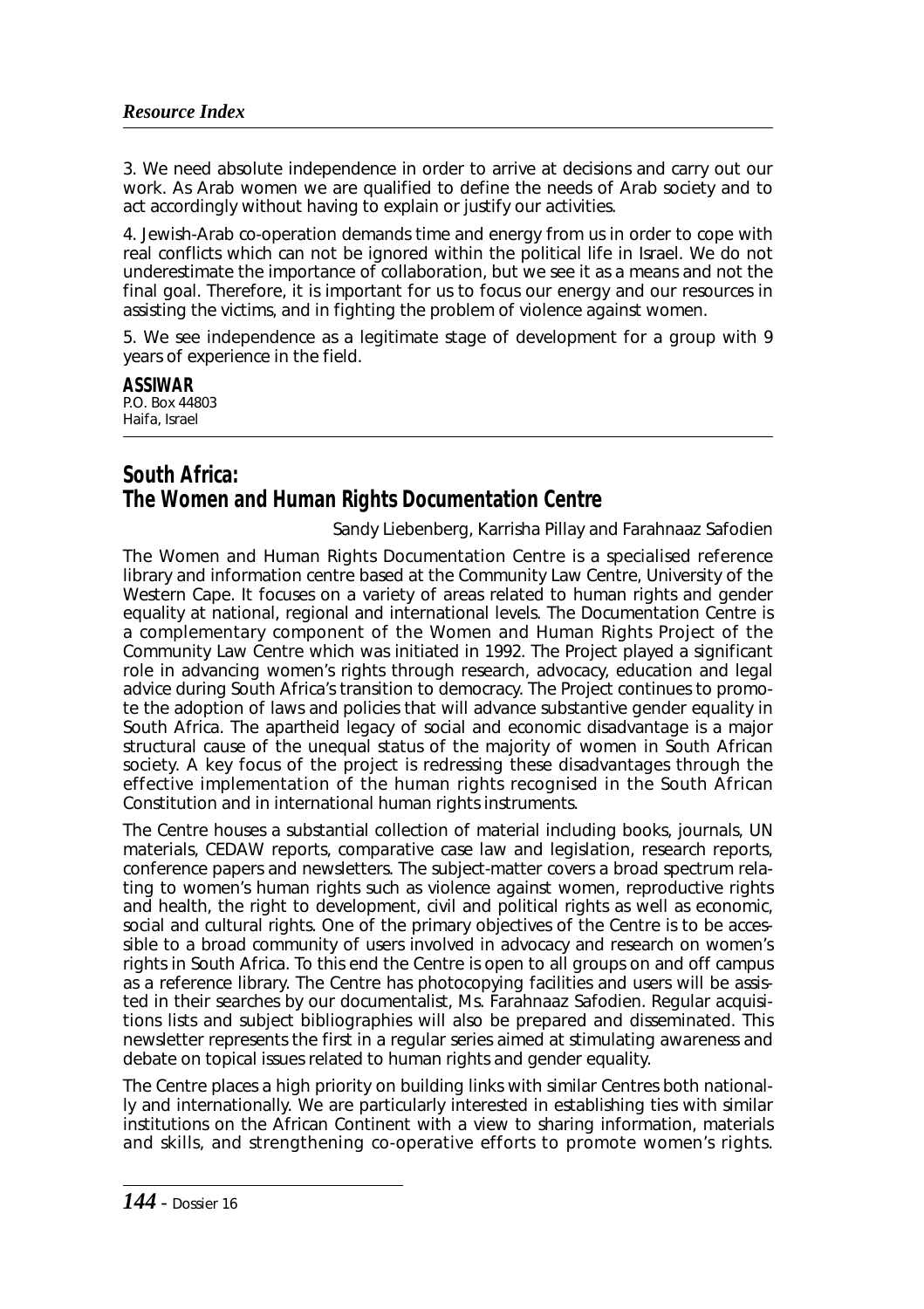Interested groups and individuals are invited to visit the Centre and to explore the relevance of its materials for their work. Suggestions for the improvement of our collection and facilities are also welcomed. It is hoped that optimal use of this resource will be made in efforts to achieve real and meaningful equality for women in South Africa.

# **Women and Human Rights Documentation Centre**

(Physical address) 2nd Floor, Room 203, Legal Aid Building, Community Law Centre

University of the Western Cape, The University of the Western Cape, Private Bag X17,<br>Belville, South Africa Belville, 7535, South Africa

Source: Women and Community Rights Documentation Centre Newsletter Quarterly publication of Women and Human Rights Project, CLC, UWC April 1997, Vol. 1, No. 1

## *Kenya:* **Kenya Anti-Rape Organization**

The plight of the poor and a personal conviction prompted the founding of the Kenya Anti-Rape Organization in 1990 by Fatma-Abeyd. It was formally launched in 1991 and registered under the NGO (co-ordination) Act in 1992 to address and strengthen public awareness of sexual violence and exploitation issues in Kenya.

The Kenya Anti-Rape Organization has bravely publicized the prevalence of sexual violence, the barriers to redress for the affected and the attitudes and practices that encourage these acts of aggression. The organization has made a remarkable input in rape tragedies in Kenya, notably being St. Kizito Secondary School (72 girls raped and 19 died), Hawinga Secondary School (15 girls raped), Kisumu (1 girl killed), Kiambu (5 girls killed) and hundreds of others continually raped and killed.

**What is rape?** Rape is torture. It is a behavior that has existed throughout human history which has been used to lower the dignity of the victim. It occurs in all parts of the world and involves both sex, all races of different ages and people from all background. Sex in our culture is often used by both men and women to exert power or control over each other by offering it, witholding it, or even having it. However, rape is taking of sex without consent, the violation of one person by another. Rather than an act of sexual gratification, rape is an angry and violent expression of the rapist's desire to dominate someone else. Sex therefore becomes a weapon. Unfortunately, many people including those in decision making positions in this country, still do not understand that rape is a crime of violence, the expression of anger, not crime of passion motivated by sexual desire.

**Consequence of rape** Once a rape has ended and the woman has survived, an intensely personal second struggle begins for her: to recover, to take back control of her body and her life, and even to forge a stronger identity as a result of what has happened. This is a time for her to evaluate her vulnerability and weaknesses, to set new goals that maximize her strengths, and to develop strategies that utilize her abilities to attain these goals.

There is a great need for information to help survivors resolve the initial fears and anxieties that most survivors experience, and to help them avoid the development of many of the long-term problems associated with rape. Survivors must learn to identify their inner strengths and resources and to mobilize themselves to guide their own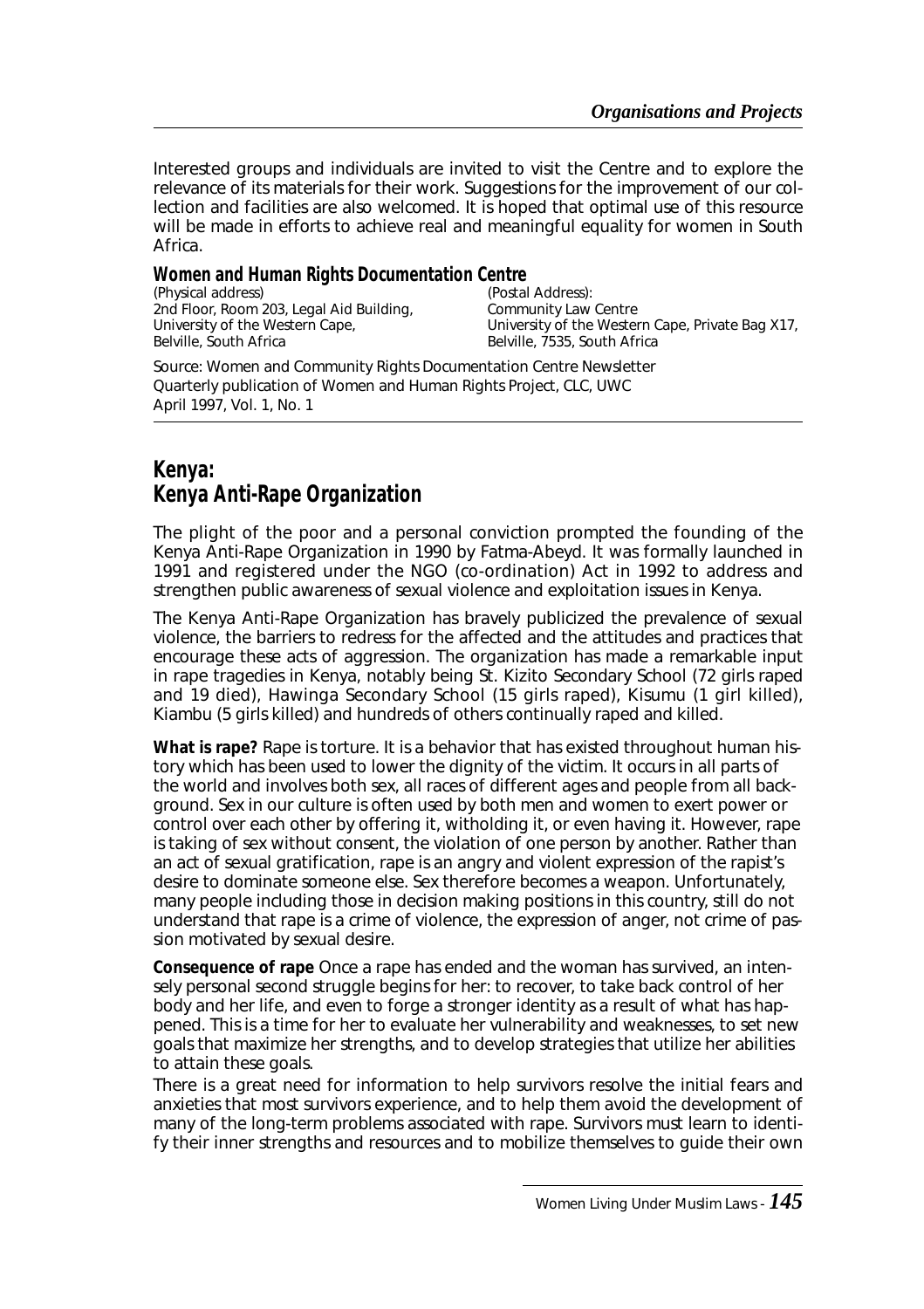### *Resource Index*

lives and more fully recognize their potential. They do not need to remain victims, immobilized by the trauma, resigned to a life of quiet desperation. They must decide if they want to get professional help in working through the often painful stages of emotional and physical recovery. If you've been raped, you're not alone, and you don't need to suffer alone.

**Involvement of family in case of rape** Only recently has any thought been given to the impact on the family and friends of the survivor. These people often also experience a significant emotional response to the assault. They too must often deal with feelings of vulnerability, fear and guilt for somehow not having protected the survivor or prevented the rape. They are, however, much more likely to deal with these traumatic and difficult events in isolation, not knowing that these feelings are shared by others and are a normal response to the situation and not knowing where to turn for help in understanding and dealing with their feelings, or being reticent to do so. These people - lovers, husbands, parents, siblings, children, friends, co-workers, room mates are the "Significant others". Their responses to the survivor are crucial to how she copes with negatives feelings resulting from the rape and the length of time it takes her to recover. If you know someone who has been raped, you can help pull her through, and you can learn to understand better your own response to rape.

**Community reaction to rape** It was not long ago that we did not recognize rape as a real problem. There were no crisis centers or other services for survivors. Having intercourse with a woman, whether she wanted to or not, was seen as a man's right, particularly if was married to the woman. Today we are becoming conscious of the fact that a woman has the right to give her body when she decides. We are, therefore, in a better position to help rape survivors resolve the problems that result from rape.

#### **Activities**

- Spearheading a campaign against gender violence and discrimination.
- Public awareness creation and sensitization through seminars, workshops and speakouts.

• Information dissemination through electronic and print media viz; video shows on rape, gender violence and discrimination, booklets, pamphlets.

- Counselling and rehabilitation of survivors of rape.
- Collaboration with police in handling of rape cases.

#### **Kenya Anti-Rape Organization**

Kibera Drive, Chief Suleiman Road, P.O. Box 52484, Nairobi, Kenya

### *India:* **Anveshi - Women's Resource Centre**

Heterogenous in character, varied in origin, the Indian women's movement has carved for itself a political identity in the process of struggle, its campaigns raising new understandings of the nature of oppression and subordination and leading to new initiatives in confronting existing power systems.

Anveshi consists of a group of women from different institutions and disciplines who share a background of activism in the women's movement, and seek to extend that commitment into feminist research. Anveshi was registered in January 1985 and hopes to provide a support structure and an atmosphere conducive to a creative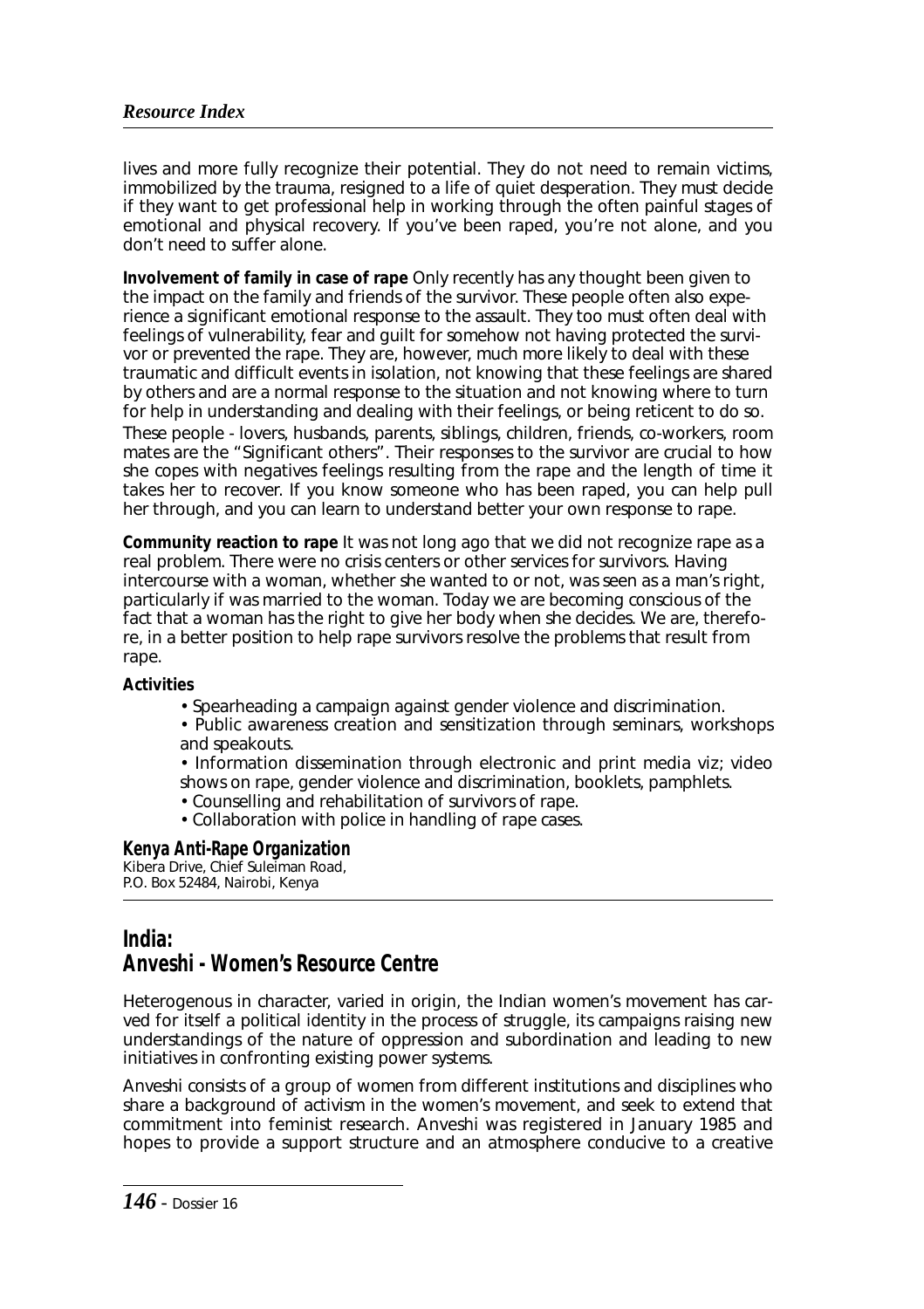interaction between scholarship and activism.

#### **The aims**

- To promote research into the conditions and status of women
- To examine the gender bias in education and produce alternate syllabi and teaching/learning materials.
- To provide a critique of existing disciplinary priorities and methodological strategies in so far as they exclude or marginalize women's issues
- To recover women's history, literature and art
- To initiate programmes to disseminate ideas and information related to the women's question both at the scholarly and the polular levels
- To develop feminist theory in an Indian context
- To influence public policy and measures

#### **Activities**

Anveshi organises seminars, conferences, symposia, workshops and lectures on women's issues. We have a modest collection of books, a rare collection of archival material in Telugu, Urdu, Bengali, Marathi, Tamil and English. We plan to develop a specialised library and archive for women's studies which we expect will eventually grow into a resource centre for women's research in South India.

#### **Work completed**

- An anthology of women's writings in India, 1830 to contemporary times
- Two studies in the area of health

• The National Commission on Self Employed Women, appointed by the Ministry of Human Resources Development, Government of India, invited a member of Anveshi to be on the Task Force on Health and sponsored two studies

• 'Women and the Health Care System in Zaheerabad: towards a new paradigm of health'

• 'Back Pain in Women: possible relationship to prolonged calcium deficiency and bone thinning'

#### **Anveshi**

Osmania University Campus, Hyderabad - 500 007 (A. P.) India.

### *France:* **Kelma: a Gay and Lesbian Maghrebian Association**

Having noted that no structure existed through which gay Maghrebians could meet, Kelma was founded on 6 September 1996. Today, it is the only Maghrebian gay and lesbian association in France. The objective of the organization is to gather Franco-Maghrebian homosexuals around convivial and cultural activities. It is also open to all whom the Maghreb does not leave indifferent. Our leitmotif is to consolidate our French, Maghrebian, and homosexual identity. Having no guide among our elders in the immigration, we set out equipped with only our own respective experiences, that of a generation which wants to affirm itself and is unafraid of breaking taboos. To be a minority within a minority is not the best point of departure for a homosexual Magrebian (male or female) on the road to recognition. Moonlighting two minorities can even be a cumbersome burden for some. For us, this represents a strength. A great richness. Our vow at Kelma is to realize what our gay brothers and sisters can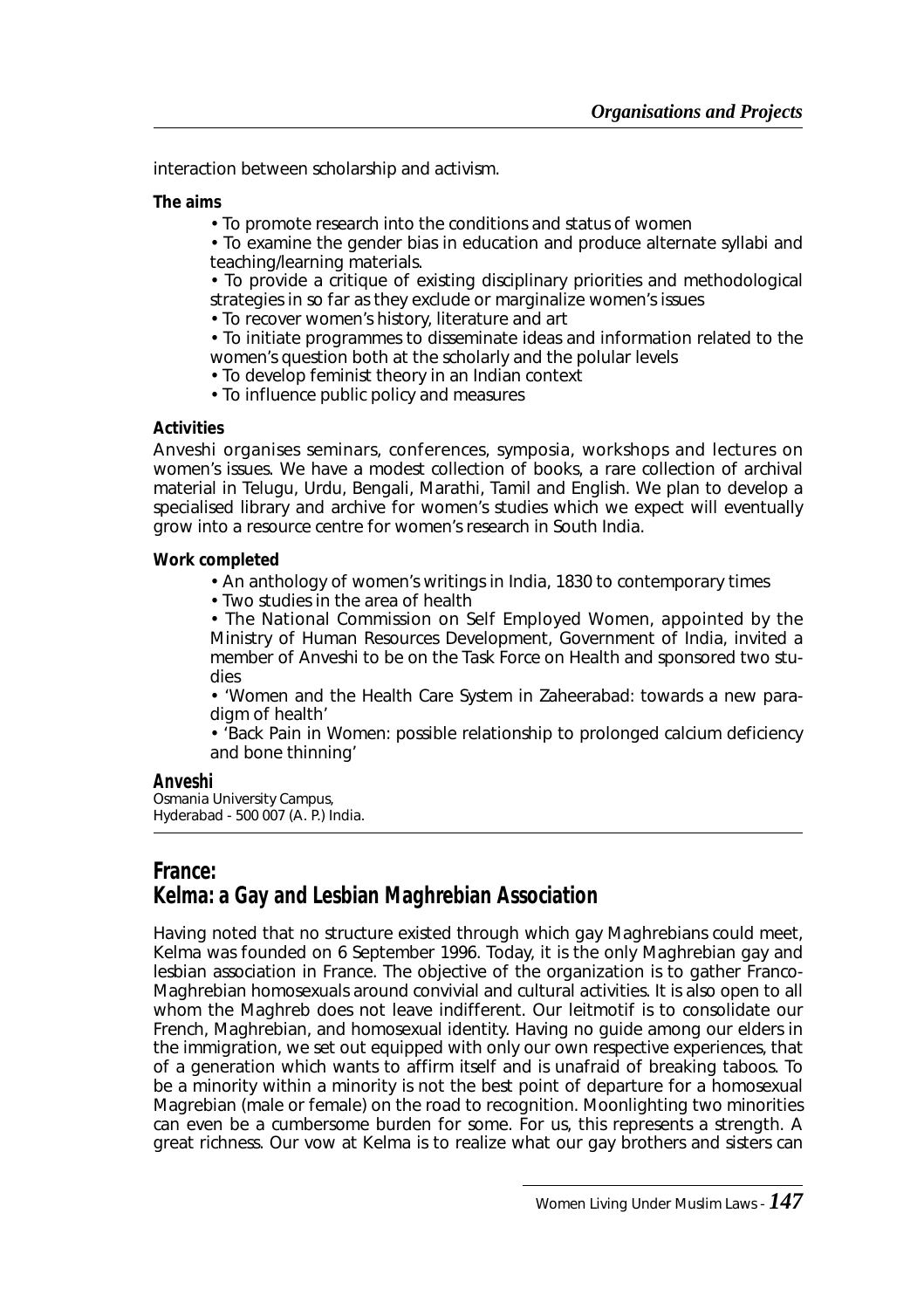make of these elements in the construction of their personality. In this spirit, we participate in the prevention of AIDS. To protect oneself, one must have an internal strength. The use of a condom implies having sufficient self-respect, without which all the messages regarding prevention remain dead letters. People in an identity crisis are people in danger. All of Kelma's work therefore evolves around questions of culture and identity. We also wish with all our might to bring the word to the home countries of Algeria, Morocco, and Tunisia, so that homosexuals on the other side of the Mediterranean may find a relay, an ear, an exchange. Contrary to the ideas of those who view these countries through the prism of their own libidos, it is not easy, if not impossible, to affirm one's homosexuality in the Maghreb. The article published last June in Le Monde by a homosexual Algerian at the time of gay pride perfectly illustrates this reality. To be used as a sexual object in a frustrated society is in no way a means of self-recognition. To exist, one must express oneself. To be accepted, one must love oneself. This apprenticeship of love is realized through words. And in Arabic, Kelma means speech.

**KELMA: a Gay and Lesbian Maghrebian Association** c/o C.G.L., B.P. 3 rue Keller

75011 Paris, France.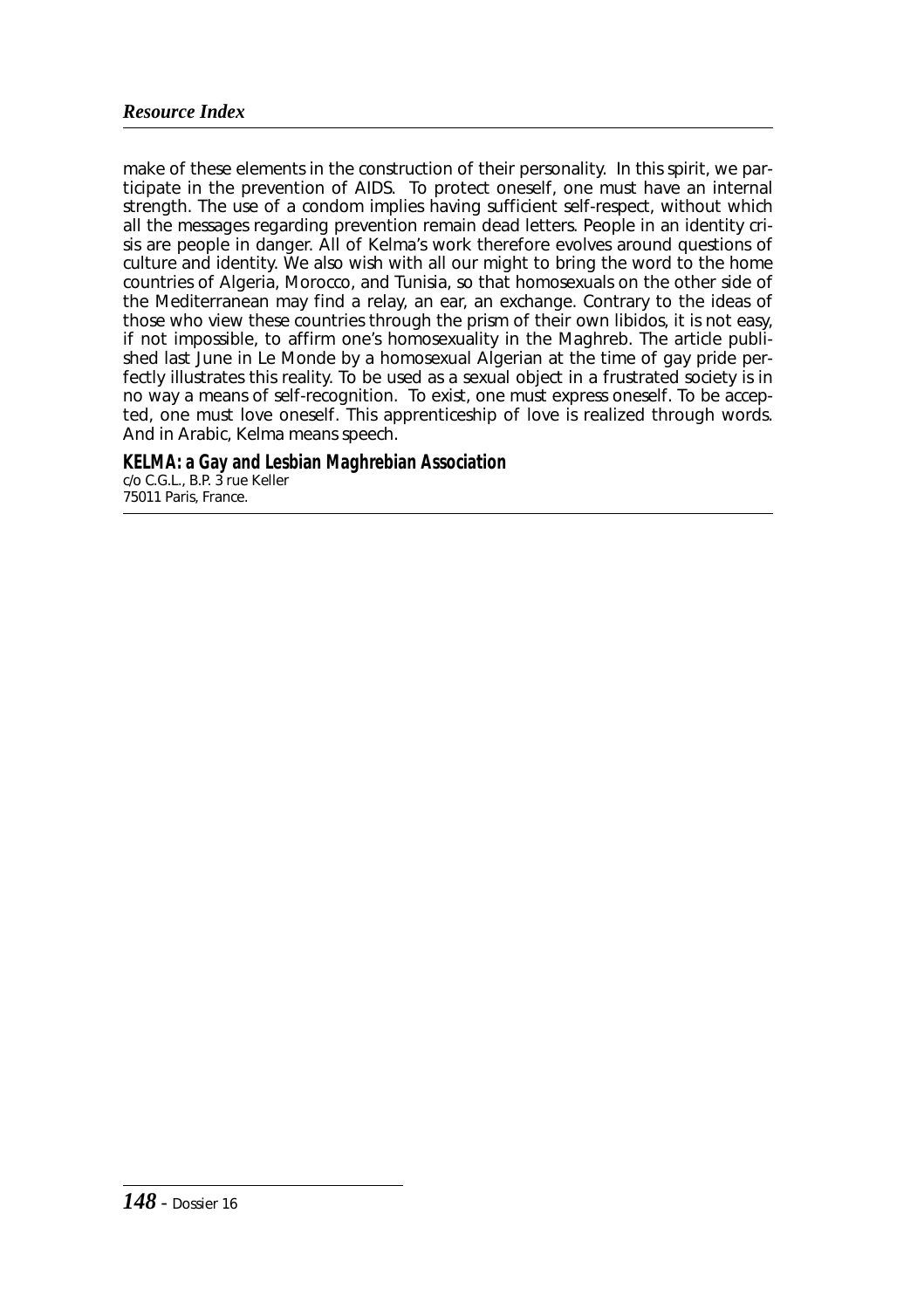# **Bulletins and Journals**

### **Newsheet:**

#### **A quarterly newsheet on women, laws and society**

Produced by Shirkat Gah for the International Solidarity Network of Women living Under Muslim Laws (WLUML)

#### **Shirkat Gah: Women's Resource Centre**

208 Scotch Corner, Upper Mall Lahore-Pakistan

### **South Asia Bulletin:**

**Comparative Studies of South Asia, Africa and the Middle East** 

Volume XVI (1996)

- Special Issue: Divergent Modernities: Critical Perspectives on Orientalism, Islamism and Nationalism (Guest edited by Mohamad Tavakoli-Targhi)
- Focus Section: Eds. Vasant Kaiwar, Sucheta Mazumdar & Michael West: Reinterpreting African History
- Jacques Depelchin: From the End of Slavery to the End of Apartheid: Towards a Radical Break in African History?
- Abdullahi Ali Ibrahim: The 1971 Coup in the Sudan and the Radical War of Liberal Democracy in Africa
- Gloria Waite: The Noma Award and the Case of Tiyambe Zeleza
- Patrick Manning: African Economic History: A View from the Continent
- Joseph E. Inikori: Inequalities in the Production of Historical Knowledge
- William G. Martin: The End of Africanist Economic History? Considerations of Tiyambe Zelezas, A Modern Economic History of Africa, Vol. I, The Nineteenth **Century**

Volume XVI No. 2 (1996)

- Special Issue: With Part I Guest Edited By Mushirul Hasan:Muslim Identity Politics in India: Fifty Years after Independence
- Jamal Malik: Muslim Identities Suspended between Tradition and Modernity

Kalim Bahadur: Muslim Identity in the Subcontinent: An Overview

Joya Chatterji: The Bengali Muslim: A Contradiction in Terms? An Overview of the Debate on Bengali Muslim Identity

Mohamad Ishaq Khan: Kashmiri Muslims: Social and Identity Consciousness Marc Gaborieau: Varying Identities of Nepalese Muslims

- Eds. Vasant Kaiwar, Sucheta Mazumdar & Michael O. West: Nation, Culture and **Politics**
- Michael O. West: Crossing Boundaries: Research Notes on South Asians and Africans in Africa, the Americas and Europe

William G. Martin: After Area Studies: A Return to a Transnational Africa?

Richa Nagar: The South Asian Diaspora in Tanzania: A History Retold

Amina H. Adan: Women and Words: The Role of Women in Somali Oral Literature Maziar Behrooz: The Islamic State and the Crisis of MarjaŒiyat

Henry F. Carey: Criminal Injustice and Mimic Democratization in Pakistan

Clare Talwalker: Shivaji's Army and Other Natives in Bombay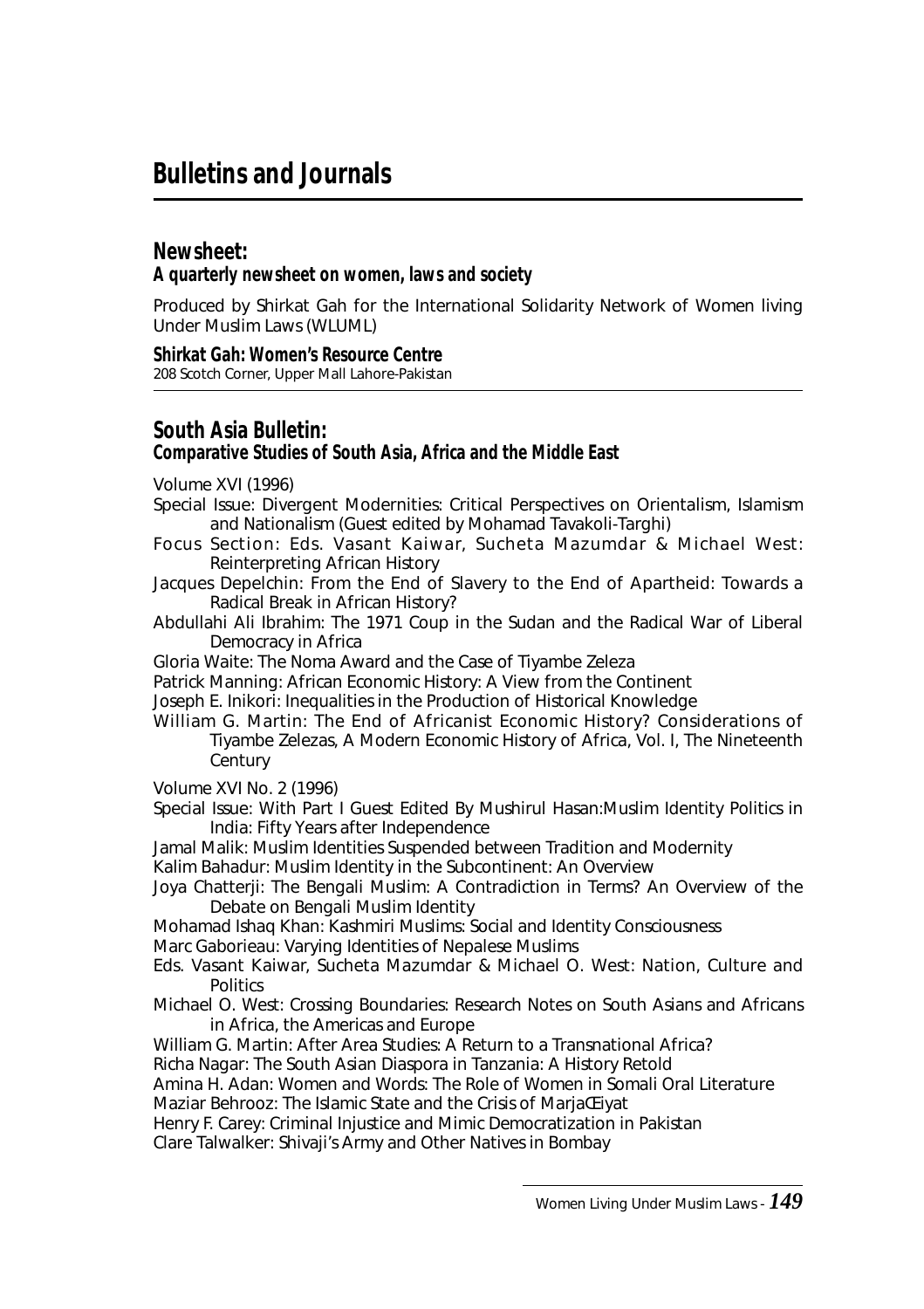Annual individual subscription: \$25.00 Institutional Subscription: \$50.00 Subscribers outside the United States, please add \$6.00 for surface mail and \$16.00 for air-mail.

#### **Duke University Press**

Journals Division, Box 90660, Durham, NC 27708-0660, USA

### **Harvard Middle Eastern and Islamic Review**

Contents:

"Conflict in Tajikistan and Central Asia," by John S. Schoeberlein-Engel

"The European Community and the Arab World," by Christin Marschall

"New Dimensions of Iran's Strategic Significance," by K. Karrazi "Western Policy Options Toward Iran," by Paul Dingledine

"Aspects of Ottoman Law in Mandatory Palestine," by Roger Owen "Medieval Arabic Adaptations of the Amazon Myth," by Remke Kruk

"Female Patronage of Mamluk Architecture in Cairo," by Howyda al-Harithy

The Review is available at the annual subscription rates: \$16.00 for a regular subscription and \$8.00 for a student subscription. Please add \$5.00 for domestic mail and \$10.00 for mail outside the United States.

#### **Harvard Middle Eastern and Islamic Review**

1737 Cambridge Street, Room 517, Cambridge, MA 02138, USA e-mail: mereview@fas.harvard.edu.

### **Off our backs**

27 years of the finest feminist journalism

News; Health; Lesbian issues; Sexuality; International Conferences; Interviews

Subscriptions: US\$ 25 for one year

#### **Off our backs**

2337 B 18th St. NW, Washington DC 20009, U.S.A.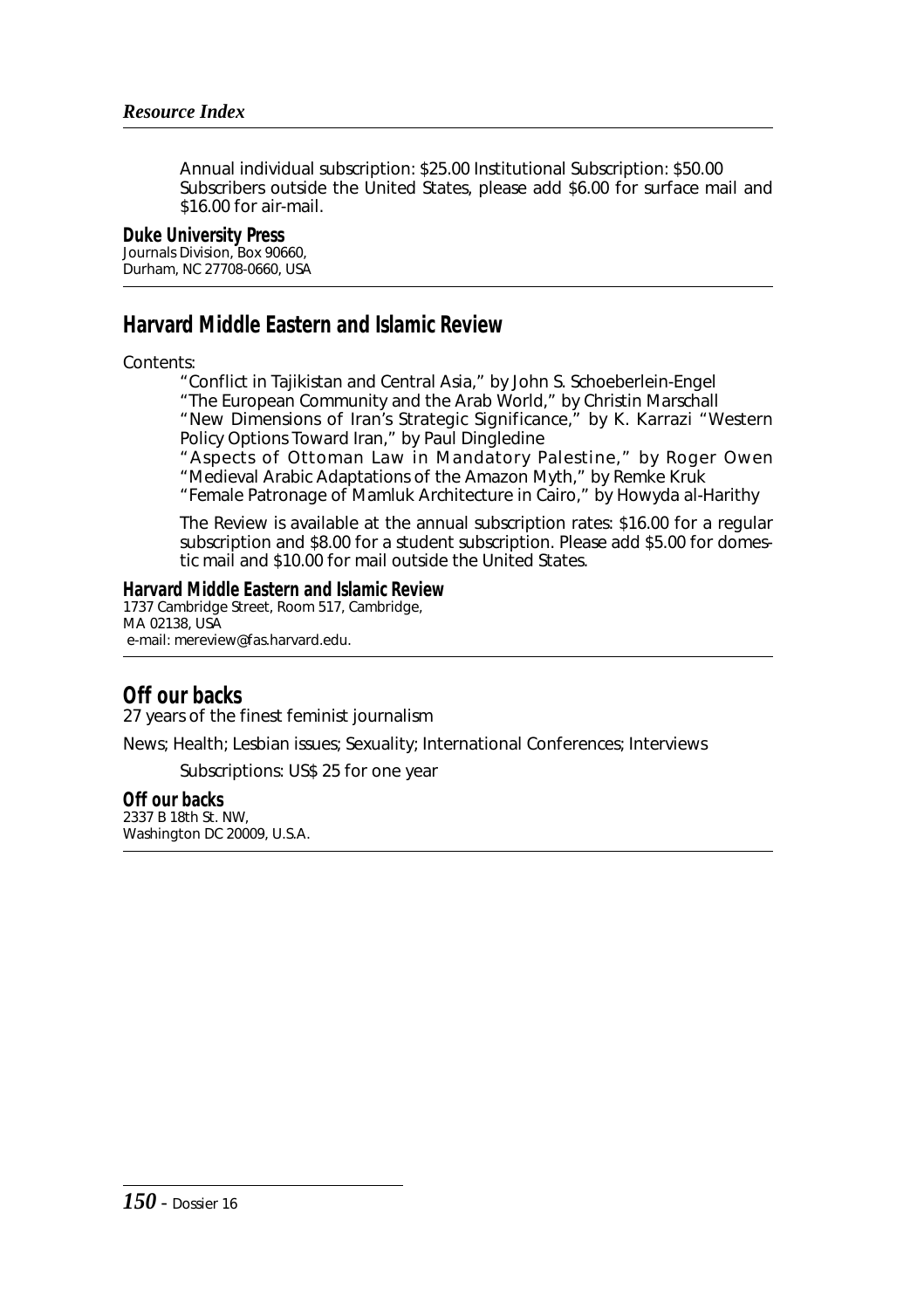# **Books and Papers**

#### **Arab Women: Unequal Partners in Development**

#### **Shirin J.A. Shukri**

This book seeks to elaborate on the problem of gender inequality in the process of development in a rural village in Jordan.

Contents: Introduction; Literature perspective; Land changes and means of production; Women, territory and property in Shayfoun; Economic development and change in Shayfoun; Women and the household economy; Women's work: agricultural and domestic; Women's economic and political position in marriage, kinship and female roles; Women's relations with other women: neighbours and kin; Conclusions, suggestions and recommendations.

February 1996, 226 pages

ISBN 1 85972 165 6

#### **Avebury**

Gower House, Croft Road, Aldershot, Hampshire, GU11 3 HR, U.K.

# **Infertility and Patriarchy:**

**The Cultural Politics of Gender and Family Life in Egypt.** 

#### **Marcia Inhorn**

1996, 296 pages ISBN 0-8122-1424-2

**University of Pennsylvania Press** 1300 Blockley Hall, 423 Guardian drive, Philadelphia, Pennsylvania, PA 19104-6097, U.S.A.

# **Double Betrayal:**

**Repression and Insurgency in Kashmir**

#### **Paula R. Newberg**

1995, 77 pages ISBN: 0 87003-063 **The Brookings Institution**

1775 Massachusetts Avenue, NW Washington, DC 20036, U.S.A.

### **Gender on the Market: Moroccan Women and the Revoicing of Tradition**

#### **Deborah Kapchan**

1996, 325pp.

**University of Pennsylvania Press** 1300 Blockley Hall, 423 Guardian drive, Philadelphia, Pennsylvania, PA 19104-6097, U.S.A.

### **Hidden From History: Forgotten Queens of Islam**

#### **Fatima Mernissi**

1994, 229 pp ISBN 969 8217 02 9

(First published in English by Polity Press in association with Blackwell Publishers in 1993)

#### **ASR Publications**

Flat No.8, 2nd Floor, Flats No. 5 & 6, Main Market Gulberg II Lahore, Pakistan

## **Religious Impact on the Nation State:**

**The Nigerian predicament**

#### **Pat Williams and Toyin Falola**

Written by two of the best minds on the subject, this comprehensive book examines the linkage between religion and politics both at the level of theory and of the specific case of Nigeria.

Contents: The Domestic dimensions: State and religion: interaction patterns over time; Religion and power: political parties and elections; Religion and governance: constitution, public order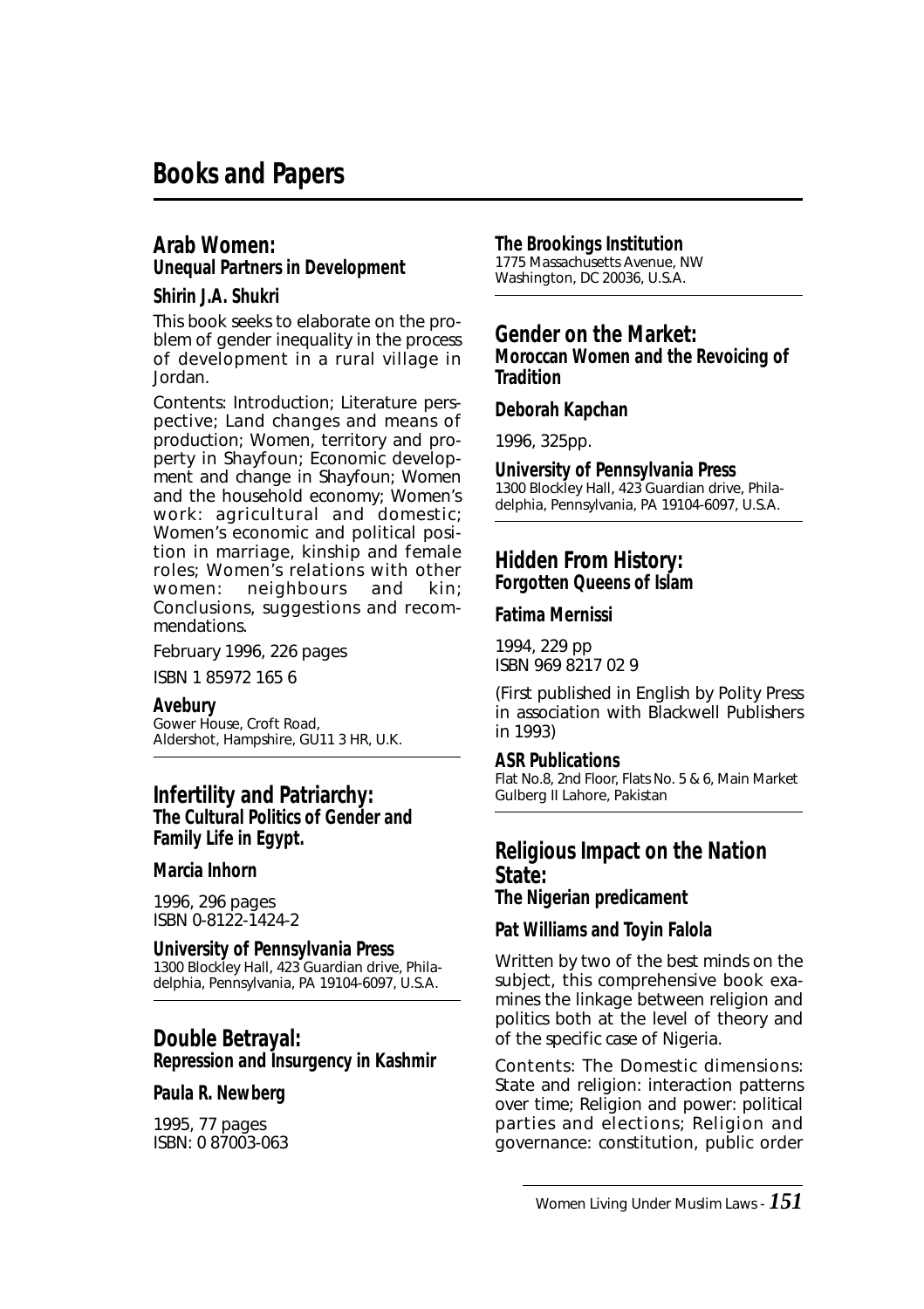and nationalism; Alternative visions: millennial movements and cults; The International dimensions: Nigeria and The Muslim world; Nigeria and the Christian world; Foreign religious organizations and the Nigerian civil war, 1967-1970.

May 1995, 362 pages ISBN 1 85972 073 0

#### **Avebury**

Gower House, Croft Road, Aldershot, Hampshire, GU11 3 HR, U.K.

### **Doria Shafik, Egyptian Feminist: A Woman Apart**

#### **Cynthia Nelson**

1996, 345 pages

**University of Florida Press** 15 NW 15th St. Gainesville, FL 32611, Florida, U.S.A.

### **Ethnic Conflict and Development: The Case of Fiji**

#### **Ralph R. Premdas**

In association with UNRISD

This book describes the political, social, psychological, and economic impact of communal conflict in multi-ethnic states as illustrated by the case of Fiji.

Research in Ethnic Relations Series

October 1995, 211 pp ISBN 1 85628 979 6

**Avebury** Gower House, Croft Road, Aldershot, Hampshire, GU11 3 HR, U.K.

### **Beset by Contradictions:**

**Islamisation, Legal Reform and Human Rights in Sudan**

**Lawyers Committee for Human Rights** 1996

### **Lawyers Committee for Human Rights**

New York Headquarters, 333 Seventh Avenue, 13th Floor, New York, NY 10001, U.S.A.

#### **Locating the Self: Perspective on Women and Multiple Identities**

**Editors: Nighat Said Khan, Rubina Saigol and Afiya Shehrbano Zia**

1994, 214 pp. ISBN 969 8217 22 3

**ASR Publications**

Flat No.8, 2nd Floor, Flats No. 5 & 6, Main Market Gulberg II Lahore, Pakistan

## **The Mobilization of Women in the Egypt**

#### **Ghada Hashem Talhami**

1996, 198 pp.

**University of Florida Press** Gainesville, Florida, U.S.A.

## **Gender and the Israeli-Palestinian Conflict:**

**The Politics of Women's Resistance**

#### **Simona Sharoni**

Syracuse Studies on Peace and Conflict Resolution

1995, 199 pages ISBN 0-8156-0299-5

#### **Syracuse University Press** 1600 Jamesville Avenue

Syracuse, New York 13244-5160, U.S.A.

### **Nostalgia,Gender and Nationalism: Narrative Traditions**

### **Editors: Suzanne Kehde and Jean Pickering**

1996, 320pp ISBN: 0 8147 6636 6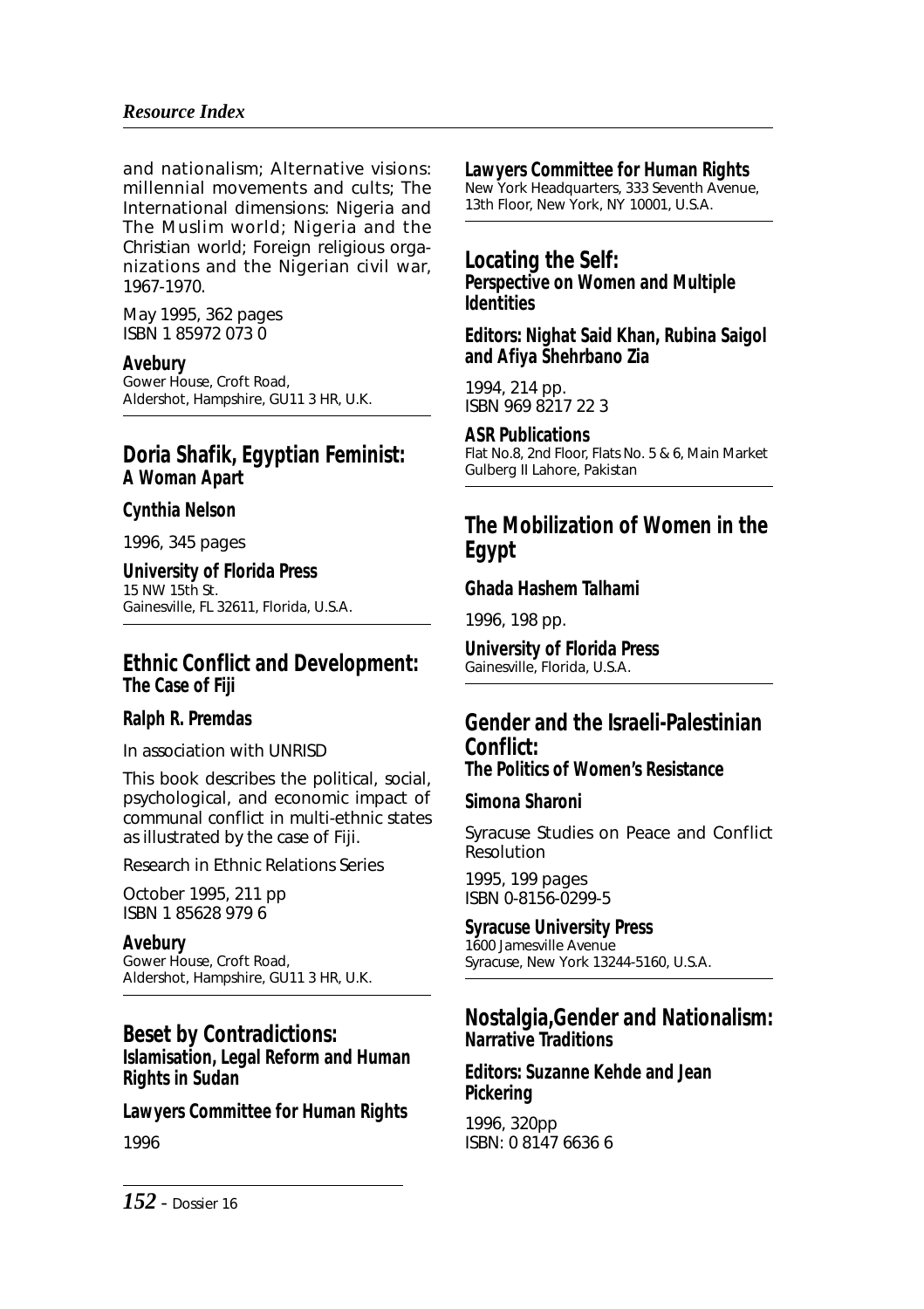#### **New York University Press**

70 Washington Square South New York, NY 10012, U.S.A.

#### **Prajanan: Reproduction and the Politics of Control**

#### **Chayanika, Swatija and Kamaxi**

The book begins with a critical analysis of the Family Planning programme in India which forms the essential backdrop for reproductive technologies in India. This is followed by two chapters describing female and male reproductive systems and how they are experienced.The book then deals with different techniques of contraception and later, assisted reproduction, devoting a chapter to each of them. It includes a chapter on clinical trials and their basis, and another on the Dalcon shield illustrating the role played by pharmaceutical companies in developing new contraceptive methods.

The book ends with possible emerging alternatives to contraception and to assisted reproduction - fertility awareness and adoption. And then it drops anchor temporarily, till the new book, the next interaction…

1996, 200 pp

**Swatija and Chayanika** 9, 'Sarvesh', Govindnagar, Thane (E) 400 603, India.

### **Sri Lanka: State of Human Rights**

This report is a detailed account of the state of human rights in Sri Lanka, focussing on events which occured in the country in 1995.

The report considers civil and political rights in relation to the integrity of the person, freedom of expression and media freedom, and judicial protection of human rights; as well as workers' rights including the workers' charter,

trade unions and the rights of plantation workers; children's rights, the right to health; minority rights; and the rights of internally displaced persons. Hence the report represents an important watershed with regard to human rights in Sri Lanka.

1995

**Law & Society Trust** No. 3, Kynsey Terrace, Colombo 8, Sri Lanka.

### **Wounding Words: A Woman's Journal in Tunisia**

**Evelyne Accad**

1996

**Heinemann** Halley Court, Jorden Hill Oxford OX2 8DP, U.K.

## **The Power of the Word:**

**Culture, Censorship, and Voice**

#### **Meredith Tax**

with Marjorie Agosin, Ama Ata Aidoo, Ritu Menon, Ninotchka Rosca and Mariella Sala

1995, 48 pp.

Produced by **Kali for Women** B 1/8 Hauz Khas, New Delhi 110 016, India.

Published by **Women's World (Women's World Organization for Rights, Literature & Development)**

Box 20006, Cathedral Station, New York, N.Y. 10025, U.S.A.

## **Islamic Family Law**

#### **edited by Chibli Mallat and Jane Connors**

There have been significant developments in the evolution of Islamic Law with respect to the family, especially in those countries where the sharic' tradi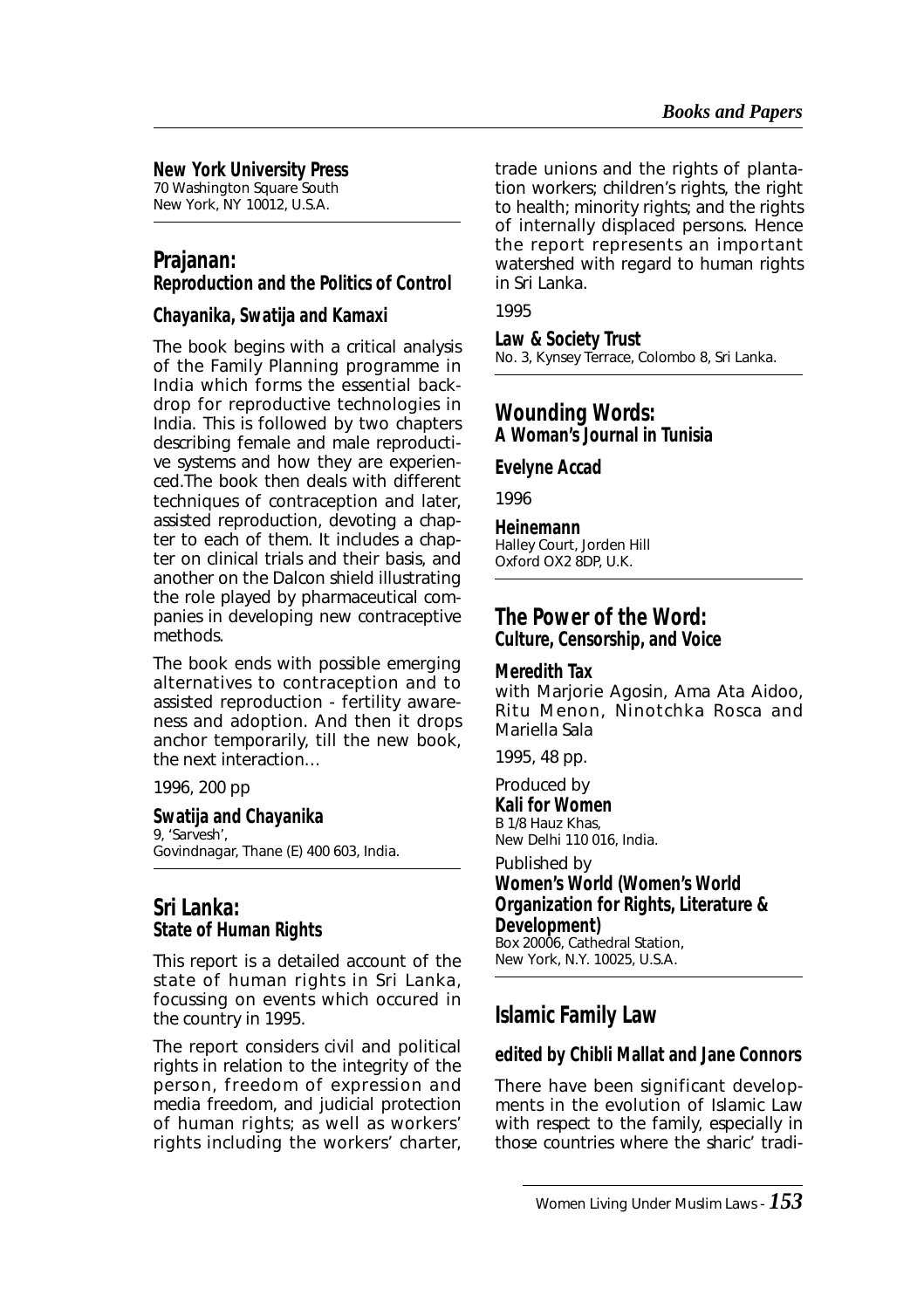tion is influential. This book covers current research into the most challenging areas of Islamic family law and the articles which are included are central to the interests of influential groups in many Islamic countries as well as the perceived rights of significant minorities throughout the non-Islamic world.

The research covers countries as different as the Federal Republic of Germany, Iraq, Thailand and the U.K. It addresses historical issues such as the development of the law of succession in Islamic law, the colonial encounter and its impact on Islamic family law in India, as well as contemporary law of the family in Egypt, the sub-continent, Iran and Europe. Special attention is given to the law of minorities in their relation to theState.

January 1991, 350 pp ISBN 1-85333-301-8

**Graham & Trotman Limited, London** Sterling House 66 Walton Rd, London SW1 1DE, U. K.

### **Voices:**

**Findings of a Research into Reproductive Rights of women in Nigeria**

#### **Grace Osakue, Bene Madunagu, Hajara Usman and Jane Osagie**

IRRRAG-Nigeria was constituted in 1993, as part of a seven country study which commenced in 1992, to investigate the meanings of reproductive rights among women, with particular attention to women whose voices were least likely to be heard in national and international policy making arena, project these voices and co-ordinate actions for change.

1995, 163 pp

#### **International Reproductive Rights Research Action Group (IRRRAG) Nigeria,** 32, Cooke Road, P.O. Box 7400, Benin City,, Nigeria.

### **Yearbook of Islamic and Middle Eastern Law Volume 1**

### **Editors: Eugene Cotran and Chibli Mallat**

The first book of its kind on the legal system of the Middle East, providing information on jurisdictions that have hitherto never been covered in such a precise and scholarly manner. The Yearbook is an indispensable tool for students and practitioners in the Middle East alike.

February 1996, 656 pp ISBN 90-411-0883-1

### **Kluwer Law International**

Order Department,Distribution Centre P.O. Box 322, 3300 AH Dordrecht, The Netherlands

### **Behind Closed Doors: Women's Oral Narratives in Tunis**

### **Monia Hejaiej**

Forty-seven tales told by three Beldi women - members of a historical community in Tunis - offer contradictory visions and a kaleidoscopic view of the position of women in the rich life of a North African city.

1997, 369 pages

#### **Rutgers University Press**

Livingston Campus, Rutgers University, Bldg. #4161, New Brunswick, New Jersey 08903-5062, U.S.A

### **Women in Nigeria: An Annotated Bibliography**

### **Compiled by Uche Azikiwe**

### **Greenwood Press**

88 Post Road West, Westport, CT 06881, U.S.A.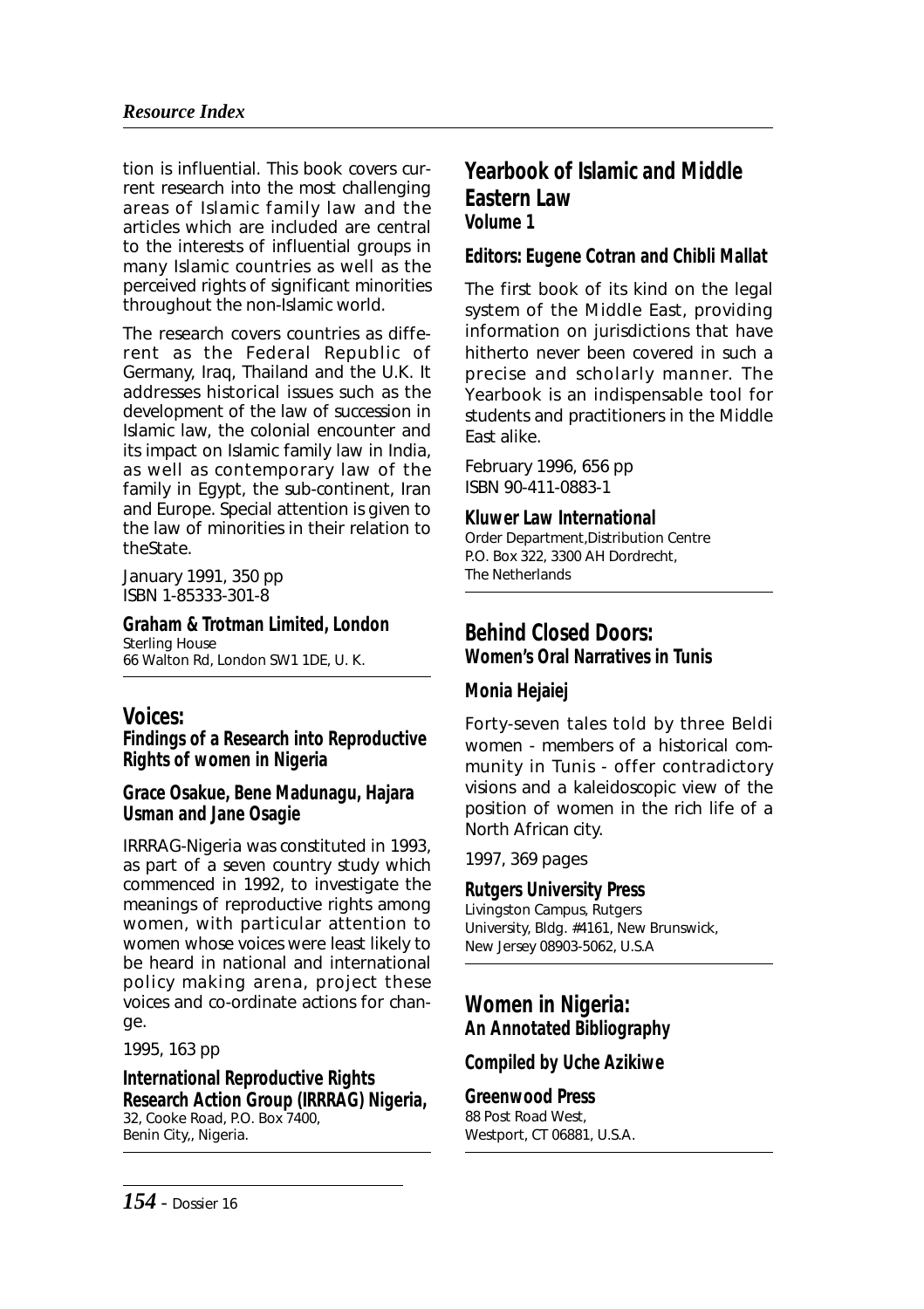### **Islam and Public Law edited by Chibli Mallat**

This book groups essays which represent the most advanced scholarship on public law in the world of Islam. Whilst the studies cover a wide historical and geographical span, ranging from early views in classical Islamic texts to the latest decisions of the Egyptian Supreme Constitutional Court, the importance of Public law in the current debate, within an Islamic legal and cultural context, constitutes a thread running through the work.

Key issues such as shura (consultation), bay'a (choice or election of rulers), the significance of the shari'a (Islamic law), the structure and role of the courts and of the Muftis, the rule of law, the production of legal literature in the state and in the educational system, find extensive treatment in studies based on first-hand information by judges, scholars, and practitioners.

June 1993, 288 pp ISBN 1-85333-768-4

**Graham & Trotman Limited, London** Sterling House, 66 Walton Rd London SW1 1DE, U. K.

### **La Mujer Musulmana: Bibliografia**

**Compiled by Caridad Ruiz-Almodovar**

1994, 890 pages ( 2 Volumes)

#### **Universidad de Granada** Antiguo Colegio Màximo Campus Universitario de Cartjuj 18071 Granada, Spain

#### **Claiming our Rights:**

**A Manual for Women's Human Rights in Muslim Societies**

#### **Mahnaz Afkhami and Haleh Vaziri**

1996, 154 pages Published by Sisterhood is Global Institute

Available from:

**Women's Ink** 777 United Nation's Plaza New York, N.Y. 10017, U.S.A.

## **Women's Rebellion and Islamic Memory**

#### **Fatima Mernissi**

1996, 131 pages ISBN: 1-85649-398-9

#### **Zed Books**

7 Cynthia Street London N1 9JF, U.K.

### **Women and Politics in the Third World**

#### **Edited by Haleh Afshar**

1996, 224 pages ISBN: 0-415-13861-2

#### **Routledge**

11 New Fetter Lane London EC4P 4EE, U.K.

### **The Position of Women in Islamic Countries:**

**Possibilities, Constraints and Strategies for Change**

#### **Sally Baden**

Bridge Report, 1992, 47 pages **Bridge Publications** Institute of Development Studies Brighton, East Sussex BN1 9RE, U.K.

**Irangeles: Iranians in Los Angeles**

#### **Ron Kelly, Jonathan Friedlander and Anita Colby (Editors)**

1993, 396 pages

**University of California Press** Berkeley, CA 94720, U.S.A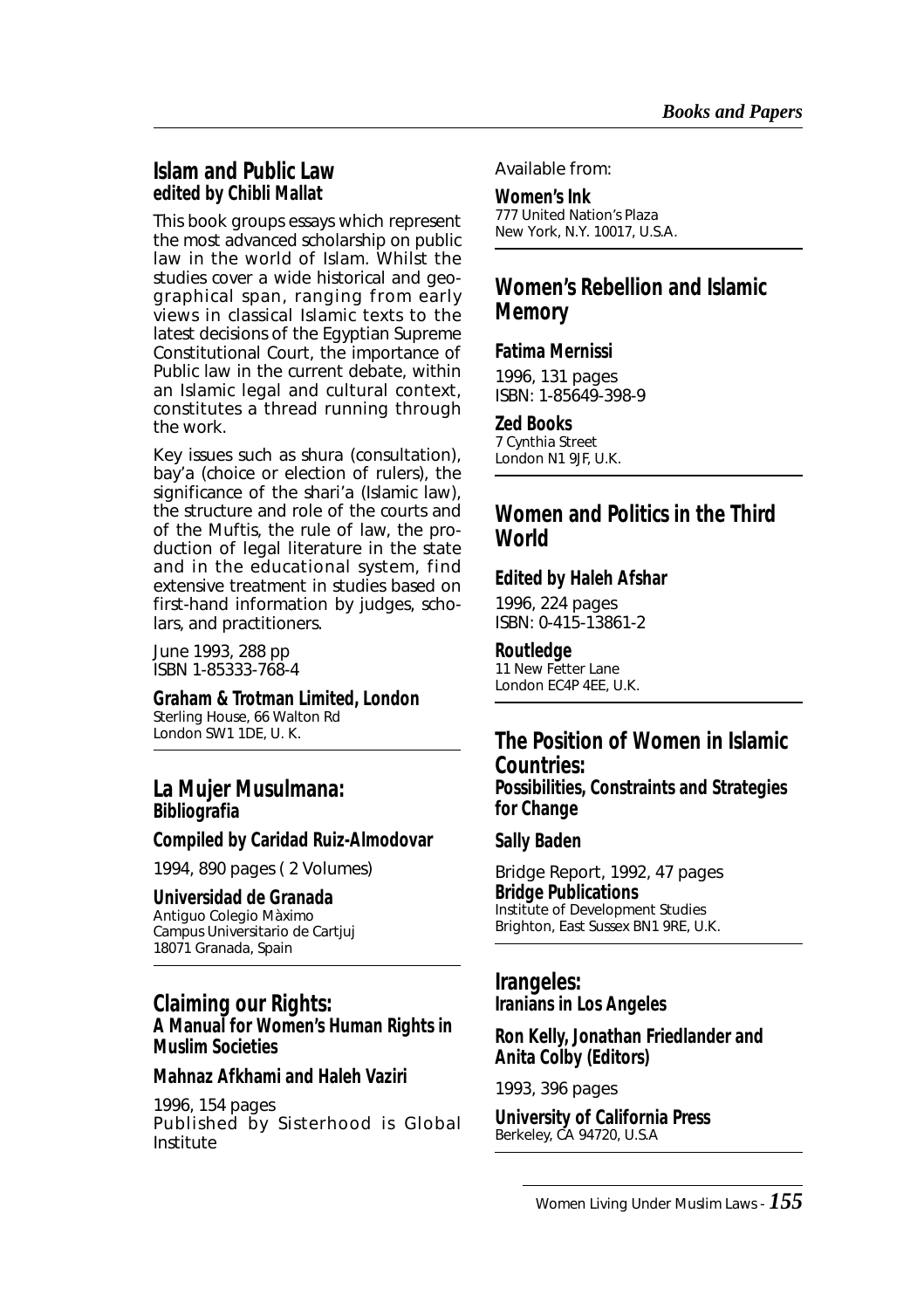#### **For Rushdie : Essays by Arab and Muslim writers in defense of free speech / Anouar Abdallah ... [et al.]**

Contents: Why is it necessary to defend Salman Rushdie? / Anouar Abdallah — On the subject of Rushdie / Etel Adnan — Even the sun... / Adonis — The Rushdie affair in France / Farid Aichoun — Is the Fatwa a Fatwa? / Sadik J. al-Azm — Rushdie, the traitor / Aziz al-Azmeh — Escaping from both "organized" oppression and "diffuse" oppression / Bouland Al-Haidari — Concerning repression, liberty, and the affirmation of the right to be different / Eduard al-Kharrat — Night / Omar Amirallay & Mohammed Mallas — Concerning the Rushdie affair / Mahshid Amir-Shahy — Appeal of Iranian Artists & Intellectuals — Back to the Rushdie affair once more / Mohammed Arkoun — Freedom / Aicha Arnaout — Rushdie on the edge of the abyss between East and West / Liana Badr — The sanctification of the patriarchate : outline of a theory of intolerance in religion and family / Halim Barakat  $\overline{-}$  The metaphors for God / Salim Barakat  $\overline{-}$  The combat between the demon and fire / Abbas Baydoun — Hello, Salman Rushdie / Riad H. Beidas — Theft of fire / Tahar Bekri — The end of an illusion / Rabah Belamri — The target of the Fatwa / Murat Belge — The liberty of the word / Emna Belhadi Yehyia — Islam and literature / Jamel Eddine Bencheikh — Verse of the mirrors / Mohammed Bennis — Rushdie, or the textual question / Fethi Benslama — A new human illness : fictionalizing Salman Rushdie and his critics / Reda Bensmaia — Bring open to the imaginary / Zhor Ben Chamsi — For Rushdie / Tahar Ben Jelloun — Respect for freedom / Khedija Ben Mahmoud Cherif — Mourning, sorrow! / Latifa Ben Mansour — Literary Form / Mohammed Berrada — Concerning a memory : of a photo of Salman Rushdie, with eyes as if painted in a miniature, and with his right hand raised to his lips / Kamal Boullata — The transformation of the past / Abdesselame Cheddadi — For Salman Rushdie / Andre Chedid — They want me dead / Mahmoud Darwish — It's time to reverse the condemnation of Salman Rushdie / Hichem Djait — The solitude of King Salomon / Assia Diebar — Tatou / Hanan El Cheikh — Concerning Salman Rushdie : notes for a project of secularization / Driss El Yazami — Asselman / Ahmed Essyad — Against / Nabile Fares — Exile / Safa Fathi — A point of view on the ordeal of Salman Rushdie / Soleiman Fayyad — For Rushdie / Djaial Gandieih — Behiya / Moncef Ghachem — Our neighbor Salman Rushdie / Karim Ghassim — Sheikh Bedreddin / Nidim Gursel — No one among us can wash his hands of this friend's blood / Emile Habibi — For Rushdie / Mohammed Harbi — And also for them / Jamil Hatmal — Twilight on the city wall / Ahmed Hegazi — Practices of another time / Fereydoun Hoveida — For Rushdie / Sonallah Ibrahim — For Salman Rushdie / AdilJasouli — The Adam of a free liberty / Salim Jay — An open letter to Salman Rushdie, or 1,001 reasons to admire him / Kadhim jihad — Ballad, or the Fatwa of the masters / Helene Kafi — The words of poets and wandering minstrels / Ahmed Kalouaz — The hidden side of the Rushdie affair / Ramine Kamrane — Letter to Salman Rushdie / Khemais Khayati — So Be It / Michel Khleifi — The writer and the story / Elias Khoury — The clock / Abdellatif Laabi — Chaos / Bahauddeen Latif — For Rushdie / Amin Maalouf — Returning to a state of law / Camille Mansour — Waiting for another community / Abdelwahab Meddeb — Traps / Misska — The Prey / Abdel Rahman Mounif — How to read The satanic verses / Sami Nair - Affirmation of being / Okba Natahi - The Salman Rushdie case in Turkey / Aziz Nesin — Of Salman Rushdie and fanaticism / Tahar Ouettar — For Rushdie / Orham Pamuk — Guess who's coming to dinner / Wassyla Rais-Ali — For Rushdie : imagination, fiction, and freedom / Hadi Rizk — The hole left by God / Nourredine Saadi — Against the orthodoxies / Edward W. Said — Regarding Rushdie / Tayeb Salih — Islam and the end of history / Joseph Samaha — Letter to an inquisitor / Elias Sanbar — Lamentation / Leila Sebbar — A test of humanity / Youssef Seddik — For Rushdie / Habib Selmi — Farag Foda was assassinated / Antoine Sfeir - The glowing ember / Anton Shammas -Abraham's guest / Salah Stetie — Reading Rushdie / Nadia Tazi — In this strange voice in the words of the tribe / Habib Tengour — What one Faris Chidyaq said to the Maronite patriarch in 1855 about Salman Rushdie (regarding a question of censorship) / Fawaz N. Traboulsi.

ISBN: 080761355X (pbk.)

Pub. Info: New York : George Brazilier, 1994.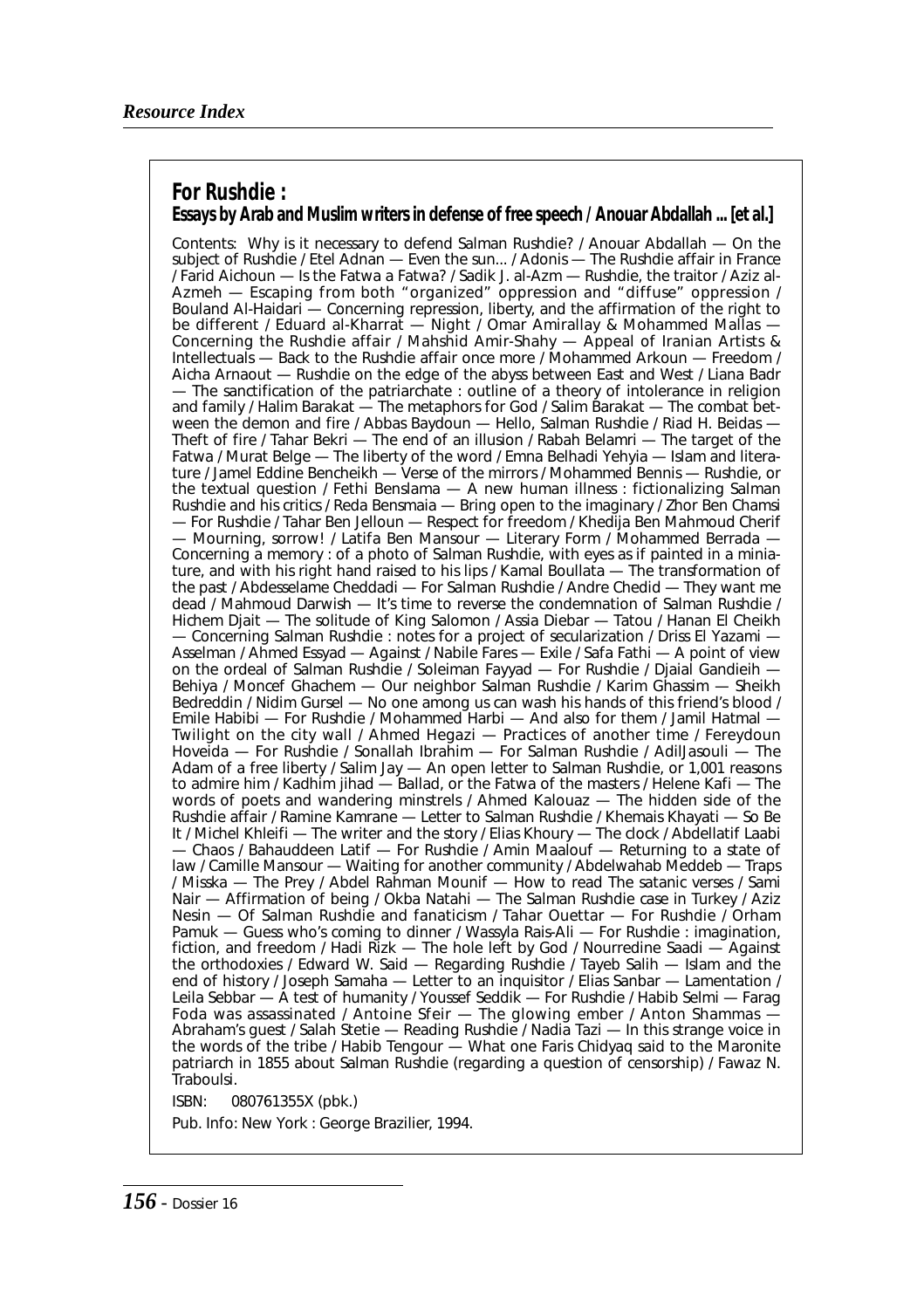## **Muslim Identity and Social Change in Sub-Saharan Afrcia**

**Louis Brenner (Editor)**

1993, 250 pp.,

**Indiana University Press** Dept. SJH, Teenth and Morton Streets, Bloomington, Indiana 47405, U.S.A.

**Sharia' Law and Modern Nation-State: A Malaysian Symposium**

**Edited by Norani Othman**

1994, 160pp.

**Sisters in Islam** SIS Forum (Malaysia) Berhad, P.O. Box 8334, Kelana Jaya Post Office 46787 Selangor, Malaysia

## **Between the Slogans of Communism and the Laws of Islam**

**Marfua Tokhtakodjaeva**

**Translated by Sufian Aslam Edited by Cassandra Balchin**

December 1995, 271pp.

**Shirkat Gah Women's Resource Centre** 208 Scotch corner, Upper Mall, Lahore, Pakistan

*WLUML Publications*

**Fatwas Against Women in Bangladesh** Readers and Compilations Series

August 1996

**Talaq-i-Tafwid: The Muslim Woman's Contractual Access to Divorce**

**An Information Kit** Readers and Compilations Series, October 1996

205 pp.

## **Islamic Law and the Colonial Encounter in British India**

**Michael Anderson**

Wluml Occasional Paper No. 7 June 1996, 24pp.

**Cent Mesures et Dispositions: Pour une codification Maghrebine égalitaire du statut personnel et du droit de la famille**

**Collectif 95 Maghreb Egalité**

1995, 38pp.

For more information write to:

**Women Living Under Muslim Laws**

B.P. 23, 34790, Grabels, France.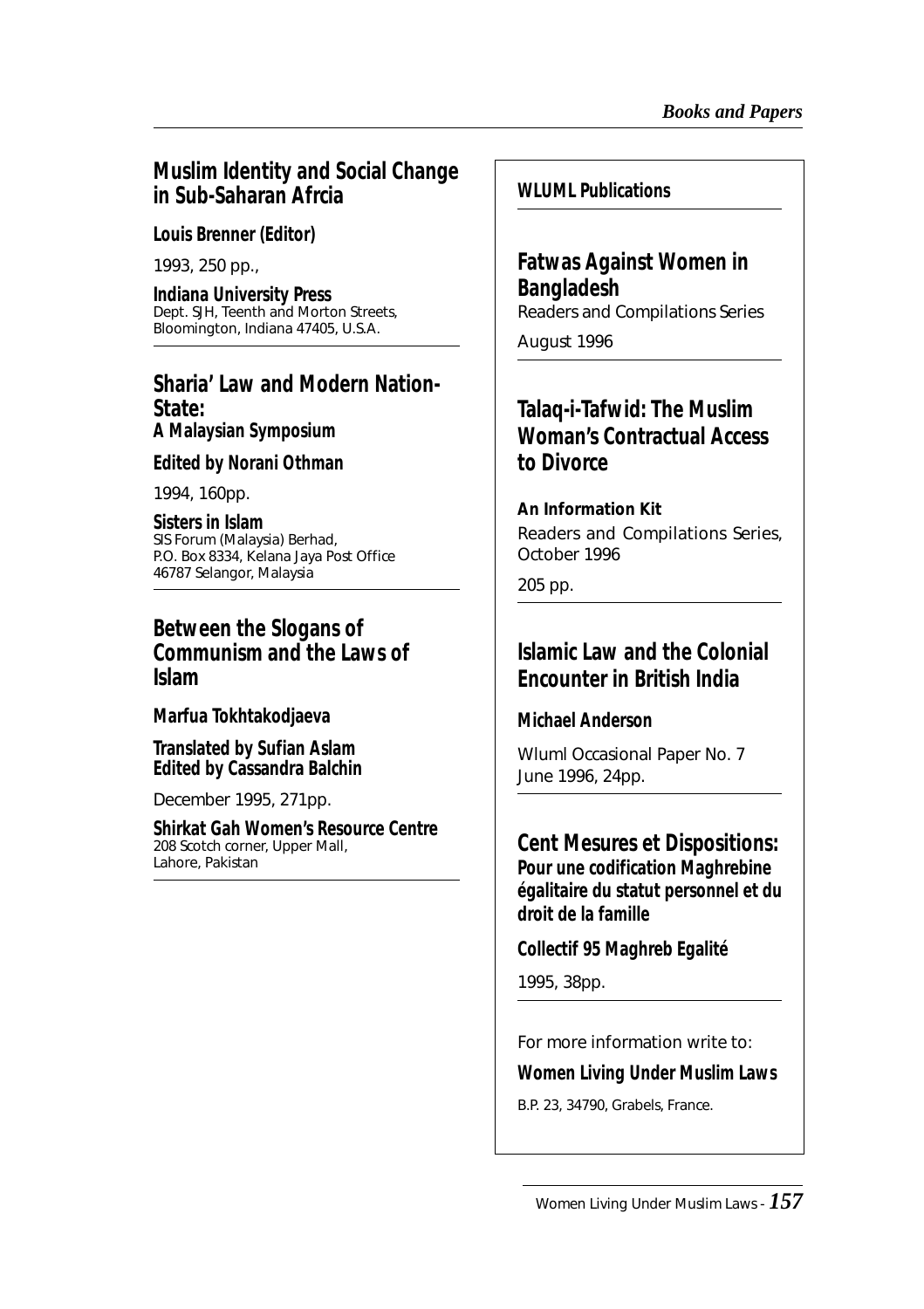# **Dissertations and Theses**

**An Analysis of the Human Rights and Gender Consequences of the new South African Constitution and Bill of Rights with regard to the Recognition and Implementation of Muslim Personal Law (MPL)**

Unpublished LL.D dissertation. Bellville: University of the Western Cape. 1996.

#### **Najma Moosa**

**Faculty of Law** University of the Western Cape, Private Bag X17, Bellville 7535, Republic of South Africa

## **Islam, Sectarianism and the Muslim Brotherhood,**

Unpublished Ph.D thesis, University of London, 1989

### **T.A. Hamid**

The British Library Lending Division, Boston Spa Wetherby West Yorks, LS23 7BQ, U.K.

### **Knowledge and the Production of Identity: Educational Discourse in Pakistan**

PhD. dissertation (Education) submitted at the University of Rochester, 1995.

#### **Rubina Saigol**

[AAC No.: 9530412]

#### **University Microfilms International (UMI)** 300 N. Zeeb Road Ann Arbor, MI 48106, USA

## **The Islamic law of marriage and divorce in India and Pakistan since partition.**

Ph.D. 1971-72. (School of Oriental and African Studies).

**D. Hinchcliffe**

**The British Library** Lending Division, Boston Spa **Wetherby** West Yorks LS23 7BQ, U.K.

### **Engendering the Nation: State Building, Imperialism and Women in Syria and Lebanon,1920-1945**

PhD. dissertation (History) submitted at the University of Columbia in 1995

#### **Elizabeth F. Thompson**

UMI AAC No: 9533678

**University Microfilms International (UMI)** 300 N. Zeeb Road Ann Arbor, MI 48106, USA

## **Organisation and procedure of the Shari'a Courts in Northern Nigeria.**

Ph. D. 1972. (School of Oriental and African Studies).

#### **S. Kumo**

#### **The British Library**

Lending Division, Boston Spa Wetherby, West Yorks LS23 7BQ, U.K.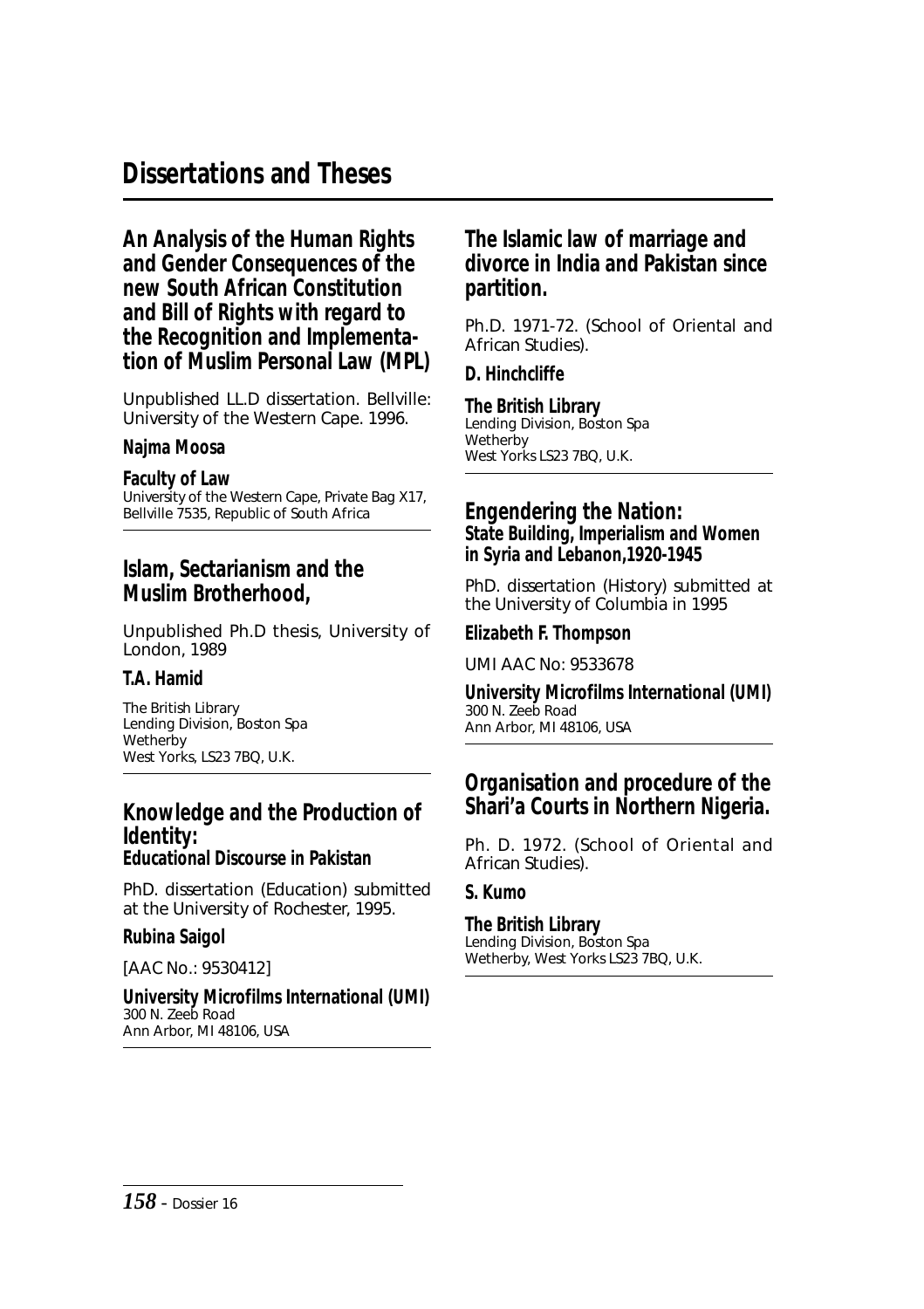## **Courses**

## **Women's Studies Course in Pakistan**

The Institute of Women's Studies Lahore, Pakistan offers a Certificate in Multidisciplinary Women's Studies/Women and Development. The short-term course tackles the following topics:

Research Skills / Herstory / Media & Cultural Representation / Women's Literature / Women, Ideology & Law / Political Economy & State / Identity & Religion / Sexuality, Health & Psychology / Women's Movement / Feminist Theory

Limited to only 10 to 15 women, the three-month course starts on 15 september 1997. It costs about US\$ 2 600,00 to US\$ 3 200,00. Deadline for applications is on 1 May 1997. The Razia Bhatti Scholarship is available for media personnel and the Amineh Azam Ali Scholarship for development activists.

For inquiries and forms, kindly contact:

**Institute of Women's Studies - Lahore** P. O. Box 3154 Gulberg, Lahore, Pakistan

## **Women and Development**

#### **M.A. - Development Studies at Institute of Social Studies**

The Hague, The Netherlands

The courses broadly cover the following topics:

- a critique of social science and development theories, and their underlying assumptions with regard to women
- methodology of women's studies and field visits
- the social history of women's work
- domestic labour and subsistence production
- woment in religious and political thought
- contemporary debates in the women's movement
- women and agrarian change
- the effects of the internationalization of capital on women
- sexuality, birth control and population control

For further information, application forms, etc., please contact: the Academic Registrar (c/o Student Office),

#### **Institute of Social Studies,**

P.O. Box 90733, 2509 LS The Hague, The Netherlands.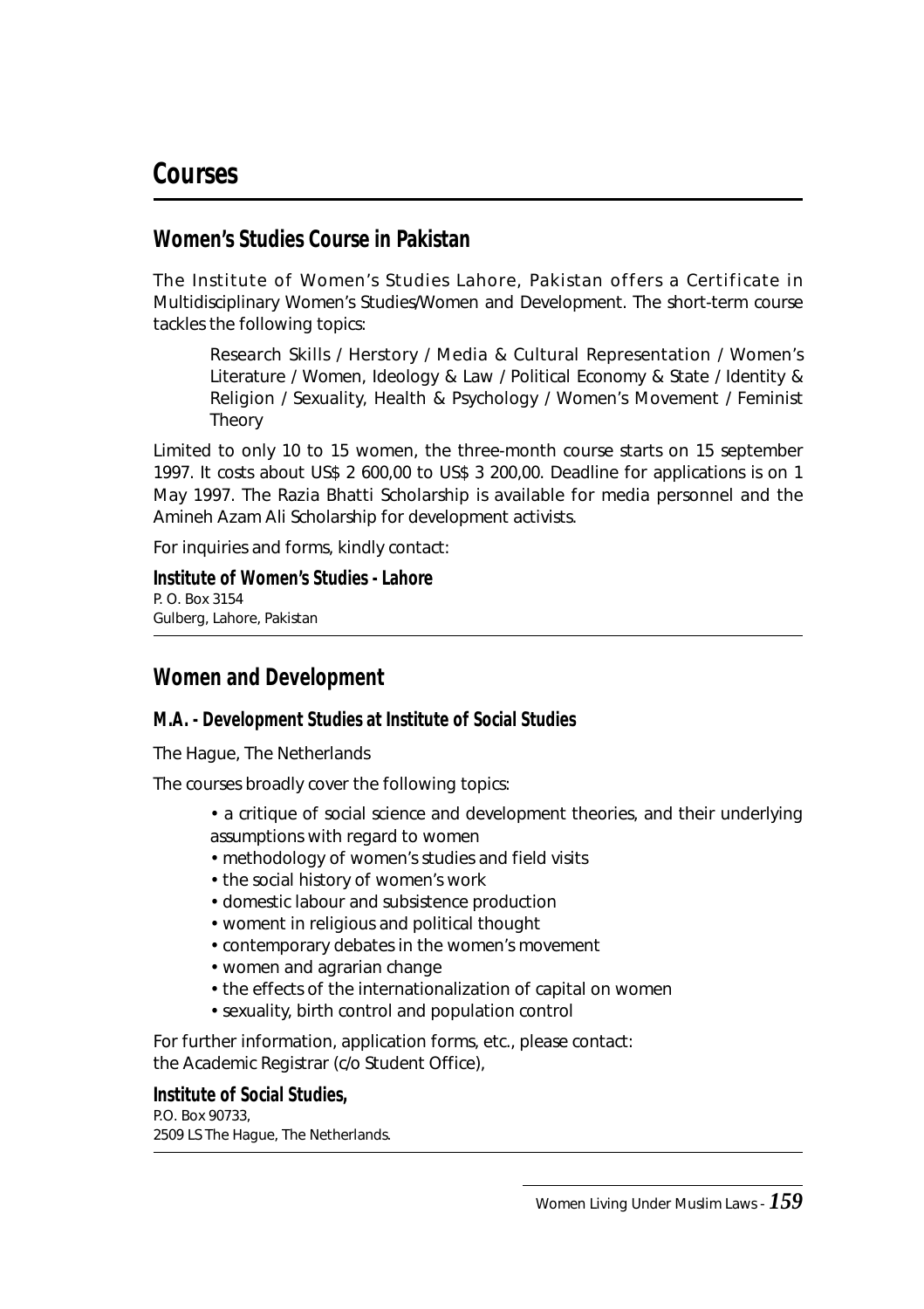# **Audiovisuals**

### **Islam, the Middle East, and Christian fundamentalism**

**Robert Ali, Assad Abou Khalil, and Marc Jurgenmayer interviewed by Ian Masters ; commentary by Edmond Haddad.**

> 1993 1 reel (59 min.) : 7 1/2 ips., mono. ARCHIVE#: E2KZ1890.26

**Pacifica Radio Archive,**  Los Angeles, U.S.A.

## **The International Tribunal on Human Rights Violations Against Sexual Minorities**

#### (30 min.) / Format: NTSC

A documentary featuring tribunal speakers and judges. Contains testimonies on world wide human rights abuses based on sexual orientation and gender identity, as well as judges recommendations for action to the UN, national governments, and human rights organisations.

#### **International Gay and Lesbian Human Rights Commission**

1360 Mission Street, Suite #200 San Francisco, CA 94117, U.S.A.

## **The Fundamental Question**

#### **Dir/Prod.: Ahmed A. Jamal for Channel 4, BBC and Global Designs**

#### 1994 / 65 min. / VHS

The Fundamental Question is a three part film on Islamic extrmism. In part one a global Islamist network violently challenges modernity. Egyptian volunteers in the Afghan War return to haunt governments that used them to fight the Russians. Part two suggests Islamists are inherently opposed to democracy. Algeria and Turkey illustrate the alleged folly in permitting Islamist political parties. Part three examines Jordanian fundamentalists, shown as more politically and technologically sophisticated.

#### **Landmark Media Inc.,**

3450 Slade Run Drive, Falls Church VA 22042, U.S.A

## **Iraqi Women: Voices from Exile**

Director: Maysoon Pachachi Production: Qxymoron Films, Channel 4, BBC Date: 1994 Duration: 51 min. Format: VHS

This three part documentary attempts a surveys the reality of Iraqi women. It brings out the voices of Iraqi women in exile. Part one chronicles the changes in the status of Iraqi women from early 20th century to the Saddam Hussain era. Veiling and honour crimes described by women who experinced them....; describes reforms granting maternity benefits and wage equality enated after the 1958 revolution. Sate secularism, however inciited, Islamic feminism, as articulated by Bint al-Huda from Najaf, who "dissapeared". Other women in opposition, communists, artists, intellectuals, Kurds recount their harrowing experiences with the Baathist state. Part two explores the attempts to replace the 1.5% casuality rate of the Iran-Iraq war through the state sponsored fertility programmes. Part Three deals with the Gulf war and its aftermath.

#### **Women Make Movies**

462 Broadway, Suite 500-D, New York, N.Y. 10013, U.S.A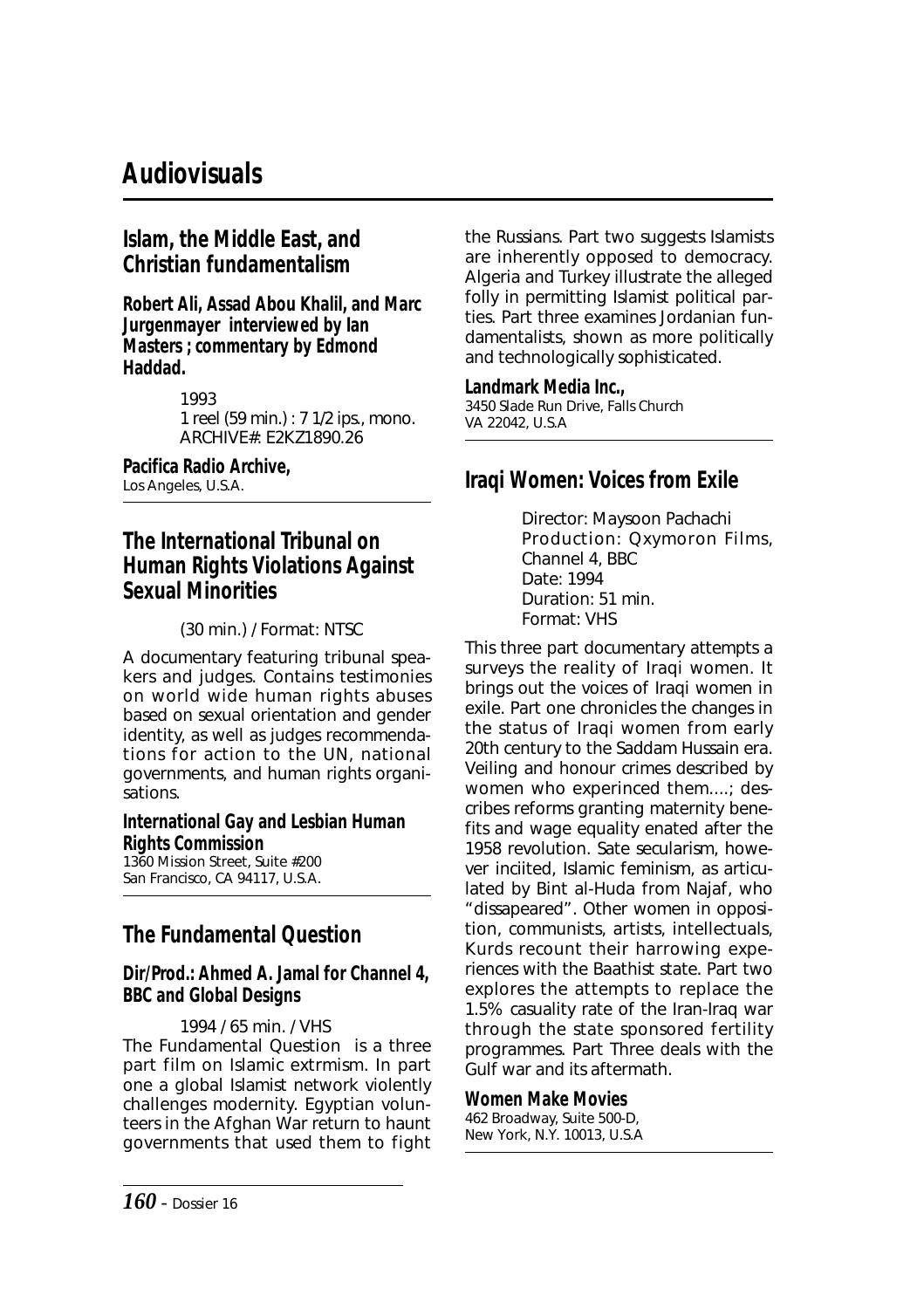## **The Ginetta Sagan Fund Award of Amnesty International U.S.A.**

Dear Colleagues:

As many of you know, Ginetta Sagan, Honorary Chair of the Board of Amnesty International USA, has worked tirelessly for many years to meet the meeds of victims of oppression through private resources. Unfortunately, she and her husband Leonard are no longer able to continue their previous activities as they are both facing personal battles with cancer. In order to ensure that their important work will continue, and to honor Ginetta's extraordinary efforts to date, a fund has been established under the aegis of Amnesty International. As an endowed fund dedicated to assisting women and children, it is unique within Amnesty International.

The Ginetta Sagan Fund will offer an award as part of its permanent goals. It will be given annually in recognition of individual accomplishment and to highlight the extraordinary work of women human rights activists who challenge oppression and abuse throughout the world. The Fund seeks to promote the work of individual women who demonstrate outstanding achievement, often in the face of personal danger, in order to assist women and children. The purpose of the Award is to increase international scrutiny of crisis regions and human rights issues, and to enable individual women working in these regions and on human rights issues, to live and work independently, and to continue, expand and improve their work. To this end, a \$10,000.00 grant is given to each award recipient.

The Award will be given to women who meet the following criteria: \* She works on behalf of the human rights of women or children; \* She deomnstrates courage, integrity and commitment to human rights principles;

• She resides in, or is indigenous to, the crisis region.

Nominations are cncouraged and should be accompanied by materials highlighting the nominee's qualifications as well as a description of the circumstances under which she does the work for which she is being nominated.

Please send nominations to:

#### **GSF Award Committee,**

c/o AI-USA Western Regional Office, 500 Sansome Street, #615, San Francisco, CA 94111, U.S.A.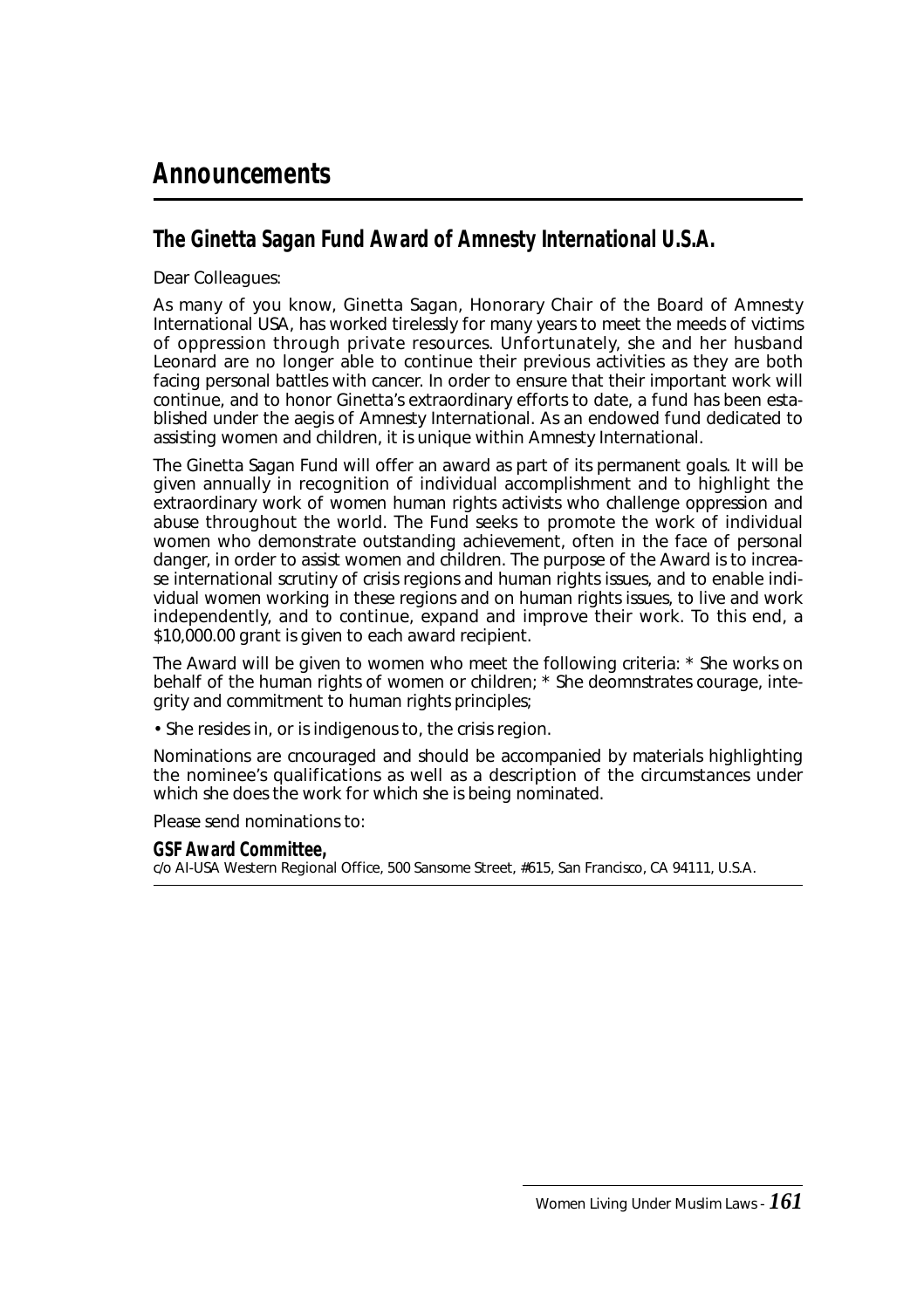### **Algerian Fundamentalists Sued For Crimes Against Humanity: Anwar Haddam and Islamic Salvation Front Charged In U.S. Human Rights Lawsuit**

(Press Release) Washington, D.C., December 18th, 1996 - Late last evening women's rights advocates, intellectuals, political democrats, journalists, and opponents of religious intolerance, sued the Islamic Salvation "Front (FIS), and its US-based representative, Anwar Haddam, for crimes against humanity, war crimes and other human rights violations. The FIS and its armed branches, the Armed Islamic Group (GIA, Armed Islamicj Movement (MIA), and Islamic Salvation Army (AIS), is an organized, fundamentalist, Islamic movement in Algeria which is engaged in a campaign of terror with the objective of using relgion to seize power. FIS/GIA/MIA/AIS tactics include: assassinations, beheading, rape and other torture, hijacking, hostage-taking, mutilation, extortion, ethnic cleansing and sexual slavery. Among its goals are the establishment of a state based on sexual apartheid.

Anwar Haddam has been residing in the US since 1992, during which time he has operated as an official representative of the FIS. Recently, US immigration authorities initiated exclusion proceeding against Haddam and he is currently being held in Virginia, where he was served with the lawsuit late yesterday.

The plaintiffs represent over 1500 women and men, individuals at all levels of society, who asked the New York-based Center for Constitutional Rights (CCR) to take legal action intended to hold the FIS, its armed branches, and Haddam responsible for the atrocities they have committed. Independent of the Algerian state, they represent the heterogeneous group of all those working for a civil society in Algeria.

The Center for Constitutional Rights filed the lawsuit with the International Women's Human Rights Law Clinic (IWHR), and the Washington law firm of Maggio and Kattar. The case is brought under the Alien Tort Claims Act, which has been used to great effect by CCR in vindicating Human Rights violations carried out around the world.

One of the plaintiffs, Jane Doe III, who has requested that the court use a fictitious name for her because of fears for the safety of herself and family, discussed her purpose in bringing the lawsuit: "We have engaged in this action so that those who are responsible, including Anwar Haddam, for the horrors committed against us will not remain unpunished." A second plaintiff continued, "We place this action in the global struggle against all forms of fundamentalism and fascism. In Algeria, the goal of Haddam and the other instigators is to establish a theocratic fascist state. We cannot accept this."

Rhonda Copelon, CCR Vice-President and director of IWHR commented on the importance of the lawsuit: "FIS cannot commit crimes against humanity and expect to operate with impunity in the United States. This case allows those who demand the right to live in security and liberty in a democratic Algeria to make their case in court. The activists who have come forward do so at tremendous risk to themselves and their families."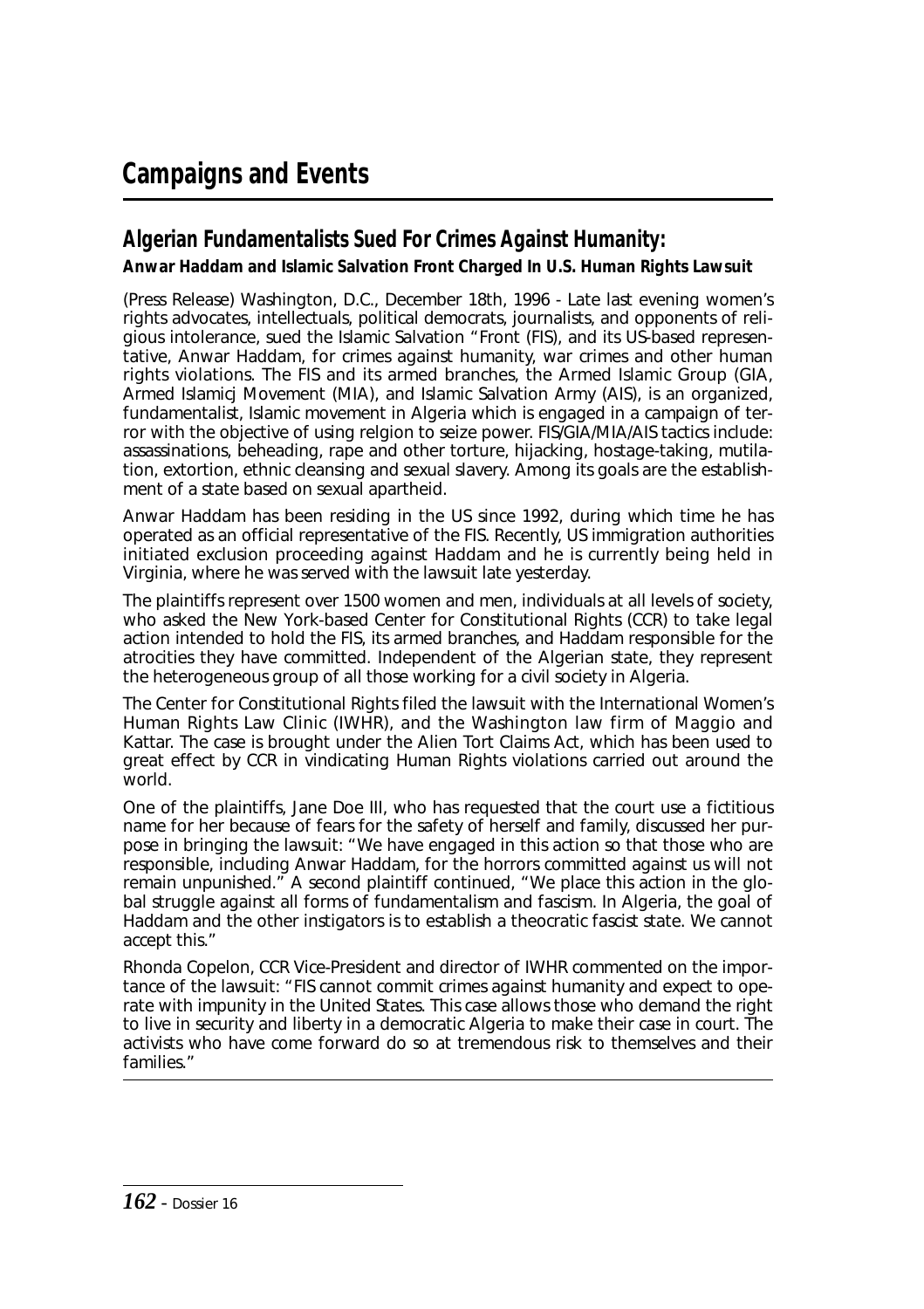## **Women's Rights Campaigners in Algeria are seeking modification of the current Algerian Family law**

### **Text of a signature campaign leaflet of Algerian Feminists:**

**A million signatures for Women's Rights in the family...**

Mujaheddate, We participated in the liberation of Algeria,

Women Workers, We contribute to the progress of the country, Resistors, We meet threats and take charge of our day to day lives so as to let life carry on, Activists, We fight to conquer our rights, Democrats, We struggle for individual and collective freedom,

Targets, We are supposed to be there to be felled by obscurantist forces, Victims, We are raped, mutilated and our throats slit open by terrorism, Citizens, We are considered to be of age by the ballot box, but as minors within the family, Algerian women, We share the fate of this country, but we are subjected to legalized injustice in the Family Code, In order to put an end to this injustice, For our rights, the same rights in the family, together : Women and Men, let us act immediately to change, to do away with the most discriminatory articles of the Family Code.

We propose other laws, laws which will no longer permit women and their children to be thrown out in the street, laws which will not deprive women of retaining guardianship of their children, laws which are more just.

Uphold this demand, uphold our proposals.

Sign this appeal with us...

... and we will be a million.

#### **For the adoption and immediate application of the 22 proposals !**

Since 1984, the application of the Family Code has resulted in the negation of women's rights, the break up of the family cell and the destructuring of society.

Whereas the Family Code grants legal guardianship of the children and the conjugal home to the divorced father; the same text gives the custody of the children to the woman and throws them on the streets without any possible recourse whatsoever.

Whereas the woman retains custody of the children, she finds herself stripped of all legal rights, including the education and health of her children (the permission of the divorced father is mandatory for the child's admission in school and in case of a surgical operation).

Whereas the constitution considers the woman capable of voting and the civil code considers her capable of terminating contracts, the family code renders her incapable of terminating her marriage.

In the face of such an appalling and legalized situation, women have been continuously struggling for the recognition of their rights in the family.

Moreover, women's associations of varying points of view- some favouring the amendment and others the repeal of the family code- and yet others with a social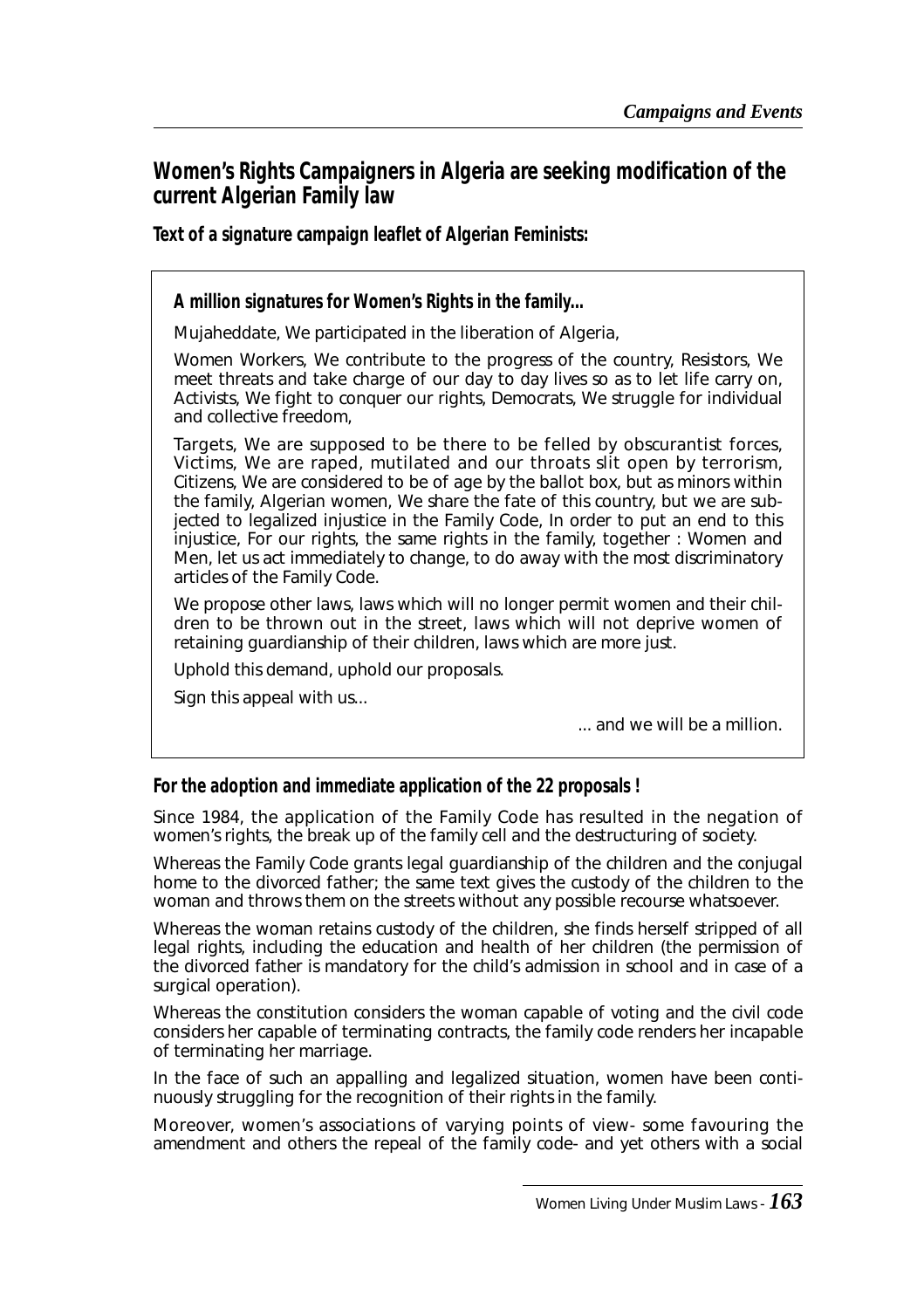and cultural bent, are demanding the adoption and immediate application of the 22 proposals in their totality- proposals stemming from Workshops on legal and social protection of women held on the 16th, 17th and 18th april 1996.

This particular action is a support of the egalitarian content of the 22 proposals and responds to the urgency of the increasingly appalling situation that women subjected to the discriminations of the family Code are confronted with, discriminations that are further aggravated by terrorism and the increasingly difficult economical context.

Initiated by the following associations:

AITDF, Collectif 95 Maghreb-Egalité, Collectif B'net N'Soumer, Défense et Promotion des Droits des Femmes, Etre, El-Azhar Etoile Culturelle d'Akbou, Faued, Femmes en Communication, La Citoyenne, Rachda, RAFD, Tighri N'tmetuth, Voix de Femmes.

### **The prevailing Algerian Family Code contains the following provisions:**

Article 8: It is permitted to contract marriage with more than one wife within the limits of the Shari'ah, provided that there is just ground and that the conditions and the intention of fairness and equity have been adhered to and that the previous and future wives are duly informed. Either wife can bring judicial action against the husband in case of betrayal of trust or demand divorce in case the marriage has taken place without her consent.

Article 9: Marriage shall be contracted with the consent of the future spouses, the presence of the marriage-guardian and twowitnesses as well as the settlement of dower.

Article 11: Conclusion of marriage of a woman shall be contracted by her marriage-guardian, who may be her father or one of her near relatives. The qadi is the marriage-guardian of a person who has no father or near relative.

Article 12: The marriage-guardian (wali) cannot stop his ward from contracting marriage if she desires it and it is beneficial for her. In case of opposition by him, the qadi can authorize marriage under the provisions of article 9. However, the father can object to the marriage of his

#### *Modifications in the Algerian Family code proposed by Algerian Women's movement initiatives:*

Article 8: Marriage is prohibited if the previous marriage has not been dissolved.

Article 9: Marriage occurs with the sole consent of the two future spouses.

Article 11: The future spouses, once they have attained majority, negotiate the marriage themselves before a civil officer of the State or any lawful authority in the presence of two witnesses who may be of either sex.

Article 12: The guardian cannot stop his minor ward from marrying. However, marriage can only be contracted with a judge's authorization who may grant special permission of age waiver for serious reasons.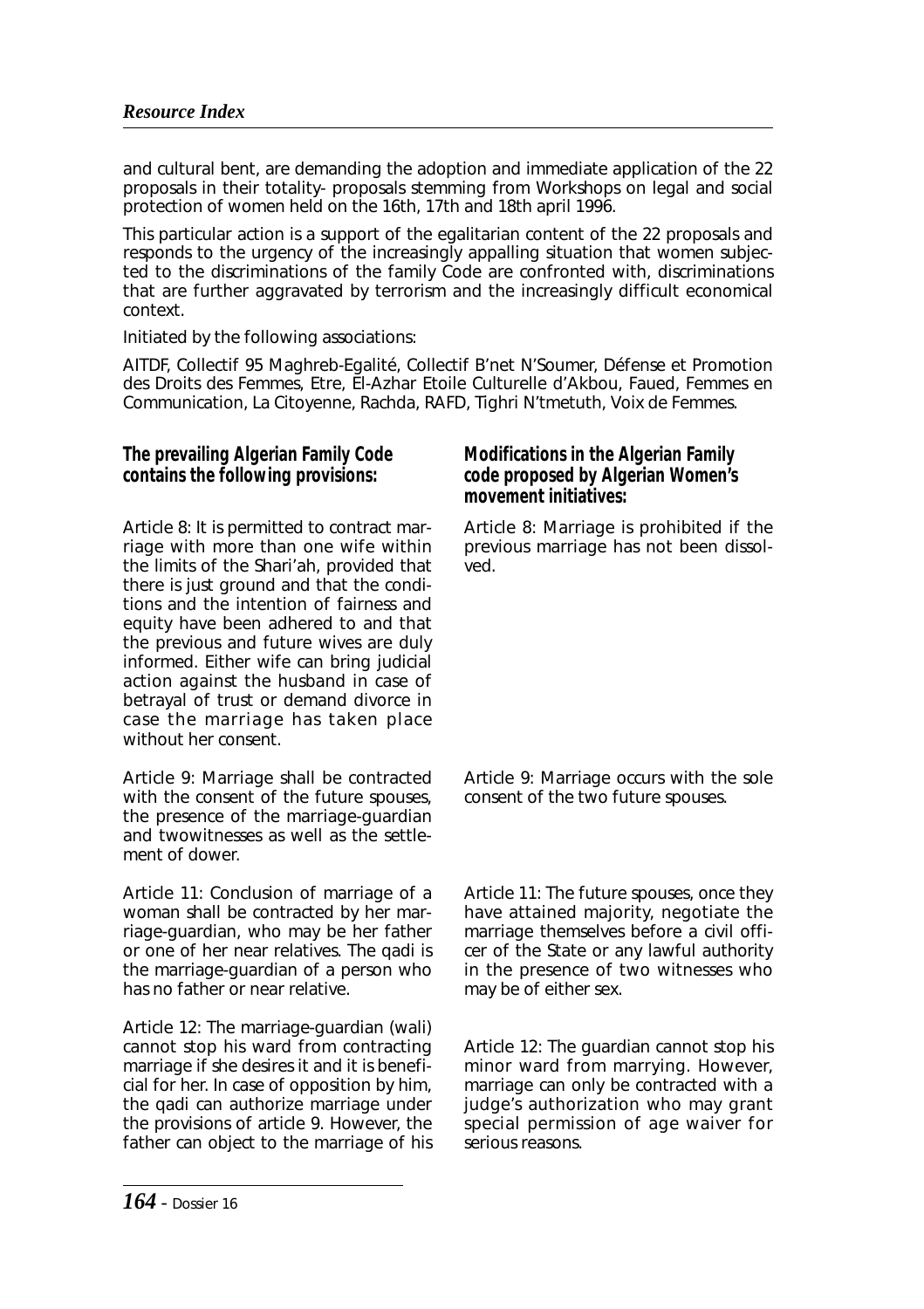minor daughter (bikr) if such opposition is in her interest.

Article 13: It is forbidden for the wali (marriage-guardian), whether he is the father or any other person, to force his ward into marriage just as he cannot marry her without her consent.

Article 18: The contract of marriage is to be concluded before a notary public or a legally authorized functionary, subject to the provisions of article 9 of the present law.

Article 33: Contracted without the presence of the marriage- guardian (wali), the two witnesses or the dowry, the marriage is declared null and void before consummation and does not give right to dower. After consummation, it is confirmed by the proper dower (sadaq and mithl) if one of the constitutive components is vitiated. It is declared null and void if several of its components are vitiated.

Article 37: The husband is required to:

1. Provide maintenance to his wife in keeping with his capacity except when it is established that she has left the conjugal home.

2. Deal with fairness and equity with his wives if he has more than one.

Article 38: The wife has the right to:

1. Visit her prohibited relatives and receive them in accordance with usages and customs.

2. To dispose freely of her property.

Article 39: The wife is required to:

1. Obey her husband and give him due consideration as would befit his position as head of the family.

2. Breast-feed her progeny if she is capable of it and rear it.

3. Give due respect to her husband's parents and close relatives.

Article 40: Filiation is established by valid marriage, acknowledgement of Article 13: To be repealed.

Article 18: To be repealed.

Article 33: Contracted without the presence of the guardian, the two witnesses in the case of a minor, the marriage is declared null and void before consummation and does not give right to dower. After consummation, it is confirmed by the proper dower (sadaq and mithl) if one of the constitutive components is vitiated. It is declared null and void ifseveral of its components are vitiated.

Article 37: The spouses must share in supporting their family, whetherthrough financial means and/or domestic chores.

Article 38/39: Each one of the spouses has the right:

• to work.

• to administer and dispose of their own personal property.

• to keep her/his family name, to circulate freely.

Article 40: Filiation is established by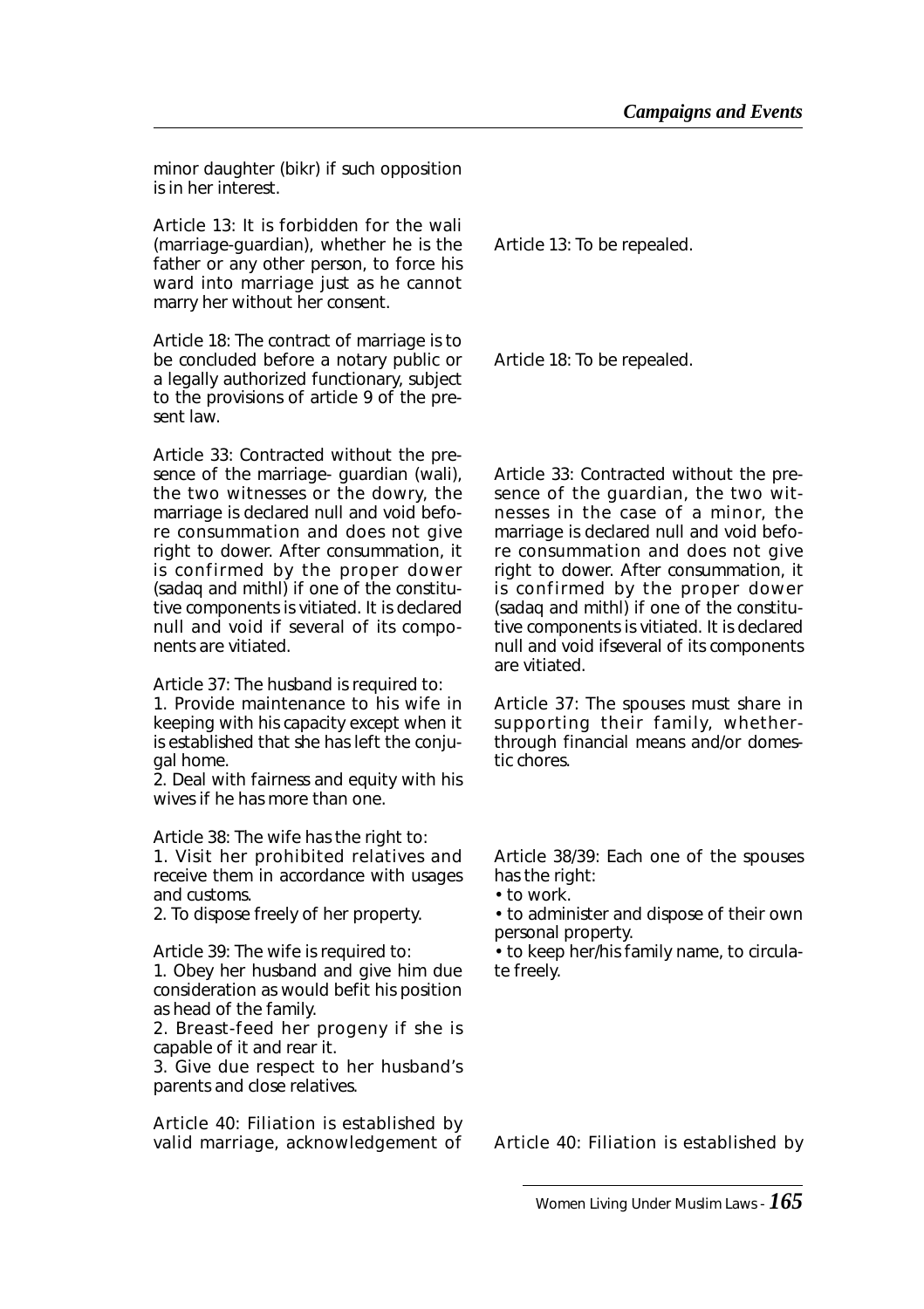paternity, proof, apparent or vitiated marriage and any marriage annulled after consummation, in conformity with articles 32, 33 and 34 of the present law.

Article 48: Divorce is the dissolution of marriage. It arises from the will of the husband, mutual consent between the two spouses or upon petition presented by the wife within the purview of stipulations laid down in articles 53 and 54.

Article 51: Any man who has thrice divorced his wife can take her back only after she has been married to someone else, or after her having divorced from him or after his death subsequent to their having lived together as a couple.

Article 52: If the qadi comes to the conclusion that the husband has made abusive use of his right to divorce, he may award to the wife damages for the harm she has suffered. If the right of custody has been granted to her and she does not have a guardian who accepts to lodge her, she and her children shall be provided accomodation according to her husband's capacity.

This right does not apply if there is only one conjugal home.

However, the divorced woman loses this right upon remarriage or upon being convicted of a duly established immoral act.

Article 53: The wife can seek divorce on the following grounds:

1. For non-payment of maintenance as laid down by judgement except when the wife had been aware of the indigence of her husband at the time of marriage subject to the provisions of articles 78, 79 and 80 of the present law. 2. For infirmities coming in the way of fulfilment of the aim of marriage.

3. For refusal of the husband to share his wife's bed for more than four valid marriage, acknowledgement of paternity, paternity proceedings, proof, apparent marriage and all marriages annulled after consummation, in conformity with articles 32, 33, 34 of the present law.

Article 48: Divorce is the dissolution of marriage.

It is pronounced:

1. In the case of mutual consent between spouses.

2. Upon petition presented by one of the spouses to whom harm was done.

3. Upon petition by one of the parties or upon joint petition, for shared fault of the two spouses.

Article 51: To be repealed.

Article 52: Custody of children is given to either one of the parents. The judge will decide this, after having taken into consideration the child's interest.

The conjugal residence is awarded to the parent who has custody of the children if this parent has no residence.

Article 53: To be repealed.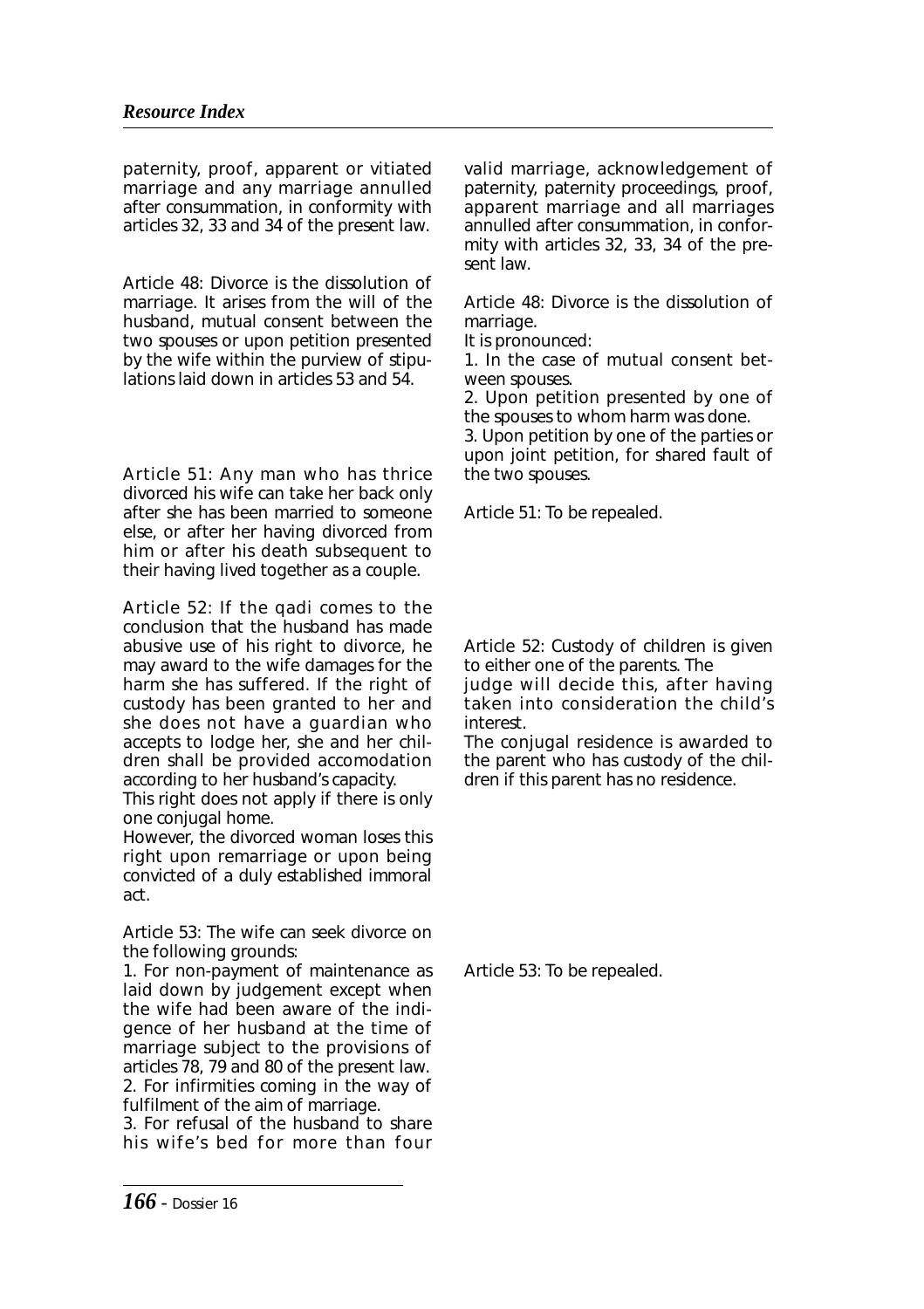months.

4. For conviction of the husband, punishable with loss of civil rights for a period exceeding one year, which is of such nature as to bring dishonour upon the family and render impossible life together and taking up of normal conjugal life.

5. For absence of the husband for more than a year without any valid excuses or without payment of maintenance. 6. For any harm legally recognized as such, especially through violation of the provisions of articles 8 and 37.

7. For any established severely reprehensible immoral act.

Article 54: The wife can get separation from the husband by khul' under an agreement on the same. In case of disagreement, the qadi may pass a decree of khul' for a consideration to be given by the wife not exceeding the value of proper dower at the time of issue of the decree.

Article 57: Divorce decrees shall not be subject to appeal except in regard to their material aspects.

Article 64: The right to custody comes first to the child's mother, then to her mother, then to the maternal aunt, then to the father, then his mother, then to the closest relatives in the best interests of the child. While pronouncing the ordinance connected with the custody of the child, the judge has to give visitation rights to the other party.

Article 65: The custody of a male child ceases at ten completed years of age and of a female child when she attains the capacity to marry. The qadi may extend the period upto sixteen completed years for the male child if the mother has not remarried. However, the interest of the child shall be taken into account while passing the judgement on terminating custody.

Article 72: The costs of maintenance and housing are to be borne by the child in

Article 54: To be repealed.

Article 57: Divorce decrees shall be subject to appeal.

Article 64: The parent who does not have custody of the child has visitation rights and retains the right of supervision on his child.

Article 65: The custody of the child granted to one or the other parent ceases upon majority.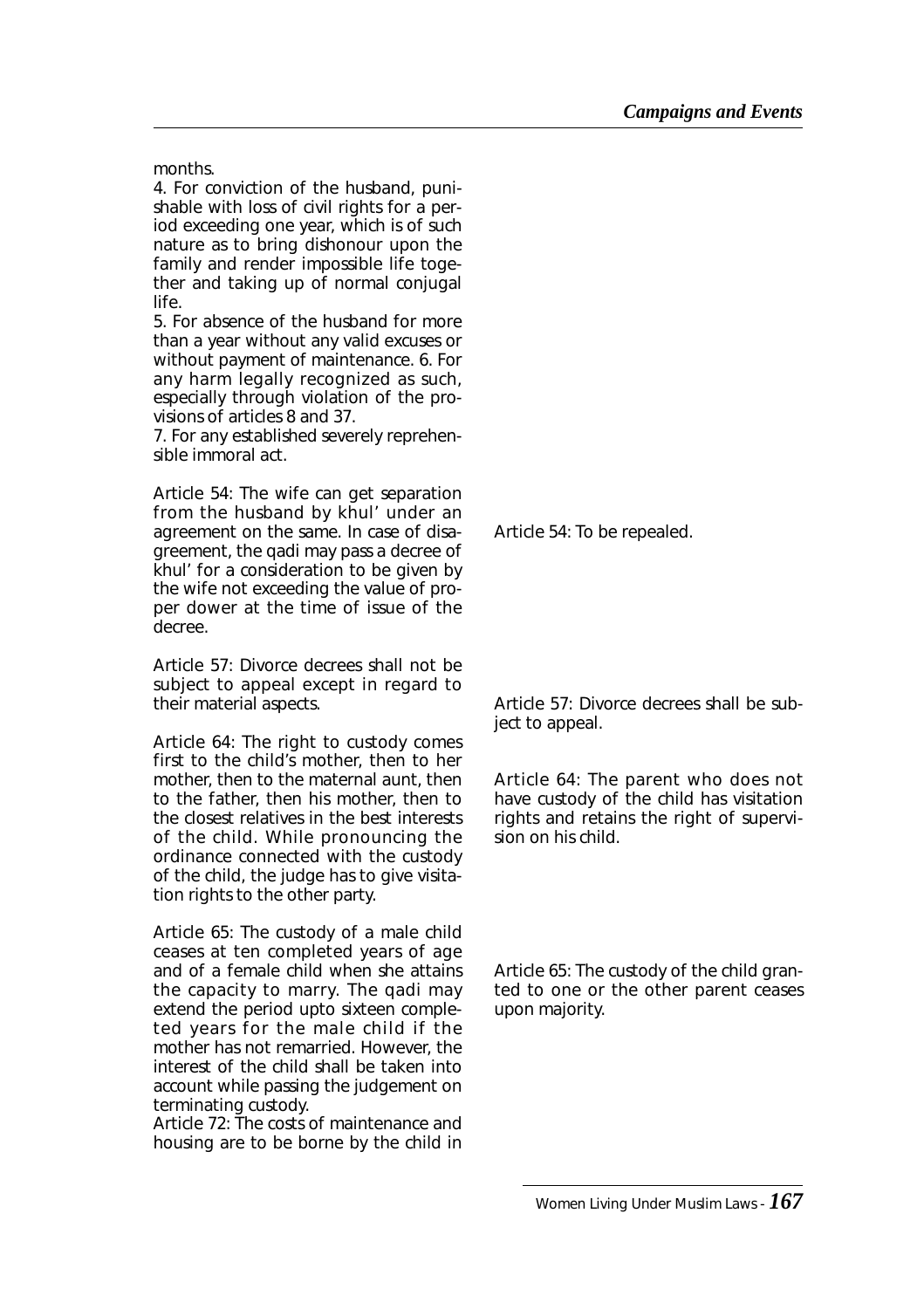custody if he has the means. In the opposite case, the father is obliged to provide housing or pay for his housing if the child does not have the means.

Article 80: Maintenance is liable to be counted from the date upon which legal proceedings were instituted. The judge shall give ruling on payment of maintenance on the basis of a proof, for a period not exceeding one (01) year prior to the institution of proceedings.

Article 87: The father is the guardian of his children if they are minors.

Upon his death, guardianship is transferred to the mother by virtue of her rights.

Article 72: To be repealed.

Article 80, paragraph 3: In case of nonpayment of an instalment of maintenance, the same can be deducted from the salary of the ex-husband after an authorization to this effect from the judge. A demand, in such a case, is instituted upon a mere request made by the mother who retains custody to the judge who delivers his ruling within a period of 15 days.

Article 87: During married life, guardianship is fulfilled , by right, by the mother and father jointly. In case of divorce, guardianship is exercised by the parent who has custody of the child. Upon death of one or the other of the parents, guardianship is transferred to the surviving parent by virtue of his/her rights.